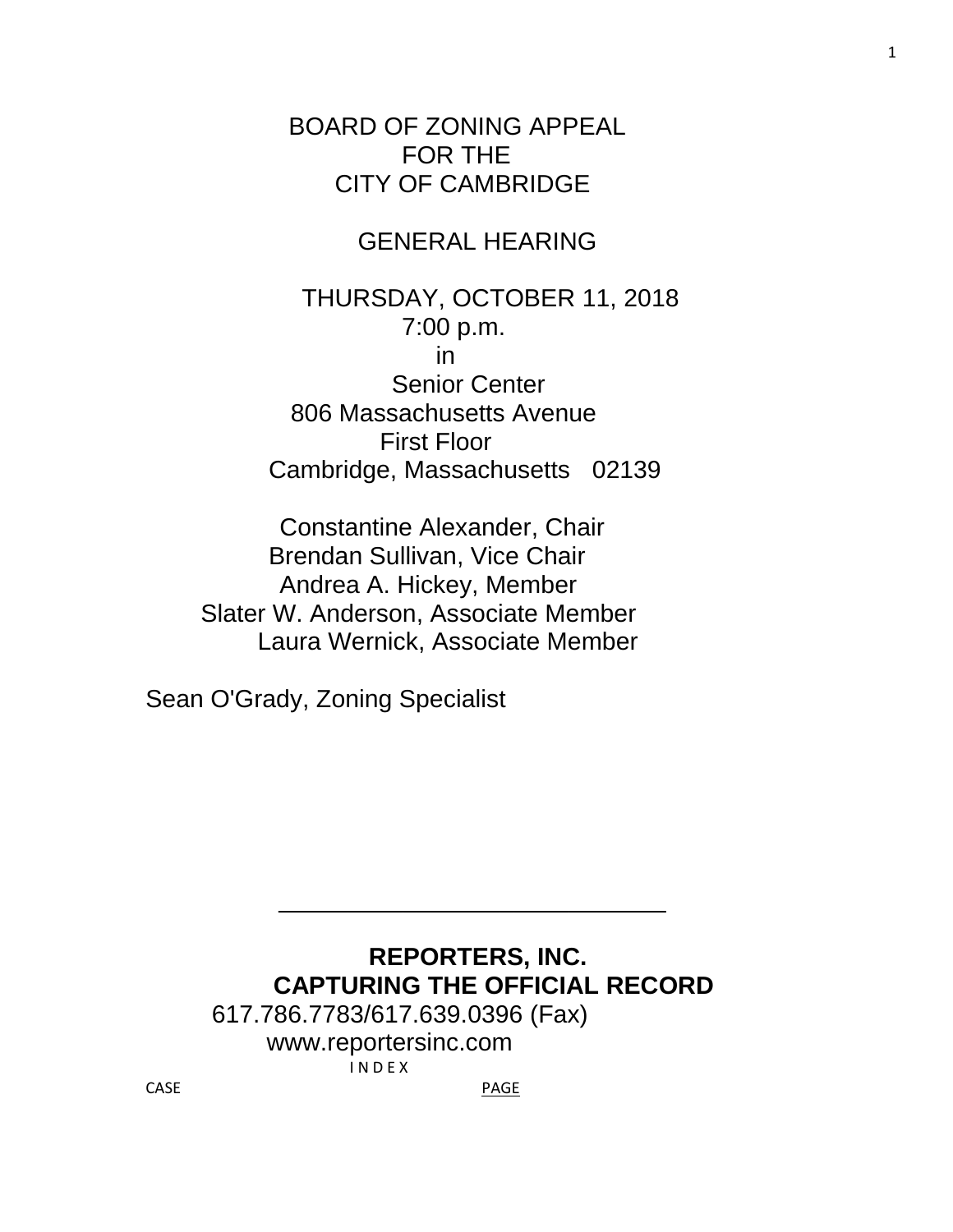| BZA-016986-2018 -- 187 Hampshire Street<br>Original Hearing Date: 09/27/18 | 6      |
|----------------------------------------------------------------------------|--------|
| BZA-016999-2018 -- 163 Hampshire Street                                    | 19     |
| BZA-016995-2018 -- 194 Harvard Street                                      | 36     |
| BZA-016991-2018 -- 407 Concord Avenue                                      | 74/191 |
| BZA-017003-2018 -- 1043-1059 Cambridge Street                              | 82     |
| BZA-017002-2018 -- 15 Field Street                                         | 110    |
| BZA-017006-2018 -- 9 Crescent Street                                       | 120    |
| BZA-017005-2018 -- 24 Decatur Street                                       | 159    |
| BZA-017007-2018 -- 40-42 Walden Street                                     | 166    |
| BZA-017009-2018 -- 1 Hancock Street                                        | 175    |
|                                                                            |        |

KeyWordIndex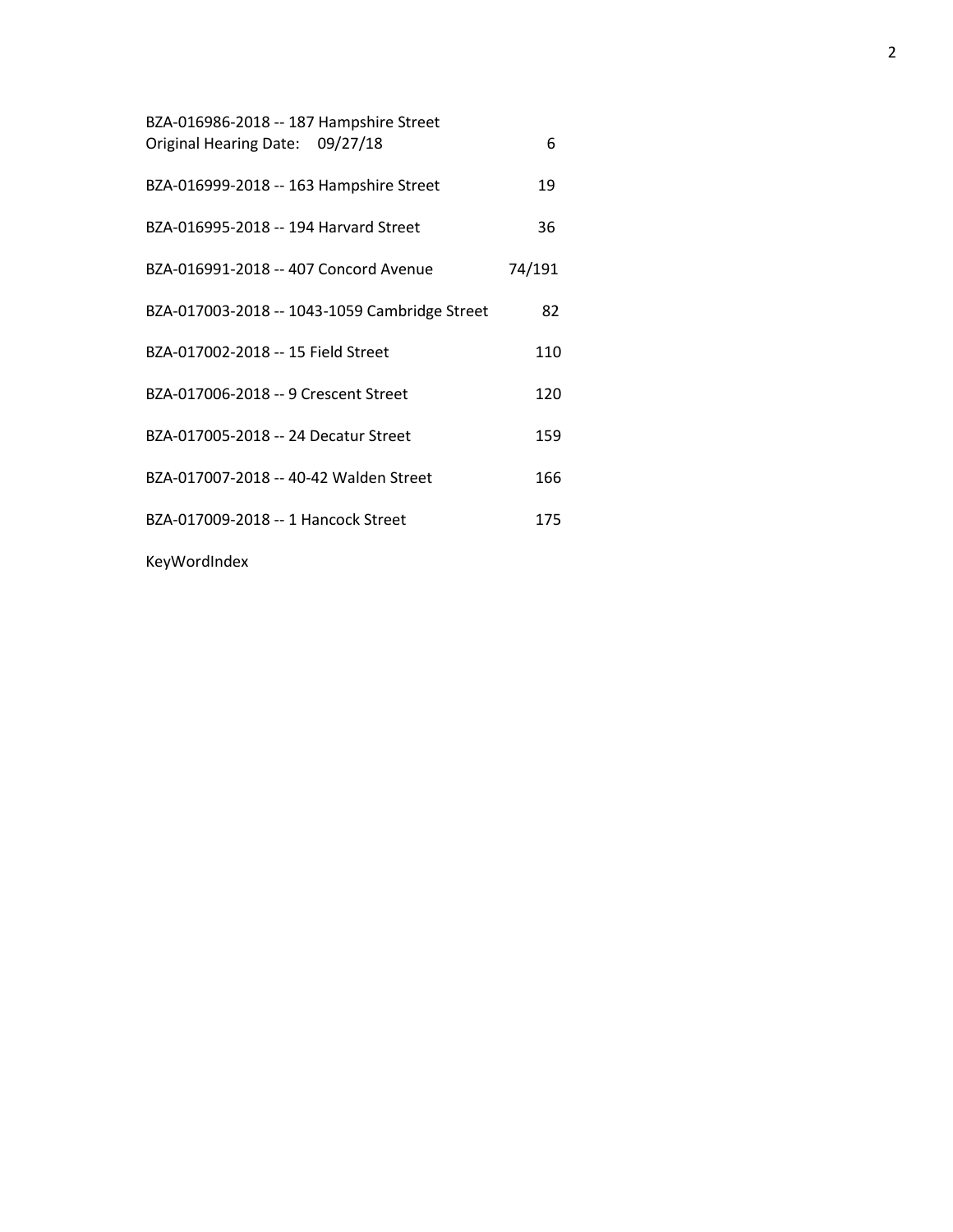#### **P R O C E E D I N G S \* \* \* \* \***

(7:00 p.m.)

(Sitting Members BZA Hearing October 11, 2018: Constantine Alexander, Brendan Sullivan, Andrea A. Hickey, Slater W. Anderson, Laura Wernick.)

CONSTANTINE ALEXANDER: Good evening. The Chair will open this meeting of the Zoning Board of Appeals. And as is our custom, we will begin with continued cases. These are cases that started at an earlier date, but for one reason or another had to be continued. We only have one continued case tonight and I will call that momentarily.

First let me read a statement:

After notifying the Chair, any person may make a video or

audio recording of our open sessions, which this is, or may transmit the meeting through any medium, subject to reasonable requirements that the Chair may impose as to the number, placement, and operation of equipment used so as to not to interfere with the conduct of the meeting. At the beginning of the meeting, the Chair will inform other attendees at that meeting that a recording is being made.

And I wish to advise those of you in the audience that there are two recordings are being made tonight. One, a citizen of the city has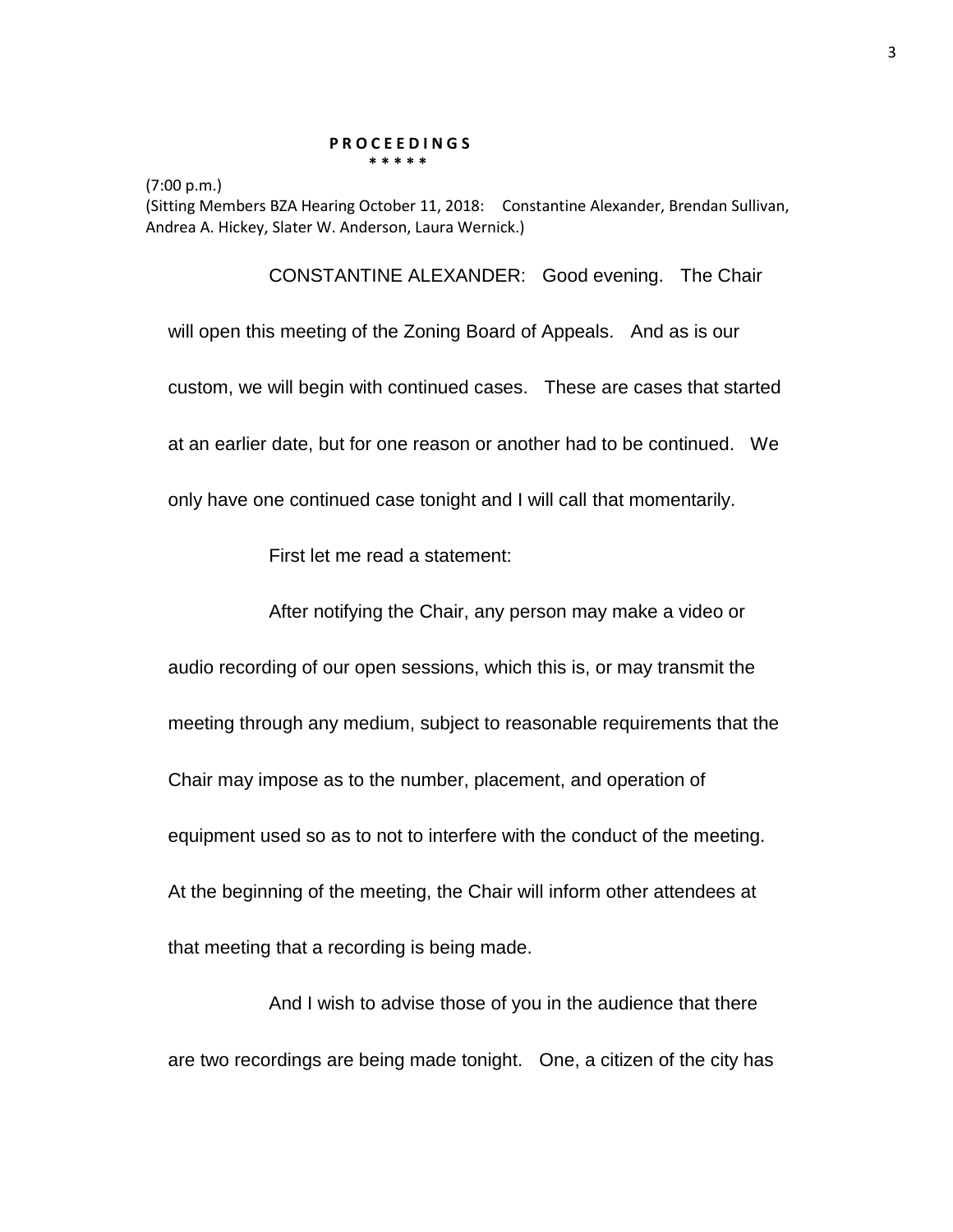left a tape recorder on the front desk. And second, our stenographer

records the meeting to assist her when she prepares the minutes of our

meeting.

Anyone else here has a recorder or recording this meeting or

televising it or whatever?

(No Response.)

CONSTANTINE ALEXANDER: None.

Okay. With that, I will turn to our sole continued case.

\* \* \* \* \*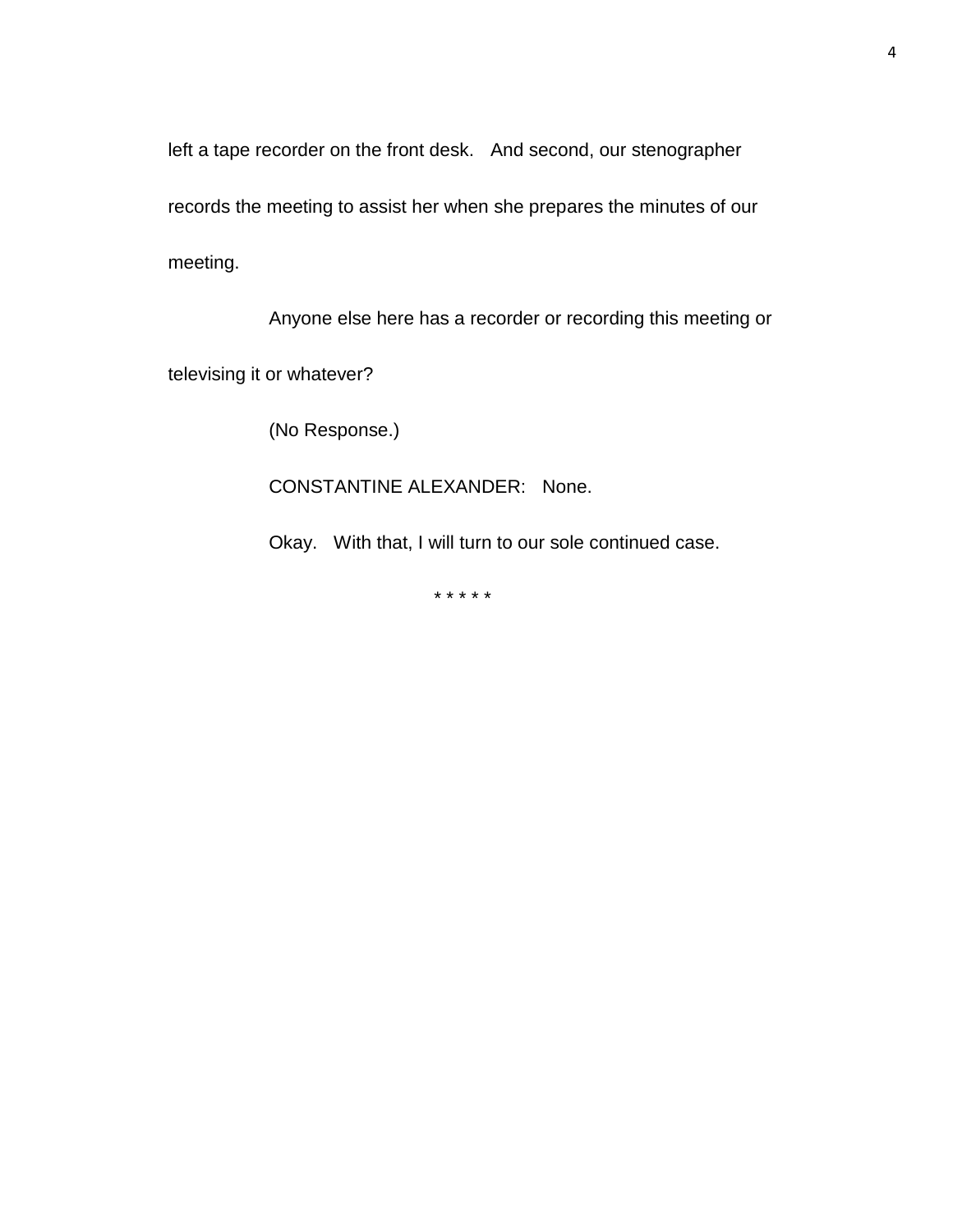(7:00 p.m.)

(Sitting Members Case No. BZA-016986-2018: Constantine Alexander,

Brendan Sullivan, Andrea A. Hickey, Slater W. Anderson, Laura Wernick.)

CONSTANTINE ALEXANDER: Case No. 016986, 187

Hampshire Street.

Is there anyone here wishing to be heard on this matter?

NAGER MICHAEL: Good evening.

CONSTANTINE ALEXANDER: Good evening. Give your

name and address to the stenographer, please.

NAGER MICHAEL: Nager Michael N-A-G-E-R. Michael

M-I-C-H-A-E-L. 839 Boston Post Road, Weston, W-E-S-T-O-N. Mass.

02493. I'm the owner of Beauty's Pizza.

NADIM PANWALA: I'm Nadim Panwala, N-A-D-I-M Nadim.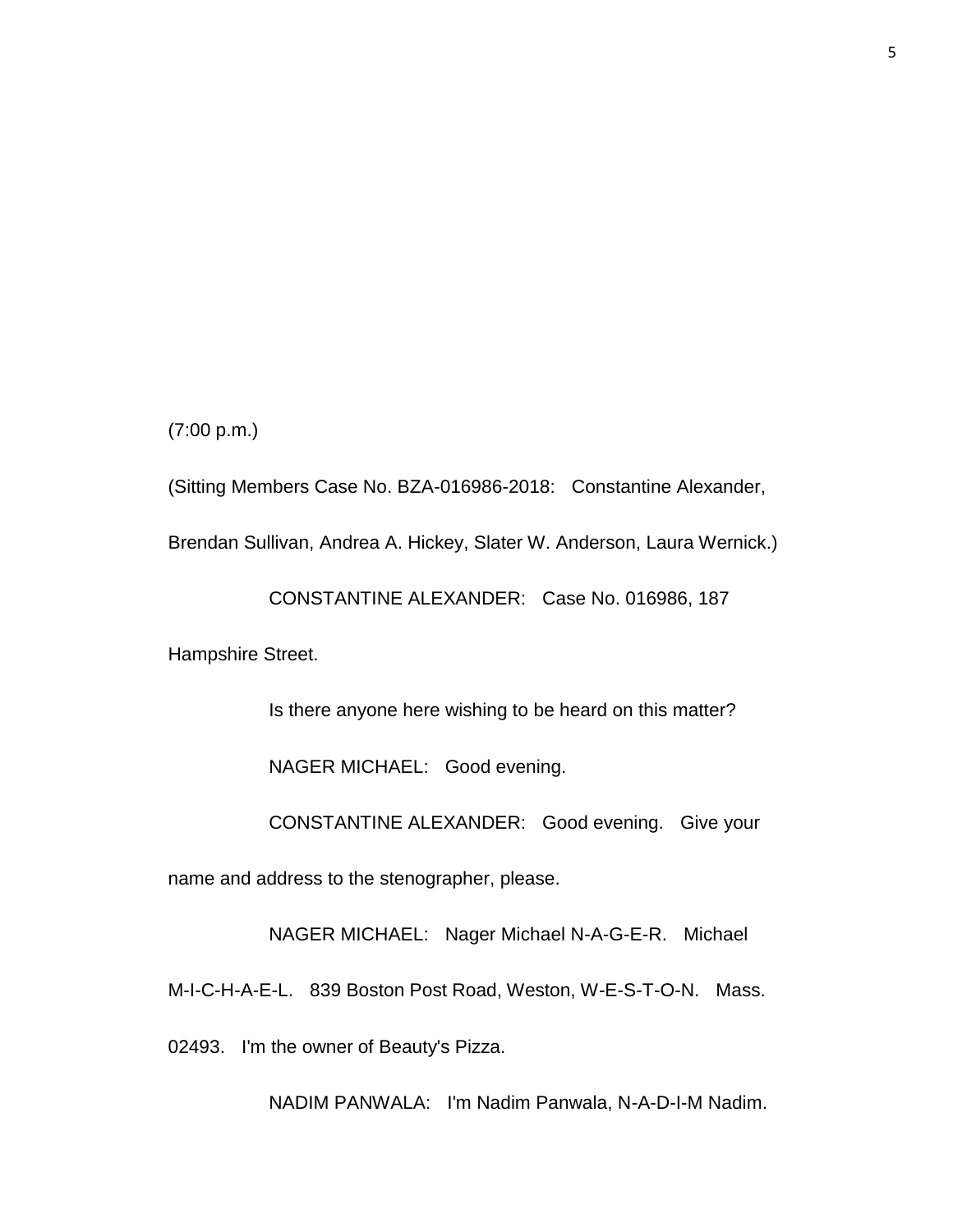Last name Panwala, P-A-N-W-A-L-A and 43 Mountain Avenue, Revere, Mass. 02151.

ANDREA HICKEY: And can you pull the microphone very close? Thank you.

CONSTANTINE ALEXANDER: Let me say at the outset we have a serious problem here. You're supposed to bring a piece of pizza down so we can taste it to see if it meets our approval. I don't see any pizza anywhere.

NAGER MICHAEL: I was worried about you guys.

CONSTANTINE ALEXANDER: Anyway, go ahead. It's your

case. I couldn't help it, I'm sorry.

You're looking for a Special Permit to operate -- you had taken

over someone else's pizza joint?

NAGER MICHAEL: Yes.

CONSTANTINE ALEXANDER: Are you the current owner?

NAGER MICHAEL: Yes.

CONSTANTINE ALEXANDER: And you're the proposed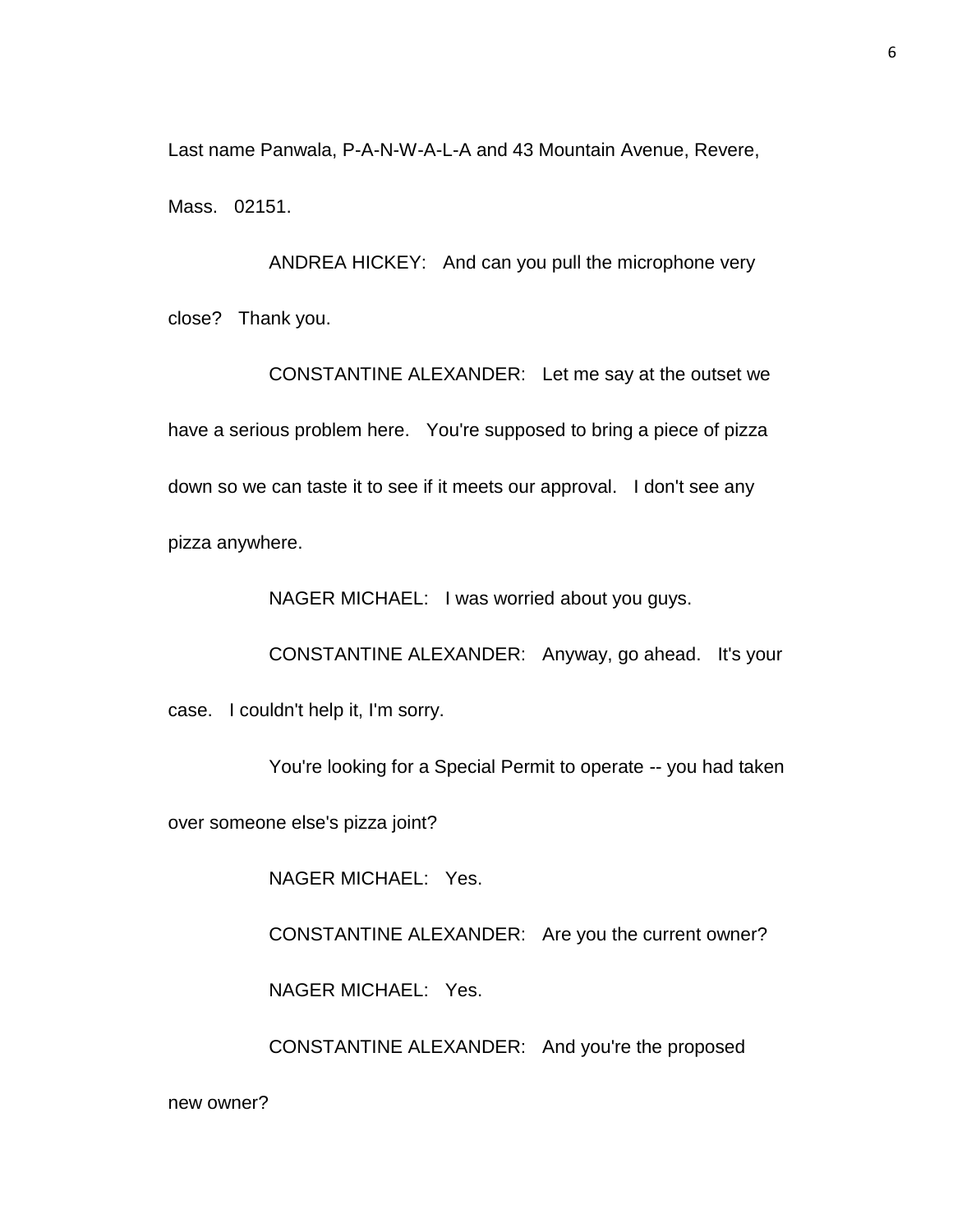NADIM PANWALA: Yes.

CONSTANTINE ALEXANDER: Okay, got it.

On my time on the Board we've twice before given Special

Permits for a transfer of ownerships. This is not a unique property to us.

But tell us what you're going to do, hours of operation and the like.

NADIM PANWALA: I think I'm going to put everything same

as it is, you know?

CONSTANTINE ALEXANDER: Okay.

NADIM PANWALA: Yeah.

CONSTANTINE ALEXANDER: What are your hours of

operation?

NADIM PANWALA: Like from ten to around ten.

CONSTANTINE ALEXANDER: Ten in the morning to?

NADIM PANWALA: Ten at night.

NAGER MICHAEL: No. The hour we have it from six

o'clock a.m. until three a.m. Summertime we usually do we stay late.

CONSTANTINE ALEXANDER: You're going to serve pizza

7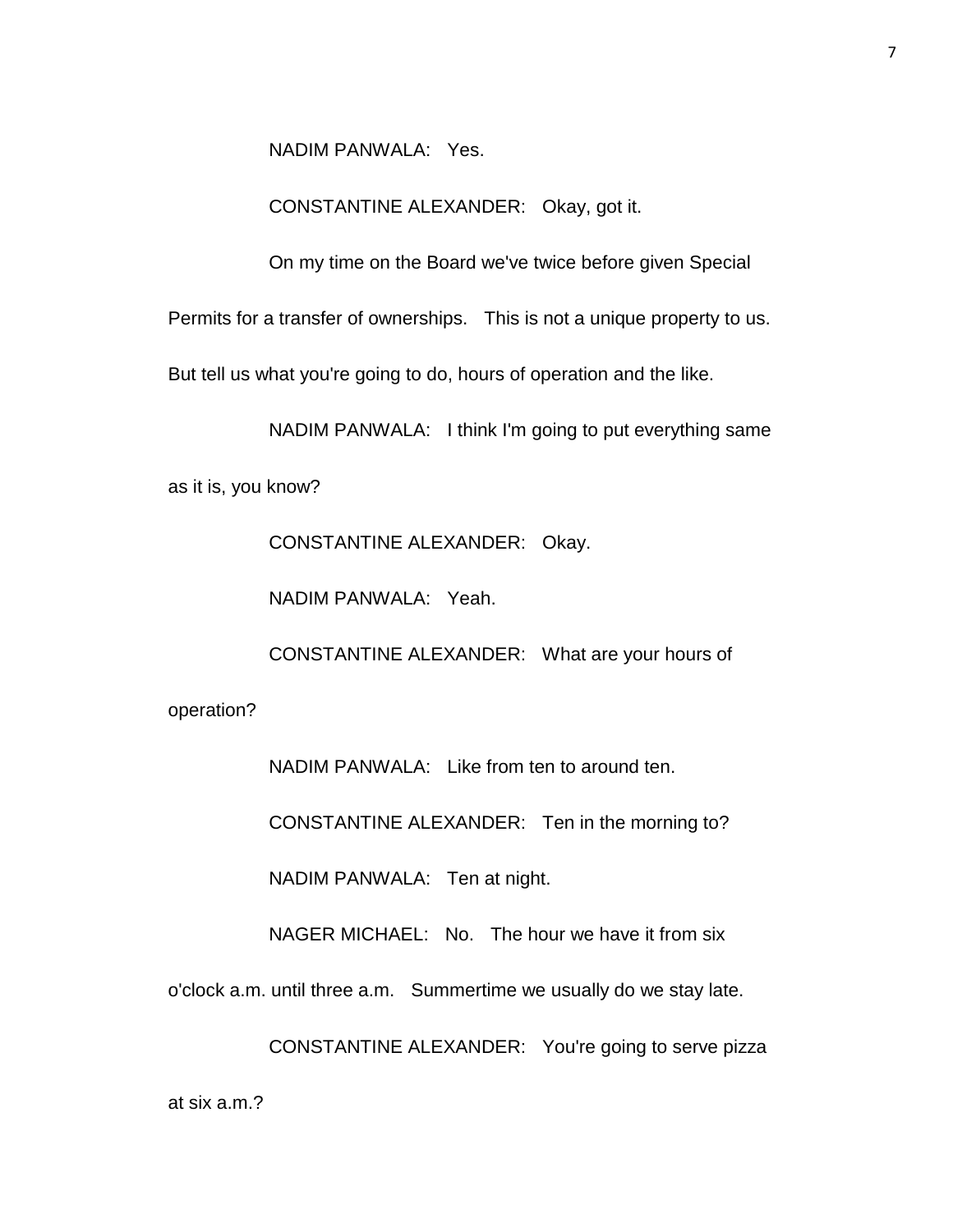NAGER MICHAEL: We have sometime that come in for

breakfast. Sometime for catering for breakfast.

CONSTANTINE ALEXANDER: What do you serve for

breakfast?

NAGER MICHAEL: We have like egg sandwiches.

Sometimes people order some bagels. We make some trays of bagels or

foods. We do, we'll do that.

CONSTANTINE ALEXANDER: So six in the morning until,

I'm sorry, and I didn't catch when are you going to close?

NAGER MICHAEL: Three o'clock a.m.

CONSTANTINE ALEXANDER: What's that?

NAGER MICHAEL: Three o'clock a.m.

CONSTANTINE ALEXANDER: All but three hours? You're

going to be open 21 hours a day?

NAGER MICHAEL: We usually like close one-thirty, two

o'clock. If someone is still in the property setting, we don't want to bother. So we -- that's why I ask for three o'clock a.m. We have two shifts. One from the morning end at five, and from five to close, the second shift.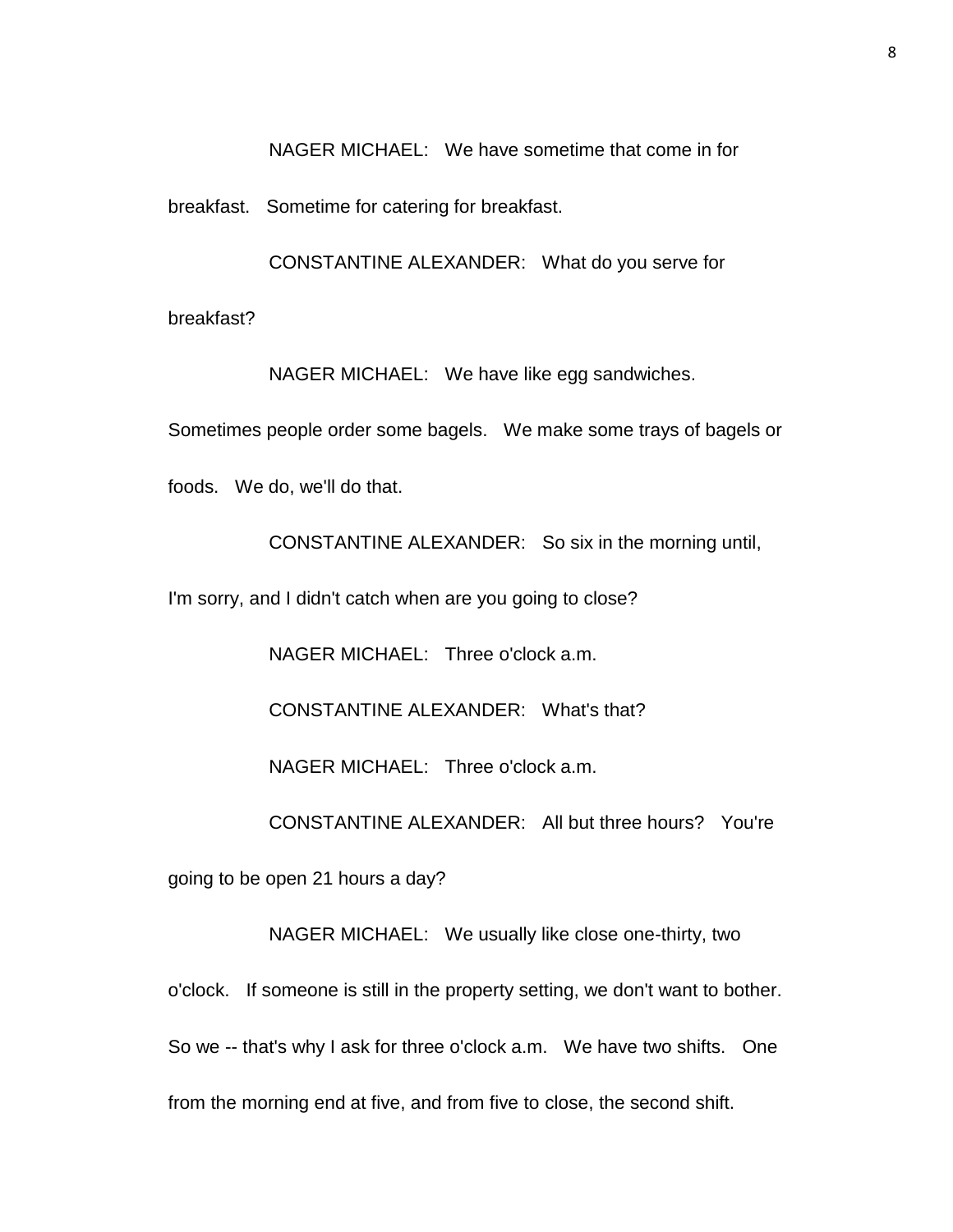CONSTANTINE ALEXANDER: How many employees do

you have working there?

NAGER MICHAEL: I don't have too many employees. We have maybe under ten people working in the place.

CONSTANTINE ALEXANDER: Not all at the same time I

trust?

NAGER MICHAEL: No.

CONSTANTINE ALEXANDER: Two different shifts?

NAGER MICHAEL: Yeah, yes.

CONSTANTINE ALEXANDER: Does anybody have any

problems --

NAGER MICHAEL: Mostly like delivery, especially during the lunch -- the lunchtime we have, like a lot of deliveries. And nighttime we have from Cambridge from Inman Square a lot of customer. They come to sit in the store for pizza.

CONSTANTINE ALEXANDER: Those are long hours. Do you have any crime problems?

NAGER MICHAEL: It is long hours. It is long hours. We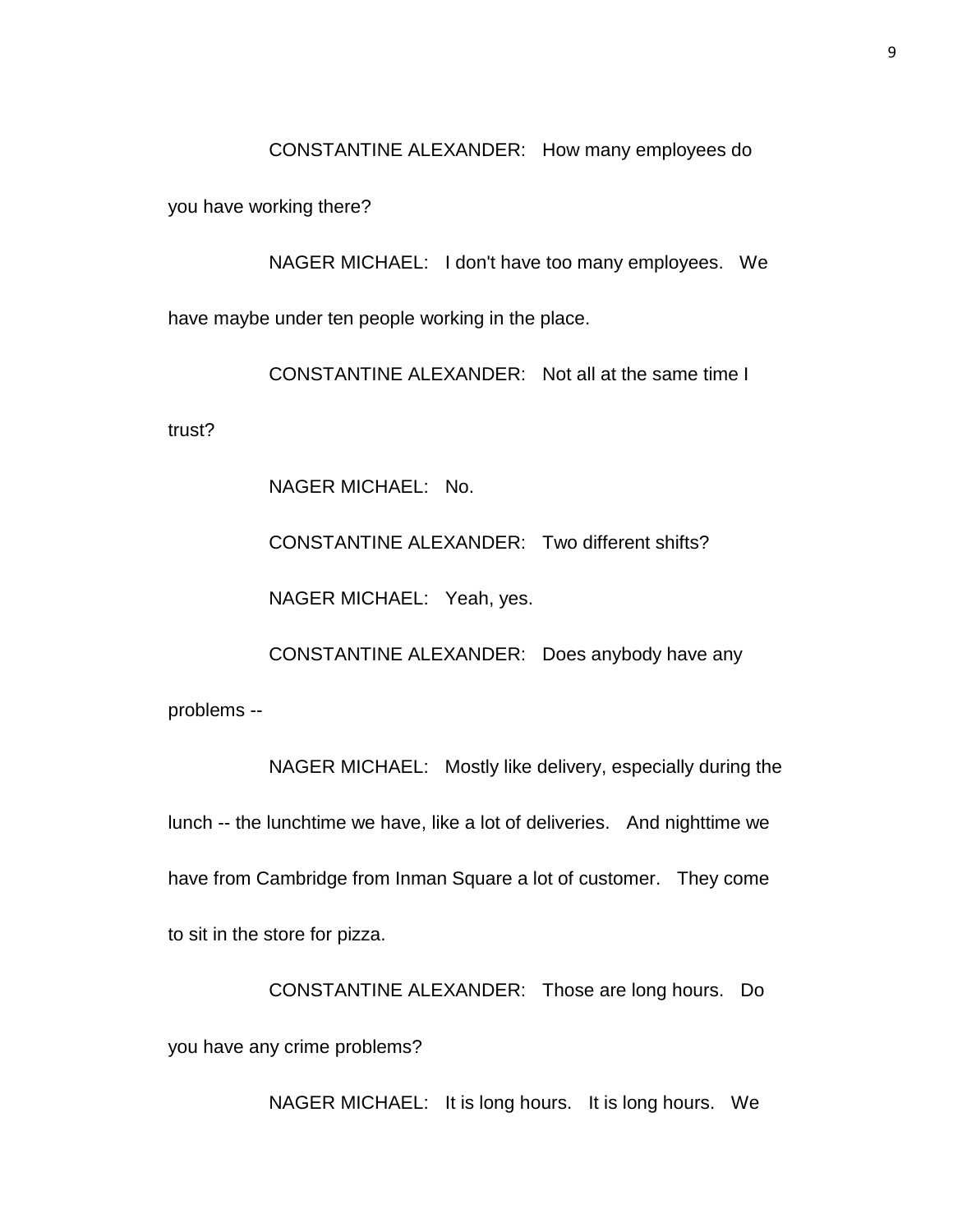usually split the hours. We -- like, no one person can do like open to close. We usually split it. Not too many people in the restaurant at the same time, but we have like one work in the food, one in the pizza, one in the front. And I have two drivers.

CONSTANTINE ALEXANDER: I'm going to repeat my

question. Any crime problems?

NAGER MICHAEL: No.

CONSTANTINE ALEXANDER: Anybody try to hold you up?

NAGER MICHAEL: No, no. Thank God. I've been in

Cambridge 13 years. Before I was on Broadway. And now this area.

Because the station next door is open 24. So it is good there. Thank

God.

CONSTANTINE ALEXANDER: You're right.

NAGER MICHAEL: Cambridge. I'm glad to be in

Cambridge all these years.

The request we have it in here to add additional seating outside, and this has help us a lot in the summertime.

CONSTANTINE ALEXANDER: And what about trash?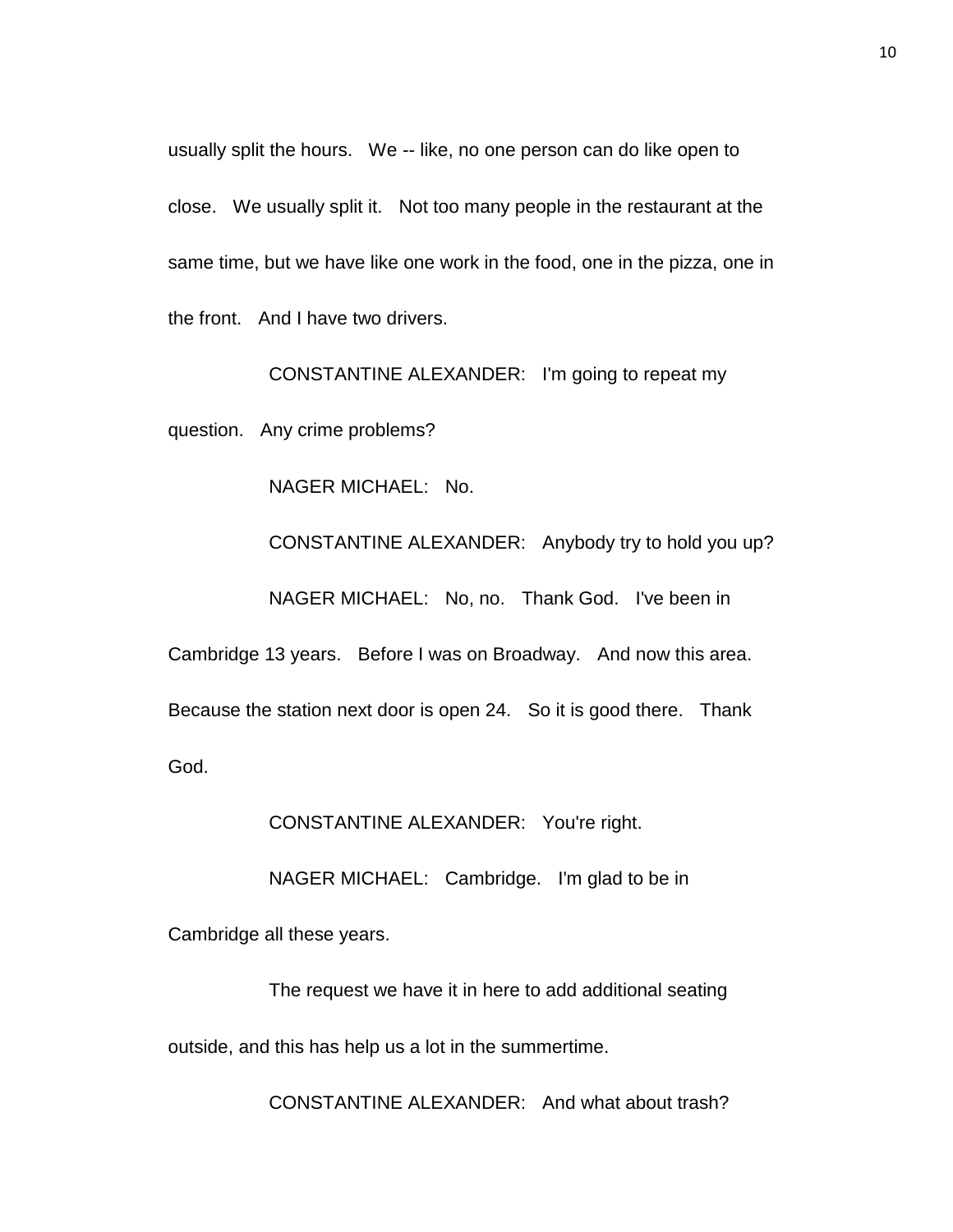NAGER MICHAEL: We have Casella, the trash company. They pick up four times a week. And if we need additional pick up, he come and be pick up.

CONSTANTINE ALEXANDER: And what about people discarding stuff as they walk out of the -- napkins and stuff like that? NAGER MICHAEL: We have the big container. CONSTANTINE ALEXANDER: That's right, you have containers so people can -- they can throw their napkins and whatever in

there.

NAGER MICHAEL: Usually like when someone he comes, come either to eat or to go. And if we have like someone for slices, you want it for to go, and we put it in a box and we serve actually now on china plates in the store. We don't serve paper. We will send paper plates for people, like when we have order, we send to be like convenient for the customer.

> CONSTANTINE ALEXANDER: Okay. Questions from members of the Board? ANDREA HICKEY: No.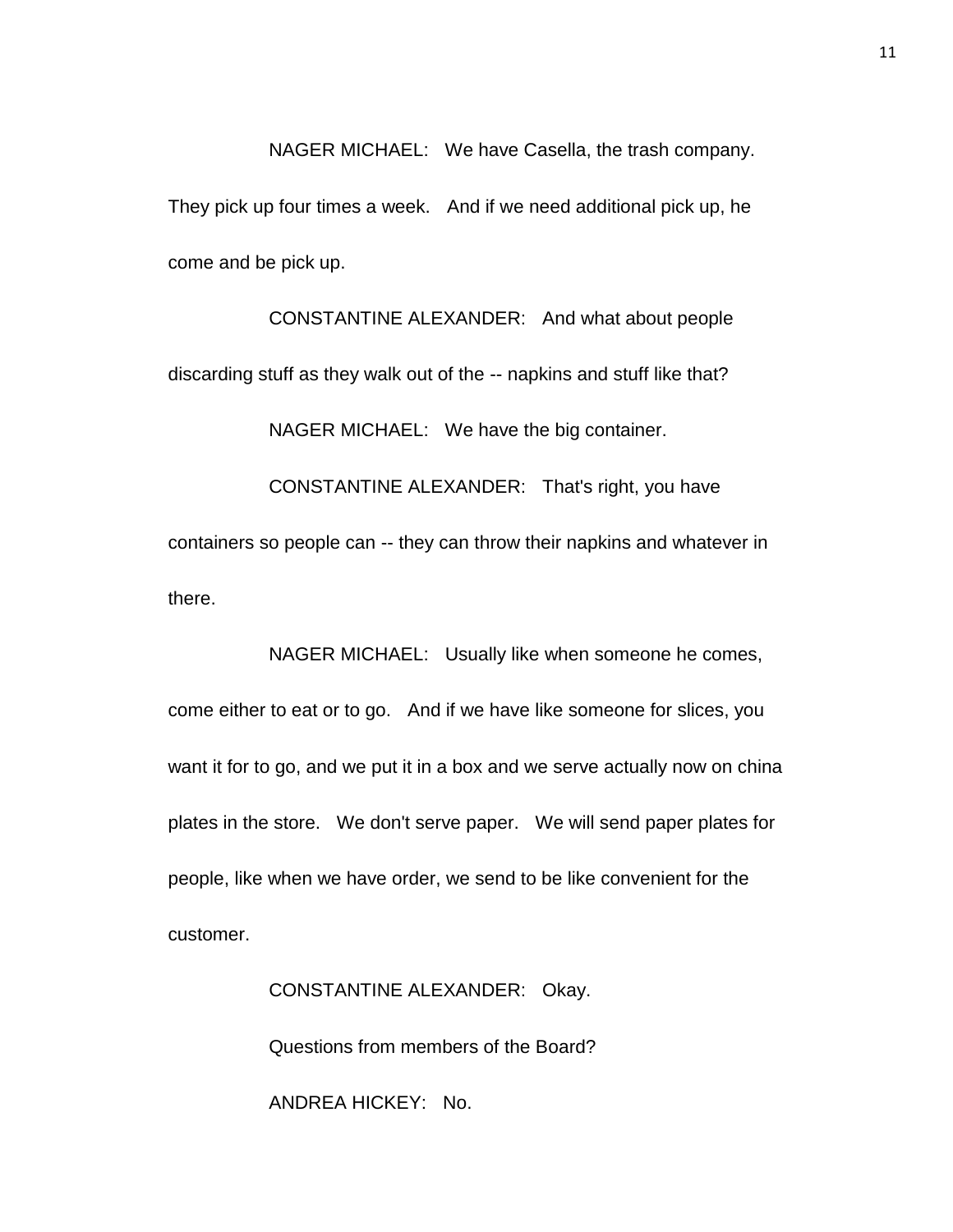CONSTANTINE ALEXANDER: I'll open the matter up to

public testimony.

Is there anyone here wishing to be heard on this matter?

(No Response.)

CONSTANTINE ALEXANDER: Apparently not. I have no

further questions or comments. Should we take a vote?

BRENDAN SULLIVAN: Yeah, that's fine.

ANDREA HICKEY: Yeah.

CONSTANTINE ALEXANDER: Okay. The relief you're

seeking is called a Special Permit.

NAGER MICHAEL: Thank you.

CONSTANTINE ALEXANDER: I've got to deal with a bunch

of things.

Okay, the Chair moves we make the following findings with

regard to the Special Permit you're seeking:

That the requirements of our Ordinance cannot be met unless

we give you the Special Permit.

That traffic generated or patterns of access or egress resulting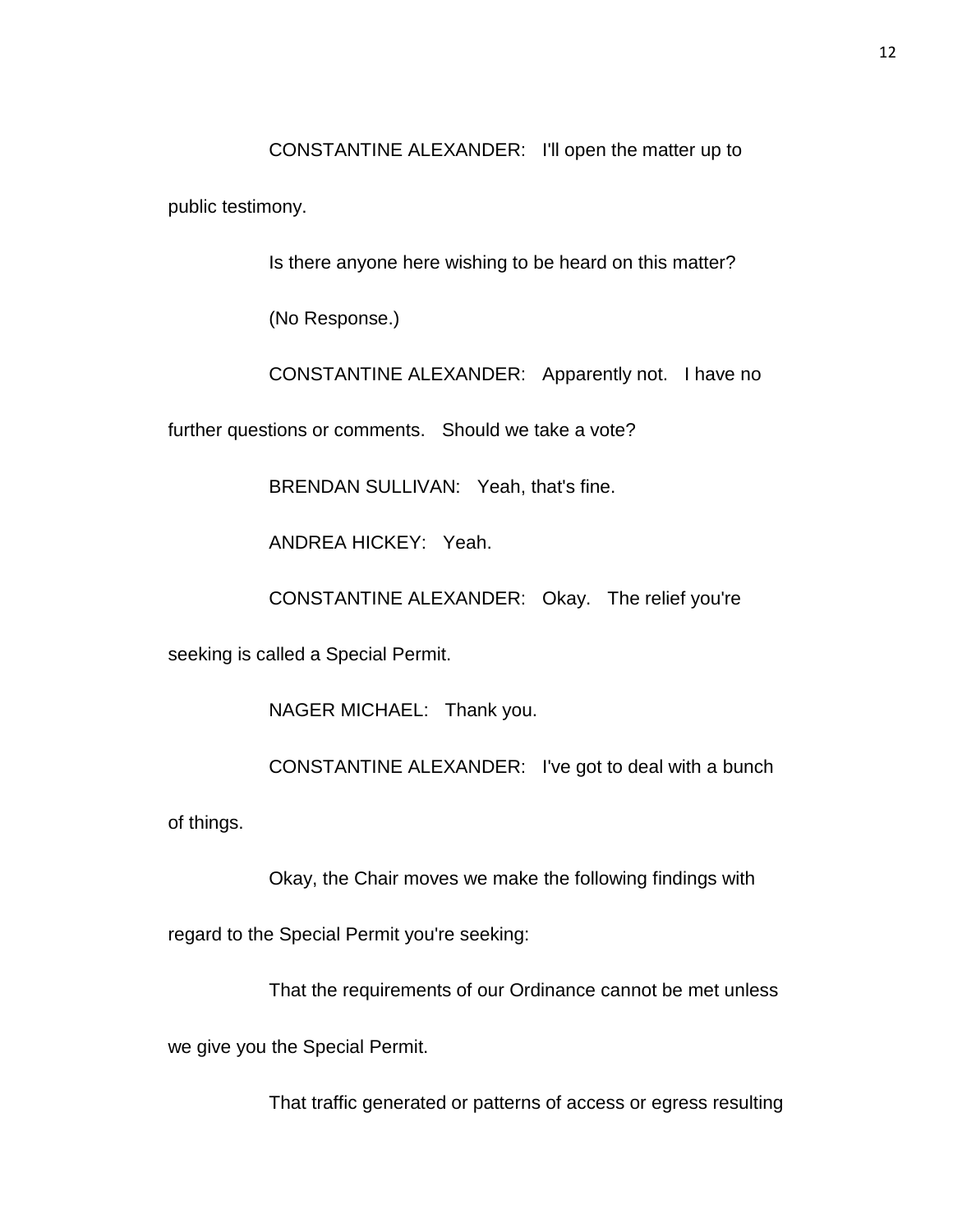from your business will not cause congestion, hazard, or substantial change in established neighborhood character.

In this regard we will note what's proposed is a continuation of a business that's been there for a number of years and there have been no issues about congestion, hazard, or substantial change. No complaints from the public authorities that I'm aware of.

That the continued operation or development of adjacent uses as permitted in our Ordinance would not be adversely affected by the nature of what you propose. And, again, the history says it all. There's still the same old S&S Deli and all the other businesses around, not been affected by your pizza operation.

That no nuisance or hazard will be created to the detriment of the health, safety, and/or welfare of the occupant of the proposed use or the citizens of the city. And that goes to we trust your pizza is good.

NAGER MICHAEL: Thank you.

NADIM PANWALA: Thank you.

CONSTANTINE ALEXANDER: And that generally what you're proposing will not impair the integrity of the district or adjoining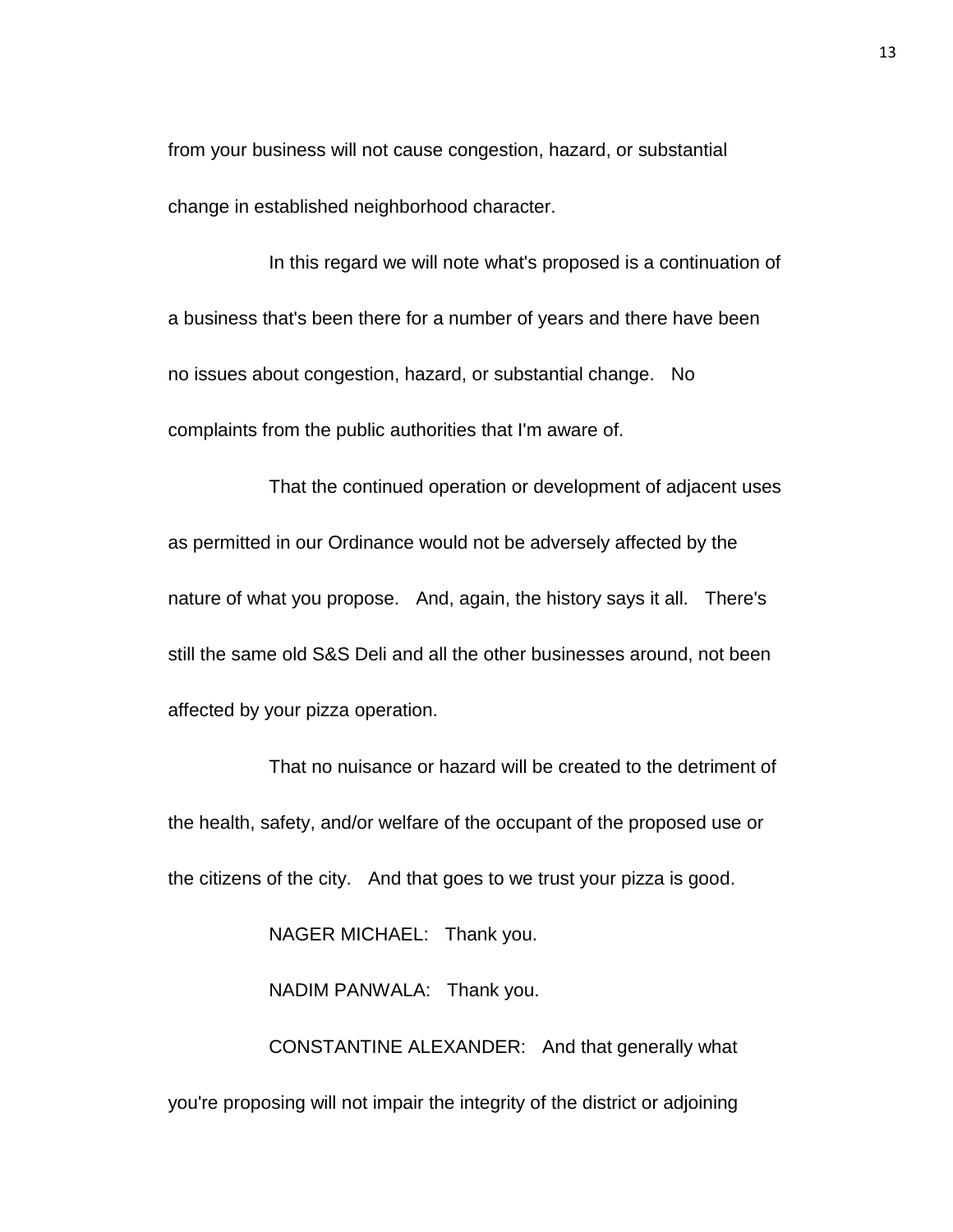district or otherwise derogate from the intent and purpose of this

Ordinance.

So on the basis of all of these findings, the Chair moves that we grant you the Special Permit to operate your -- continued to operate, really, your pizza business.

All those in favor please say "Aye."

(Show of hands.)

CONSTANTINE ALEXANDER: Five in favor. Special

Permit granted. Good luck.

(Alexander, Sullivan, Hickey, Anderson, Wernick.)

NAGER MICHAEL: We really appreciate everything. And I

appreciate everything I got from Cambridge during 12, 13 years I've been

here.

ANDREA HICKEY: Thank you.

NAGER MICHAEL: Hopefully I come back again to visit

Cambridge soon after my surgery. Thank you so much.

CONSTANTINE ALEXANDER: Thank you.

\* \* \* \* \*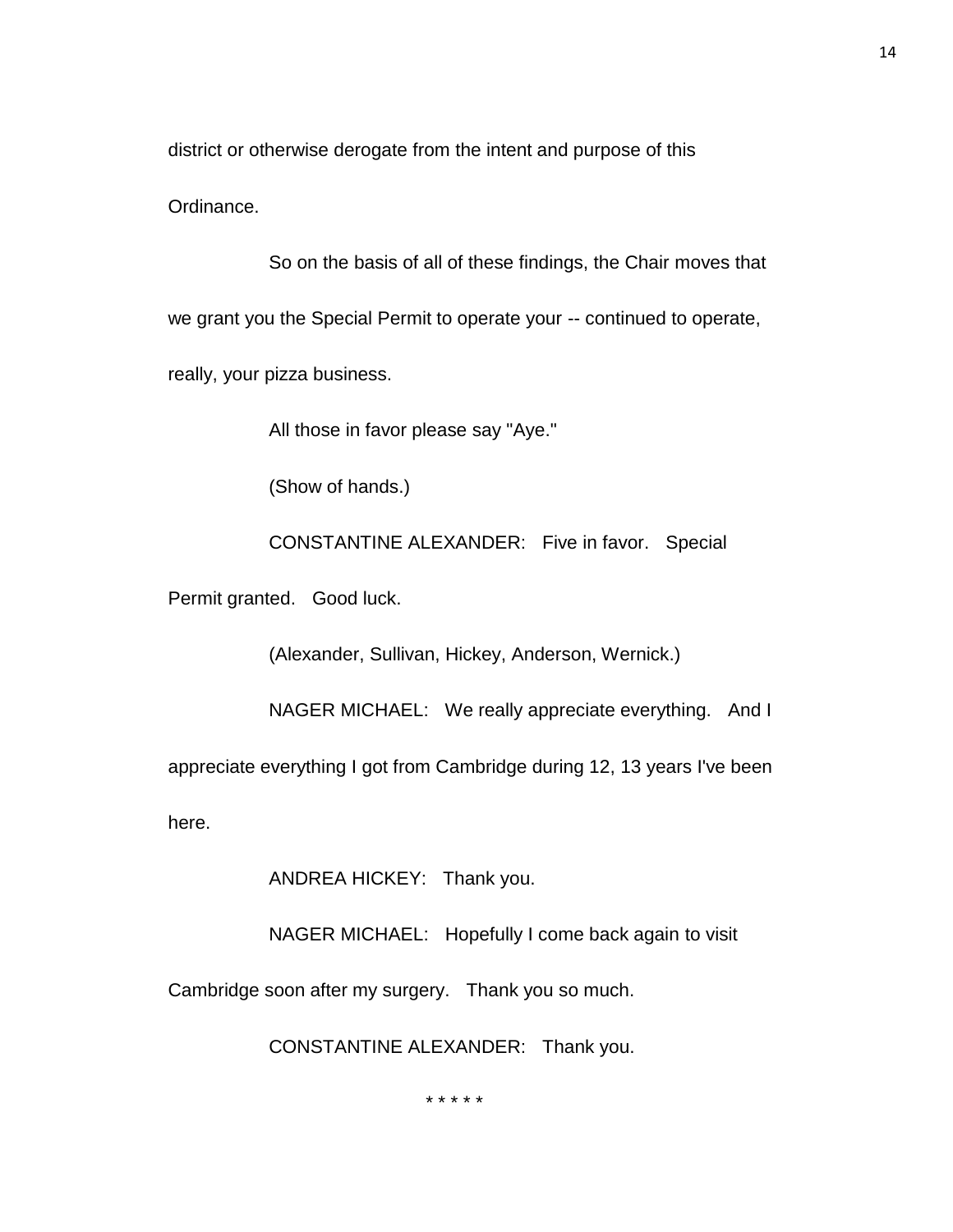(7:15 p.m.)

(Sitting Members Case No. BZA-016999-2018: Constantine Alexander, Brendan Sullivan, Andrea A. Hickey, Slater W. Anderson, Laura Wernick.)

CONSTANTINE ALEXANDER: Okay, the Chair will now call

to order our regular meeting. And the first case I'm going to call is case

No. 016999, 163 Hampshire Street.

Is there anyone here wishing to be heard on this matter?

ATTORNEY ALFRED FARESE: Yes, please.

CONSTANTINE ALEXANDER: Give your name and address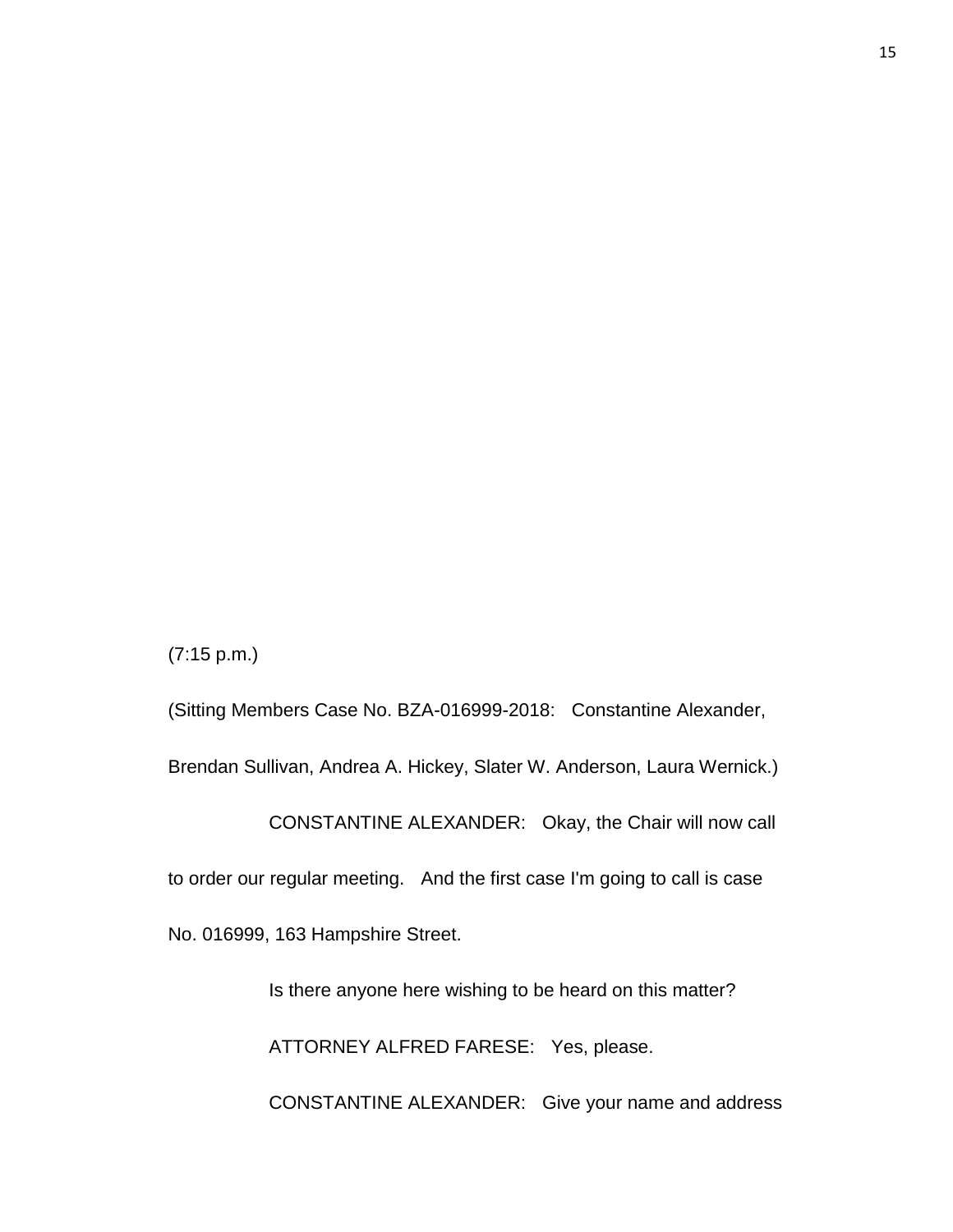to the stenographer, please.

ATTORNEY ALFRED FARESE: Attorney Paul Farese,

F-A-R-E-S-E, Jr., 366 Broadway, Everett, Mass. 02149.

DOLLY COSTELLO: Dolly Costello, C-O-S-T-E-L-L-O, 163 Hampshire Street, Cambridge, Mass. 02139.

CONSTANTINE ALEXANDER: Let me say at the outset we have, this time we have a real problem. There was no sign posted.

ATTORNEY ALFRED FARESE: Well. I don't know why because I have photographs.

CONSTANTINE ALEXANDER: I went one day --

ATTORNEY ALFRED FARESE: Are we talking about the right place?

CONSTANTINE ALEXANDER: 163 Hampshire Street.

ATTORNEY ALFRED FARESE: I can show you one was

taken October 3rd because I asked her to take a photo. One was taken two days ago. She has a few, if you would look, sir, she has a -- one of these --

DOLLY COSTELLO: It's called a Ring doorbell.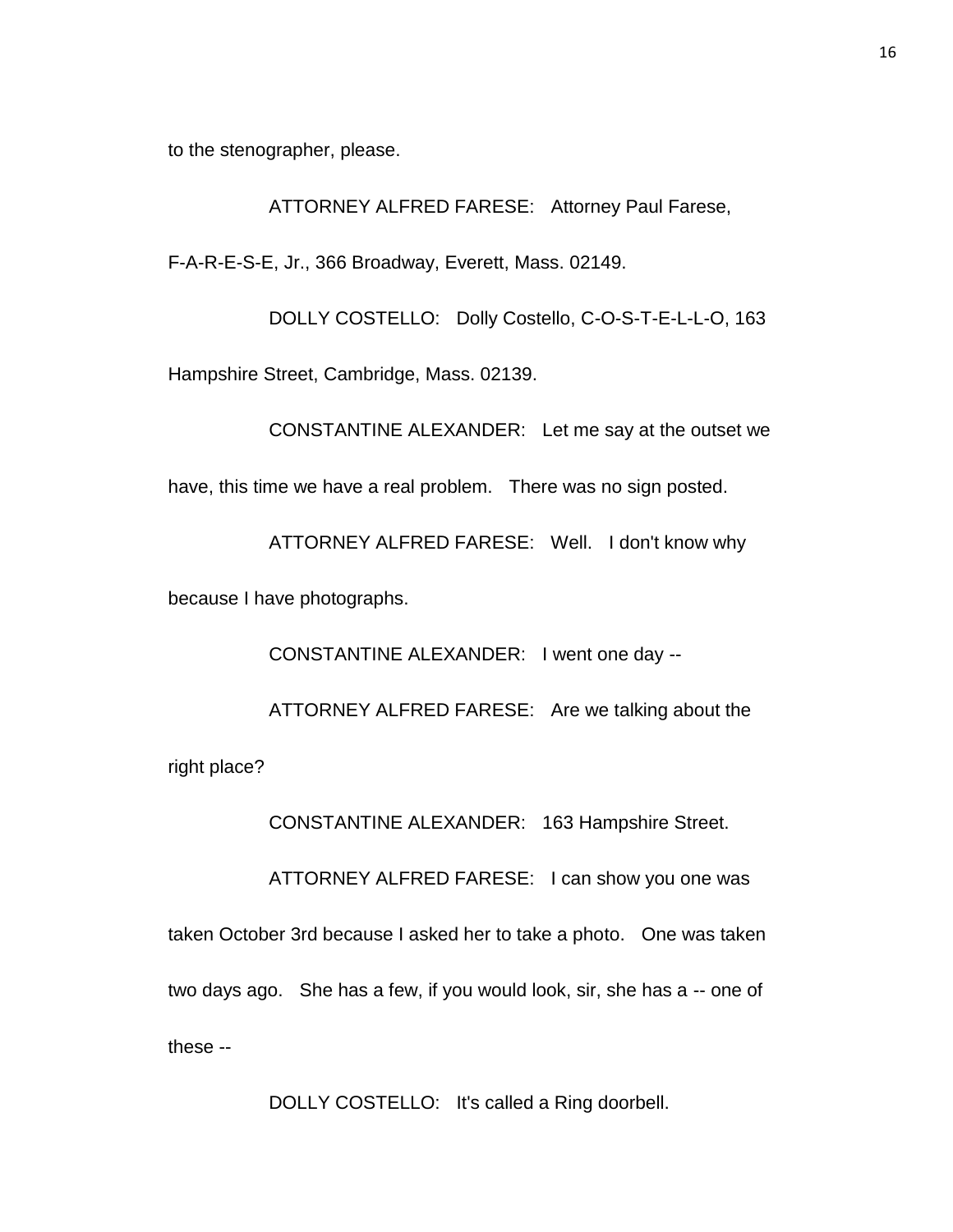### CONSTANTINE ALEXANDER: Right.

ATTORNEY ALFRED FARESE: If somebody comes within a certain distance of a bell, it goes to video. And I --

CONSTANTINE ALEXANDER: I don't know what to tell you. I went two different days within the two-week period and there was no sign posted.

ATTORNEY ALFRED FARESE: I don't know what to tell you except she posted it. We have photographs of two different days that was there. It was post -- it was on the outside of the window because this unit is right, right on the sidewalk.

CONSTANTINE ALEXANDER: When did you say the sign was posted, October 3rd?

ATTORNEY ALFRED FARESE: No, no, it was last week of September, about the 24th or the 25th. I was on vacation, I came back, and I spoke to Dolly, because I knew this was a problem with the last people who had come in for a Variance, because there had been some difficulty with them. So I specifically knew that this had, this had to be put up. I advised her to put it on the outside of the window in plastic so that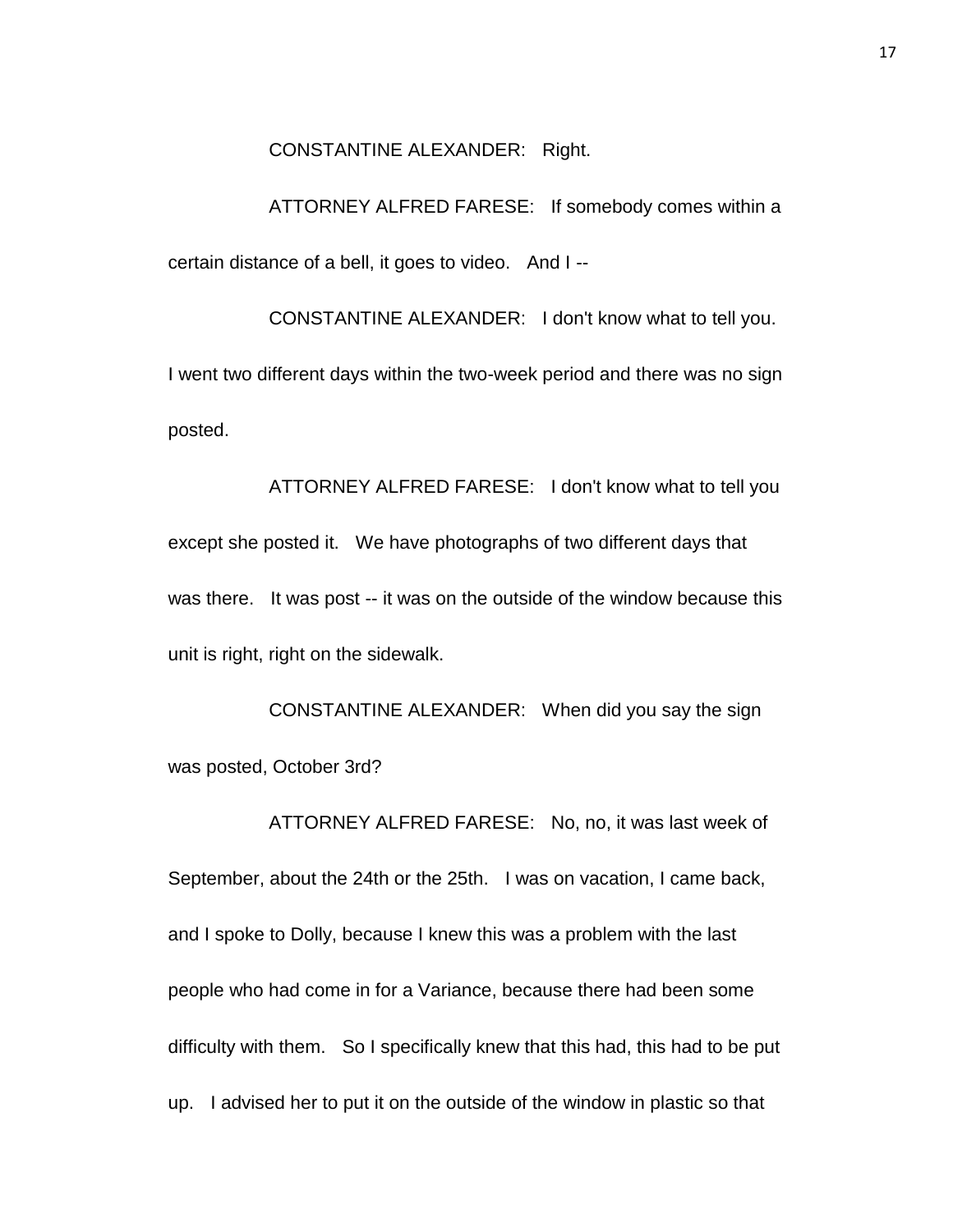the rain wouldn't affect it, post it on the window, and send me a photograph. She sent me -- when I come back, it was probably the 2nd or 3rd of October. I made sure that she would go down and check it everyday. And she advised me that she had the push button, and the -- and if the Board requires it, I'm sure she can get copies to show that, on the dates that it was there. I, I don't know what to tell you except --

CONSTANTINE ALEXANDER: I understand. And I don't know what tell you either. All I can tell you is I went on a Sunday, a week ago Sunday and there was no sign. Definitely no sign. And I don't know when you went.

SEAN O'GRADY: I was there twice. I was there last week and this week.

> CONSTANTINE ALEXANDER: And no sign either time? SEAN O'GRADY: No sign either time.

CONSTANTINE ALEXANDER: We've got three different days and no sign.

SEAN O'GRADY: And that storefront is only a couple glasses wide.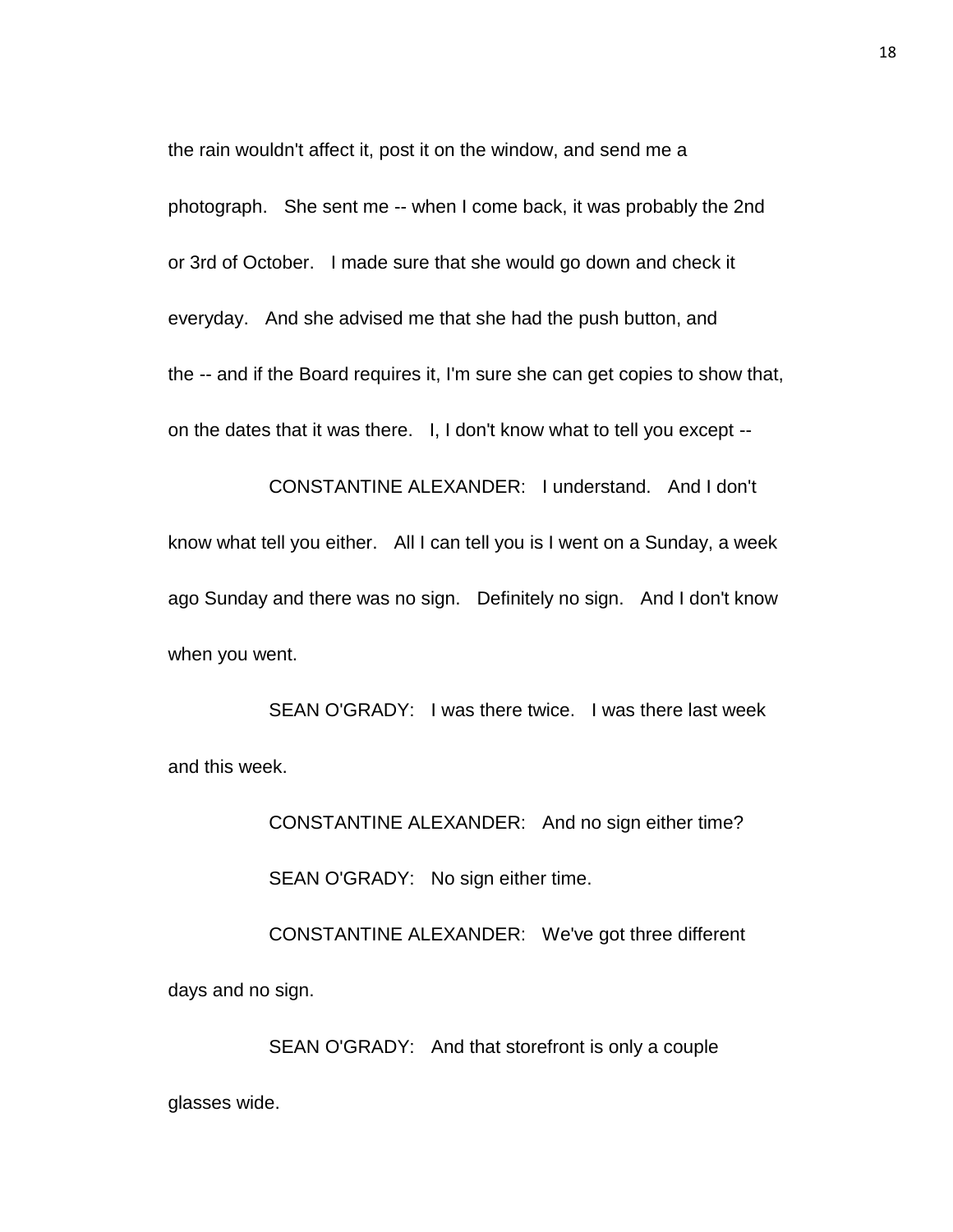DOLLY COSTELLO: It's there.

CONSTANTINE ALEXANDER: It may have been there now, but it's not there for the two weeks.

DOLLY COSTELLO: His office called and that day that somebody had told her that you guys were there. Dolly, they're saying there's no sign. I'm like I'm here, I'm looking at it. And that's when I sent him the other e-mail. She told me well, e-mail me now and I did.

CONSTANTINE ALEXANDER: Well, what do other fellow board members think about it? Should we hear the case or not? We know three different days within the two-week period there was no sign. ATTORNEY ALFRED FARESE: I can tell the gentleman, I knew that -- your concern is because when we went to file for this, I went

to the archives, and when I pulled out the documents for the archives, there seemed to have been a problem of this nature that there was a question whether the signs were there.

CONSTANTINE ALEXANDER: We would have thought someone could have gone there every day to make sure the sign was there.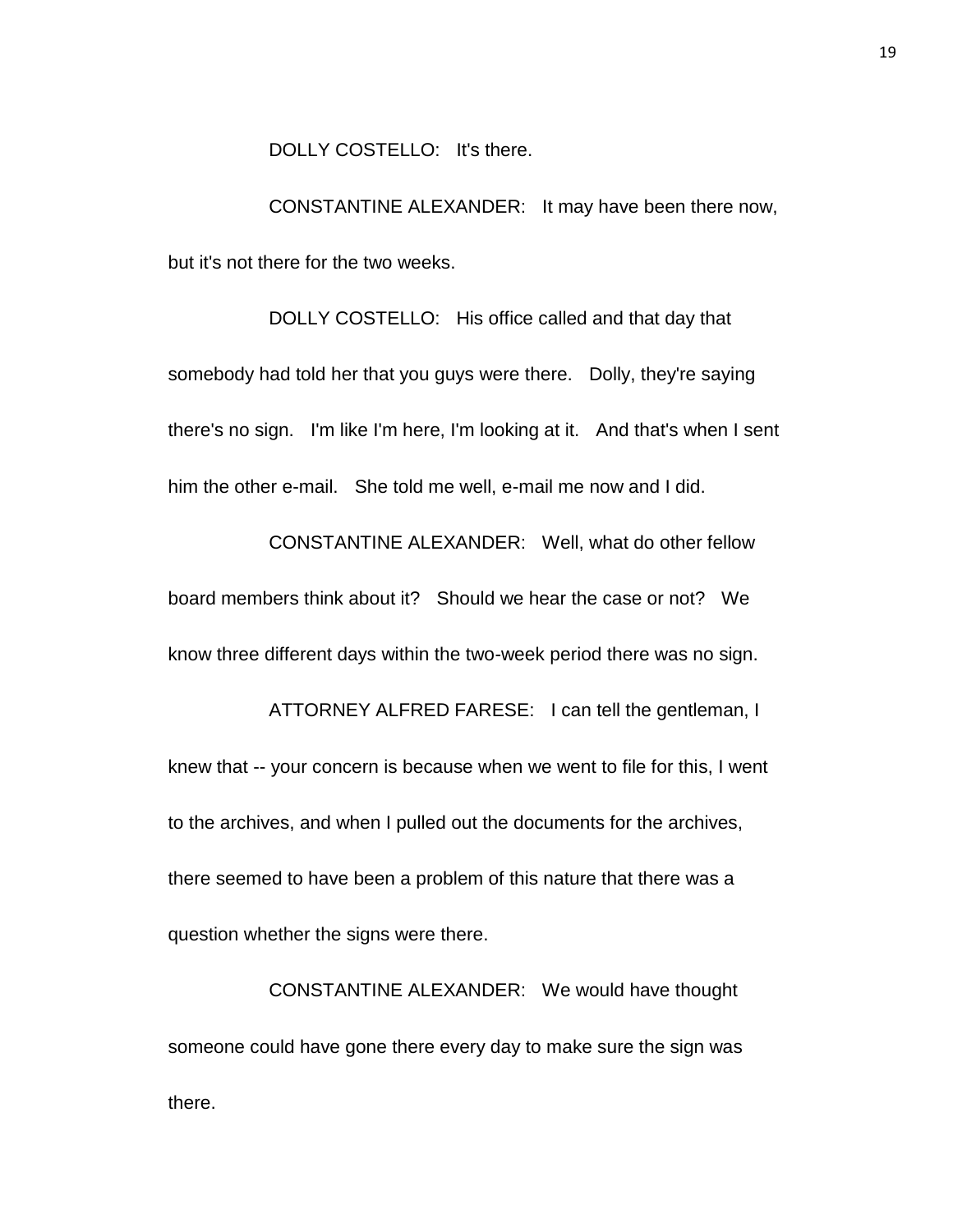ATTORNEY ALFRED FARESE: She has, she has video.

CONSTANTINE ALEXANDER: Every day?

ATTORNEY ALFRED FARESE: Yes, because this is a

continuous loop. Whenever anybody walks by, it automatically goes on, it automatically records. Yeah. And it goes to her house. She --

DOLLY COSTELLO: It rings to my cellphone. Like it chimes anybody somebody is near I think within six to five feet. So I instantly either answer it or I have like recording if I don't get to answer it right away to see what's going on.

ANDREA HICKEY: So does your cellphone show the days they say it wasn't there? Does it show that it was there?

ATTORNEY ALFRED FARESE: I don't know what dates.

DOLLY COSTELLO: It's not pointing at the sign. It's just

like on the -- if you look at the picture, it's on but the sign is on this side.

SEAN O'GRADY: So that's a sidewalk, though. I mean, people walk up and down that sidewalk within five feet of that -- your, you must be getting alerts every 30 seconds.

DOLLY COSTELLO: Yeah, a lot of signals.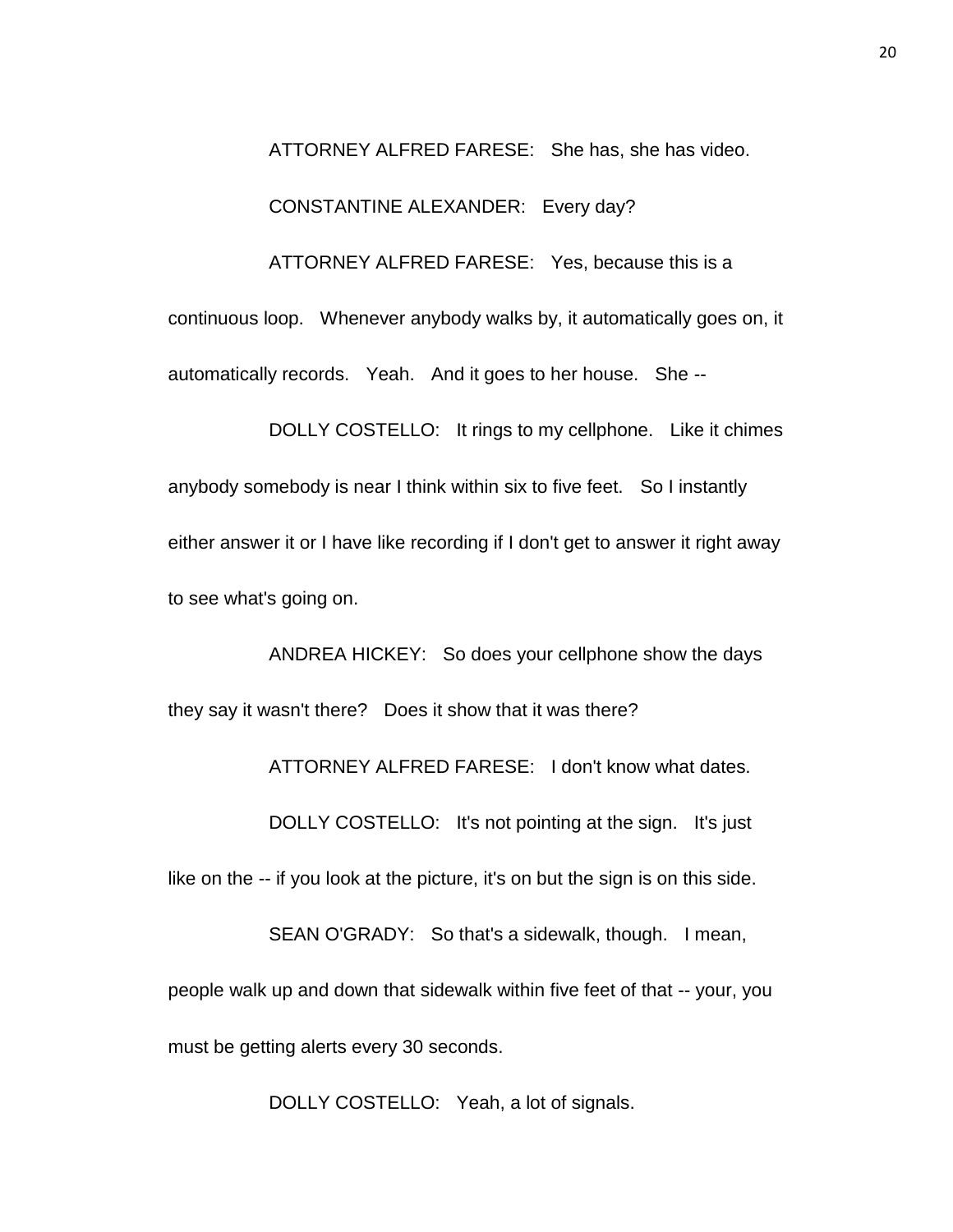SEAN O'GRADY: Well, okay, I'm not sure what it proves.

LAURA WERNICK: I'm sorry, but when the signal goes off, a picture is taken?

DOLLY COSTELLO: It's like either a video or I can click on it and it's live and I can see what's going on. I don't know.

LAURA WERNICK: So within the video we should be able to

see a piece of the sign?

DOLLY COSTELLO: I can check now if you don't mind. I

can't see it, a piece of the sign.

LAURA WERNICK: Oh, you can't?

DOLLY COSTELLO: On the video.

ANDREA HICKEY: Then I'm not sure that having a video

has any sort of weight.

CONSTANTINE ALEXANDER: No.

Well, I am of a mindset we can't hear the case tonight, but if other members of the Board don't feel the same way, go ahead. I mean, we've got three days clearly that there was no -- at least the time that we drove by or went by there was no sign. I can tell you there was no sign.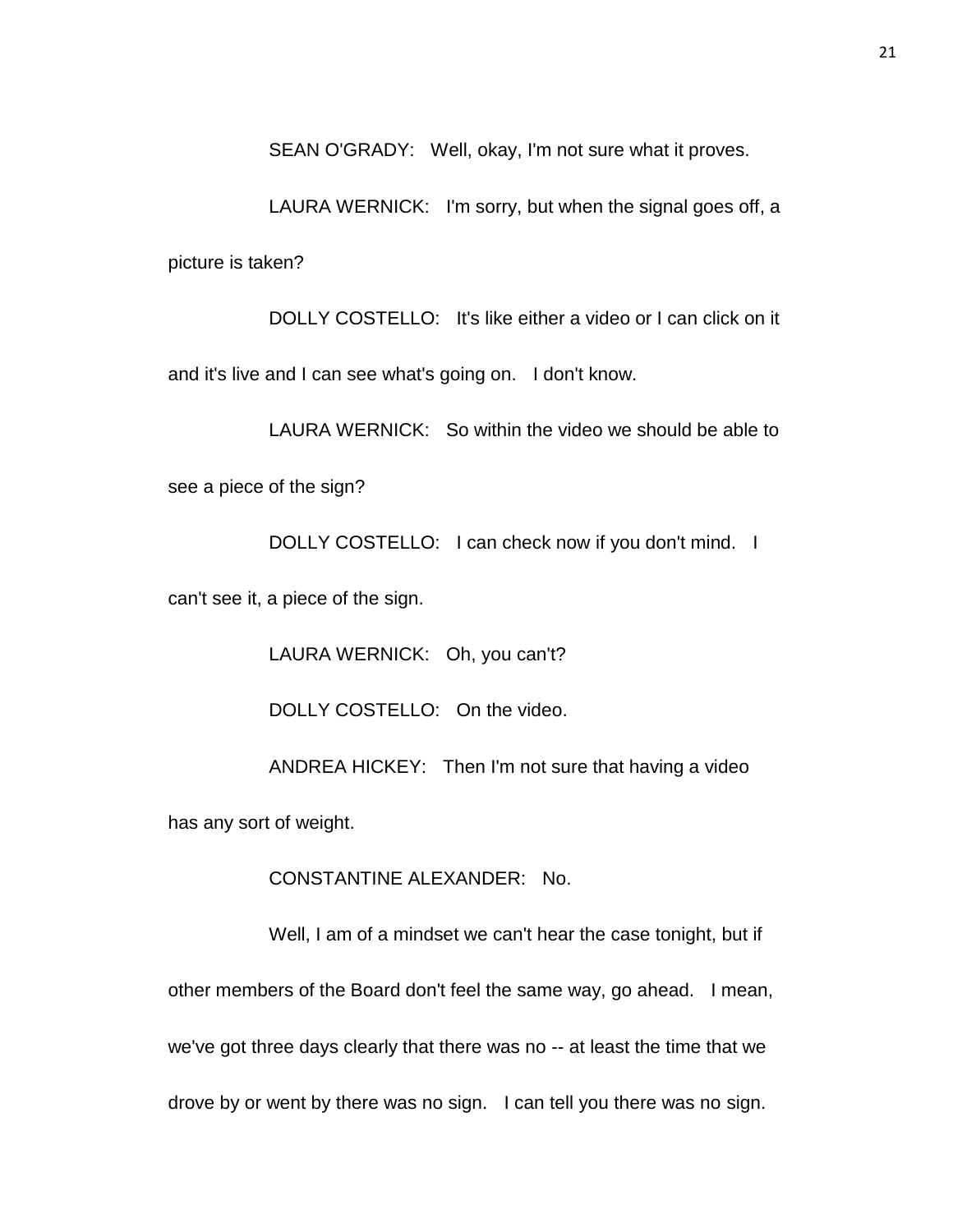I was there. And I had the right address.

ATTORNEY ALFRED FARESE: Sir, you know, I don't know what to tell you except that I made it specific that be sure it was there, because I knew there had been a problem the time before for the people who were there previously, and this has been a long process for Dolly. It's been four and a half months from the time we first started this procedure to reach here today, and it's just inconceivable that something --

BRENDAN SULLIVAN: It was up there today. Is it on the in or the outside of the window?

ATTORNEY ALFRED FARESE: It's on the outside of the window, sir.

BRENDAN SULLIVAN: Because I went by there today, the traffic, I saw it and I would have thought -- I think I would have posted it on the inside of the window rather than on the outside with --

ATTORNEY ALFRED FARESE: Well, part of the problem is when we received the notice of where to put it, it says do not put it on the inside of the window. And that was the reason why I made sure it was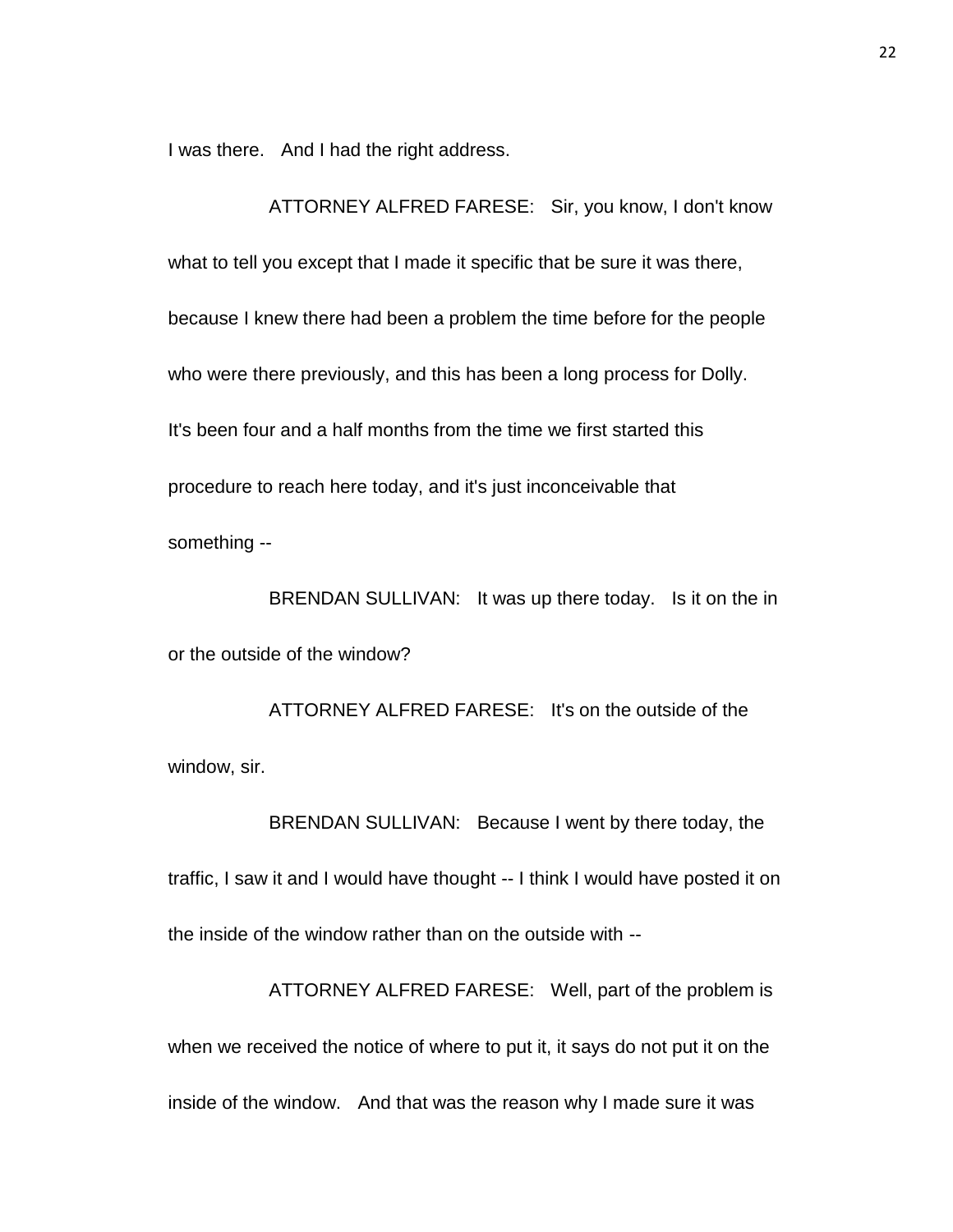put in the plastic and put on, put on the outside. Use waterproof tape.

And so the -- I just don't, really, I don't understand it.

BRENDAN SULLIVAN: That right on the sidewalk is subject to people going by and ripping it off. But anyhow.

ATTORNEY ALFRED FARESE: Yeah.

LAURA WERNICK: It doesn't seem to make any sense to hear it tonight if we don't have -- if we're not confident that the sign was fully posted.

CONSTANTINE ALEXANDER: That's my feeling.

DOLLY COSTELLO: I go there every couple days to do stuff

in there until I get approved hopefully.

BRENDAN SULLIVAN: Sean, we're on for the 25th?

SEAN O'GRADY: The 25th is already full. We're not

available until November 8th.

CONSTANTINE ALEXANDER: What date?

SEAN O'GRADY: November 8th.

CONSTANTINE ALEXANDER: What's the pleasure of the

Board? I would vote to continue to November 8th.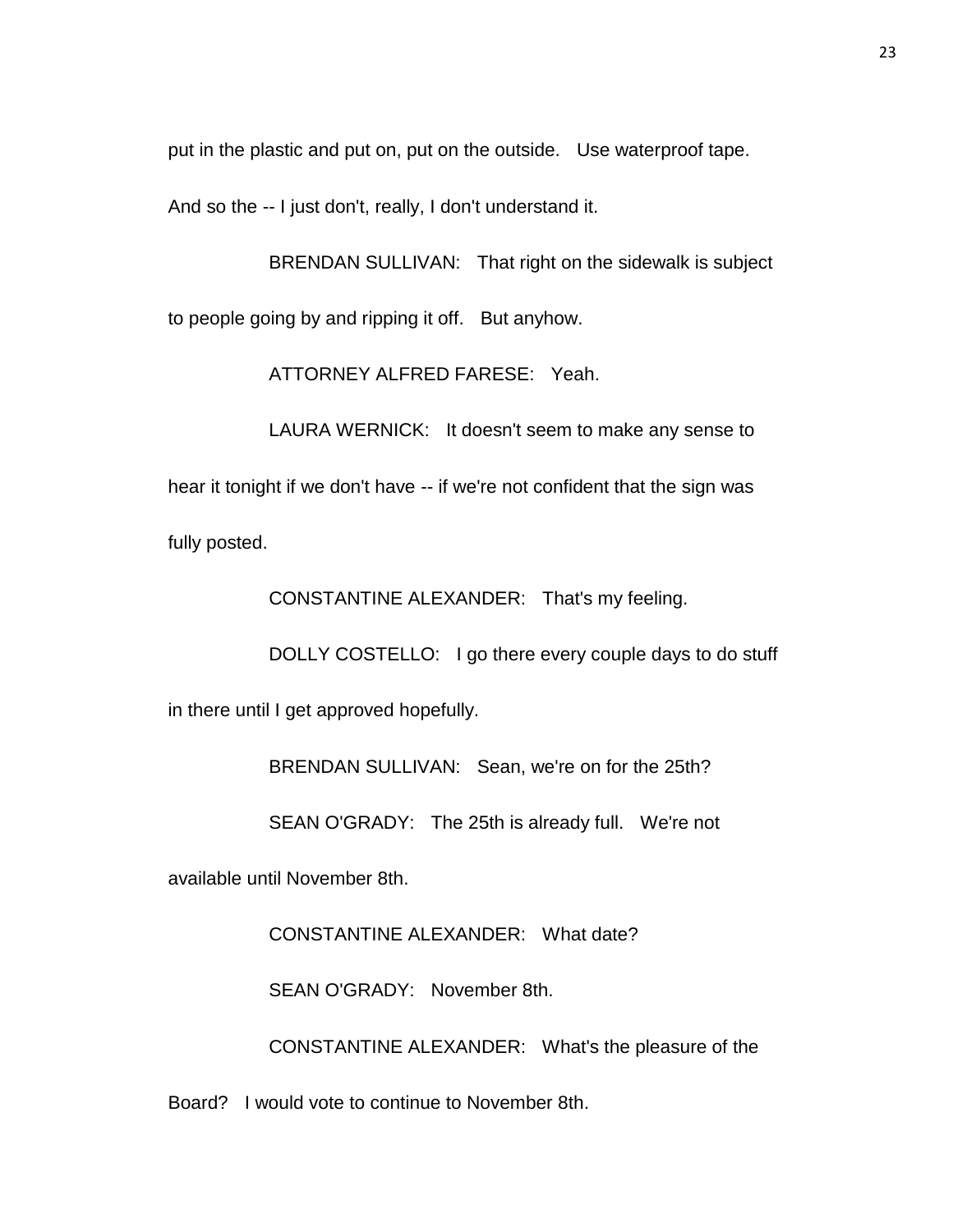ANDREA HICKEY: I agree with you.

BRENDAN SULLIVAN: Yeah, I mean I would defer. I mean I'm really somewhat agnostic on it.

CONSTANTINE ALEXANDER: This time put the sign inside the window.

DOLLY COSTELLO: I was going to ask you that, yes.

CONSTANTINE ALEXANDER: And go by everyday to be sure it doesn't fall down or the like.

ANDREA HICKEY: And take a picture.

ATTORNEY ALFRED FARESE: Well, that's --

ANDREA HICKEY: Everyday with a date stamp if it's a

problem in that location.

ATTORNEY ALFRED FARESE: If this is what the Board

wants I would have her buy a newspaper, put it up there, and have it

taken. It's just, you know, it's inconceivable.

DOLLY COSTELLO: It's okay to put it in the window this time?

SLATER ANDERSON: Yeah.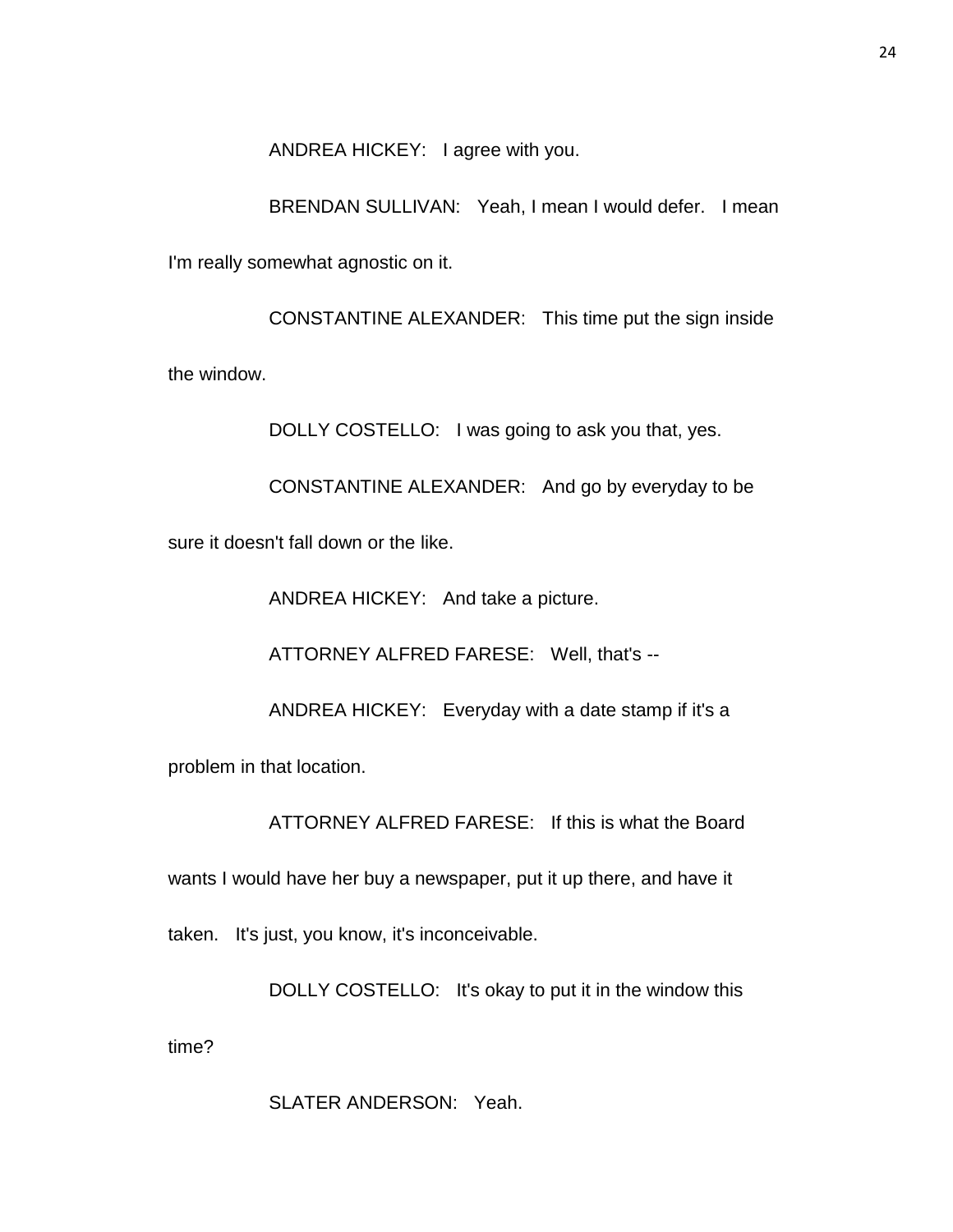DOLLY COSTELLO: No problems?

CONSTANTINE ALEXANDER: So what was the date again?

SEAN O'GRADY: November 8th.

CONSTANTINE ALEXANDER: November 8th. The Chair

moves that we continue this case --

ATTORNEY ALFRED FARESE: If I might before.

CONSTANTINE ALEXANDER: Sorry?

ATTORNEY ALFRED FARESE: If I might. She says she's

there. This is the type of work that she's doing on the inside to make it --

CONSTANTINE ALEXANDER: I know, but that's not

relevant for right now, sir.

ATTORNEY ALFRED FARESE: Well, to tell you she's there.

CONSTANTINE ALEXANDER: The Chair moves that we

continue this case as a case not heard until seven p.m. on November 8th

subject to the following conditions:

That you sign a waiver of time for decision which if you didn't, we would deny relief tonight.

Two, that you take the sign and -- or a new sign, post it for the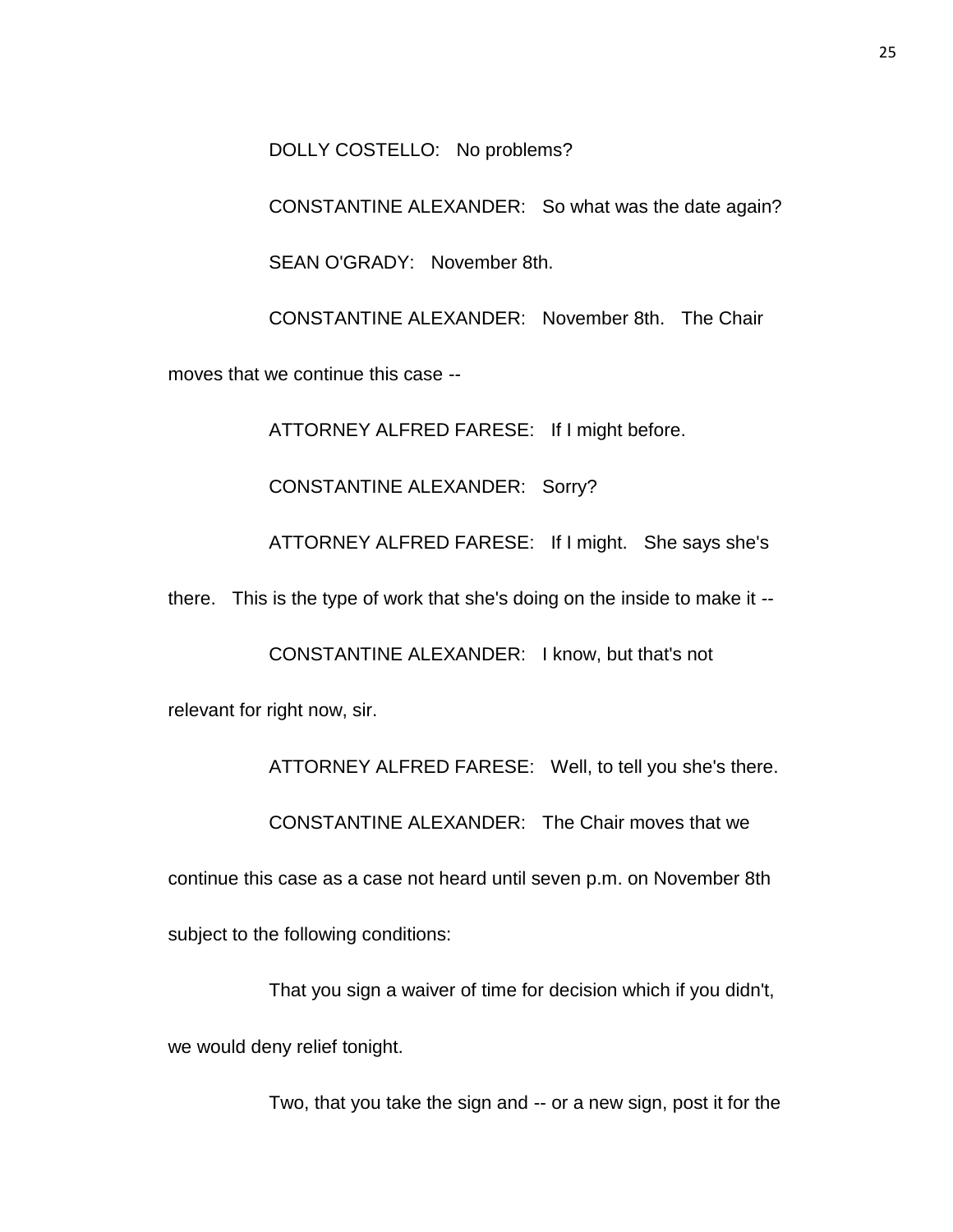14 days. Make sure the date is changed. You can take the existing sign and with a magic marker cross out today's date and put November 8th and change the time to seven p.m., otherwise you have to wait, not 7:15.

ATTORNEY ALFRED FARESE: No problem.

CONSTANTINE ALEXANDER: And lastly, that -- well, this

isn't relevant. You didn't give any plans or the like as part of your application, so we don't have to worry about the next thing. Just those two things.

All those in favor of continuing the case on this basis please say "Aye."

(Aye.)

CONSTANTINE ALEXANDER: Five in favor. The case will be continued. I'm sorry.

> ATTORNEY ALFRED FARESE: Anything else you require? CONSTANTINE ALEXANDER: No, that's it. (Alexander, Sullivan, Hickey, Anderson, Wernick.) DOLLY COSTELLO: Put the sign in the window, leave it in

until my next date, cross out the date that I have on there?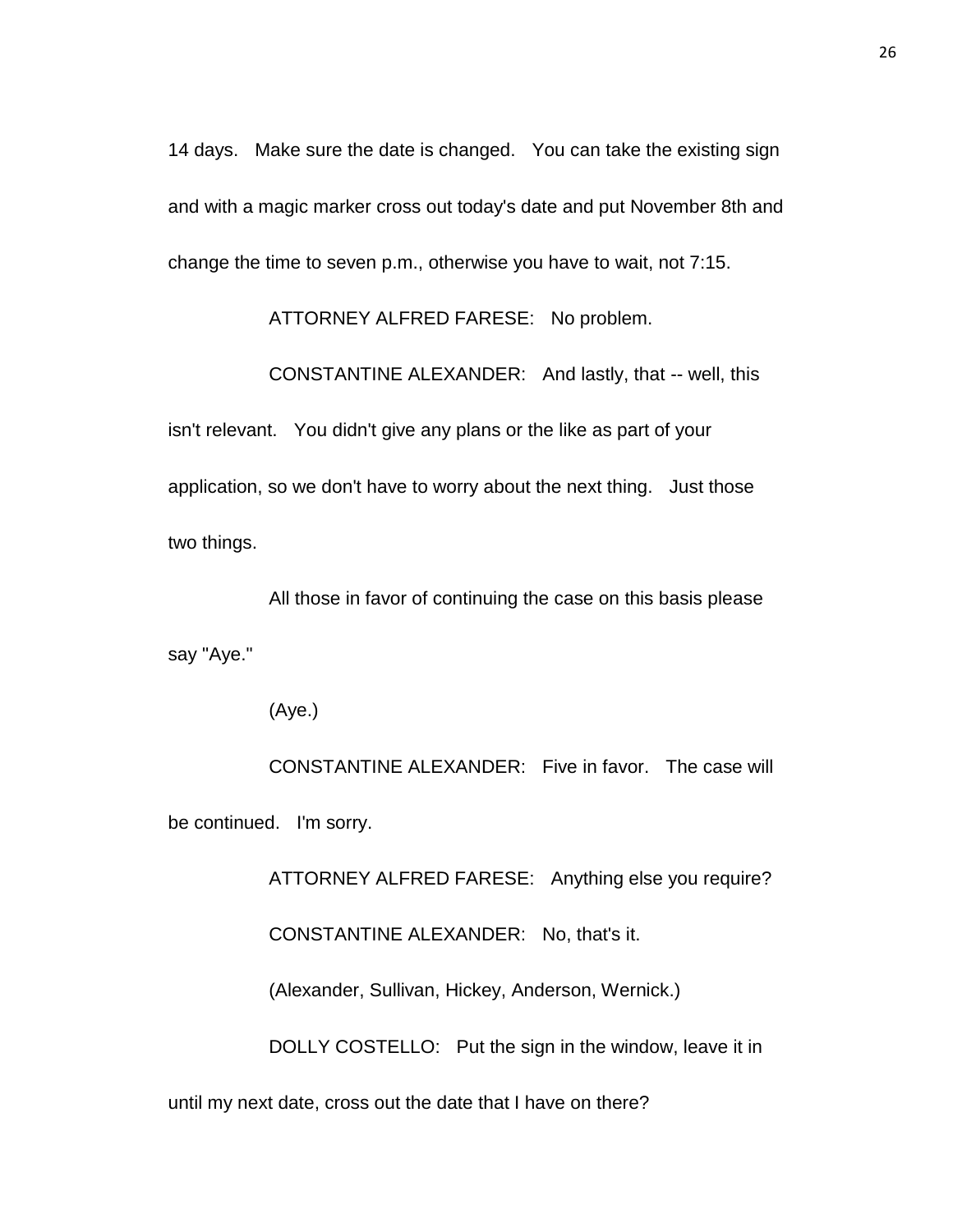ATTORNEY ALFRED FARESE: Take a picture. Yeah, we

have to change it to November.

DOLLY COSTELLO: And the time.

CONSTANTINE ALEXANDER: You can take it down. It's

up now, you can take it down until the 14 days before November 8th. I

wouldn't recommend it. But --

SLATER ANDERSON: Put it inside the window, November 8th, seven p.m.

CONSTANTINE ALEXANDER: We'll see you then.

ATTORNEY ALFRED FARESE: Thank you, sir.

DOLLY COSTELLO: Okay, thank you.

\* \* \* \* \*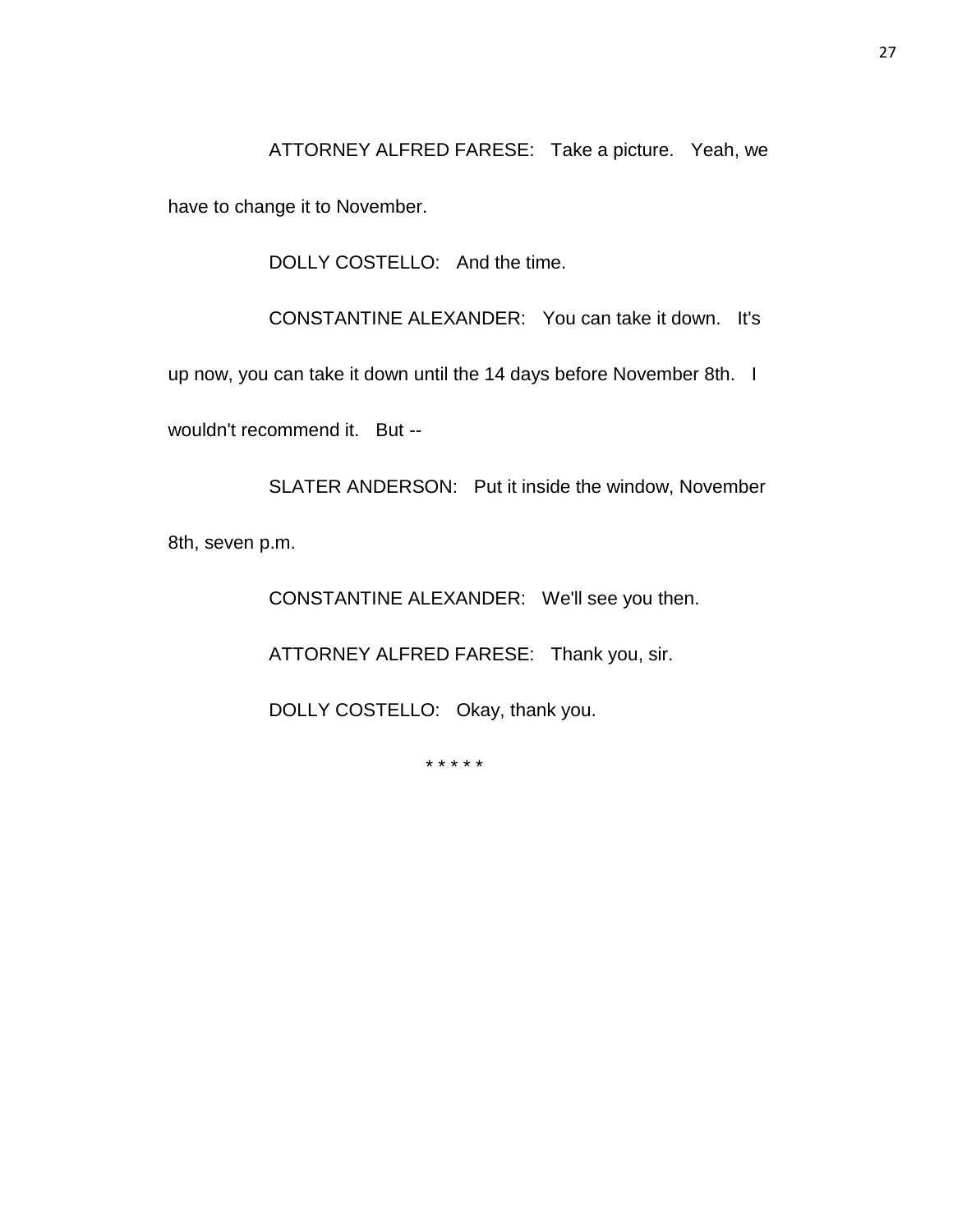(7:30 p.m.)

(Sitting Members Case No. BZA-016995-2018: Constantine Alexander,

Brendan Sullivan,

Andrea A. Hickey, Slater W. Anderson, Laura Wernick.)

CONSTANTINE ALEXANDER: The Chair will call case No.

016995, 194 Harvard Street.

Is there anyone here wishing to be heard on this matter?

ATTORNEY SEAN HOPE: Good evening, Mr. Chairman and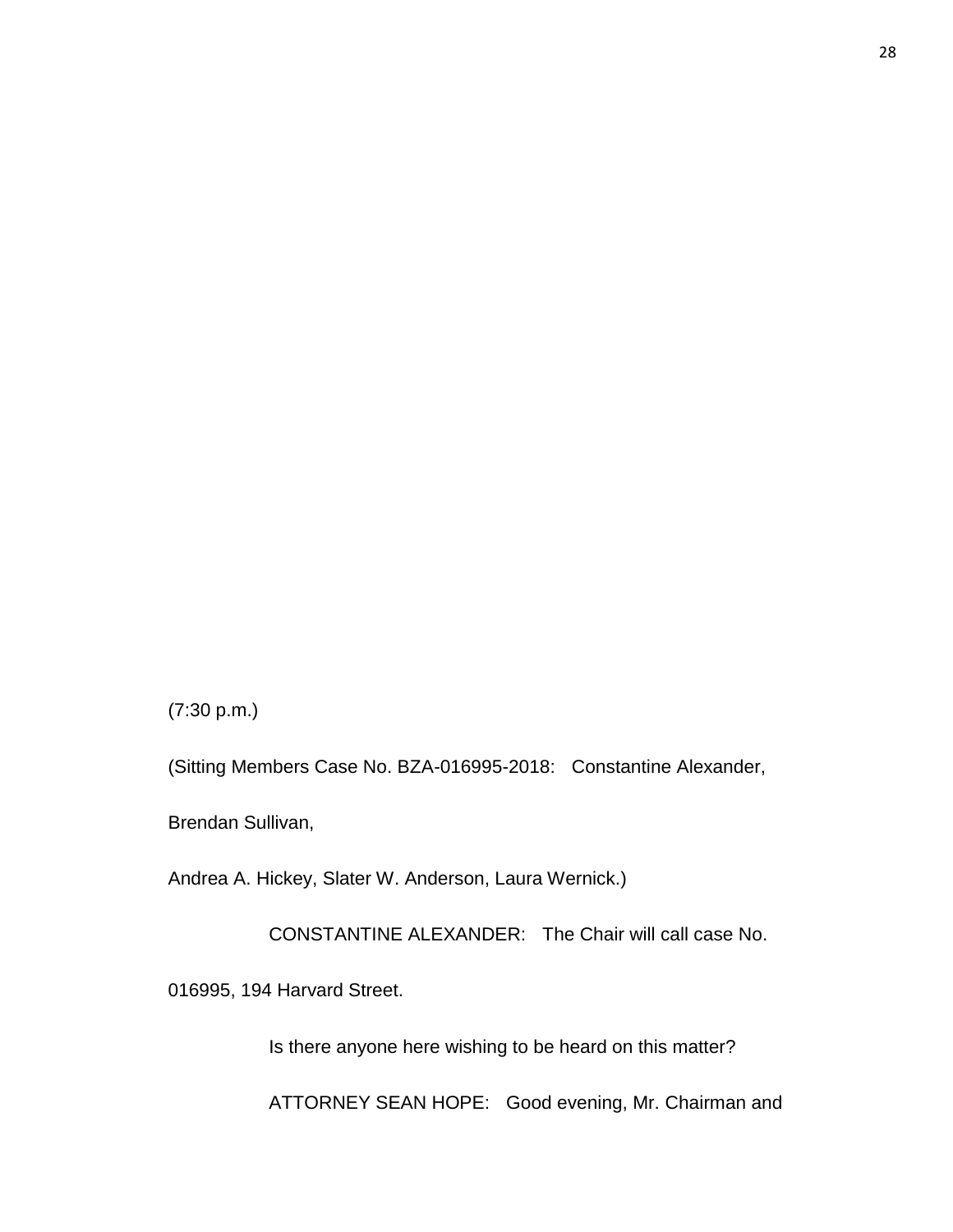members of the Board. For the record, attorney Sean Hope, Hope Legal Law Offices in Cambridge. I'm here tonight on behalf of the petitioner. We have Mrs. Marie Deraville. And I'll let you spell your name for the record.

MARIE DERAVILLE: Marie, M-A-R-I-E Deraville,

D-E-R-A-V-I-L-L-E.

ATTORNEY SEAN HOPE: We also have project architect Mr. Campbell Ellsworth.

CAMPBELL ELLSWORTH: Ellsworth, E-L-L-S-W-O-R-T-H.

ATTORNEY SEAN HOPE: And we also have a member with

the petitioner Francis Pierre.

FRANCIS PIERRE: P-I-E-R-R-E.

CONSTANTINE ALEXANDER: Let me say at the outset I

want to congratulate you. In all of my years on the Board I've never had a

case where we've had so many letters of support for the relief you're

seeking. You set a world's record as far as I'm concerned.

Sean, go ahead.

ATTORNEY SEAN HOPE: Yes.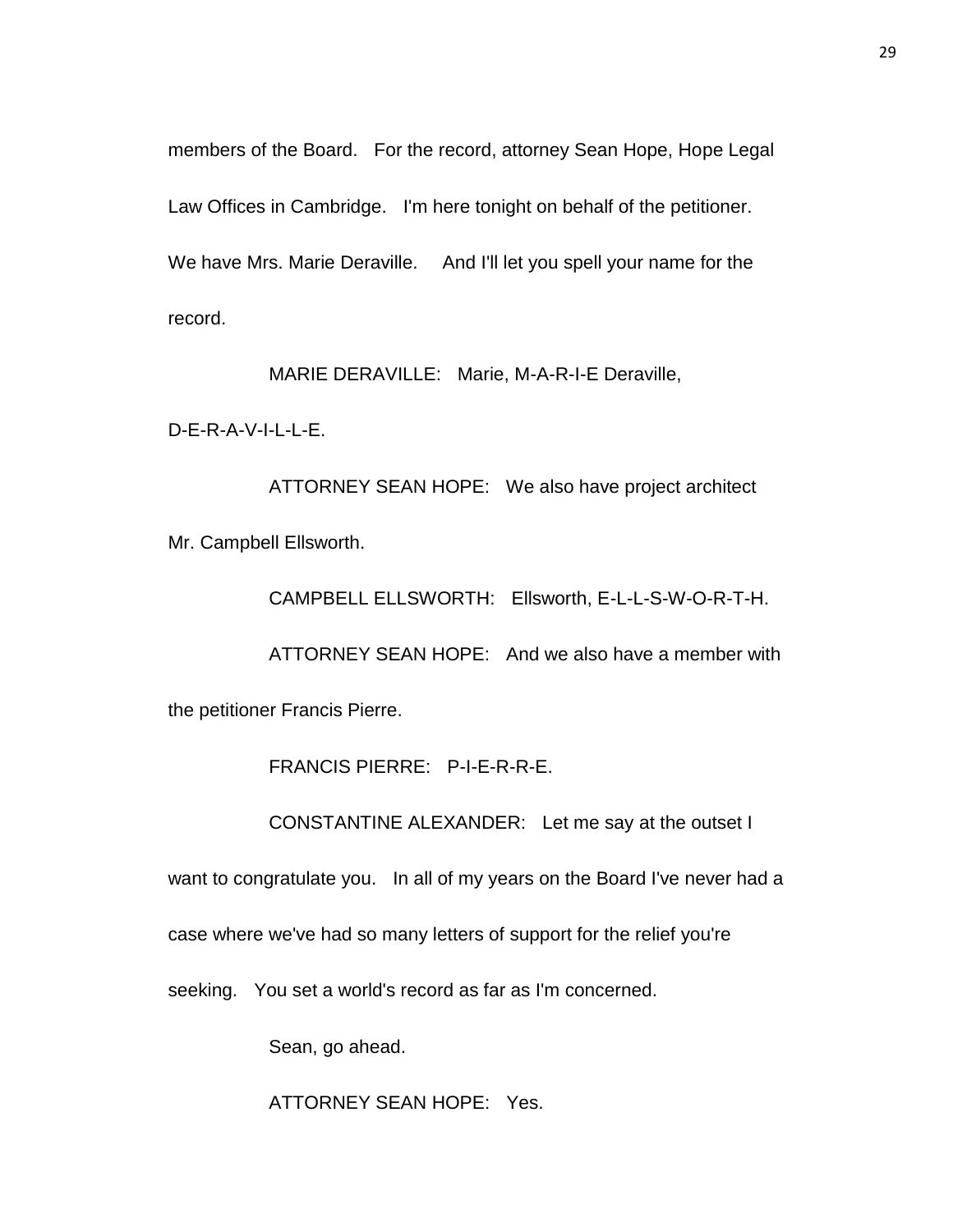So this is an application requesting a Variance and a Special Permit to construct two townhouse dwelling units above an existing ground floor retail. This is a somewhat unusual case, not that the Board hasn't dealt with a lapsed case before. But this is a case where the -- a petition almost substantially similar to the ones that you're here tonight, with some modification on design was approved by this Board in 2003. The Board, and we can get into the details, approved the Variance. And at that time it was a Variance for parking and a Variance for the additional density, approved it. Petitioners recorded the decision. They actually retained a contractor, filed for a building permit, and then -- and from the determination of ISD before the Variance was exercised, the contractor took a deposit and actually ended up leaving the state. So, and to get to this point, and maybe to back up, Mrs. Deraville is the proprietor and owner of Camie's Bakery. And that has been in existence for 20 years. So approximately 20 years ago her and her family members purchased this one-story brick building as creating the family bakery, and they had been operating ever since. In 2003 part of the rationale for looking to create the dwelling units, they weren't developers then and they aren't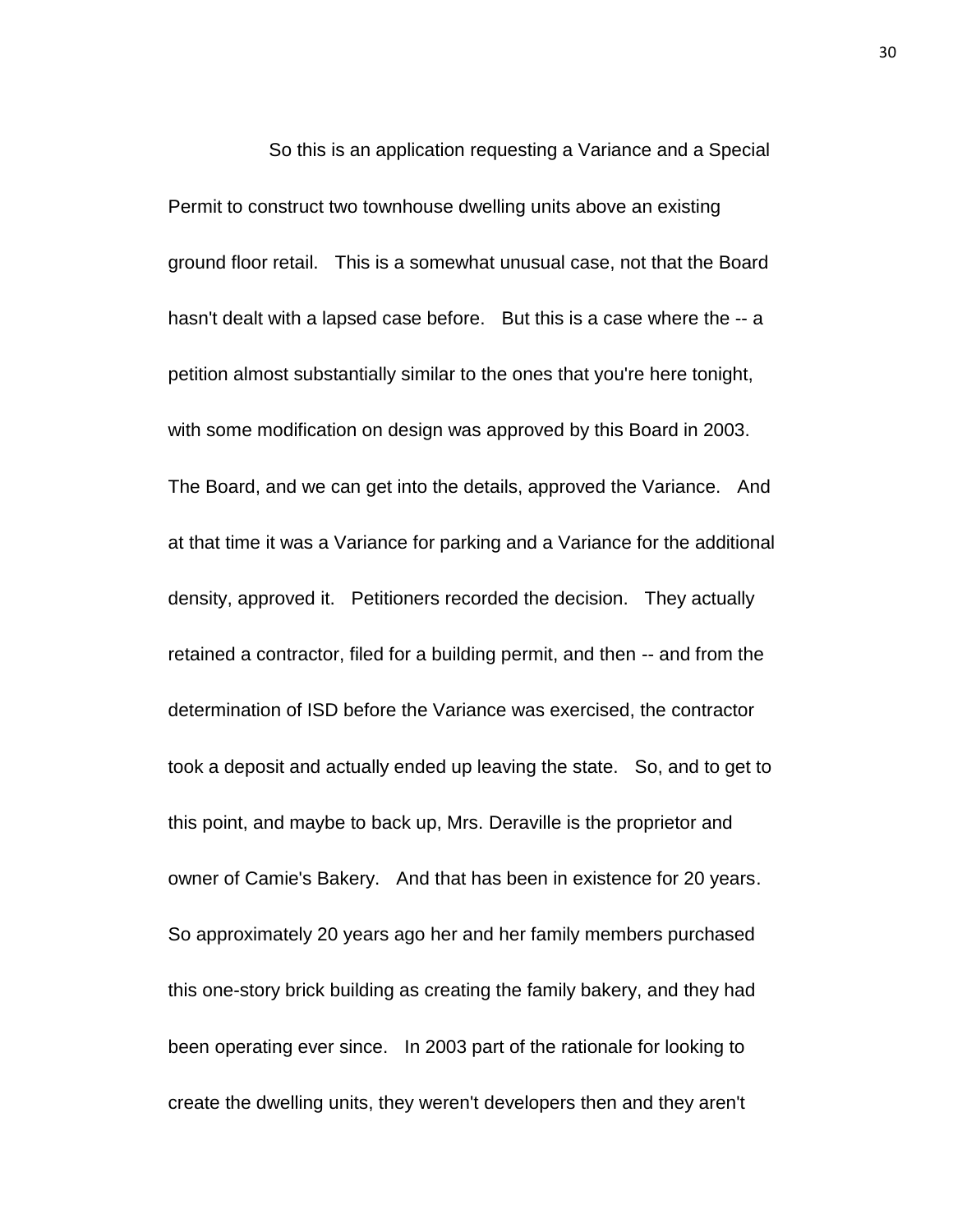developers now, was actually to provide housing. Mrs. Deraville has been living with her sister since that time, and the idea was to maintain the ground floor retail and to build housing for her, and I believe she has nine siblings. So there's a large family. They have been in Area 4 I believe, you've been in Cambridge for I believe close to 40 years. And this was the intent and purpose of it.

One of the -- if you look at Columbia Street, they have about four to five existing ground floor retail establishments. Many of those have dwelling units either attached or above. So that is commonplace. So the idea of when -- of having ground floor retail with a mixed use component to really to help the ground floor retail survive, is something that is consistent throughout Columbia Street thoroughfare. Columbia Street is in the residential district, so all of the ground floor retail are pre-existing non-conforming uses. And so in order to add the residential uses, they needed a Variance.

And this particular structure it's on the corner lot. And the ground floor retail almost all but covers the available land. So there's very little open space. And any additional square footage would require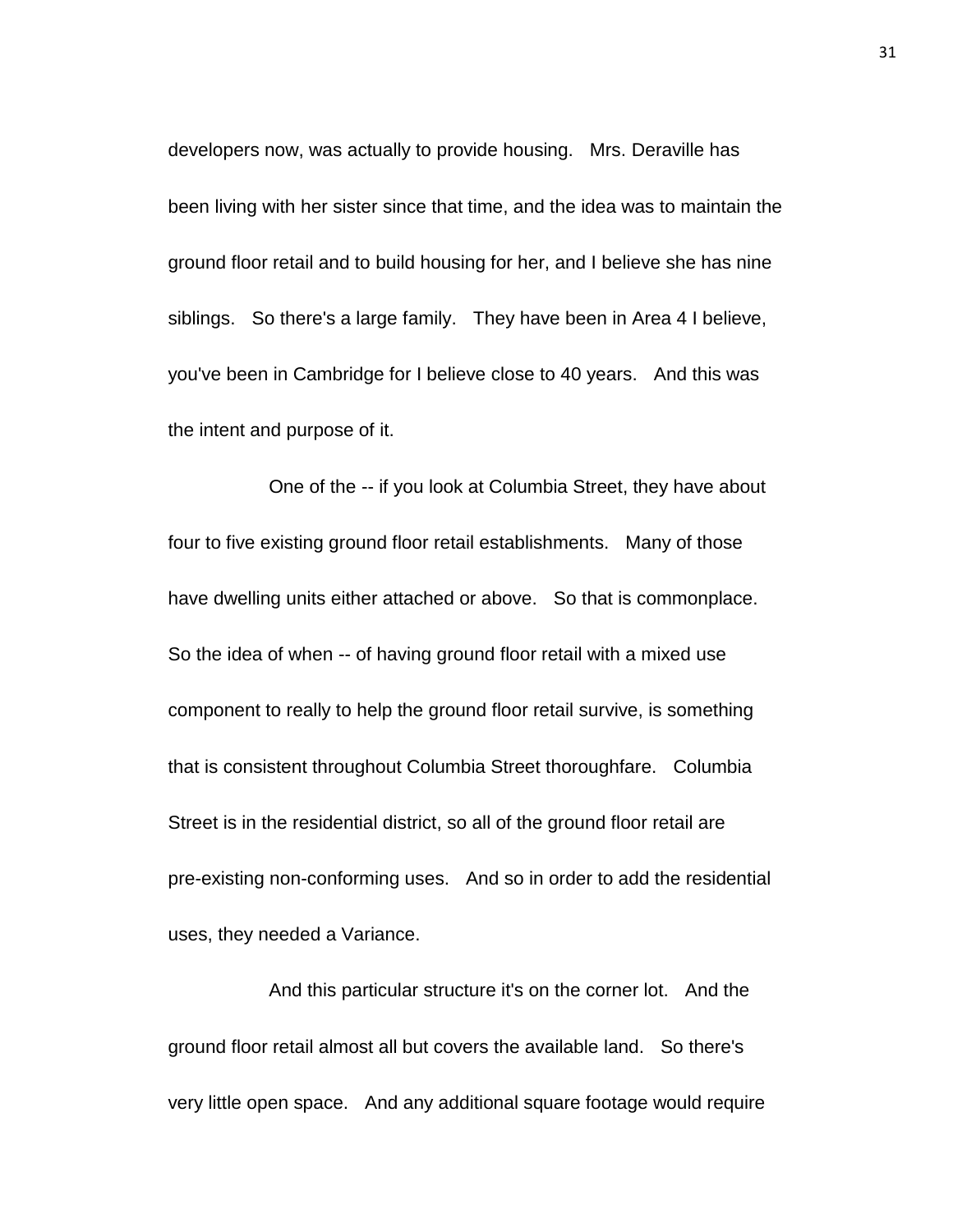relief from the Zoning Board. There is one example of -- on the corner of Columbia Street and Hampshire Street, the Poor Little Rich Girl, it's another family-owned property and it had a series of clothing stores and grocery stores, that has been vacant for close to ten years now. And I'm assuming at one point it will be developed. But I think the point I'm trying to make is it's very challenging for these ground floor retail establishments to be able to survive without this additional component. And in this case, the case this was an idea to create for her family.

And this -- and so back to 2003, and one of the questions I asked is what happened between 2003 and now. And so the first couple of years that she can maybe speak to this if the Board wishes, she was devastated. She had saved a life savings, had gotten zoning relief, had her family and community support her, and then to have the contractor leave with the deposit and not do the work. And so, I don't think at the time she was even aware of the concept of lapse. Frankly, when Mr. Ellsworth first retained me, we went to see the Building Commissioner and we thought oh, there's a building permit, and we were actually having a conversation about what can we change and still be in compliance with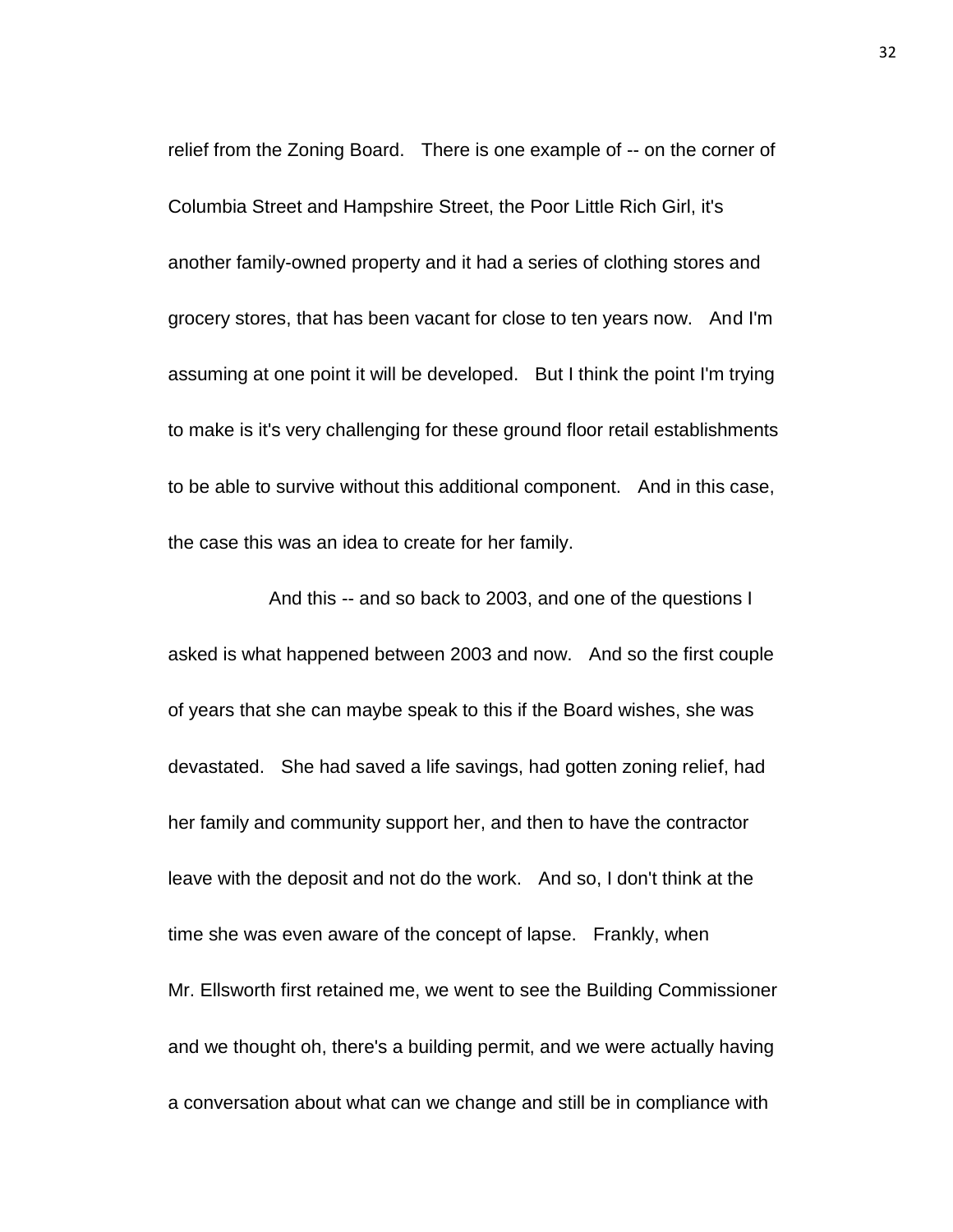the Variance. After the discussions and determination, we realized not only were we not allowed to build what we had approved, but we actually had lost the ability to be able to come back before the Board. So, in part of the process we had to -- went to the Planning Board last week, and actually Tom Sieniewicz who is on the Planning Board now was actually the Zoning Board Chair there, so he was somewhat familiar with the case. And I was somewhat surprised that the Planning Board, they liked the proposal but they wanted, they were surprised by the lack of detail and also maybe lack of a better word, just the finish on the proposal. They noticed that the exterior was somewhat plain and they prompted us to upgrade some of the exterior finishes.

CONSTANTINE ALEXANDER: Can I ask you why go to the Planning Board at all? Was there a legal requirement at all?

ATTORNEY SEAN HOPE: There is not. The Planning Board has purview, any BZA case that they can decide that they want to have pulled if they have questions on it, and you're actually at an impromptu hearing because there is a letter -- a recommendation that you usually want to be positive. We actually went to the Planning Board last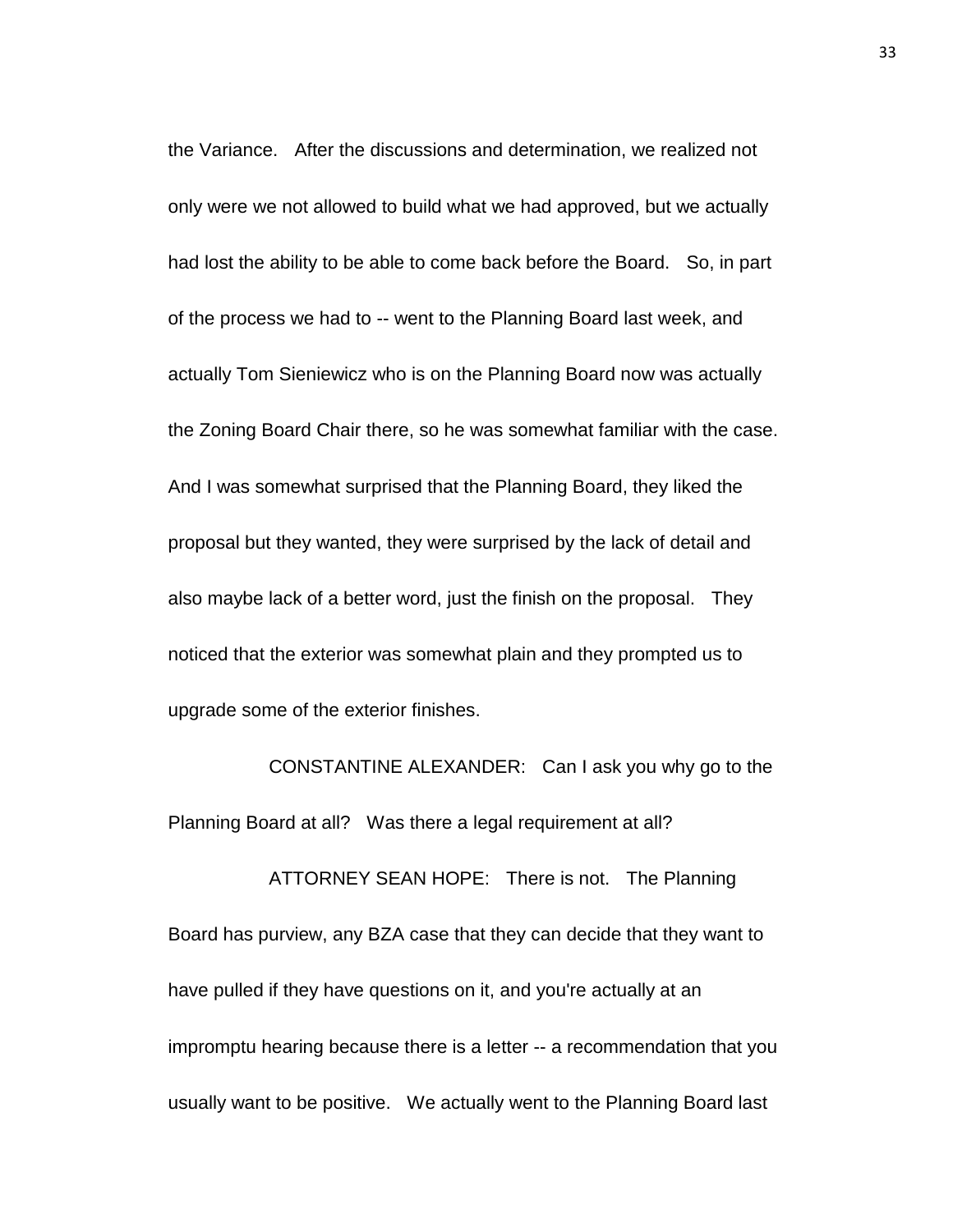week. And the point of bringing that up is that the housing that they're producing is not the granite, there's not the typical things that you would see in high end housing, because this is really for a family. So part of the proposal is for them to build housing that they can inhabit, that they can afford to live in. And so we did make some modest adjustments to the plan which we submitted into the file, but I think, again, the proposal is really for their family to be able to preserve what they started as Camie's Bakery, and also as well to be able to have family inhabit that. And specifically Mrs. Deraville will be living there because she has been wanting to live on the property as well as being the proprietor of the establishment.

I did mention that this is on a corner lot. And just to briefly touch on the hardship.

I think the hardship is a combination of factors. It is on a corner lot and it is fully built out. So I would say it's the shape of the lot but not by itself. It's the shape of the lot combined with this pre-existing non-conforming use. And I think that there's ample evidence that on its own that this ground floor retail use, without residential, is very challenging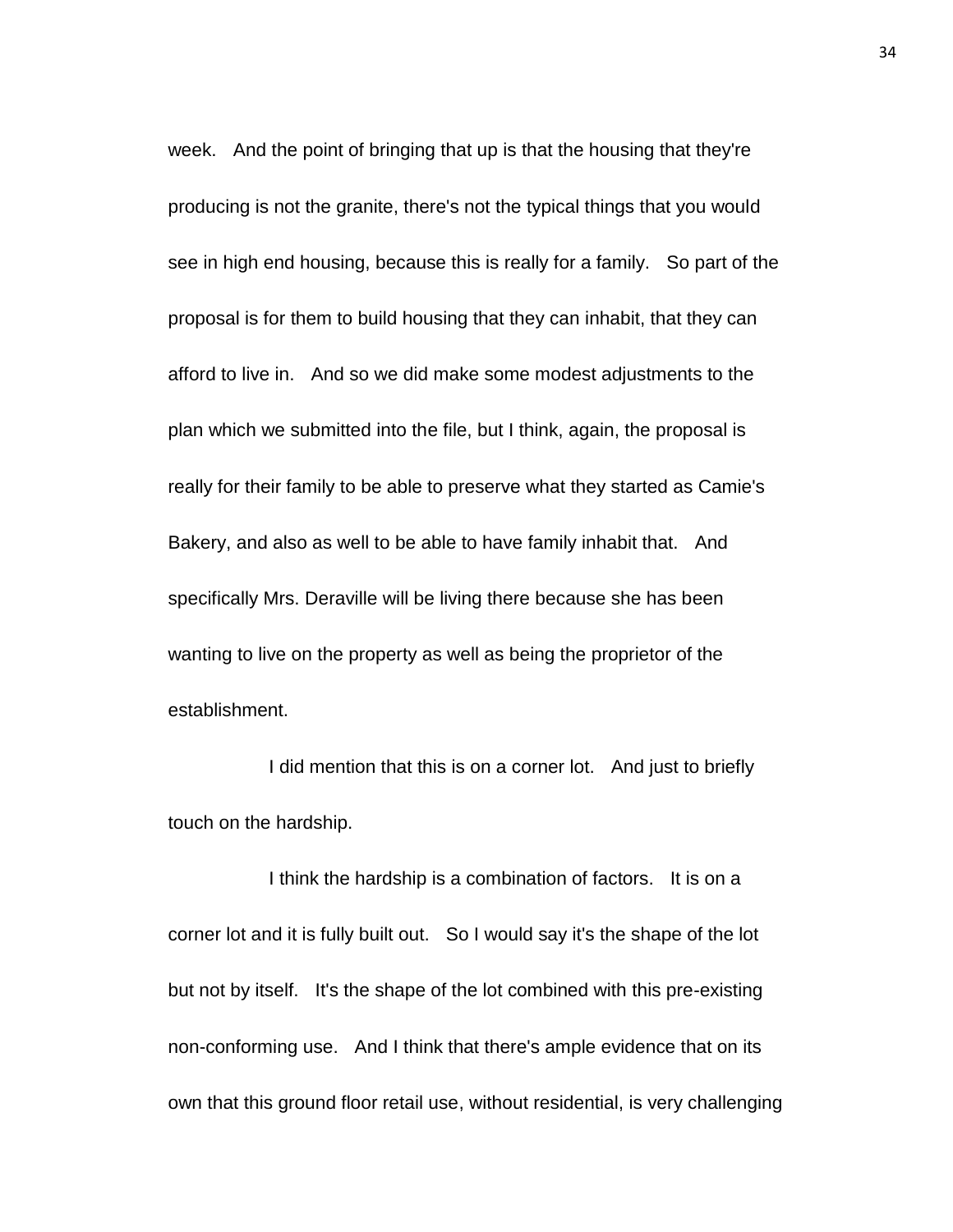to survive.

CONSTANTINE ALEXANDER: Let me ask you a question. I mean, you got the Variance in 2003. We made the then Board, not the five of us, made findings about hardship, made findings that you met the requirements for a Variance. Nothing has changed since then.

ATTORNEY SEAN HOPE: Nothing has changed.

CONSTANTINE ALEXANDER: So why shouldn't we simply say if the Board of Zoning Appeals thought you were entitled to a Variance in 2003, you should be entitled to a Variance in 2018? Maybe you made some aesthetic changes, but it's the same project.

ATTORNEY SEAN HOPE: Same project, that's right. CONSTANTINE ALEXANDER: Fifteen years later. Parking is something else. We'll get to that in a second. It seems to me I don't think we need to get into what the Planning Board liked or didn't like with regard to the design of the building.

ATTORNEY SEAN HOPE: I agree. And sometimes the Board may want to hear more about the hardship. But I think to your point, the hardship hasn't changed. I would also say, too, that the cost of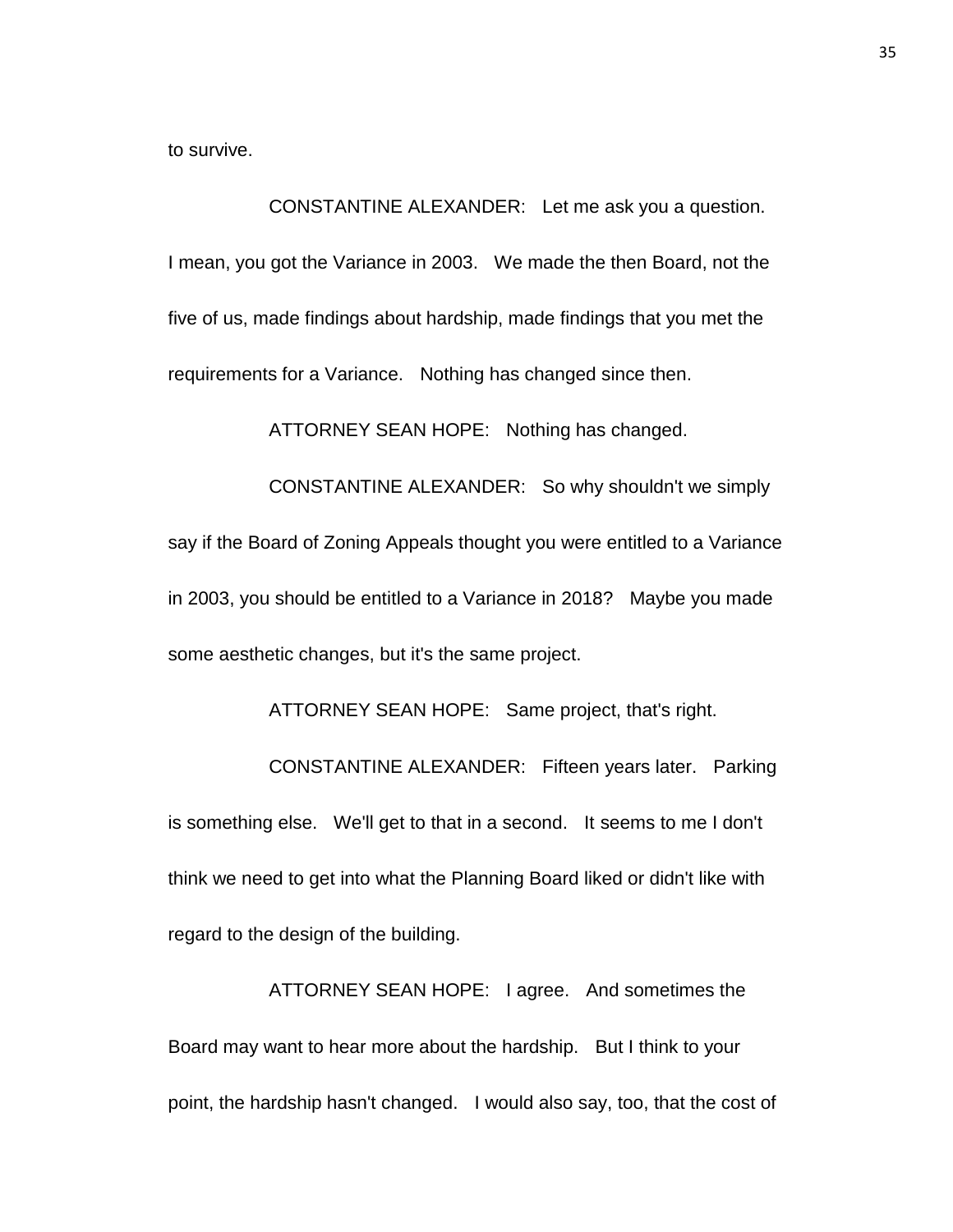materials and some of the other challenges have only increased to pull this type of project off, especially when you're not looking to sell condos or to do some of the other things that developers do in this market. So to the Chair's point, I think the hardship is the same and the rationale is the same.

## CONSTANTINE ALEXANDER: Right.

ATTORNEY SEAN HOPE: I would say in the previous proposal there was parking that was located within 400 feet of the site. It was tandem parking. And that was part of the reason why they needed a Variance. I think tandem parking is a Special Permit now, but back then it was a Variance. So in this case, you know, one of the challenges, the growth in the neighborhood. I pushed the petitioners, and at the time of filing, there wasn't any parking so it was a straight Special Permit, reduction in parking. Subsequent to then I asked the petitioners can you go reach out to your particular neighbor. And so they were able to actually come up with a leased parking space directly across the street. CONSTANTINE ALEXANDER: One parking space?

ATTORNEY SEAN HOPE: Two parking spaces. So it's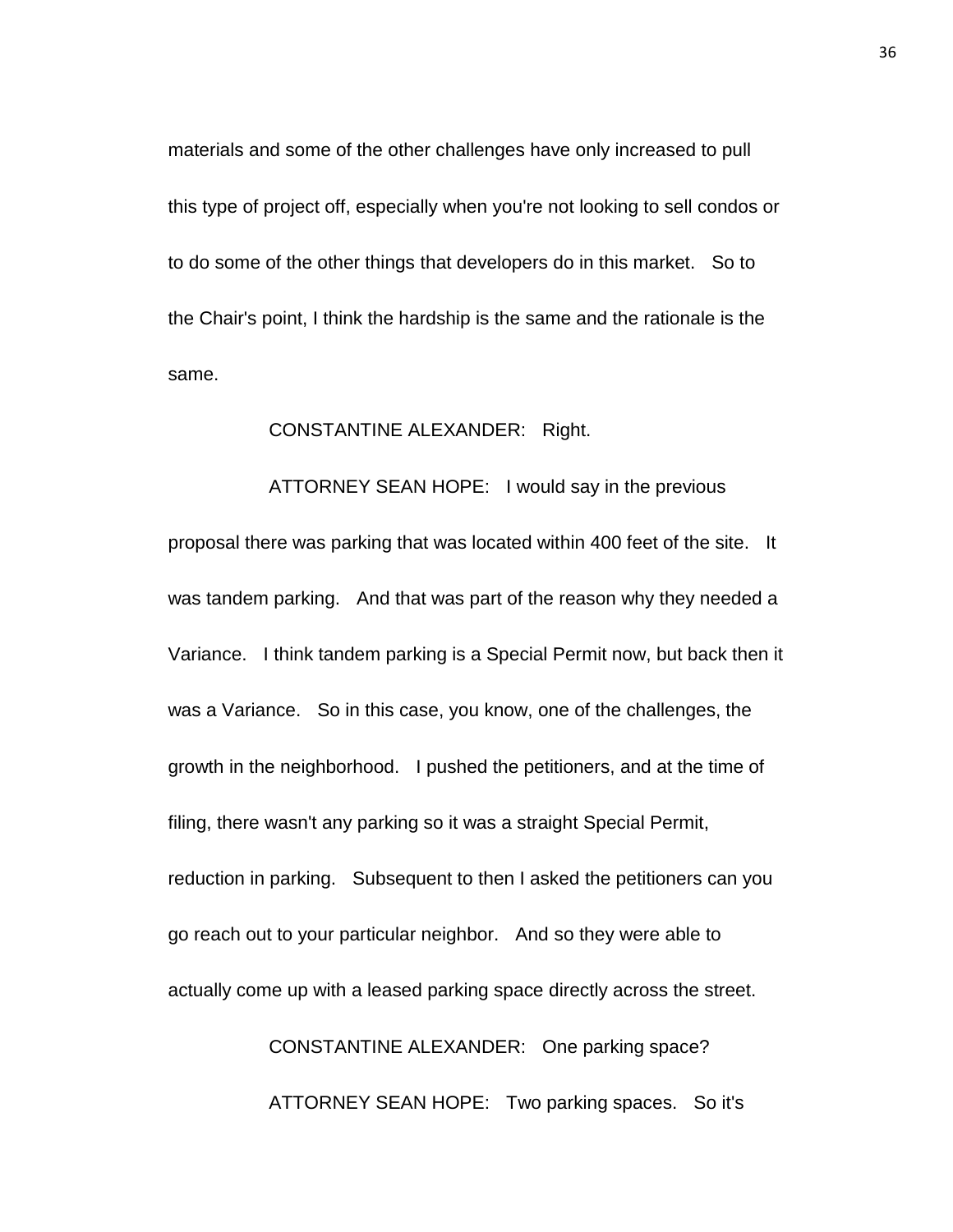within the 300 feet. So we, so we actually have a lease, and I believe the lease is 50 years?

FRANCIS PIERRE: Yes, right.

ATTORNEY SEAN HOPE: Yeah. So it's 50 years and I put that in the file to support the idea that they would be reducing parking. There is a Special Permit to allow parking off-site within a certain distance. One for completeness, we didn't have that information prior to when we filed. I think very similarly the Board could find to grant the Special Permit for parking and include the lease agreement as part of the file as a condition if it so chose.

## CONSTANTINE ALEXANDER: That's all right.

ATTORNEY SEAN HOPE: But I would just say that, again, was part of the previous proposal and this parking is actually closer and it's not tandem and it's available. So I think in many ways the proposal actually has improved. I think the design from Mr. Ellsworth. There are things that modern building, just the way the buildings were built, the layouts weren't as sophisticated as they are now. So I actually think the proposal is much more in line with the family's needs. Also there's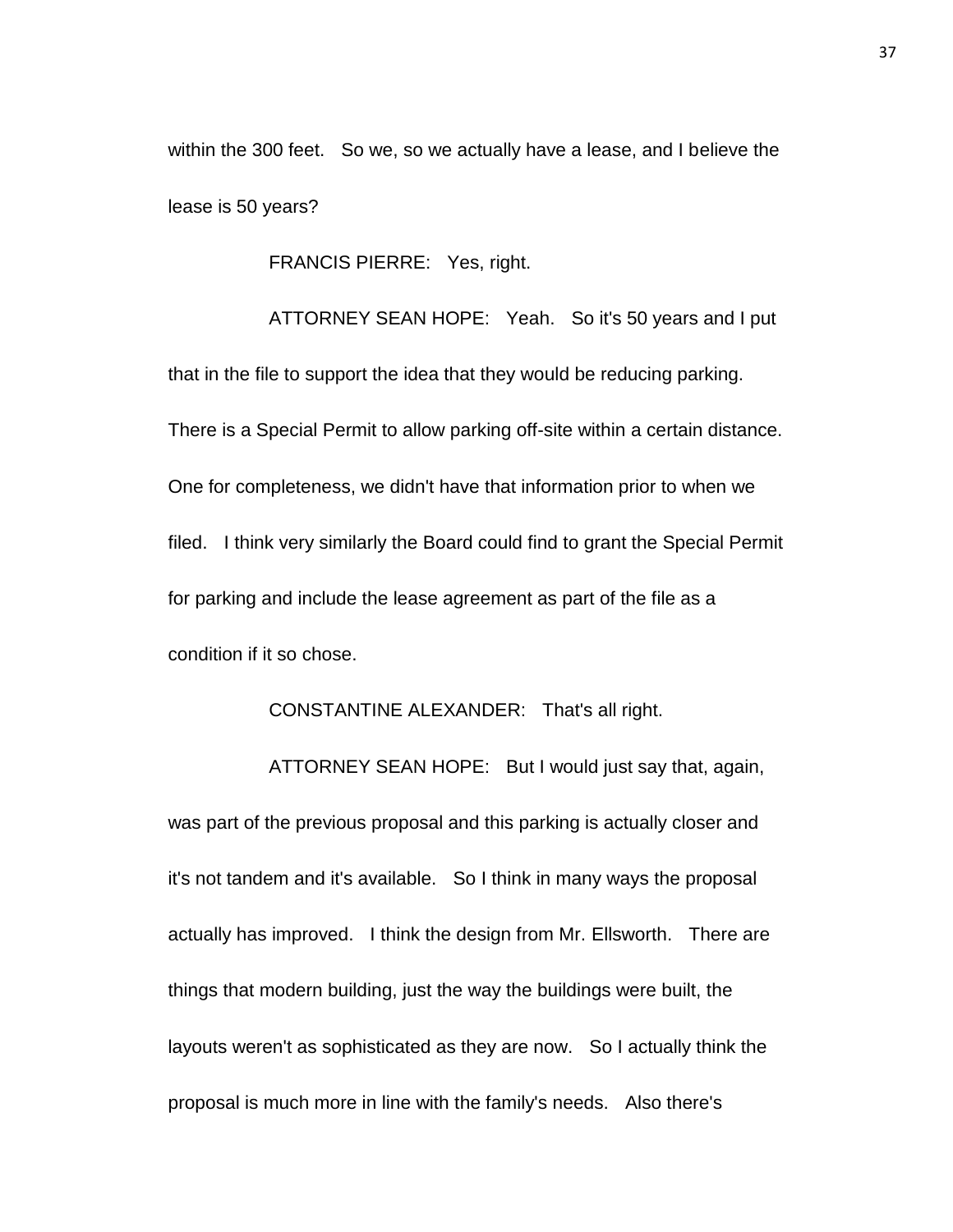setbacks. We tried to respect the setbacks as well. There's two front yard setbacks. So we tried to keep the spirit of what would the site allow if there was no ground floor commercial? So the number of units also the setbacks. So we tried to keep the spirit of the C-1 Zoning in terms of taking away the ground floor retail. And I think that this is an important corner as part of the letters of support recognized, and they're really looking to maintain and grow the business. And part of the request would allow them to do also capital improvements to the ground floor retail.

CONSTANTINE ALEXANDER: I'm just looking to see if there's a letter in our files from the Planning Board. There wasn't as of yesterday.

ATTORNEY SEAN HOPE: It should be in there. Liza sent us a copy of it.

SLATER ANDERSON: Yes, we have it.

ANDREA HICKEY: Oh, no. This is what I'm looking for. I wanted to see something else.

CONSTANTINE ALEXANDER: Give me a second and I'll see if I can find the letter since I hadn't seen it before.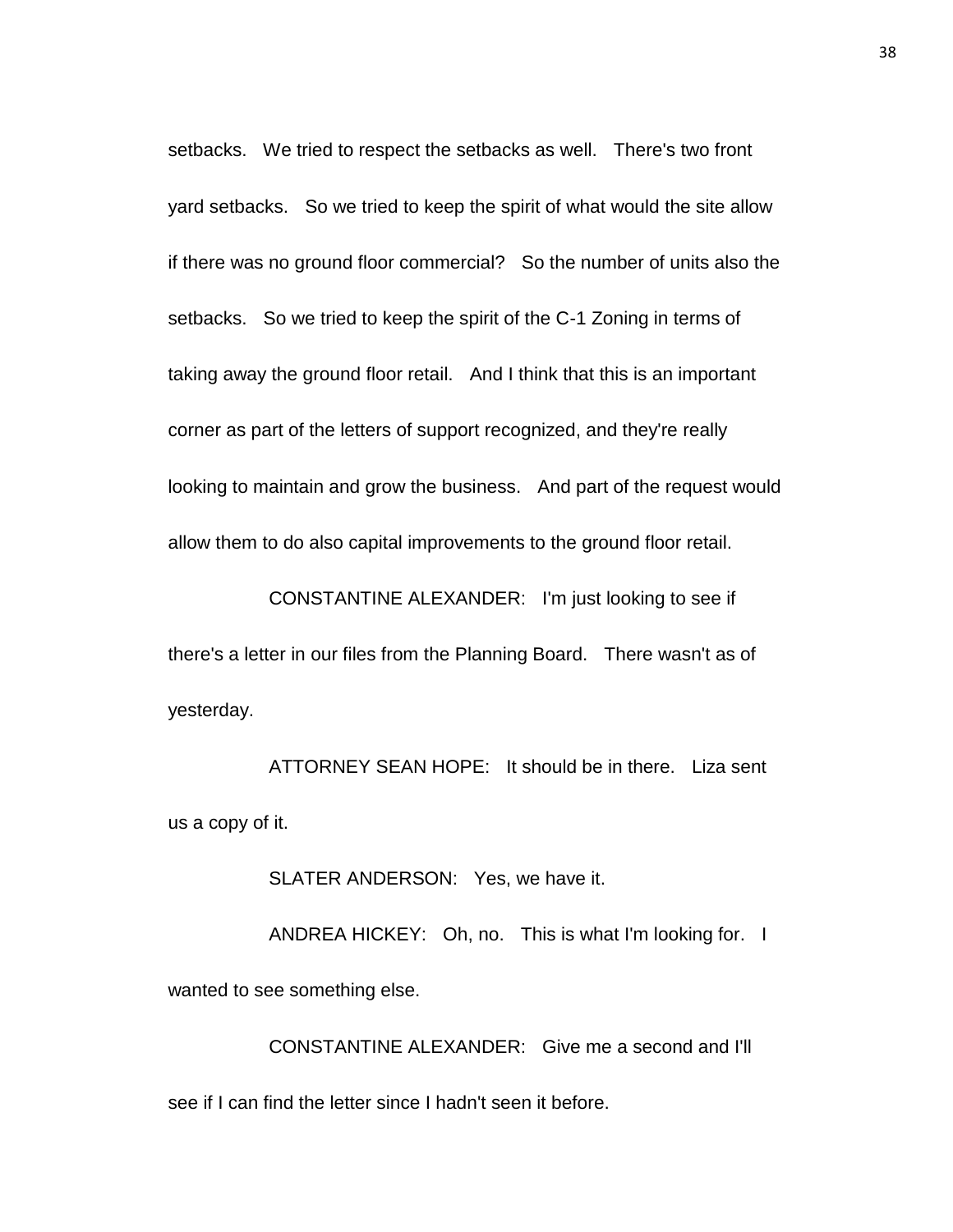I don't see anything. Maybe it's buried under all the letters of support that you have. Yes, here there is something. No, this is -- I'm sorry, this is the old decision. This is not the letter from the Planning Board. I don't know where it is.

Anyway, summarize it again for me please what the Planning Board said.

ATTORNEY SEAN HOPE: So one, the letter of support, they supported the Variance. They thought that the proposal promoted the ground floor retail. They actually referenced that the hardship was very similar to the hardship previously, but they did recommend some exterior design changes to reflect the changes in that the quality of the design of the adjacent buildings in the neighborhood.

CONSTANTINE ALEXANDER: Okay, those changes if you wish to adhere to them don't, aren't relevant from us from a zoning point of view. Anything from a Planning Board point of view, even that.

> Okay. Anything else, Sean? ATTORNEY SEAN HOPE: Not at this time. CONSTANTINE ALEXANDER: Okay.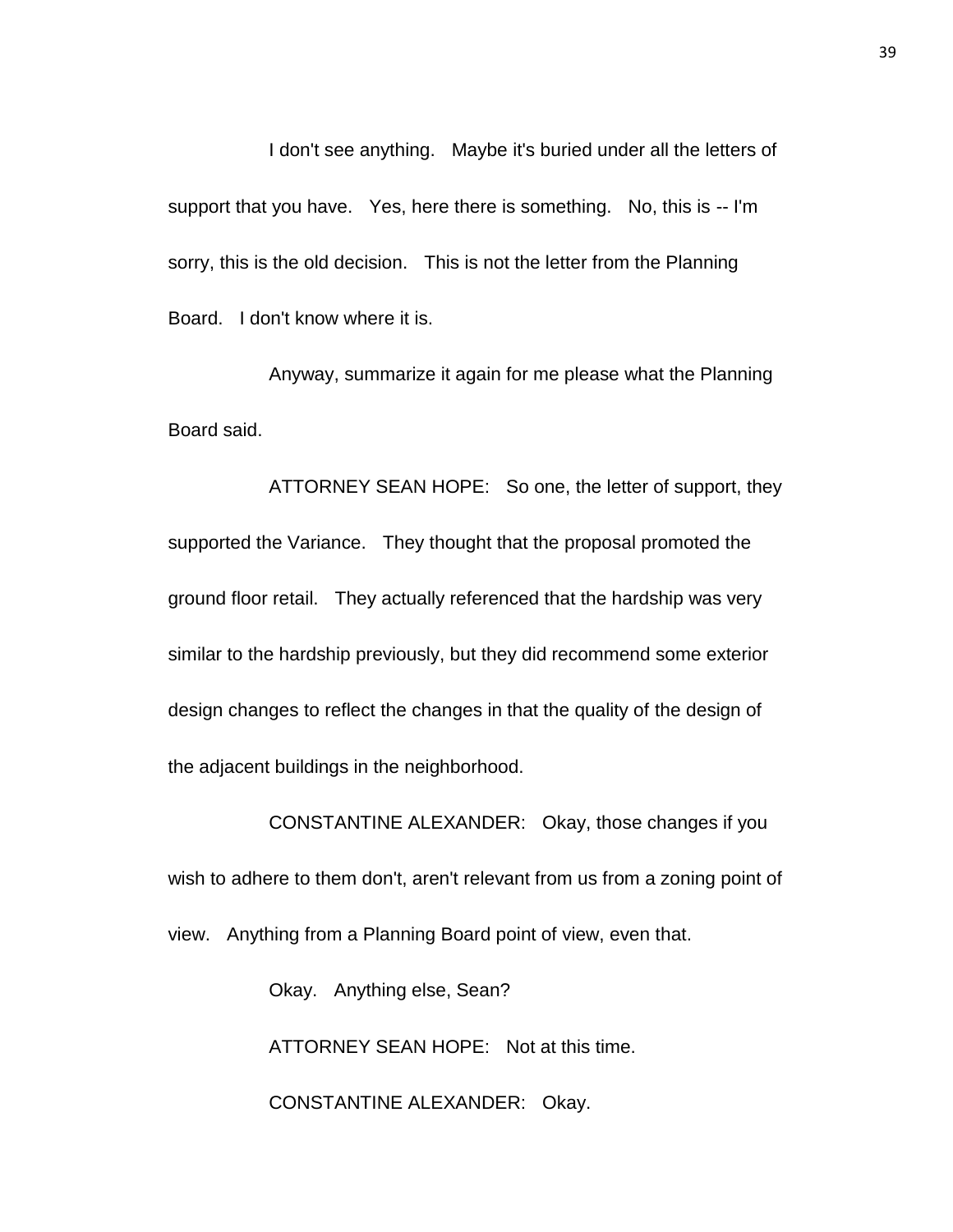BRENDAN SULLIVAN: What is the cladding on the --

CAMPBELL ELLSWORTH: The cladding would be a combination of hardy board and metal siding. So sort of standing seam metal siding to articulate different areas of the building.

I'd like to point out one thing that in the plans that you have, you don't, I don't think attorney Hope gave the old plans that had been approved in 2003, but the -- I want to point out that the footprint of what we are proposing is precisely what was approved. So we have not expanded that to grab any more square footage.

CONSTANTINE ALEXANDER: Any other questions from members of the Board?

(No Response.)

CONSTANTINE ALEXANDER: I guess none. I'll open the matter up to public testimony.

Is there anyone here wishing to be heard on this matter?

(No Response.)

CONSTANTINE ALEXANDER: Apparently not.

BRENDAN SULLIVAN: Show of hands?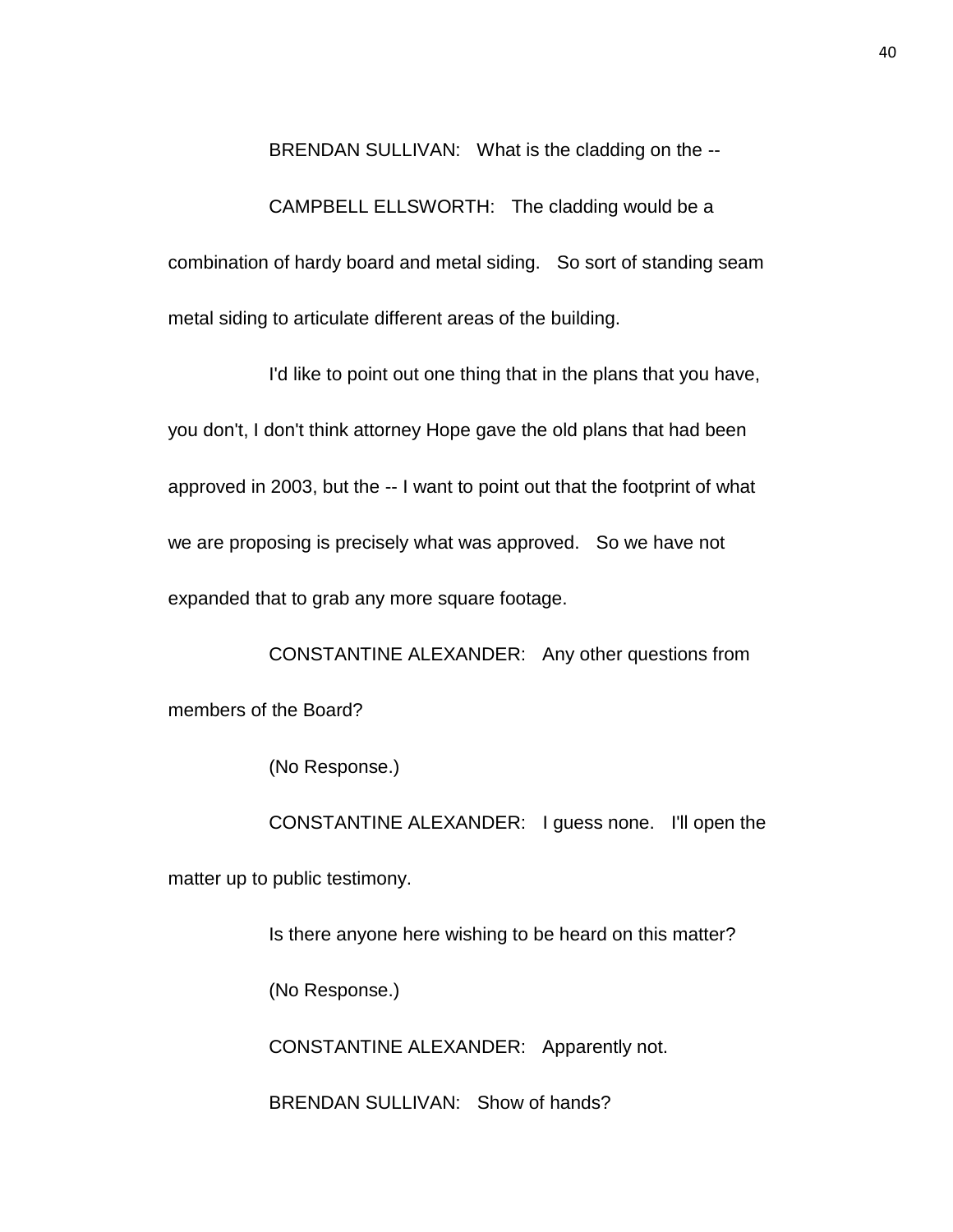CONSTANTINE ALEXANDER: Sorry, Ma'am, I missed you. JOYCE PROPHET: Could I speak from here? CONSTANTINE ALEXANDER: Please come up because the stenographer has to take your testimony. Your name and address, please.

JOYCE PROPHET: My name is Joyce Prophet. I currently reside at 38 Mallard Drive in Sharon, Massachusetts.

Okay. Good evening Members of the Zoning Board. Thank you for this opportunity to speak on behalf of my family, my aunt Marie and Camie's Bakery and restaurant. My name is Joyce Prophet just as I stated, and I am here as one of Marie's several nieces. I wanted to share with you some of my memories of the bakery, the name that my cousins and I have fondly called the restaurant for many years now. For as long as I can remember, dating back to my middle school years, I can remember the pride I felt knowing that my family owned and operated their own business. I was so impressed with Marie's ability to build a business with the help of her siblings, despite many challenges so many small businesses face. I think that the key to her success and longevity has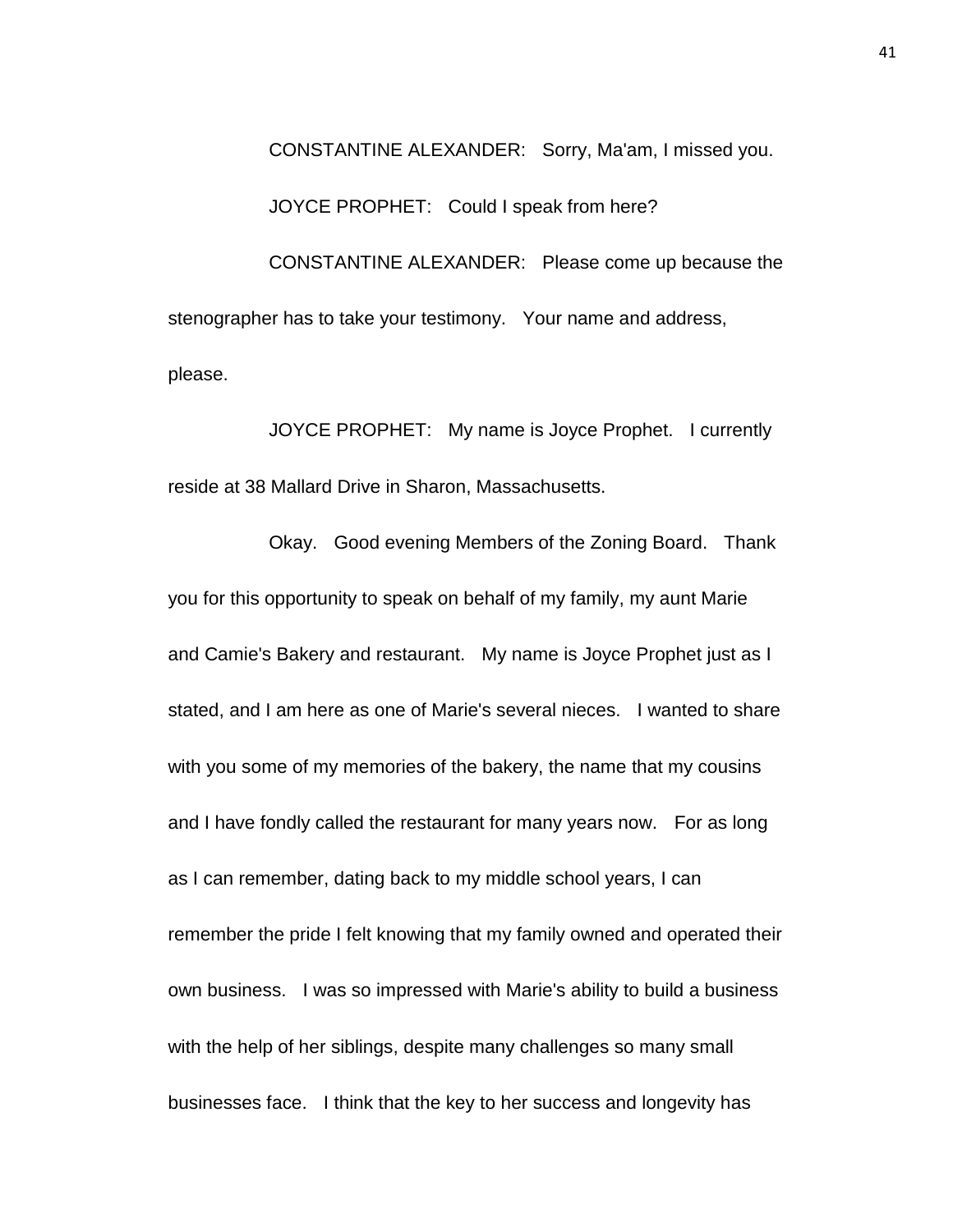been her strong commitment to family and to this local community. After immigrating to Cambridge from Haiti over four (sic) years ago, she and many of her -- of my family members have called Cambridge home ever since. So many in this community know and love Marie and her restaurant. She's been a staunch supporter of many local officials here and their initiatives. Not too long ago Marie candidly shared with me her dream to have her nieces and nephews take over the business in the future. She shared that she had worked so many years and so hard not so much for herself but for the benefit of her family. I was touched by that. As you know, Camie's Bakery and Restaurant suffered a loss due to a fire that occurred this past summer. In true steadfast form Marie has vowed to build bigger and better than before. My hope today is that you look favorably upon Marie's petition to develop her one-story commercial building to a three-story building. In doing so, you'll be assisting Marie in accomplishing one of her life's dreams, leaving a legacy of entrepreneurship and a sense of community for the next generation in our family.

Thank you.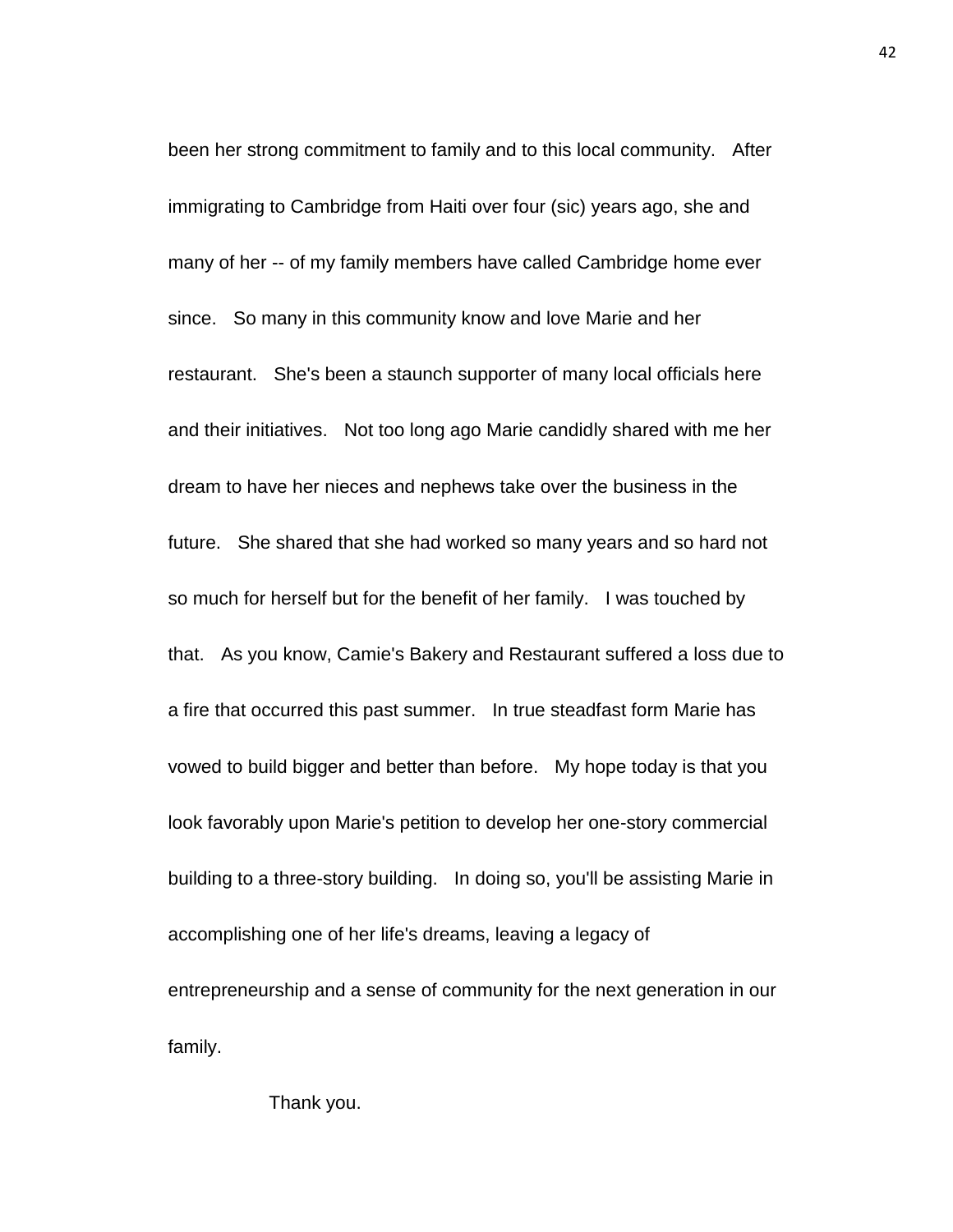CONSTANTINE ALEXANDER: Thank you. And thank you for taking the time to come down. Appreciate it.

Anyone else here wishing to be heard? Sir.

JEFF DERAVILLE: Good evening. Jeff Deraville. Last name is D-E-R-A-V-I-L-L-E. Marie's my aunt. Also known as my mother. Our family's really close. You know, for example, we have a huge family. So I have 21 first cousins. So, you know, we're always visiting, we're always spending time together. We spend pretty much every holiday together. So, you know, and just kind of tell you a little bit about my story. I grew up in Cambridge. I grew up on 184 Harvard Street, which is two buildings over from where Camie's is. And, you know, actually when I came from New Jersey, with -- my mom actually moved in with my aunt Marie and she, you know, helped raise me so that's also why she's called my mother. So, you know, her and my mother helped, you know, raise me and my sister right there right around the corner from the business. And I used to go into the business after school as a kid and man the register and, you know, people used to be pretty impressed with my math. And so that was great. And actually so over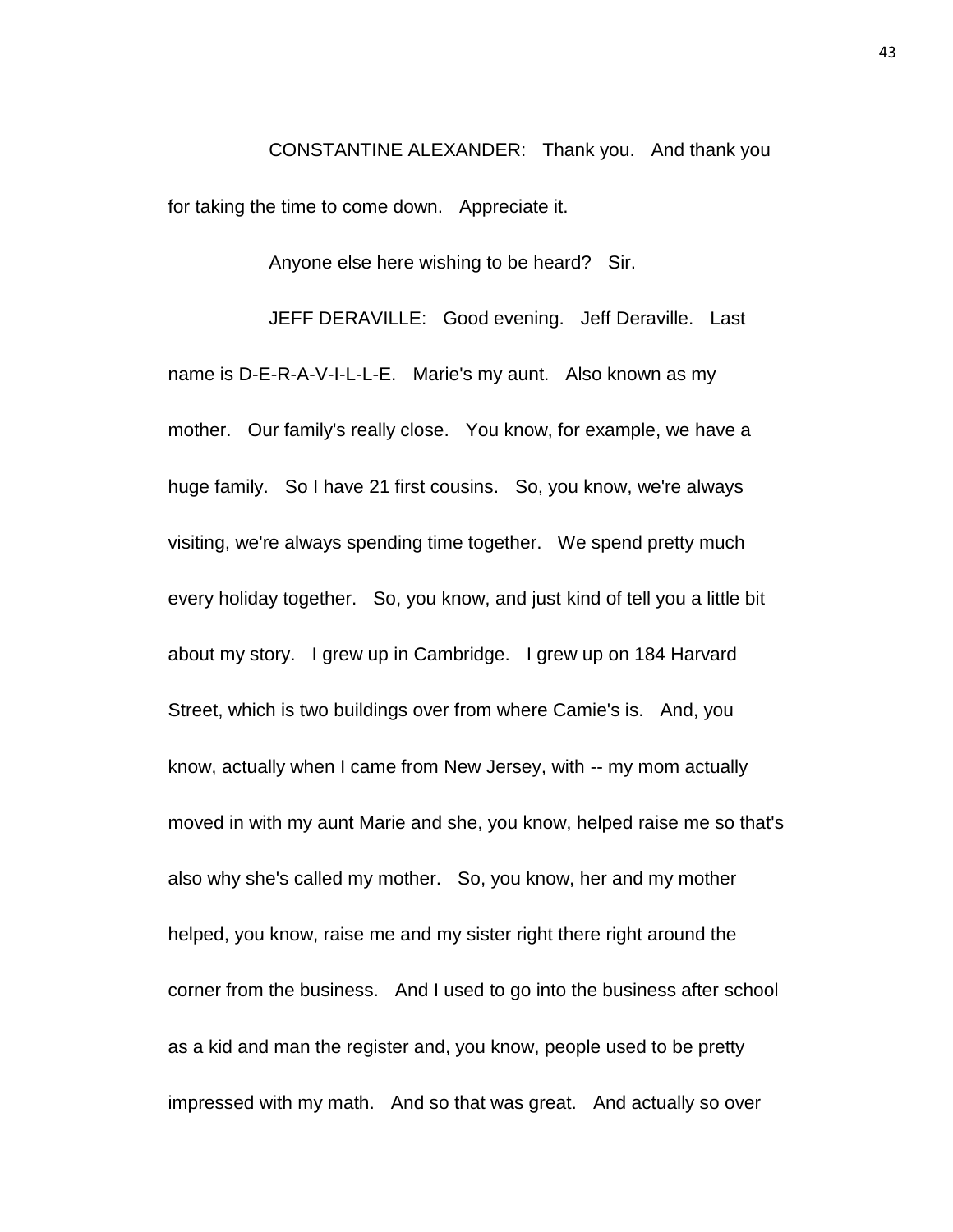the years in 2003 when she got the Variance approved, she, you know, that issue happened where the contractor, you know, took the money and all our family was kind of really devastated by that. And over time, you know, there was a lot of hardship there. There was a lot of struggles that the business went through, she went through, and to the point where actually in 2008 I actually stepped in and helped run the business of Camie's. So I did that for about five years just to really stabilize the business and get it up and running again. And it kind of refamiliarized me with the neighborhood. And, you know, I played basketball Area 4 and all that. So, you know, the community's really important. So, you know, I'm really in favor and, you know, I'm probably the No. 2 cheerleader behind her for this to go through just because it's something that she's envisioned. You know, I share that vision with her, you know, over the years talking about it and really want it to happen. So, you know, if you guys could grant that and, you know, and support it, that would be awesome for her and our family. And at the end of the day with me growing up in that community, it's kind of a one-story building where everything else is two or three. So it actually, you know, building up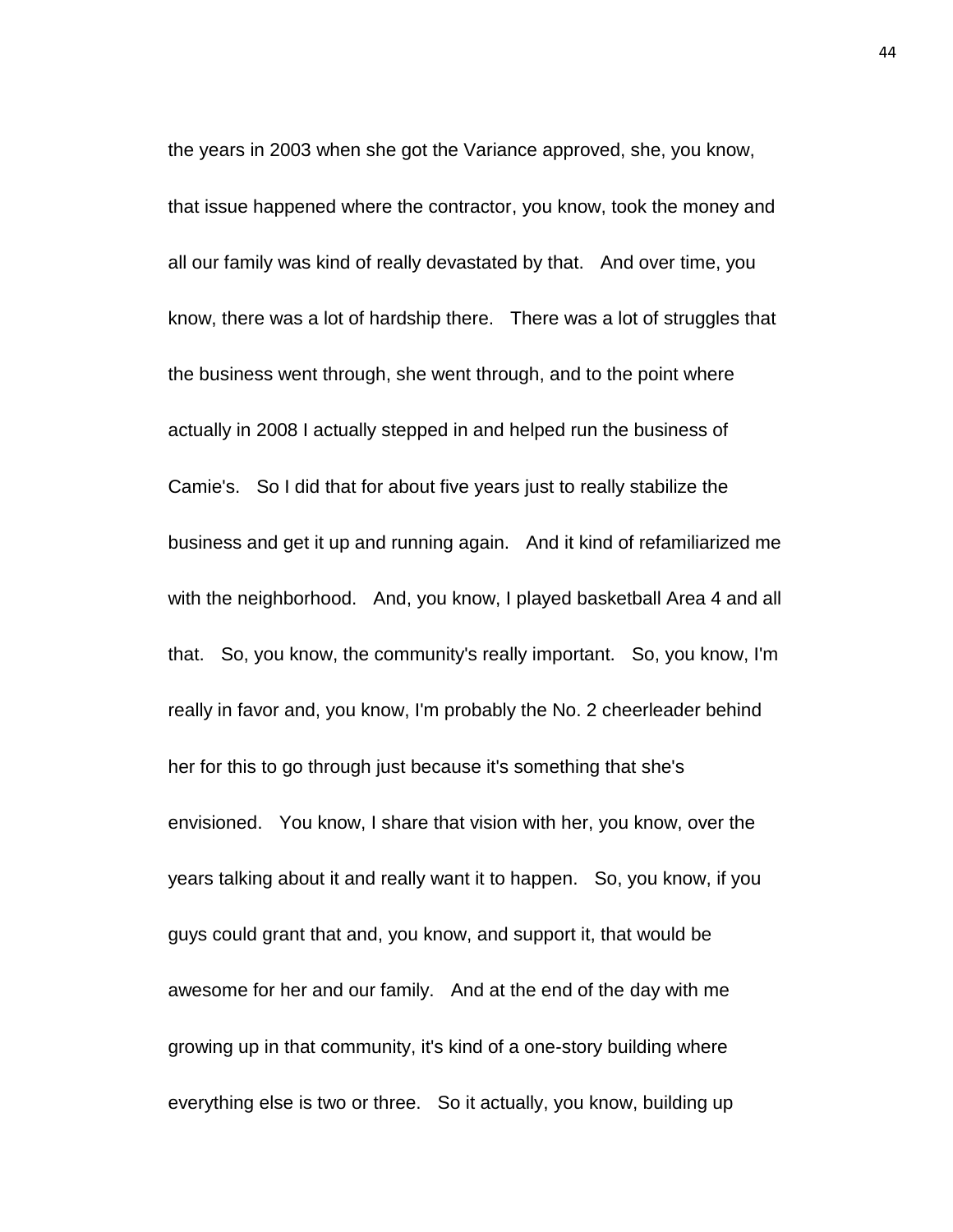would fit with the just the aesthetics of the community as well, and so I would love that, you know, also.

But yeah, thank you. Thank you for your time.

CONSTANTINE ALEXANDER: Thank you, too, for taking the time to come down and speak in favor. We appreciate it. Thank you.

Anyone else wishes to be heard? Sir.

JEFFREY GUERRERO: Hi. How you guys doing today? My name is Jeffrey Guerrro. J-E-F-F-R-E-Y and last name is G-U-E-R-R-E-R-O. I am the owner of Columbia Market and it's located basically across the street. It's at 151 Columbia Street, Cambridge. I've only been there for two years and in those two years I learned something that I felt something that I never felt in my own community, and it's that I feel like Cambridge is more than just a community, it's more like a family and especially in that area. We all look out after each other and we see everything that's going on. And I have -- I can't think of a reason why not have this project going on because basically, again, around that area is all two stores or more and it makes -- it just makes perfect sense to just build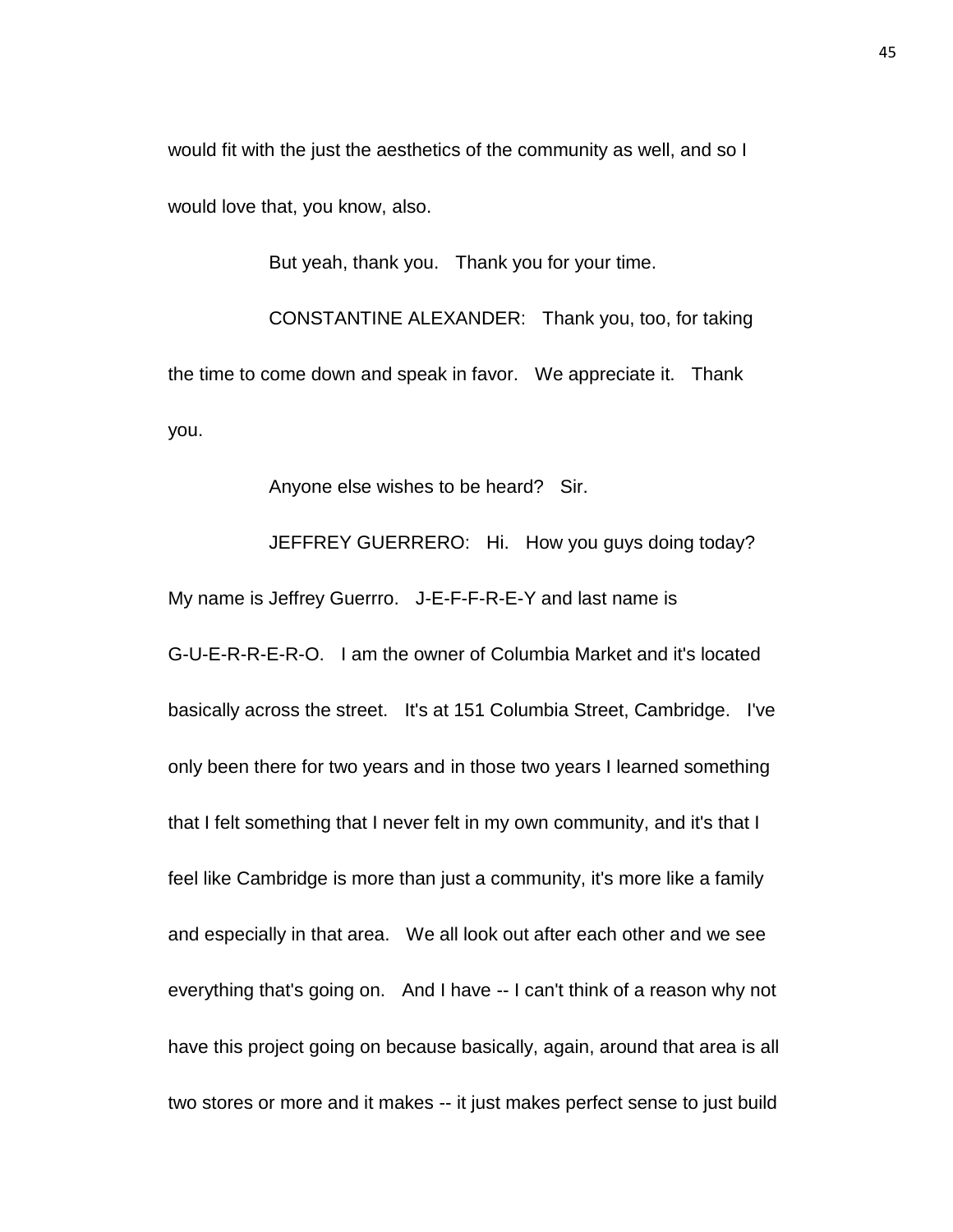something there. And besides that, it will help out the community because you'll have more people buying stuff from local stores. And I think it will be a great idea.

Thank you, guys, for listening to me.

CONSTANTINE ALEXANDER: Thank you for coming down. Anyone else wishes to be heard?

MARITANE GUILLAUME: My name is Maritane Guillaume. So Miss Camie, I know her. We come from the same country, the same countryside. So I know her for a long time. And my parents also know her parents. Like Jeff's and we grow up. I live at 184 Harvard Street. So his growing up with my youngest daughter. So we live like a family. Especially we come the same countryside with my mother. My mother know her parents very well. And when I come here and I know when she opened the store, it was very touching for me. So I gave it so much pride to do the hard work. So, and also when that business got on fire, I was very sad. I was very touching, and I know was going to be a hard time for her. And what else she going to do? This is the only business she had. And still today I was sad for her. So if she can have a chance to have the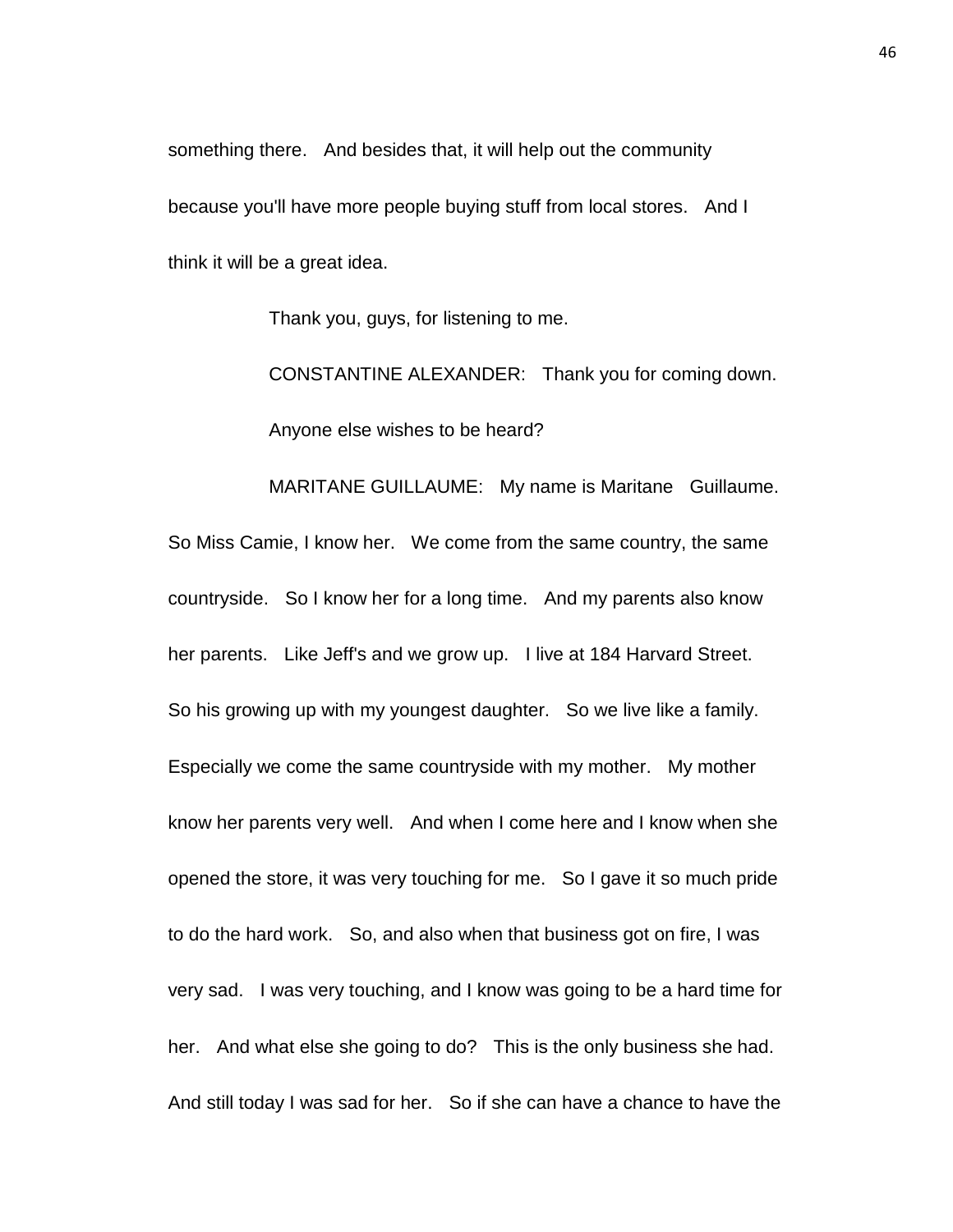business back, I would be more happy for you to give it that chance to her again. And also going to be good for the Cambridge community as well. Because, as I said we live as a family. So, that's all I can say.

CONSTANTINE ALEXANDER: Thank you for taking the time to come down.

Anyone else wishes to be heard on this matter? Going once, going twice?

(No Response.)

CONSTANTINE ALEXANDER: I guess not. Thank you.

I'm going to close public testimony. Well, before I close it, I'm going to report that we have many, many, many, many letters of support for the petition. And also we have a letter and other separate letters including one from City Councillor Denis Simmons. And there was no letters of opposition that I saw in the files. So now I'll close public testimony.

Any comments? Discussion?

ANDREA HICKEY: I just had a question about the parking. So in the --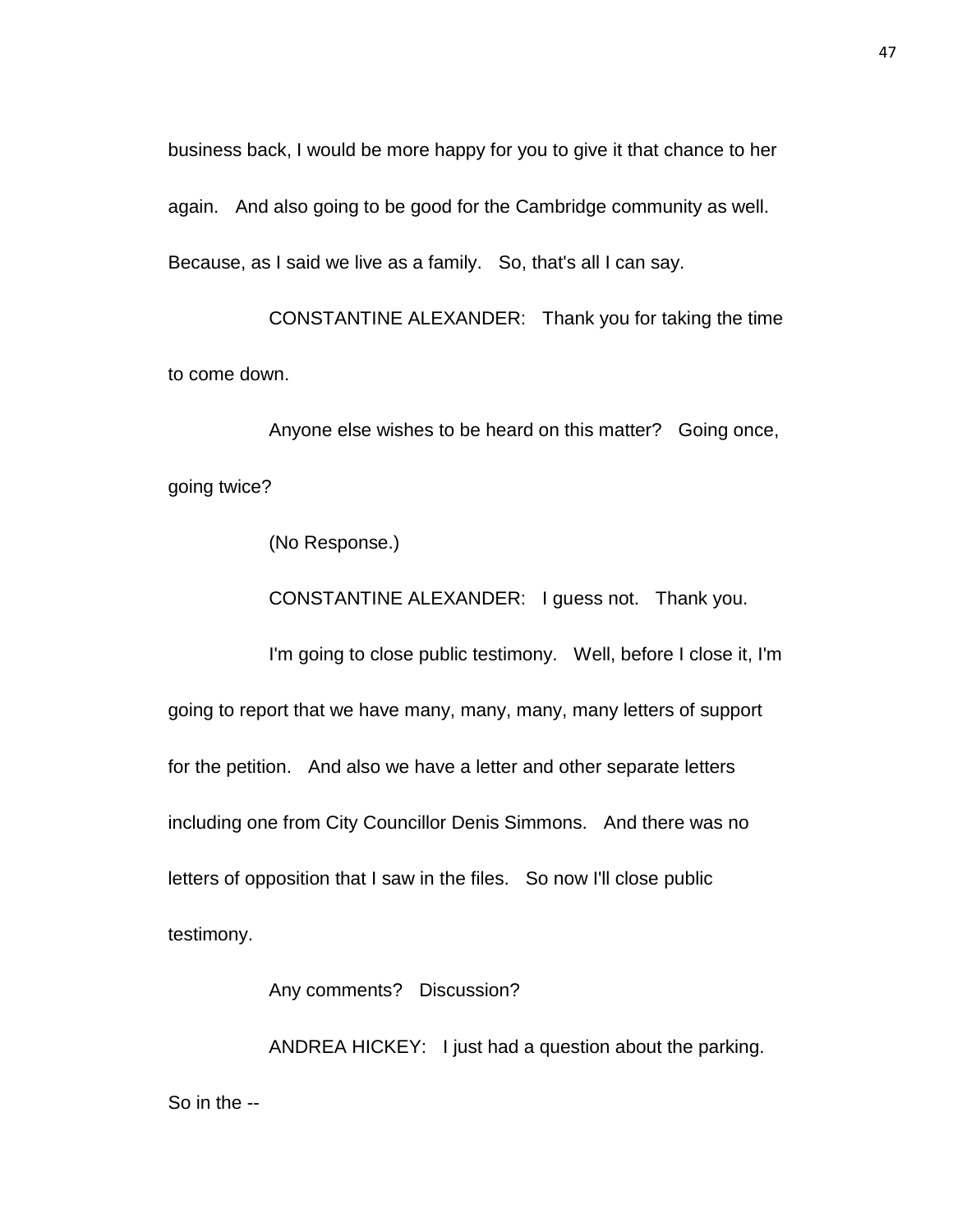CONSTANTINE ALEXANDER: Oh, I'm sorry, I wanted to get

to that. Go ahead.

ANDREA HICKEY: Yeah. So in the original version of this case that lapsed, the parking that was provided was on-site tandem?

ATTORNEY SEAN HOPE: No.

ANDREA HICKEY: I misunderstood.

ATTORNEY SEAN HOPE: Yeah. So it was off-site. It was within 300 yards and it was tandem. Basically what I read at that time tandem parking required a Variance. So it was within the distance allowed for off-site parking.

ANDREA HICKEY: And that was leased parking as well? ATTORNEY SEAN HOPE: Yeah, I believe it was a ten year lease with an option to renew.

ANDREA HICKEY: Okay.

ATTORNEY SEAN HOPE: And this was more permanent what we're proposing only because I think the nature of the Board has changed where now a five-year lease may or may not be as appropriate. So I encouraged them to seek a much more extended lease so there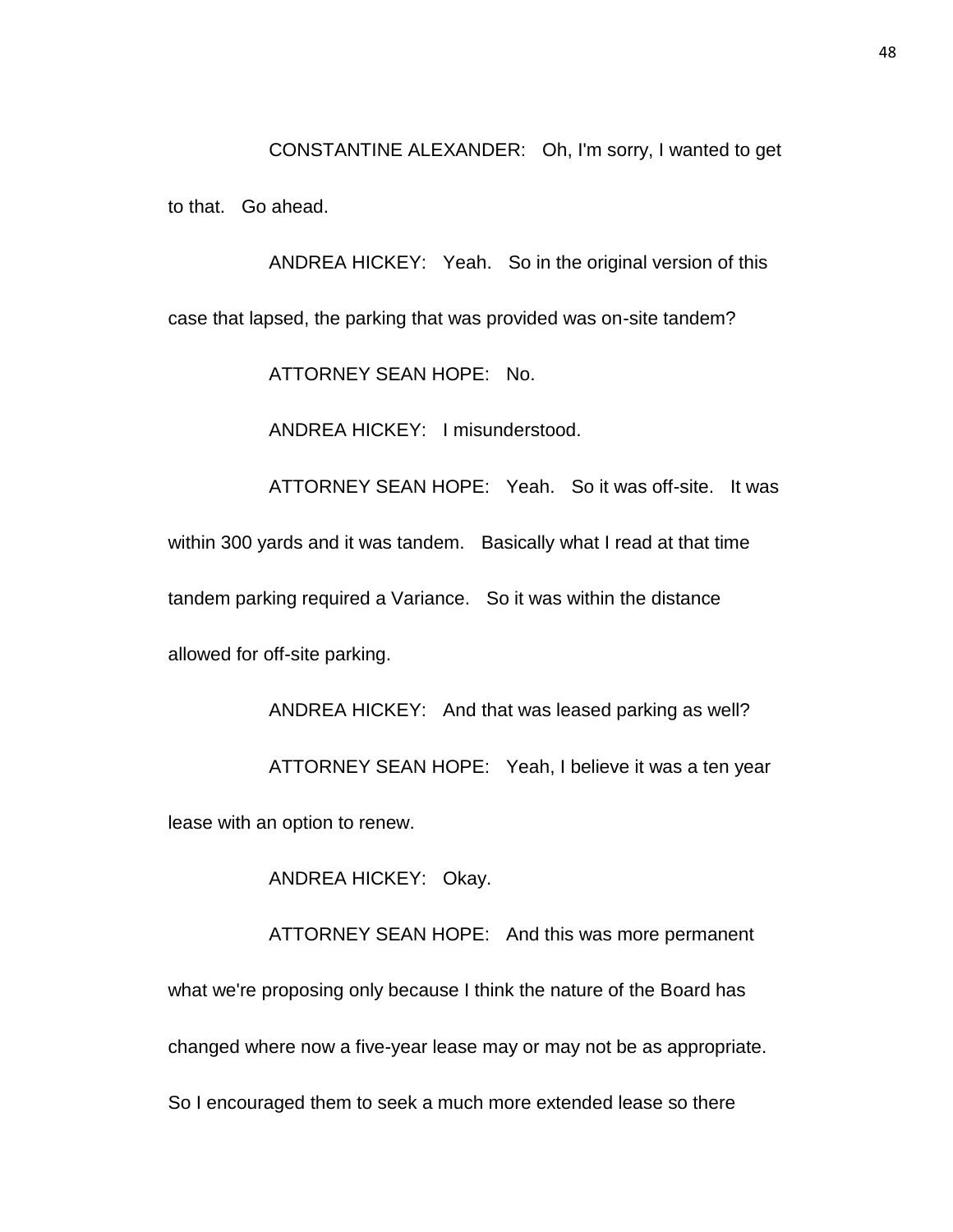would be some permanency for the Board if you choose to approve the reduction.

ANDREA HICKEY: Yeah, I think the parking is important. I think the change between sort of tandem and the parking that you're proposing, that this is certainly much better. The length of the rental agreement is much longer. My only concern would be if the property changes hands where this parking is, if there's no notice of this lease on record that is might sort of disappear. Is there a plan to record a notice of lease so that a subsequent owner of this property would sort of be bound by the 50 year lease?

FRANCIS PIERRE: Yes, we do plan to record that, notarized as well.

ATTORNEY SEAN HOPE: So are you saying that we would be willing to -- so one, there's -- the owner of the property would have to also agree to that.

FRANCIS PIERRE: Yeah, he's been very helpful. CONSTANTINE ALEXANDER: A piece of paper he signs to file it with the Registry of Deeds to put the world on notice is that you have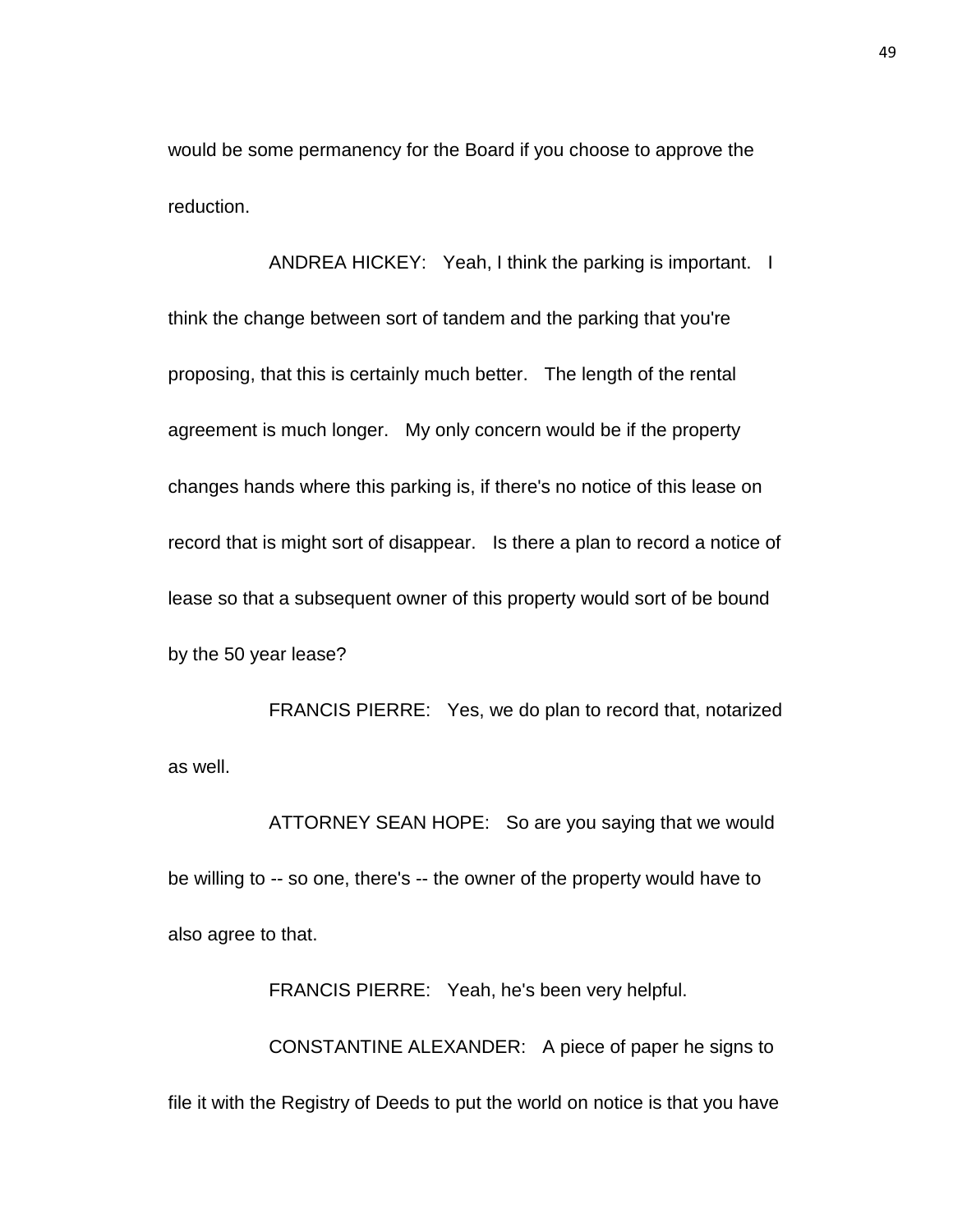a lease for that property.

ANDREA HICKEY: Yeah, my only concern, not from your perspective, but what if that property is sold, and this document is just in a file someplace and a new owner isn't notified of it?

ATTORNEY SEAN HOPE: That's a very good idea.

CONSTANTINE ALEXANDER: Certainly it's protective of your interests.

ATTORNEY SEAN HOPE: Yeah. My only concern is that if the property owner for the parking lot, I don't know if he's here or not. I would hate to make a representation.

FRANCIS PIERRE: Yeah, he's not here.

CONSTANTINE ALEXANDER: It's a recommendation. It's not part of the zoning relief. What Andrea is doing is giving you some good legal advice.

ANDREA HICKEY: Well, it wouldn't have to be a rental agreement. Just a notice of it I think would protect the city that we know that that parking would continue if that parcel changes hands, that's all. But I certainly support the petition and I'm very happy by all the community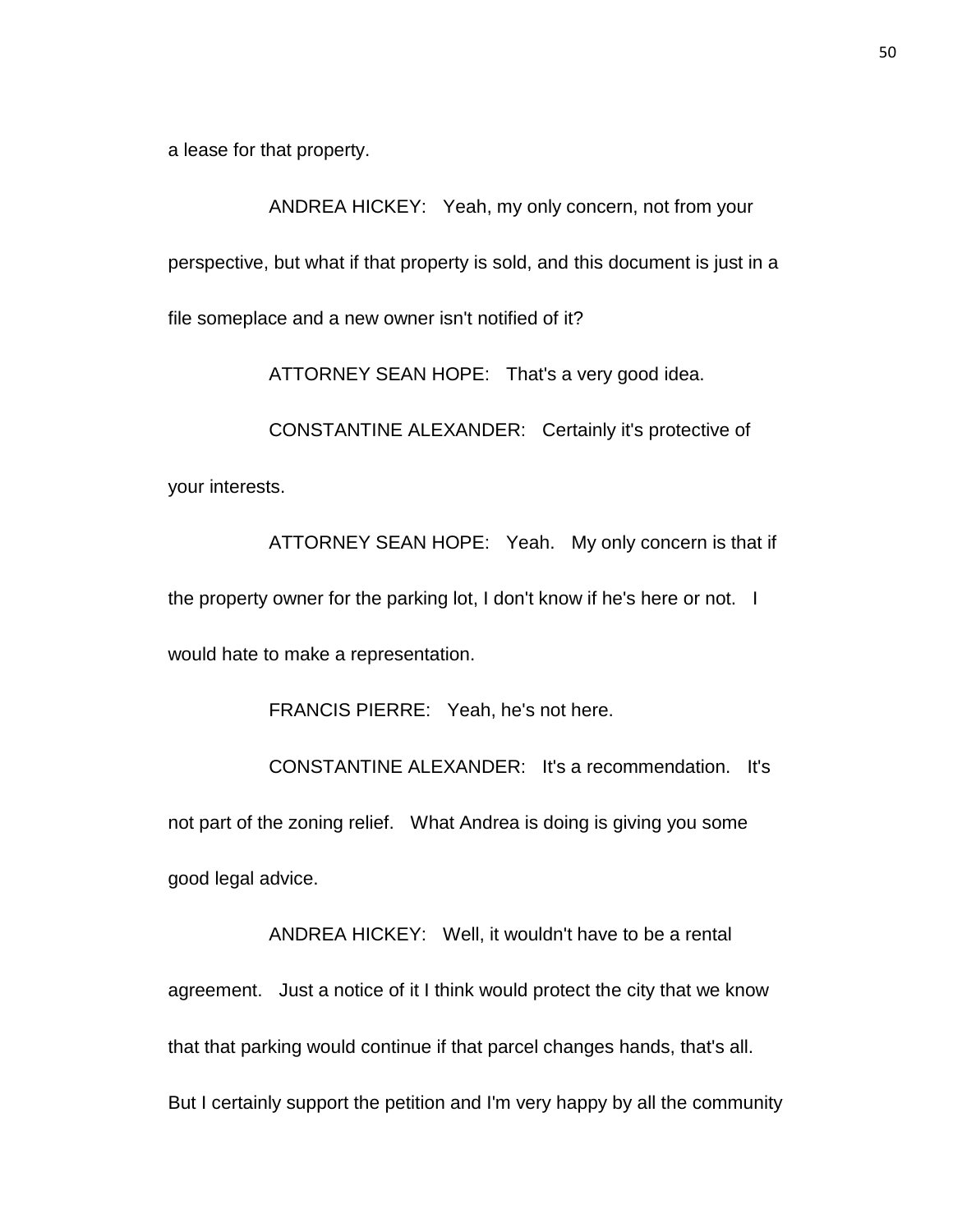support here today.

SLATER ANDERSON: Well, and I think the record of this hearing will reflect that there's a 50 year lease of parking next-door. So it will be memorialized somewhere. But I agree that it probably makes sense to have a brief notice recorded.

> CONSTANTINE ALEXANDER: Okay, good. Thank you. Any other comments? (No Response.)

CONSTANTINE ALEXANDER: Are we ready for a vote. It will be two votes, one is to vote for the Variance and the second is a Special Permit for the parking.

With the Variance I'm going to be brief. The Chair moves that we make the following findings that are required for a Variance, and these findings were made once before when we granted the Variance -- this Board granted a Variance in 2003. So I just propose that we incorporate those findings by reference into this decision. Don't have to spend time making the new ones up.

So based on these findings, the Chair moves that we grant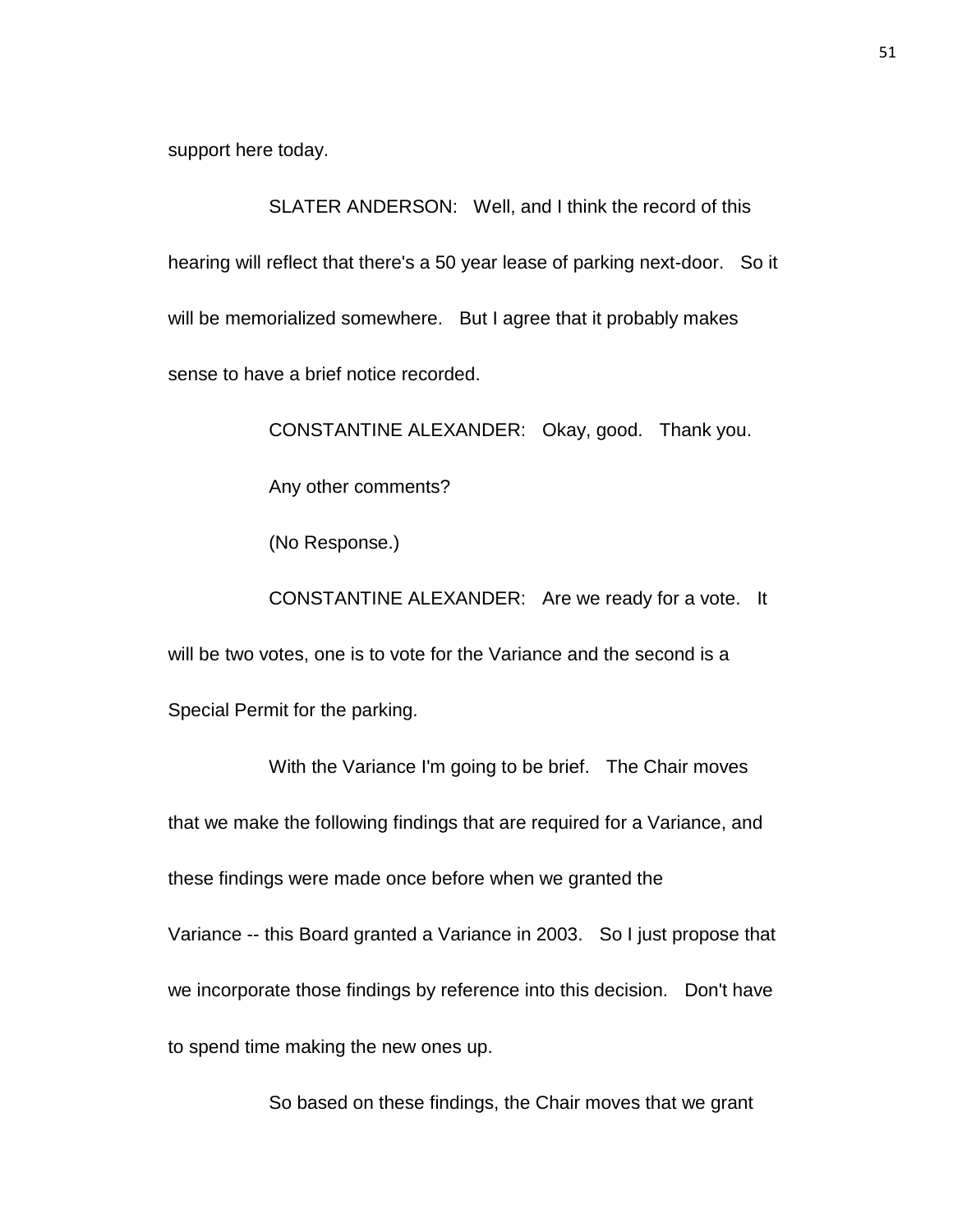the Variance requested by the petitioner on the grounds that the work

proceed in accordance with the plans prepared by Ellsworth Associates.

The date is March 27, 2018. Each page of which has four pages I

believe, have been initialled by the Chair.

All those in favor please say "Aye."

(Aye.)

CONSTANTINE ALEXANDER: Five in favor. The Variance has been granted.

(Alexander, Sullivan, Hickey, Anderson, Wernick.)

CONSTANTINE ALEXANDER: Turning to the Special

Permit. This is a little bit longer.

SLATER ANDERSON: Can I ask a question?

CONSTANTINE ALEXANDER: Sure.

SLATER ANDERSON: There is one here that says

amended. Is this relevant?

CAMPBELL ELLSWORTH: Sure. Well, as attorney Hope

said, two Tuesdays ago we were at the Planning Board. And they

requested greater detail on the exterior and that's what those are.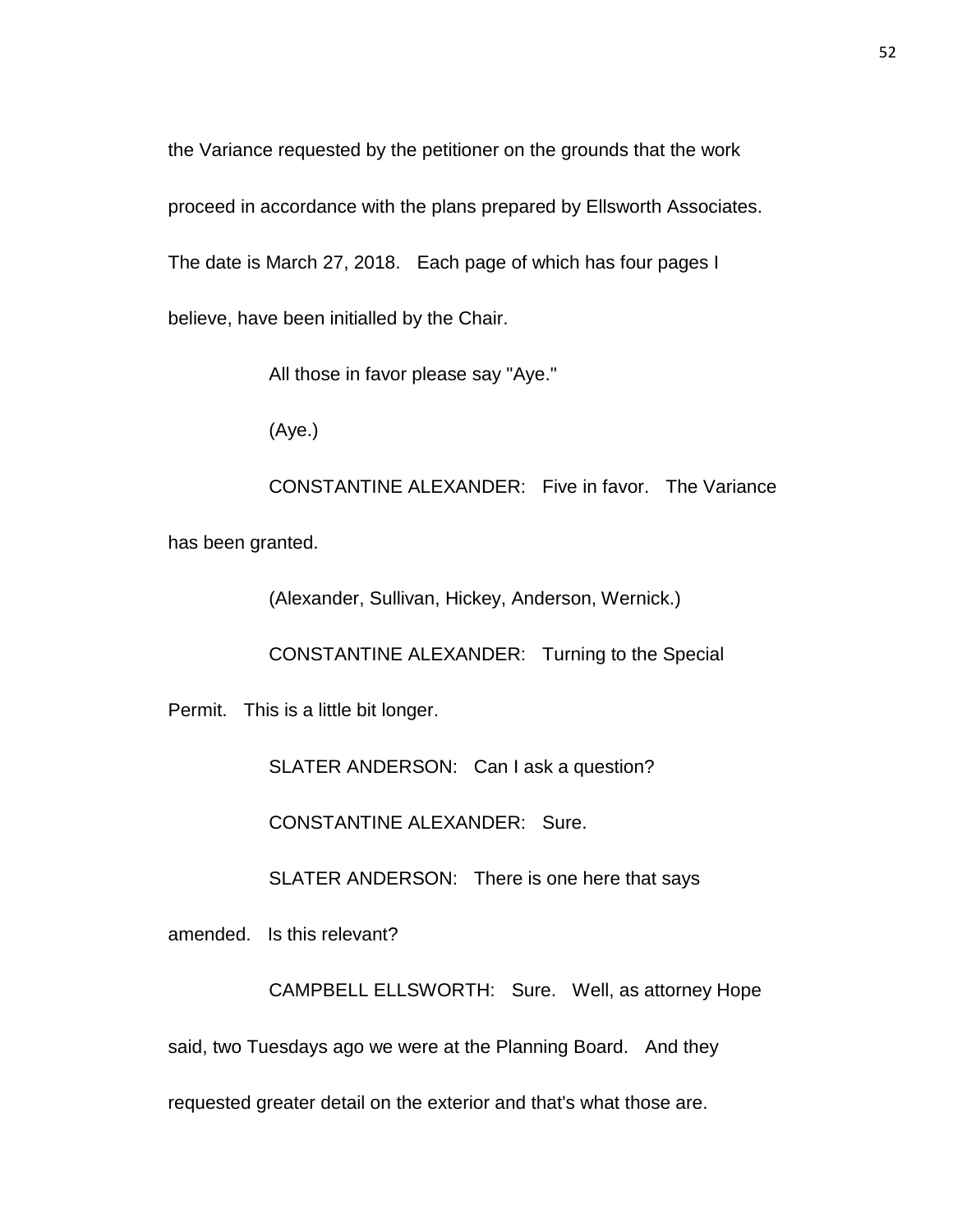## SLATER ANDERSON: All right.

CONSTANTINE ALEXANDER: Okay, now, with regard to the Special Permit for parking, the Chair moves that we make the following findings:

That the requirements of the Ordinance cannot be met unless we grant you the Special Permit you're seeking.

That traffic generated or patterns of access or egress -- no, I'm reading -- well, I can make those findings as well -- will not cause congestion, hazard, or substantial change in established neighborhood character. It's basically there's parking on the lot before and it will continue as now. That continued operation or development of adjacent uses as permitted in the Ordinance will not be adversely affected by what is proposed, simply creating two parking spaces is not going to affect the operation of development or adjacent uses.

That no nuisance or hazard will be created to the detriment of the health, safety, and/or welfare of the occupant of the proposed use or the citizens of the city. And that is self-evident from the fact that it's just a parking. This is -- these requirements are more appropriate and we're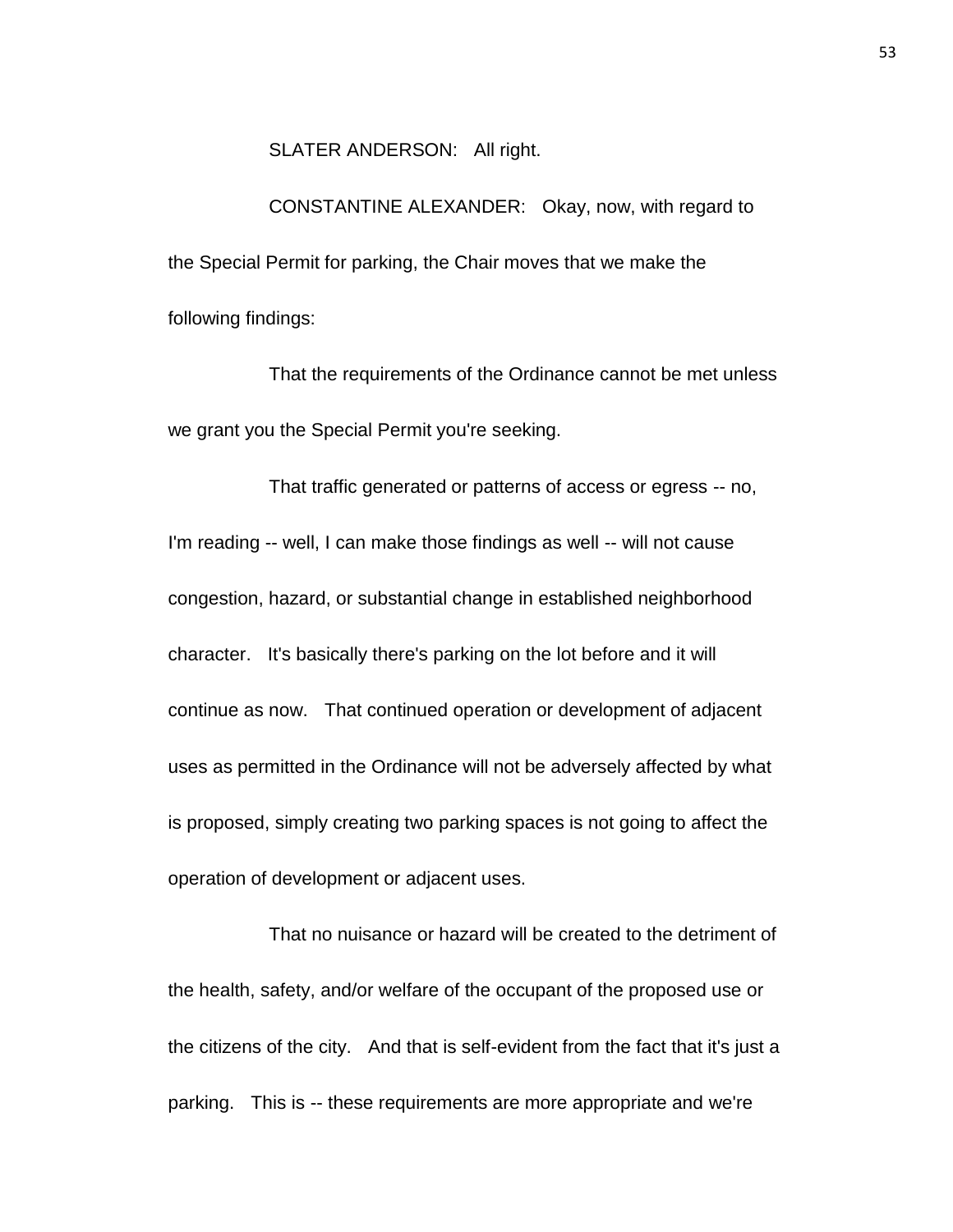talking about a building of a structure, and now we're talking just about parking.

And that generally what is -- this parking will not impair the integrity of the district or adjoining district or otherwise derogate from the intent and purpose of this Ordinance.

And in regard to Section 6.35.1 which requires us to make findings when we reduce the parking set forth in our Ordinance, that this lesser parking, which we're proposing will not cause excessive congestion, endanger public safety, substantially reduce parking availability for other users, or otherwise adversely impact the neighborhood. Again, what we're talking about is creating two parking spaces in this area which will make life better and easier for those who occupy the new dwelling units that are going to be constructed and will reduce the amount of on-street parking because it will be off-street parking for those dwelling units.

So on the basis of all of these findings, the Chair moves that we grant the Special Permit requested. All those in favor please say "Aye."

## (Show of hands.)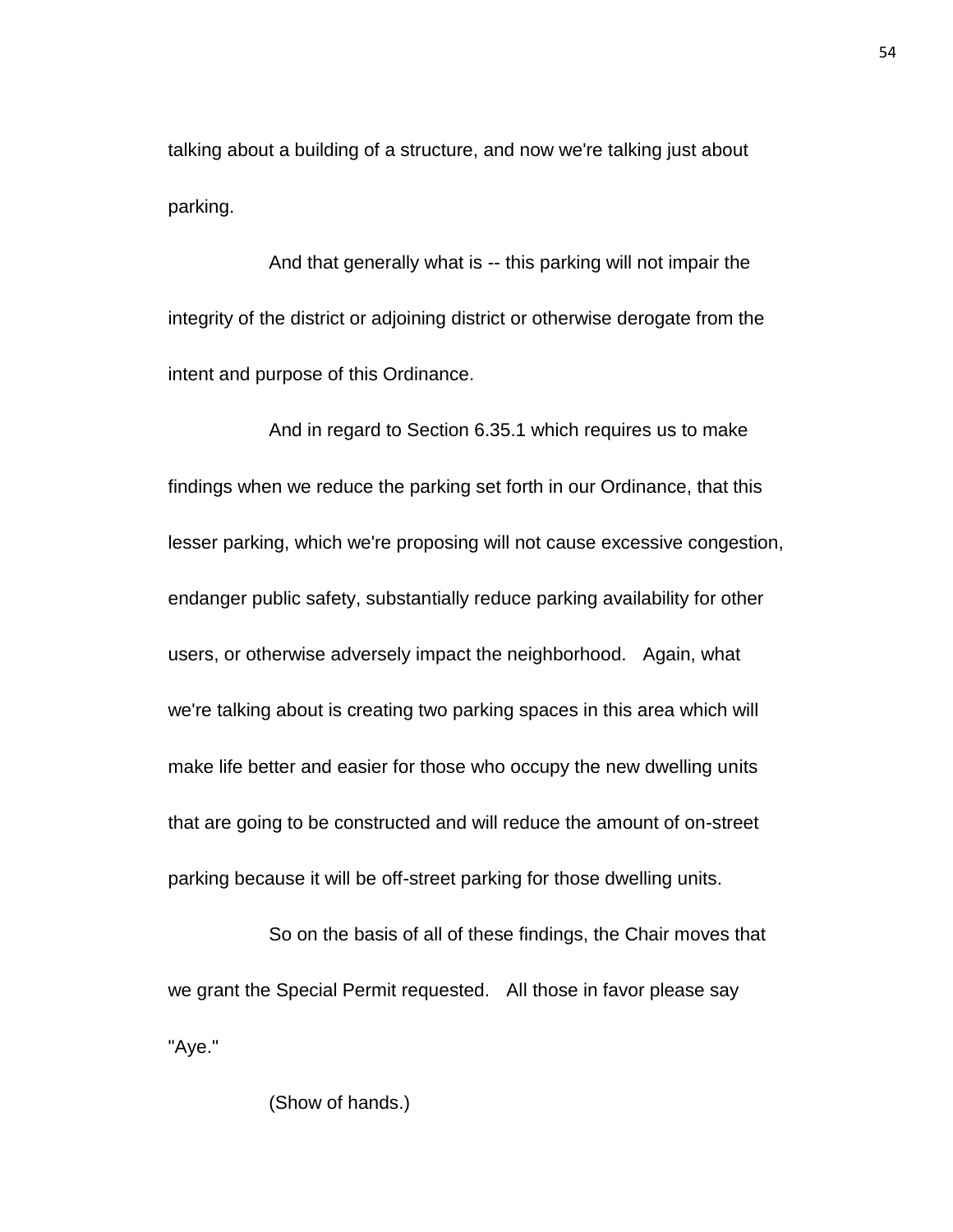CONSTANTINE ALEXANDER: Five in favor. Special

Permit granted. Good luck.

(Alexander, Sullivan, Hickey, Anderson, Wernick.)

\* \* \* \* \*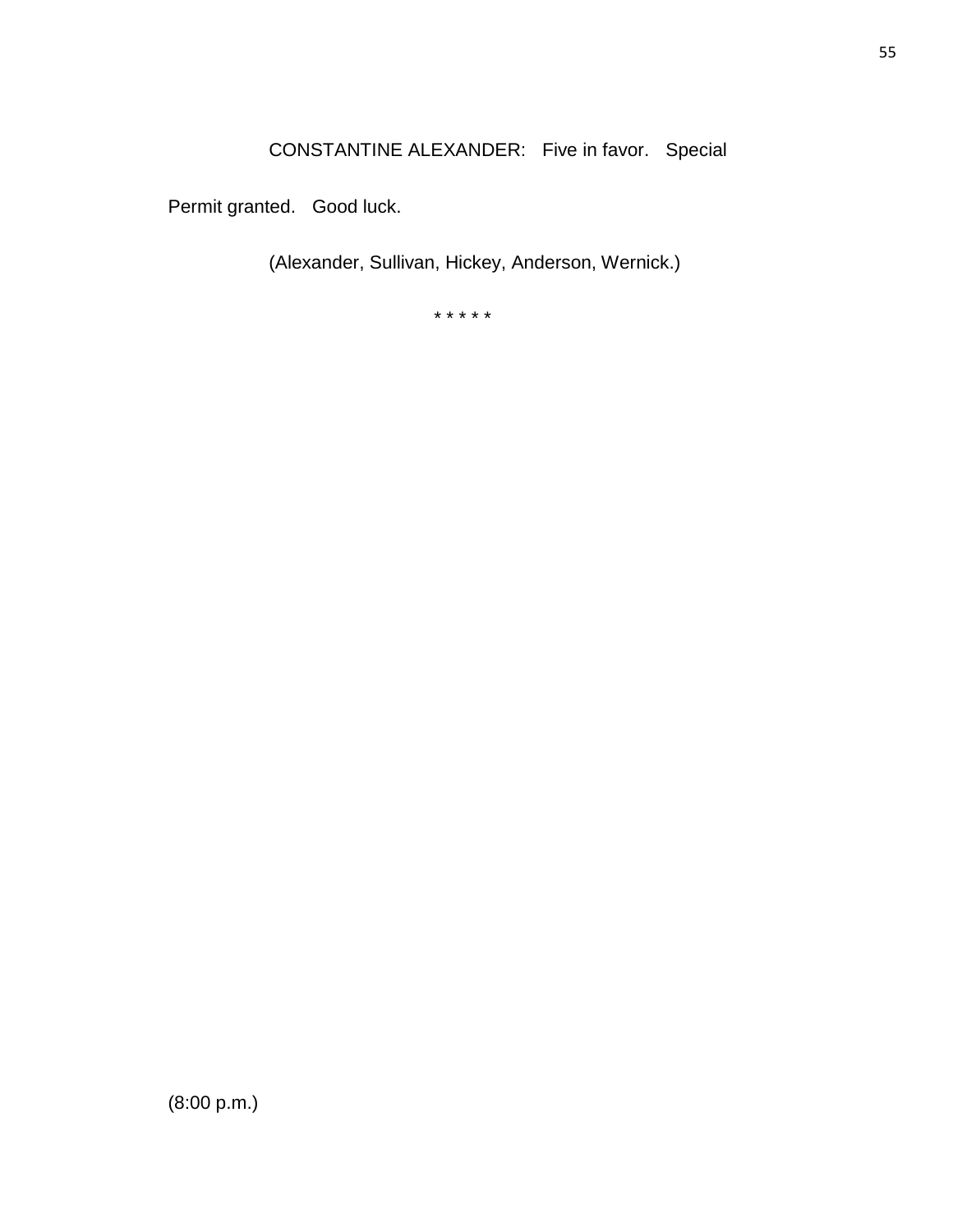(Sitting Members Case No. BZA-016991-2018: Constantine Alexander, Brendan Sullivan, Andrea A. Hickey, Slater W. Anderson, Laura Wernick.)

CONSTANTINE ALEXANDER: The Chair will call case No. 016991, 407 Concord Avenue.

Is there anyone here wishing to be heard on this matter?

ATTORNEY KATHLEEN MOORE: Hard act to follow.

CONSTANTINE ALEXANDER: I don't think you have the neighborhood support that they have. Your name and address for the stenographer, please.

ATTORNEY KATHLEEN MOORE: Yes. I'm Kathleen Moore from Galluccio and Watson, 10 Pleasant Street, Cambridge, Massachusetts, 02139. And this is the petitioner.

ANNE LEE: My name is Anne Lee. And the address? My

home address? 36 Sullivan Street, Lexington.

CONSTANTINE ALEXANDER: Ma'am, are you going to

speak? If so, you have to give your name and address.

ANNA CLARK: I will speak. My name is Anna Clark, and I'm the daughter of the owners of the property Emory Clark and Sanibel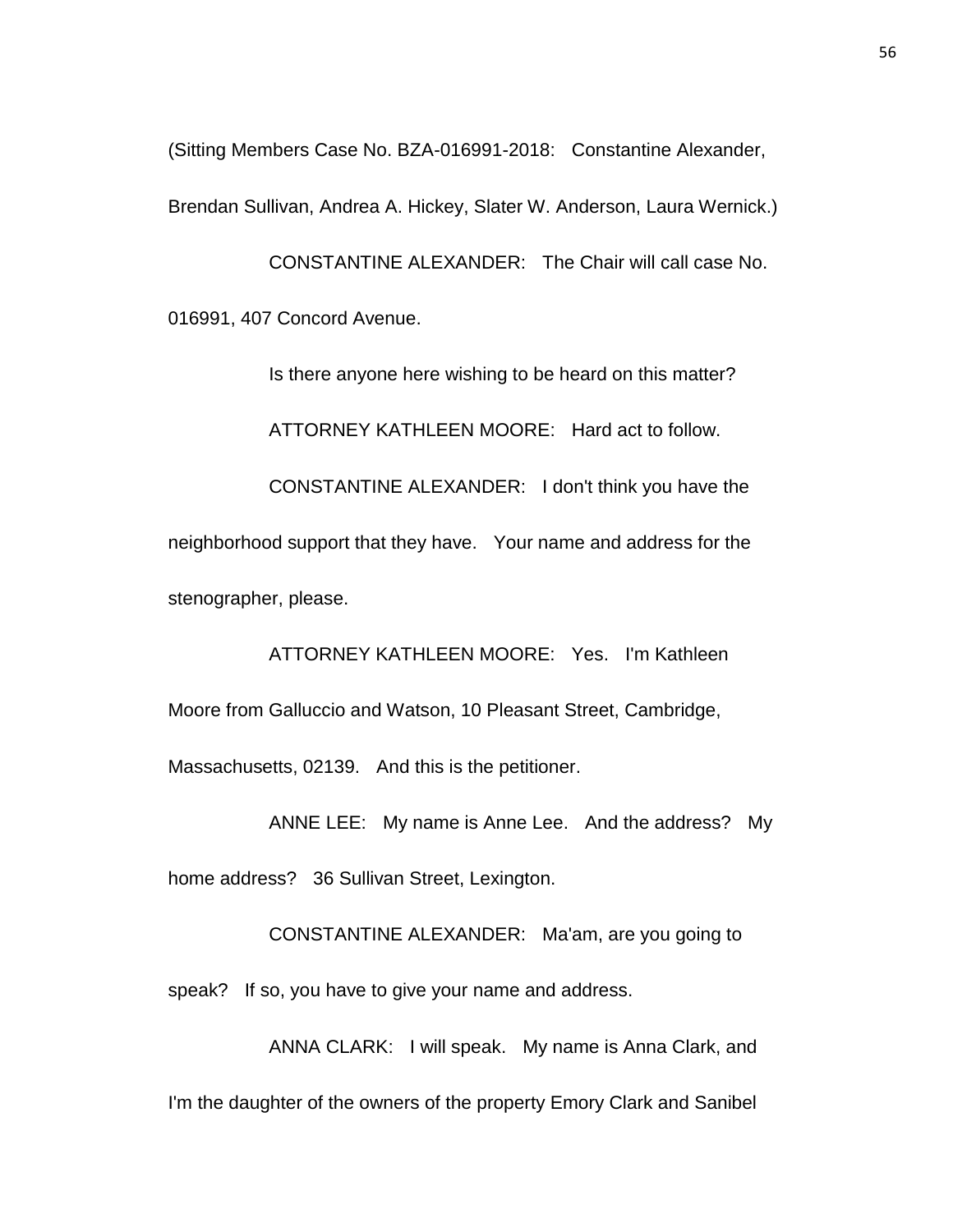Clark. My parents are sitting in the back there.

CONSTANTINE ALEXANDER: I remember he's the owner of the pharmacy.

ANNA CLARK: Yes, exactly.

CONSTANTINE ALEXANDER: I remember when we

granted the Special Permit -- or the Variance for the -- is Violette or Violet?

How does she pronounce it?

ANNA CLARK: Violet.

CONSTANTINE ALEXANDER: Violet. When we granted a

Special -- actually a Variance to allow Violet to operate. And we -- this is going to be significant later. We imposed certain conditions to ensure that it wouldn't adversely affect the neighbors --

ANNA CLARK: Yes.

CONSTANTINE ALEXANDER: -- which is residential. And we'll come to that later in the discussion. Why don't you tell us a little bit, and one other thing. We have a number of letters in our file that have just come in asking us to postpone this case because the certain -- the neighborhood feels that they have not been adequately advised what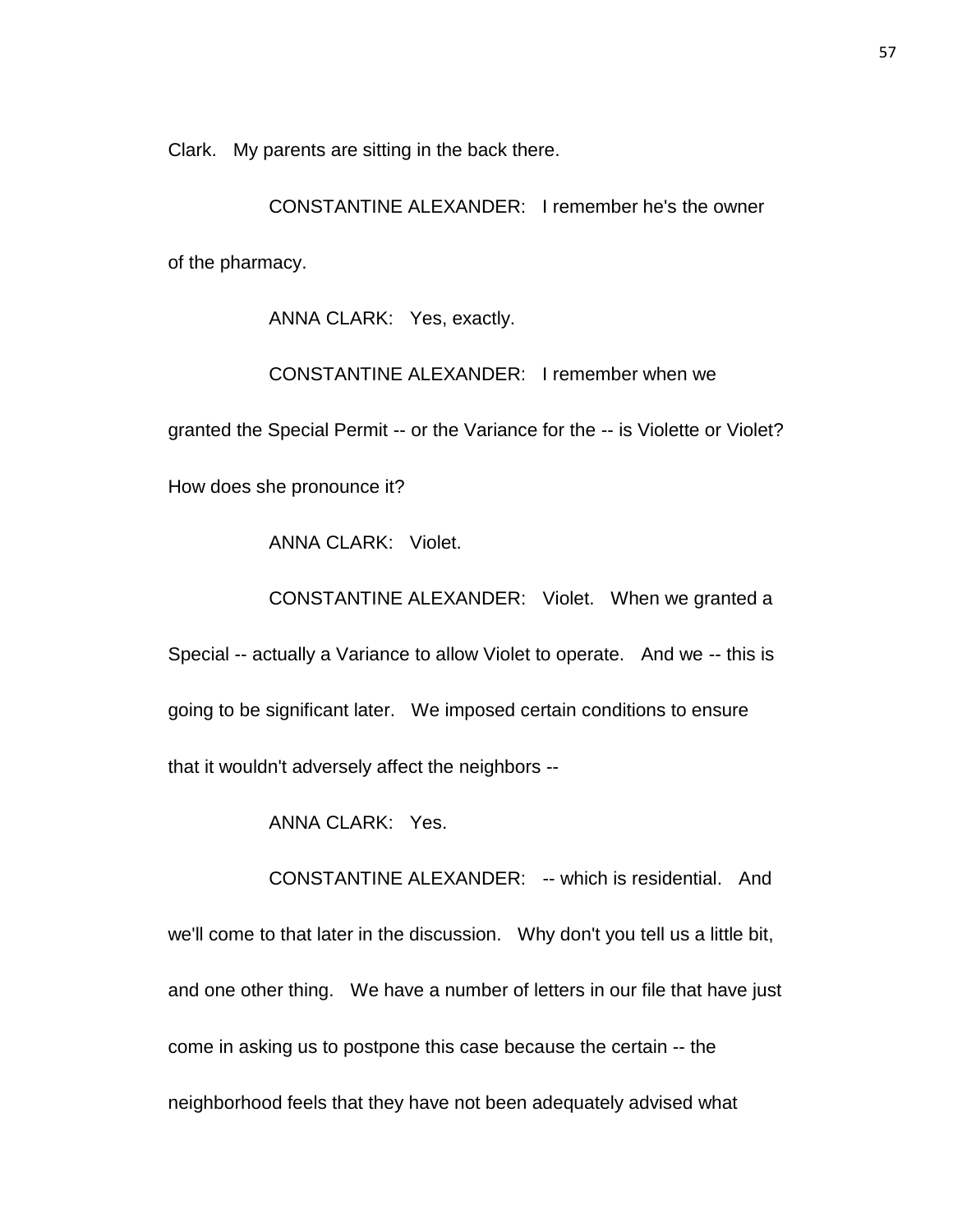exactly you're going to be doing in terms of the bakery. Have you had any -- did you reach out at all to the neighborhood?

ANNE LEE: Yes, we did.

CONSTANTINE ALEXANDER: If so, explain how and when.

ANNE LEE: We did last Saturday to our neighbors telling me we are going to have hearings this coming Thursday night. And we are going to have a bakery, the same bakery, but a little bit different.

BRENDAN SULLIVAN: Excuse me, could you pull the

microphone and speak into that so that people in the audience can hear.

CONSTANTINE ALEXANDER: People may not be able to hear.

BRENDAN SULLIVAN: You have to talk real close to it like a telephone.

ANNE LEE: Okay.

The current bakery is a Violet Bakery, it's gluten free. But our bakery is more health conscious bakery. So using organic ingredients, less sugar. And it's a different, you know, bakery, but --

CONSTANTINE ALEXANDER: But it is a bakery. Cakes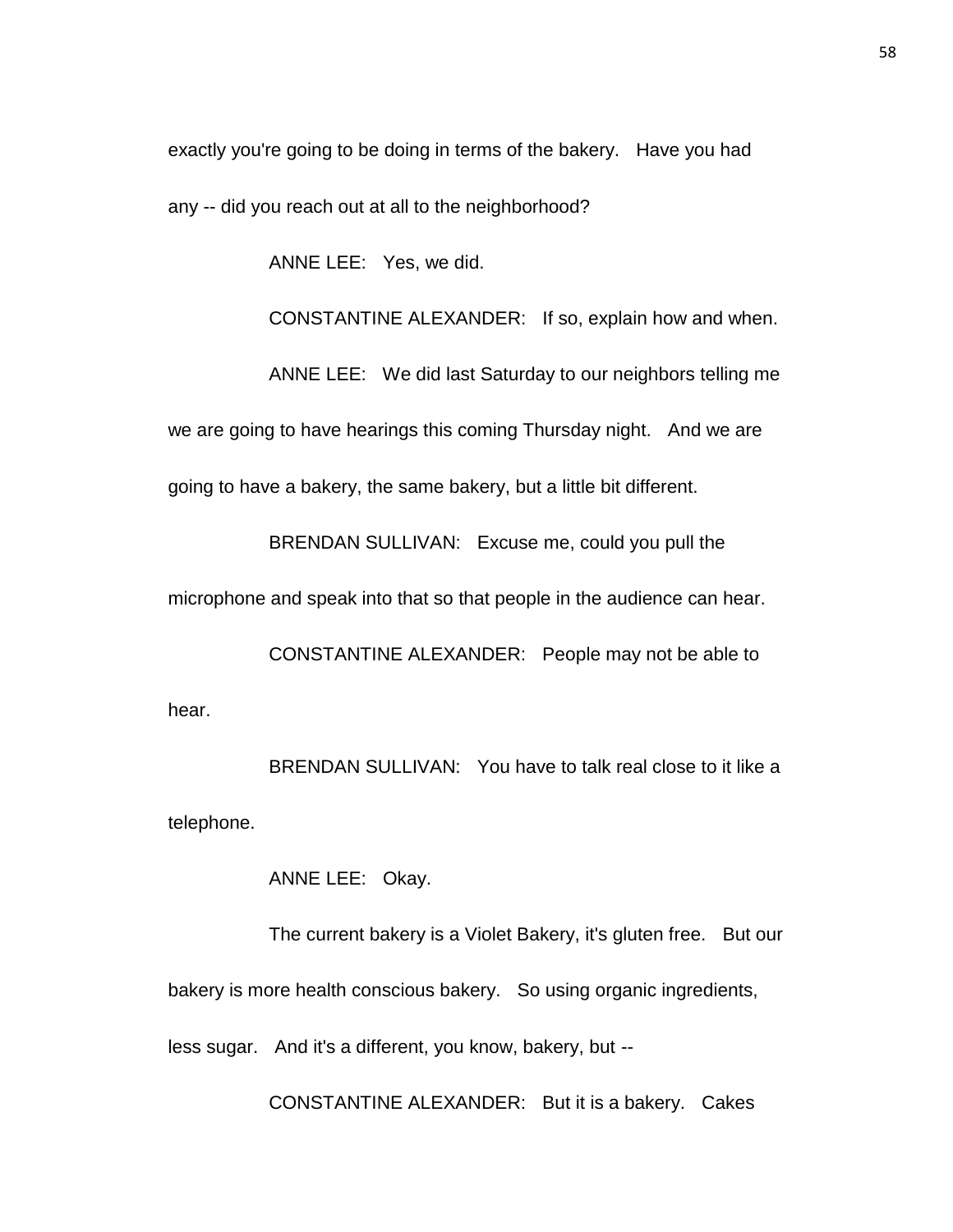and muffins and cookies?

ANNE LEE: Right, right. Same, you know, category, it's a bakery.

CONSTANTINE ALEXANDER: Right.

ANNE LEE: So we introduced myself and, you know, that's all.

ATTORNEY KATHLEEN MOORE: Yes, right. And we sent letters to -- I think sometime ago we sent letters to the abutters.

CONSTANTINE ALEXANDER: Well, I'm puzzled, then, by the letters we have in our files that we got in the last couple of days saying they didn't know what's going on.

ATTORNEY KATHLEEN MOORE: Well, that only has come to our attention in the last week or so. Mr. Clark's lawyer -- is he here? CONSTANTINE ALEXANDER: Let me ask you a question, not that I'm advocating it, maybe other members of the Board might. Would you -- do you think it might be advisable to not hear the case tonight, have your meeting with the neighbors, and get rid of these potential objections? I mean, if we go ahead and we grant you relief, we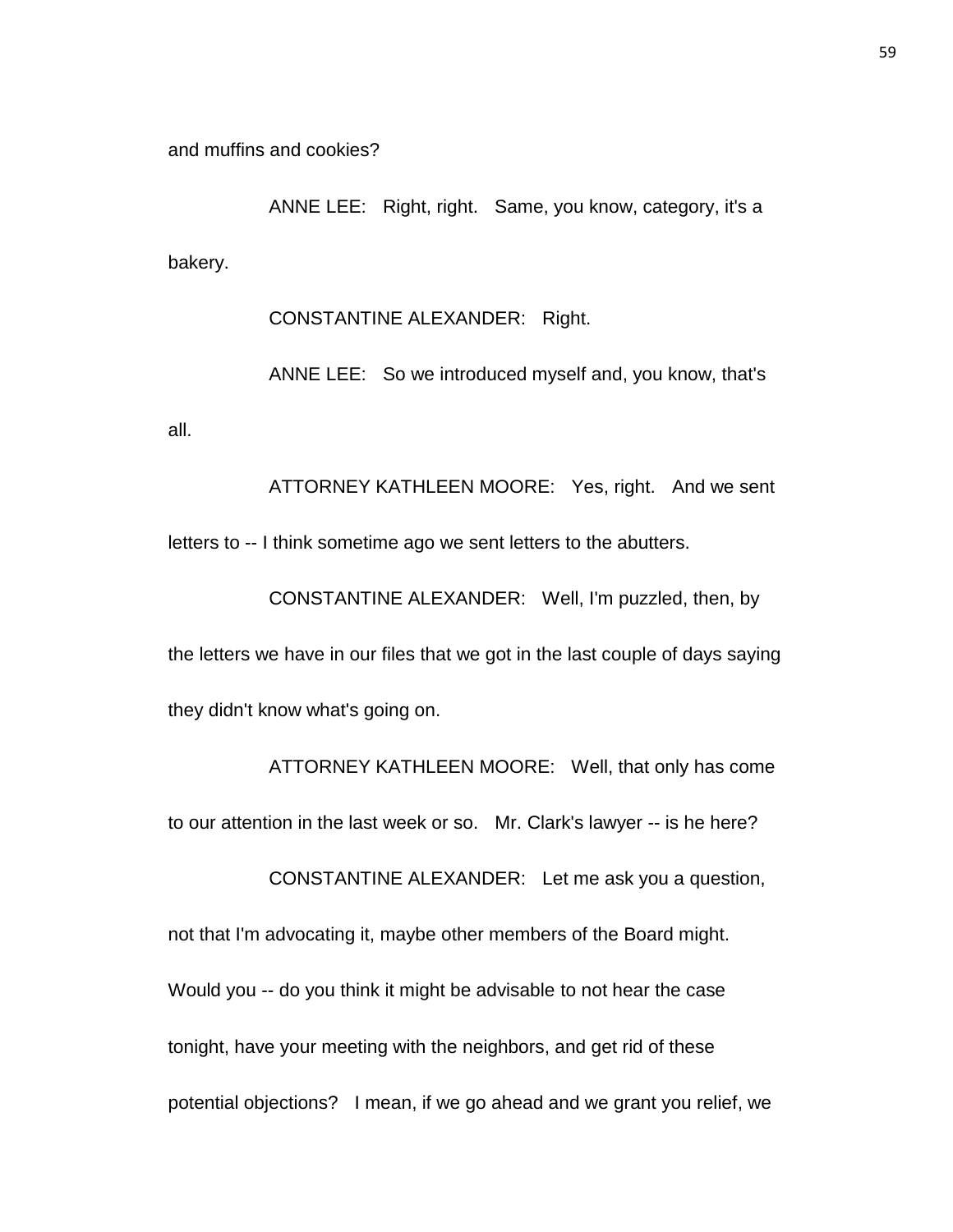might, you might start off on the wrong foot with your neighbors.

ATTORNEY KATHLEEN MOORE: Yeah.

Well....

CONSTANTINE ALEXANDER: That's up to you. I'm

asking.

ANNA CLARK: Are any of those neighbors here and would like to discuss?

CONSTANTINE ALEXANDER: I see a number of hands

going up, so I guess the answer is yes.

ANNA CLARK: Is it possible that we could answer

questions?

CONSTANTINE ALEXANDER: Well, you know what, let me

make a suggestion. We have other cases tonight.

ANNA CLARK: Okay.

CONSTANTINE ALEXANDER: And there's a room back

there.

ANNA CLARK: Okay.

CONSTANTINE ALEXANDER: Why don't you -- we will just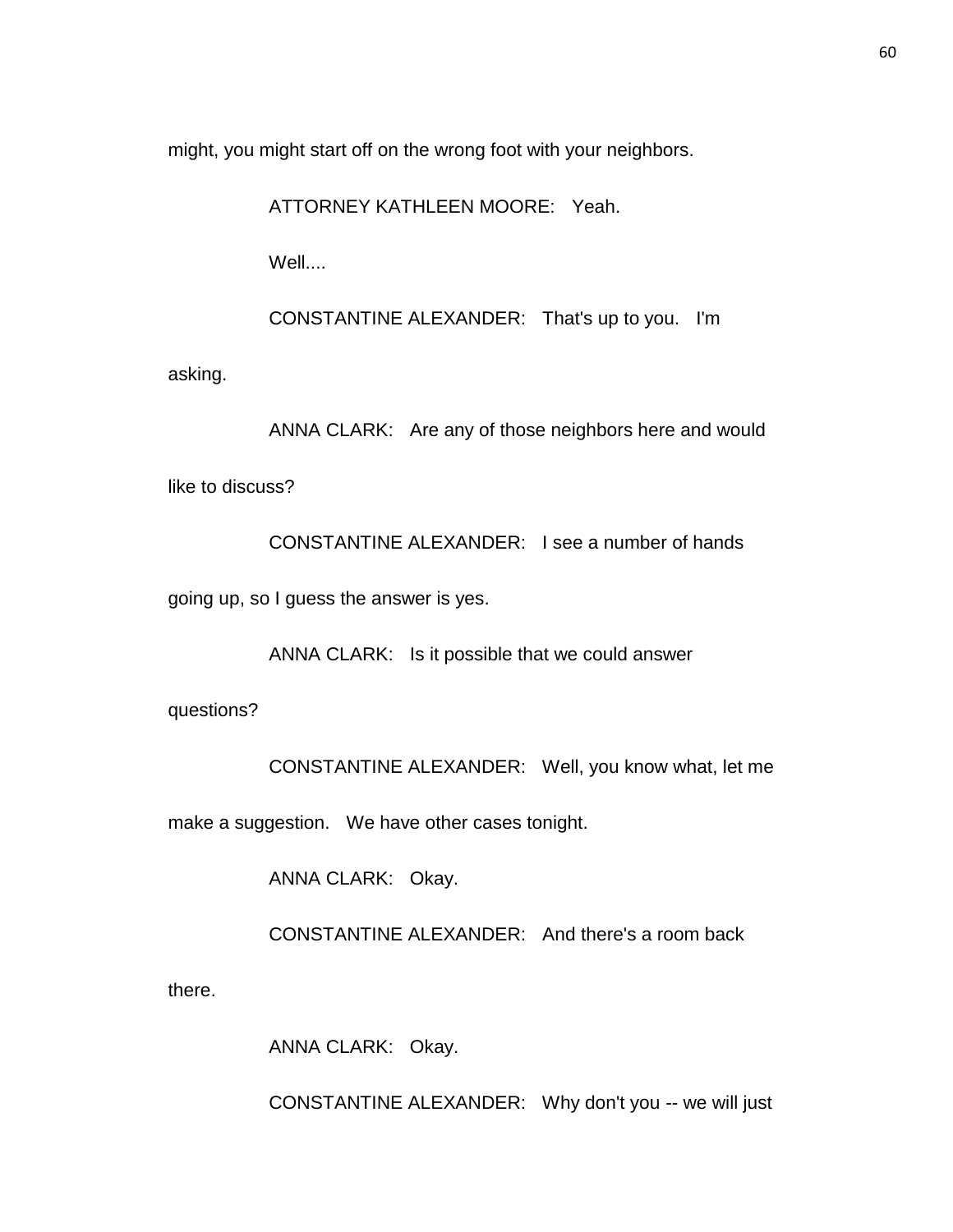recess this case, you and the neighbors can go in the back and have your discussion.

ANNA CLARK: Okay.

CONSTANTINE ALEXANDER: And when you're finished,

come back and then we'll hear your case.

ANNA CLARK: Okay.

CONSTANTINE ALEXANDER: Okay?

ANNA CLARK: That sounds like a good idea.

ATTORNEY KATHLEEN MOORE: Okay.

(Case recessed.)

\* \* \* \* \*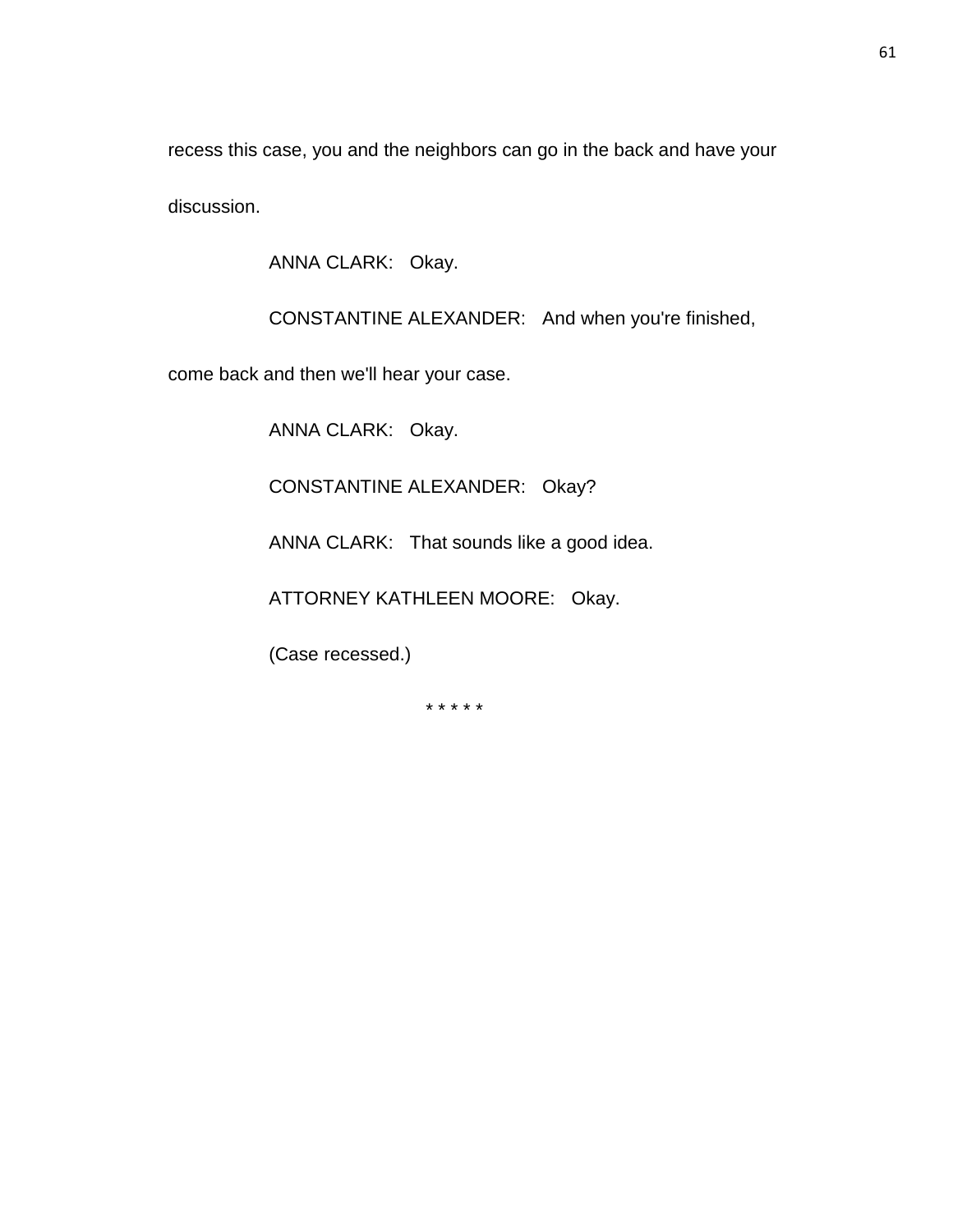(8:05 p.m.)

(Sitting Members Case No. BZA-017003-2018: Constantine Alexander, Brendan Sullivan, Andrea A. Hickey, Slater W. Anderson, Laura Wernick.)

ATTORNEY SEAN HOPE: Good evening Mr. Chair,

members of the Board. For the record, attorney Sean Hope, Hope Legal Law Offices in Cambridge. I'm here on behalf of the petitioner. We have 418 Media Real Estate, LLC. We also have project architect Michael LeBlanc.

You want to introduce yourself.

MICHAEL LeBLANC: Michael LeBlanc. I'm with Utile Architects in Boston. Do I need to spell my name? Last name is L-e-B-L-A-N-C.

And Nick Buehrens.

NICHOLAS BUEHRENS: Nick Buehrens with Utile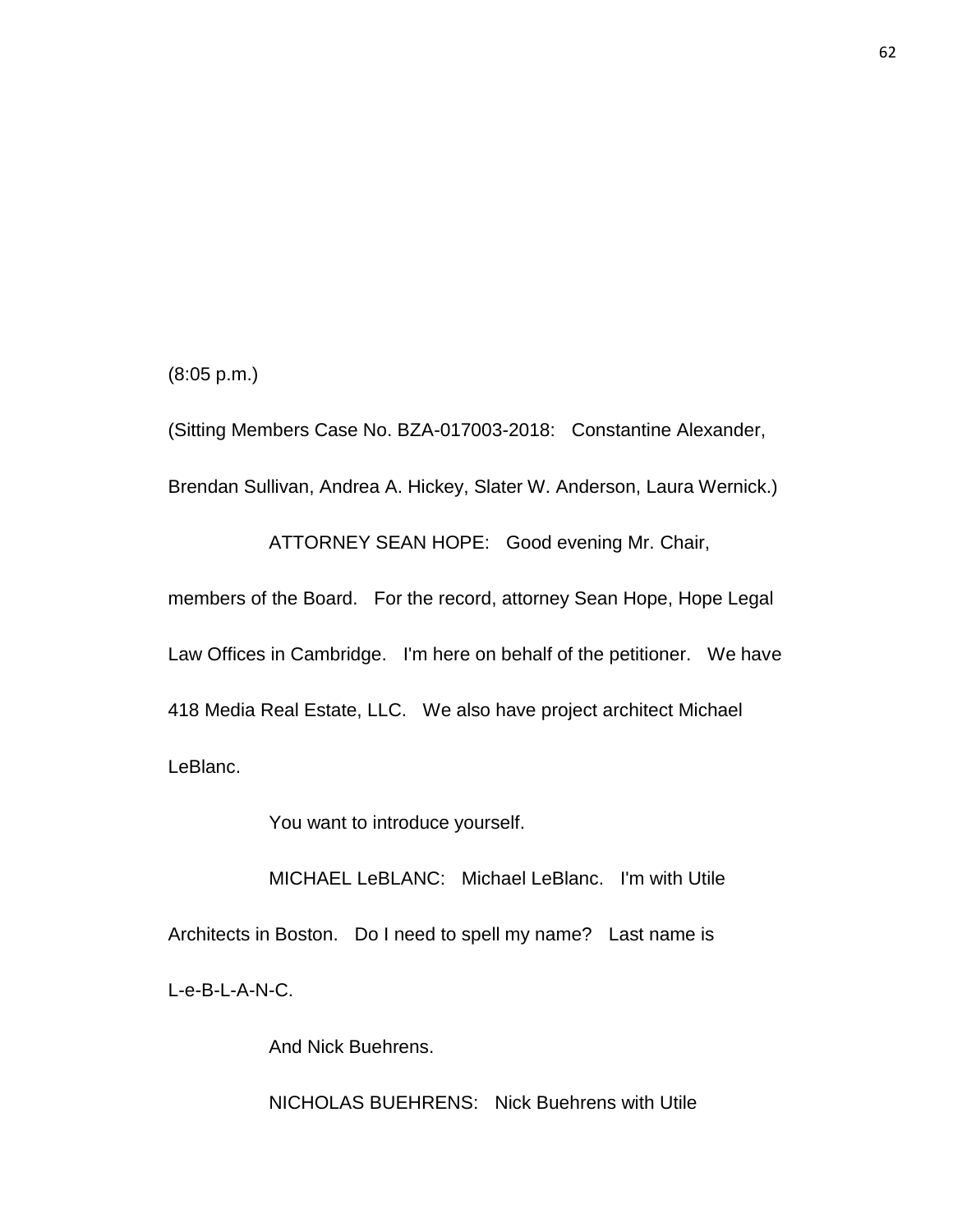Architects. It's B-U-E-H-R-E-N-S.

ATTORNEY SEAN HOPE: And so this is an application requesting Variance relief and dimensional in nature. This mixed use development was before the Planning Board, and this actual development encompasses two sites: One is usually and commonly known as the University Monument site because it has the gravestones at the corner of Webster and Cambridge Street, and then the Automatic Cone Building. They're abutting buildings. And the unique part about these two lots combined, which is a development parcel, it has close to five different sides. It actually has fronts on Cambridge, Webster, and also a small portion on Elm Street. And to cut right to the chase, that's really the nature for our hardship. It is a uniquely odd-shaped lot with five sides. And when you -- so one of the impacts is when you do the formula for setbacks, it really impinges on the building to the extent in which there's not the project that you see here today. One of the benefits, because it's of a certain size, there are affordable units and that's part of the component. If we adhere to the zoning, we would probably fall below the amount for affordable units and then it would also make it challenging with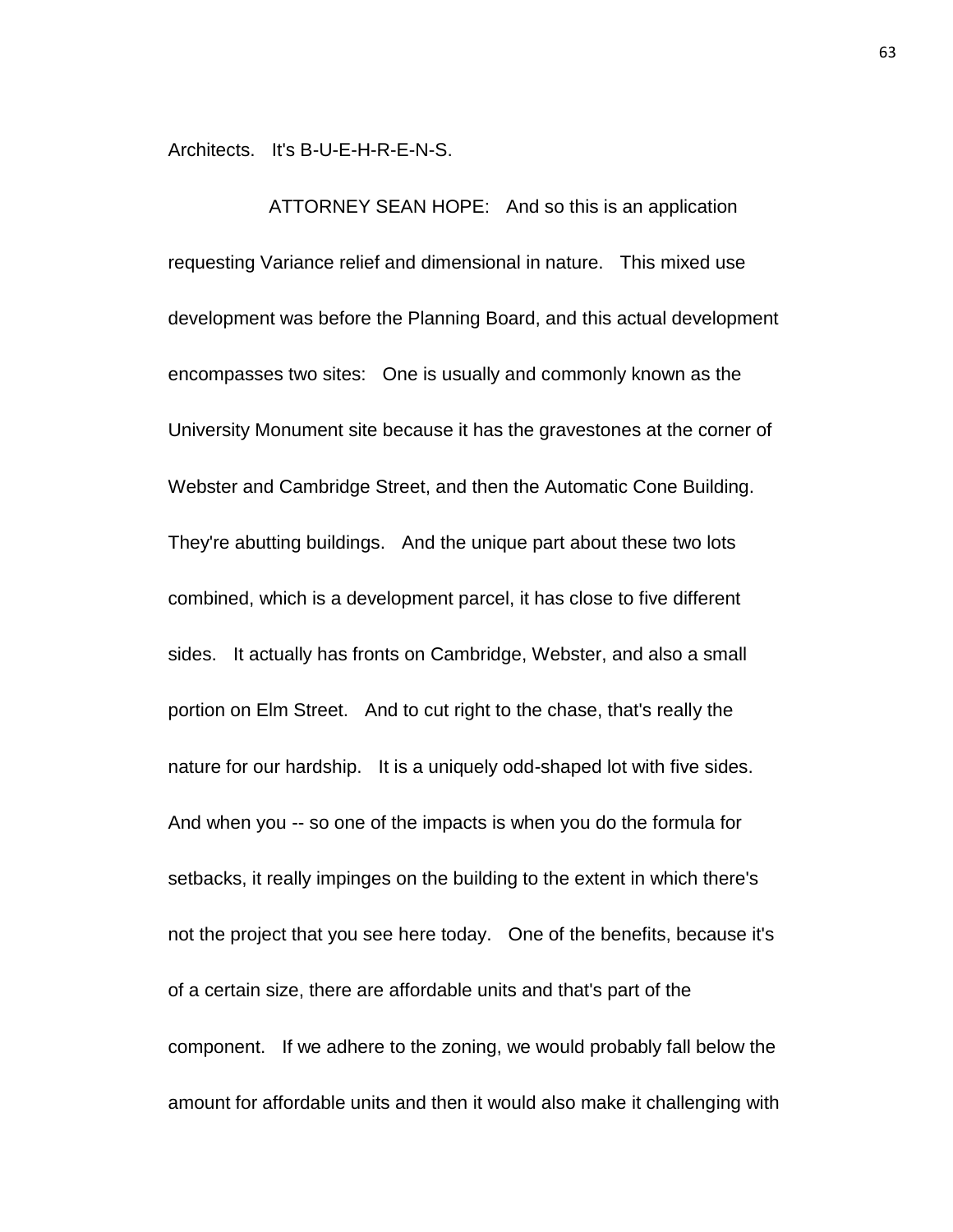the amount of ground floor retail. And this project has been ongoing for about three years. And partially, you know, it was due to the neighborhood outreach which was mostly positive, but there was a strong incentive on Cambridge Street for ground floor retail. The owners are actually restauranteurs. So they have a series of restaurants in Boston, and also on Assembly Row. And so there was a proposal to do a similar restaurant on this location. Part of the Planning Board application they did not specify a certain restaurant use because market forces may change. But also the residential units above this, their idea was that these would be rental units, and I know that things changed with the market. But one of the aspects that we heard from the neighborhood was that they wanted to make sure that there was a balance of bedrooms counts. And so initially there was no three bedrooms. It was mostly two and one bedrooms. Cambridge Street is an area that has a lot of density, so they were concerned that even a three-bedroom might not be inhabited by families, but the result of the Planning Board was that we converted a studio into a two bed. So we kept the unit count the same.

CONSTANTINE ALEXANDER: What is the unit count again?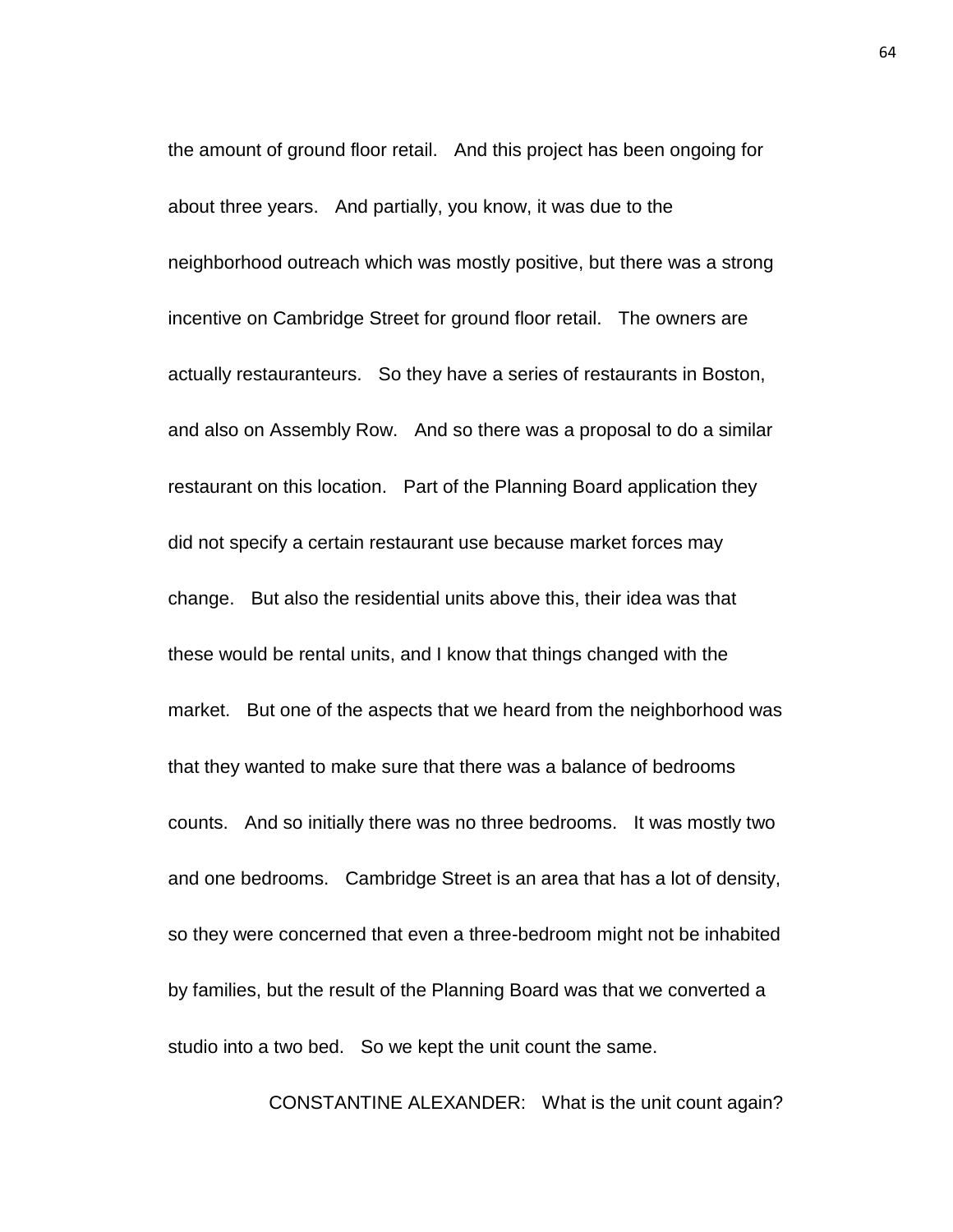ATTORNEY SEAN HOPE: So it's 18 total units. CONSTANTINE ALEXANDER: Dwelling units? ATTORNEY SEAN HOPE: Dwelling units. CONSTANTINE ALEXANDER: Yeah. ATTORNEY SEAN HOPE: And then the ground floor retail. CONSTANTINE ALEXANDER: And there's parking on-site? ATTORNEY SEAN HOPE: There is parking. There's covered parking. Part of the Planning Board request was granted a Special Permit to reduce the parking. So we actually have 13 spaces for 18 units. Not that it's necessarily relevant for this, but we are on the direct bus line, and it was found that the lesser amount of parking wasn't going to cause the congestion or hazard.

One of the other elements that's a little -- there's a footnote in part of when you're doing a residential unit dwelling in a Business A, is this Footnote K. That's kind of an obscure footnote. And it's not the open space, because we meet the open space requirement. But it is a footnote that requires a certain amount of green yard area. We can't achieve that. One, primarily because the -- some of the areas that would have to be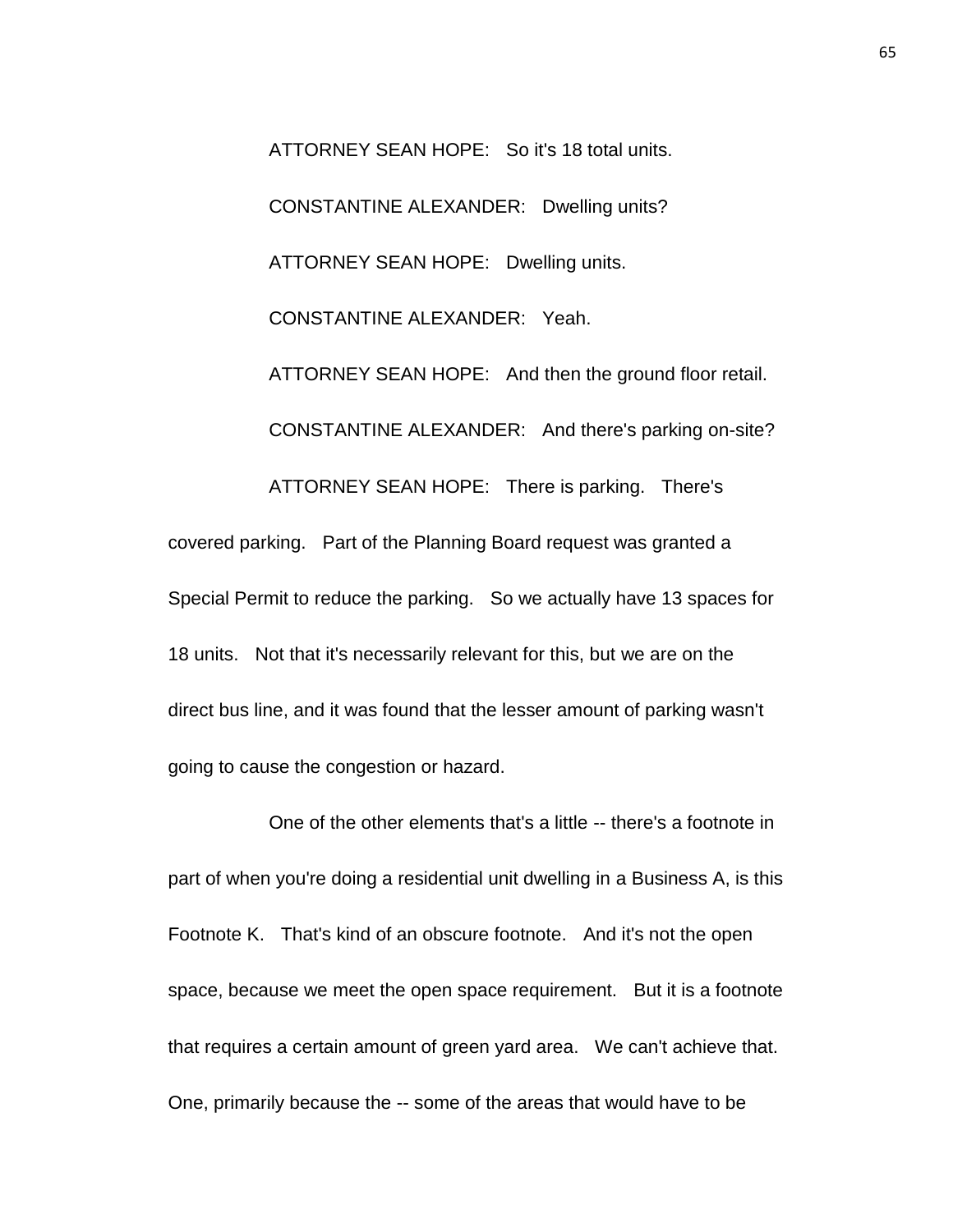green, those are adjacent to Cambridge Street, those are completely covered with a former parking and it's in an industrial area. So dimensional in nature, again, under Article 5, but we adhere to the open space and it's -- so it's the setbacks and it's also that footnote as well.

CONSTANTINE ALEXANDER: I don't see any reference in your advertisement to the hearing.

ATTORNEY SEAN HOPE: Yeah, so I would say it would be covered under the dimensional relief because it's not necessarily like an open space. We meet the open space requirement.

CONSTANTINE ALEXANDER: Yeah, but what your advertisement says, to locate the residential portion of the mixed use development approved by the Planning Board within the side yard setbacks. Where is this in reference to the green space?

ATTORNEY SEAN HOPE: That reference to the actual footnote was not in the advertisement.

CONSTANTINE ALEXANDER: I'm not sure we can give you relief on that. How can we give you relief on that footnote, that K without it being advertised? We have to have a separate hearing. We can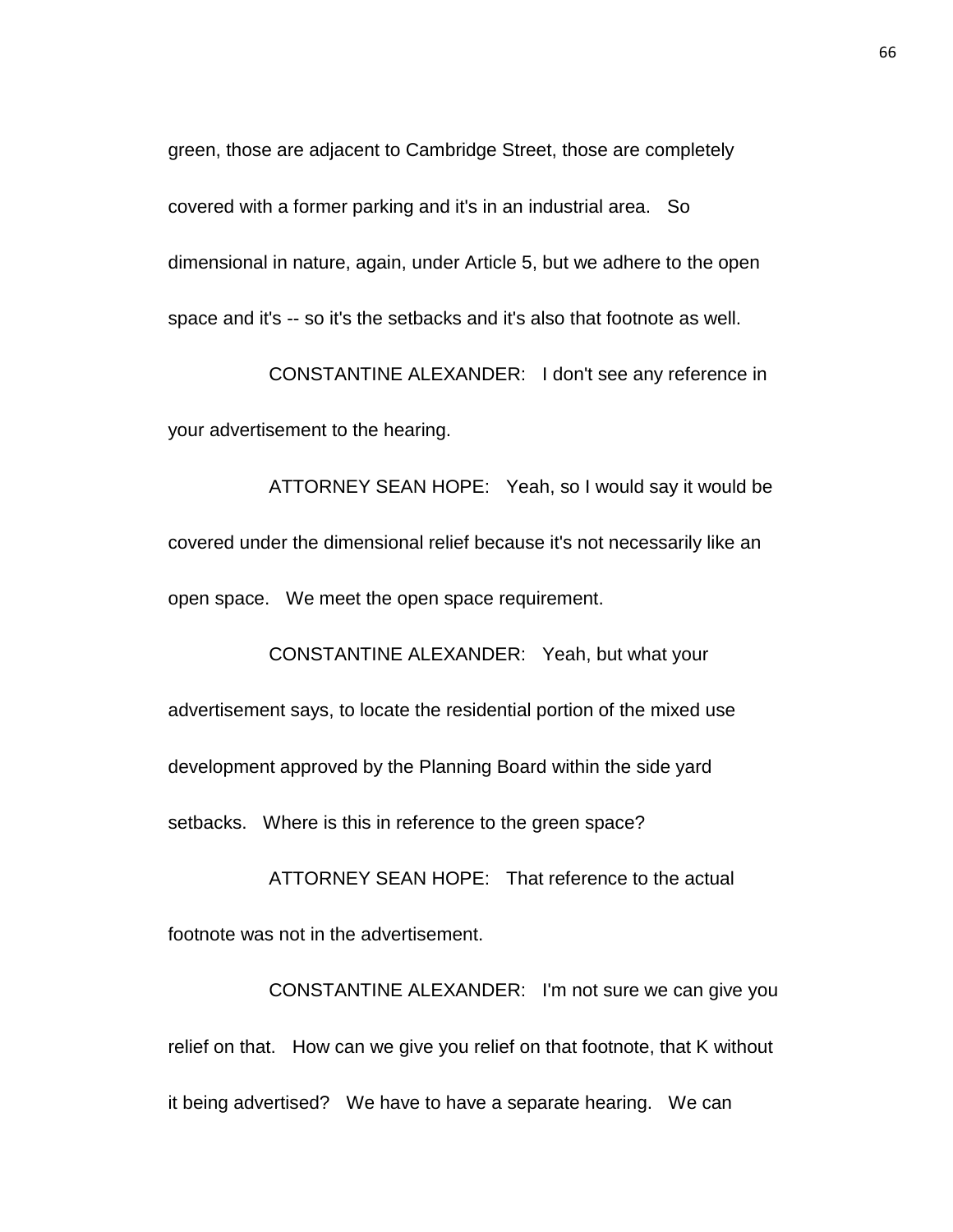either adjourn this hearing, you re-advertise for that, and then we can hear both together. Or we hear one part tonight and one part later. But you're not going to be able to walk away from this in this regard to the Footnote K tonight.

ATTORNEY SEAN HOPE: Yeah, I don't think it makes sense to bifurcate the hearings because it would mean re-advertising and doing all of that. And I respectfully for the Board that should have been advertised. I would say that there's no lack of notice in terms of the community on that.

CONSTANTINE ALEXANDER: That doesn't work, Sean, you know that.

> ATTORNEY SEAN HOPE: Okay. Also -- SEAN O'GRADY: I'm sorry, could I just add -- CONSTANTINE ALEXANDER: I'm sorry? SEAN O'GRADY: Footnote K actually is a 5.31 footnote. CONSTANTINE ALEXANDER: It is a 5.31 footnote? ATTORNEY SEAN HOPE: Yeah, that was my other point.

There have been times when the Board has -- because this section is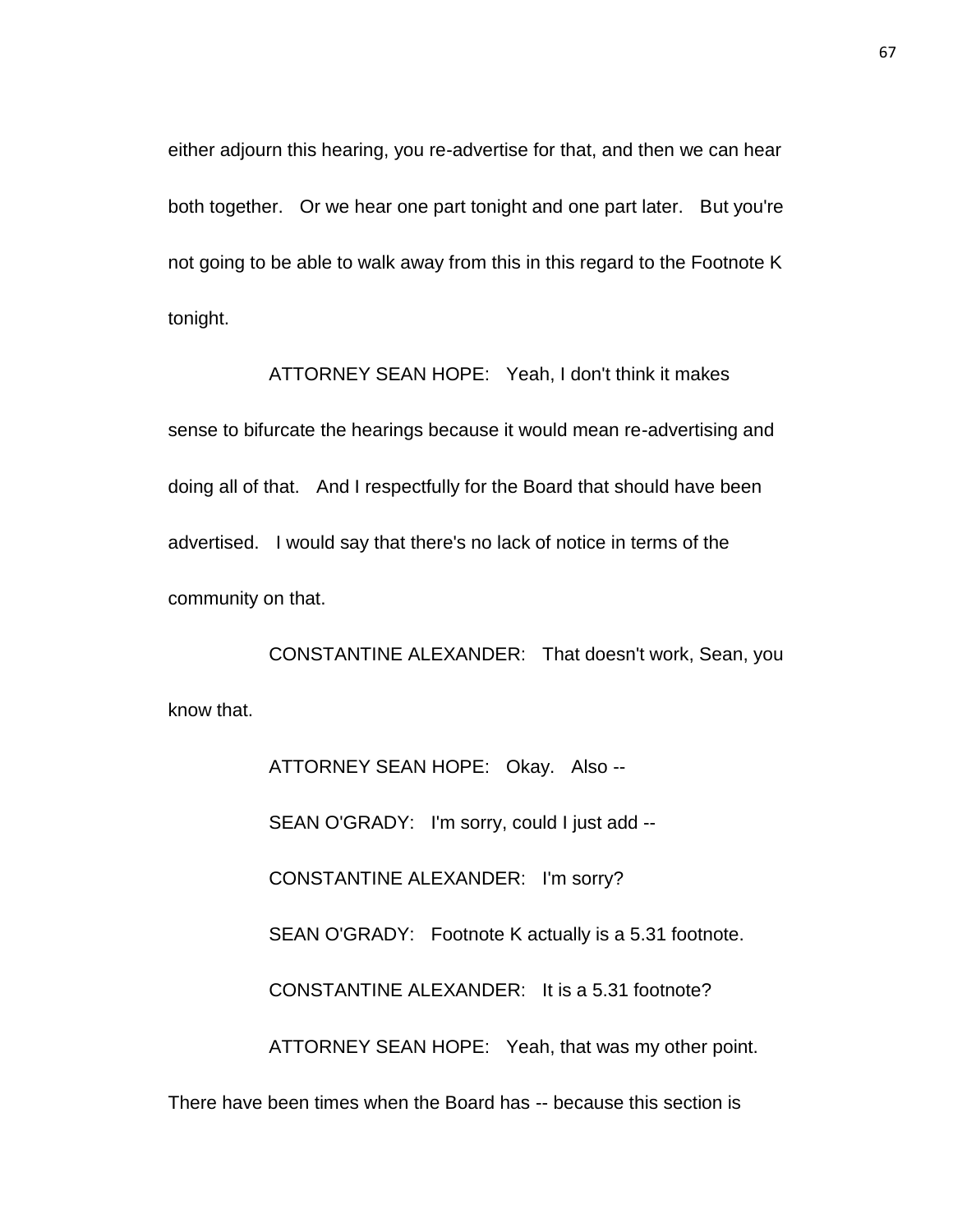cited as opposed to a separate section. But, again, for clarity, it would have been better if that was also brought forward.

CONSTANTINE ALEXANDER: I mean the text of the advertisement should be, should summarize the relief being sought and then you make the technical citations. Here you just have the technical citations. I'm not thrilled about hearing the case on this Footnote k tonight despite what Sean points out, which is correct, but if other members of the Board are willing to move ahead.

LAURA WERNICK: State again -- statement what K specifically refers to?

ATTORNEY SEAN HOPE: Yeah, so Footnote K is about green yards. And when you're doing a residential dwelling in a business -- Business A district, they have this green yard requirement that is based on the amount of sides and actually green yards. So this is not permeable. This is not open space. This is specific green yard requirement. So we can't meet that green yard requirement. It is under the dimensional requirements of 5.31. So it is under that section under dimensional relief. And, you know, we satisfy the open space. There is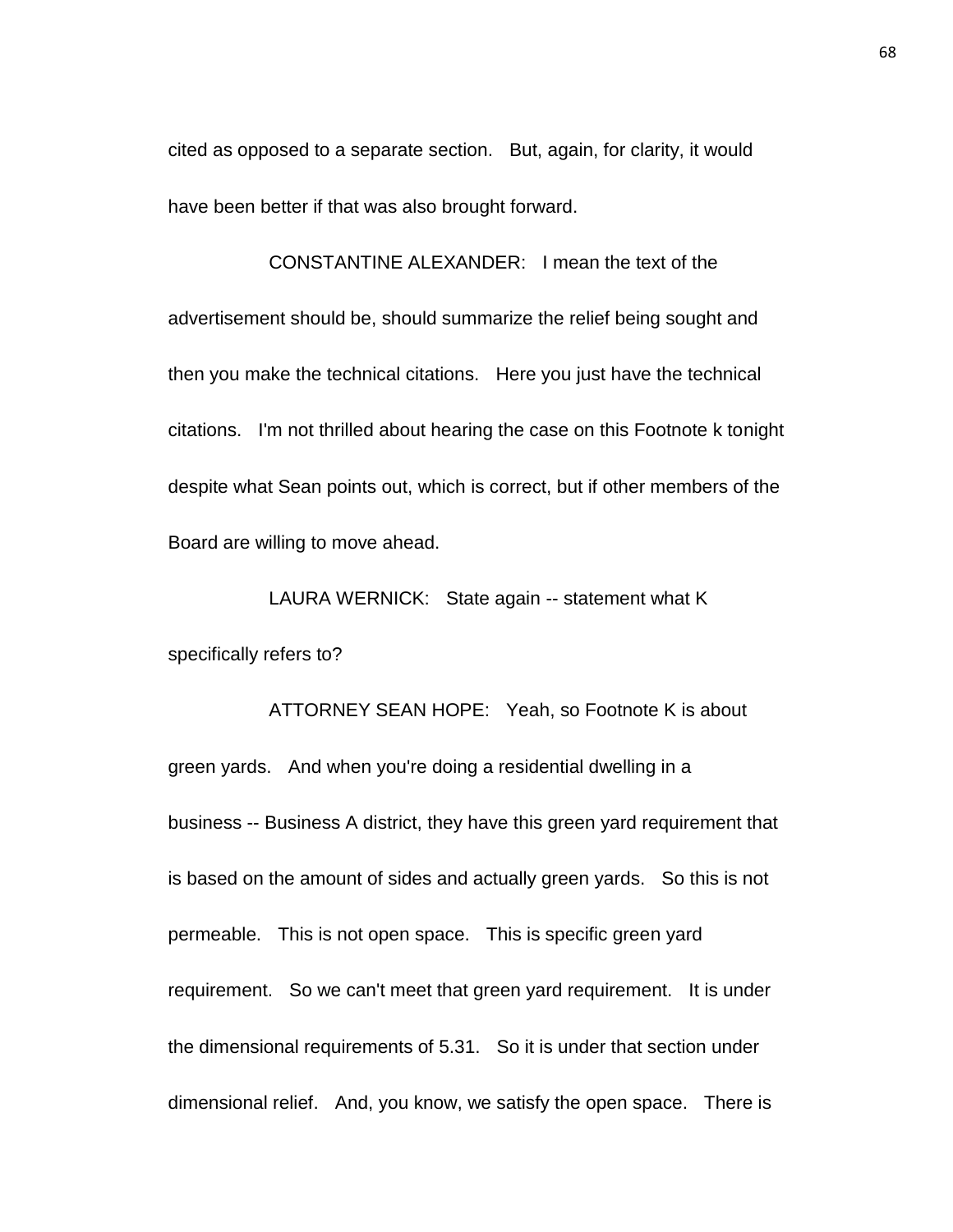a patio and there are other things that are amenities to the ground floor restaurant, but we weren't able to satisfy that green yard area. I think when you take into account that the commercial building could have zero frontage, which is why the building is right on the lot line, you have an awkward shaped lot where actually there's a pinch point. We have the site plan if you want to see. I think that might help illustrate the challenge.

CONSTANTINE ALEXANDER: And this is good. But let me just take a step back.

Are board members satisfied with acting tonight with regard to the with what I'm going to call Footnote K relief?

ANDREA HICKEY: I'm fine with the notice.

CONSTANTINE ALEXANDER: Okay.

ANDREA HICKEY: The footnote gives adequate notice.

CONSTANTINE ALEXANDER: Anybody else feel the same

way?

LAURA WERNICK: As am I.

SLATER ANDERSON: Yeah, I'm fine.

CONSTANTINE ALEXANDER: Okay. All right. Then you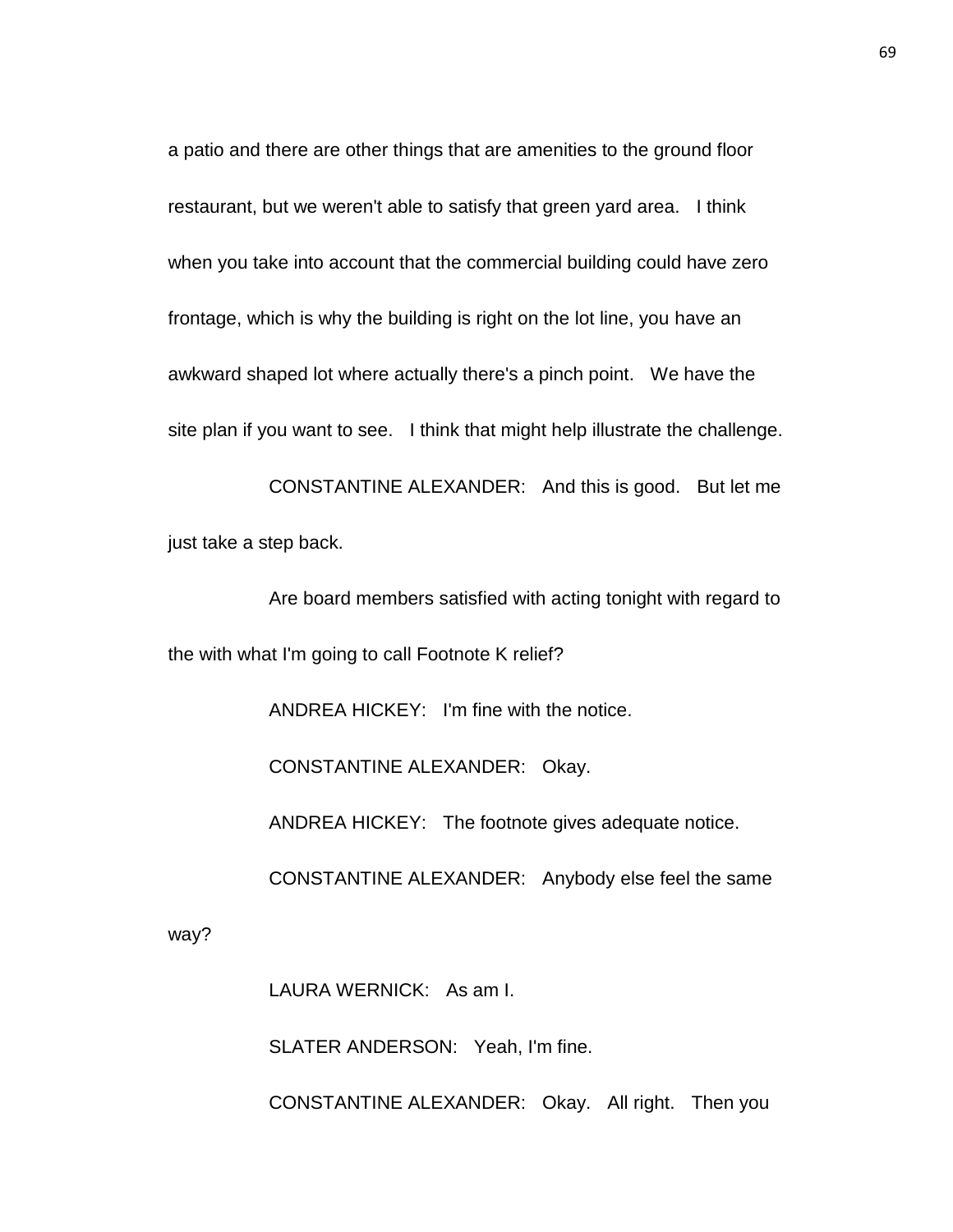should go ahead.

## ATTORNEY SEAN HOPE: Okay.

So and as you see the pink line denotes the lot. And so you see how there's probably a two-foot pinch point that when you go to that dog leg around to the Elm Street side. So that passageway is actually a passageway that's in between buildings, so there really is no way to grow any green grass or any green yard in between there. The access to Elm Street was formerly used as -- is actually rented as parking to one of the auto garages. So what we don't see here is this abuts a pretty industrial area. And so this is introducing residential. And so there -- we achieve the open space creatively through the pockets of our building, but we wouldn't be able to meet the green yard requirements which requires green yards on multiple sides. So we're -- and we just can't do it. We have a -- what we have, a building on the street frontage. The area in between -- this is called the service entrance. That's for bikes. So that can't be green area because that's where the bikes go from the parking area to the street. The exterior patio, which is some open space, but still again, you know, there just wasn't an opportunity to be able to meet the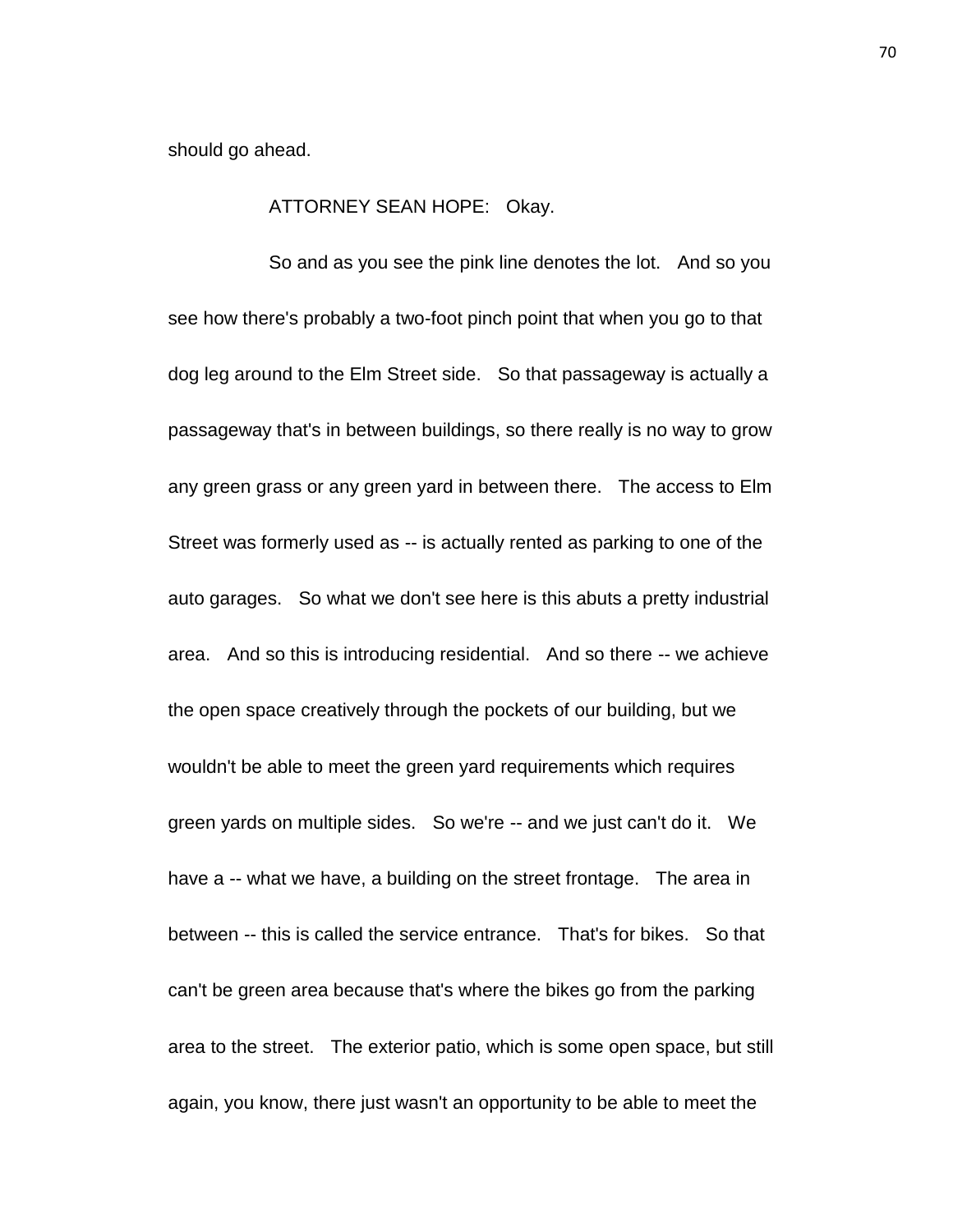green yard area.

LAURA WERNICK: So what are you going to do on that little rectangle of land there? What would that look like?

ATTORNEY SEAN HOPE: Yeah. Do you want to speak to that?

MICHAEL LeBLANC: Sure.

The idea right now is that it's going to be used as yard for the occupants of the building. What we're going to do is actually fence it off, gonna have a six-foot fence that will have a gate on it that could be operable. The idea is to kind of clean it up, make it -- you know, tidy it up, make sure it's not an eyesore, because right now it's not pretty to look at, and create a much better looking screen in front of it.

LAURA WERNICK: But you can only get there from Elm

Street, can you actually physically squeeze in from --

MICHAEL LeBLANC: You can. But it's, it's a journey through there, yeah. You could -- I think most people would access it from the Elm Street side.

ATTORNEY SEAN HOPE: So, again, the relief is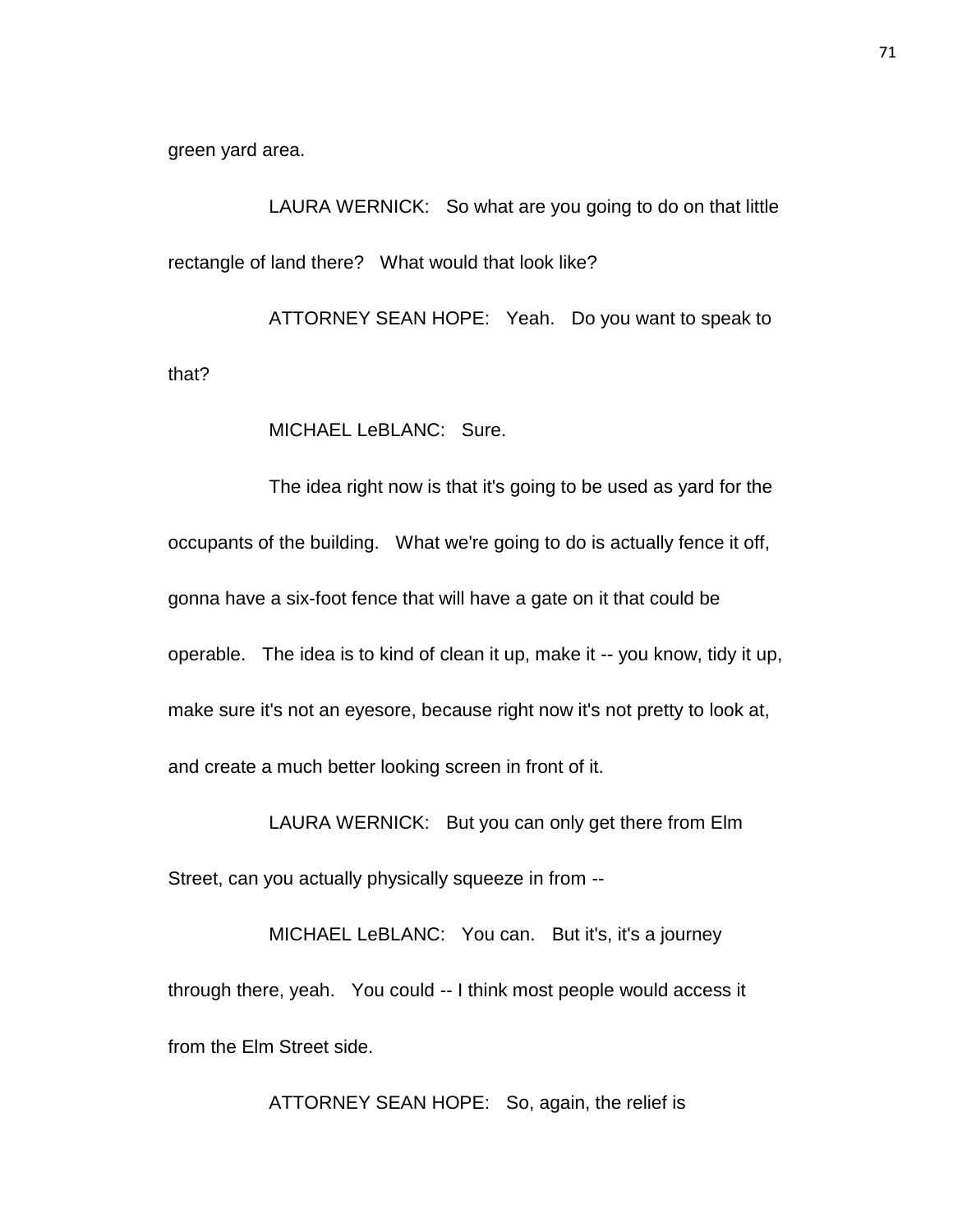dimensional in nature, and part of it is the shape of the lot, as I said. I think that it's -- I'm not sure that -- I have so much more to add. I do apologize for the failure to be as clear on the advertisement. But, again, I think just in terms of the spirit of the notice, it's been several years of community outreach, and we've had positive support about the design throughout the process.

CONSTANTINE ALEXANDER: Go back to 18 dwelling units, three of which are going to be affordable. The other 15 -- and what's the inventory of studios, one bedroom, two bedroom, three bedroom of the 18?

NICHOLAS BUEHRENS: We have one, three bedroom, nine, two bedrooms.

CONSTANTINE ALEXANDER: Is the three bedroom going to be the affordable?

NICHOLAS BUEHRENS: That's our understanding, and we've been working, you know, with Cambridge Housing and, you know, I think if you're familiar with the way that the new inclusionary zoning section has been updated, there's a little bit of a complicated square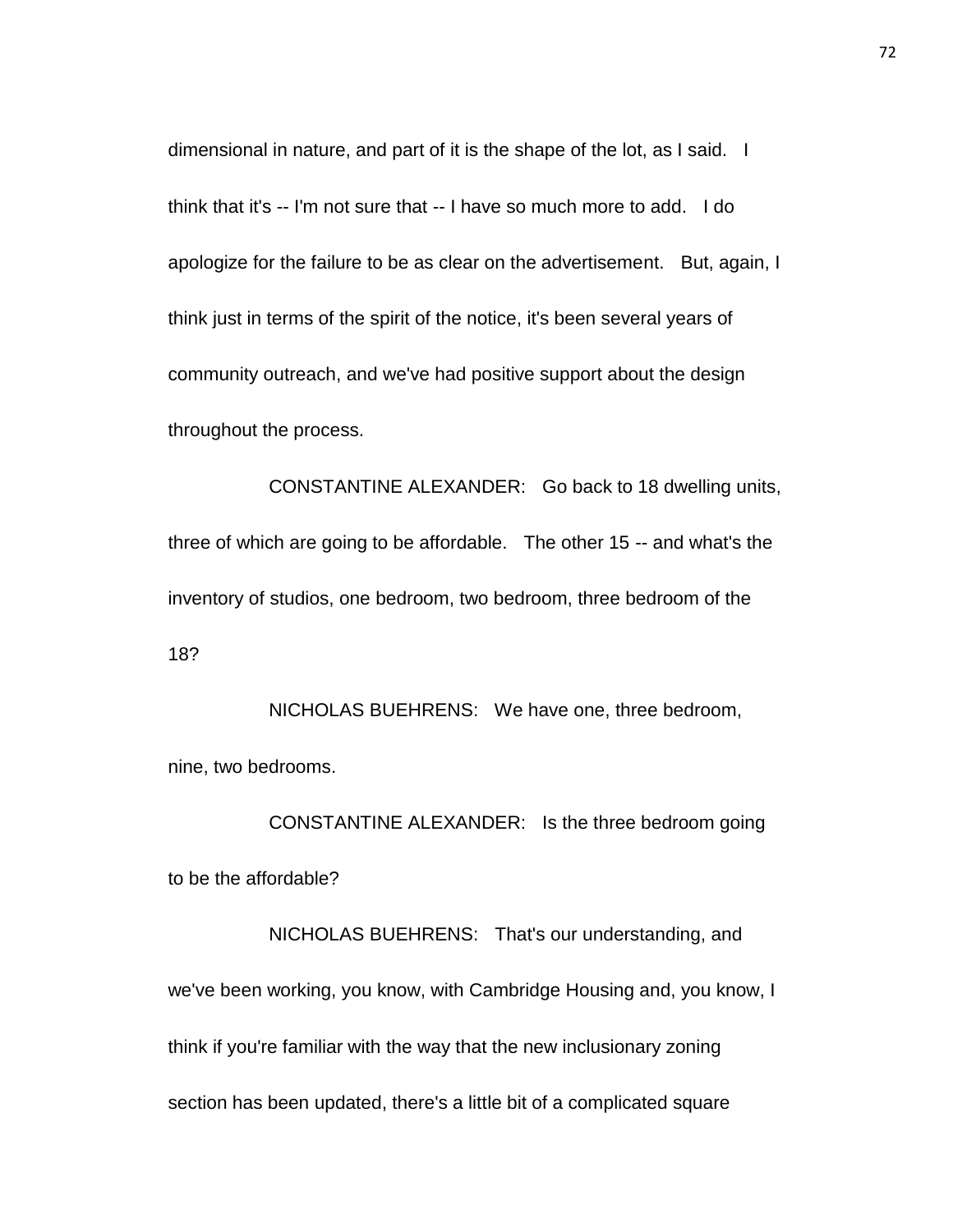footage calculation that has to be made about the dwelling unit net floor area I believe is the definition. And so I think, you know, we allocated that. And the intent is to go back, you know, before we finalize for a building permit and confirm that the three bedroom and, you know, hopefully some of the larger units as well will be set aside for affordable venues.

CONSTANTINE ALEXANDER: I would encourage you to have the three-bedroom unit be affordable.

NICHOLAS BUEHRENS: Yes.

ATTORNEY SEAN HOPE: That's the intent.

NICHOLAS BUEHRENS: That's the intent.

ATTORNEY SEAN HOPE: And I would say to the Chair's

point, we were encouraged to create the three for the affordable piece, and the affordable is also a square footage calculation, but I think there's a strong likelihood that the City will select the three-bedroom unit as part of that.

CONSTANTINE ALEXANDER: Right.

Questions from members of the Board at this point?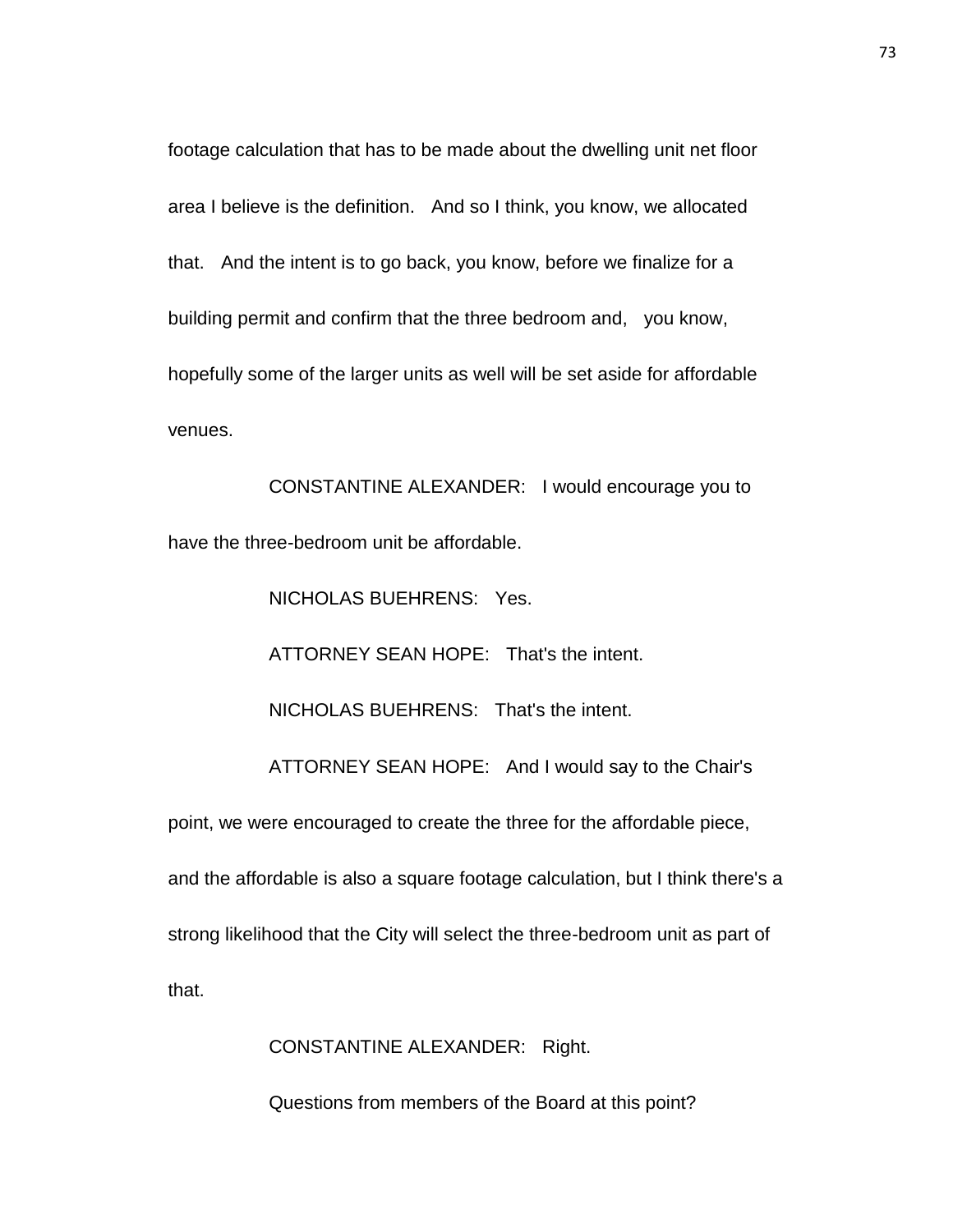(No Response.)

CONSTANTINE ALEXANDER: Apparently none. I'll open the matter up to public testimony.

Is there anyone here wishing to be heard in this matter?

(No Response.)

CONSTANTINE ALEXANDER: Apparently not.

We are in receipt -- well, receipt of a memo from the Planning

Board which you gave us, Mr. Hope, which I'll read into the record.

(Reading) The Planning Board granted a Special Permit for a

mixed use building at the corner of Cambridge Street and Webster

Avenue with 18 dwelling units and ground floor retail, and supports the requested yard setback variances. They didn't deal with K. Shame on you.

The Planning Board conducted a thorough review of the proposal, which successfully provides open space at the corner and for each unit as a clever design of the correct -- I have to read that again. I'm sorry. The Planning Board conducted a thorough review of the proposal, which successfully provides open space at the corner and for each unit.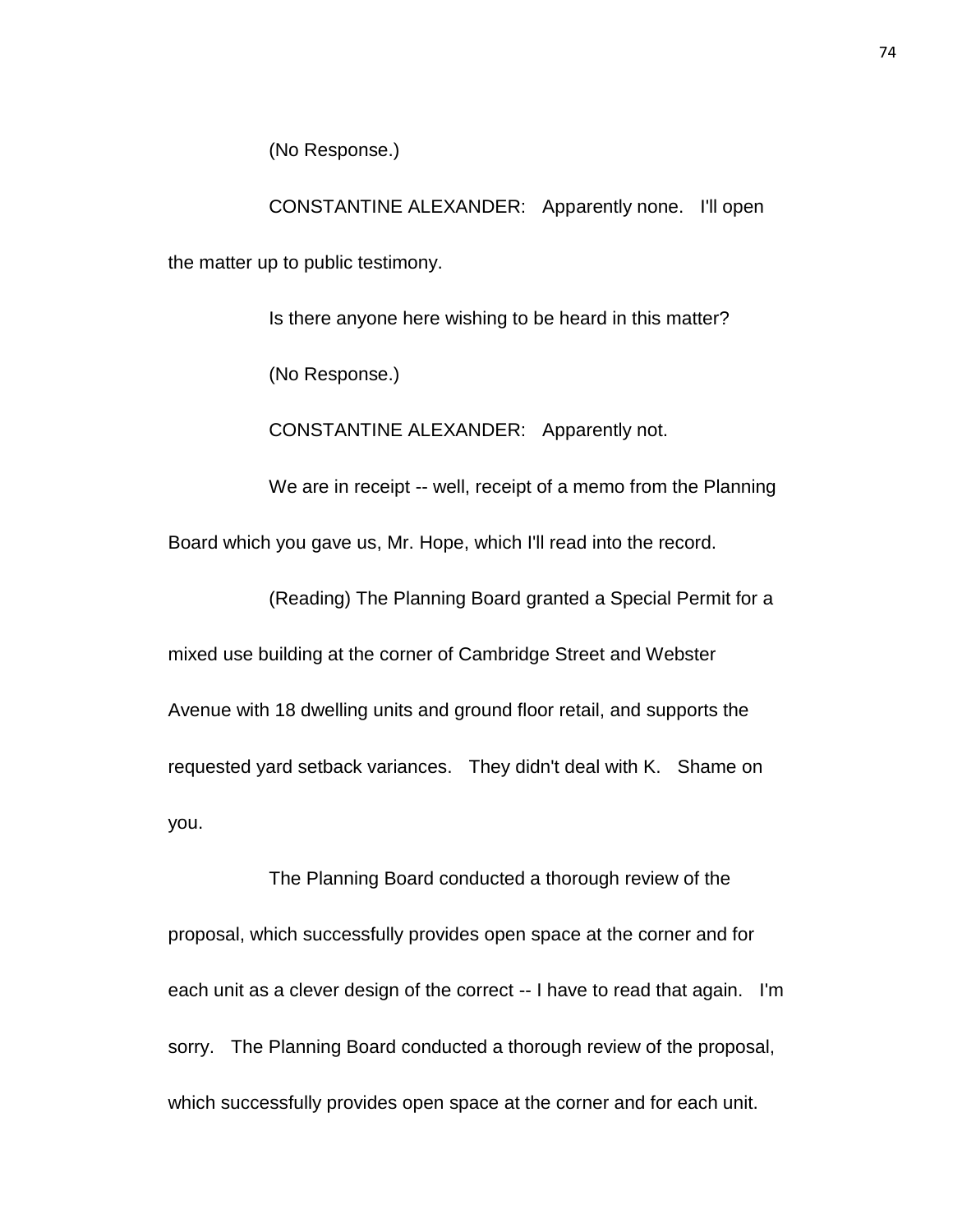And something -- then it goes is a clever design at the correct scales. Something got dropped in the typing. And not the maximum allowed, incorporates the right uses and provides a three-bedroom dwelling unit. Board members also recognize that the site is an unusually shaped lot and that the design drawings were very clear and resolved many site details such as the location of the transformer, bus stop, and screening that were concerns of the Board. The Planning Board supports the application and hopes that the BZA grants the modest relief being requested.

Then we have this letter from -- or an e-mail I should say, from Marilyn Wellons, W-E-L-L-O-N-S who resides at 651 Green Street and I'm just reading it for the first time so bear with me.

(Reading) As an abutter to Envision Cambridge's proposed corridor on Mass. Ave., I've watched ED's proposals for the Res C-2B section that abuts Green Street where I live. Recently our neighborhood opposed 955 Mass. Ave.'s request for relief for setback from -- from setback and that district's other requirements.

I don't understand what this is all about.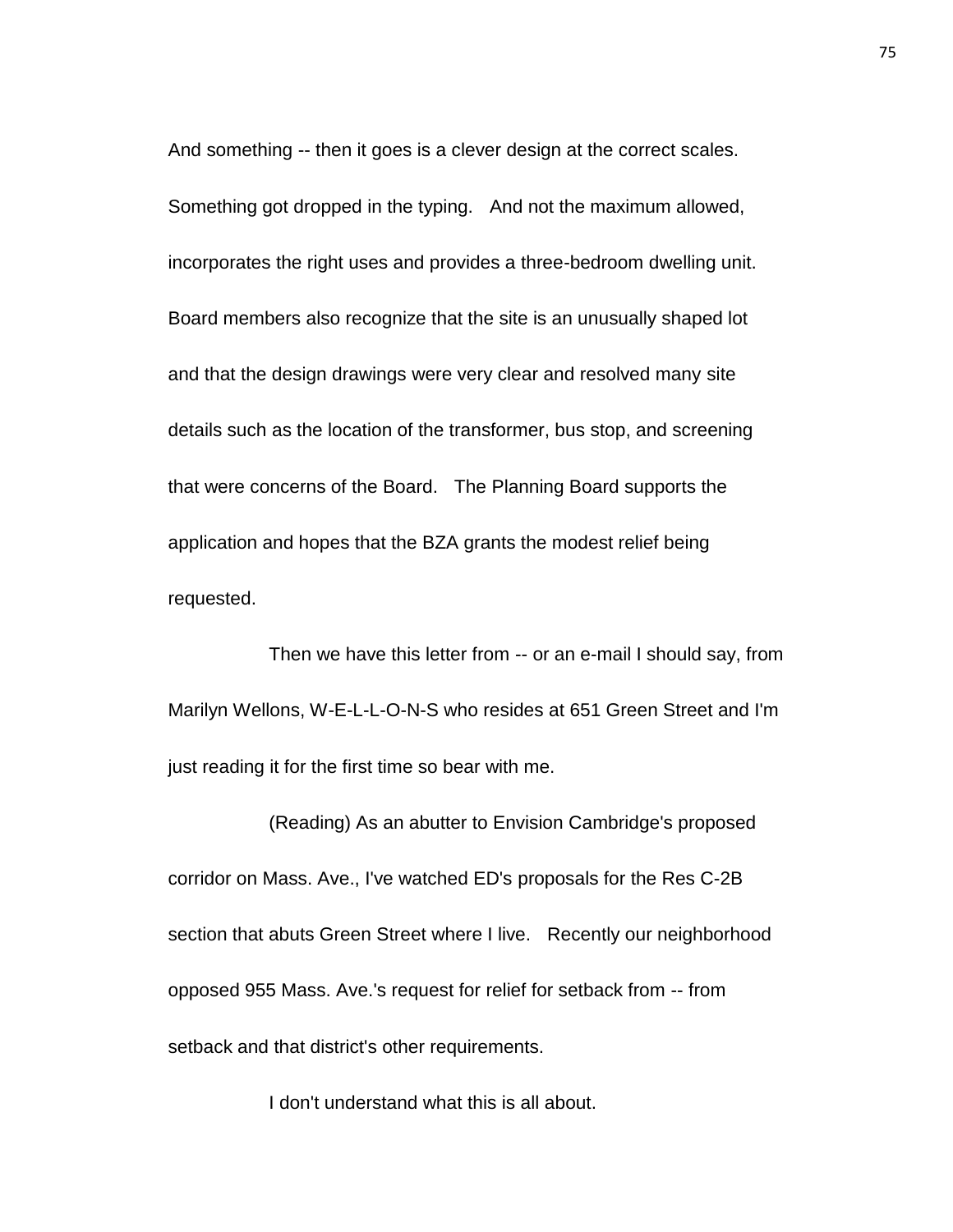In 1998 our neighborhood work for Res C-2B zoning to protect low and moderate income housing on Mass. Ave. and in our abutting neighborhoods, new construction must be housing only. Ground floor and basement units may not be converted from housing to retail or office. Given Envision Cambridge's scenarios that would drastically change housing here, 955 Mass. Ave.

LAURA WERNICK: That's the wrong --

CONSTANTINE ALEXANDER: Yeah, she started off by saying -- it looks like this is misfiled. This is not for this case. Yeah, no wonder it didn't make any sense to me.

SLATER ANDERSON: Well, what does this say? CONSTANTINE ALEXANDER: It has Re: 1043-1059 Cambridge Street on here, but all the discussion is about Mass. Ave. Well, it does get on. Let me keep reading. I'm sorry. As Envision Cambridge continues to work with the development department, I've tried to follow proposals in the Cambridge Street corridor as well. It is zoned Business A but with Res C-2B dimensional requirements for housing construction. So it was noteworthy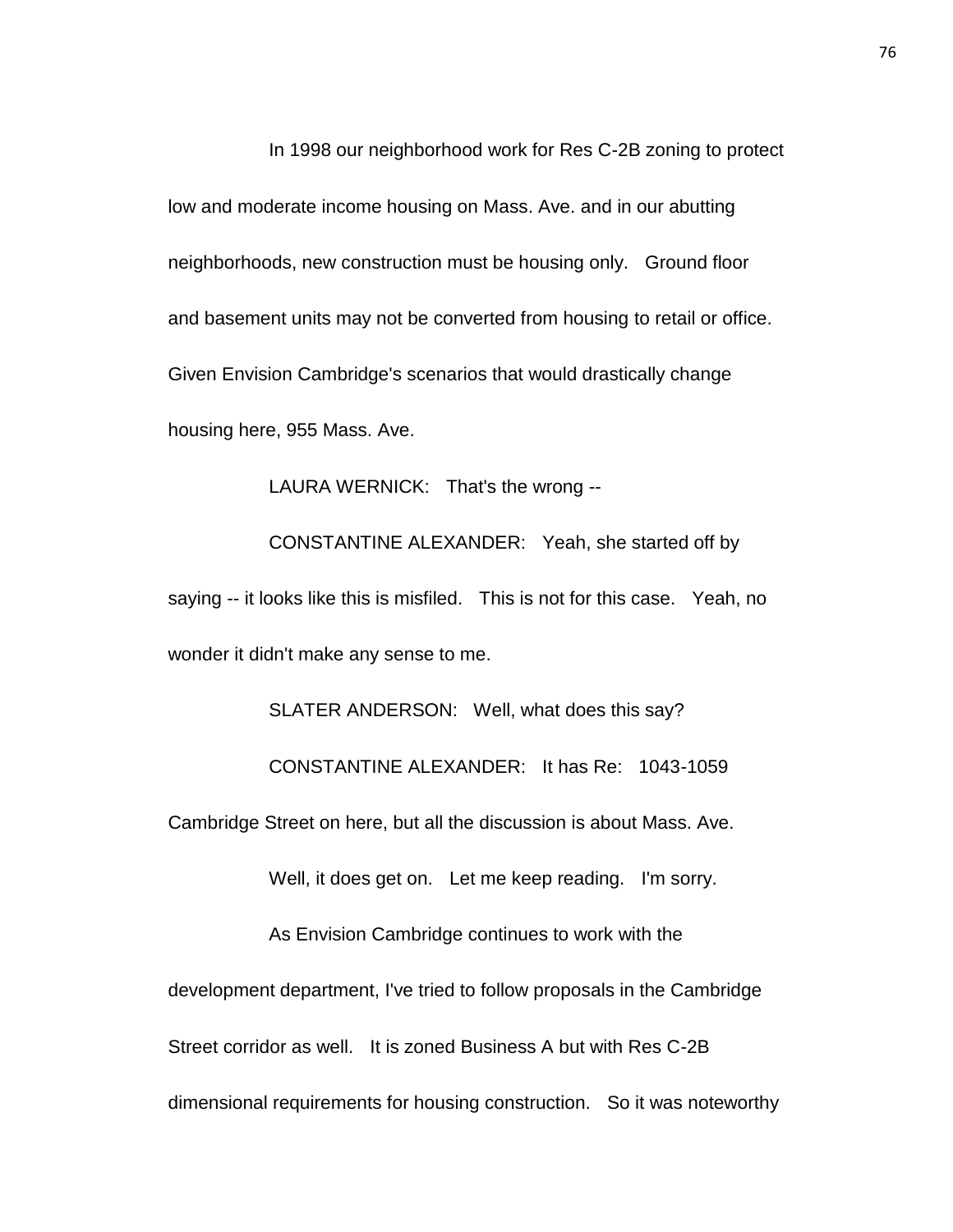that architect for 419 Media, LLC's project is Utile, consultant to Envision Cambridge. I wonder if this, like the apparently unrelated 955 Mass., may be understood as a test of the City's resolve on Res C-2B in the proposed corridors before any submission to the City Council. So far as I can tell from maps, the two parcels at 1043-1059 are oddly shaped, difficulty of providing a 20-foot year setback for 1059's portion with paved access to Elm Street is clear. It is not clear that rises to the level of a hardship, though, and it does raise the question of why the abutting property at 302 Elm Street is not party to 419 Media's, LLC's request. It may be that a Variance now would allow that parcel to join and later and argue more easily for a Variance of a zone. A 20-foot rear yard setback for 302 alone would render it undevelopable. A lot is 50 feet deep from Elm Street and it's real lot is 1059's side lot line and beyond. Please note that if 302 were to join 1059's Variance, there would be no Res C-2B side or rear setbacks with all the provisions of green along Elm Street. Current zoning says that in that case residents on Elm Street would be adversely affected and the Variance should be denied. But there is no such combined property at the moment, only 1059's request for the Variance.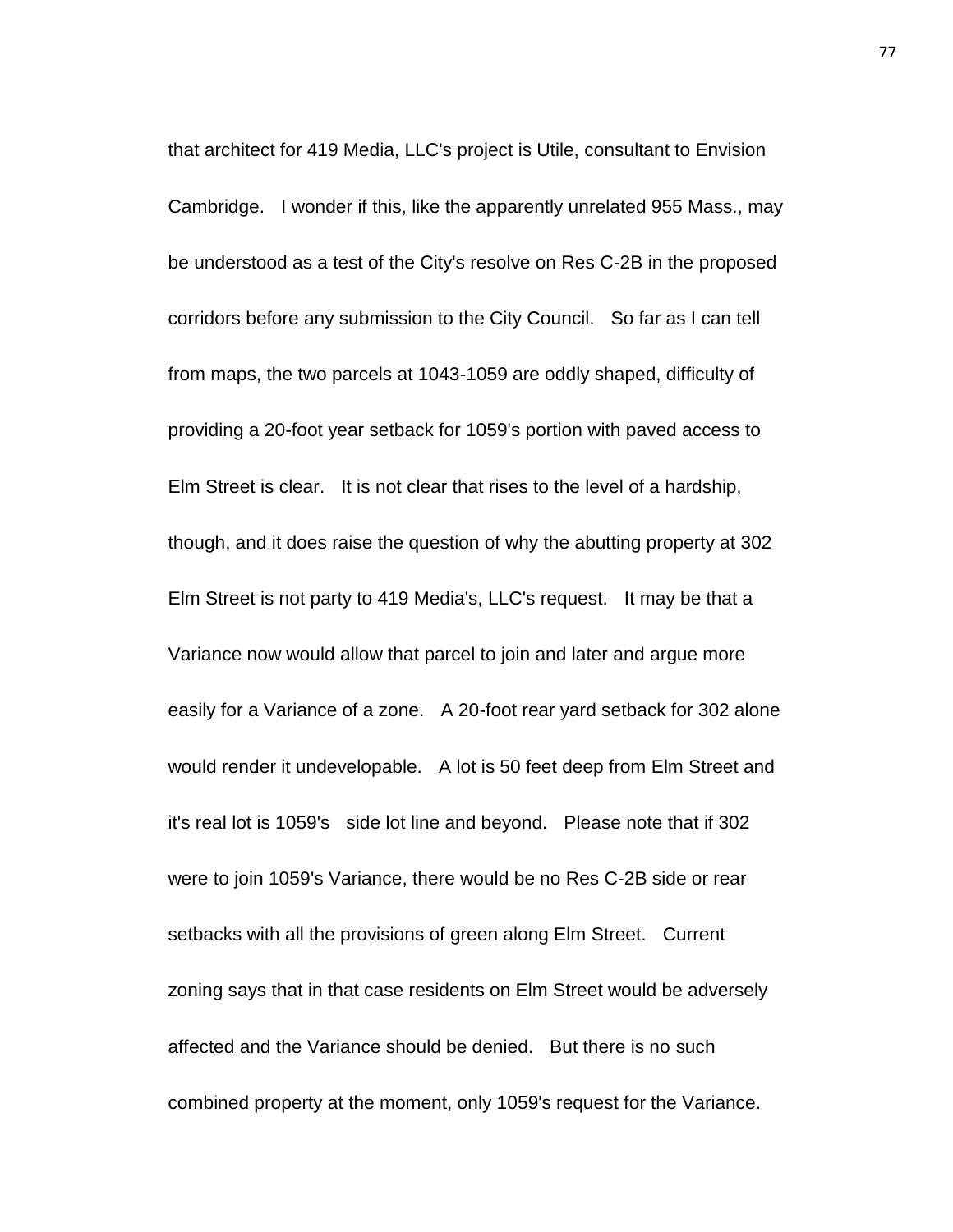These continuances may provide reason to deny it. They are, however, significant possibilities to consider as you decide whether to grant an exemption to the law tonight. You do not have easy work. And I thank you for your effort.

I agree about not having easy work. What's not easy is understanding this letter. I've read it. I don't understand what they're saying, but --

LAURA WERNICK: I think they're saying that if the --

CONSTANTINE ALEXANDER: I know.

LAURA WERNICK: -- the adjacent property, together as one property it would be easier.

SLATER ANDERSON: Does 418 Media, LLC Real Estate

own the property next-door?

MICHAEL LeBLANC: Not that we're aware of.

SLATER ANDERSON: Enough said.

CONSTANTINE ALEXANDER: Anyway, it's in the record.

I'm going to close public testimony. Discussion?

Comments? Ready for a vote?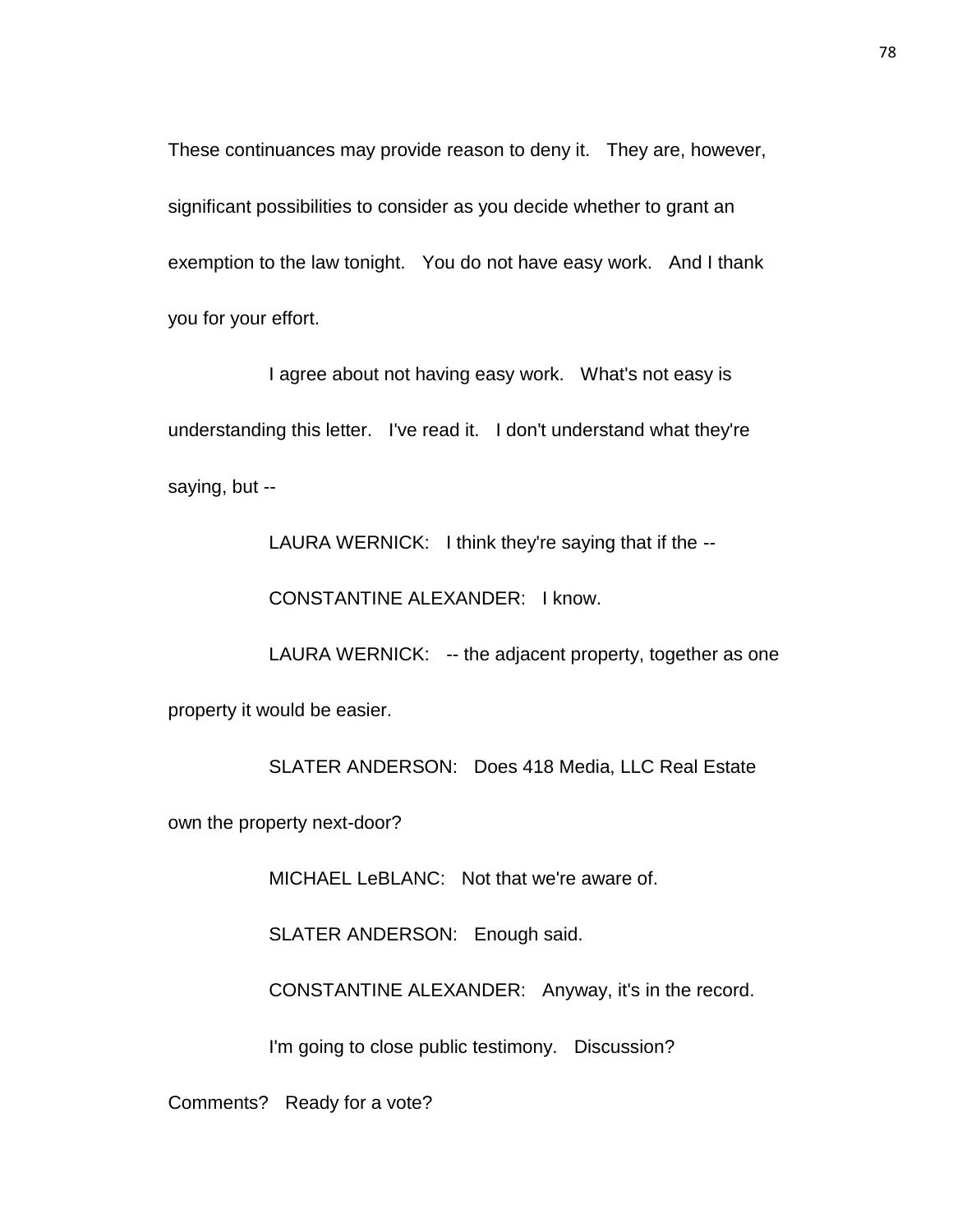I would note that the Variance being requested is modest in nature and it's certainly in terms of hardship is -- well, hardship but particularly with regard to the shape of the lot, it's a very odd-shaped lot. And this is a project that's been fully vetted by the city. It will create some additional affordable housing. It will create other types of housing and retail on Cambridge Street. It strikes me as a desirable project going forward, and it also strikes me as something we should grant a Variance for.

LAURA WERNICK: It looks like a very nice project.

CONSTANTINE ALEXANDER: Yeah. Except for the street's too wide.

BRENDAN SULLIVAN: It's a tough site and I think that something plain and clunky could have gone in there far more -- it's nicely designed and seems like a nice spot.

> CONSTANTINE ALEXANDER: Yeah. BRENDAN SULLIVAN: Well done. CONSTANTINE ALEXANDER: I thought so, too.

Okay, time for a motion I believe.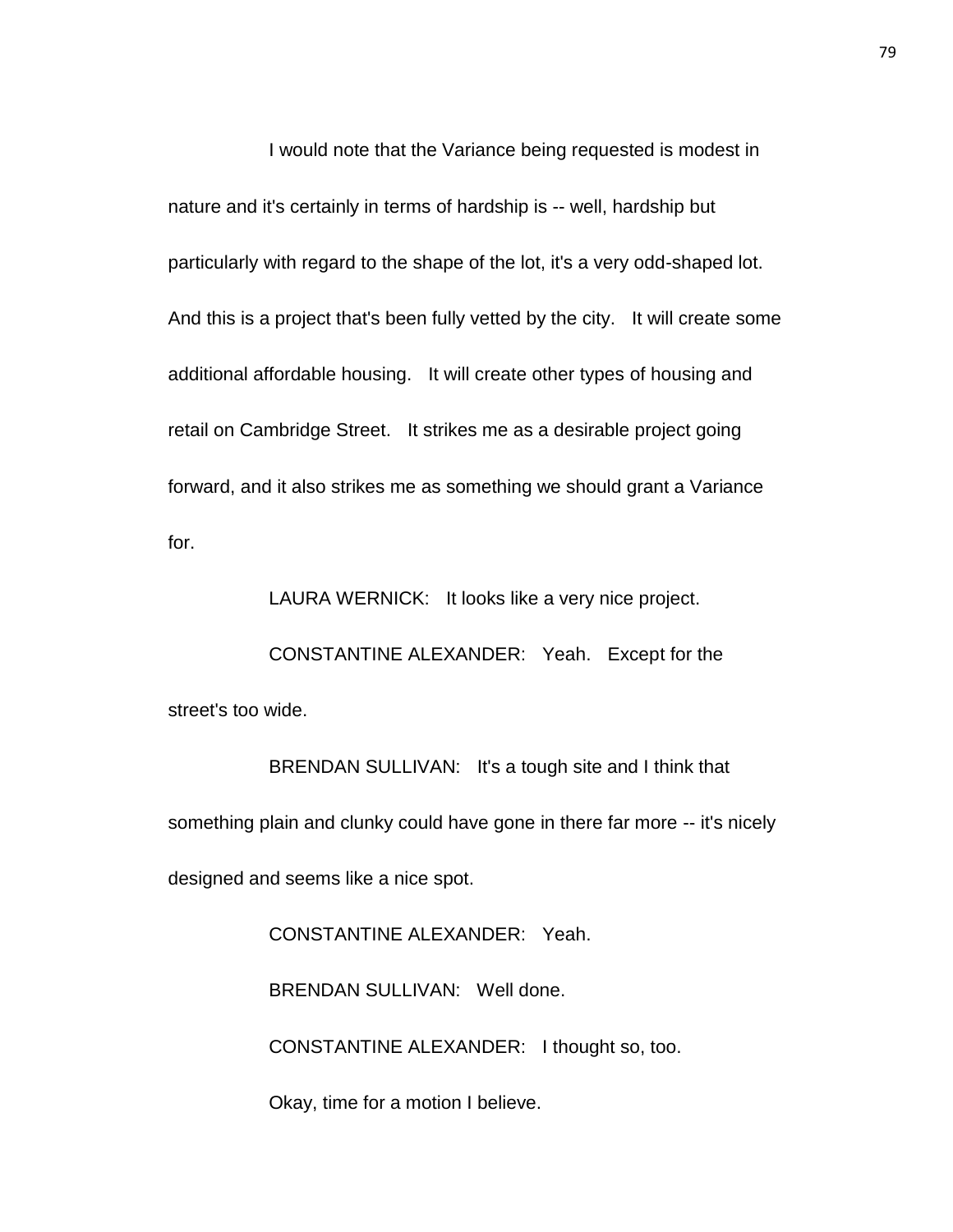The Chair moves that we make the following findings with regard to the Variances being sought. And I'm talking now about both the Variance for side yard setback and for the so-called Footnote K.

That a literal enforcement of the provisions would involve a substantial hardship. Such hardship being that the number of units, particularly residential units, would be reduced, should we vigorously enforce the requirements of our Ordinance with no corresponding benefit.

That the hardship is certainly owing to circumstances relating to the shape of the lot. It's an odd shaped corner lot which causes the problems that you're addressing tonight.

And that relief may be granted without substantial detriment to the public good or nullifying or substantially derogating from the intent and purpose of the Ordinance.

In this regard the Chair would note that the project has Planning Board approval.

That there appears to be no neighborhood opposition. And that I think as we've all expressed so far, it is a useful addition to the housing and retail stock of our city.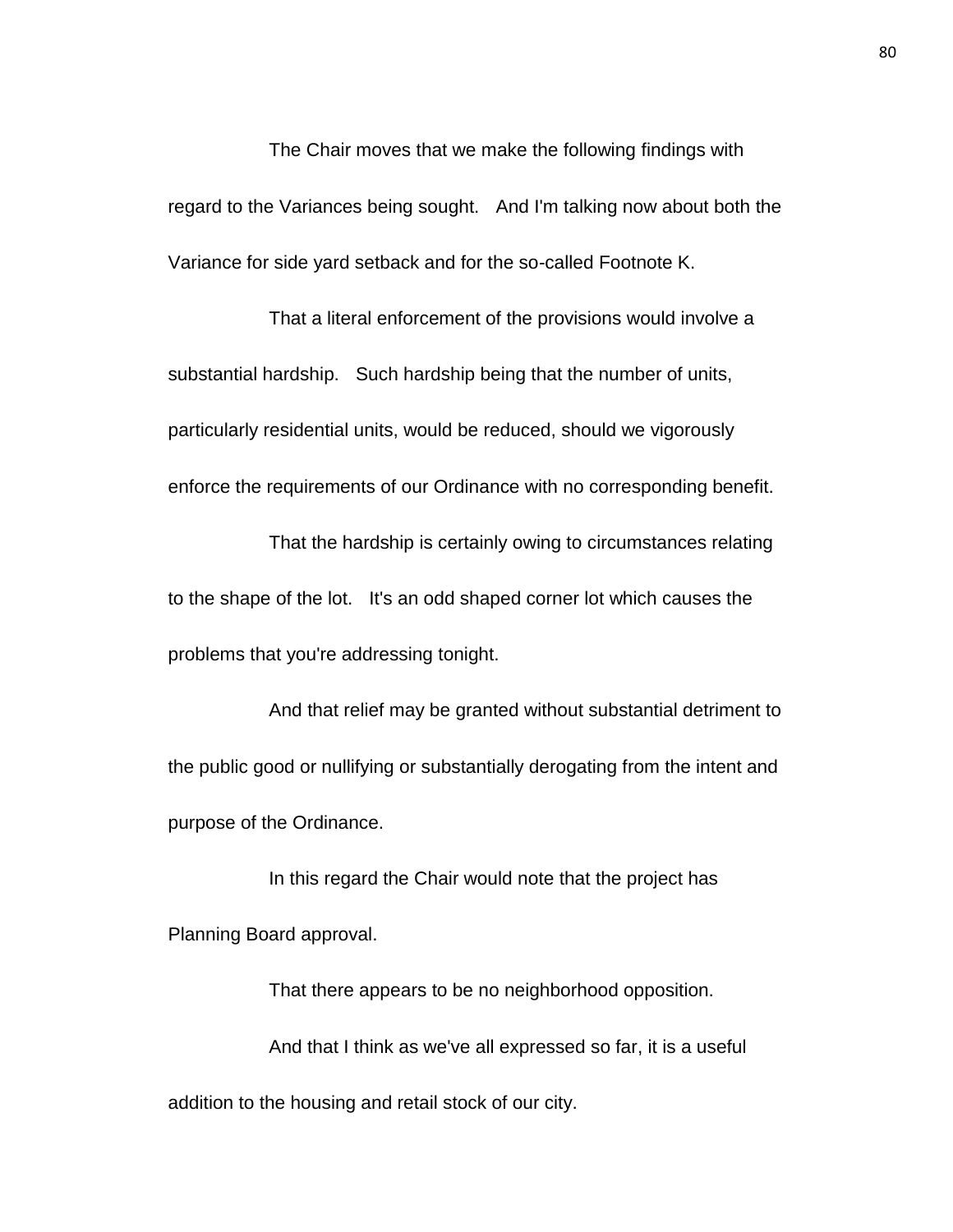So on the basis of all of these findings, the Chair moves we grant the Variances being sought, including Footnote K, on the condition that the work proceed in accordance with the plans, multi -- many pages prepared by Utile Architecture and Planning, the first page of which has been initialled by the Chair. This is it. If you change them, you're going to have to come back. Okay? Sean knows that.

All those in favor please say "Aye."

(Show of hands.)

CONSTANTINE ALEXANDER: Five in favor. Variance granted.

(Alexander, Sullivan, Hickey, Anderson, Wernick.)

\* \* \* \* \*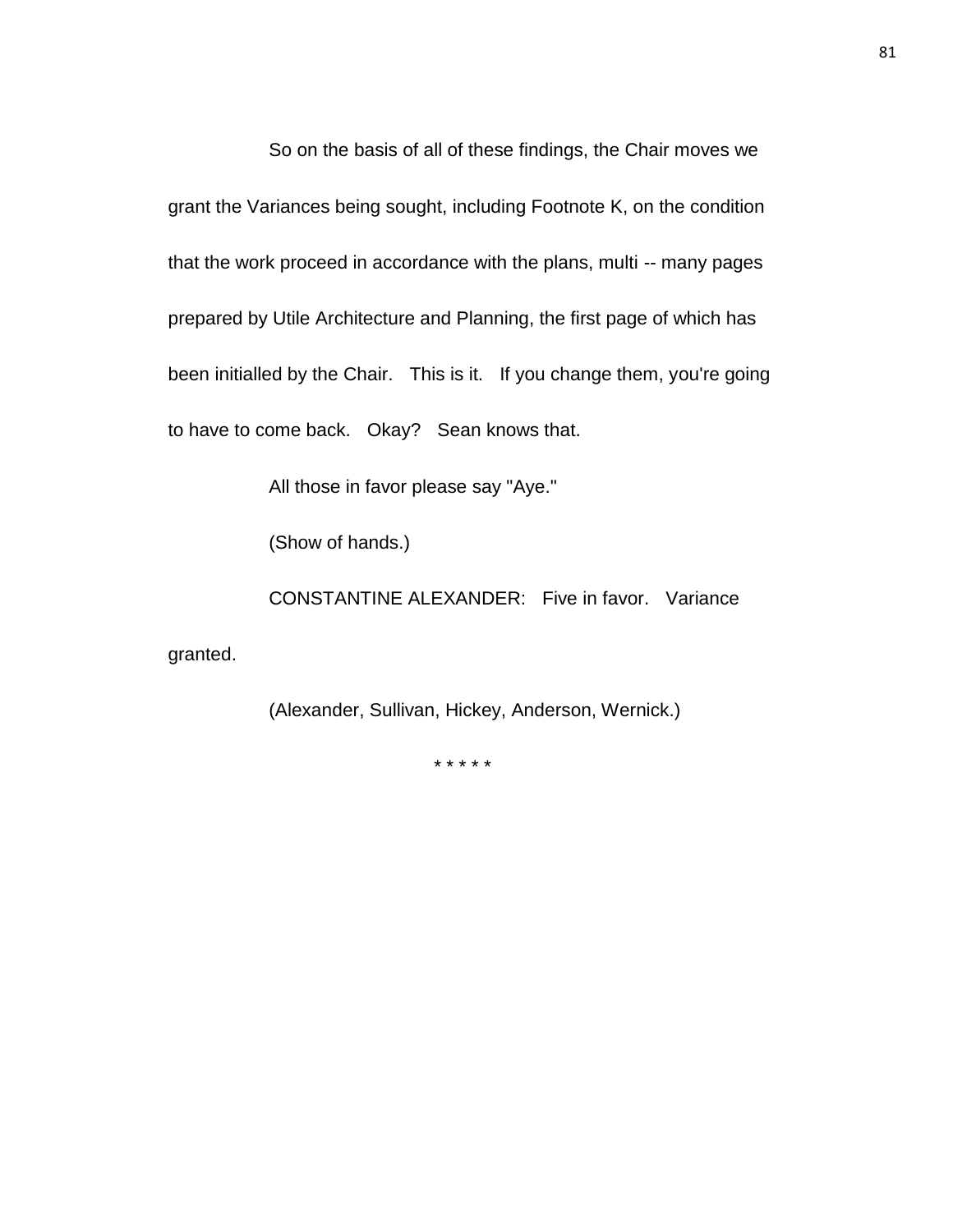(8:30 p.m.)

(Sitting Members Case No. BZA-017002-2018: Constantine Alexander, Brendan Sullivan, Andrea A. Hickey, Slater W. Anderson, Laura Wernick.)

CONSTANTINE ALEXANDER: The Chair will call case No.

017002, 15 Field Street.

Is there anyone here wishing to be heard on this matter?

Name and address for the record, please.

SUK-YEE HON: Suk-Yee Hon at 15 Field Street in

Cambridge.

MATT DOOLEY: Matt Dooley, 15 Field Street, Cambridge.

D-O-O-L-E-Y.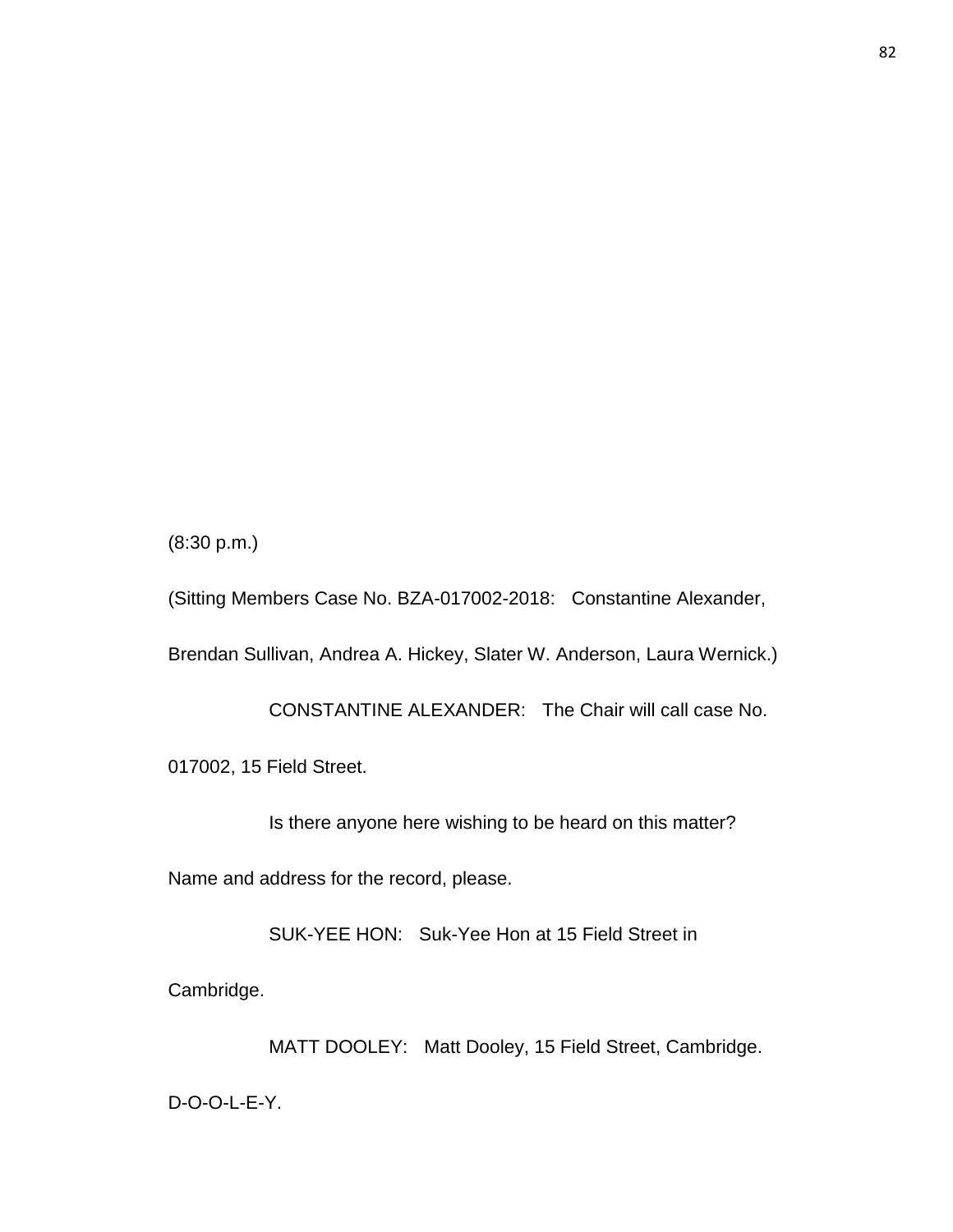## CONSTANTINE ALEXANDER: And you're here seeking a

Special Permit to alter some windows in the side of the building.

SUK-YEE HON: Yes.

Yeah, we're here to request a Special Permit to reconfigure three windows on the left side of the house. The size of these windows will be similar or smaller than what is existing there. Overall the total area of windows on that left side will actually be reduced from its current number of windows or area. And in addition I think it would also increase the privacy of the abutter. The position of the windows will actually face more directly into the siding of the house rather than another -- their existing window on their side.

Additionally, we've received kind of letters of support from the abutting house at 17 and 19 Field Street for the Special Permit.

CONSTANTINE ALEXANDER: It's interesting, usually we have these cases about altering windows in a setback, we have to be concerned about privacy. Usually it invades or may invade the privacy of an abutter. In your case you're pointing out, and your plans support that, that you're improving the privacy of your abutters.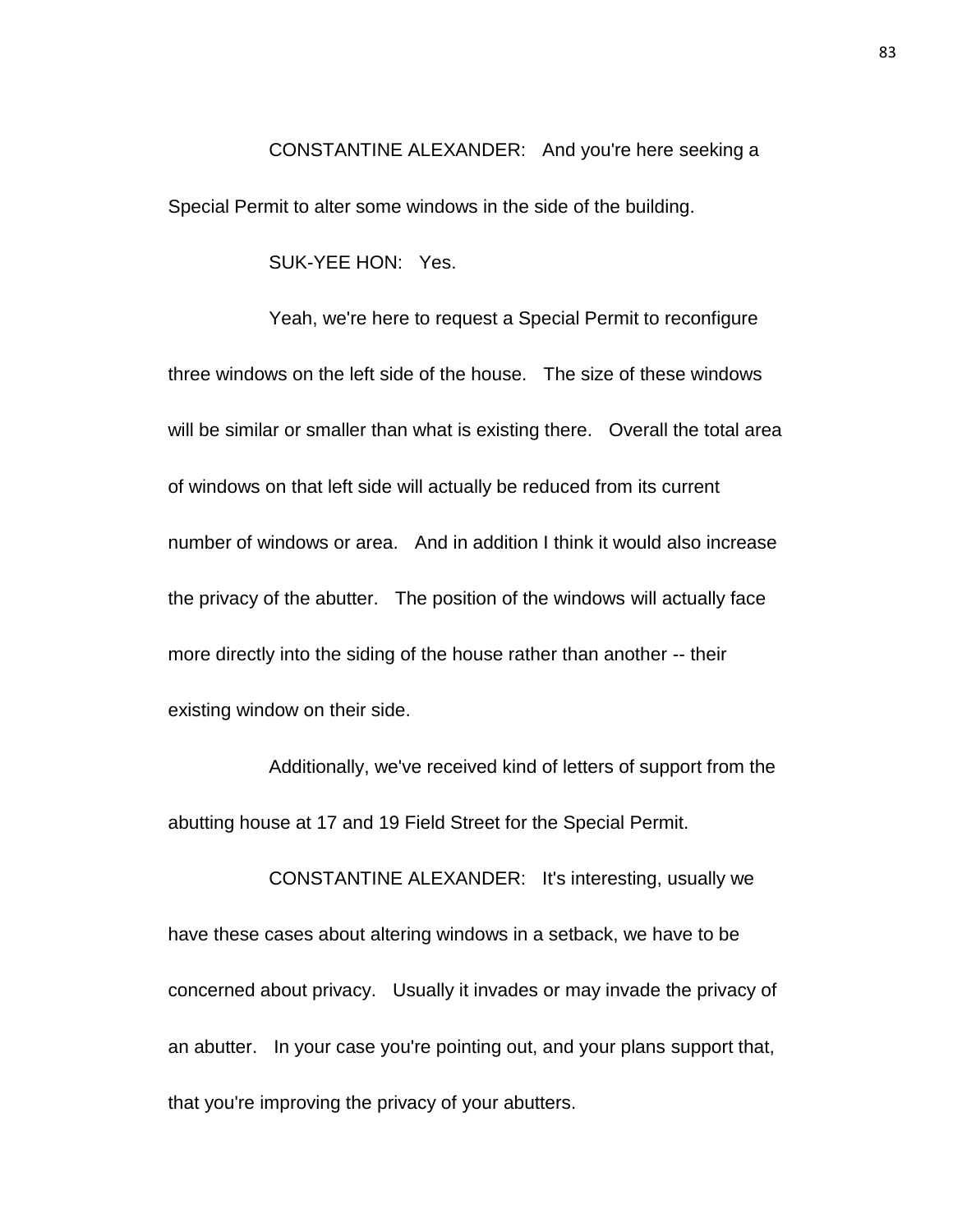SUK-YEE HON: Yeah.

CONSTANTINE ALEXANDER: Good.

Comments or questions from members of the Board?

ANDREA HICKEY: No.

CONSTANTINE ALEXANDER: None.

I'll open the matter up to public testimony. Is there anyone

wishing to be heard on this matter?

(No Response.)

No, not too many people here anyway.

We do have letters, which I think I should read into the record.

We have a letter from Thomas M. Wenderlich if I got it right.

W-E-N-D-E-R-L-I-C-H who resides at 171 Chilton Street. (Reading) To my knowledge, I've never met Suk-Yee Hon, but I can clearly see 15 Field Street, including a section of that wall from my property. If they want to spend that much time, money, and effort to move a few windows, I'm guessing they consider it a quality of life issue, I can tell you I have no problem with that. I also can't see how this would affect the general public in any way. Call if you have any questions.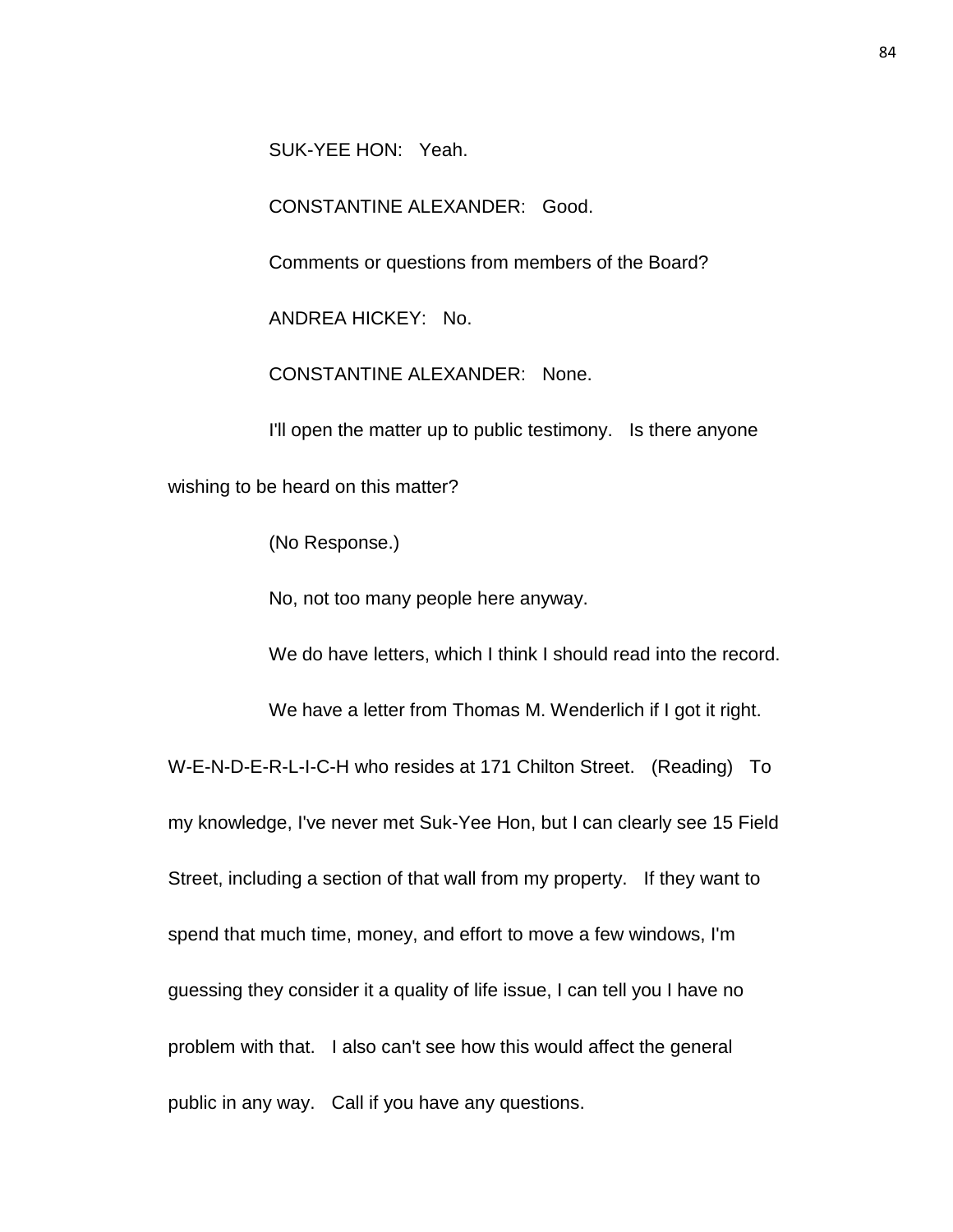We also have an e-mail from Paul McDonald -- I'm sore Faith McDonald. Faith McDonald. (Reading) I am responding to the notice of public hearing to be held October 11, 2018, regarding this case. My property is at 18 Field Street which is located directly across the street from 15 Field Street, the petitioner's residence. Having had the privilege of having Suk-Yee and Matthew as neighbors, I'm quite sure that what they propose to do will improve, enhance, and beautify their home and will be both tasteful and appropriate. They have been thoughtful and considerate of all things, and I am certain the updates they have in mind will reflect their shared investment in preserving the charm of our community.

Very nice letter. I think there's one more if my memory is correct. Yeah.

It says it's from Prudence Baxter, 19 Field Street. (Reading) I am writing to give my full support to my neighbors, Matthew Dooley and Suk-Yee Hon of 15 Field Street for their Special Permit application. My property, 19 Field Street, abuts to the left side of 15 Field Street, which is a location of the petitioner's proposal. Based on the pictures provided by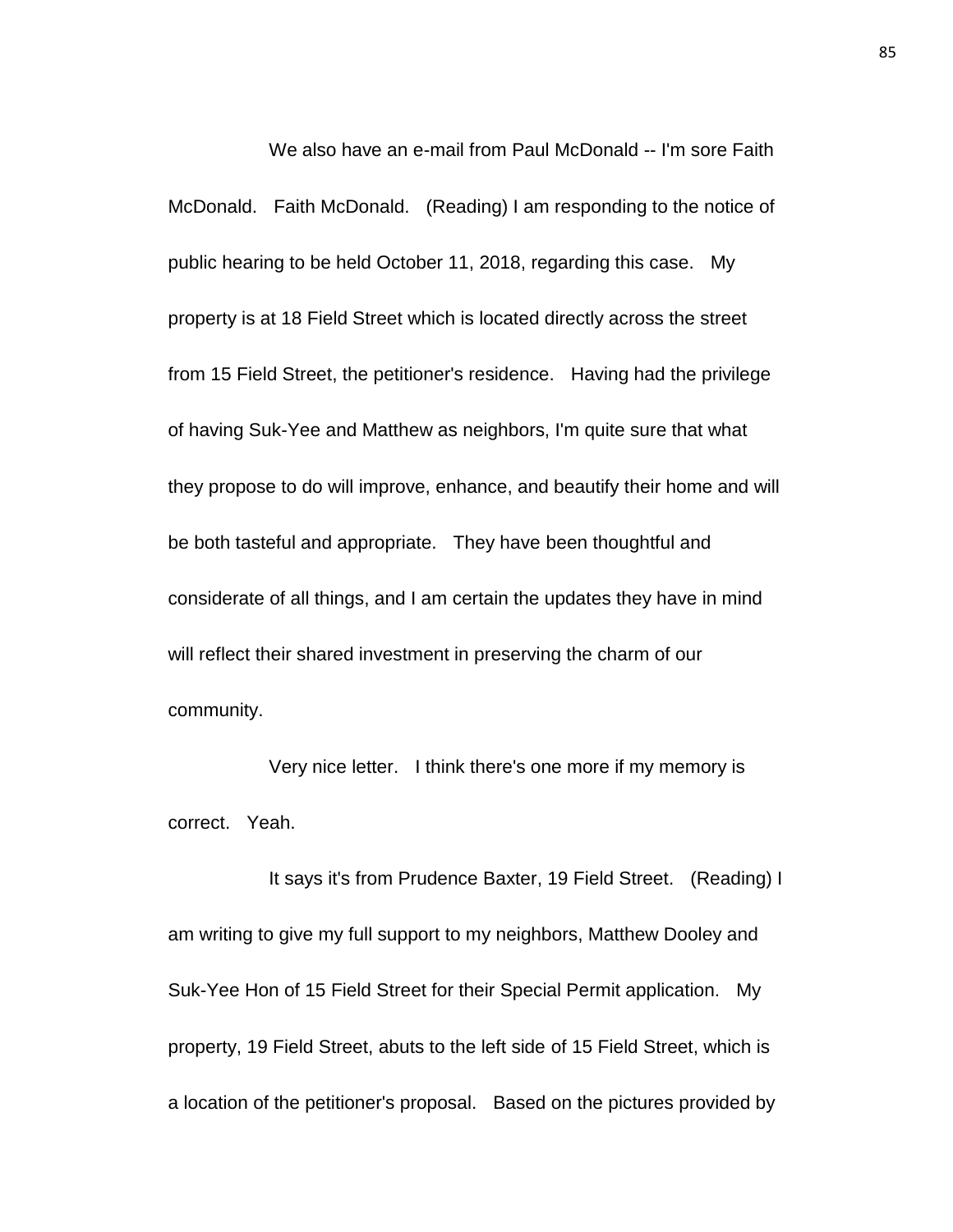the petitioner, the proposed signs and locations of the windows will not negatively impact me nor will it affect my privacy. I support the request for Special Permit to relocate the windows to the new locations.

I'm sorry, there's still one more letter. It's from Emanuel Stefanakis, S-T-E-F-A-N-A-K-I-S, 21 Field Street. (Reading) I am writing to give my full support to my neighbors Matthew Dooley and Suk-Yee Hon of 15 Field Street for their Special Permit application. My property at 19-21 Field Street abuts to the left of 15 Field Street, which is the location of the petitioner's proposal. I have reviewed the proposed changes to the size and location of the windows and support the request for a Special Permit to relocate the windows to the new locations.

And that's it. I'll close public testimony.

Any -- I'll open the matter up to discussion. Discussion or ready for a vote?

ANDREA HICKEY: Ready.

LAURA WERNICK: Ready.

SLATER ANDERSON: Let's vote.

CONSTANTINE ALEXANDER: When we grant relief, we tie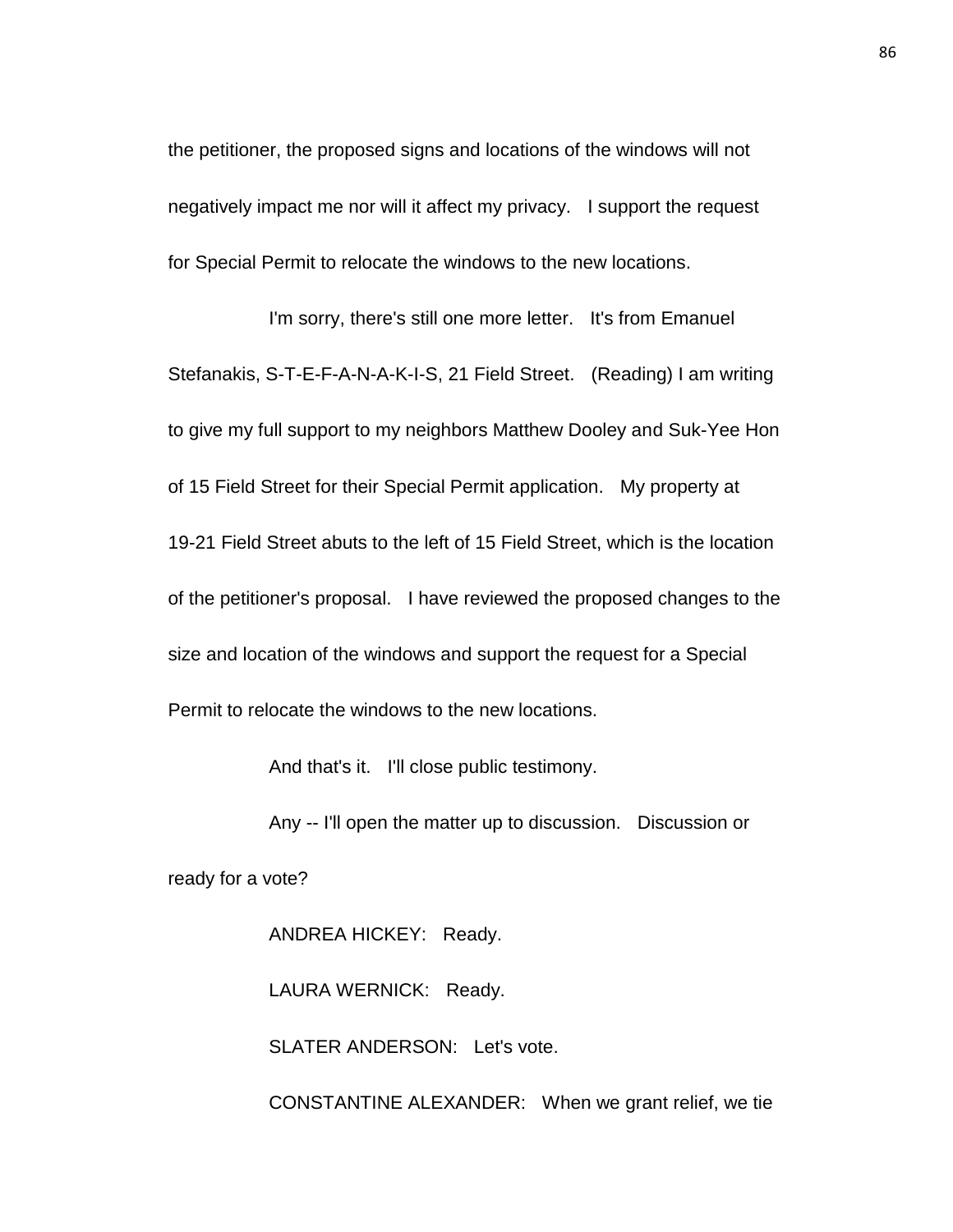it to the plans that you've submitted. If you decide to change them after tonight, you're going to have to come back. So you're happy these are the final -- this is it?

MATT DOOLEY: That's it.

CONSTANTINE ALEXANDER: Okay. The Chair -- this is a Special Permit case so we have to make a bunch of findings.

The Chair moves we make the following findings with regard to the Special Permit that's being sought:

That the requirements of the Ordinance cannot be met unless we grant you the Special Permit.

That traffic generated or patterns of access or egress resulting from the relocation of the windows will not cause congestion, hazard, or substantial change in established neighborhood character.

In this regard, certainly not going to create hazard or congestion and/or substantial change in established neighborhood character except to the extent of increasing the privacy of the abutters affected by the window relocations.

That the continued operation of or development of adjacent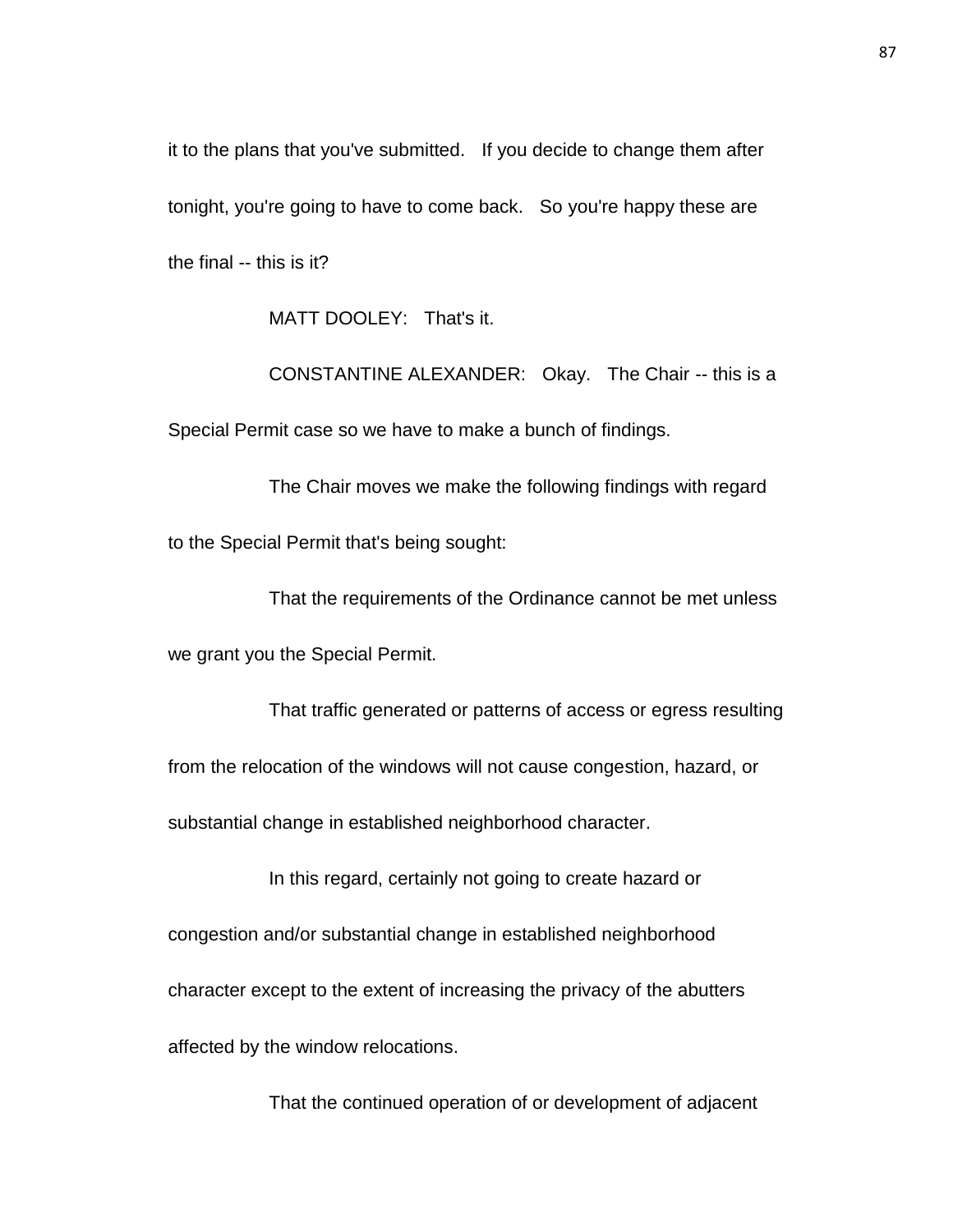uses as permitted in the Ordinance will not be adversely affected by the nature of what is proposed. And, again, it's not going to be adversely affected, it's going to be beneficially affected by increasing the privacy of adjoining properties.

That no nuisance or hazard will be created to the detriment of the health, safety, and/or welfare of the occupant or the citizens of the city.

And generally what is being -- what is proposed will not impair the integrity of the district or adjoining district or otherwise derogate from the intent and purpose of this Ordinance.

So on the basis of these findings the Chair moves we grant you the Special Permit you requested on the condition that the work proceed in accordance with this one page of plans that I've initialed.

All those in favor please say "Aye."

(Aye.)

CONSTANTINE ALEXANDER: Five in favor. Good luck. (Alexander, Sullivan, Hickey, Anderson, Wernick.)

\* \* \* \* \*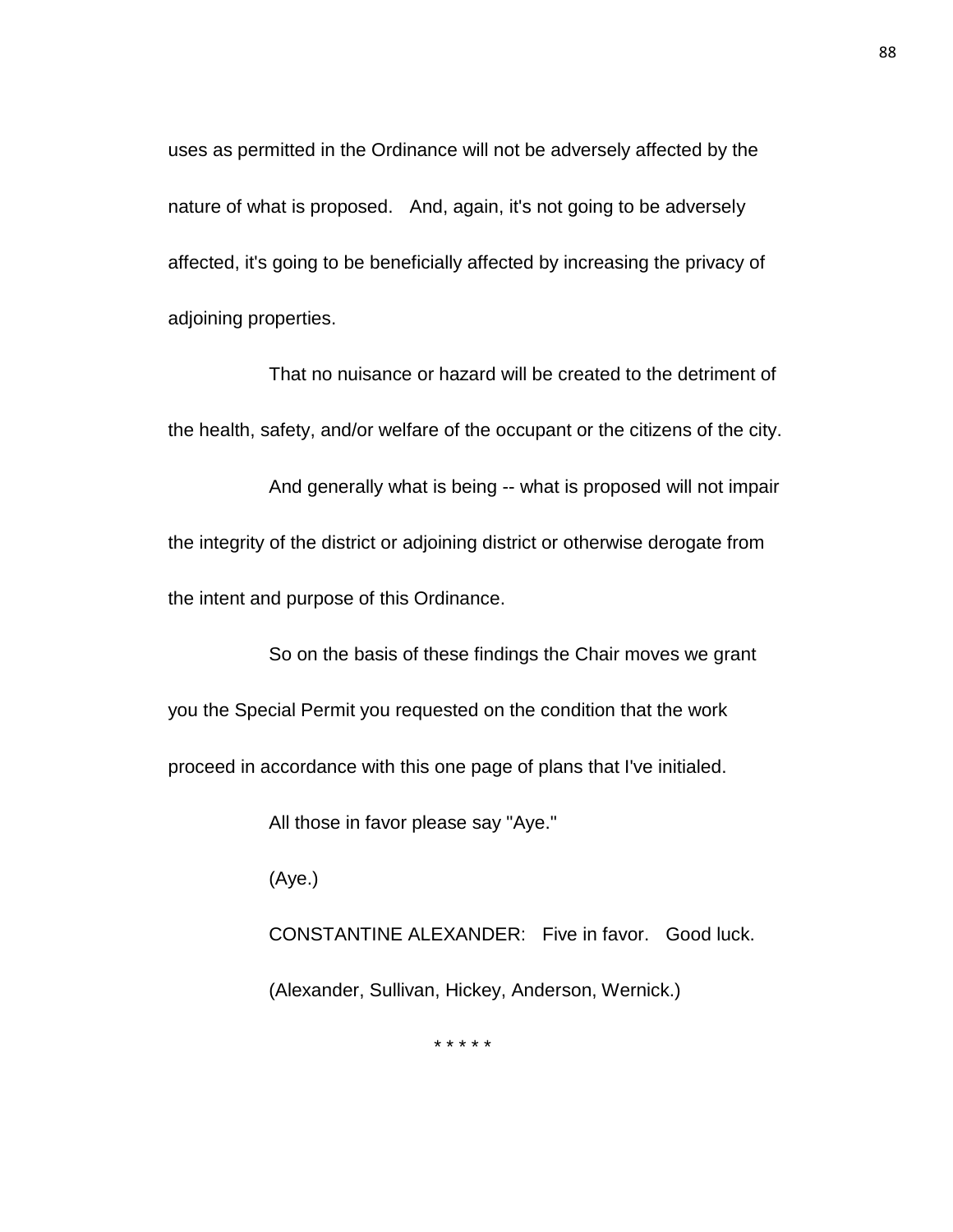ATTORNEY SEAN HOPE: Good evening, Mr. Chairman,

Welcome.

Is there anyone here wishing to be heard on this matter?

017006, 9 Crescent Street.

CONSTANTINE ALEXANDER: The Chair will call case

Brendan Sullivan, Andrea A. Hickey, Slater W. Anderson, Laura Wernick.)

(Sitting Members Case No. BZA-017006-2018: Constantine Alexander,

(8:40 p.m.)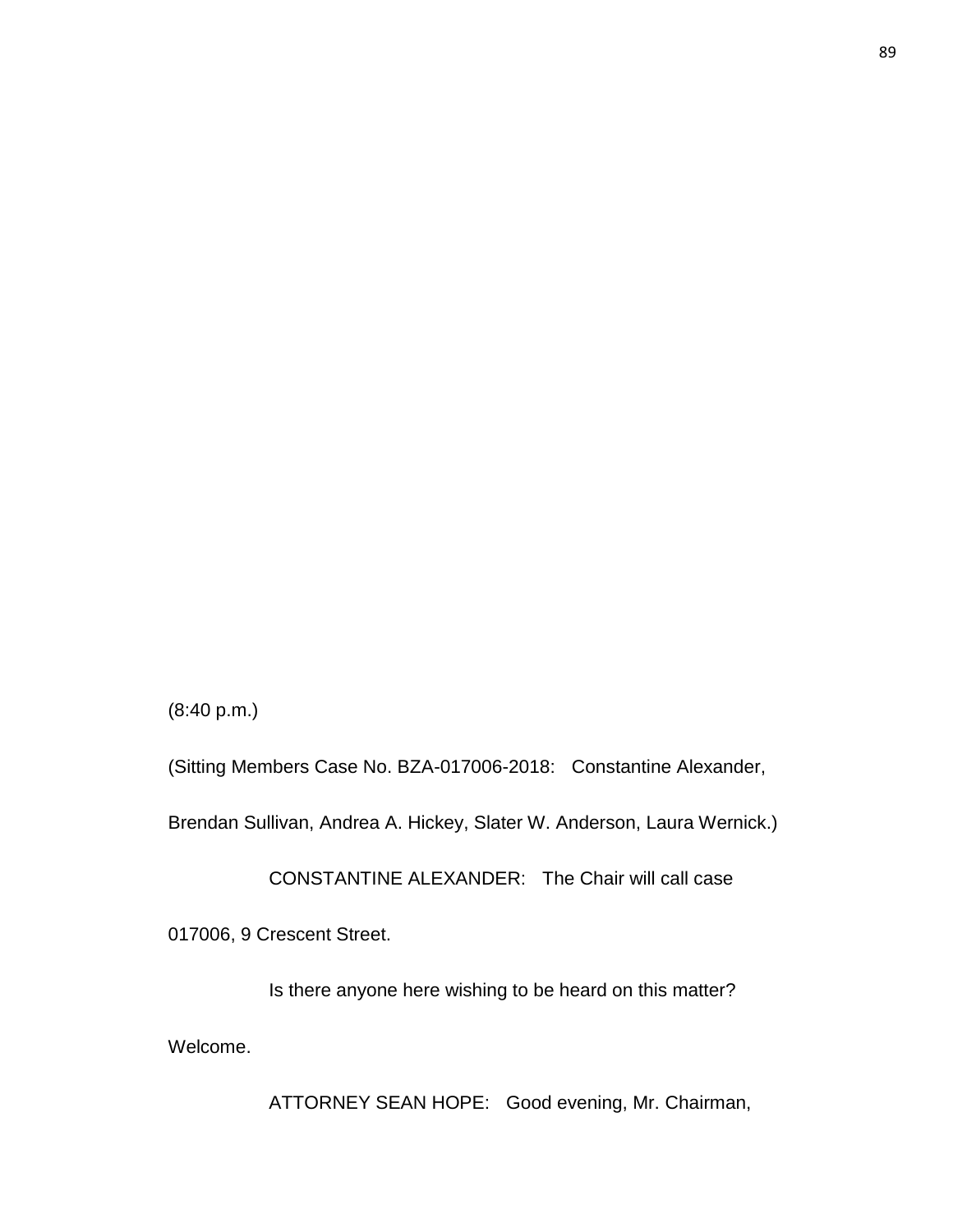members of the Board. For the record, attorney Sean Hope, Hope Legal Law Offices in Cambridge. I'm here tonight on behalf of the petitioners. We have Mrs. Deidre Deegan and we also have Mahmood Firouzbakht, the owners the 9 Crescent Street.

You want to spell your name for the Board?

DEIDRE DEEGAN: Yeah. D-E -- oh. Hi. D-E-I-D-R-E, and the last name is Deegan, D-E-E-G-A-N.

ATTORNEY SEAN HOPE: And I'm not going to try

Firouzbakht.

MAHMOOD FIROUZBAKHT: You may remember this. First name is Mahmood --

CONSTANTINE ALEXANDER: She didn't recognize you because you're hair is long.

THE STENOGRAPHER: You're still in here. I got it.

ATTORNEY SEAN HOPE: So this is a Variance application

requesting dimensional relief, one in terms of the FAR, and I believe also

a portion of the setback to add a roughly 100 square feet to an existing

third floor. And just by way of background, I don't remember exactly how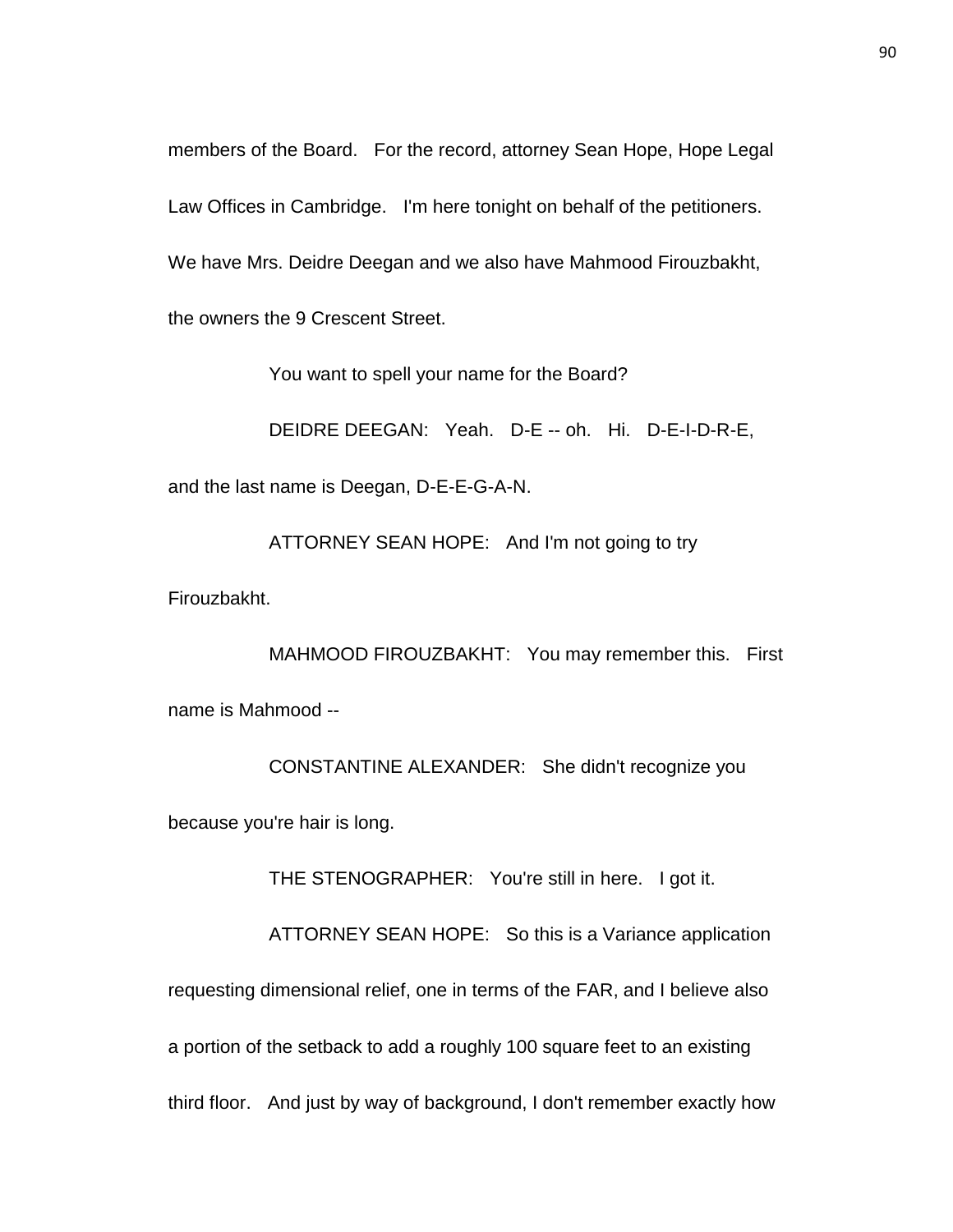many years ago, but I think it was close to five years ago, the applicant was before the Board. This was a two-family house.

This -- Mrs. Deegan's family had lived there for many years, and as part of planning for the future, Mrs. Deegan's family moved to the first floor.

There were some renovations, including a rear yard deck that required Variance relief. And there was also making changes to the third floor to allow this family to be able to occupy with their one child at the time, now they have two children. So there was Variance relief in order to create this additional habitable space on the third floor and there was a dormer granted.

So part of the rationale for this proposal is about the functional interior layout. What we've done is, and I think it might be helpful for the Board to understand --

CONSTANTINE ALEXANDER: Can I just stop you right there.

ATTORNEY SEAN HOPE: Sure.

CONSTANTINE ALEXANDER: Because there's a serious issue here. I don't mean to be difficult. I'm generally in support of the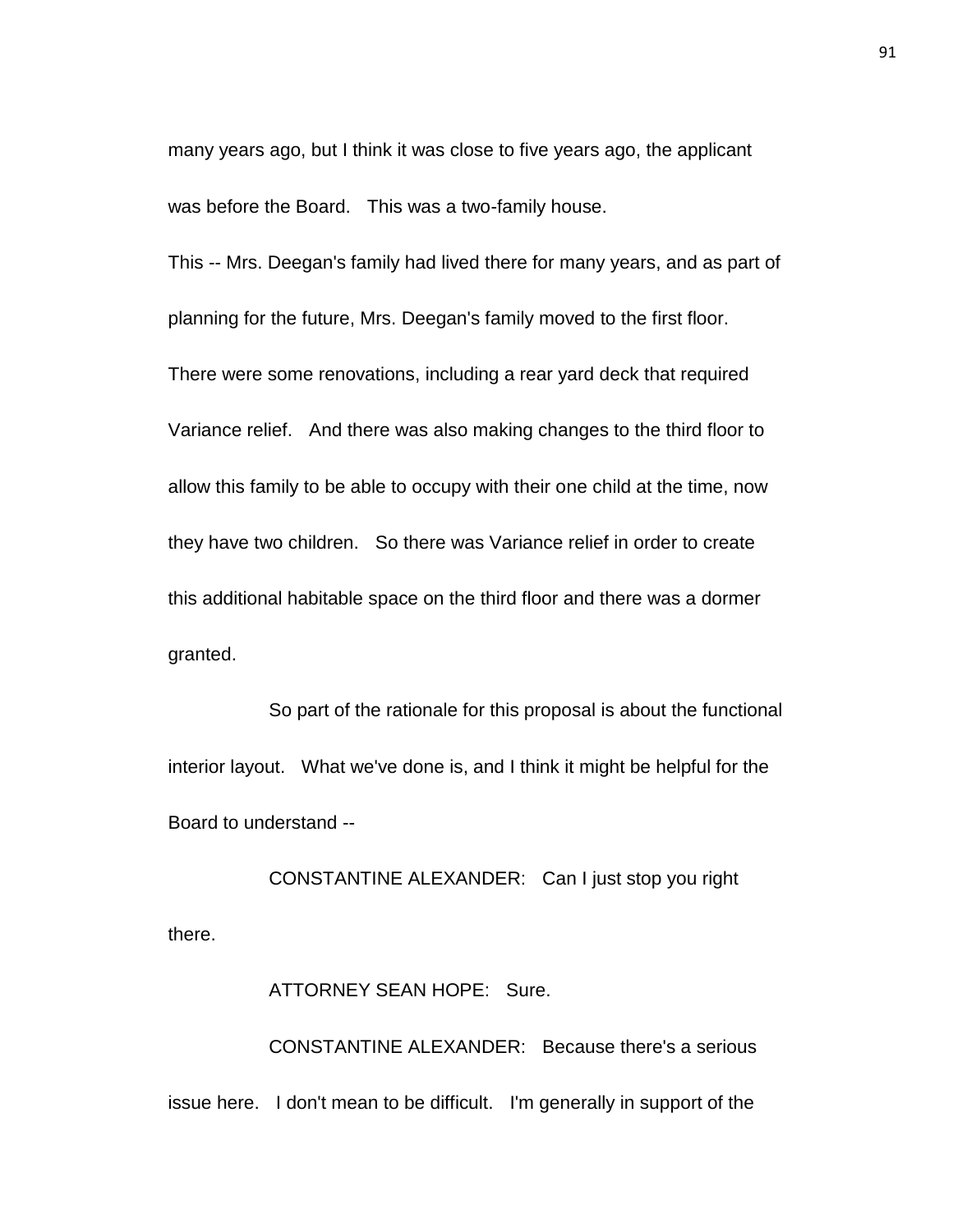relief being granted, but you're proposing a 32-and-a-half foot dormer.

ATTORNEY SEAN HOPE: Understood.

CONSTANTINE ALEXANDER: Dormer guidelines are 15 -- we've never, ever granted a dormer this big. How can we do it tonight?

ATTORNEY SEAN HOPE: Well, the dormer guideline wasn't missed. We looked at that. And I think part of what we wanted to talk about the interior third floor is the rationale behind it.

CONSTANTINE ALEXANDER: That doesn't give you -- I don't mean to be difficult. But there may be a great rationale for inside, the interior layout, but that doesn't justify a dormer that's twice as big, more than twice as big as our dormer guidelines permit.

that -- I understand the dormers are guidelines, and I don't think that we took those lightly. I do think that if we explain -- there wasn't a way to achieve the additional bathroom and that's the essence of this. So all the bedrooms -- so there's two floors of living. There are three bedrooms. There are two children, one is five and one is ten, and the couple. They

ATTORNEY SEAN HOPE: I would only say that I think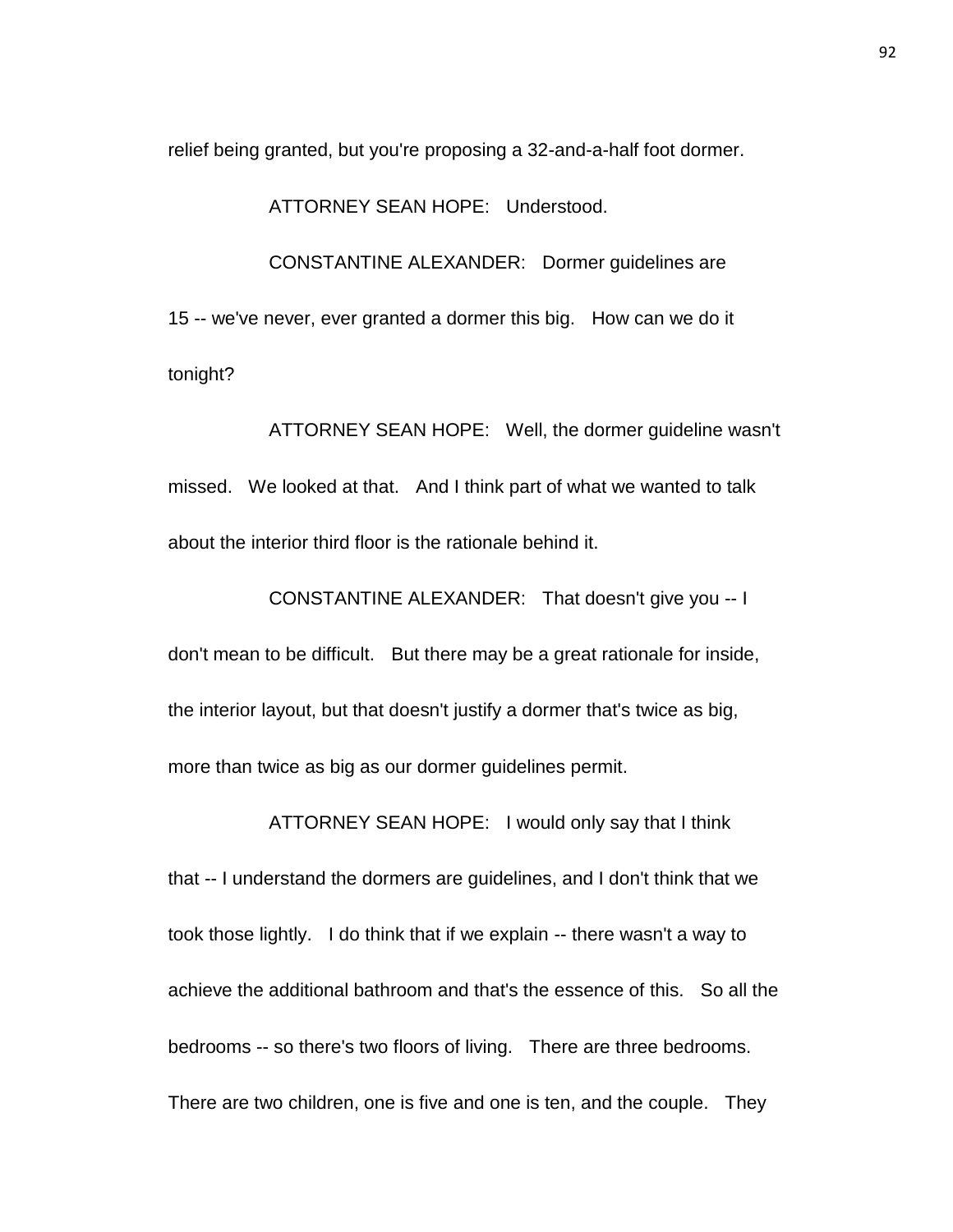live on the third floor. There's one bathroom with one tub. So they now have three people using one bathroom. For construction purposes, it makes a lot of sense to put the bathroom on the same side for efficiency on the same side of that house. So you already have a gabled dormer, that's already there, that hosts the existing bathroom. The only other way to create an adjacent bathroom, which I believe is really to allow this family to remain in place, is to take that party wall and extend it. Now, it's possible, and if you look at the ridge line, that you could, you could create the second bathroom which is a series of three windows without the additional dormer. It still would be over the dormer guidelines, but frankly and aesthetically, it would look very awkward. You would have a dormer, you would have a case of three windows, and they would just drop off. So there is some symmetry to it.

Now if we could achieve the second bathroom and stay within the dormer guidelines even if it looked poor, we could have considered that. But the existing dormer is almost eleven feet. To create the bathroom, you have another ten feet. So you're already over the dormer guidelines just to achieve the second bathroom, which I think is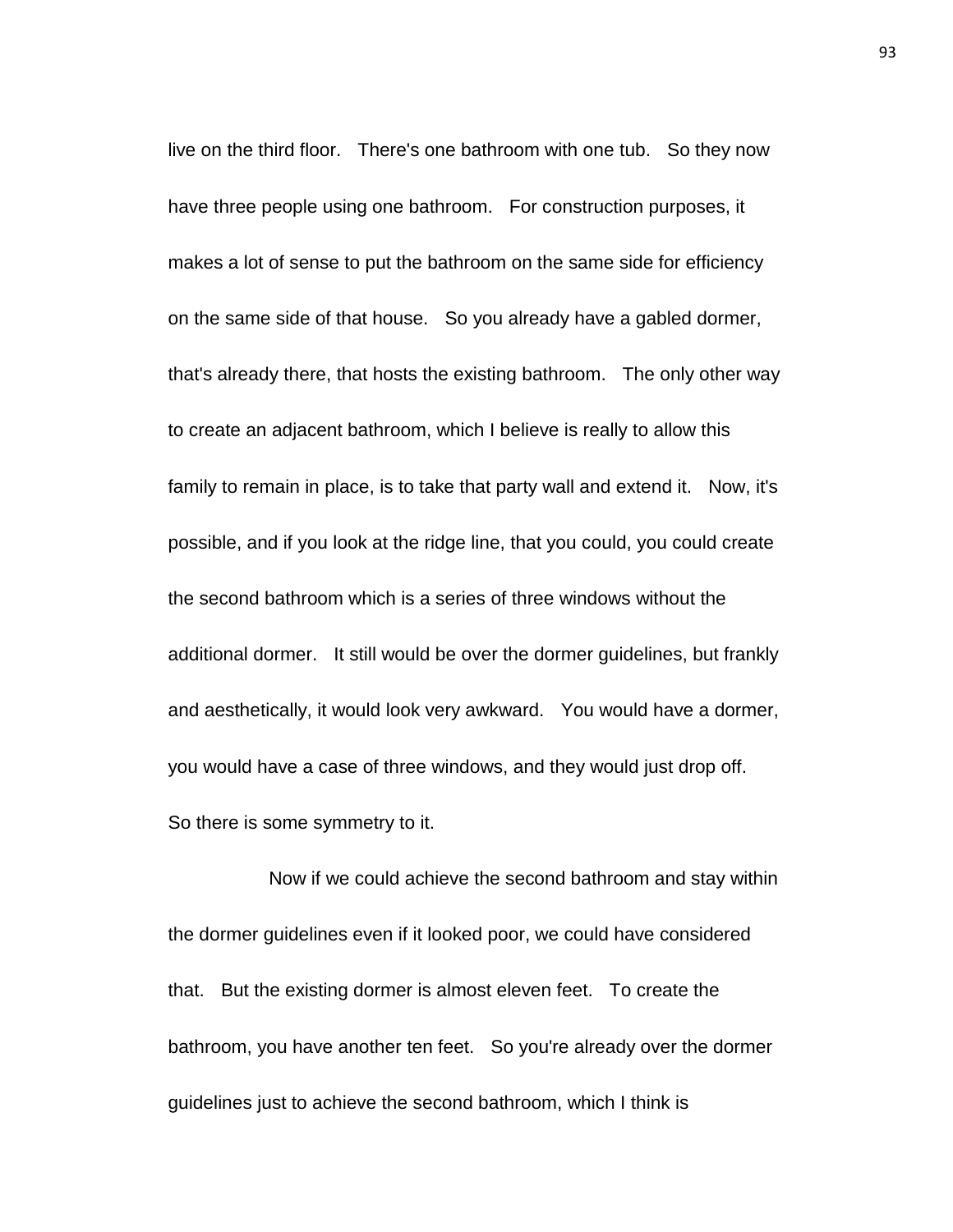reasonable in the context of a family trying to maintain in their current living situation. So I think, and I mean, Mahmood, if you can bring it up, I think it does make sense to look at what the second dormer is looking to do.

So this is the existing dormer. This is what houses the bathroom with the tub in it.

## CONSTANTINE ALEXANDER: Right.

SEAN HOPE: And we actually have the floor plans because we have the -- if you wanted to look at this. So this section here, this is really the second bathroom. So this is about eleven feet. This is about another eleven feet. So you're already over the 15 feet. This dormer right here, this is really, because there's a knee wall. And then the bedroom, although it looks decent size, there's a five-foot line is really -- and we can look at the plans, but it really, it really truncates the bedroom. So one option is we wanted to try to fully respect the dormer guidelines, we could -- I guess we could end this dormer right here. It would still be over 15 feet. You would sill have a second bathroom, but it would look very awkward if you had a dormer, this portion, and it just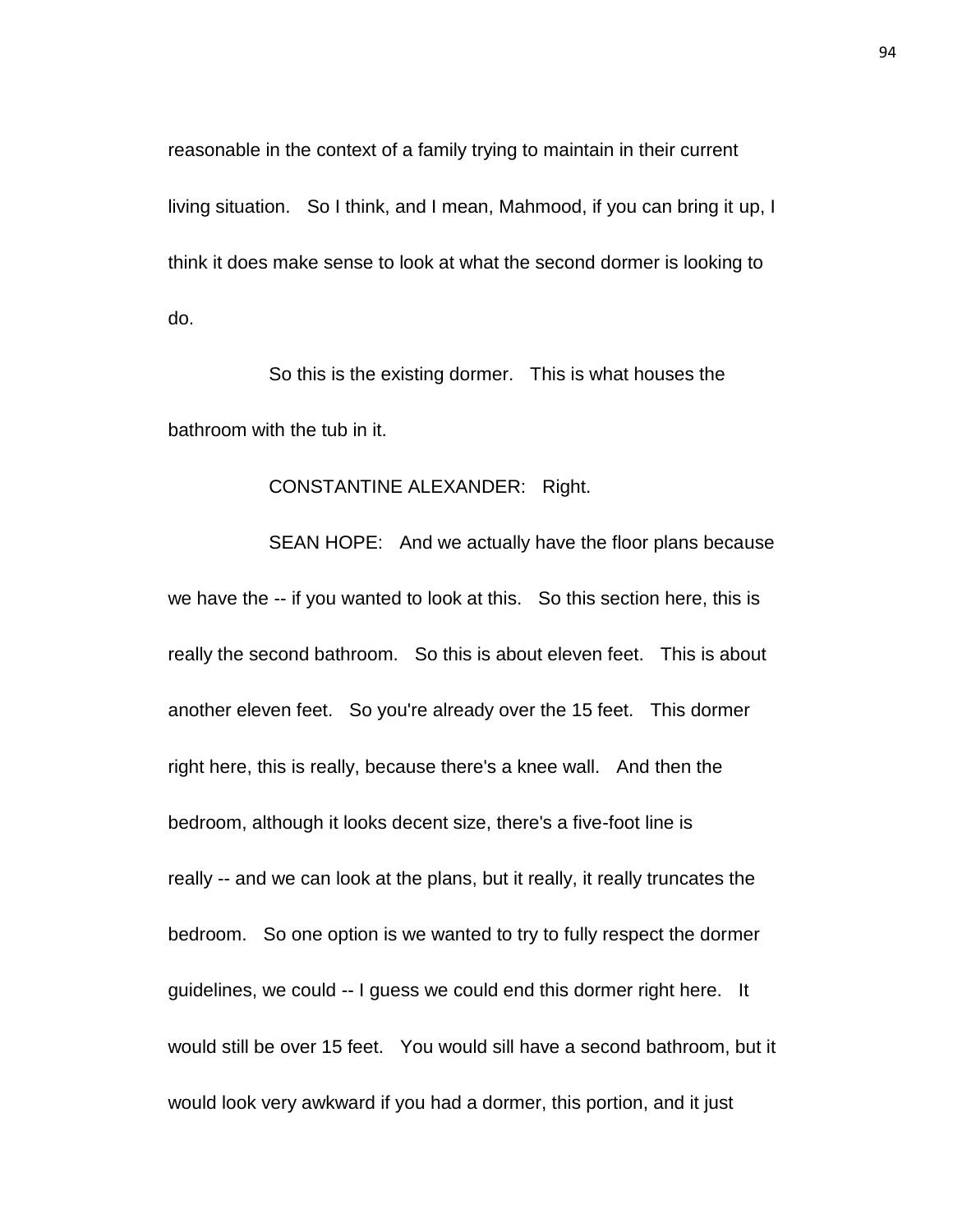stopped off. So I do think this extra piece here does allow the functionality in the bedroom and not the bathroom, and we're admitting that. But I also think that the two dormers side by side with this bathroom in the middle does create a balance that without that. So I understand your point. We did -- 32 is twice the dormer guidelines, but I think the layout on the interior, and if you can actually turn to that, I think the rationale is sound. So as I said, this is the first, this is the first dormer. This is the existing bathroom. These are the three bedrooms. This is the parents' bedroom. This middle part is three windows. And this right here, this is for -- to create additional head height. But even if you said, hey, are you asking for more than you need for the bathrooms? What it would mean is you would have this dormer, you'd have this bathroom and it would just end. And I think aesthetically it would look very awkward.

And so, you know, part of understanding they're guidelines, they're in keeping so we didn't just throw them out the window. But I think functionally you already have a 20-foot dormer. This was granted on the first approval. This is for the second bathroom. So you really have another ten feet and that's really -- because this knee wall is here. So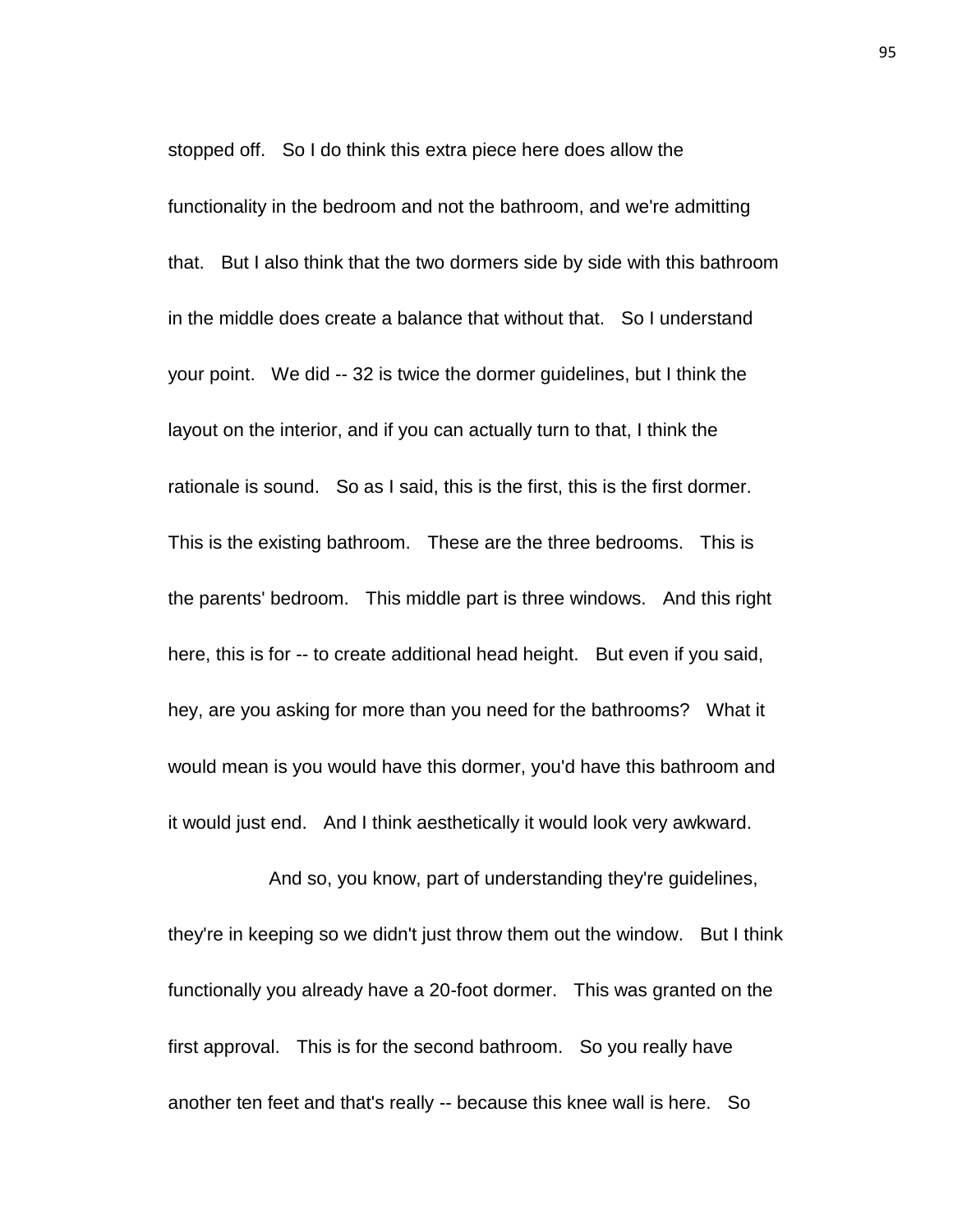this is less than five feet. So it seems like maybe a decent size bedroom when you have currently the bed is oriented and if you want to show. This is how it is, so you open this door. This is the five-foot line, so this is the current bedroom. And so by capturing this space, which is close to 20 feet, this extra feet makes the room more functional, but again, when we looked at it, by cutting this off, it -- aesthetically it looked awkward, and too, we still didn't meet the dormer guidelines.

CONSTANTINE ALEXANDER: We have approved cases where people don't meet the dormer guidelines, but only for a couple of feet; two feet, two or three feet often because they need more headroom for a staircase. Not twice as much. We've never -- I'm sorry to be redundant. I'll defer to my colleagues who are more sophisticated in construction matters, but I just can't get there personally.

SLATER ANDERSON: Is that a full bathroom or a three-quarter bathroom on the second floor?

ATTORNEY SEAN HOPE: On the second floor is a three-quarter bathroom. And when you have young children, the bathroom they use is the bathroom with the tub. And so that's -- they're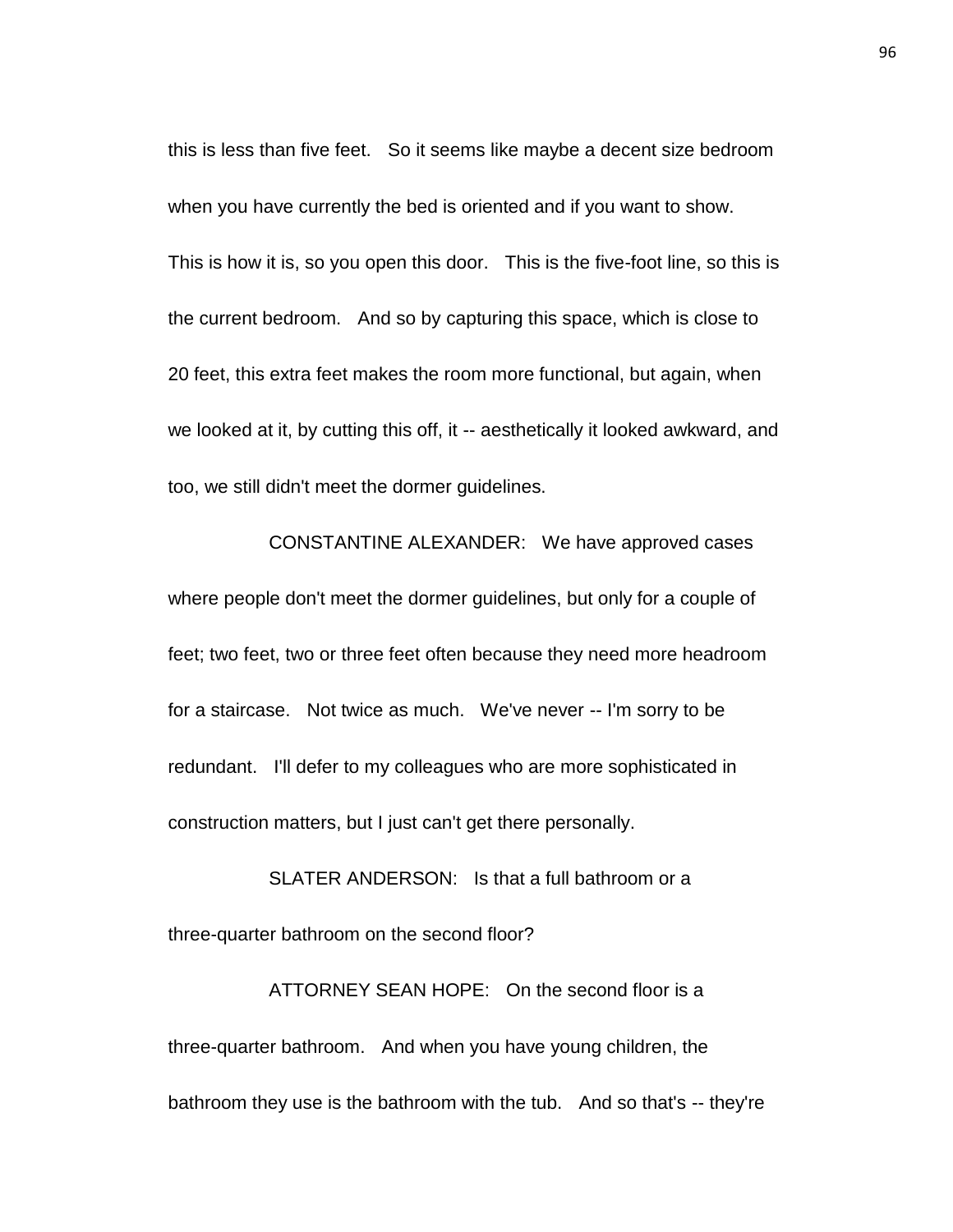all on the third floor. And so, you know, getting up in the morning, everyone's going to school, everyone's going to work, everyone's using this bathroom. And so this bathroom, I think for any family, not just this family, any family is really a necessity. A necessity to be comfortable and to be able to stay long term. And so I guess, I mean, when we looked at it, I mean we could have had a 20-foot dormer which would have been less than the 30 feet, but it really would have looked awkward and displeasing. I mean, if that was something the Board -- I mean, I can't speak for the petitioners, but we did recognize this other element did make the dormer much bigger than the Board typically grants, but I do think there is an interior rationale I think from the letters of support. I don't know if we would have gotten the same exterior design support if we just had this very awkward L-shaped addition that didn't seem like it made sense for the structure. I think it's a combination of the interior layout and from the aesthetics from the exterior.

LAURA WERNICK: I think maybe there are alternatives there. For instance, instead of having just a continuous face, you know, the two big dormers and the connecting dormer, you could recess the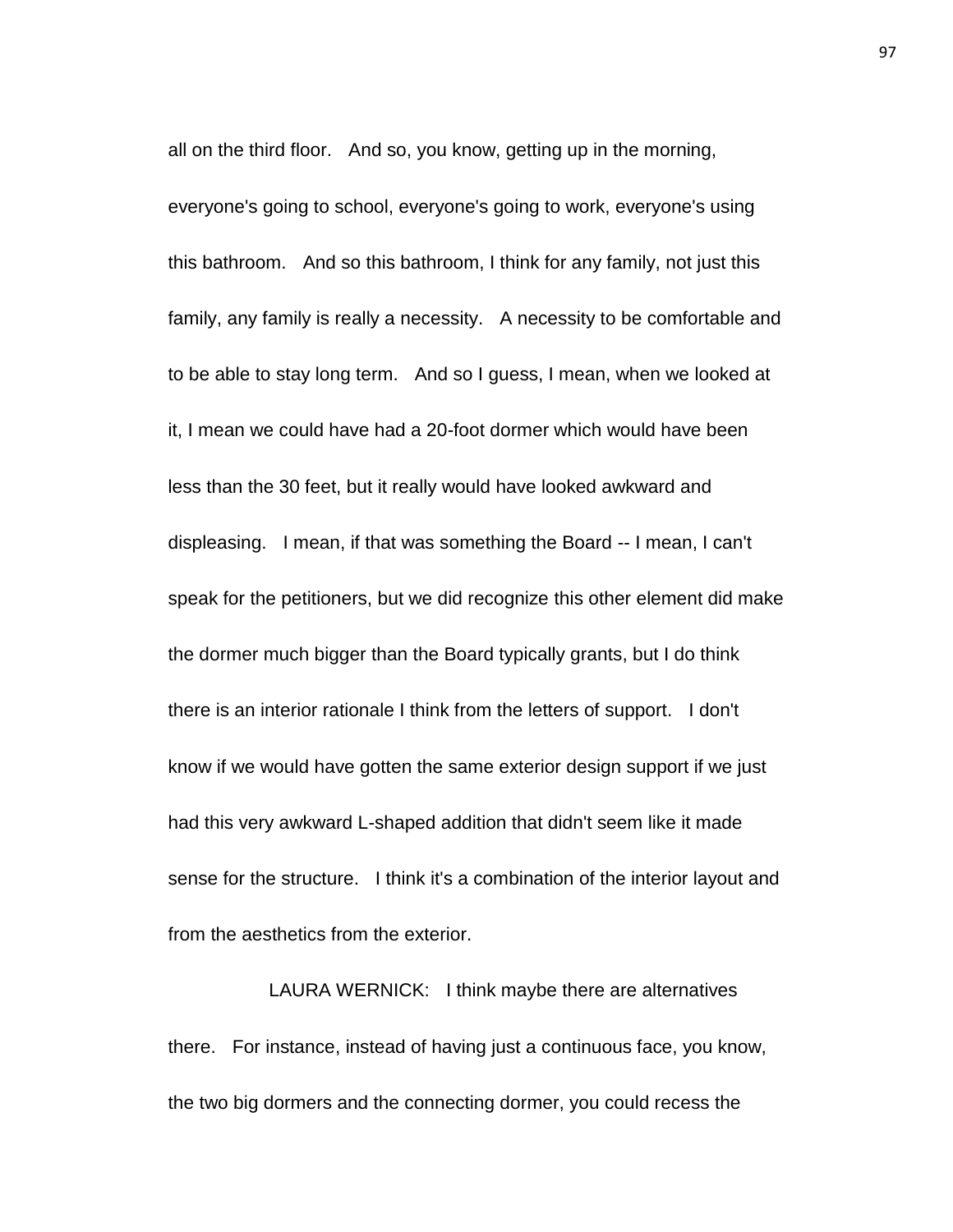bathroom back so it looks like there are just two dormers and then

like -- so it looks like with the closets, you could shift the bathroom away from the exterior and take over those closets.

DEIDRE DEEGAN: Then we don't have any closets.

LAURA WERNICK: Well, that would be a choice. There may be other ways to do it as well.

ATTORNEY SEAN HOPE: Just to understand the point, that would still be the same size dormer, it would just be less projected?

LAURA WERNICK: Yeah, I don't know if the Board would go

along with it, but at least it's not one continuous --

CONSTANTINE ALEXANDER: 32-foot long.

LAURA WERNICK: -- 32-foot long.

ATTORNEY SEAN HOPE: Maybe go back to the exterior?

LAURA WERNICK: It breaks up the facade a little bit.

CONSTANTINE ALEXANDER: It does break it up, but, but,

you know, nothing's perfect.

ATTORNEY SEAN HOPE: I mean we would take some design critique. But I think when they worked with the architect, they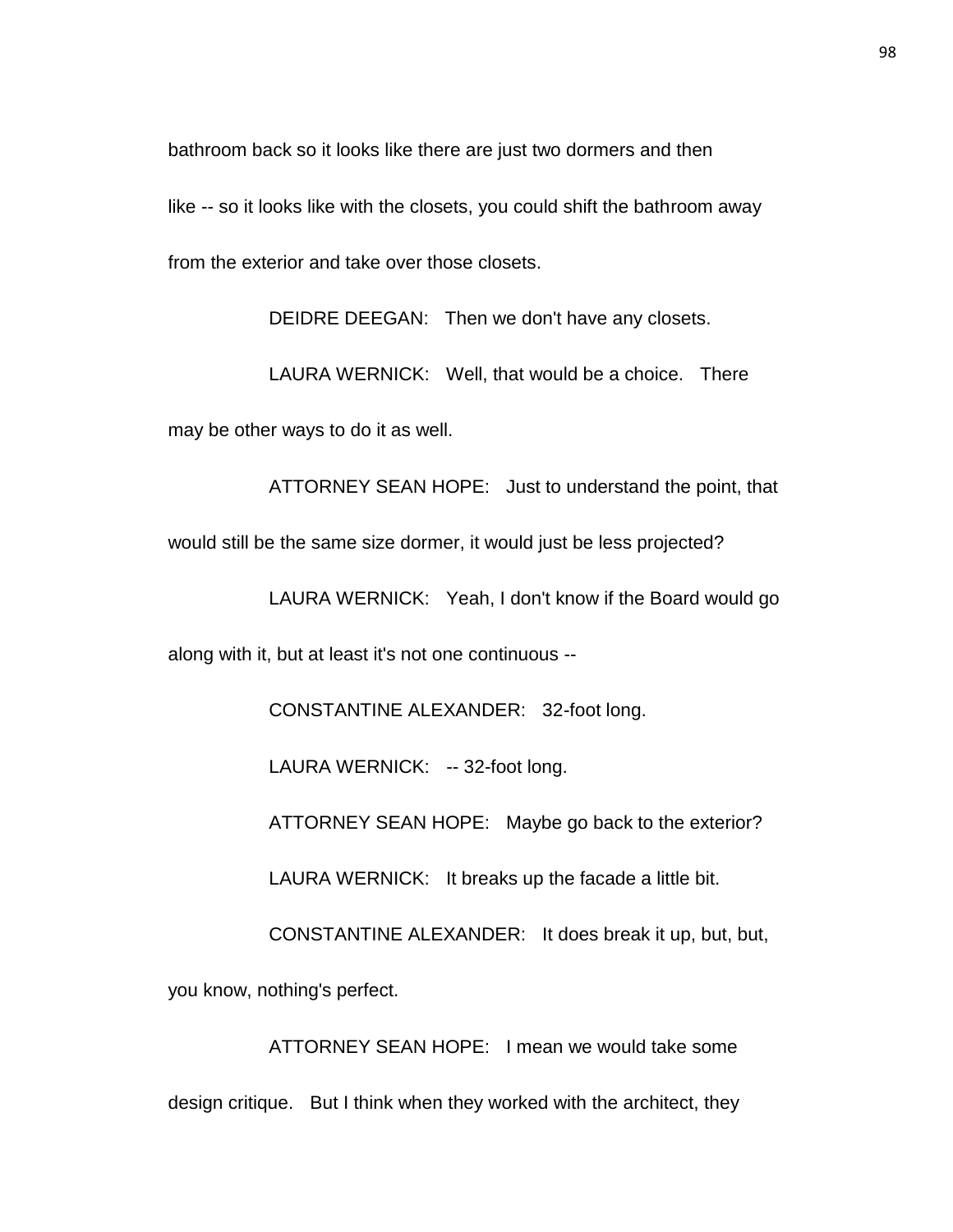were really trying to achieve the goal of the second bathroom. And when they had that done, this just looked very, very awkward. And so it is more. If the Board felt very strongly about the size, but, you know, I would say that the guidelines are guidelines, and I think when there is a practical reason behind that, I think the Board might be able to make exceptions.

CONSTANTINE ALEXANDER: Well, usually when we do depart from the guidelines -- first of all, they are guidelines but we approach it almost as if it's required. And two, when we depart, it's for structural reasons. As I said, it's usually the headroom over a staircase. This is sort of awkward.

BRENDAN SULLIVAN: Do you have a floor plan for the second floor?

SLATER ANDERSON: Yeah, there's one on this plan. It's not in the filing.

ATTORNEY SEAN HOPE: We had them detail it, because I think that's part of -- part of the rationale was how the whole two floors together work for a family.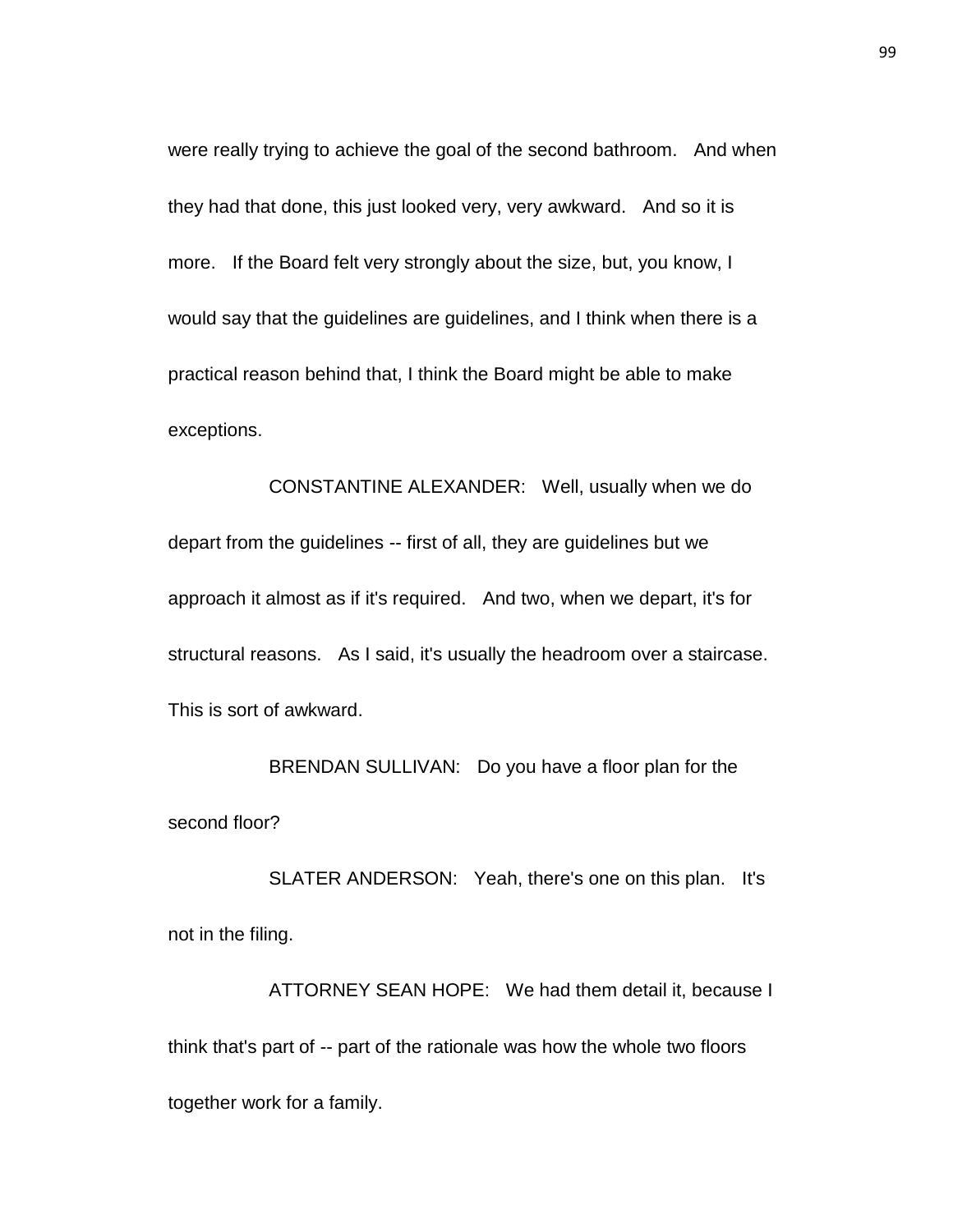SLATER ANDERSON: What's the square foot?

BRENDAN SULLIVAN: So there's a bathroom on the second floor, and then you're looking to put two bathrooms on the third floor.

ATTORNEY SEAN HOPE: So there's a three-quarter bath on the second floor which is the main floor. There's two floors. And then the -- all the bedrooms are on the top floor, and there's one bathroom.

And  $so -$ 

SLATER ANDERSON: What's the square footage of the second floor?

MAHMOOD FIROUZBAKHT: Give or take about a thousand square feet.

SLATER ANDERSON: There's a couple of -- can I

comment?

CONSTANTINE ALEXANDER: By all means.

ANDREA HICKEY: Please.

SLATER ANDERSON: I feel like the existing dormer sort of you're using that as the sort of crutch on this, and to me is like, okay, if you want more space, well, you could eliminate that dormer and build a new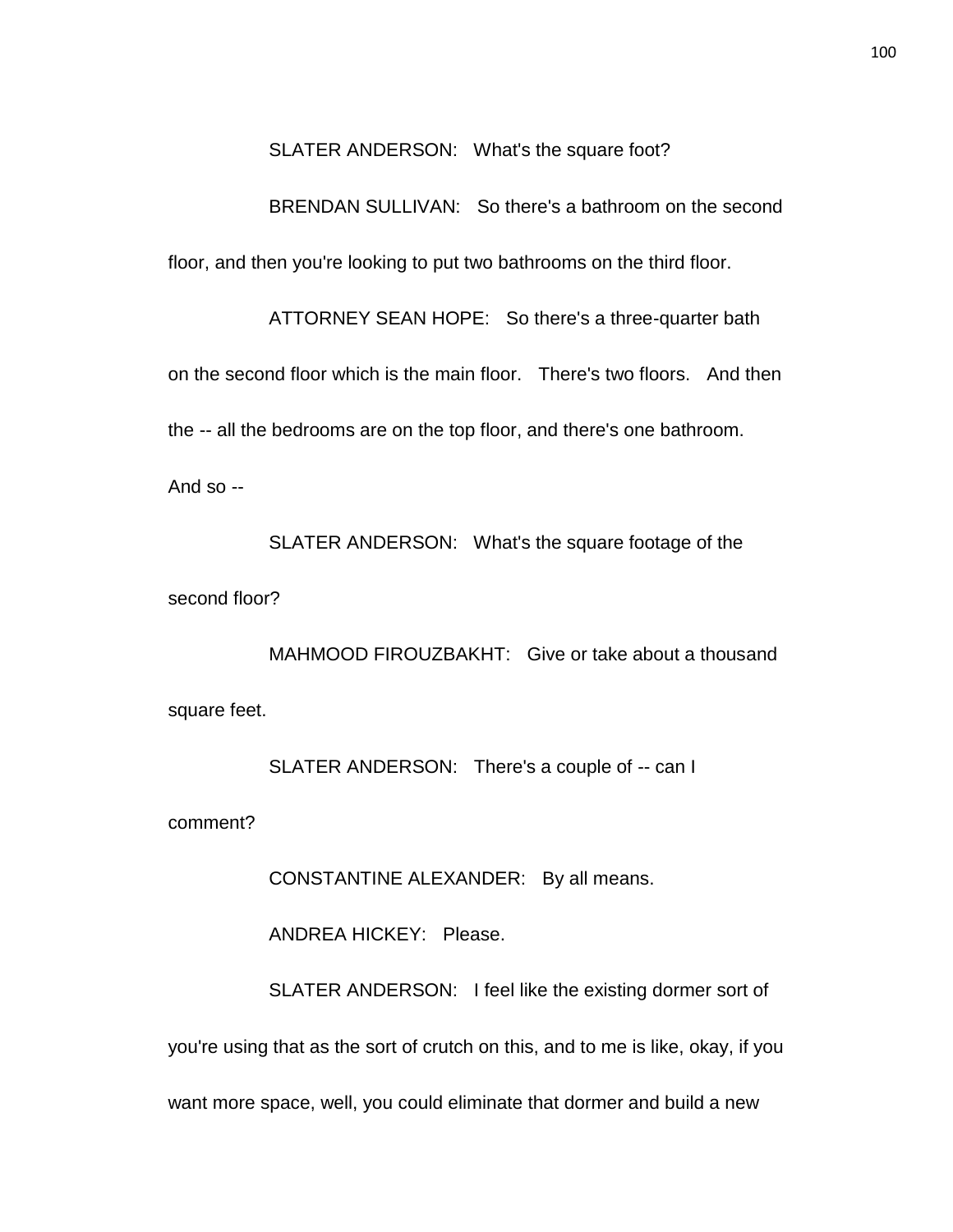dormer that accommodates two bathrooms up there. That's one thing.

I live in a similar type house. Similar size. We have one bath. It's my wife, myself, two kids, 11 and 15. We have two full bathrooms, one's on the third floor, one's on the second floor. I'm, you know, if you need to have a third full bathroom, there's a way to build a new dormer and get two bathrooms. It may not be spacious, big bathrooms but you'll get two bathrooms. I'm not compelled by the 30-foot dormer, I just -- I feel like it's -- there's a solution there. There are alternatives. You could you do a shed dormer. You know, if you felt like he needed a few extra feet beyond 15 to make it work, you know, get rid of the gable and make a shed. I don't buy the argument that it's going to look awkward with a gable and a flat roof. You don't need to keep the gable.

ATTORNEY SEAN HOPE: Yeah, and I definitely think this is working with what's there. I do think that taking your suggestion, just fleshing it out, if we did create a new dormer, it would still be close to 20 feet just in terms of the interior --

CONSTANTINE ALEXANDER: Again, as I've said and as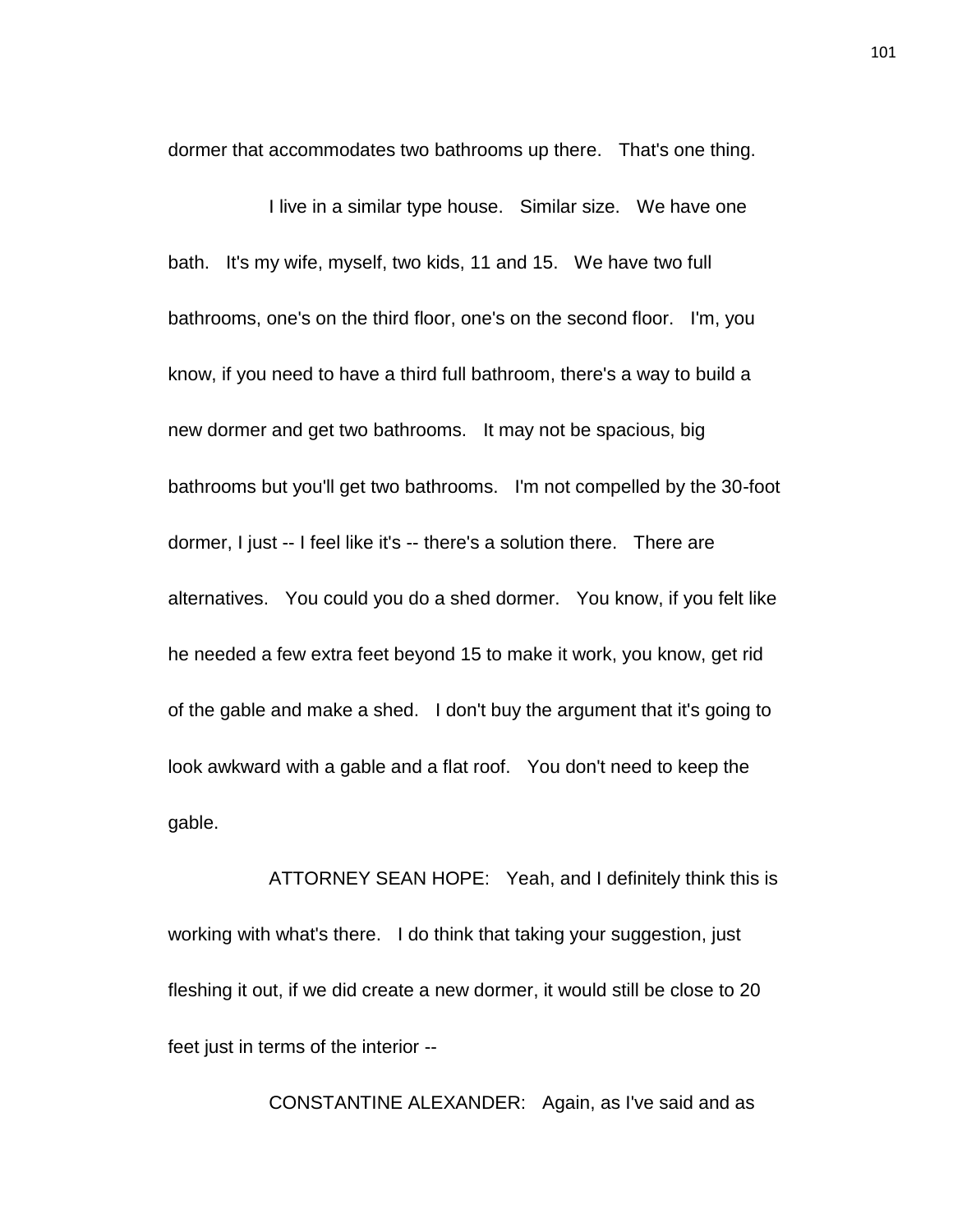Slater has said, we're not wedded exactly to 15 feet. We have departed from that. But we've never departed to the extent of 32 feet, that's my problem. And I think that sets a horrible precedent for us going forward. Other people come in and want bigger than 15-foot dormers.

We had a case by -- near Strawberry Hill where the architect came in and wanted a 30-foot dormer, and we said no. And he had the same kind of arguments. And he came back redesigned it. And they came back and they satisfied their needs, presumably, because they sought relief and we granted it.

SLATER ANDERSON: Can I ask Brendan as resident builder, the dimension on the bathroom, you do not need ten feet for bathroom in width.

BRENDAN SULLIVAN: Correct.

SLATER ANDERSON: And I understand you want to turn one because there's a closet in the hallway and you want to try to accommodate the closet and the bathroom.

ATTORNEY SEAN HOPE: I mean if you --

MAHMOOD FIROUZBAKHT: Well, I think can we'll -- do we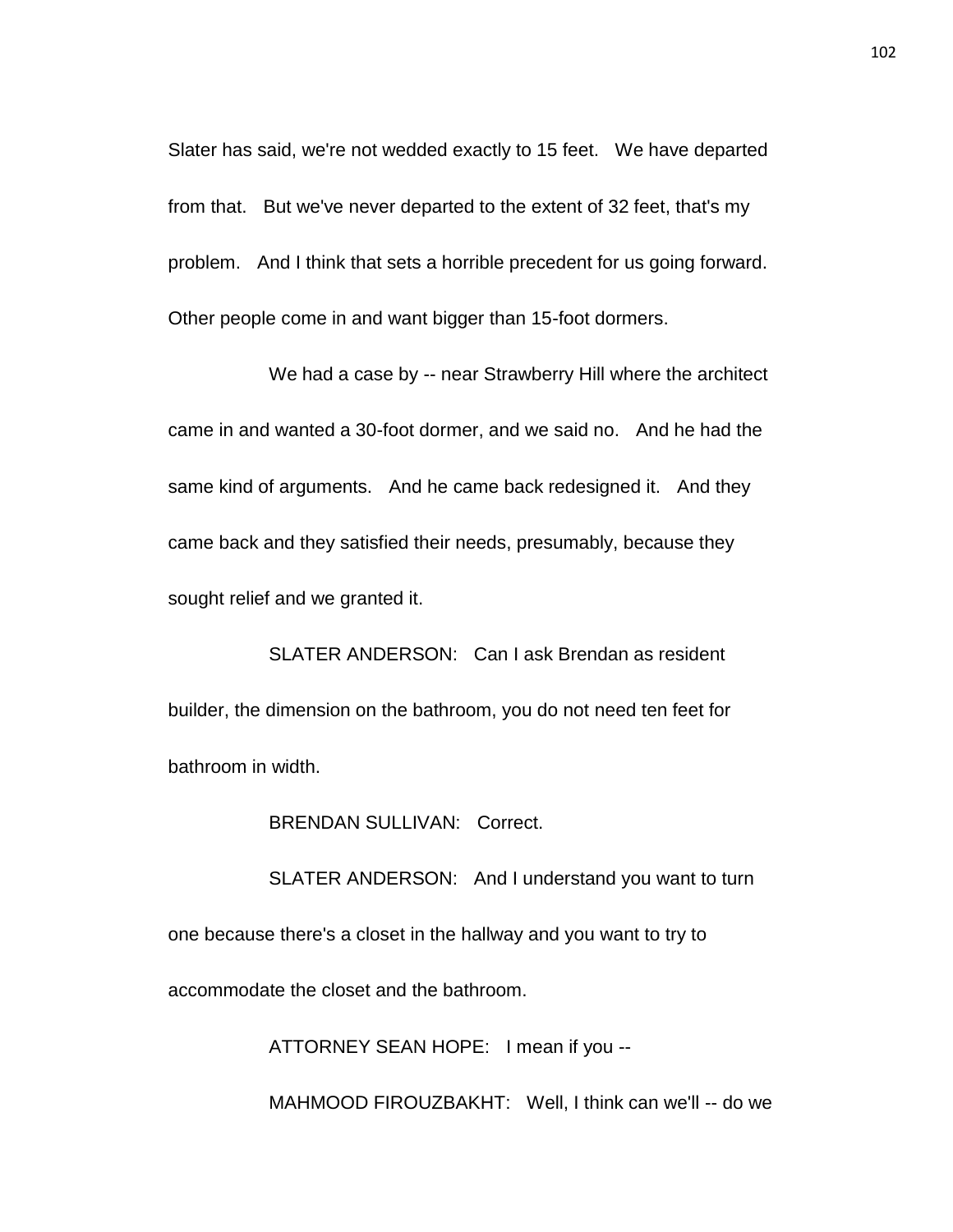need the microphone?

## CONSTANTINE ALEXANDER: Sure.

## MAHMOOD FIROUZBAKHT: Okay.

So we, again, the 30 feet is bigger than you typically would grant and we understand that. And so we looked at -- Boyes-Watson was the architect. Unfortunately they weren't able to make it tonight. We did -- I think Kelly drew up one design where we did basically, you know -- and all of this was presuming that we're going to try to keep our existing bathroom. Because ideally, you know, it's a nice bathroom and the kids -- and it's functional. Ideally we wouldn't demo that whole bathroom to completely -- and demo this dormer. And the gabled dormers on this house, and I think you know, this has been in Deidre's family since her great-grandfather built in like 1931. We think the gable dormer style wise aesthetically fits, and it looks I think more pleasing than doing a shed dormer. And so we did, we looked at an option of putting another dormer here, another gable dormer, which I think then maybe was, I don't know, 20 feet or something of total dormer space which we, again, still would not comply with the guidelines. It just looked weird, you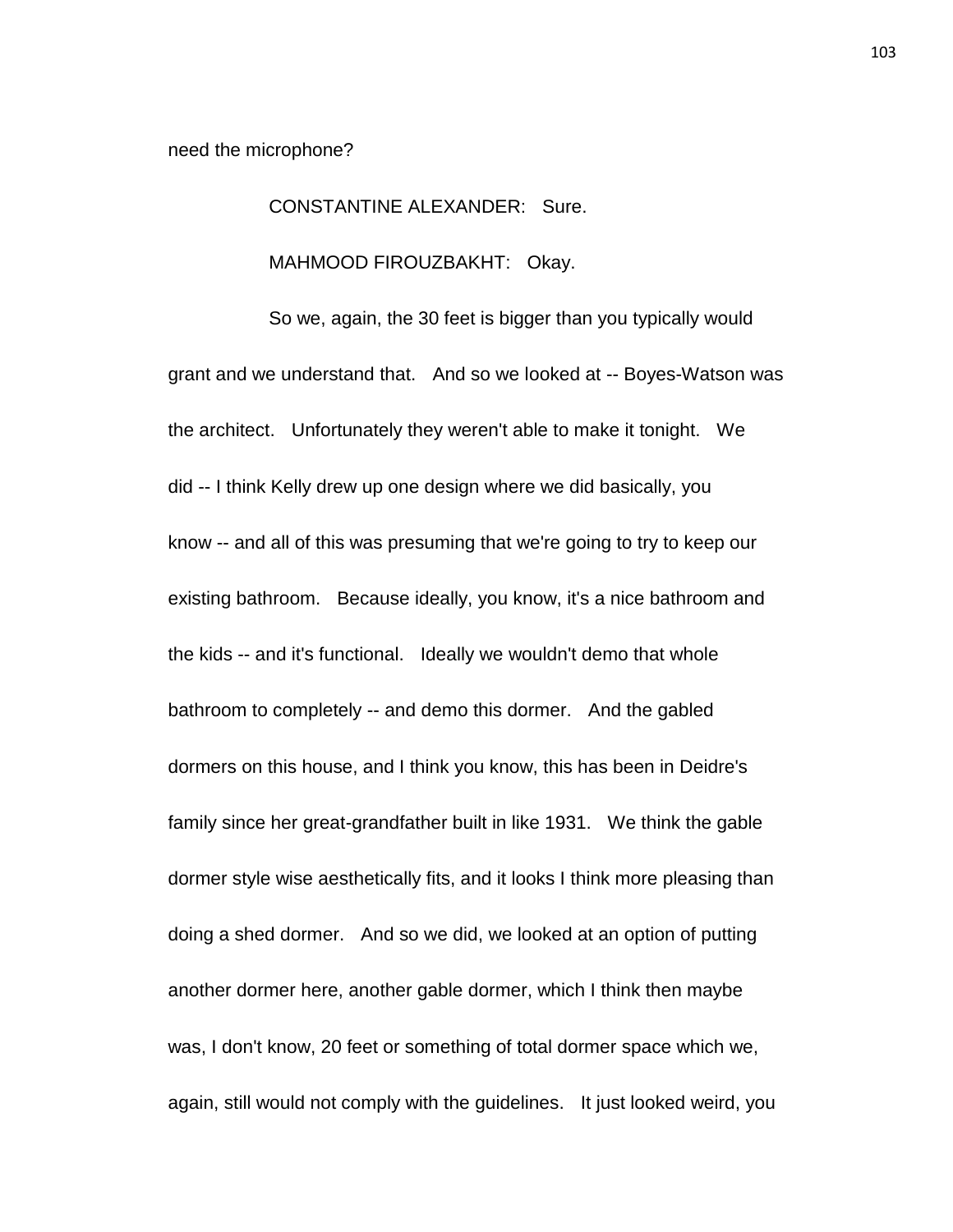know. And Deidre looked at it and I looked at it and Kelly looked at it, and we're like okay, okay, that works functionally on the inside, it gets us what we want but it just looks bad. And this is, you know, this is a family home that we want to keep forever. And so I guess we also want to do justice by the home, and that's partly why then we thought, okay, well, what would look nice? And I think we all agreed that this aesthetically looks nicer, but then we also recognize it's like way beyond, you know, what the dormer guidelines would provide for. So it's like that tough little balancing act. It's like all right, let's see, come here and I don't know, see if we can present this and figure out if there's a way to make this work.

CONSTANTINE ALEXANDER: Brendan, do you have any thoughts?

BRENDAN SULLIVAN: Yeah, I do. If -- let me vocalize maybe what we're all thinking. If the personalities before us were not known to us and you were just coming down, it would be a nonstarter right off the shoe, and we would just say no. The arguments and the reasons for what you're doing are ones that we hear over and over and over again. That, again, that we have to have it 18 feet, we have to have it 20 feet,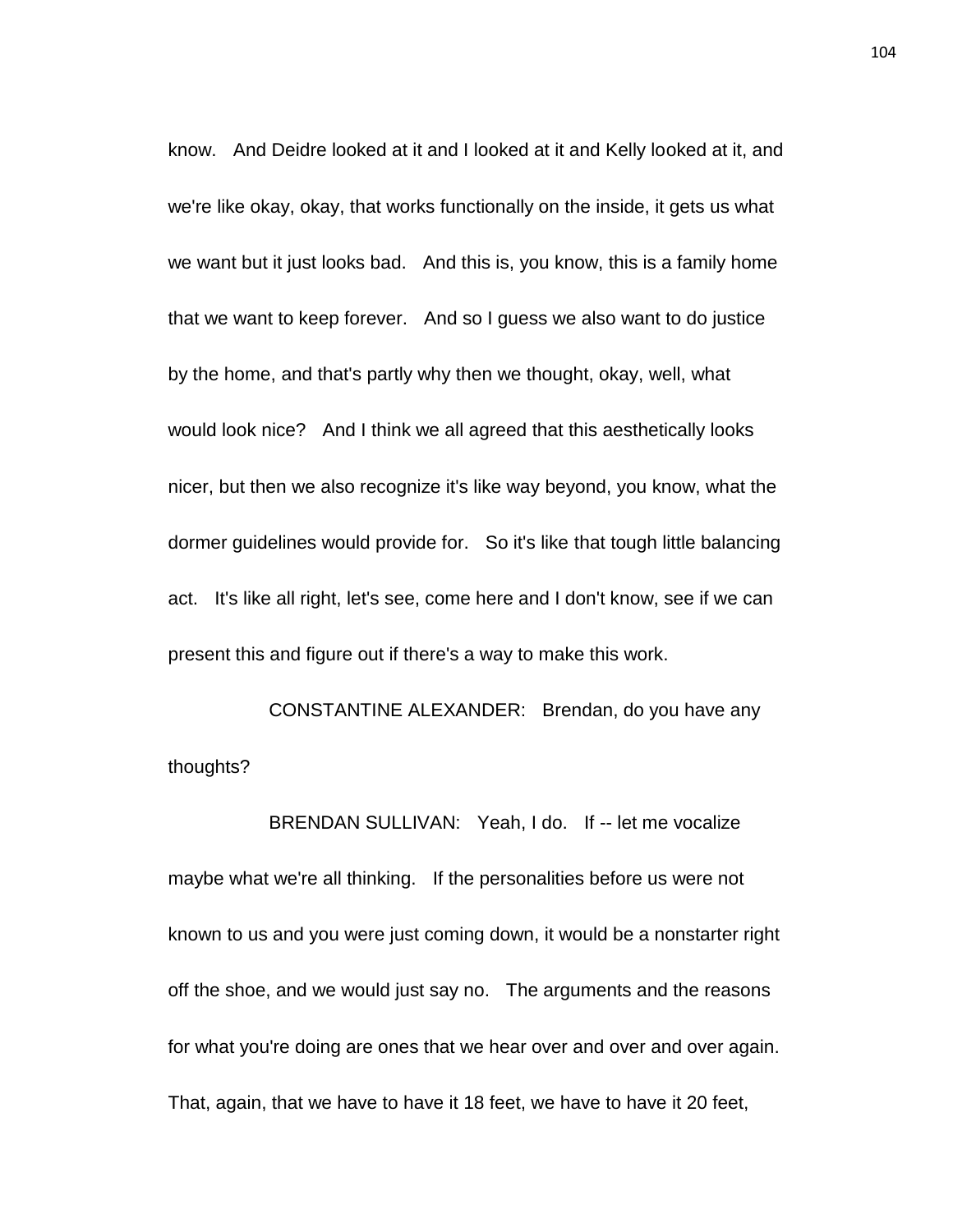and these are the reasons and they all make good sense. Aesthetics, functionality of the room, so on and so forth. And the Board has always pushed back on that because, yes, they are the guidelines, but we really try to adhere to those. And Thursday night after Thursday night we keep pushing back on the dormers that are again, 18 feet, 20 feet, so on and so forth. And somehow we make people go back and rework it. They may have to work the interior a little bit. That one dormer that was approved before is really the tail that's wagging the dog here. And as Slater said, you're fixed on that and then how do we make something out of that? When in fact it's maybe a redo of that whole area there. And I think you can get what you want. I know it's another time and era, and I don't mean to be Father Time here, but we had three children and there were two of us and we had one bathroom and I don't think any of us suffered any deep psychological damage. Maybe yes, maybe no. But, you know, you make do. And I think what you're asking for is a lot. And if the -- if the personalities were unknown, it would be a nonstarter.

CONSTANTINE ALEXANDER: That argues for definitely for not granting relief as presently proposed. We can't show favoritism.

105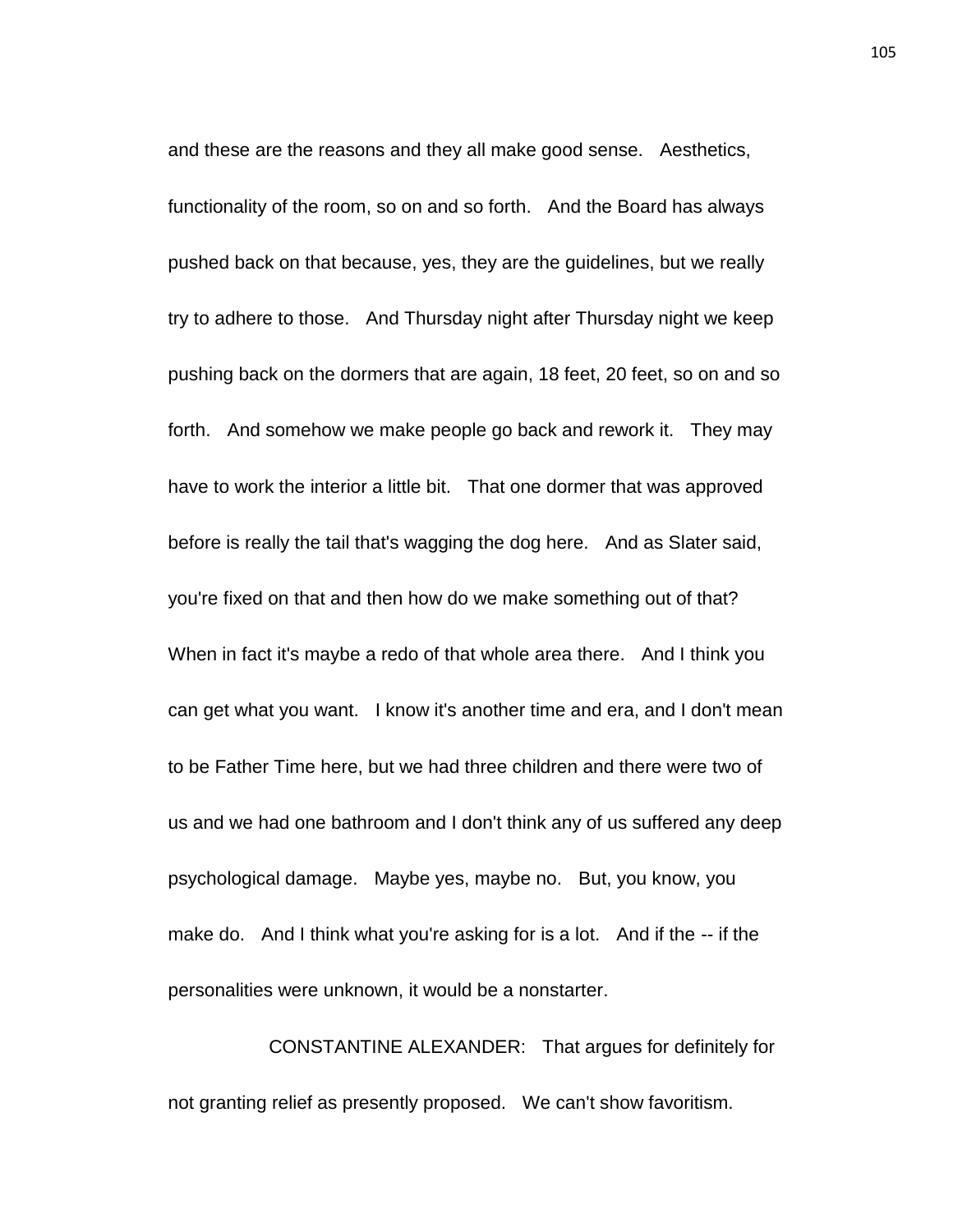BRENDAN SULLIVAN: I think it can be redone, yes.

CONSTANTINE ALEXANDER: Yeah. I think you need to go back and rethink it. We're not adverse -- let me make it clear, we're not adverse of the basic concept of granting additional and getting the dimensional variances. I don't think we're absolutely wedded to 15 feet. I may be going on the limb here. But we want to be as close to 50 as possible and have good reasons, better reasons than I've heard tonight other than aesthetics for going as far as 32 feet.

ATTORNEY SEAN HOPE: Yeah, and I don't think we ever made the representation that this was the only. I think there was a combination of factors of aesthetics and functionality. And I do think that they're likely -- I'm not an architect, there is likely a way to get a second bathroom and make that work. I would dare to say, you know --

LAURA WERNICK: I think there are ways of doing it and having it look nice. You know, this is --

CONSTANTINE ALEXANDER: Especially Mark Boyes-Watson.

LAURA WERNICK: You're close. You've got some nice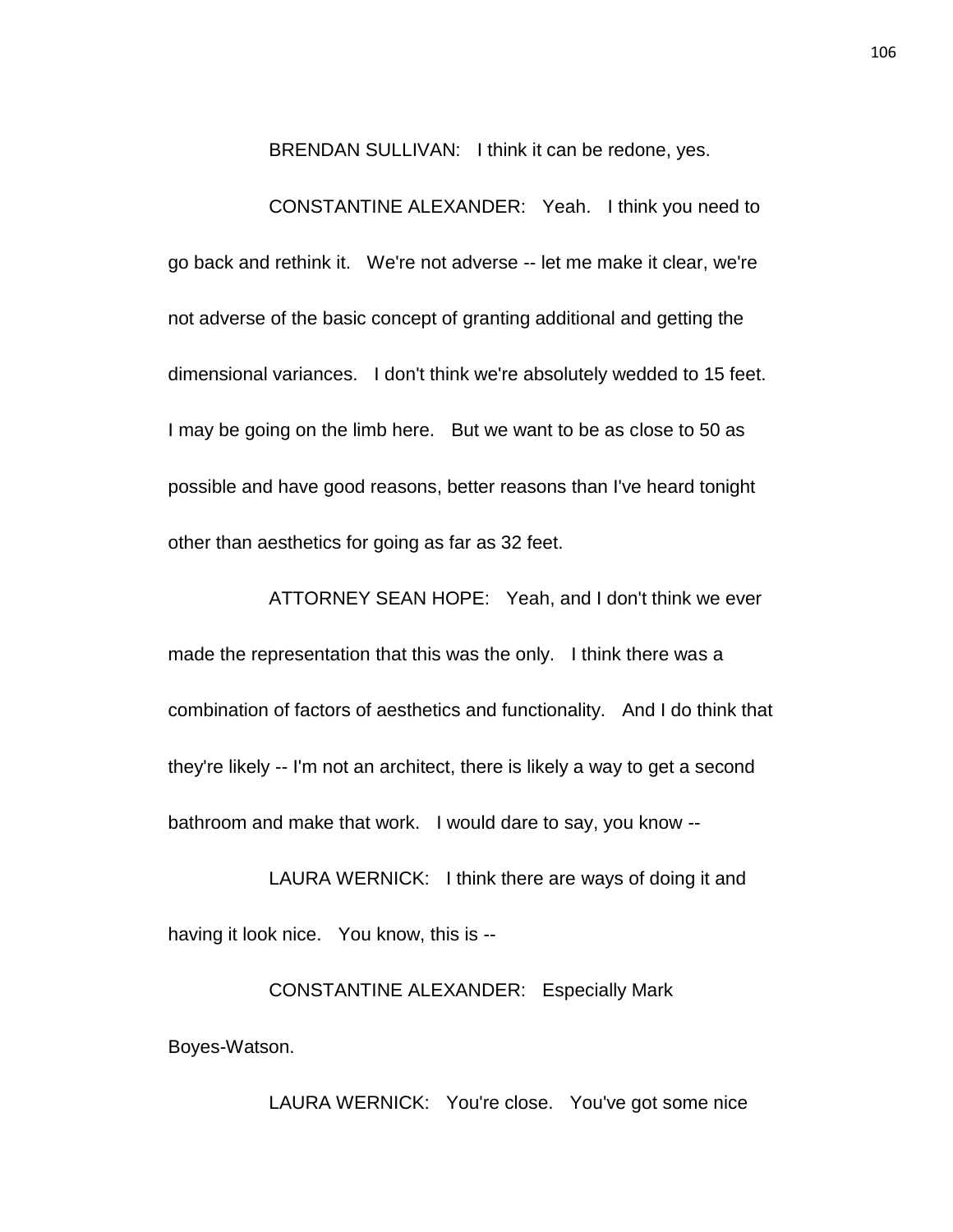things going there. What we're saying is you cannot have a continuous dormer. You got to think about it.

MAHMOOD FIROUZBAKHT: I think, you know, our hope was to not have to going back to the drawing board on this.

LAURA WERNICK: That's fine. I think you're going to have to make some small compromises in order to get by this Board. You have to think about what are the compromises. And if it means shifting the bathroom and having a smaller closet, flipping the bathroom having a smaller closet, that might be enough to do it. You have to think creatively.

MAHMOOD FIROUZBAKHT: We did go through some permutations, you know, before coming here where it was smaller. And then whatever we could -- but then, I mean I think the anchor was this, like sort of okay, we have this dormer here. How do we make this look nice and make it functional? And whatever we came up with just, I don't know, looked awkward and weird. And I mean Deidre can speak to, you know, like our family history here. And I mean I get the personalities. And I appreciate, you know, where you're coming from. I think there are unique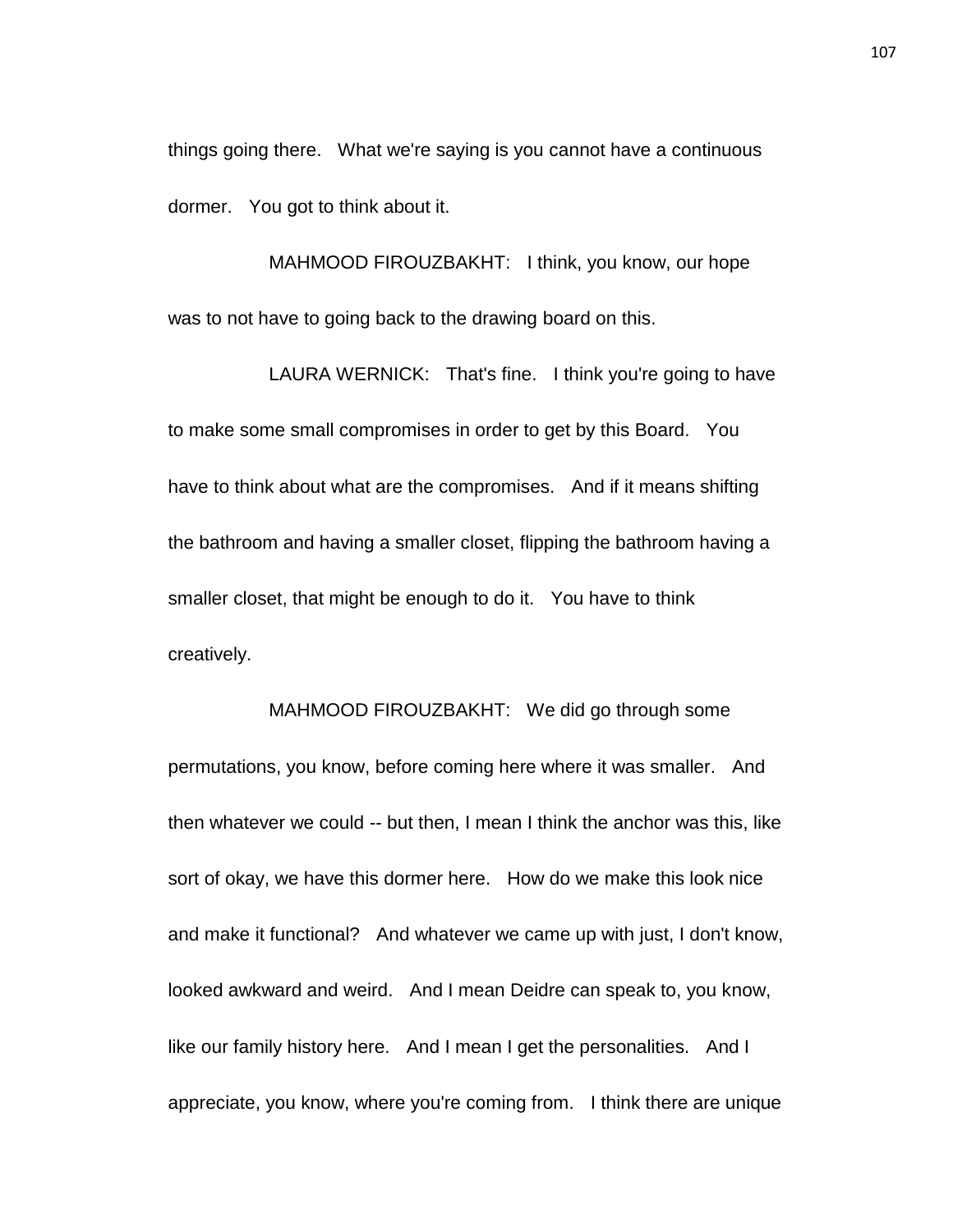circumstances like what this home is and what this home means to Deidre and her family. And I think that's -- and also our -- our connection to the community and, you know, we go through this discussion a lot, you know, where -- and I mean, we grew up with one bathroom in our -- me and my brother and my parents. And we had a small two-bedroom apartment with one bathroom. We made do. And same thing with Deidre. I quess at this point, you know, you work hard and you want to have comfort in life. And we have this discussion a lot in our household. Gees, does it make sense for us to keep staying here? You know, we could go out a little further and have space and a yard and thing -- we go through that exercise a few times a year at least. And we keep coming back to the conclusion that we really want to stay. Deidre's parents are on the first floor. They're getting older. And we help them out and our kids get to be close with them. So we want to make this house work. And given our current needs like trying to figure this out with just making -- would make it work for us and then we could not have that conversation anymore and say okay, we can stay. And but -- we also understand what the parameters are and we try to come up with something that was really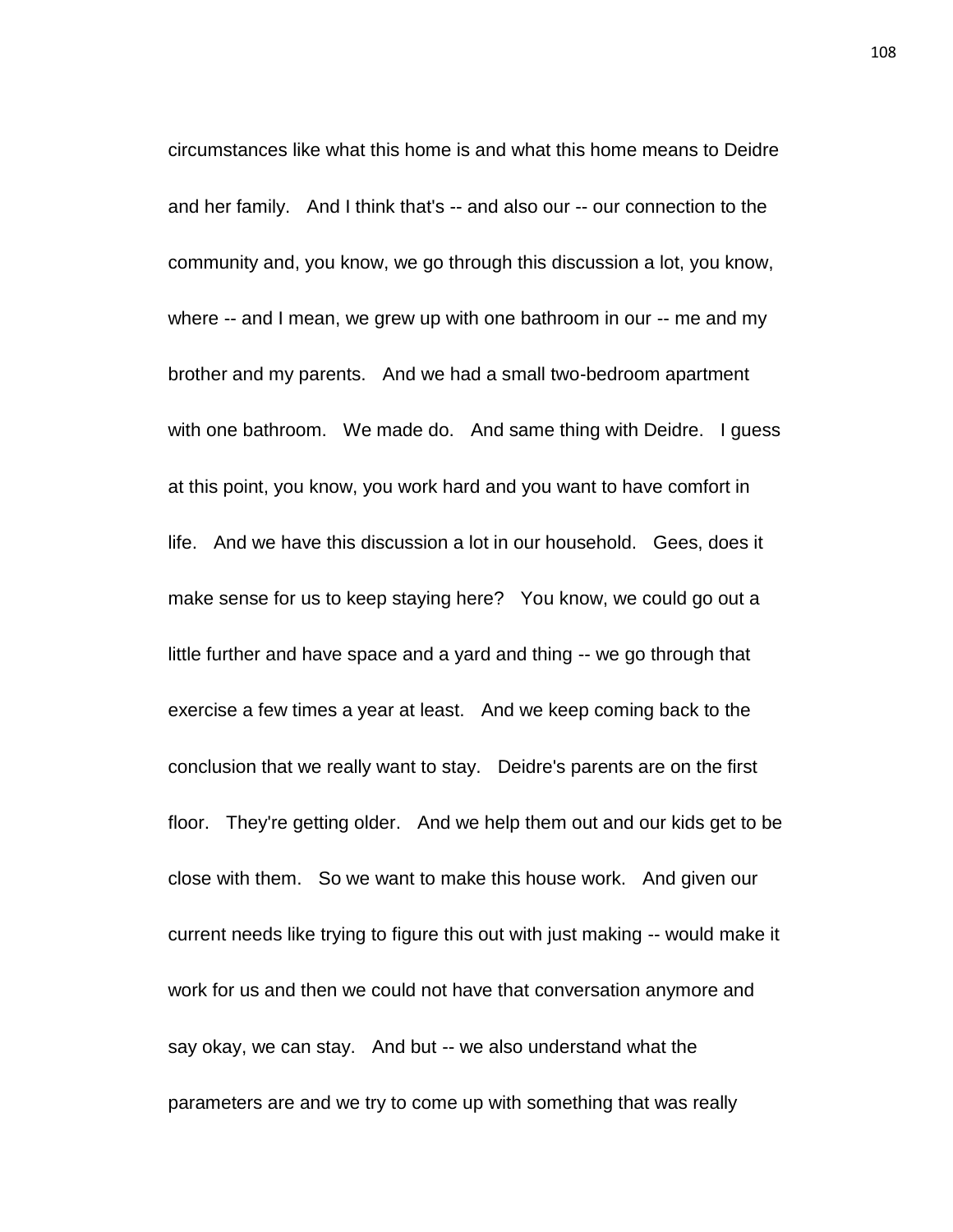pretty -- what we thought was really pretty that maybe could help --

CONSTANTINE ALEXANDER: Why don't we continue this case and give you time to come up with other solutions. If you feel you can't, you come back before us, and we'll vote on what you have. I don't think we're ready to grant relief tonight.

MAHMOOD FIROUZBAKHT: No, I hear that.

CONSTANTINE ALEXANDER: Or deny relief. Unless you want me to deny it.

MAHMOOD FIROUZBAKHT: We don't want to do that.

Now, do you -- I'm sorry, do you want to say anything?

DEIDRE DEEGAN: I think you covered it pretty well actually. I mean I think the main, the main thing for us is also just the expensive piece of not wanting to have to kind of demo.

CONSTANTINE ALEXANDER: It would be more expensive than getting rid of that dormer I'm sure.

DEIDRE DEEGAN: Yeah. And I'm just thinking about what's next to the house, too, I think is helpful. Just to think that, you know, to remember that it's a driveway, that there's -- it's not that we're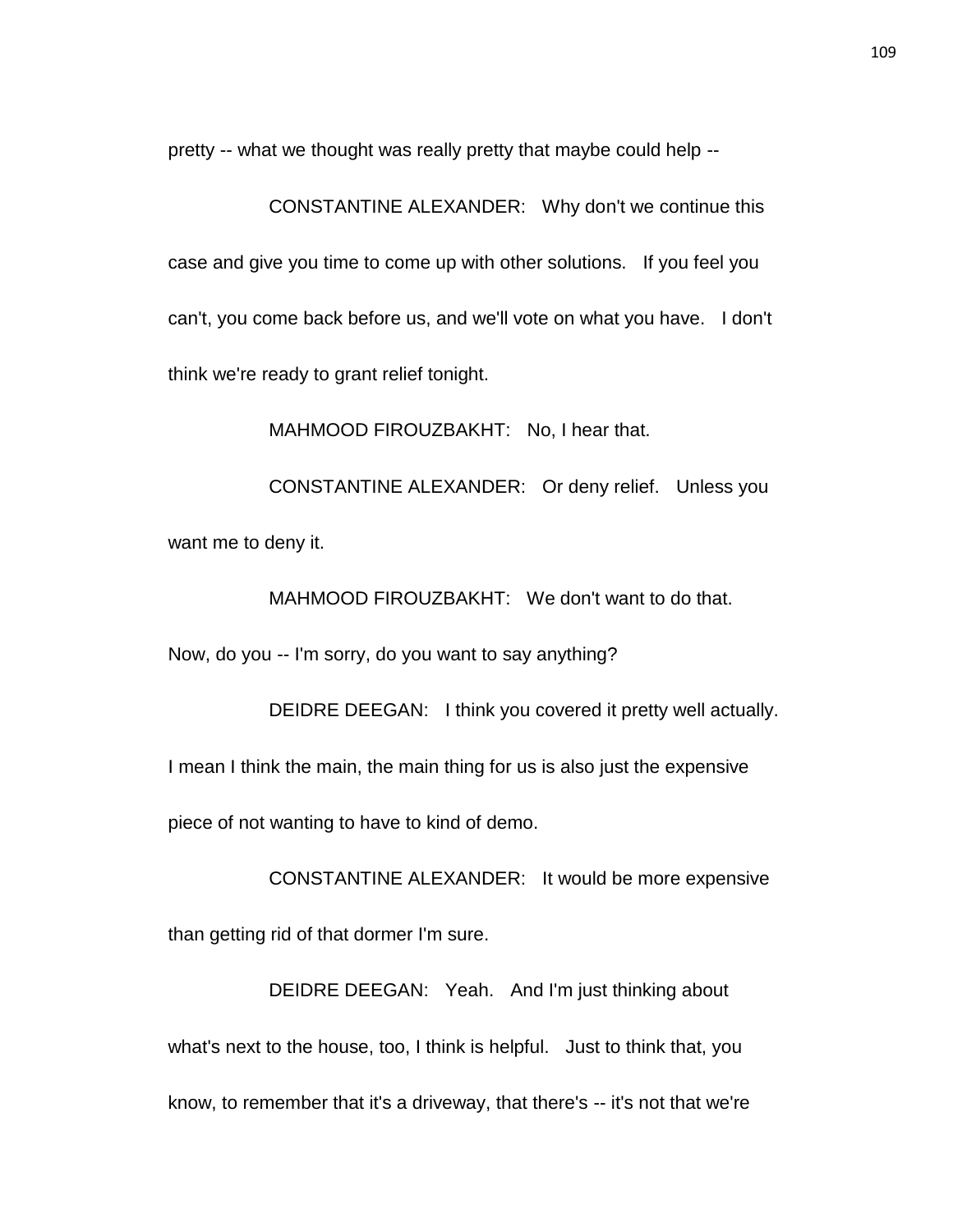blocking a view. There's no -- and in that sense there's no functional piece that we're prohibiting someone else from having -- by doing this. And I think of, you know, the purpose of the guidelines in the first place is to allow for growth within the city to allow the city to have young families, to allow the city to have -- to accommodate all the different kinds of people that want to live here, and at the same time not encroach upon one another, right? That's the purpose of it. And in this situation, it's our driveway and a, you know, short store. There's nobody, you know, there's no one right there. And just having all of our neighbors kind of very firmly, yes, if -- we really want you to be here. We want you to have a comfortable home and, you know, like Mahmood said I grew up with a closet of a bathroom. So of course you can survive with a lot. People survive in tents, you know, there's a spectrum of survivability. And it's really about the balancing of the community aspect of it, right, which is the original purpose, and then the, you know, the liveability aspect of it, keeping people here, too. And so I guess I ask you to think about it from that perspective? Yeah.

CONSTANTINE ALEXANDER: Let me just make a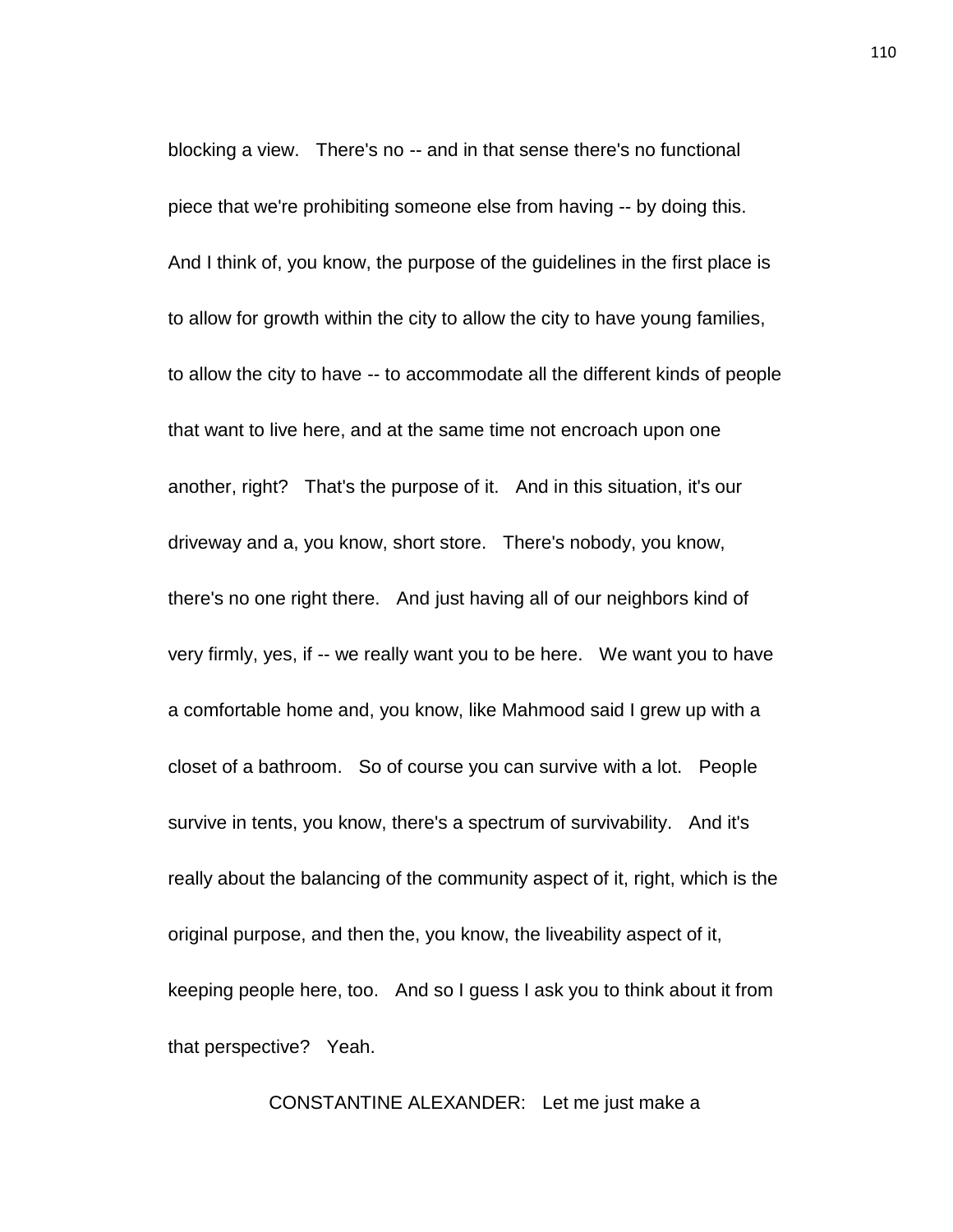comment --

DEIDRE DEEGAN: And I'm no expert in any of this. But that's just my kind of layperson's sense of what it is.

CONSTANTINE ALEXANDER: The dormer guidelines are not designed to -- for liveability. That's the dimensional requirements. And I think you've heard, at least you heard it from me, the Board is sympathetic to giving you dimensional relief of the nature you're proposing.

DEIDRE DEEGAN: Right.

CONSTANTINE ALEXANDER: The dormer guidelines are pure aesthetics. The city has decided through the Community Development Department, that aesthetically, dormers that are too big are not desirable in Cambridge. Too big being more than 15 feet, and they also have to be set back from the ridge line, blah, blah, blah. And a dormer this big in the minds of the Community Development Department, the people who drew up the guidelines, said this is aesthetically not good for the city. And that's why we try to enforce it. Enforce is the wrong word. We apply it all the time. So don't get, let's not confuse liveability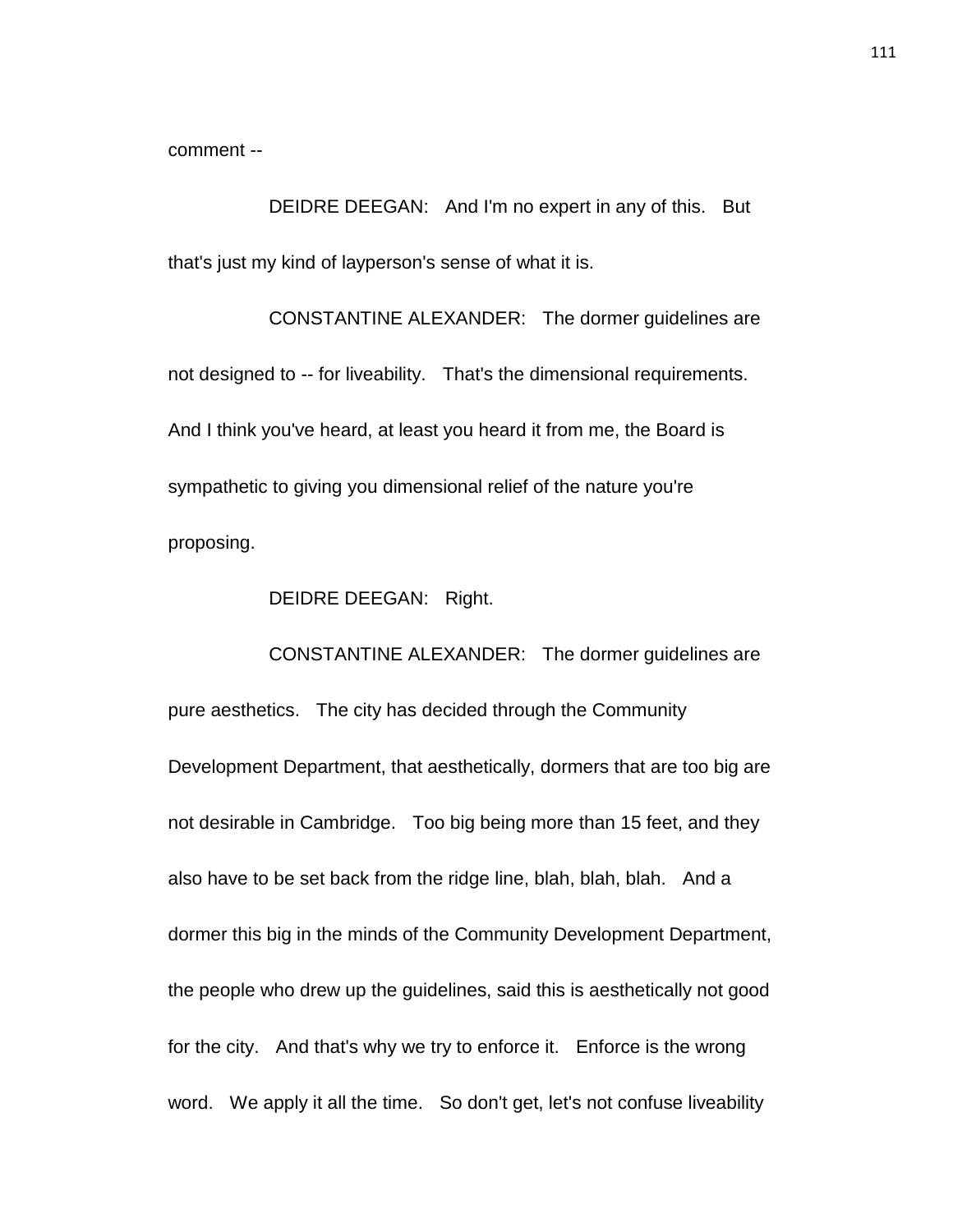with aesthetics. Liveability you need more space. I think you've been hearing we're -- depending on unless you increase it dramatically, you're going to get it. But you've got to approve the aesthetics and this dormer doesn't do that.

DEIDRE DEEGAN: Okay.

ATTORNEY SEAN HOPE: And maybe to your point as a suggestion, sometimes you get feedback from the Board and you try to figure out what they're gonna do and then you come up with something. And I think because it is aesthetic, maybe what we can do is look at a range of different options, because it could be that we achieve the 18 feet, and aesthetically it looks pretty poor. And so the Board would have an opportunity to balance. And what you don't see here is what would it look like if we kept to your typical 15 to 18 feet. So maybe what we do is not necessarily scrap this, but obviously we're saying look, this is bigger than we feel comfortable with, and maybe do a range of different options that are affordable to the petitioners, because I'm personally not convinced that aesthetically if we had shrunken this, that it would look aesthetically, which is dormer guideline's is about, something you would prefer. If we're not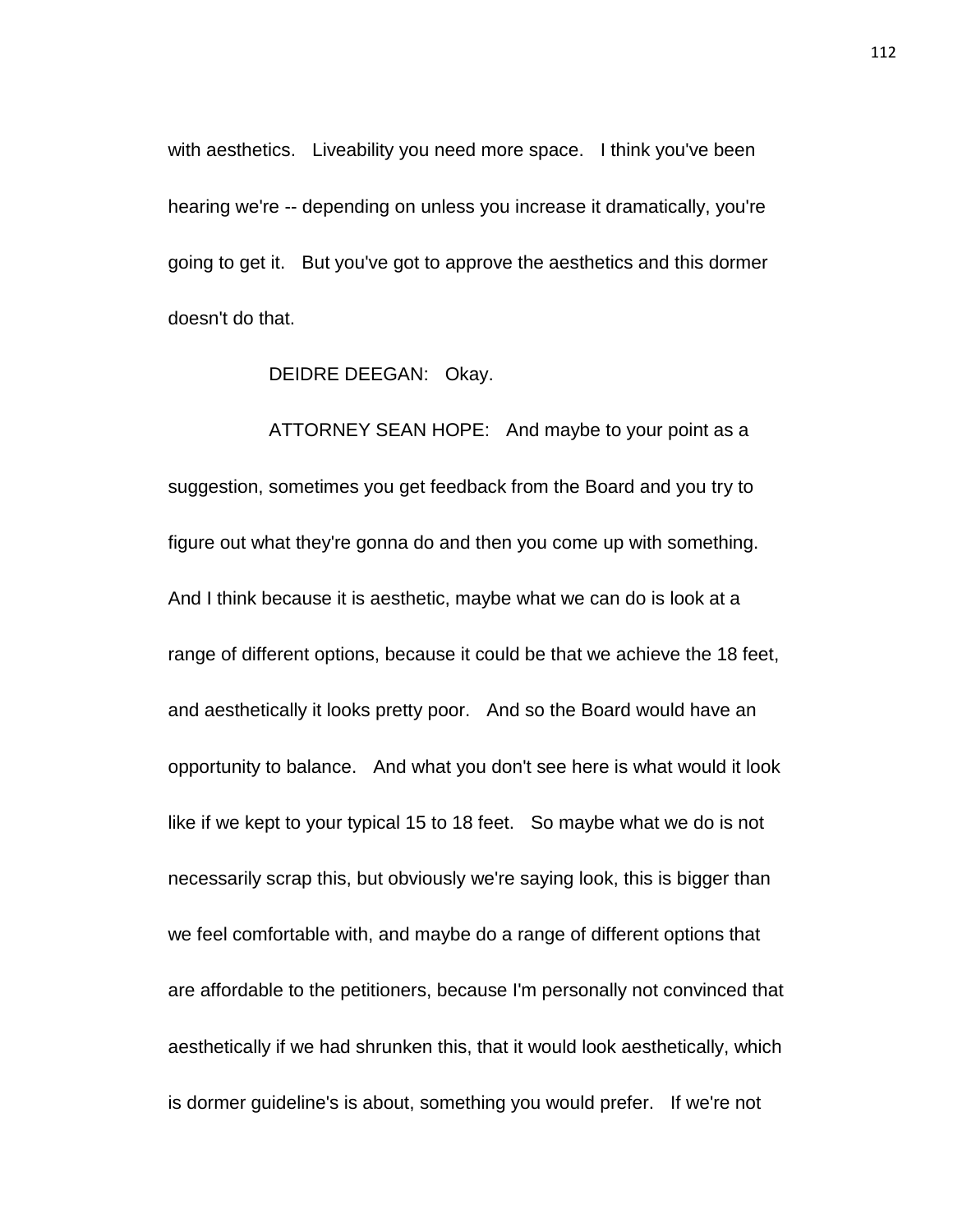just taking it's twice as much rationale, but I could be wrong. So maybe that's what we could do. If we were to continue, we can study it, work with the architect, and present what might be something that could be approved.

LAURA WERNICK: And obviously we're very sympathetic. We're constrained by guidelines, but I think there are ways you can get the same effect and be able to play with the dormer notion a little bit so it doesn't read as one big dormer and that might be a more, you know, satisfactory.

CONSTANTINE ALEXANDER: I didn't know what date we were going to continue the case to that's why. I'm sorry.

MAHMOOD FIROUZBAKHT: Right. No worries.

CONSTANTINE ALEXANDER: I didn't see him. I

apologize.

MAHMOOD FIROUZBAKHT: Thank you for your comments. SEAN O'GRADY: November 8th.

CONSTANTINE ALEXANDER: November 8th. Is that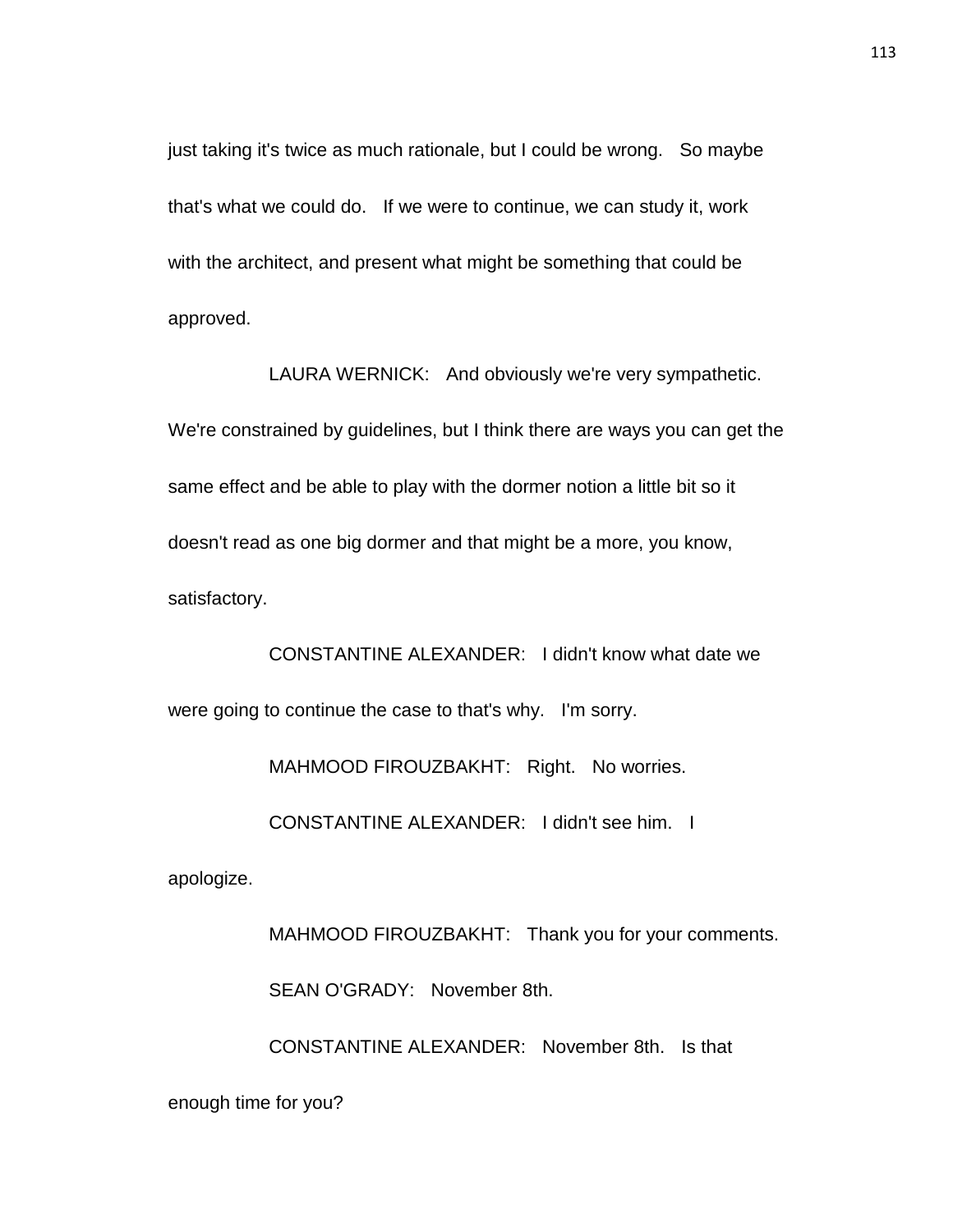MAHMOOD FIROUZBAKHT: I think so. I think that should give us some time.

CONSTANTINE ALEXANDER: Can't be any earlier because we're filled up. We can do it later if you want.

MAHMOOD FIROUZBAKHT: I think that's good. It's a

Thursday it's school day. I think we're good. It should be good.

CONSTANTINE ALEXANDER: November 8th.

MAHMOOD FIROUZBAKHT: Perfect.

CONSTANTINE ALEXANDER: How about members of the

Board? Can everybody make November 8th? I can.

LAURA WERNICK: I don't know.

SLATER ANDERSON: Yes.

LAURA WERNICK: Zoning Board of Appeals that's my only

conflict. We're good.

CONSTANTINE ALEXANDER: You're good.

Brendan, you're good?

BRENDAN SULLIVAN: I'm all right.

SLATER ANDERSON: Yeah, I'm here.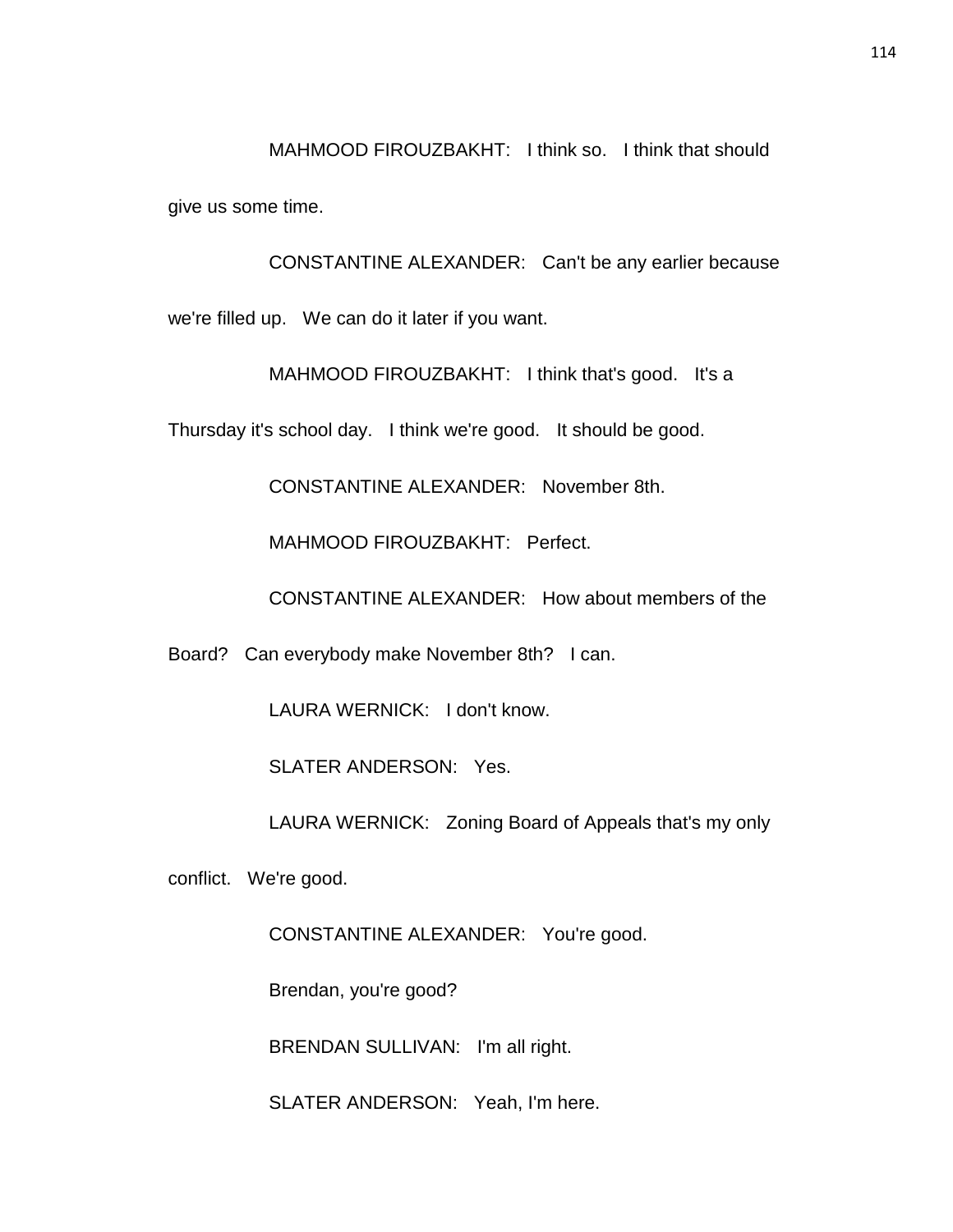CONSTANTINE ALEXANDER: Okay. The Chair moves

that this case be continued as a case heard until seven p.m. on November 8th subject to the following conditions:

That the petitioner sign a waiver of time for a decision.

Which has already been done.

Second, that the posting sign, and Mahmood knows this as well, and so does Sean.

MAHMOOD FIROUZBAKHT: I've messed it up before --

CONSTANTINE ALEXANDER: I'm sorry?

MAHMOOD FIROUZBAKHT: I said I've messed it up before,

but this time I won't.

DEIDRE DEEGAN: It won't be upside down.

CONSTANTINE ALEXANDER: You can keep the same sign,

modify the new date and new time, seven p.m., otherwise you'll be sitting here much later than you want to be. And that you maintain it for the 14 days required by our Ordinance.

And lastly, and this time you'll have new plans, presumably.

They have to be in our files no later than five p.m. on the Monday before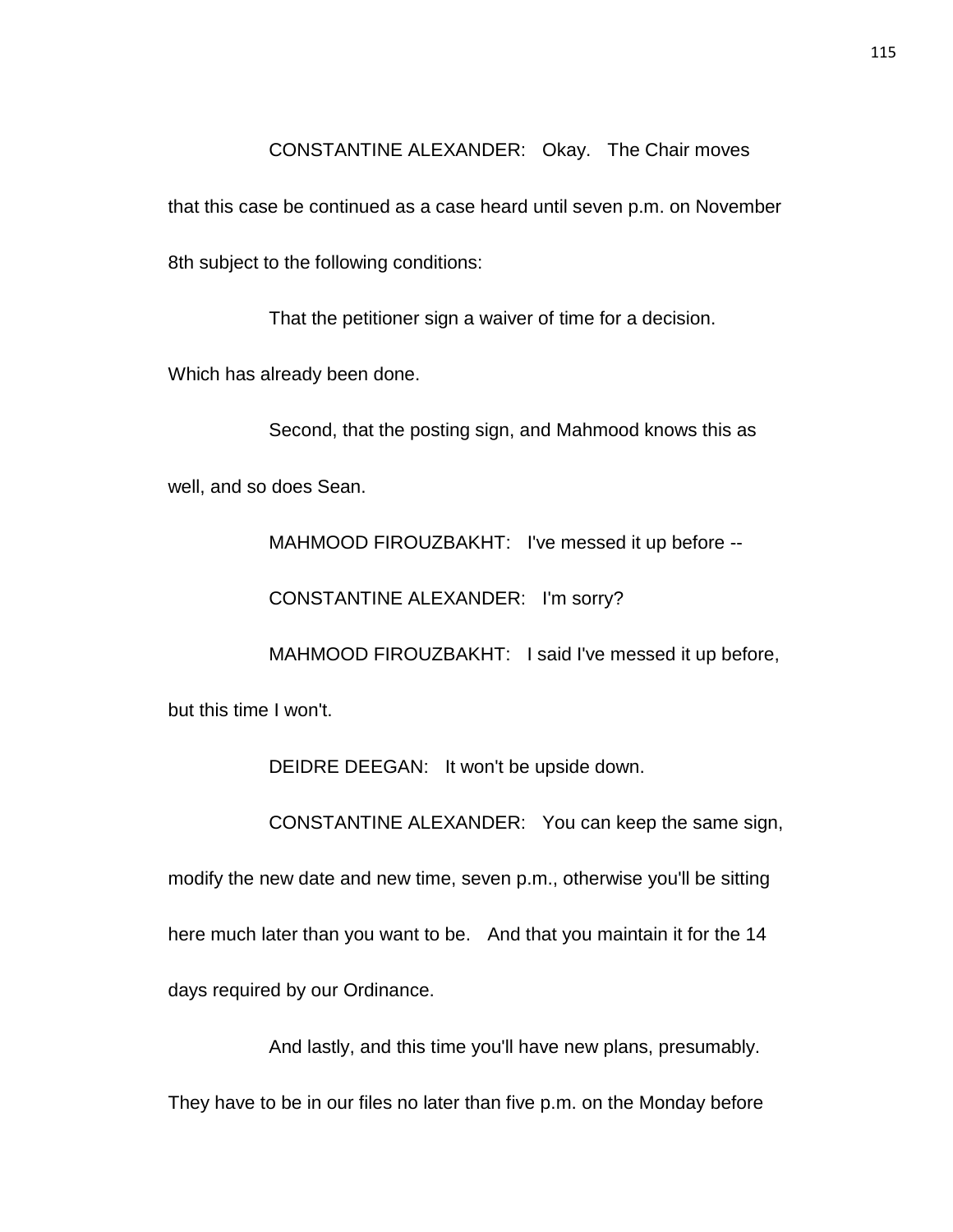the hearing date.

So don't, Sean knows it and Mahmood knows. Doesn't dally.

If you come the night before with the new plans, we're not going to hear

the case. We're going to continue the case again. Okay?

DEIDRE DEEGAN: Okay.

CONSTANTINE ALEXANDER: All those in favor say "Aye."

(Aye.)

CONSTANTINE ALEXANDER: See you in November.

MAHMOOD FIROUZBAKHT: Thank you.

Nice to see you all.

(Alexander, Sullivan, Hickey, Anderson, Wernick.)

\* \* \* \* \*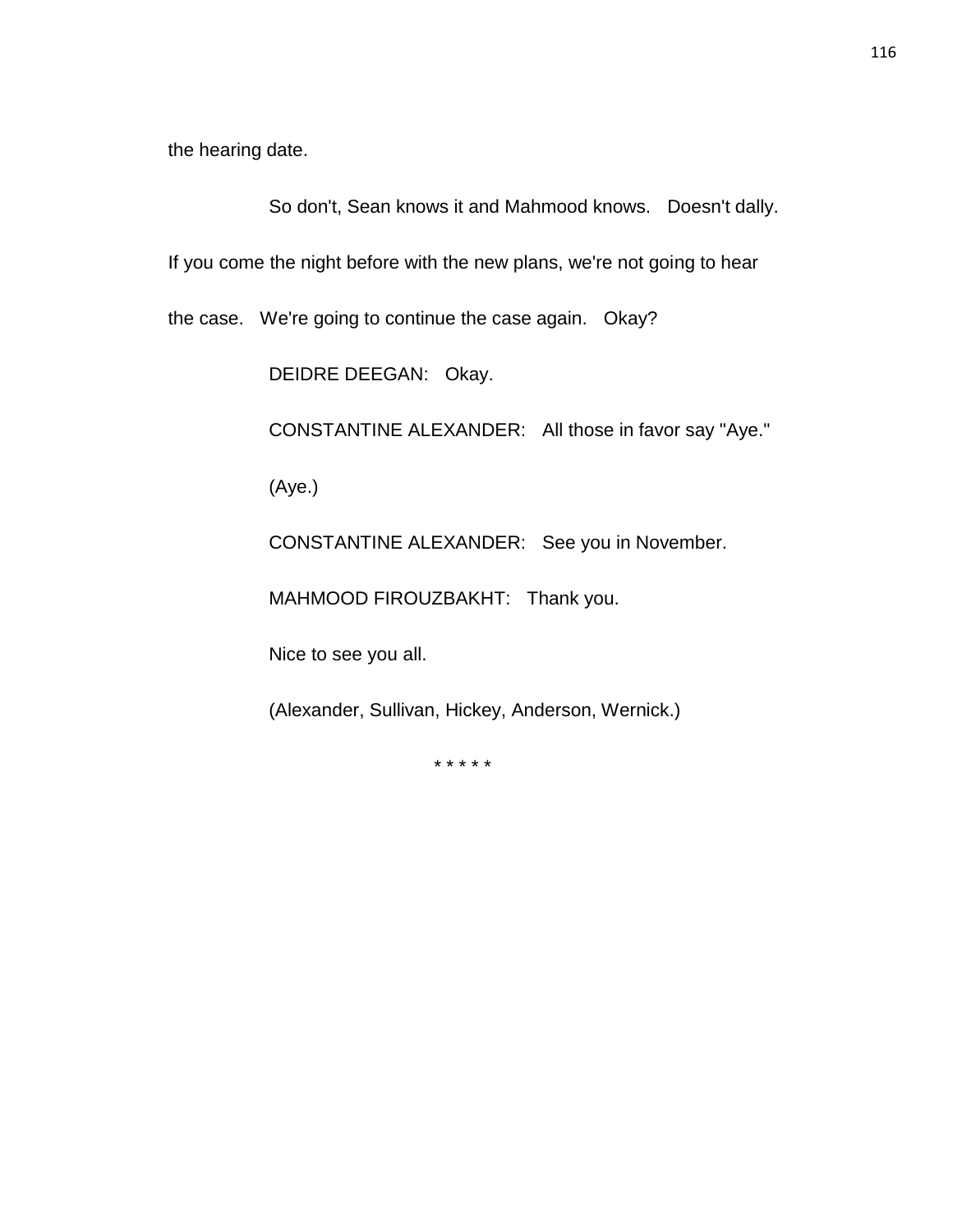(9:05 p.m.)

017005, 24 Decatur Street.

(Sitting Members Case No. BZA-017005-2018: Constantine Alexander,

Brendan Sullivan, Andrea A. Hickey, Slater W. Anderson, Laura Wernick.)

CHRISTOPHER WALSH: Hi.

CONSTANTINE ALEXANDER: The Chair will call case No.

Is there anyone here wishing to be heard on this matter? Sir.

CONSTANTINE ALEXANDER: Name and address for the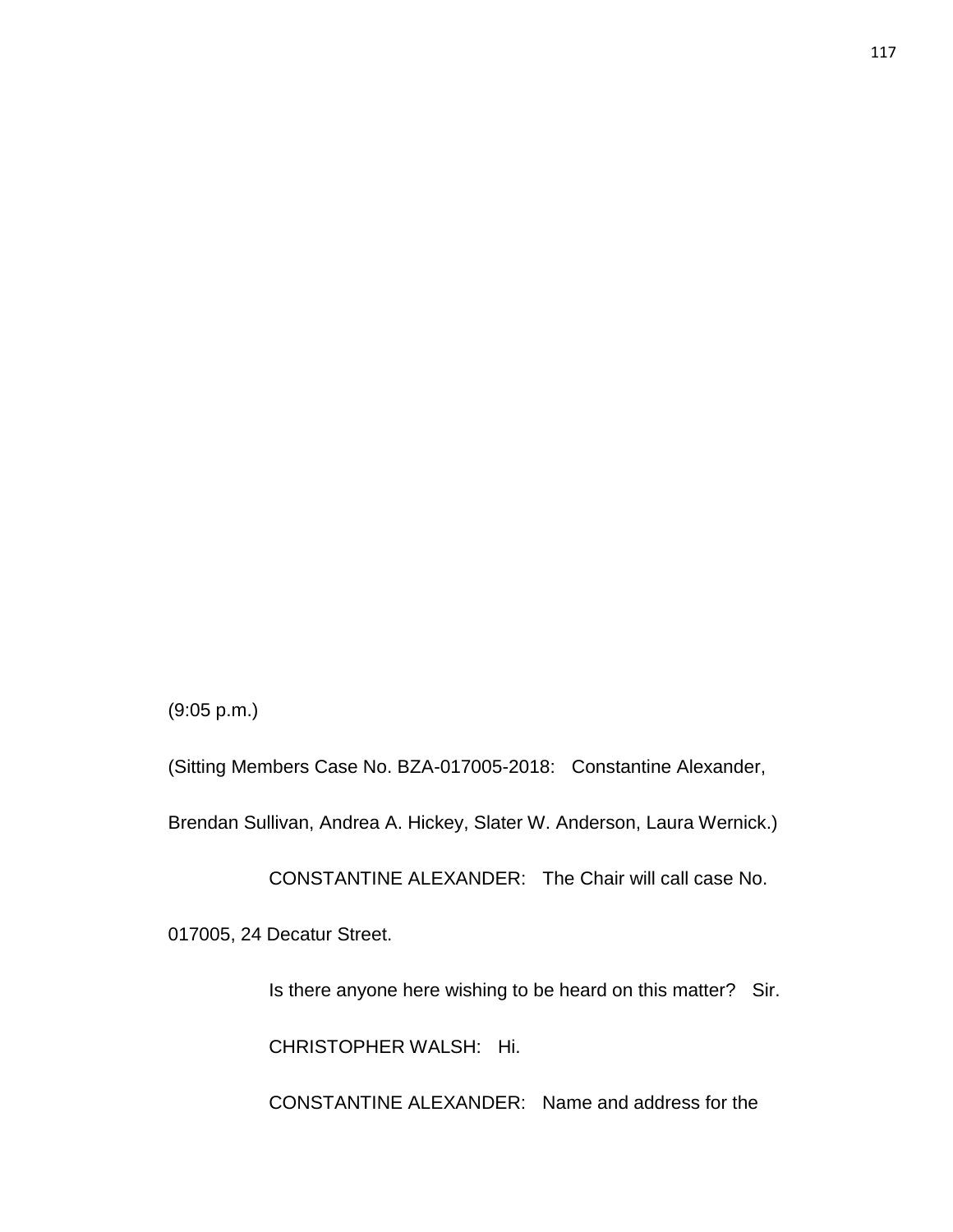stenographer, please.

CHRISTOPHER WALSH: Sure. Chris Walsh. 24 Decatur Street.

CONSTANTINE ALEXANDER: Okay.

Sir, before we start the case you are aware I trust that there is a lot of neighborhood opposition to what you're proposing?

CHRISTOPHER WALSH: I'm aware of the opposition.

CONSTANTINE ALEXANDER: Okay. Do you want to

proceed or do you want to spend some time talking to your neighbors and

maybe coming up with something that will get their approval or support I

should say.

CHRISTOPHER WALSH: The latter.

CONSTANTINE ALEXANDER: I'm sorry?

CHRISTOPHER WALSH: The latter. I want to continue the

case if that's at all possible.

CONSTANTINE ALEXANDER: Oh, sure.

CHRISTOPHER WALSH: I signalled that to Maria Pacheco

earlier today.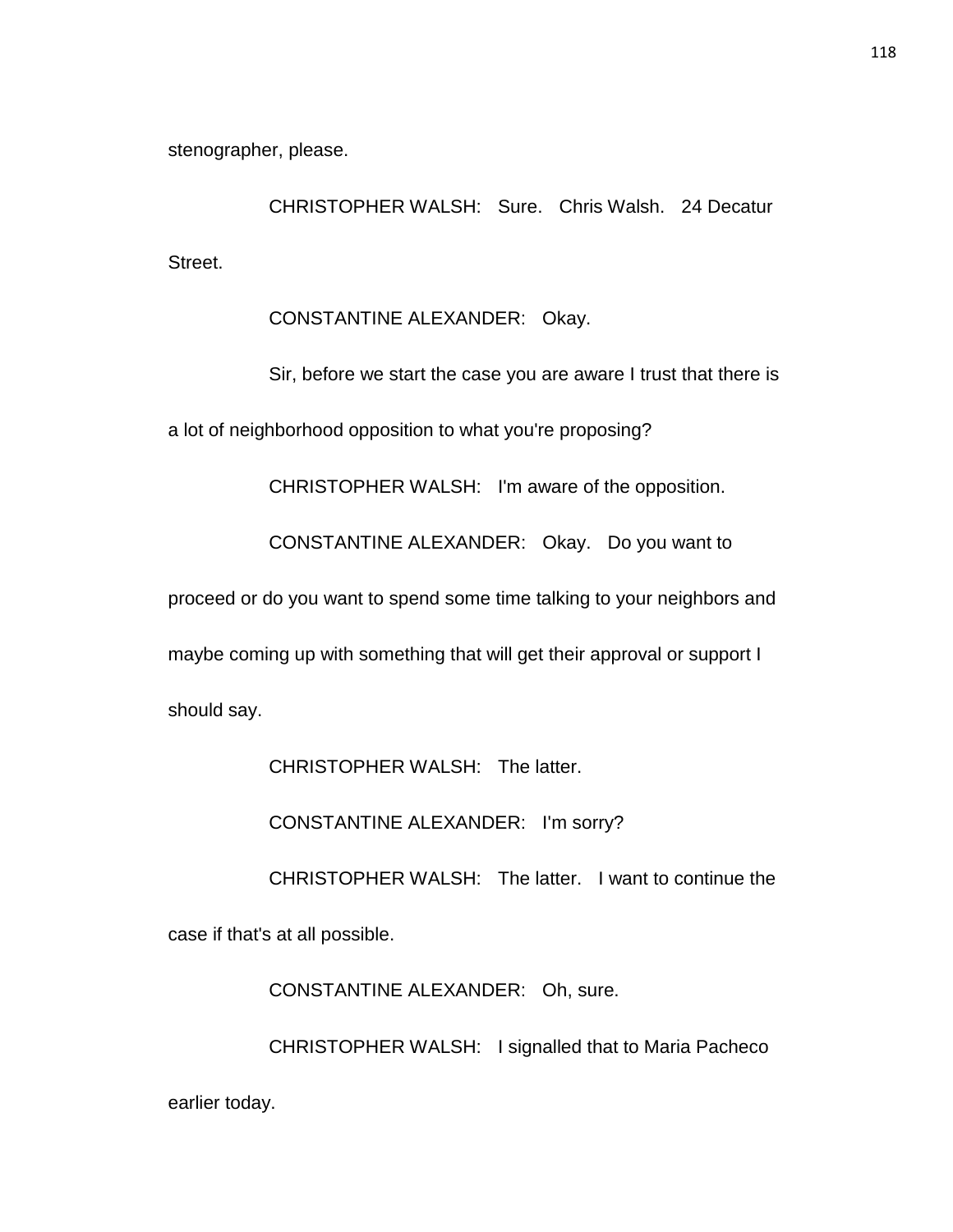CONSTANTINE ALEXANDER: Oh, okay.

CHRISTOPHER WALSH: Last minute.

CONSTANTINE ALEXANDER: Sean wasn't aware you

wanted to continue the case.

CHRISTOPHER WALSH: Right.

CONSTANTINE ALEXANDER: Okay. Do you have a date in mind?

CHRISTOPHER WALSH: I don't. Obviously that's something that would be convenient for the people who object. There's one gentleman there so he could say yay or nay. We're okay as petitioners.

CONSTANTINE ALEXANDER: Sean, November 8th open? We're going to continue the case. If not, that would be November 29th, right?

SEAN O'GRADY: Yes, November 8th we can do one more. CONSTANTINE ALEXANDER: Do you want to do November 8th or do you want to do November 29th? Which works for you guys?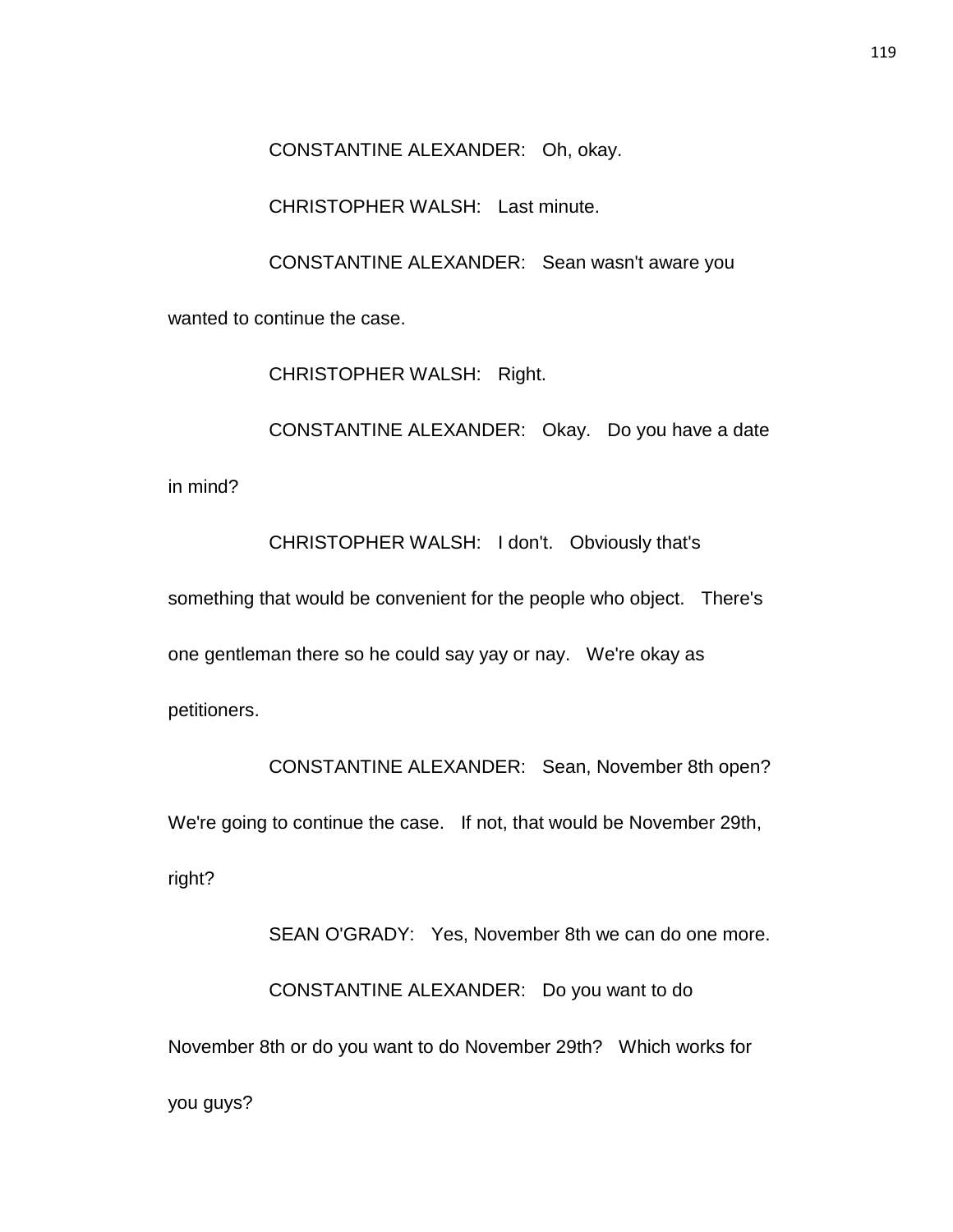#### UNIDENTIFIED MEMBER FROM THE AUDIENCE: I can't

speak for everyone.

CONSTANTINE ALEXANDER: I know.

UNIDENTIFIED MEMBER FROM THE AUDIENCE: We're in the condominium. So it's hard for me to say. I'm guessing later would be better.

CHRISTOPHER WALSH: Let's do later then.

CONSTANTINE ALEXANDER: The later?

CHRISTOPHER WALSH: Be accommodating, sure.

CONSTANTINE ALEXANDER: Okay, yeah. I think the

more time, the more likely you'll come to some solutions.

CHRISTOPHER WALSH: Sure. Six weeks from now?

Sure.

CONSTANTINE ALEXANDER: Okay, the Chair moves that this case be continued as a case not heard until November -- seven p.m. on November 29th. You know, I'm sorry, we should just make sure Sean hasn't told us --

ANDREA HICKEY: Sean.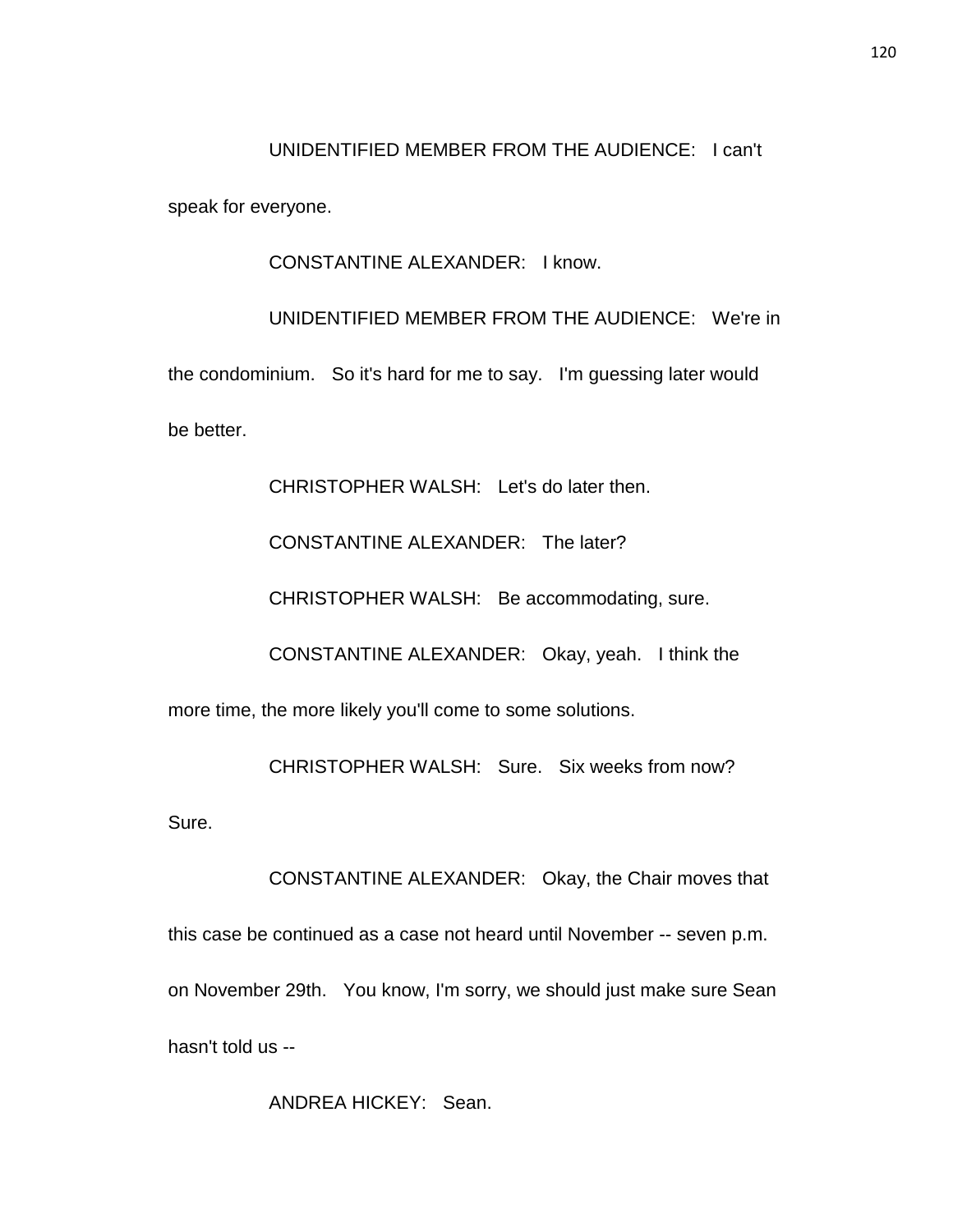CONSTANTINE ALEXANDER: Sean, do we have room on

November 29th? I know we have Arnold Circle.

SEAN O'GRADY: Yes, you can do November 29th if you like.

CONSTANTINE ALEXANDER: Okay. Why not?

The case be continued as a case not heard until seven p.m. on November 29th subject to the following conditions:

The first is that you sign a waiver of time for decision until

then. Mr. O'Grady will give that to you right now.

Second, that the posting sign that you have up there must be modified to reflect the new date, November 29th, new time, seven p.m. Both can do it by marking up with a magic marker your current sign or getting a new sign. And they have to -- that new sign has got to be maintained for the 14 days before the hearing on November 29th, just as you did this time.

CHRISTOPHER WALSH: So it could be taken down for a month or whatever?

CONSTANTINE ALEXANDER: I'm sorry?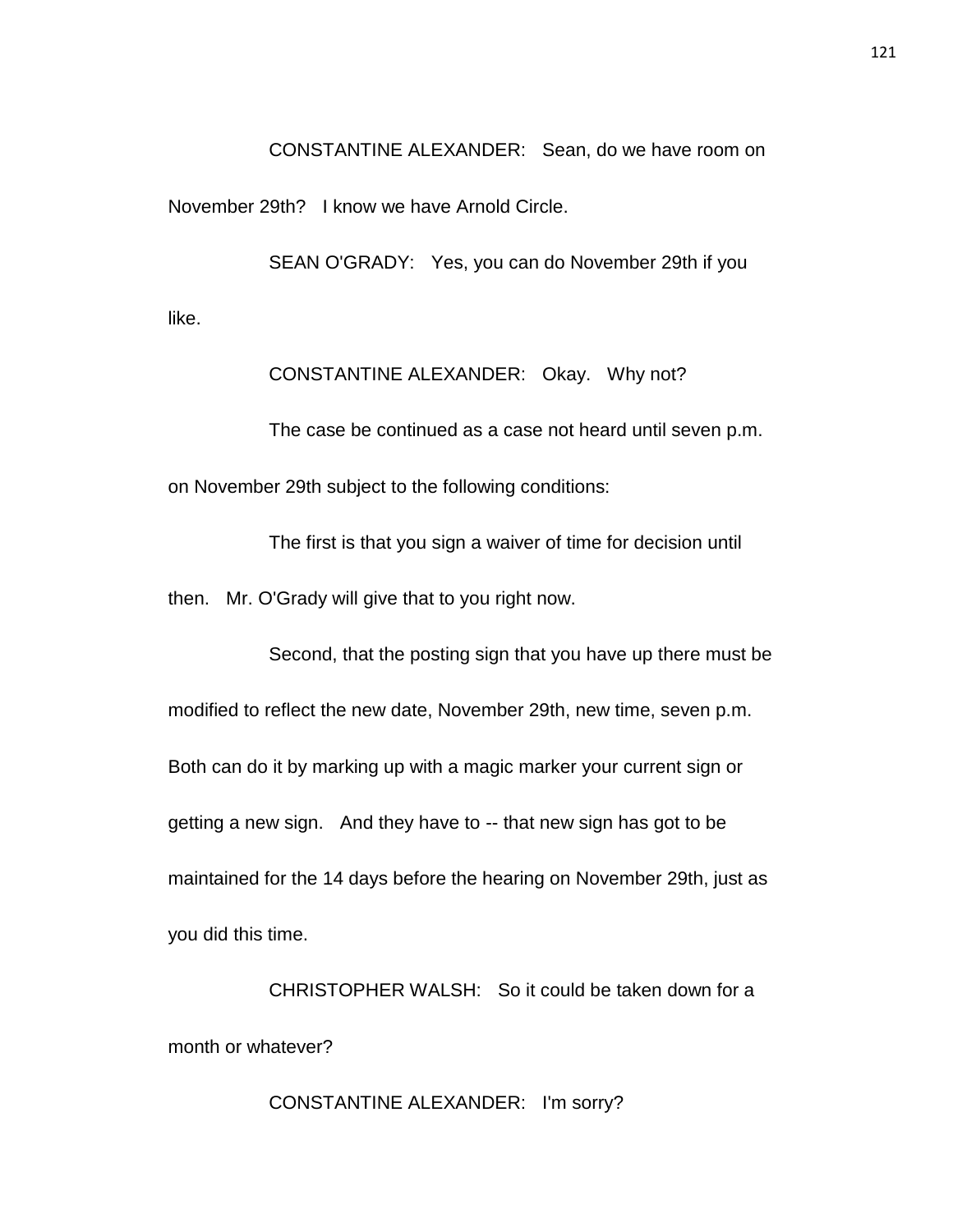## CHRISTOPHER WALSH: It can be taken down?

CONSTANTINE ALEXANDER: Oh, yeah, yeah. Between now and then. Just those 14 days.

And lastly to the extent that you have new plans, modified plans from what is now in our files, they must be in our files no later than five p.m. on the Monday before November 29th. That's to allow us, as members of the Board to study them, it allows neighbors, interested citizens to do the same.

CHRISTOPHER WALSH: Sure.

CONSTANTINE ALEXANDER: So those are the three conditions.

CHRISTOPHER WALSH: Understood.

CONSTANTINE ALEXANDER: Sign, what you're just doing

just now.

Posting sign.

And new plans if there are any.

All those in favor please say "Aye."

(Aye.)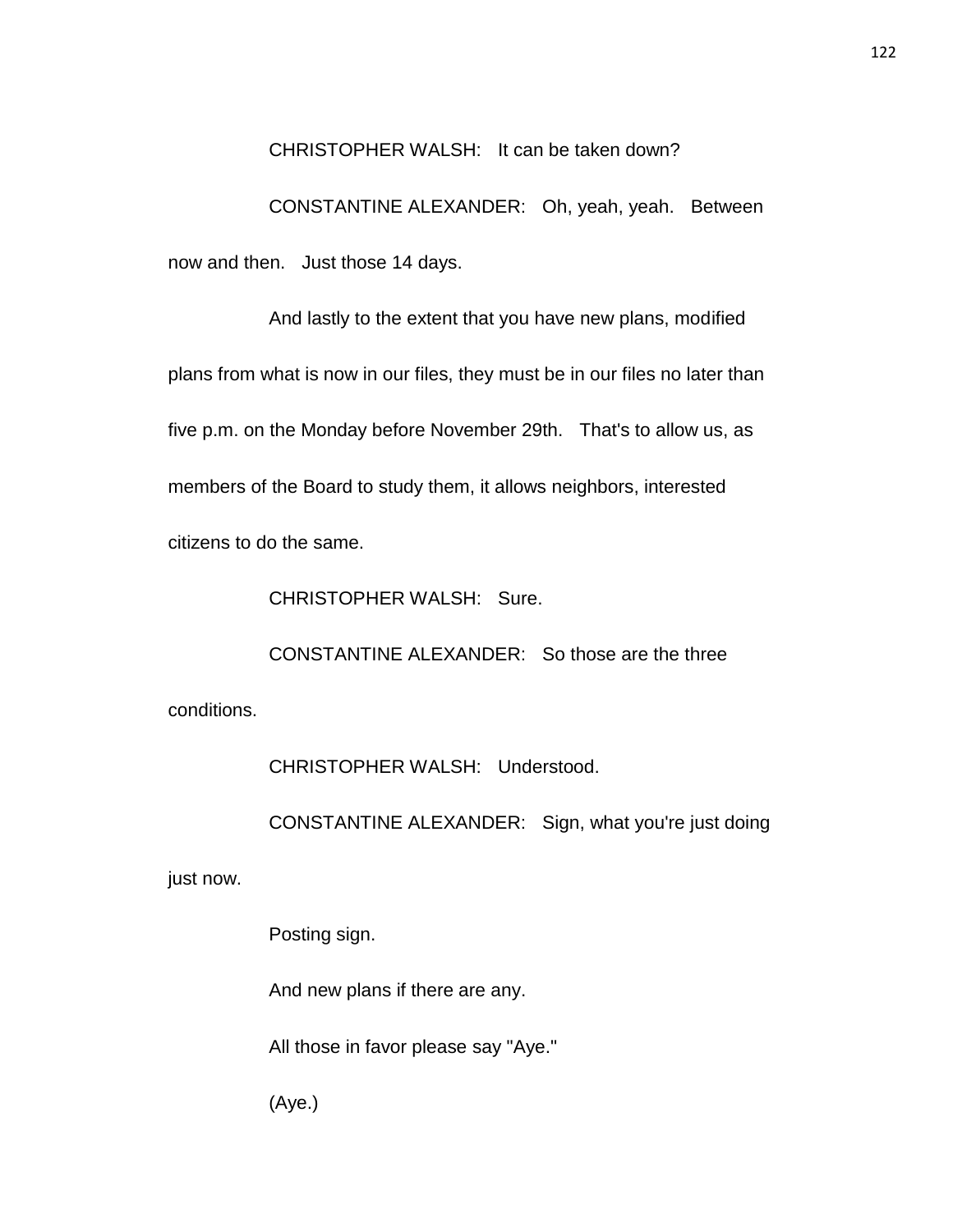CONSTANTINE ALEXANDER: Five in favor. We'll see you

on November 29th.

CHRISTOPHER WALSH: Thanks, appreciate it.

(Alexander, Sullivan, Hickey, Anderson, Wernick.)

\* \* \* \* \*

(9:10 p.m.)

(Sitting Members Case No. BZA-017007-2018: Constantine Alexander,

Brendan Sullivan, Andrea A. Hickey, Slater W. Anderson, Laura Wernick.)

CONSTANTINE ALEXANDER: The Chair will call case No.

017007, 40-42 Walden Street.

Is there anyone here wishing to be heard on this matter?

ERIC HOAGLAND: Good evening.

CONSTANTINE ALEXANDER: Good evening. Give your

name and address to the stenographer.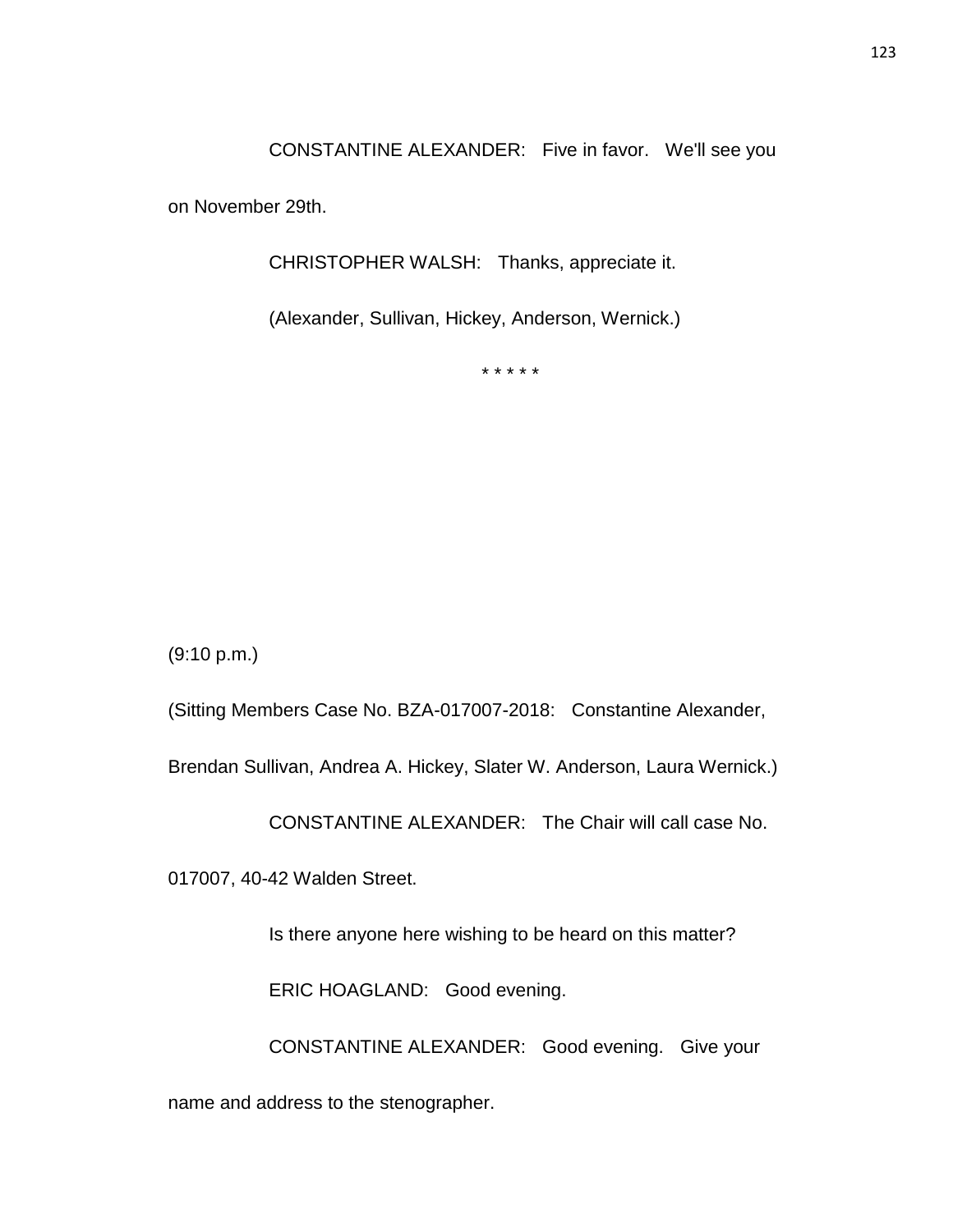#### ERIC HOAGLAND: My name is Eric Hoagland, H-O-A-G

land, L-A-N-D, 195 Lexington Ave., Cambridge. This regards 40-42 Walden Street, Cambridge.

CONSTANTINE ALEXANDER: And you have a dormer that is compliant with our dormer guidelines?

ERIC HOAGLAND: Yes.

CONSTANTINE ALEXANDER: Which is good. Okay.

Anyway, the floor is yours. Why should we grant you relief?

ERIC HOAGLAND: The core issue is that the lot is under, it's

zone B and the lot is under 5,000 square feet. We currently have three girls living on the top floor, and there's no bathroom on the top floor. And they asked us if we could add a bathroom, and that's what the dormer is for. And it gives them the kind of sense of privacy when they go upstairs to their rooms versus going back downstairs to the --

CONSTANTINE ALEXANDER: Hold is the structure roughly?

> ERIC HOAGLAND: 100 years, 110 or so. CONSTANTINE ALEXANDER: Okay. It says it predates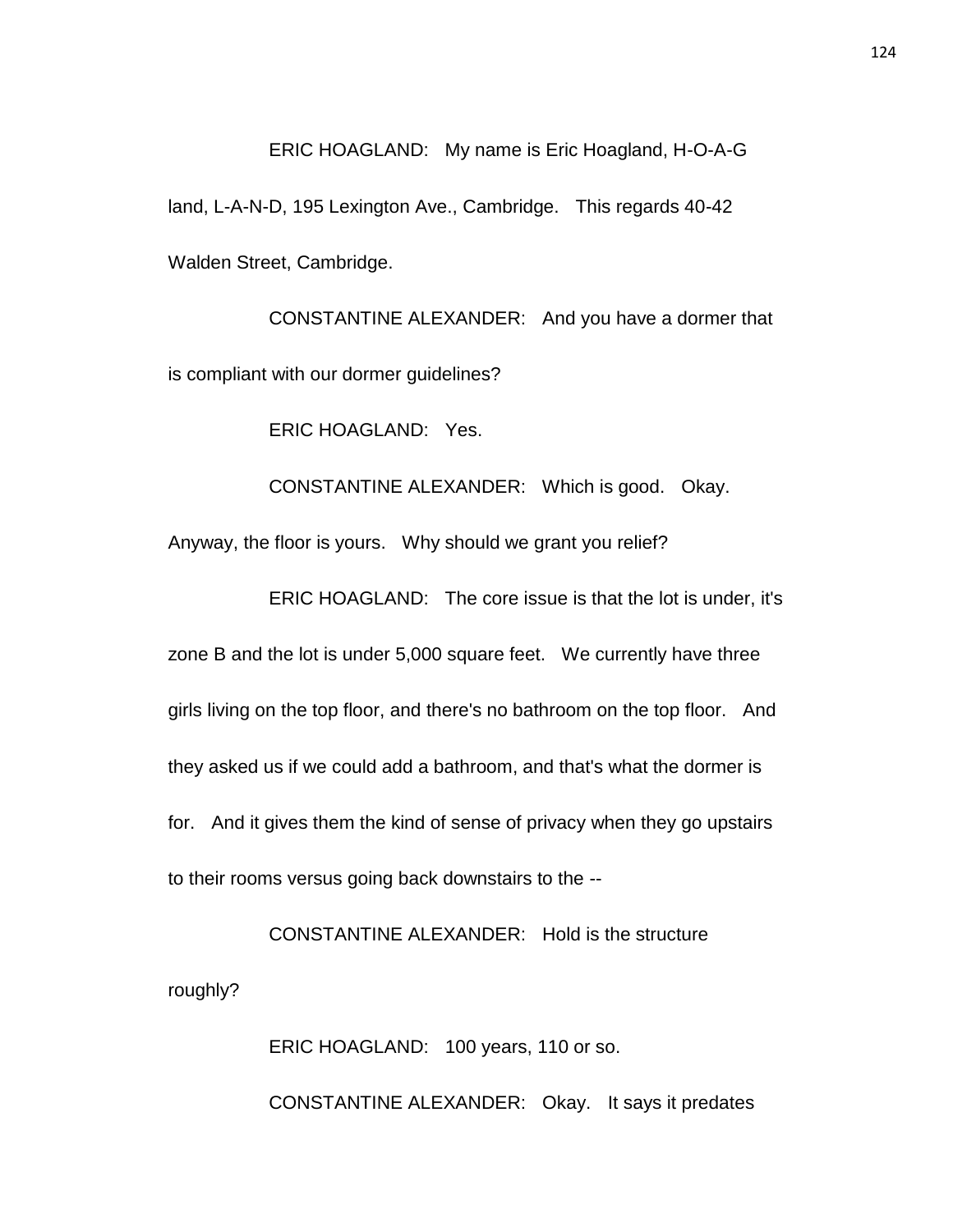zoning.

ERIC HOAGLAND: Yeah, 1909 would be -- whatever. I'm taking a stab at it.

> BRENDAN SULLIVAN: They're usually built in 1918, 1922. ERIC HOAGLAND: Right. Pre-world war --

BRENDAN SULLIVAN: But anyhow.

ERIC HOAGLAND: Three identical buildings.

CONSTANTINE ALEXANDER: Okay.

ERIC HOAGLAND: The only thing is that we talked about

today we might, we're suggesting a gable dormer versus a shed dormer.

CONSTANTINE ALEXANDER: Well, you've got a -- we're

going to approve it, if we approve the -- tie it to plans --

ERIC HOAGLAND: Yeah.

CONSTANTINE ALEXANDER: So if you're thinking about

redesigning it, we're not going to decide it tonight.

ERIC HOAGLAND: Okay, so I think we should stay with what we have.

CONSTANTINE ALEXANDER: That's up to you. What I'm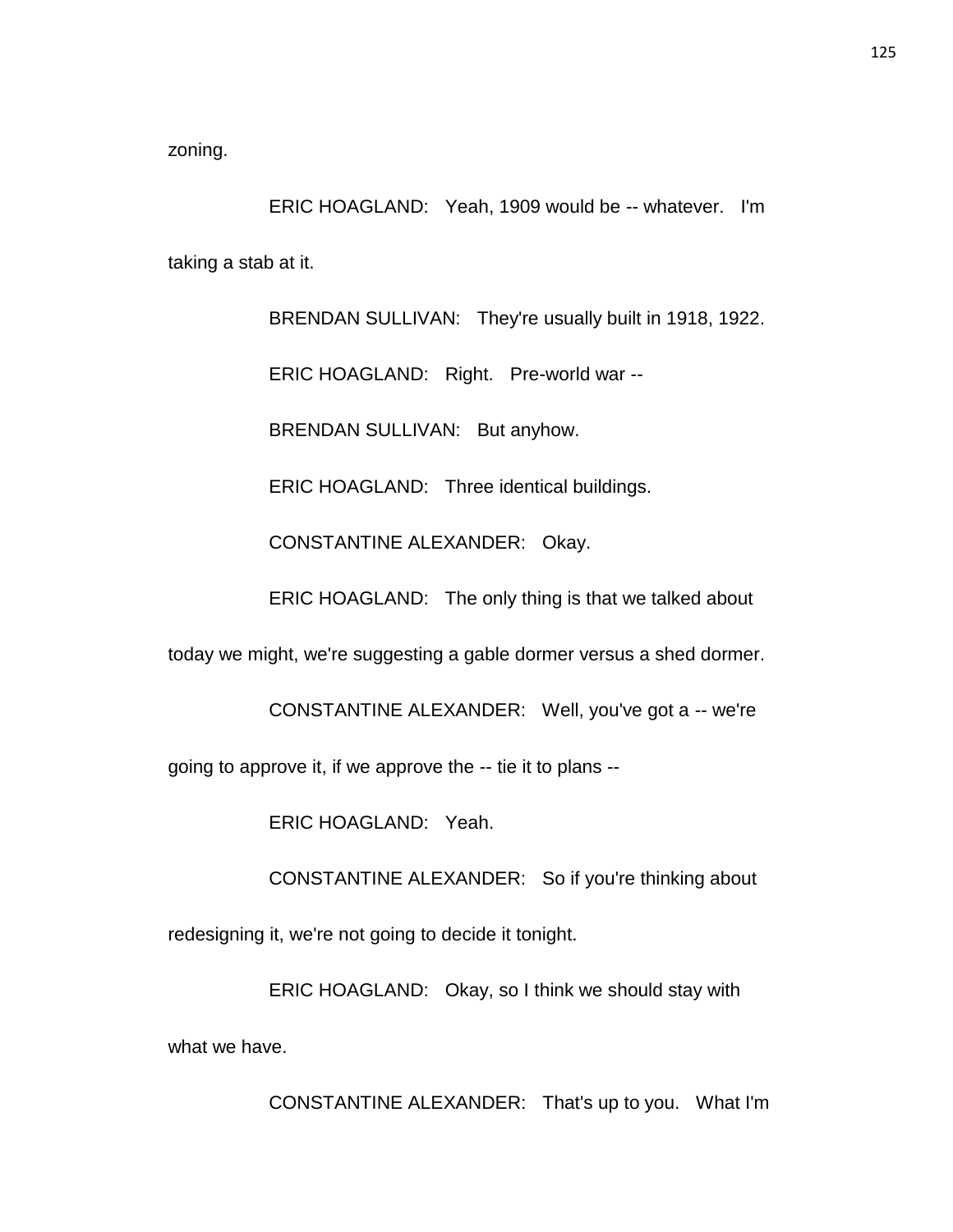saying is what we do is if we grant relief, we say on the condition that the work proceed in accordance with the plans that we have.

ERIC HOAGLAND: Okay.

CONSTANTINE ALEXANDER: So you can't modify them.

ERIC HOAGLAND: No, I totally get that.

CONSTANTINE ALEXANDER: That's all I'm saying. So if

you want to think about it or rethink more about it, we have to postpone the case.

ERIC HOAGLAND: I'm committed to what we're asking for.

CONSTANTINE ALEXANDER: Okay. I think you've said

all. You need the dormer to allow for a new bathroom for the other unit.

Right? A bathroom?

ERIC HOAGLAND: Yes.

CONSTANTINE ALEXANDER: On the floor. And that the

fact is that when the building was built in 19 whatever, 1909, people didn't

have the kind of bathroom requirements or beliefs that we now have.

ERIC HOAGLAND: Yeah, we're finding that people want

more bathrooms in a unit for -- on the same floor.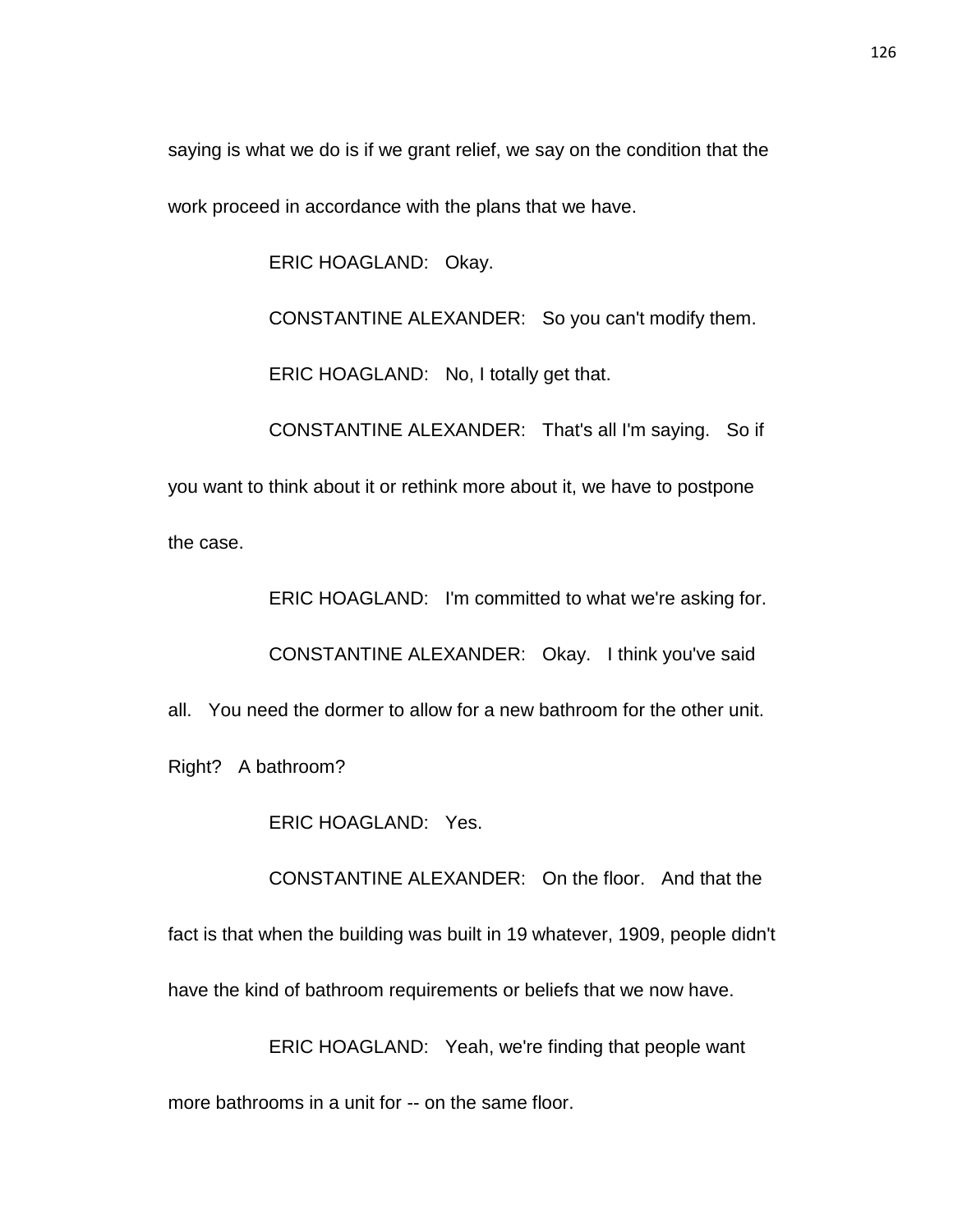CONSTANTINE ALEXANDER: Have you spoken to your neighbors?

ERIC HOAGLAND: I have. I've spoken to the neighbor on the right and the abutter to my left, but they're not here tonight, I don't have their representation, but I talked to them.

CONSTANTINE ALEXANDER: I don't think they wrote us a letter. There weren't any a couple days ago. Do I have notes here? No. Okay. But you can report to us they didn't express any opposition. ERIC HOAGLAND: No, I talked to them about. I see them on the street, I talked to them about it. They got a dormer themselves. They understood what the issue was. And I went with the city guidelines for a dormer.

CONSTANTINE ALEXANDER: Okay.

Comments or questions from the members of the Board?

ANDREA HICKEY: No.

SLATER ANDERSON: You only need one bathroom on the third floor?

ERIC HOAGLAND: Only one, yeah.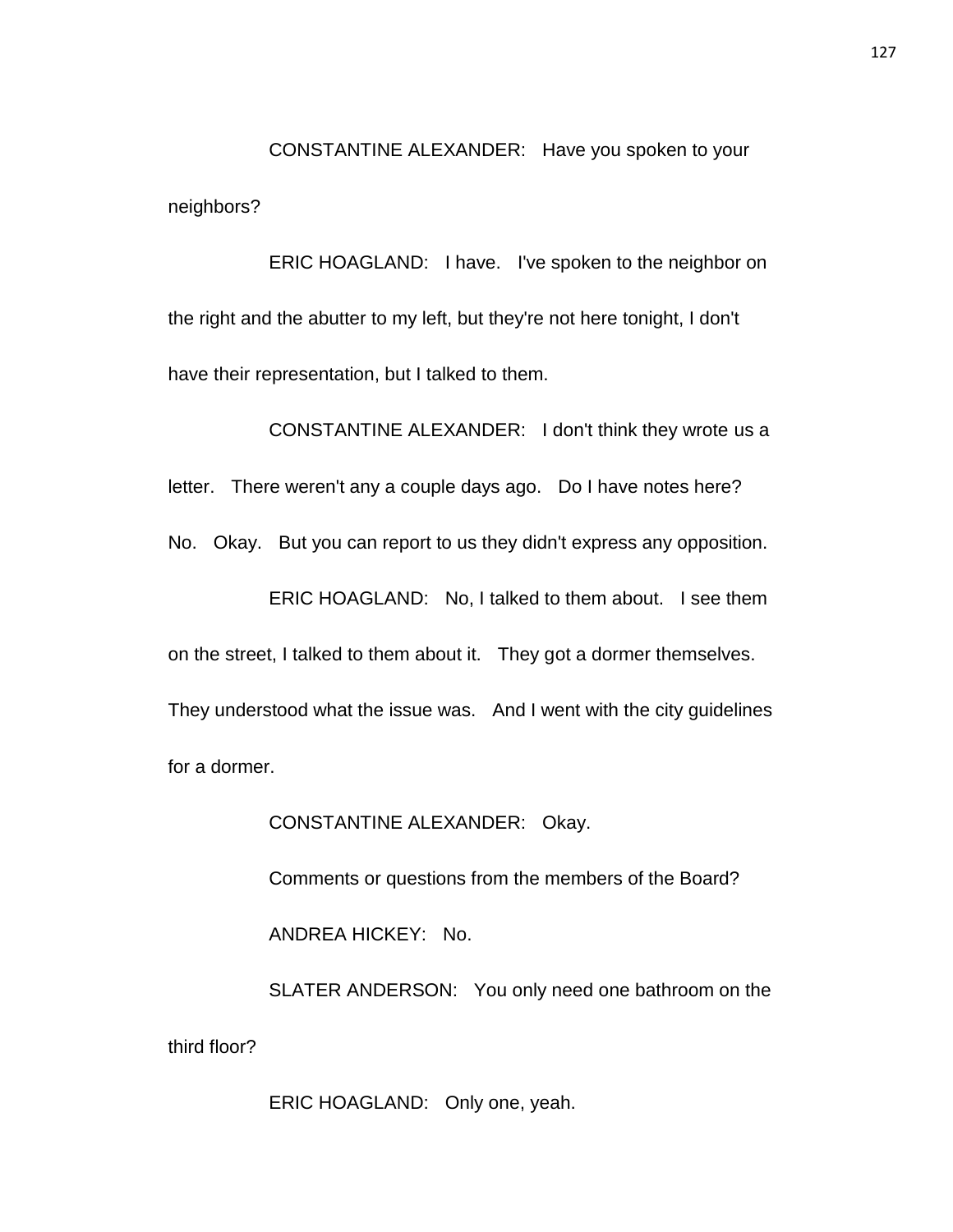Don't get me started.

CONSTANTINE ALEXANDER: You should talk to the

petitioner a couple of cases before.

ERIC HOAGLAND: I think the one before, it was my

observation. People are --

CONSTANTINE ALEXANDER: Let's not go there.

I'll open the matter up to public testimony. Is there anyone

here wishing to be heard on this matter?

(No Response.)

CONSTANTINE ALEXANDER: Apparently not.

I will close public testimony. And we do not have other letters

of communications in our files. So, I'll close public testimony.

Discussion or ready for a vote? Ready for a vote.

Okay, the Chair moves that we make the following findings

with regard to the Variance, the Variance you're seeking:

That a literal enforcement of the provisions of the Ordinance would involve a substantial hardship. Such hardship being is that

structure built over 100 years ago is not configured to have the type, the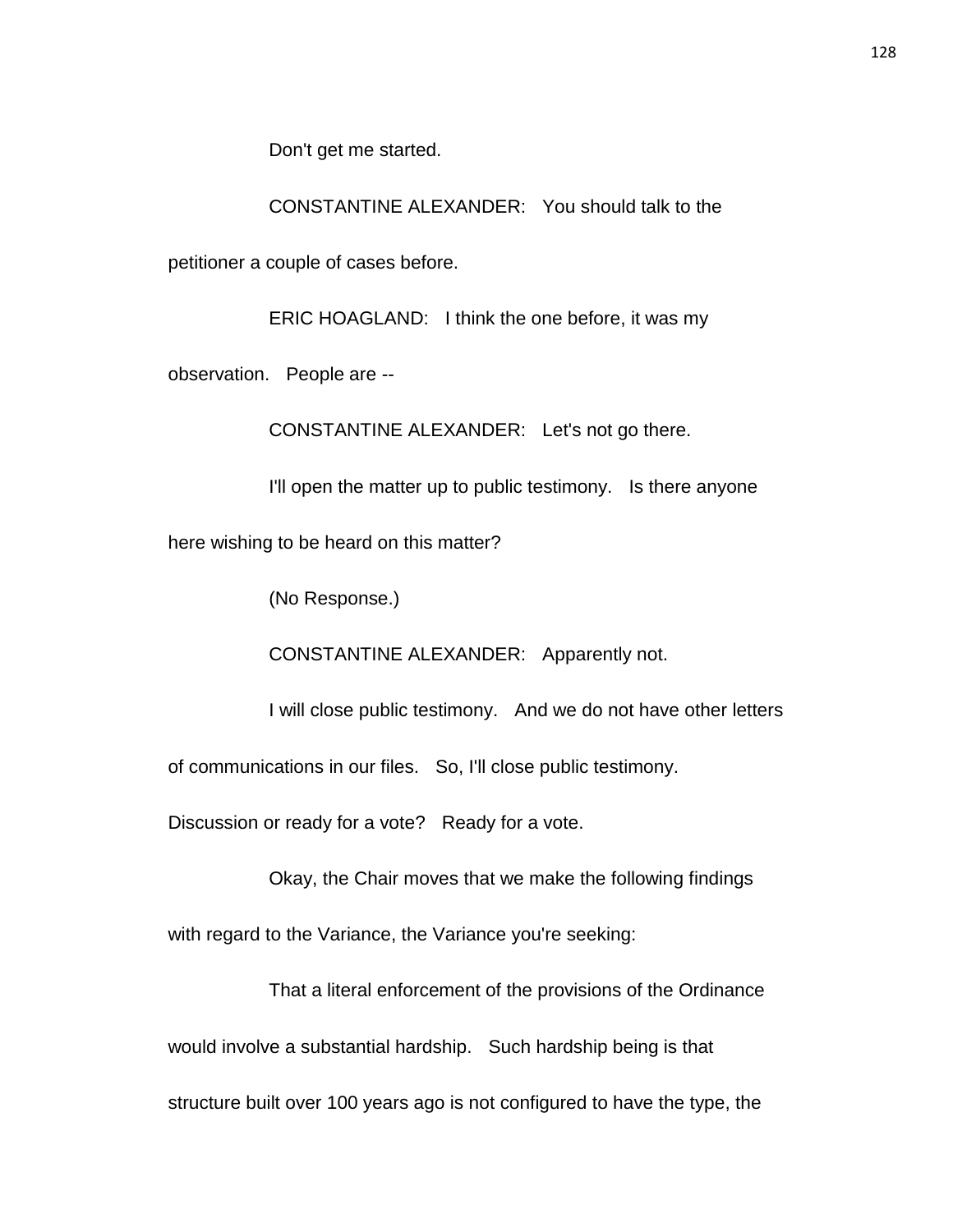amount and nature of bathrooms that is more common in today's society, and this would apply not only to you and you own the building. Whoever owns this building has got a need for a bathroom on the third floor which requires a dormer.

That the hardship is owing to the fact this is already a non-conforming structure, so that any modification requires relief.

And that relief may be granted without substantial detriment to the public good or nullifying or substantially derogating from the intent and purpose of the Ordinance.

So on the basis of all of these findings, the Chair moves that we grant the Variance requested on the condition that the work proceed in accordance with the plans prepared by Black River Associates? Yeah, Black River Associates, which has been initialled by the Chair.

All those in favor please say "Aye."

(Show of hands.)

CONSTANTINE ALEXANDER: Five in favor. Good luck. (Alexander, Sullivan, Hickey, Anderson, Wernick.)

\* \* \* \* \*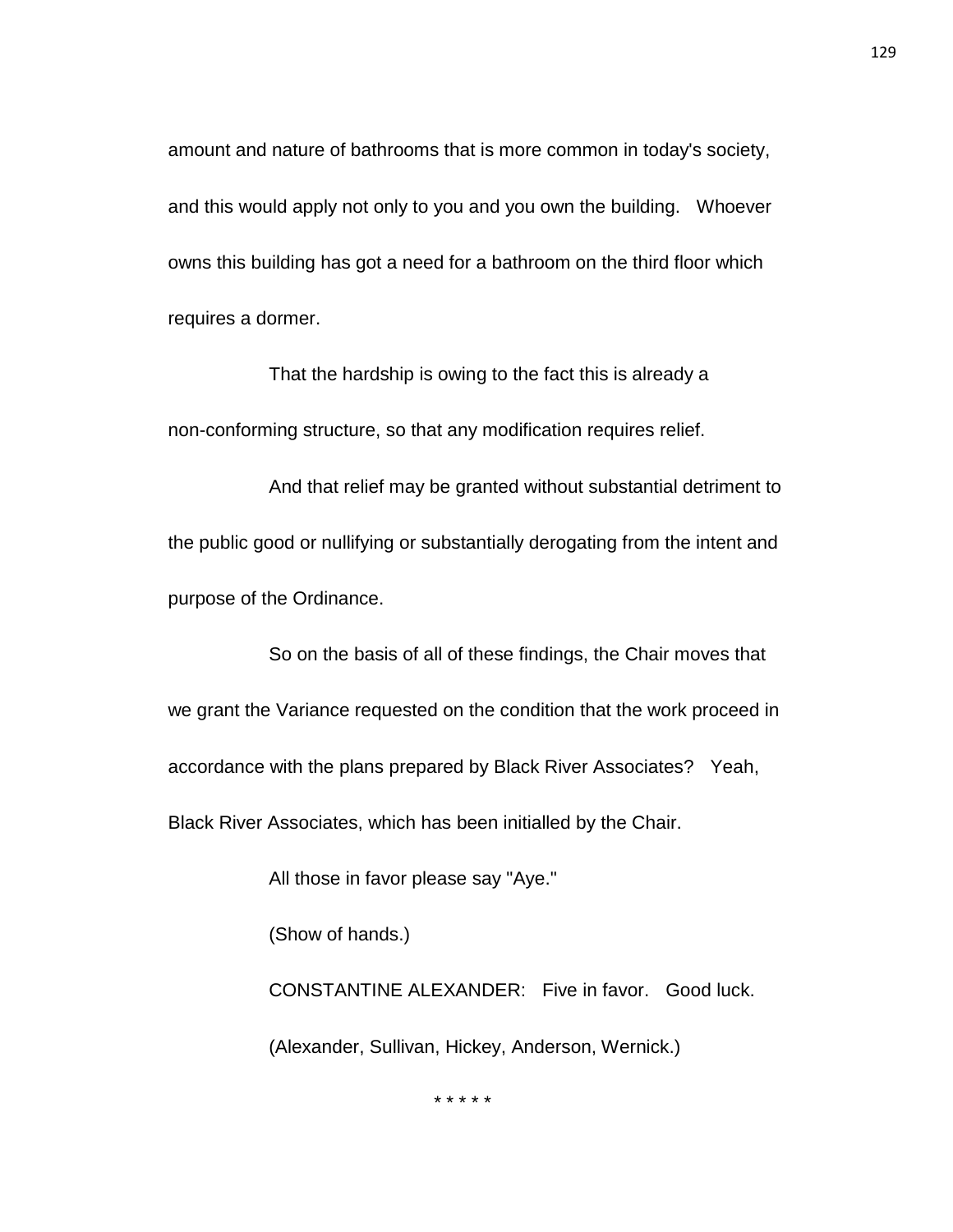(9:20 p.m.)

(Sitting Members Case No. BZA-017009-2018: Constantine Alexander, Brendan Sullivan, Andrea A. Hickey, Slater W. Anderson, Laura Wernick.) CONSTANTINE ALEXANDER: The Chair will call case No. 017009, 1 Hancock Street.

Is there anyone here wishing to be heard on this matter? EDRICK VANBEUZEKOM: Yes. Good evening. My name is Edrick Vanbeuzekom. My firm is EVB Design. I'm the architect on this project on Hancock Street. And with me are the owners of the property.

HERMAN MAK: My name's Herman Mak, and I'm one of the owners.

KATIE NG MAK: I'm Katie Ng Mak.

EDRICK VANBEUZEKOM: Okay. I'd like to give a little bit of background to the project for members of the Board who weren't here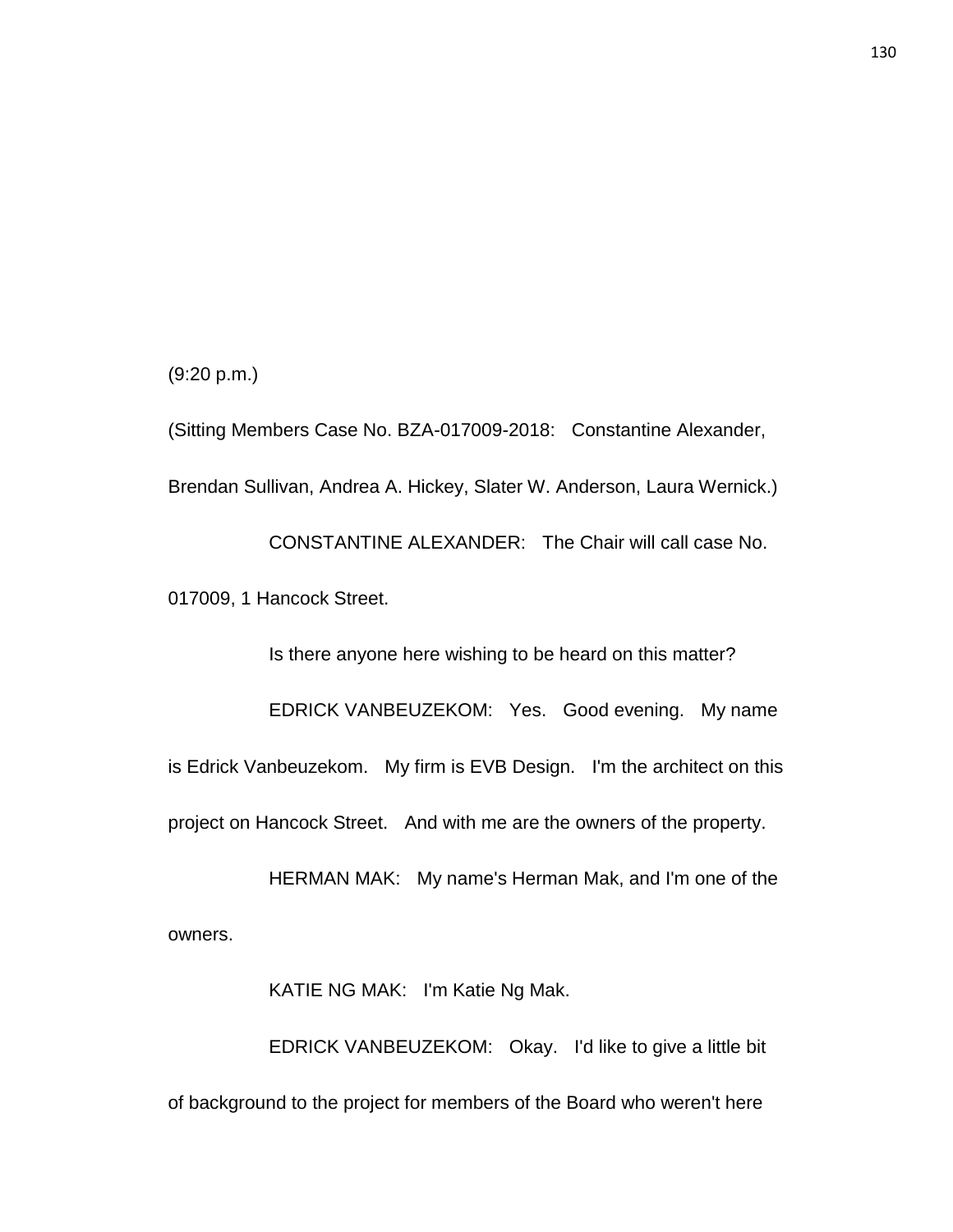for the previous hearings.

## CONSTANTINE ALEXANDER: Good idea.

EDRICK VANBEUZEKOM: The project, the property is on the corner of Hancock and Kinnaird Street. And the existing house is a two-story, two-family structure that was built in the 1860s. It's in pretty terrible condition. It has very low ceilings, only seven-foot ceilings on the first floor, and everything is out of whack. But anyways, so initially what we were looking to do was just to renovate the house, raise the floor heights in order to get them up to code, and make it more reasonable living space. And the issue that came up caused the height of the building to go up as well. The current building has a parapet around three sides of it, the two street sides and the right short side, the driveway side. And the parapet is about two feet higher than the flat roof that's on there. So our original proposal was to bring it up to that height, but what we really hadn't taken into consideration at that point was that it would affect the neighbor with added shadows on their property. So we initially did some shadow studies to show them what the difference was, and they weren't too happy about that understandably. So in the meantime we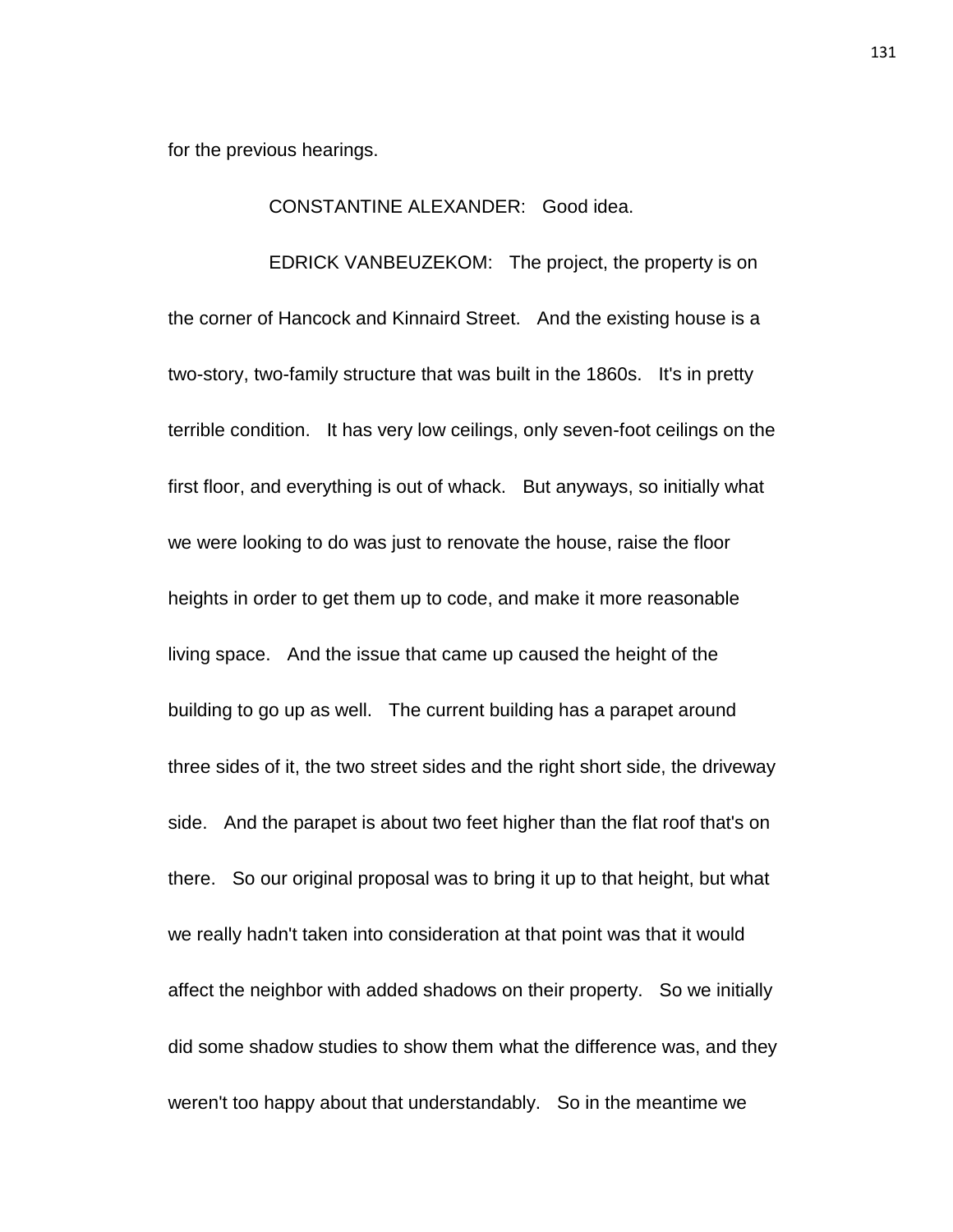also had gotten a couple of contractors out to take a look at the property and who said that it would be considerably cheaper if we could tear it down and start over. So we came up with the idea at the last continuance hearing to -- for the earlier renovation project to perhaps tear it down, build on the same footprint, that would allow us to lower the foundation and bring the height of the building down. So what we were able to do is get it down to where the roof height of the house and it basically steps down on the back side. And we were able to get that portion of the roof down to within six inches of where the current roof is. We did a set of shadow studies which we shared with the neighbors, and I -- they've consented. And so, again, we worked with them also on fence design on the corner of the property, too. And we're continuing to have dialogue with them on those issues.

So what we're proposing now is a new structure, expand the same footprint with the only addition to what was the old footprint being a mudroom addition on the front of the house, which you see in this view and here -- here's the, I can show you on the site plan. Basically that's this bump out here.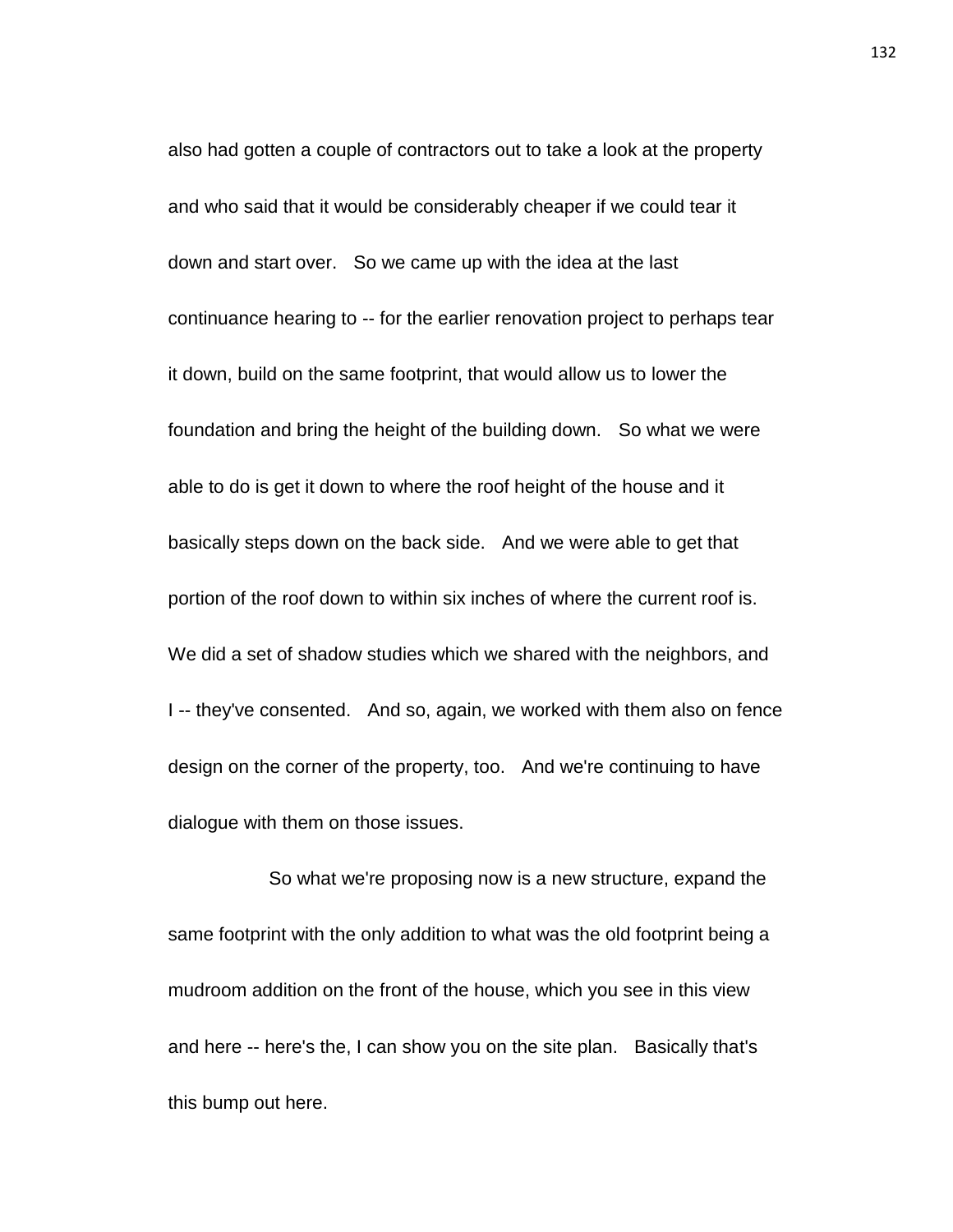CONSTANTINE ALEXANDER: Right.

EDRICK VANBEUZEKOM: That allows us to get a weather break, get a closet, have a place to take your shoes off coming into the house. And Hancock Street is basically coming down the street. Most of the buildings are right out in the street or very close to the street. So this is -- this house is sort of the only house on the block, and actually across two blocks that really steps back from the street. So we didn't want to relocate the house and move it close to the street because we don't have much yard area, and my clients have young children and want to preserve the yard area. And we felt that doing a one-story mudroom addition did not intrude too much on the streetscape and would actually give a little more interest to the exterior of the house. So we're looking for zoning relief for basically everything that was pre-existing setbacks. The original house was actually right at the limit of the FAR, so we would be exceeding the FAR with this mudroom addition which brings us up to 0.75 to a 0.77.

> CONSTANTINE ALEXANDER: Yep. Adding 48 feet. EDRICK VANBEUZEKOM: Yeah. CONSTANTINE ALEXANDER: There's no letters in our files.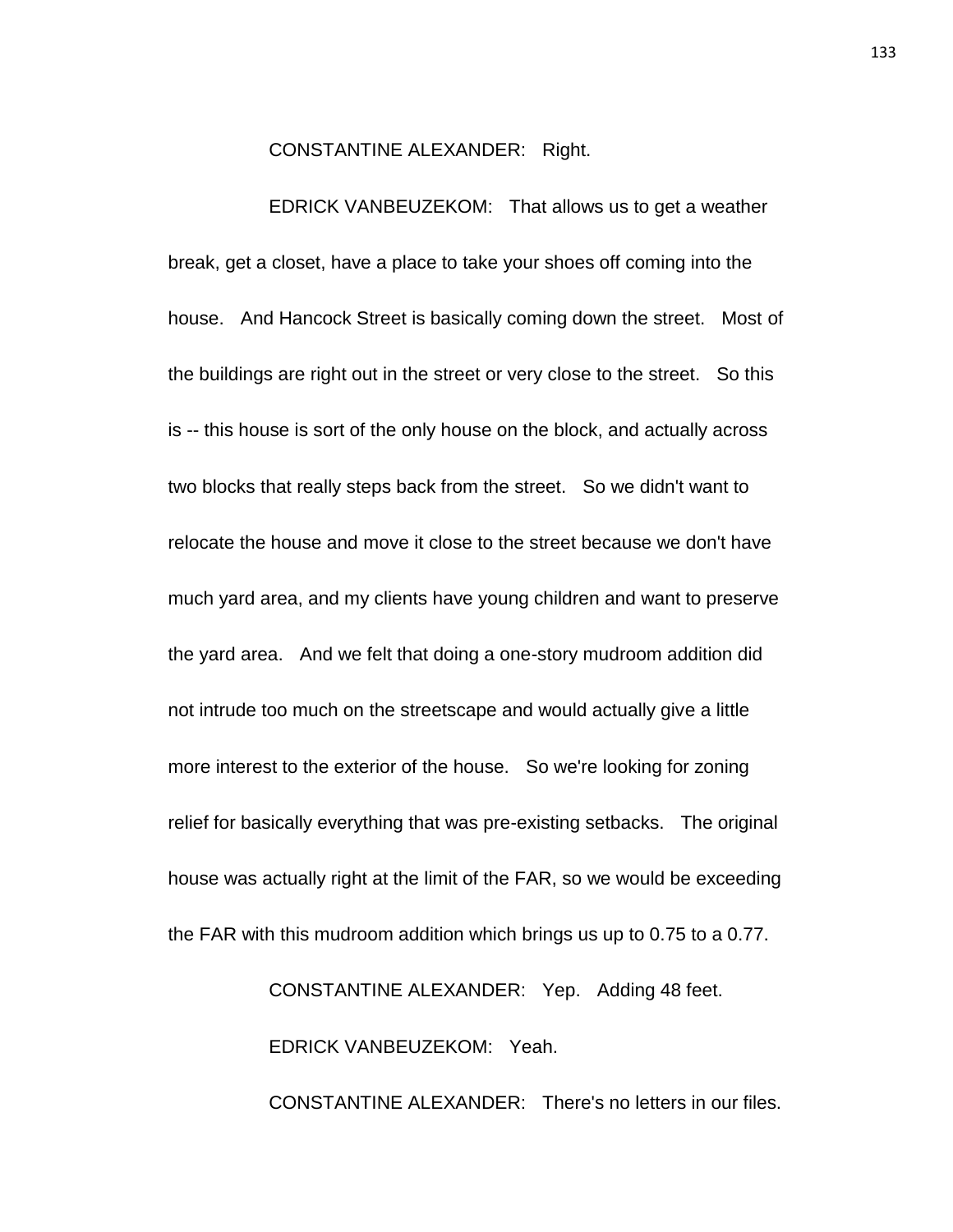Maybe there are some people who are going to testify.

EDRICK VANBEUZEKOM: Yeah, I think one of the

neighbors is here to speak.

CONSTANTINE ALEXANDER: I was going to say you represented to us as far as you know the neighborhood is in support of what you want to do.

EDRICK VANBEUZEKOM: That's correct.

The Historic Commission basically told us that there was no historic value to the house and they've actually given us permission, we don't need to have the six-month moratorium. They were fine with us tearing it down right away.

CONSTANTINE ALEXANDER: Okay.

Questions from members of the Board?

BRENDAN SULLIVAN: No, just one thing, Edrick, do you

have the dimensional form there?

EDRICK VANBEUZEKOM: Yes.

BRENDAN SULLIVAN: A copy of it.

CONSTANTINE ALEXANDER: They're now at 0.75.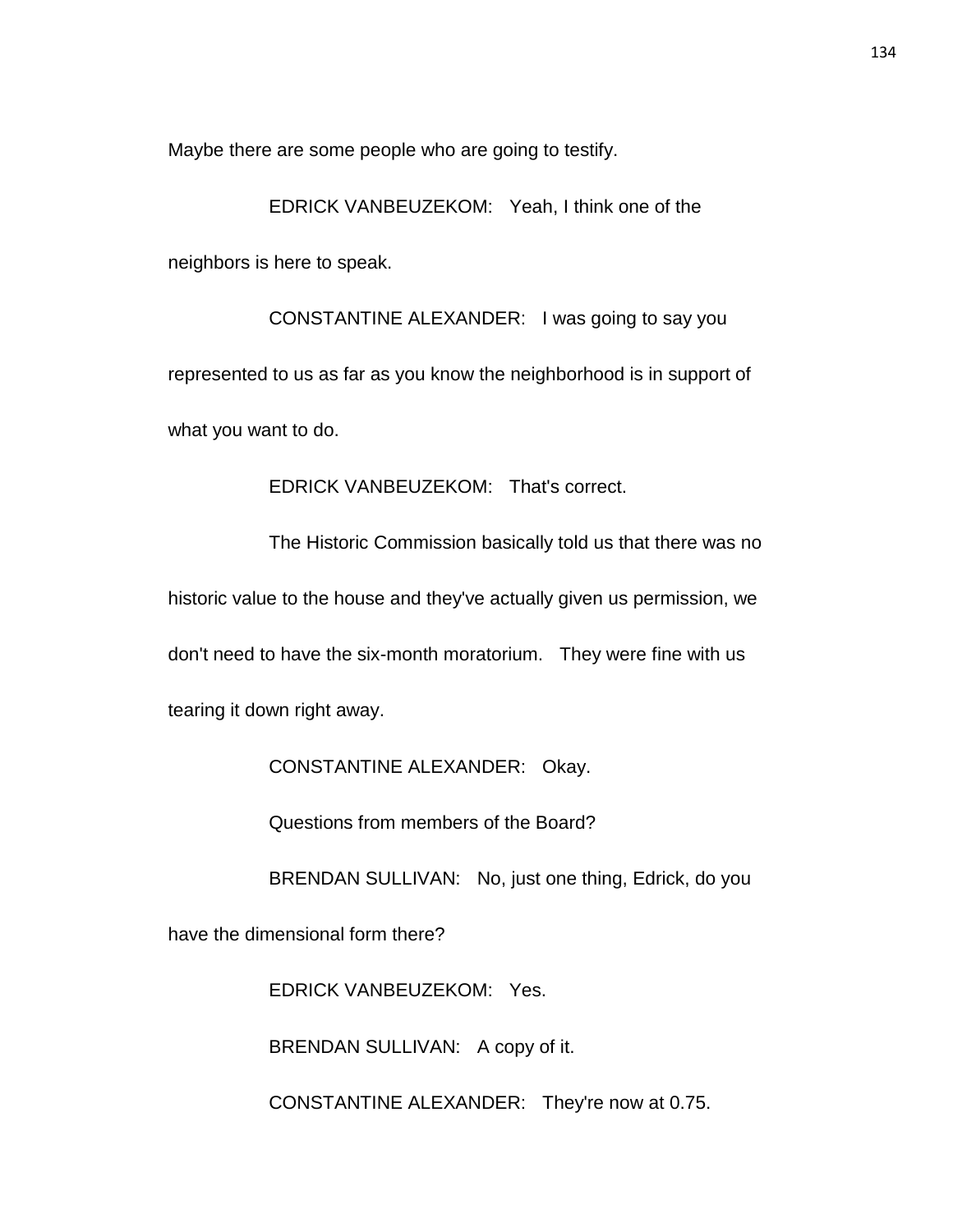They're going to go to 0.77.

EDRICK VANBEUZEKOM: 0.77.

BRENDAN SULLIVAN: On the size of the lot, the depth --

EDRICK VANBEUZEKOM: Yes.

BRENDAN SULLIVAN: You have 36.7?

EDRICK VANBEUZEKOM: Yes. 36.7.

BRENDAN SULLIVAN: And then the size of the building, the

length of the building is at 52 feet. Are those numbers --

EDRICK VANBEUZEKOM: So the length of the building is

along the width of the lot, the 80 feet, right?

BRENDAN SULLIVAN: I'm sorry, so the --

EDRICK VANBEUZEKOM: The depth of the building.

BRENDAN SULLIVAN: I have the depth of the lot is at 36.

Where is that taken from?

EDRICK VANBEUZEKOM: So that's -- sorry. It's this

dimension here for the lot is 36.

BRENDAN SULLIVAN: Yeah. And that's -- the lot is 36 feet

deep?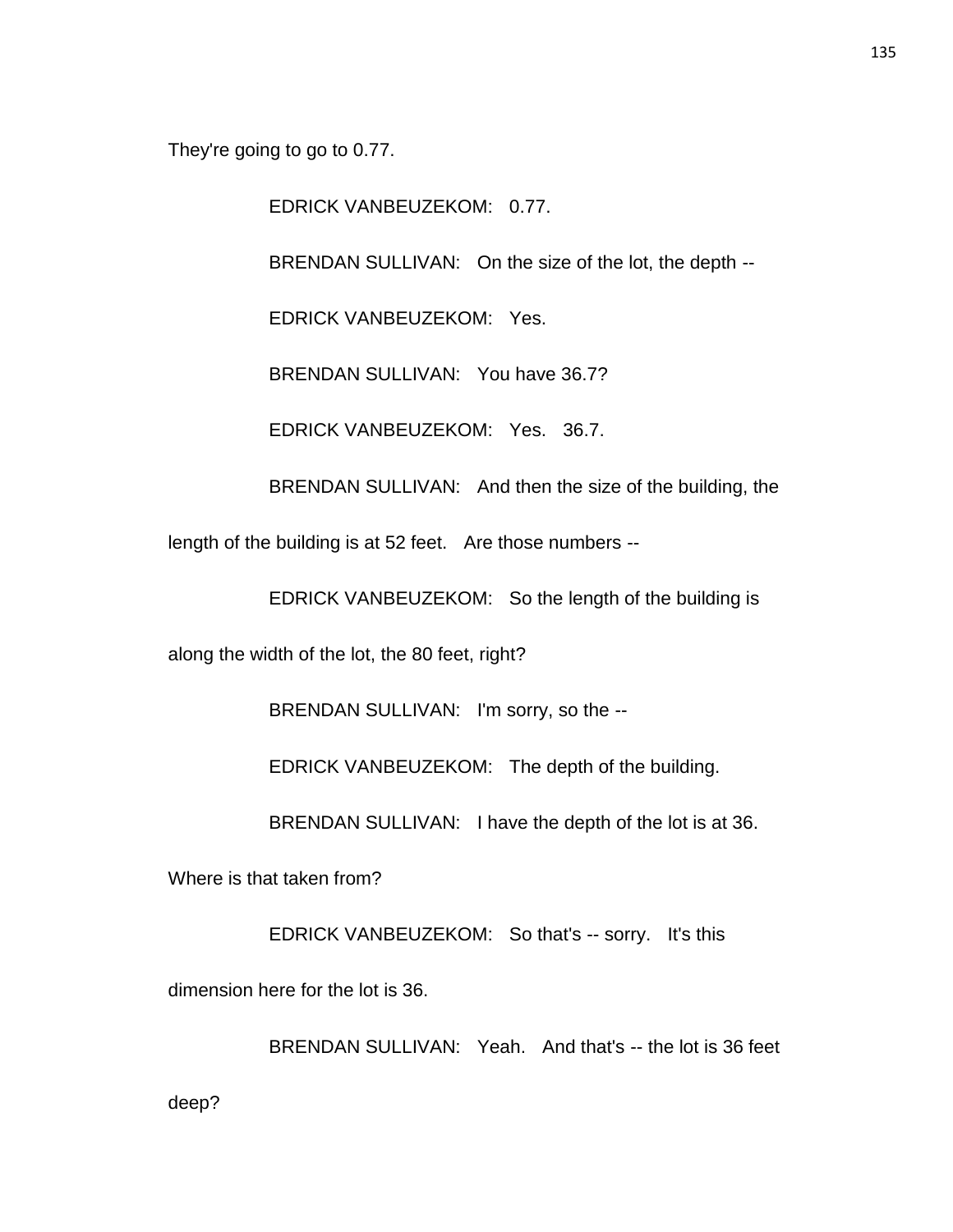EDRICK VANBEUZEKOM: Yes.

BRENDAN SULLIVAN: And then the length of the building is 52 feet?

EDRICK VANBEUZEKOM: That's this length. So that's in this direction. The depth of the --

BRENDAN SULLIVAN: Oh, you're going....

EDRICK VANBEUZEKOM: I'm going the other direction

here.

BRENDAN SULLIVAN: You're going the other way?

EDRICK VANBEUZEKOM: Yeah.

BRENDAN SULLIVAN: All right.

EDRICK VANBEUZEKOM: Right. So the width of the

building here is about 21 feet. 20 feet, 11.

BRENDAN SULLIVAN: Okay.

EDRICK VANBEUZEKOM: Yeah, those numbers wouldn't

work.

BRENDAN SULLIVAN: All right.

EDRICK VANBEUZEKOM: Yeah.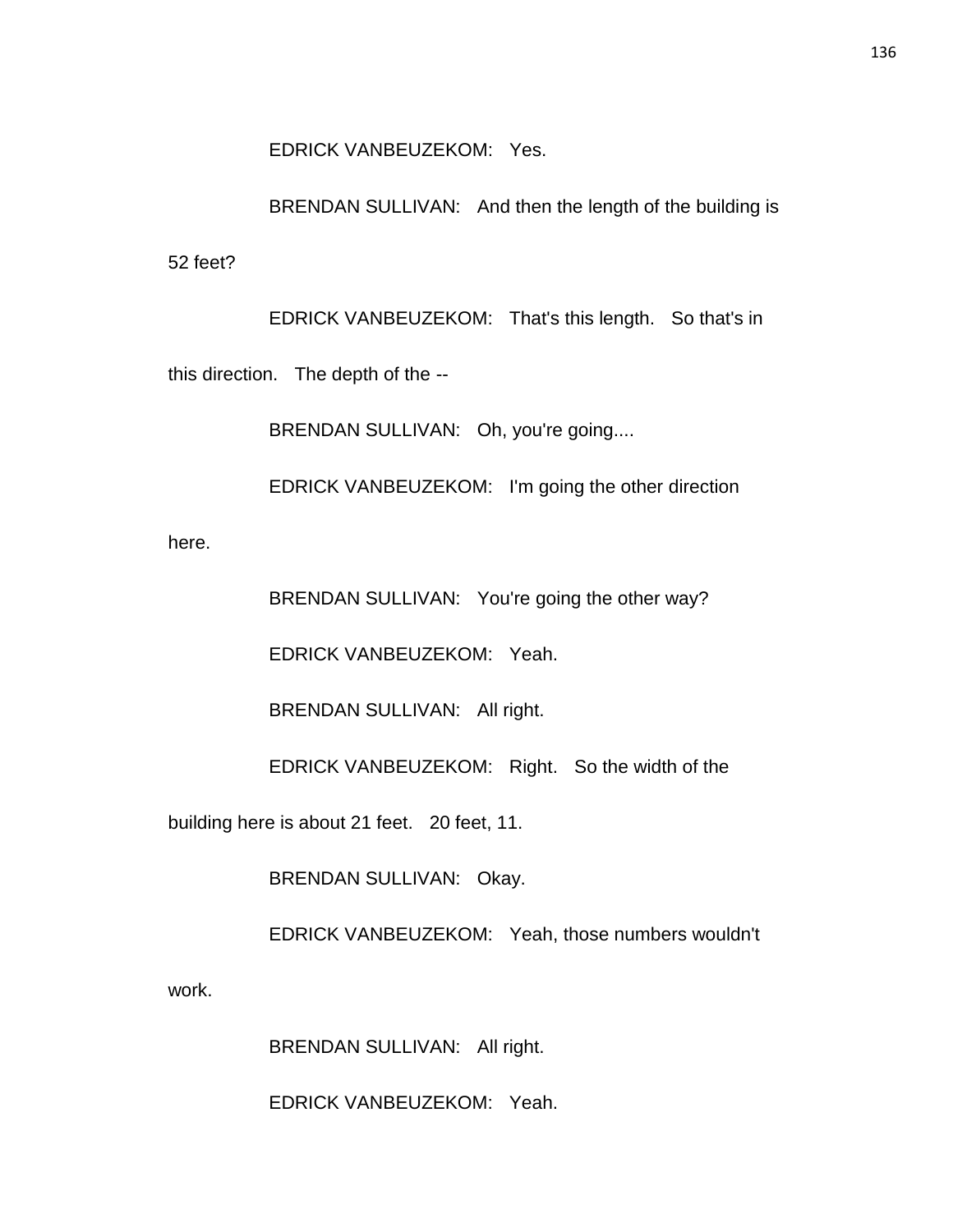BRENDAN SULLIVAN: So there's a difference between the

depth of the width is I guess what we're saying?

EDRICK VANBEUZEKOM: Yeah.

CONSTANTINE ALEXANDER: Again, you're not changing

the footprint of the building?

EDRICK VANBEUZEKOM: That's right, sticking with the same footprint.

CONSTANTINE ALEXANDER: Except for the front entry.

EDRICK VANBEUZEKOM: Yeah.

CONSTANTINE ALEXANDER: Okay.

Questions from members of the Board at this point?

(No Response.)

CONSTANTINE ALEXANDER: I'll open the matter up to

public testimony. Is there anyone here wishing to be heard?

DAWN BAXTER: Hi. I'm Dawn Baxter. I'm immediate abutter and I was the person who had the concerns at the last meeting about the height and the shadows. And I'm happy to report that we worked really collaboratively with Katie and Herman and Edrick. They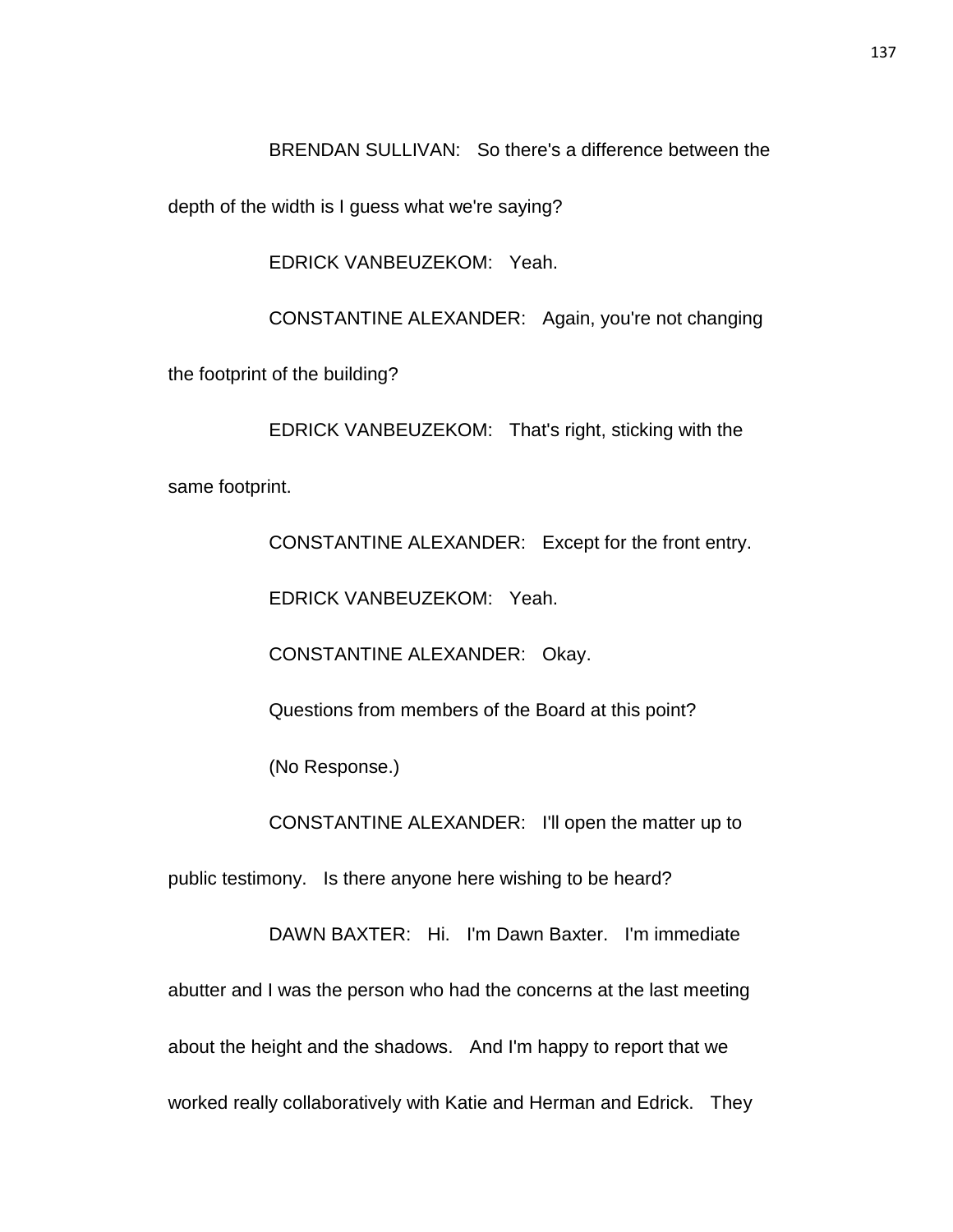took our concerns seriously. This new design is really, you know, it works for us in that it brings the height down so that it's a minimal difference for us. And we're, you know, perfectly supportive now that it doesn't, you know, have any negative implications for us. And I also just wanted to say for the record that there were four neighbors who had either written or spoken in support of our concerns about that roof height, and they have said that if we're satisfied with the new design, that they would have no objection. They were objecting because they thought, you know, that it was having a negative affect on us. And those people were Joe Bourne, Carrie Saunders, and Morris Tyler on Kinnaird Street and Jim Spencer on Hancock Street. So I just wanted to make it clear that they've all, you know, sort of withdrawn their opposition to the support they had signed on because they were, you know, just helping to protect our interests. So....

CONSTANTINE ALEXANDER: Good, thank you. And thank you for taking the time and staying around as late as you have. You're a good neighbor.

> Anyone else wishes to be heard on this matter? (No Response.)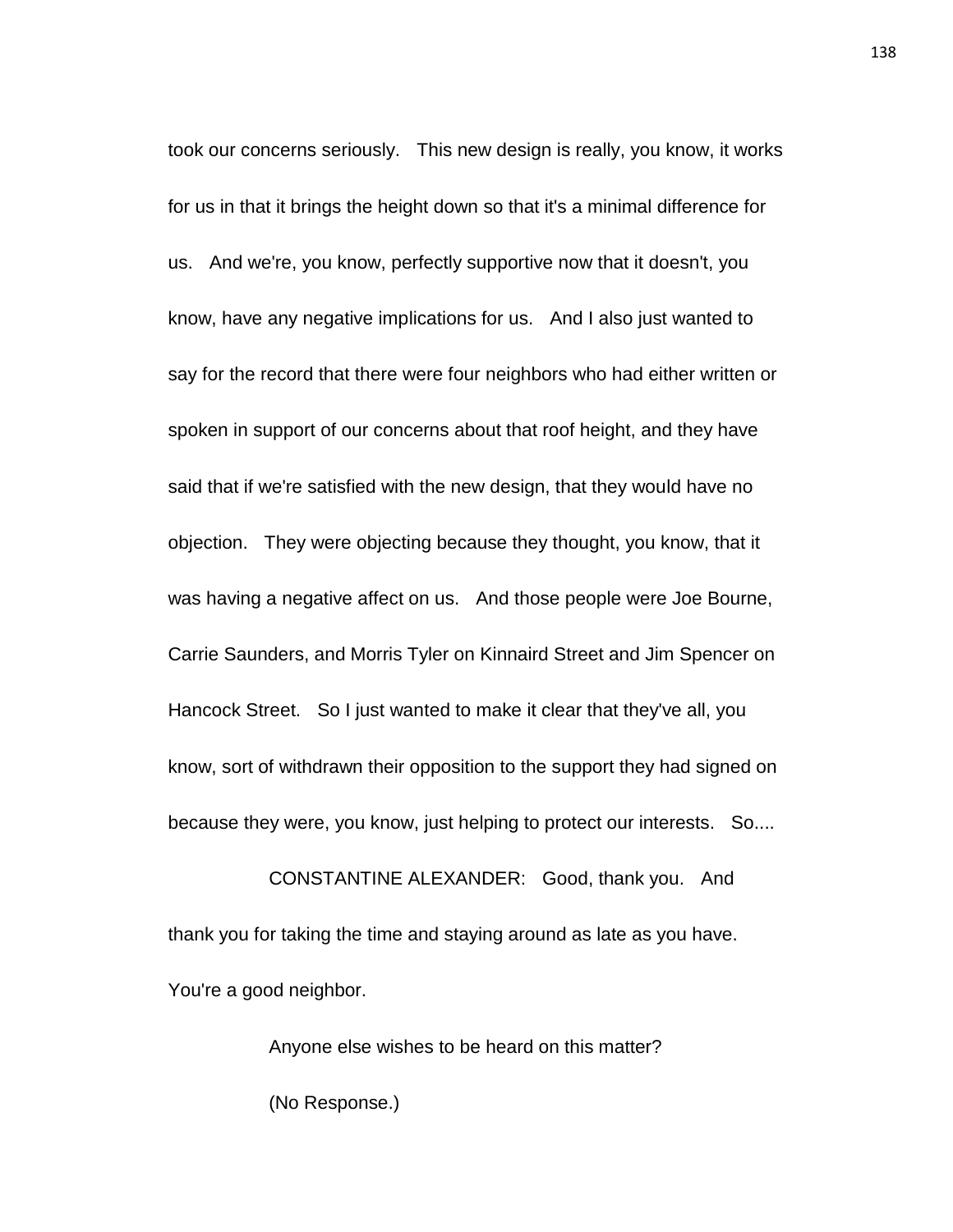CONSTANTINE ALEXANDER: Apparently not. And as I

indicated, we are not in receipt of any correspondence.

Any final comments you want to make, Edrick? You don't have to.

EDRICK VANBEUZEKOM: No, I mean in the drawings that we submitted, there are two different versions in the 3-D views.

CONSTANTINE ALEXANDER: Yeah, I have the latest one.

EDRICK VANBEUZEKOM: With different siting. The only

difference is we're considering different options, yeah.

CONSTANTINE ALEXANDER: It has your letter attached to

it.

EDRICK VANBEUZEKOM: Yeah, I didn't want to confuse

you with that because we're exploring two different options.

CONSTANTINE ALEXANDER: Close public testimony.

Discussion? Ready for a vote? What's your pleasure? I'm

happy.

SLATER ANDERSON: It seems like a good outcome.

EDRICK VANBEUZEKOM: Yeah.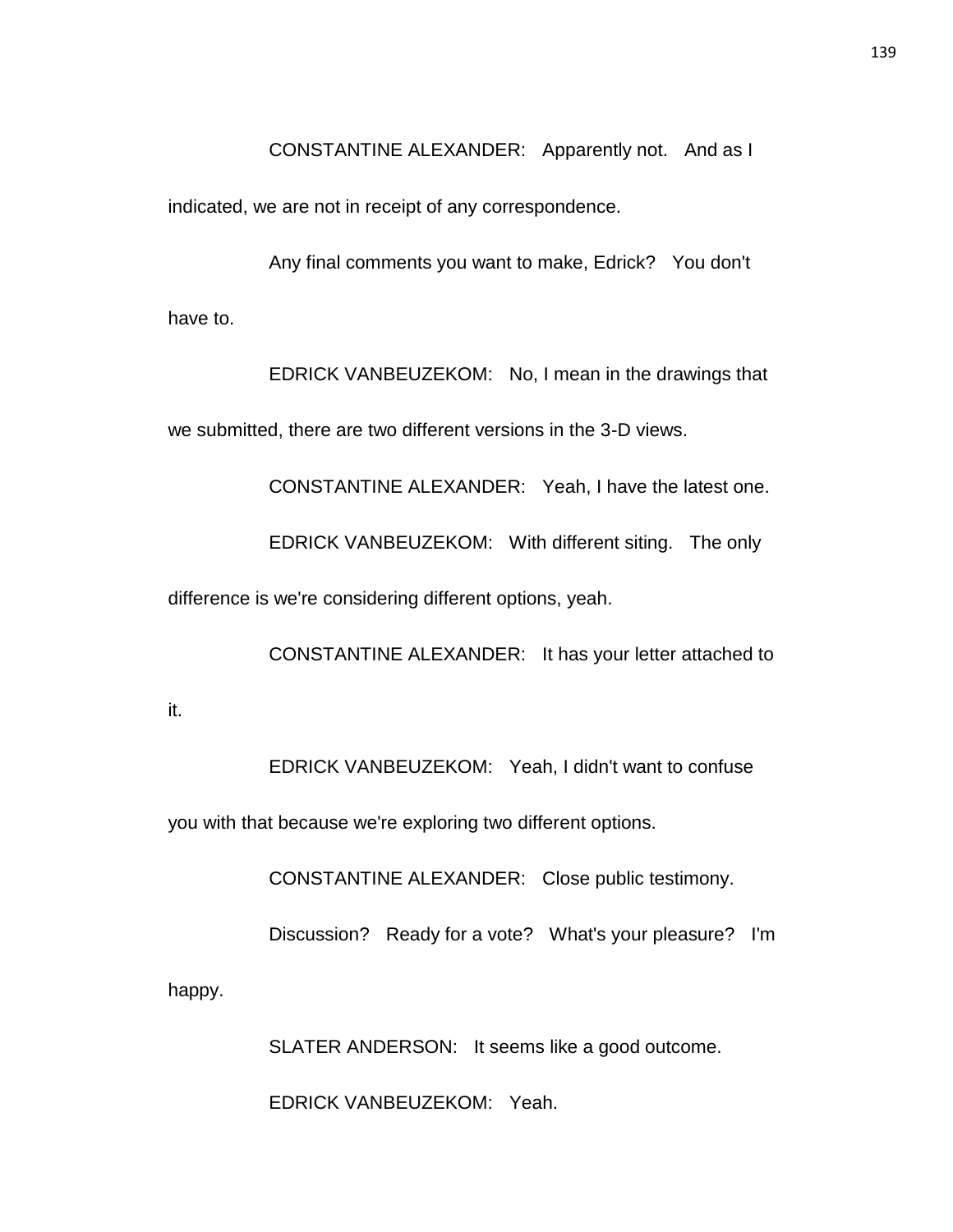CONSTANTINE ALEXANDER: Good neighbors. Good neighborhood solution.

Okay, the Chair makes -- proposes the following findings with regard to the Variance being sought:

That a literal enforcement of the provisions of the Ordinance would involve a substantial hardship. Such hardship being, and this is -- the existing building is over 100-years-old and is not in good condition. And so there's a need to upgrade the quality of the property because it's a substantial hardship to maintain that building. And the hardship that runs not only to you folks, if you were to -- and anyone who succeeded you on the property.

That the hardship is owing to the basically it's a non- -- it's already a non-conforming -- no, it's not a non-conforming structure. But it is a structure that the shape of the lot, it's a corner lot, which makes any kind of modification to the building difficult.

And that relief may be granted without substantial detriment to the public good or nullifying or substantially derogating from the intent and purpose of the Ordinance.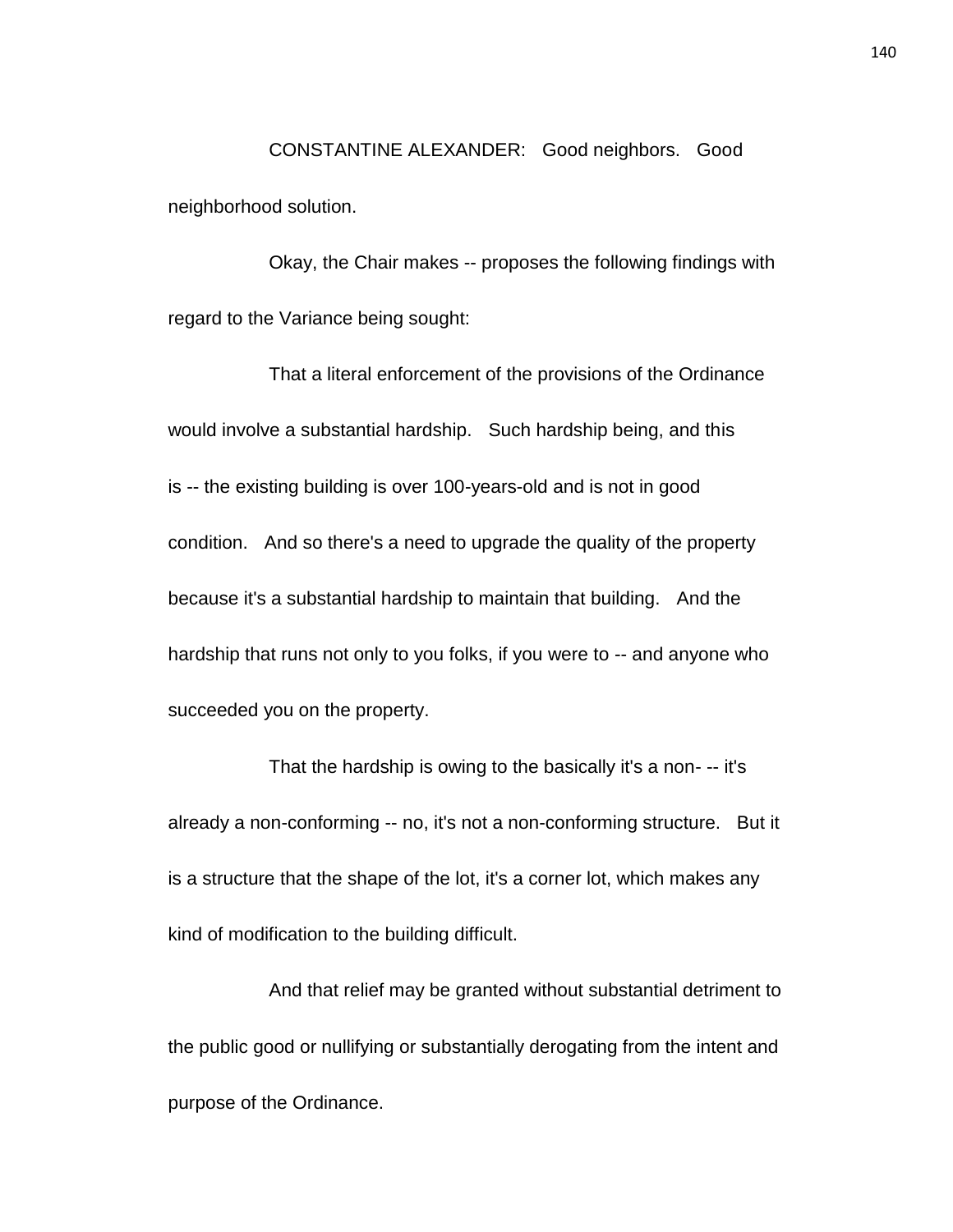As a result of the relief being sought is that we'll have a new structure being built on the property without any substantial change in the impact on the zoning, and that what is proposed has the support of the neighborhood.

So on the basis of these findings the Chair moves that we grant the Variance being sought on the condition that the work proceed in accordance with the plans prepared by EVB Design dated October 4,

2018, the first page of which has been initialed by the Chair.

All those in favor please say "Aye."

(Show of hands.)

CONSTANTINE ALEXANDER: Five in favor. Good luck.

(Alexander, Sullivan, Hickey, Anderson, Wernick.)

\* \* \* \* \*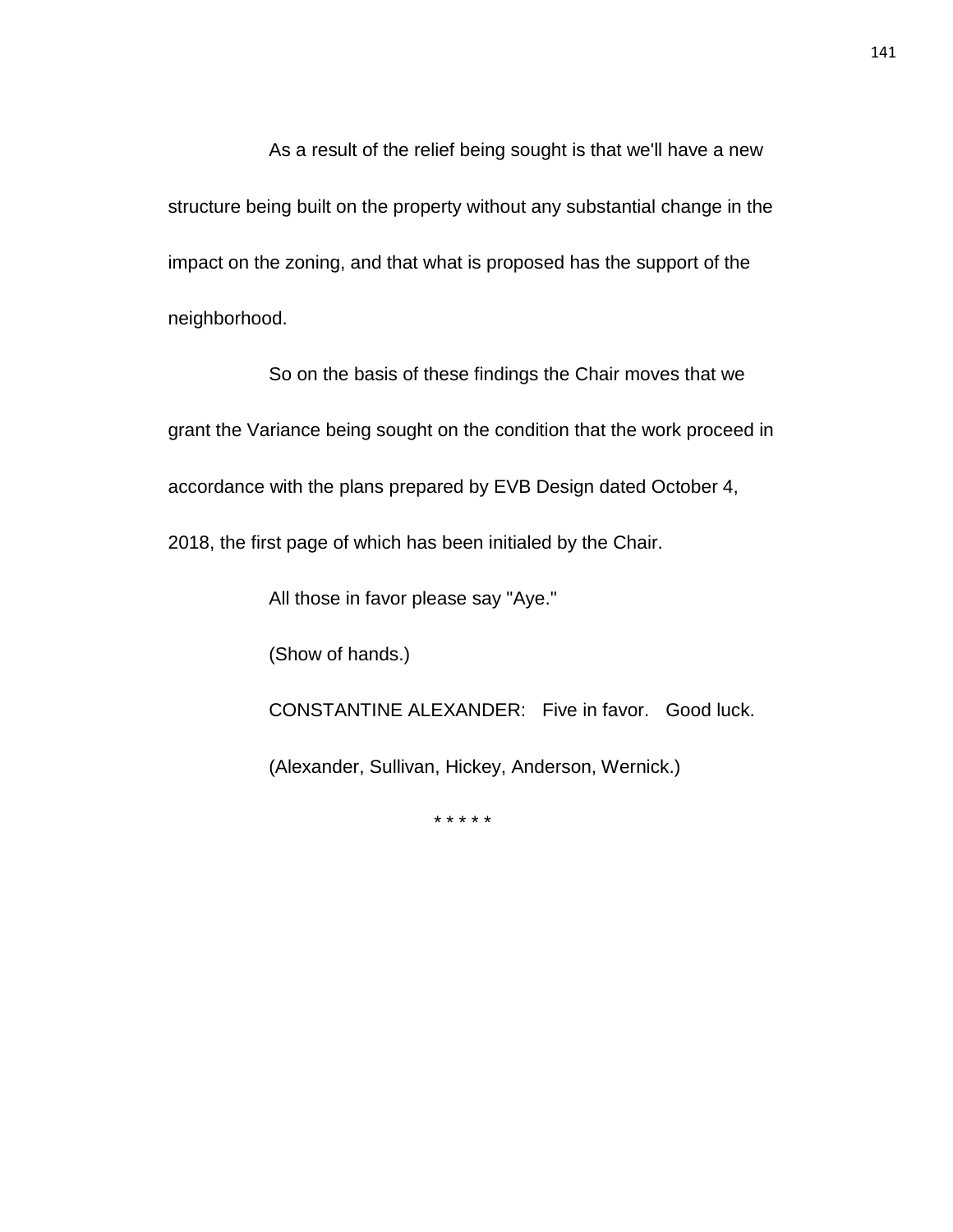(9:30 p.m.)

(Sitting Members Case No. BZA-016991-2018: Constantine Alexander,

Brendan Sullivan, Andrea A. Hickey, Slater W. Anderson, Laura Wernick.)

CONSTANTINE ALEXANDER: Okay. We'll reconvene

case No. 016991, 407 Concord Avenue. Back again.

ATTORNEY KATHLEEN MOORE: BACK again.

CONSTANTINE ALEXANDER: Did you have successful

discussions?

ATTORNEY KATHLEEN MOORE: Yes, we did.

CONSTANTINE ALEXANDER: What do you want to report to us?

ATTORNEY KATHLEEN MOORE: We would like to report to you that we are here seeking a Variance for a retail bakery. And this Board granted a similar Variance in 2015. I think there's, there's no change in circumstances, so incorporating with the Board --

CONSTANTINE ALEXANDER: Now, when we granted the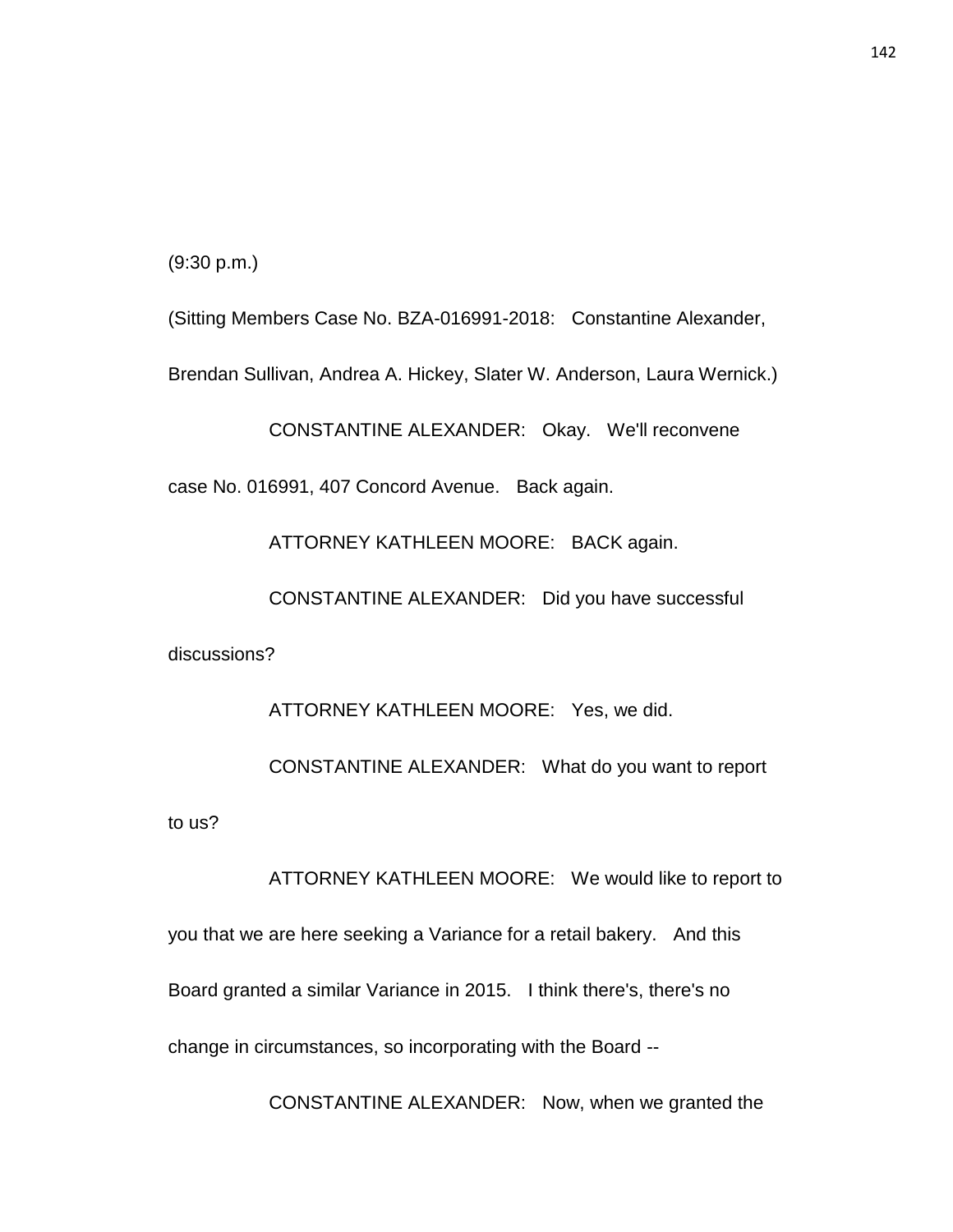Variance for your predecessor --

ATTORNEY KATHLEEN MOORE: Yeah.

CONSTANTINE ALEXANDER: -- we imposed four

conditions --

ATTORNEY KATHLEEN MOORE: Right.

CONSTANTINE ALEXANDER: -- which I would propose to

impose on you folks --

ATTORNEY KATHLEEN MOORE: Yes.

CONSTANTINE ALEXANDER: -- and any other ones if the

neighbors -- well, it depends on if you agree with it.

ATTORNEY KATHLEEN MOORE: Yeah.

CONSTANTINE ALEXANDER: We'll ask the neighbors if

there's anything else. And the conditions we imposed before was that the

hours of operation be between seven a.m. and seven p.m.

And that's acceptable to you?

ATTORNEY KATHLEEN MOORE: That is acceptable.

CONSTANTINE ALEXANDER: And that suitable waste

containers be situated in and around the store.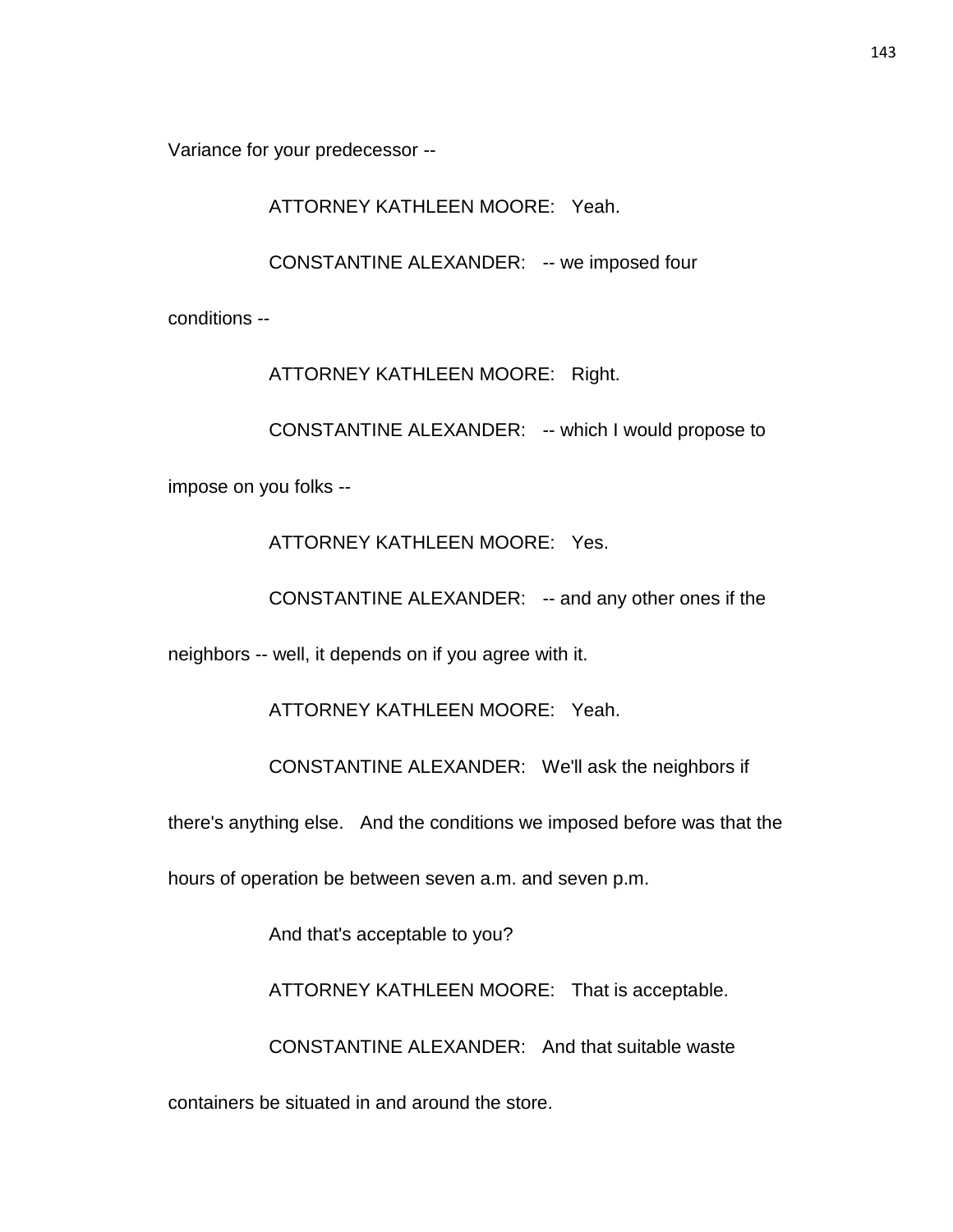# ATTORNEY KATHLEEN MOORE: Yes.

CONSTANTINE ALEXANDER: I should hope that wouldn't be a problem.

That the owner of the property -- not the owner, that the petitioner regularly survey the property to be sure that litter and debris are removed from time to time.

ATTORNEY KATHLEEN MOORE: Yes.

CONSTANTINE ALEXANDER: We want to maintain

cleanliness here.

And that the food waste and trash generally be maintained at

the far end of the building and picked up as frequently as reasonable

under the circumstances so that it does not accumulate and create health

issues.

ATTORNEY KATHLEEN MOORE: That's right.

CONSTANTINE ALEXANDER: That's the four we would impose.

ATTORNEY KATHLEEN MOORE: Yes.

CONSTANTINE ALEXANDER: I'll ask the folks in the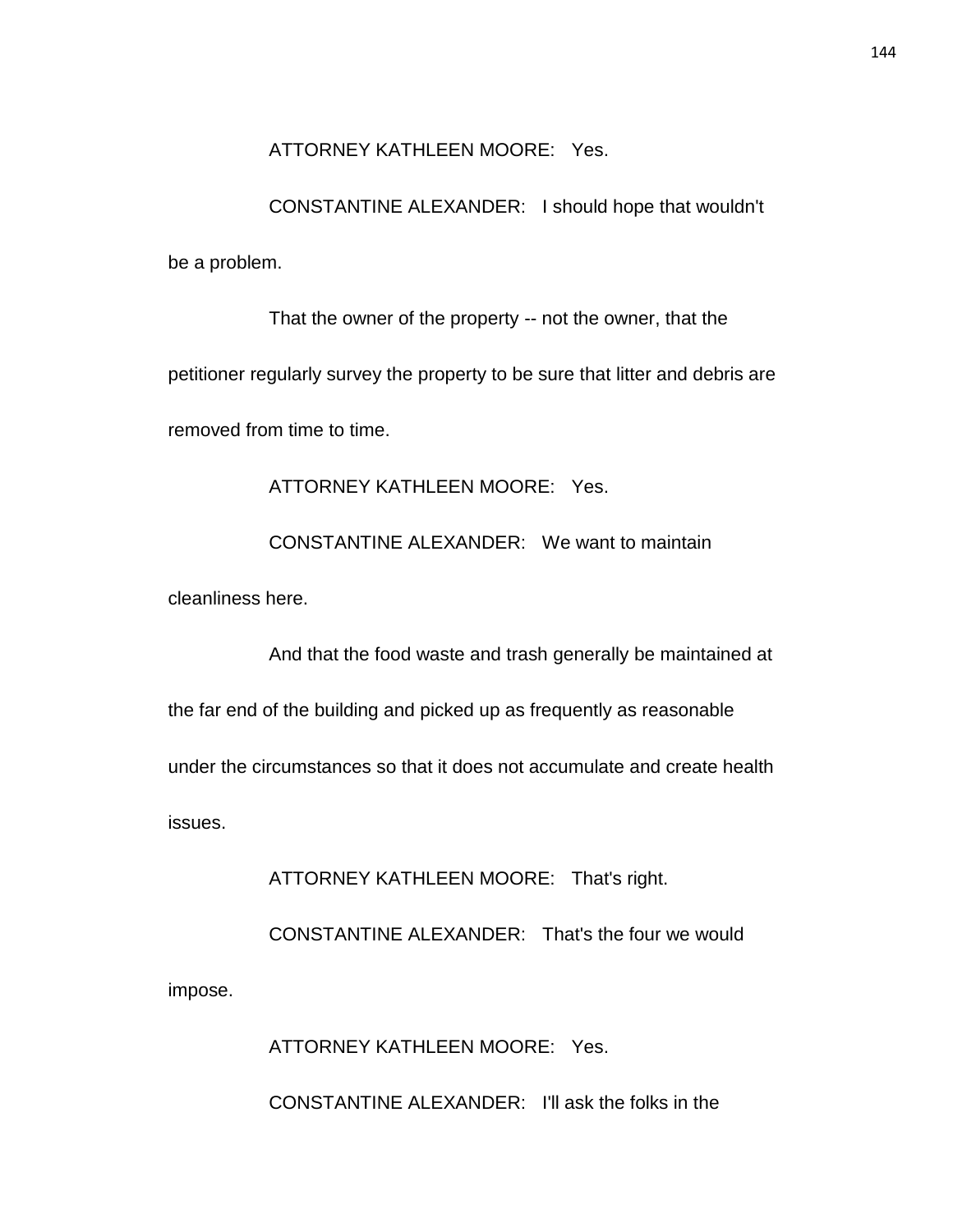audience, are there any other conditions that you think should be appropriate besides the four that I've read? And if so, let us know what it is you think is desirable and we'll decide whether we incorporate it or not. You have to come to the front and give us your name and address.

ALICE HELLER: Alice Heller, H-E-L-L-E-R, 22 Corporal Burns Road. The -- so I'm speaking for the neighborhood, and in our discussions under the provisions clarified by the Variance that says retail bakery, we want to just clarify what those parameters are. What's written in code legalese is -- talks about baked goods being taken away. And so there is a question about beverages and questions about sandwiches, and we want to clarify that we're talking about a retail bakery under the guidelines that's written as such.

CONSTANTINE ALEXANDER: Well, let me say, we never have gotten to the level of dictating the menu or the product offering by a business. And businesses got to change with the times and the like. Retail -- as long as it stays a retail bakery, if they put a hardware store in there, that ain't gonna work. But if it's something that could reasonably be part of a retail bakery -- one second, Ma'am, you'll have a chance. I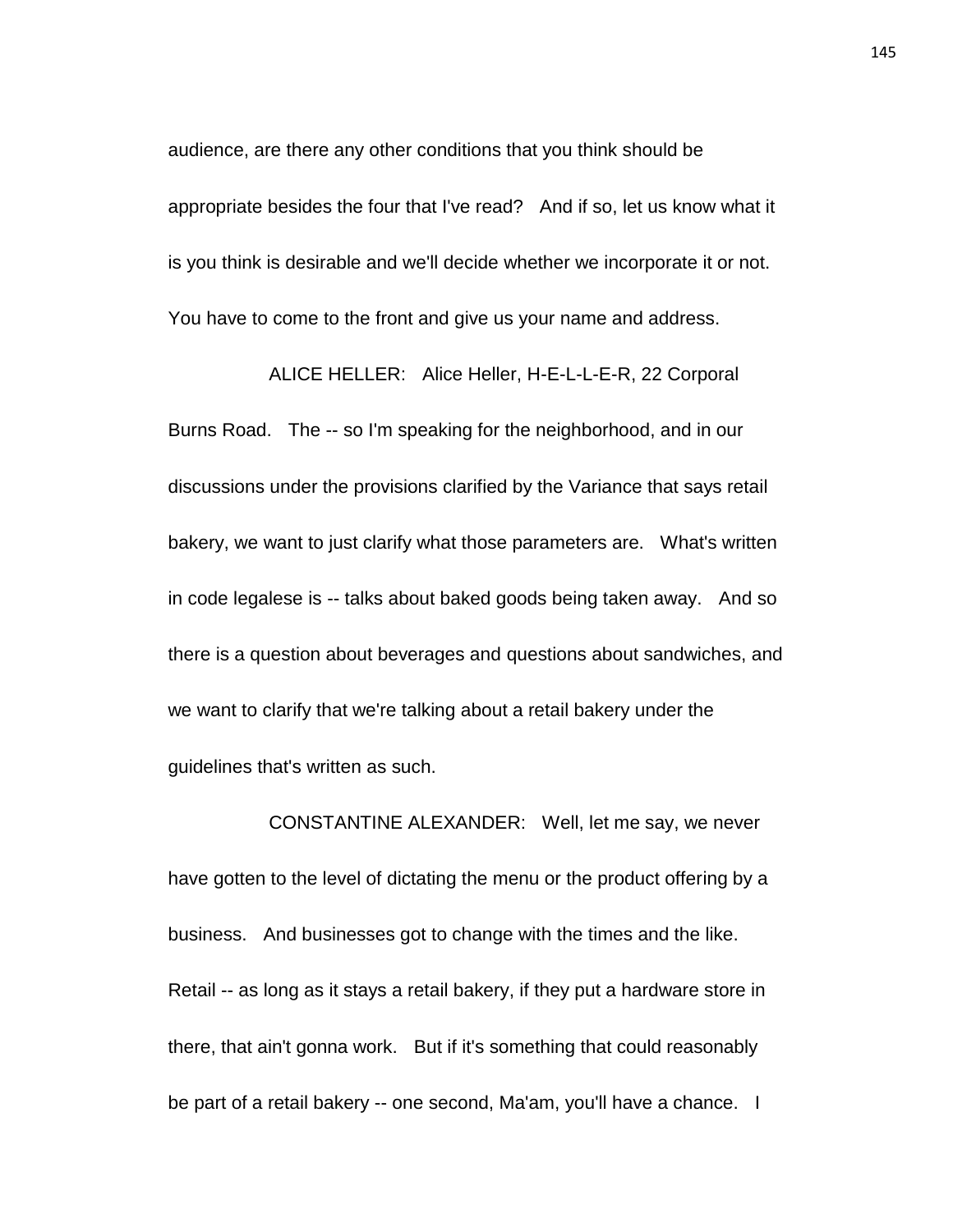don't want to get into -- personally I don't want to get into dictating exactly what kind of product line or what a retail bakery means. It's got to have a living meaning. It's got to change over time.

ALICE HELLER: So then we as neighbors, and we were advised to clarify with the Commissioner of Inspectional Services, that the bakery would include beverages but not sandwiches. To make sure that it doesn't -- if there's a required Special Permit for making it a fast food, that that is very separate of what a retail bakery is. That -- because the neighbors are concerned about how that Variance stands and that it stays with the property.

CONSTANTINE ALEXANDER: Could I ask what is the neighborhood's concern? Is it too much traffic?

ALICE HELLER: It's a number of issues. Stated, including to what you have written there, but it includes products coming in.

More -- so more trash, more issues of --

CONSTANTINE ALEXANDER: Well, the trash is going to be maintained -- if there's more trash, they're going to have to pick up trash more frequently. I mean, it's not like -- I don't see what the impact of the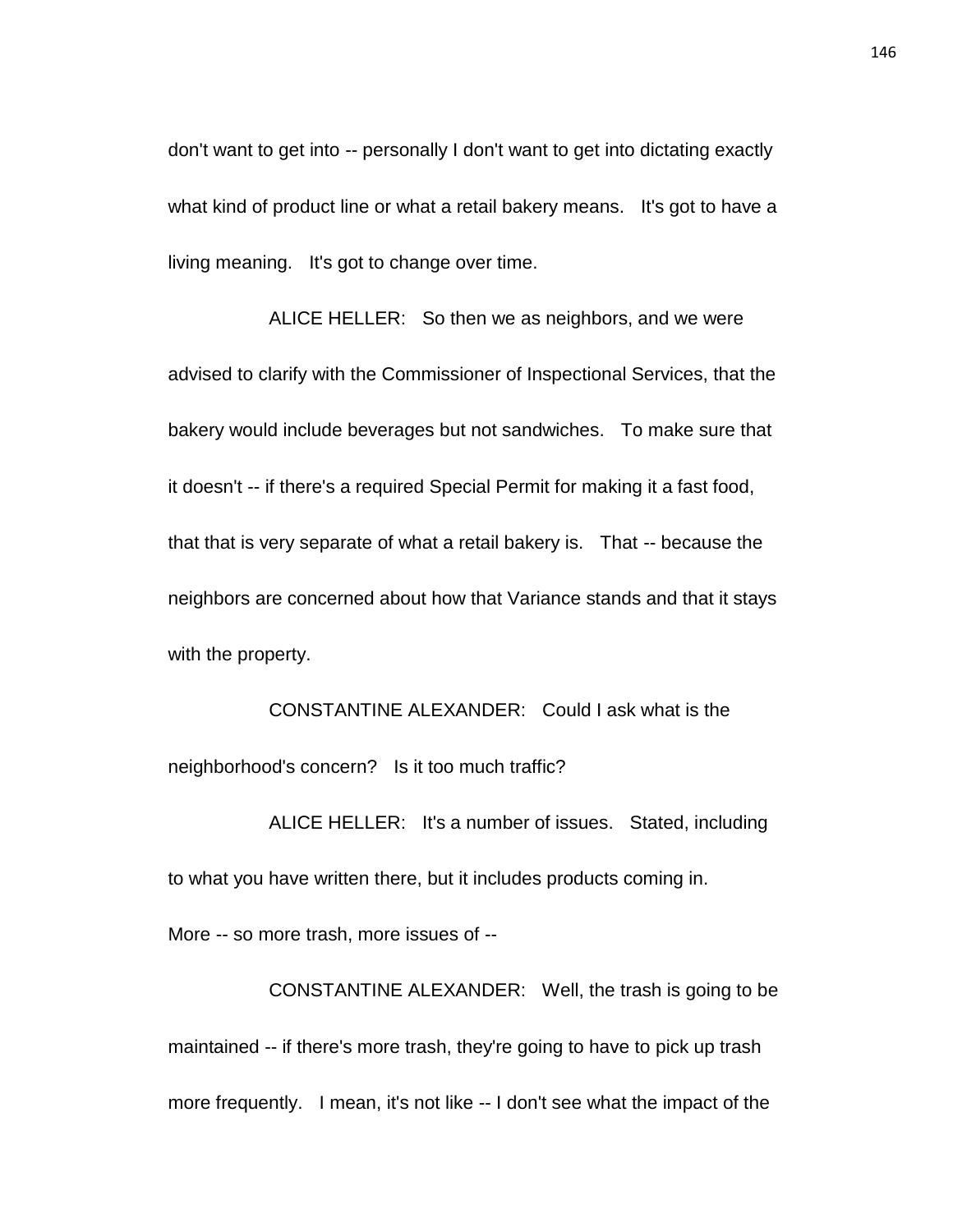neighborhood having more trash.

ALICE HELLER: If this Variance sticks, then what happens to the other -- if somebody else comes in --

CONSTANTINE ALEXANDER: Yeah.

ALICE HELLER: -- does that mean there are other fast food restaurants that can come in because it's Res B? And so this, if we're granting this residence, we as neighbors are worried that it's a slippery slope that turns into something that doesn't fit into the fabric of our neighborhood and that is our basic concern.

CONSTANTINE ALEXANDER: Well, I think if it's -- and I'm just speaking for myself, and other members of the Board can contradict me. Let's say a fast food enterprise, a McDonald's, they want to move out and they want to move McDonald's in. That McDonald's franchisee would have to come before our Board and get, get a Variance. They wouldn't be able to operate on the basis of the Variance that we might grant these folks. So you'll have your opportunity to deal with that, and we would, too. It's -- I just don't want to -- no one would suggest --

ALICE HELLER: How would that be?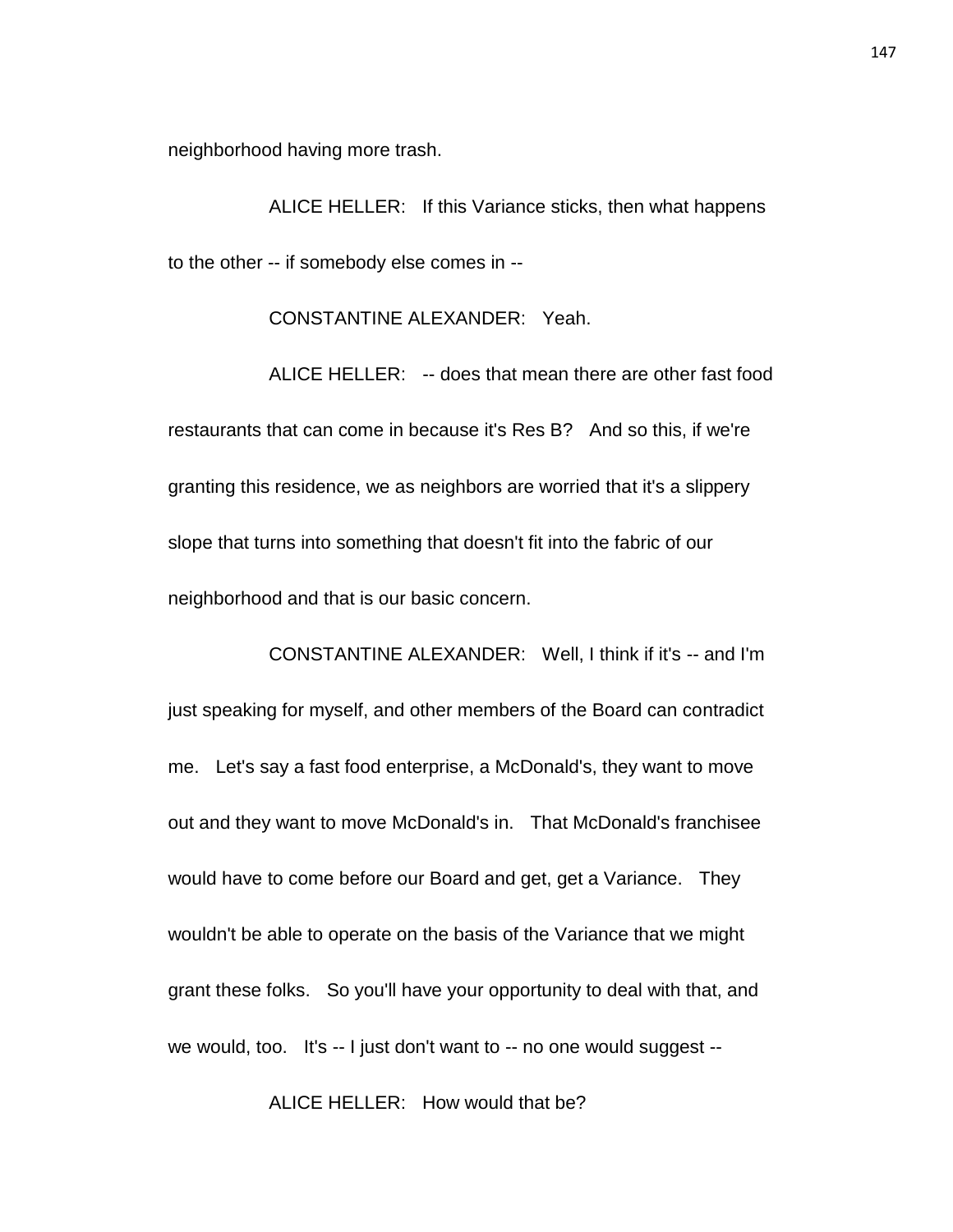### CONSTANTINE ALEXANDER: What?

ALICE HELLER: Because -- I'm sorry, I'm just clarifying.

Because it's a different Variance?

CONSTANTINE ALEXANDER: Retail bakery -- I'm using my McDonald's as an example. No one would suggest McDonald's as a retail bakery.

ALICE HELLER: Okay.

CONSTANTINE ALEXANDER: You folks would --when the McDonald's comes in, this would have to be a case heard, advertised, and we would have to hear the case all over and we would have to decide whether we would want to grant a Variance for this McDonald's. And we're not -- but we're not here tonight -- we're not there yet.

ALICE HELLER: Okay.

CONSTANTINE ALEXANDER: Sandwiches, I don't know how you say you can't serve sandwiches in a retail bakery. These days every retail bakery that I know of also offers sandwiches. And I'm trying to figure out why that's a problem for your neighborhood.

ALICE HELLER: Does anybody else want to add?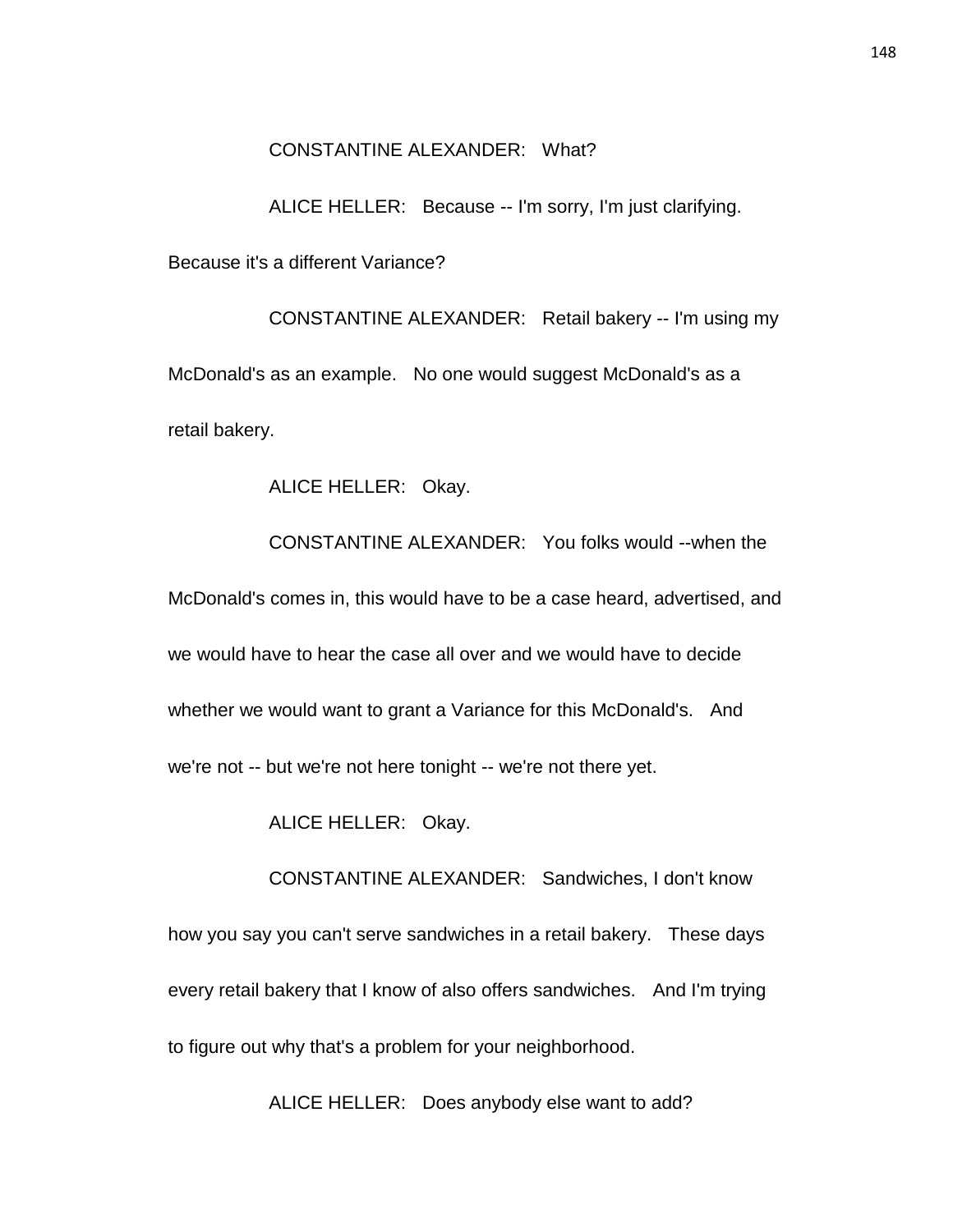CONSTANTINE ALEXANDER: I mean, there's problem let me know.

ALICE HELLER: It has to do with what is stated legally from what we've understood versus maybe what's happening with the City of Cambridge, and that's why we wanted clarification from Inspectional Services. Because from what we understand that that, that line is crossed when you have sandwiches, into fast food. And that as I stated from what we understand, is that this Variance once it goes through, and it's filed and is with the city, it stays with the property and so that's why we're concerned.

CONSTANTINE ALEXANDER: It stays with the property for a retail bakery. Let's just follow up. There's -- the product line expands in whatever way. You can go to the Inspectional Services and say, the neighborhood or a neighbor can say, hey, they got a Variance for a retail bakery. What they're doing now is not a retail bakery. Inspectional Services can say we agree with you and tell the new changes to be stopped. Or they can say they can disagree with you, and it still falls within the meaning of retail bakery. At that point, the neighborhood,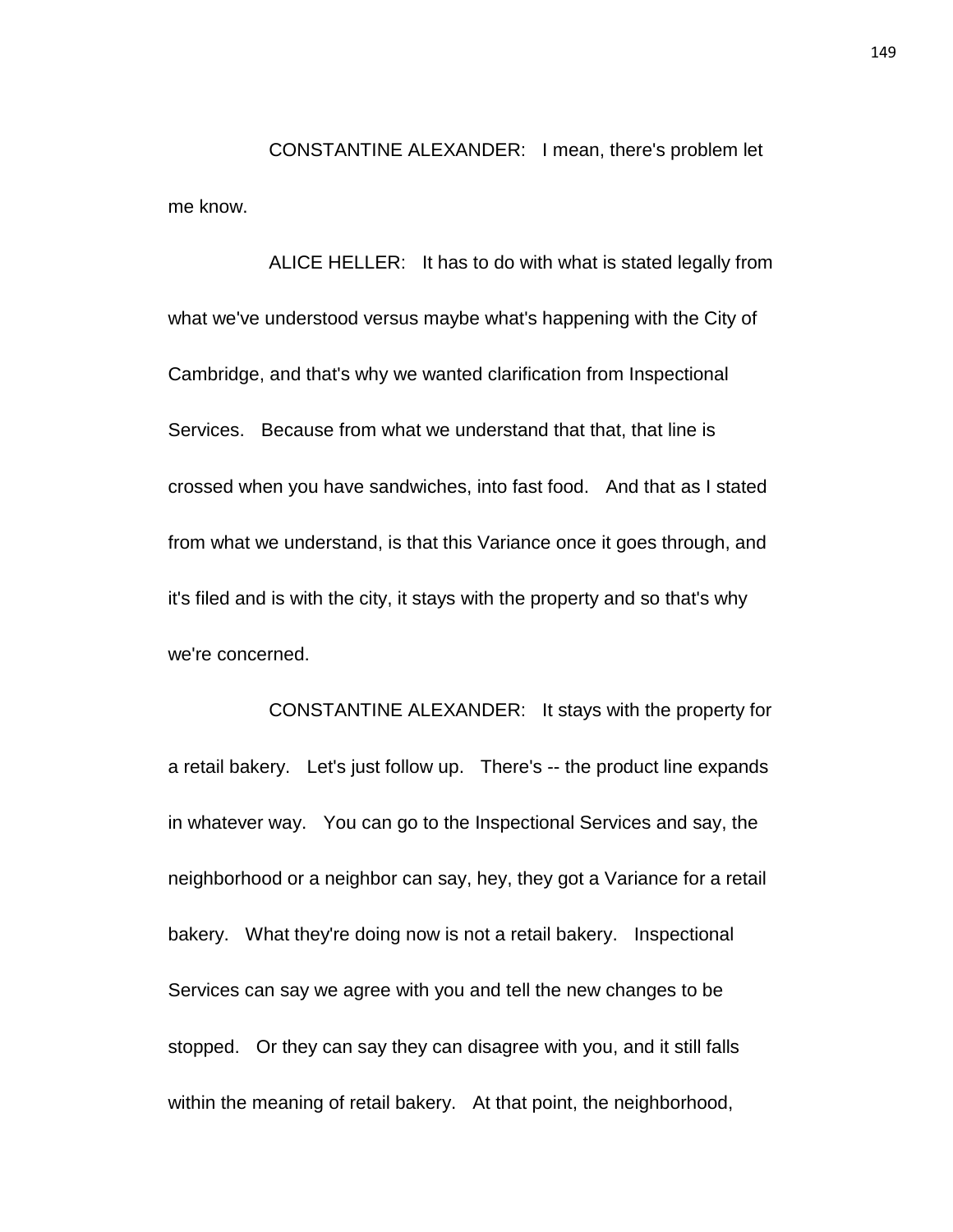would have a right to take an appeal from that decision and come back before our Board and say hey, this is not a retail bakery, and give your reasons why, and we would make a decision yes or no. So it's not like this is going to be -- disappear once we -- if we grant relief, that's the end of it. There is, it's going to be a retail bakery, it's going to have conditions that I've identified, and maybe more if others have others. And then you will have a right to police those matters, going to Inspectional Services and complaining if you believe or you believe what is being done is not consistent with the retail bakery or the conditions that we've imposed. So I don't think you should feel that it's going to be -- if we grant relief, that's the end of it and anything can happen on that property. That's not the case.

ALICE HELLER: Okay.

### CONSTANTINE ALEXANDER: Sir.

TYLER GIANNIANI: So my name is Tyler Gianniani, T-Y-L-E-R G-I-A-N-N-I-A-N-I. 16 Corporal Burns Road. So I think we would just want it noted in the record that the incoming tenant did represent that she would not expand the lines with food sandwiches in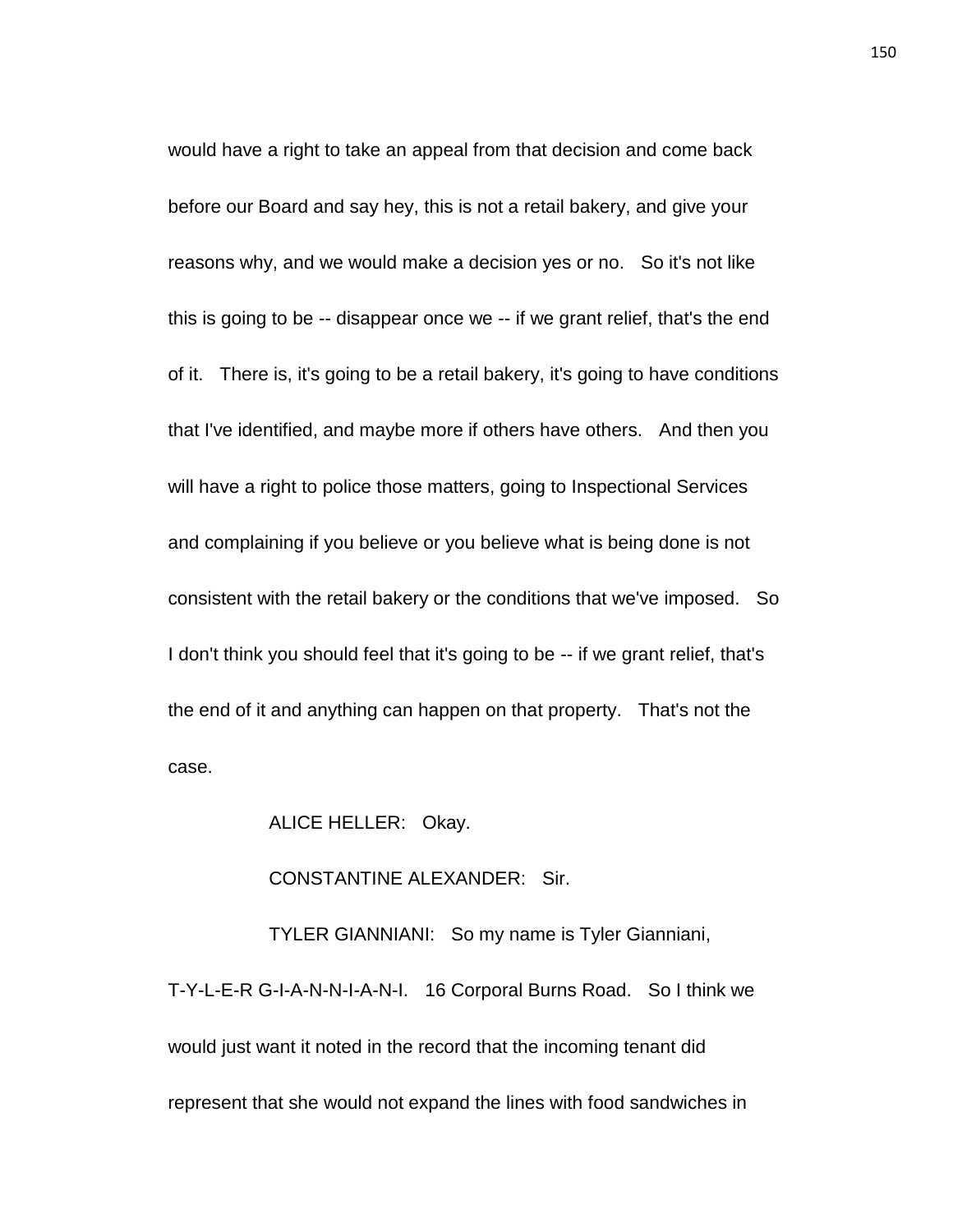light of the conversation with neighbors.

ATTORNEY KATHLEEN MOORE: Well, can I just say, what we said was she will stay within the confines of the retail bakery as it's defined.

TYLER GIANNIANI: She represented to us that she would not expand to do sandwiches in line with our concerns about it --

CONSTANTINE ALEXANDER: Again, I'm sorry, I have a problem --

TYLER GIANNIANI: -- and the concerns, the concerns about this starting to resemble a restaurant.

CONSTANTINE ALEXANDER: Yeah, but if it does that, then it's no longer a retail bakery. I don't want to say -- if they want to offer two or three sandwiches in a menu of doughnuts and cakes and cookies and also a few sandwiches. I'm not going to -- I don't want to sit here and say you can't do that. If it gets to the point where the sandwich operation overshadows or supplants the retail bakery, you'll have a right to come before Inspectional Services and say they're not living up to the terms of the Variance. And either, as I said before, Inspectional Services will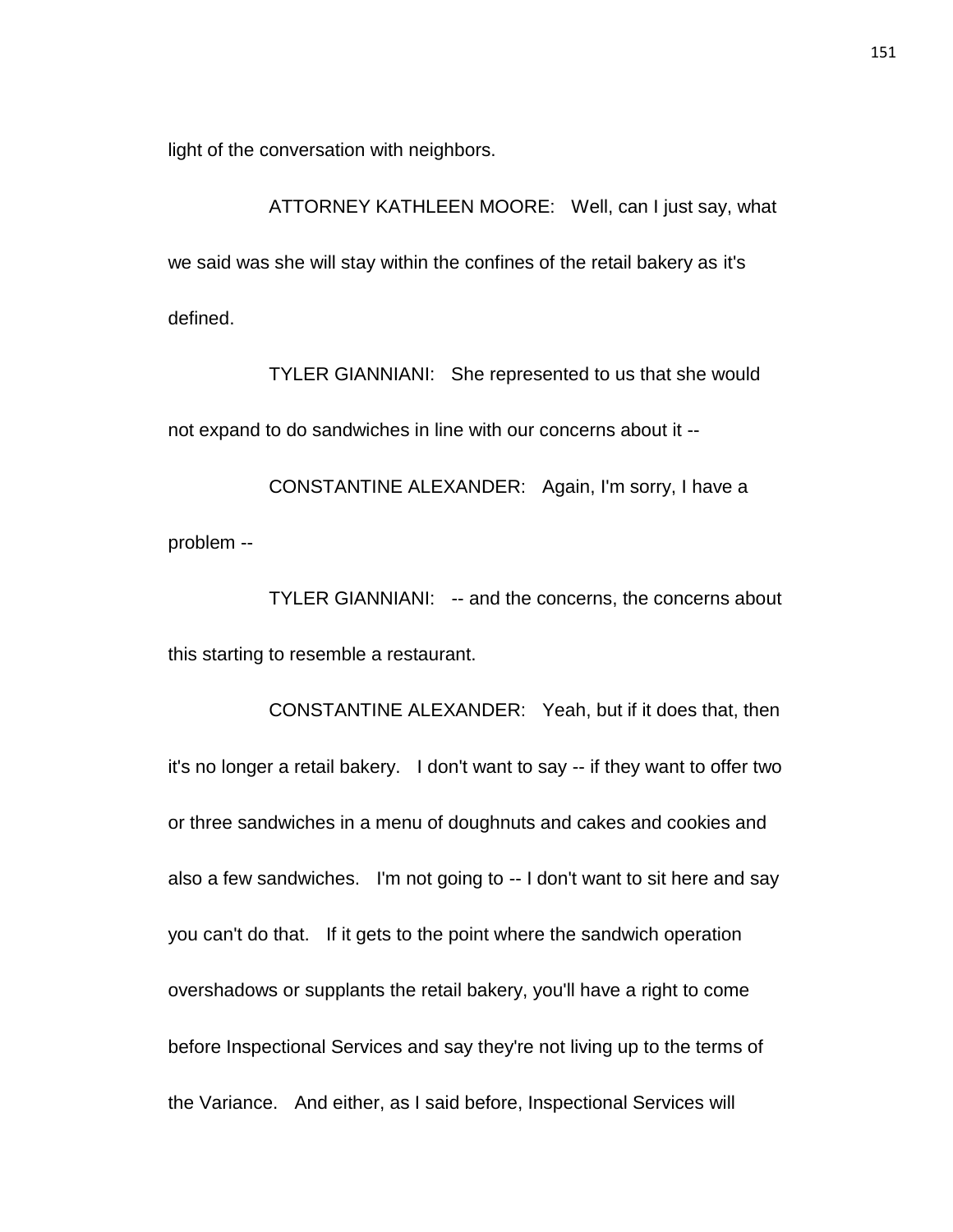agree with you and shut it down or they'll disagree with you, in which case the neighborhood would have a right to come back before our Board and to challenge what's being done.

TYLER GIANNIANI: And I understand that that's the right of the neighborhood to do that.

CONSTANTINE ALEXANDER: Yes.

TYLER GIANNIANI: I think it also should be --

CONSTANTINE ALEXANDER: Yes.

TYLER GIANNIANI: -- that the incoming tenant --

CONSTANTINE ALEXANDER: You have a right to monitor the situation --

TYLER GIANNIANI: -- did represent that to us.

CONSTANTINE ALEXANDER: Again, you can monitor the

situation. If you feel, as I said, it's overstepping the bounds of a

quote/unquote retail bakery, keeping in mind in this day and age, retail

bakeries often offer sandwiches. Go to Flour, go to Tatte's, you know, a

lot of bakeries around.

ALICE HELLER: Those are restaurants.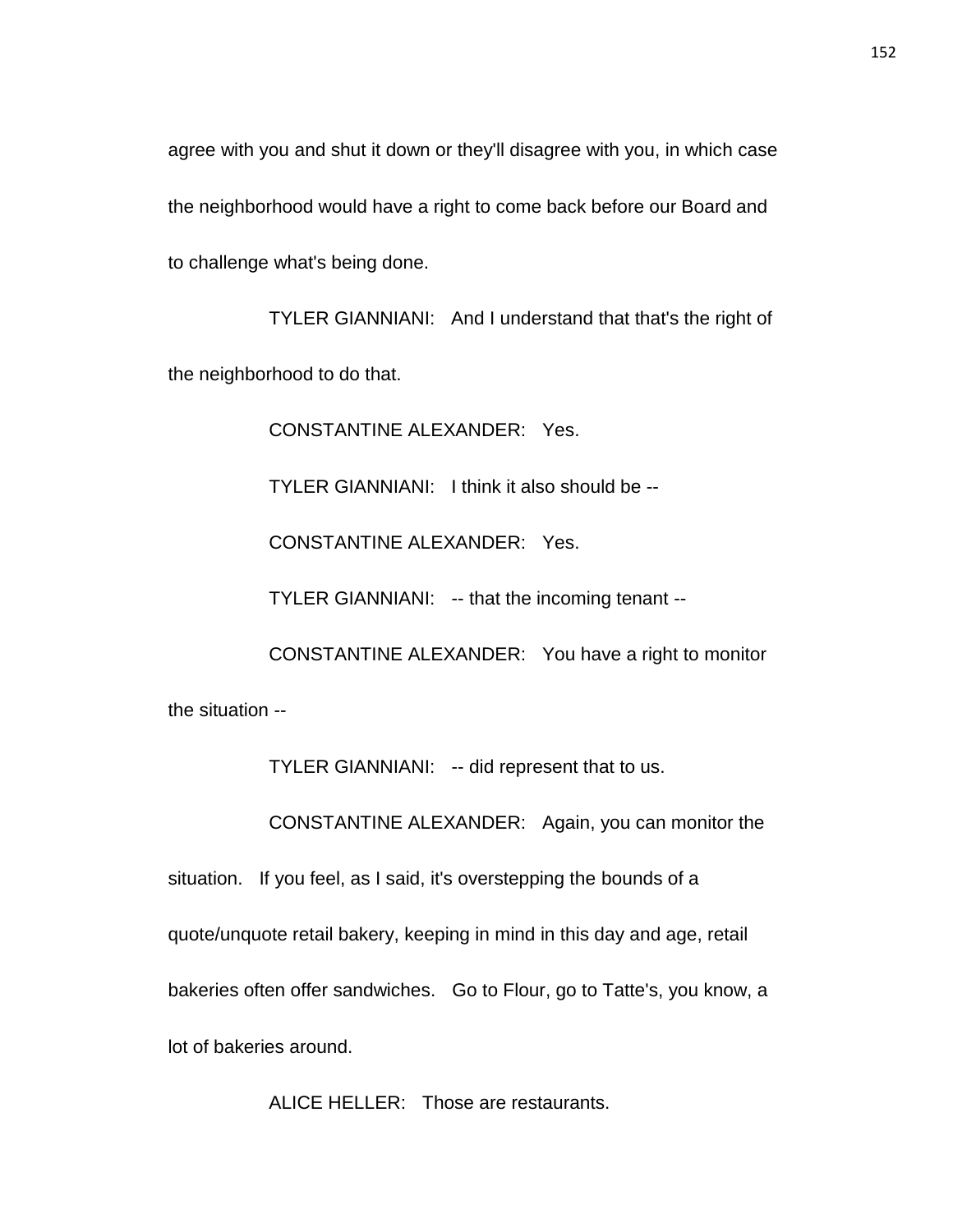#### CONSTANTINE ALEXANDER: And, again, we just can't

define it so closely. I understand you're talking about your neighborhood, your homes, but I think it's going to be a matter of impact of the sandwiches or whatever else that's being offered there besides doughnuts and cakes and cookies. And we'll have to deal with that at the time. But I think to say no, deny this, then you're going to have a vacant property on your hands. And that building is going to be sitting there, it's worst to the neighborhood it seems to me, than what's there now.

TYLER GIANNIANI: So I think that that is correct. We want to support the owners in finding a good tenant. We want to support the neighborhood in finding clarity about what the incoming tenant will do to meet their representations to us as a neighborhood, and that included not doing the sandwiches. There may have been an ability to do that in compliance with what a bakery is, but that's what was represented to us, and I just want to make sure that that's on the record.

CONSTANTINE ALEXANDER: Do you want to agree to a condition that there's no sandwiches offered there?

ATTORNEY KATHLEEN MOORE: No, I think that we want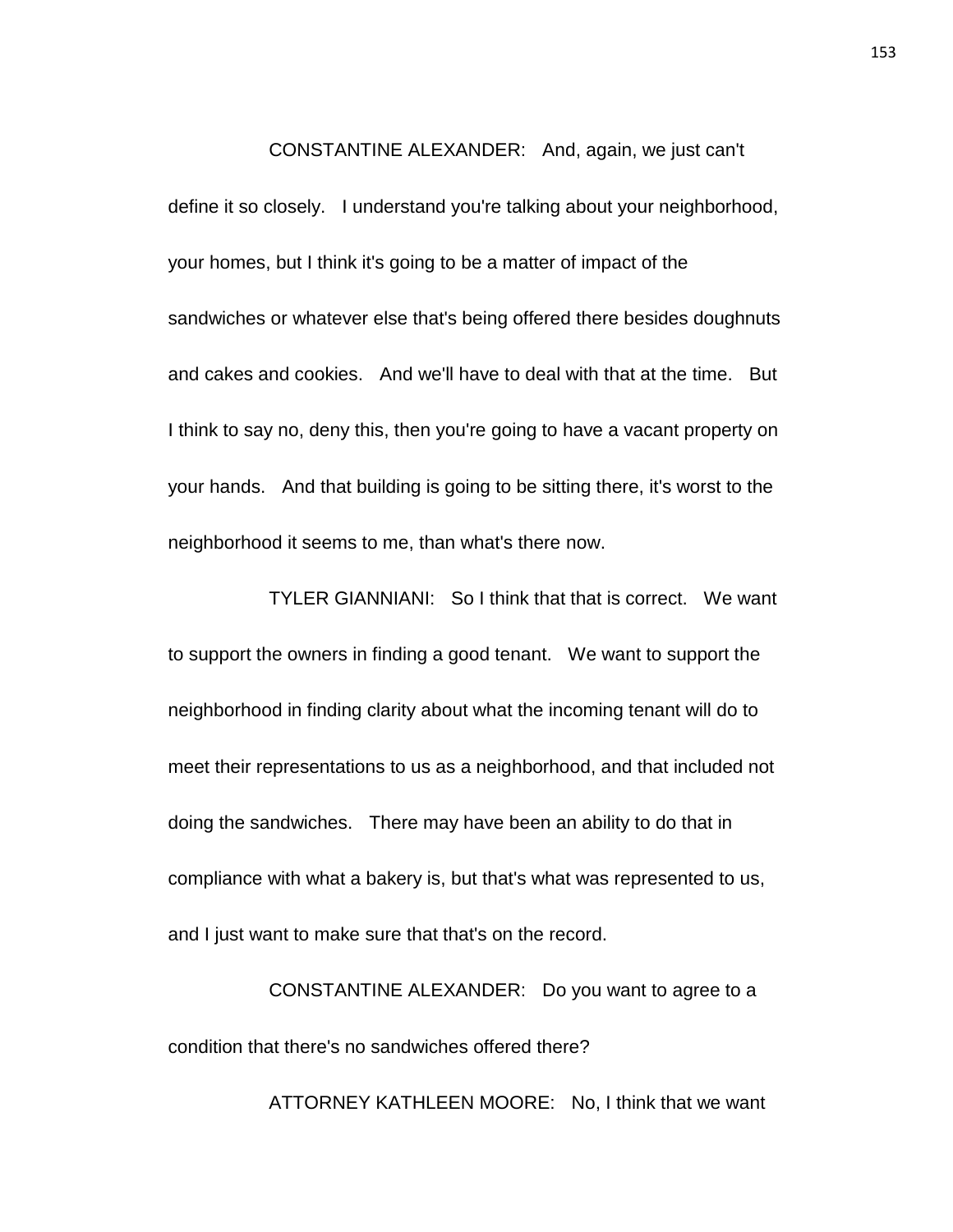to stick within what the definition of a retail bakery.

# CONSTANTINE ALEXANDER: But what we're hearing

tonight is that retail bakery is not sandwiches. What did you agree to out

there?

UNIDENTIFIED MEMBER FROM THE AUDIENCE: I have

the notes.

### CONSTANTINE ALEXANDER: I'm sorry?

## ATTORNEY KATHLEEN MOORE: Well, I --

CONSTANTINE ALEXANDER: Stop. Let's not be cute

here. If you told those people out there no sandwiches, no sandwiches.

ATTORNEY KATHLEEN MOORE: Nobody's being cute

here.

# UNIDENTIFIED MEMBER FROM THE AUDIENCE: Can I

read the notes from our meeting?

CONSTANTINE ALEXANDER: Well, let her answer the

question. You'll have a chance.

ATTORNEY KATHLEEN MOORE: Sure, she'll agree to no

sandwiches.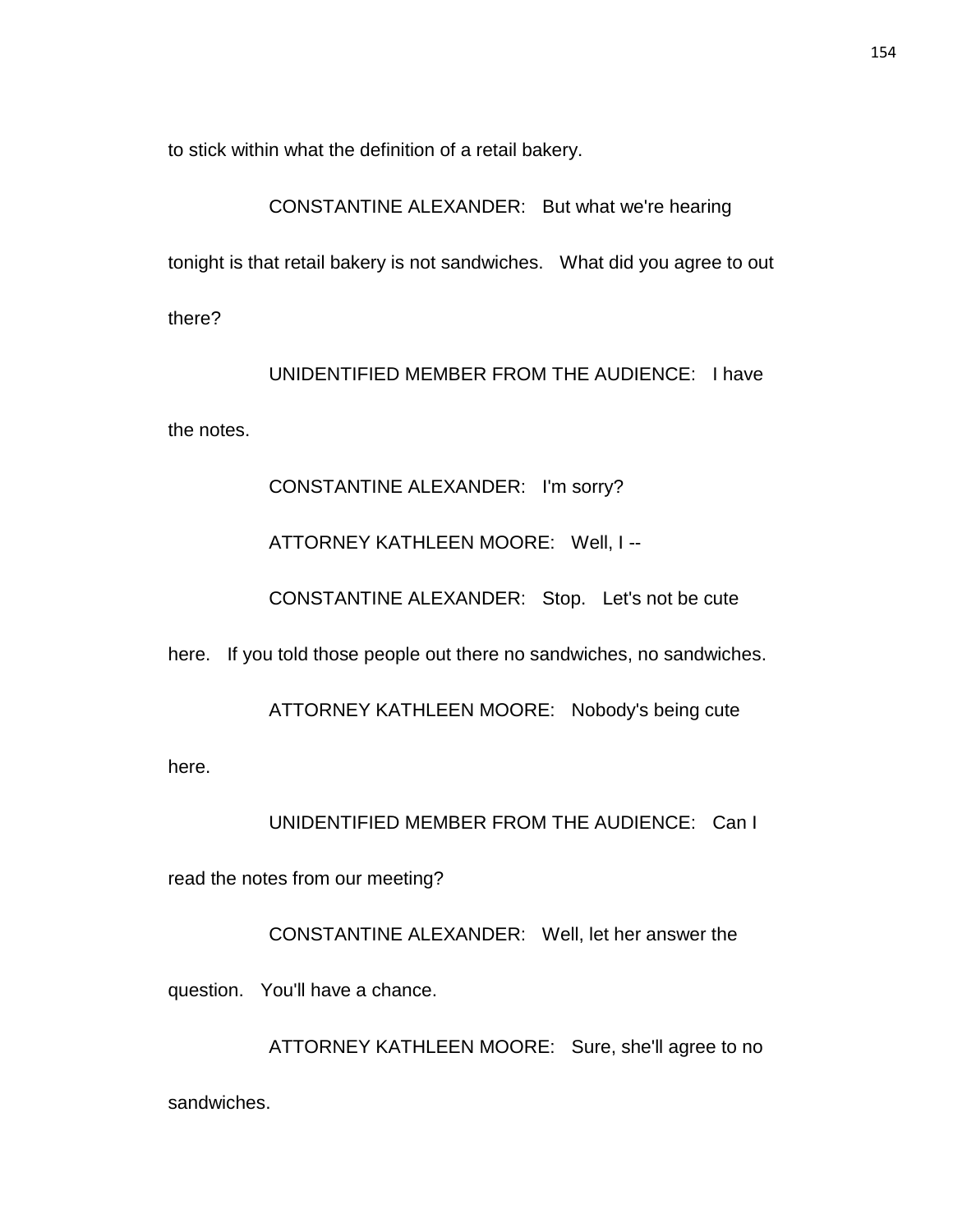ANNE LEE: That's because -- well, our location in the

residential area, we don't want to compete, we don't want to against our residents.

CONSTANTINE ALEXANDER: Right.

ANNE LEE: That is why we just -- if they don't want us to

send -- because sandwich is not our main, you know, selling items.

CONSTANTINE ALEXANDER: Right.

ANNE LEE: So if they don't want to -- we can, you know, we

don't have to offer --

CONSTANTINE ALEXANDER: Okay. We'll put a condition in there will be no sandwiches offered on the premises. Right? That's what I think the neighborhood feels that you agreed to. What do your notes say?

### UNIDENTIFIED MEMBER FROM THE AUDIENCE: Okay,

the notes --

CONSTANTINE ALEXANDER: No, no. Come closer.

Come closer and give your name to the stenographer.

LISA CAMACHO: Lisa Camacho. Is this the public part of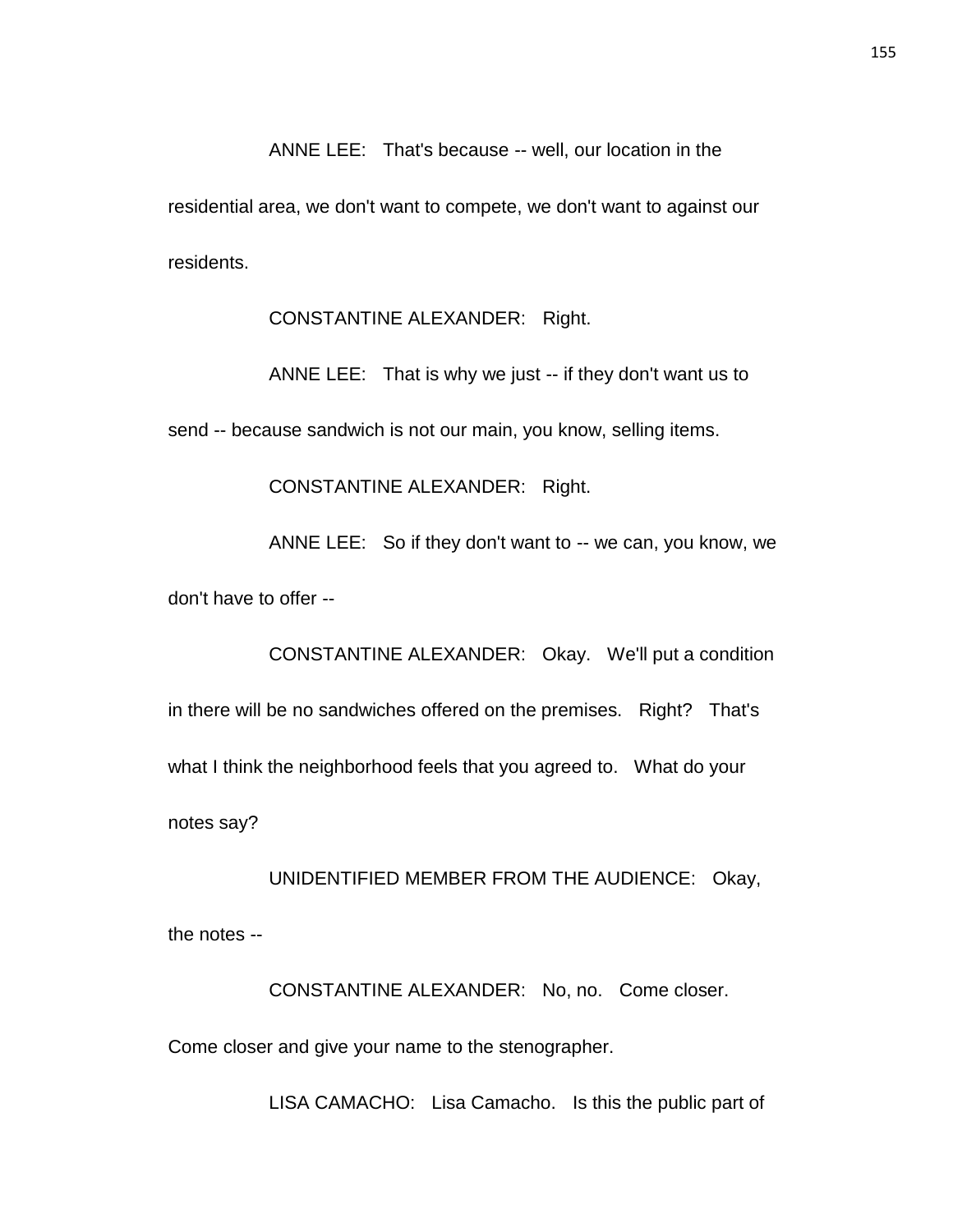the meeting?

CONSTANTINE ALEXANDER: Yes, it is. You're going on record right now.

LISA CAMACHO: Lisa Camacho, C-A-M-A-C-H-O, 24 and 26 Corporal Burns Road. And so all I wanted at this particular time is to offer the clarification from the meeting. I'm taking notes was that Anne and -- had said that catering is the greatest part of their business. That she now makes sweets, tarts, wedding cakes. She has done two catering orders of sandwiches time to time.

CONSTANTINE ALEXANDER: Well, what are they catering, baked goods?

LISA CAMACHO: What she said was catering sandwiches and she can consider not doing sandwiches. But that's as far as it went. CONSTANTINE ALEXANDER: I think we're on that, we're going to put a fifth condition beside the four I've added; no sandwiches can be prepared or can be offered for sale on the premises or prepared for delivery outside of the premises.

LAURA WERNICK: I think you're getting beyond -- if she has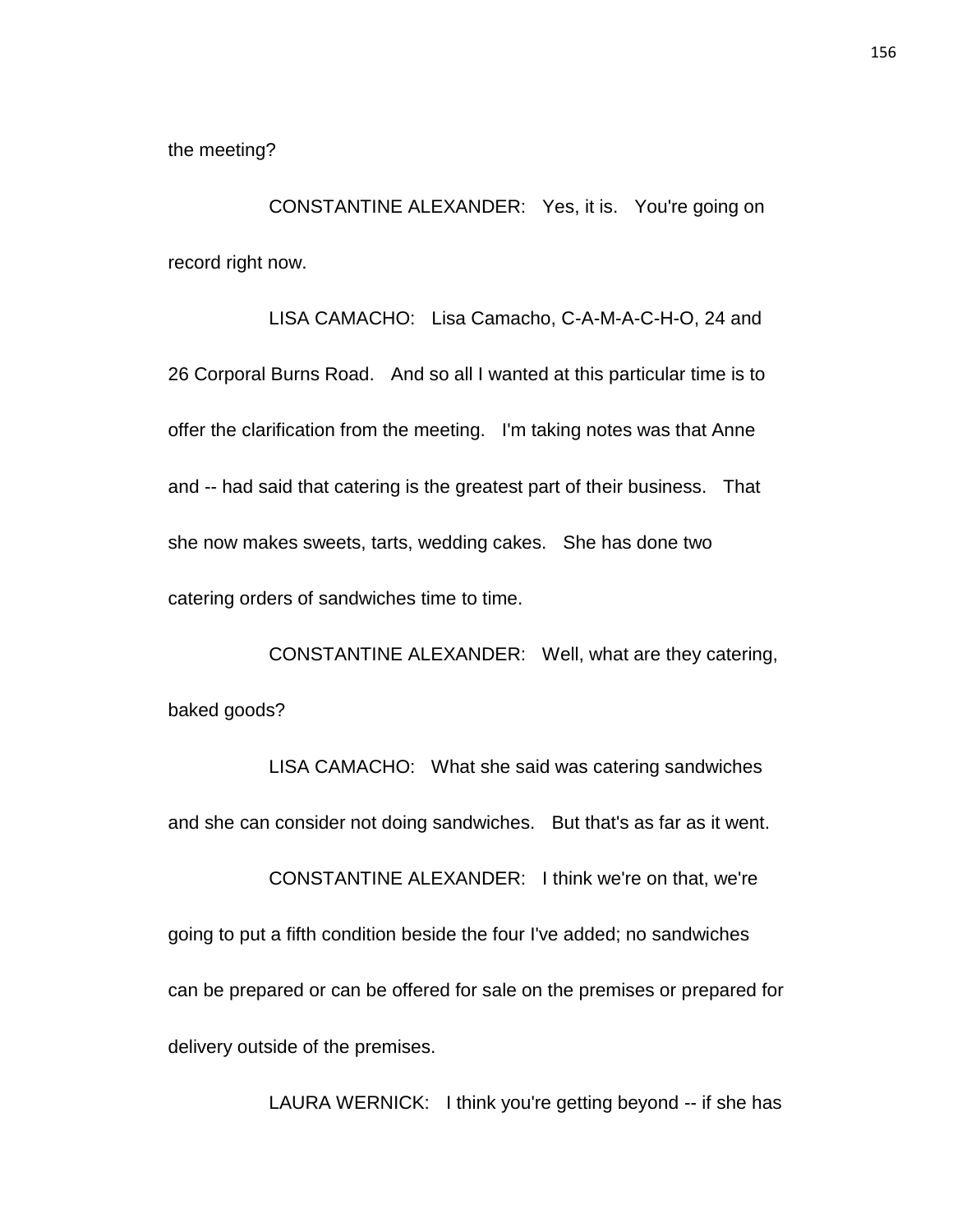a catering business or maybe I'm not clear here, if there's a catering business and she's preparing sandwiches for her catering business and not as a restaurant, which is what I think the neighborhood -- that there's not a restriction --

SLATER ANDERSON: No sandwiches for retail sale. LAURA WERNICK: No sandwiches for retail. ANDREA HICKEY: On-site. SLATER ANDERSON: Sandwich preparation for catering. LAURA WERNICK: Is that -- ATTORNEY KATHLEEN MOORE: Is that fine? CONSTANTINE ALEXANDER: Yes, Ma'am. Name and address.

Burns Road. And for me, I'm speaking for everybody in the room. The sandwich or no sandwich is not about the sandwich, it's about the character of the business. So call-ahead catering order sandwiches that somebody is going to come and take away is one thing. My understanding of a retail bakery is primary, and it actually points only to

ROBIN BONNER: Robin Bonner, B-O-N-N-E-R, 15 Corporal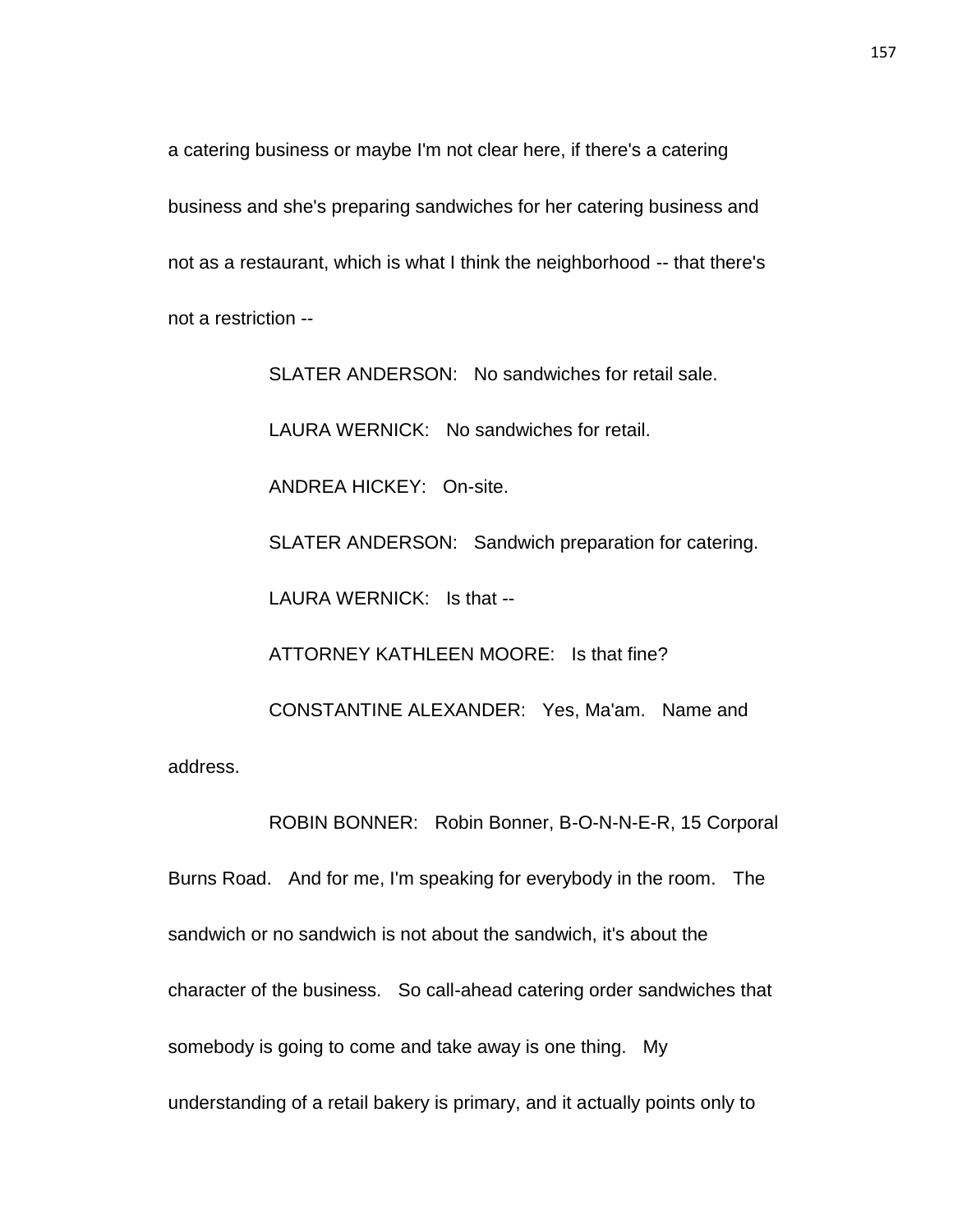sweet baked goods, but I take your point that in this day and age it might be sandwiches. But the second part of that definition that I can find from the city is that it's for the consumer to take and eat at home. So for me it's not the sandwich, not the sandwich, it's the character of the business. Are you offering -- and the catering is one thing. Even specialty goods to walk in and buy and take away is one thing. But I think -- I think at least for me, if the intention is to possibly grow in the direction of more food service rather than retail bakery, I think that's where there's concern. So I think what I'm asking for is clarification of the character of the business. Retail bakery such as what was there, what has --

CONSTANTINE ALEXANDER: We can't -- I'm sorry, we can't define retail bakery as -- I know what you want. I'm mystified. If they have a catering business and they prepare the items to be catered on the premises and they put it on a car or a truck and deliver it to wherever.

ROBIN BONNER: Yes.

CONSTANTINE ALEXANDER: What's the impact on the neighborhood?

ROBIN BONNER: Nothing. That's fine.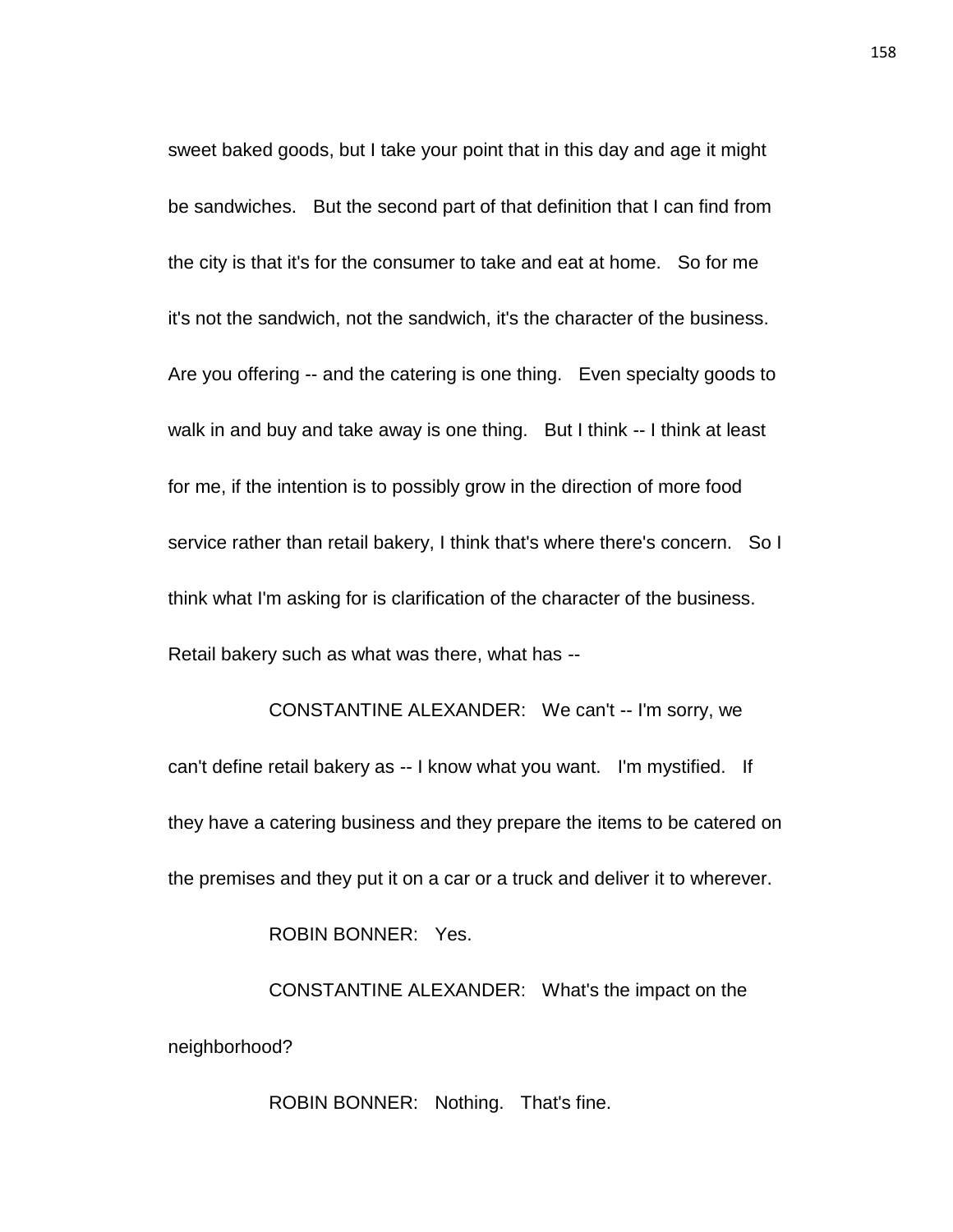CONSTANTINE ALEXANDER: Okay, fine.

ROBIN BONNER: That's my --

CONSTANTINE ALEXANDER: So it's just a matter of you

want us to prohibit retail sandwiches -- as Slater said --

ROBIN BONNER: But I am -- I would -- I take to heart your point that if it grows in a direction we're not happy with, we go to Inspectional Services.

CONSTANTINE ALEXANDER: Yes, that's the case.

ROBIN BONNER: I'm actually okay. Sandwiches or no sandwiches, it's not really about the sandwiches.

CONSTANTINE ALEXANDER: I am going to add a condition, because I think that's the sense of the neighborhood is no sale of sandwiches.

ATTORNEY KATHLEEN MOORE: So I -- I think that

Ms. Lee was feeling that sandwiches were not within the definition of a retail bakery when she said she wouldn't make sandwiches. I would like to say that she can operate a retail bakery, whatever that means.

CONSTANTINE ALEXANDER: No, no. What you're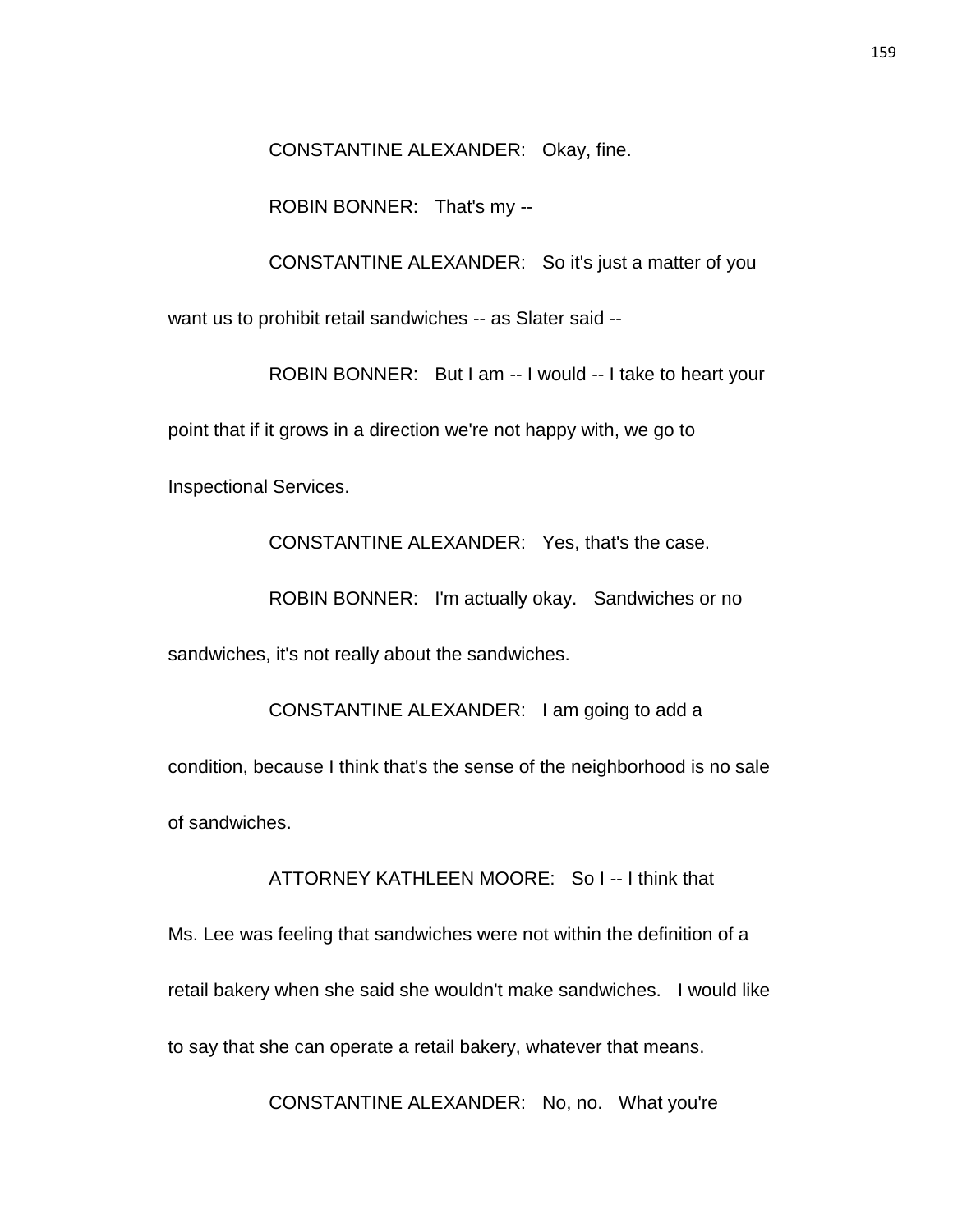hearing you can operate a retail bakery of that means except that it doesn't mean you can offer sandwiches for sale on the premises. That's what it means. That's what we're hearing tonight. That's what the neighbors seem to have thought you agreed to out in the other room.

ATTORNEY KATHLEEN MOORE: Well, some of the neighbors, yeah.

CONSTANTINE ALEXANDER: I mean, you can't talk about one thing over there and another thing in here.

BRENDAN SULLIVAN: You know, there's retail bakery. So then you say, okay, what is the model of retail bakery? Is it Lyndell's Bakery? Is it High Rise Bakery? Now High Rise what do they sell? To be honest with you, I've been in there once in my whole life and I live right around the corner. But is High Rise considered a retail bakery?

ALICE HELLER: It's a restaurant.

BRENDAN SULLIVAN: They have breads obviously.

ALICE HELLER: It's a full restaurant. You can get -- they serve food, you can sit down.

ATTORNEY KATHLEEN MOORE: No, they don't serve food.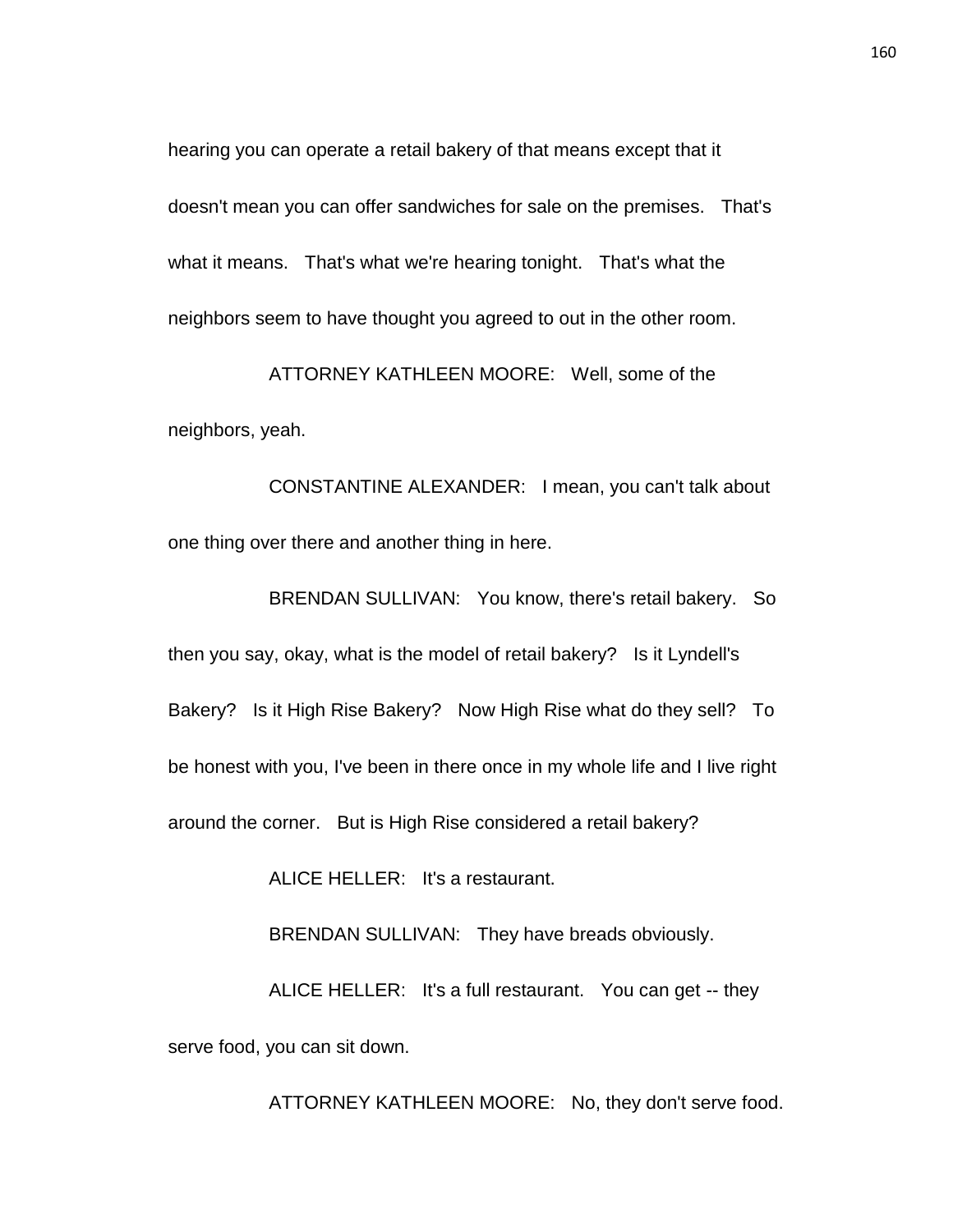BRENDAN SULLIVAN: All right, so High Rise is not a retail

bakery. It is a full blown --

ALICE HELLER: I don't know what their license is for,

though.

BRENDAN SULLIVAN: But high Rise has their stuff -- it's

prepared on premises?

CONSTANTINE ALEXANDER: Yes, yes.

BRENDAN SULLIVAN: All right. Okay. All right.

My thought of a bakery is something that is made on the

premises, it is pastries, I mean what is your food line anyhow? It's

pastries? It's --

ANNE LEE: Pastries.

BRENDAN SULLIVAN: Cookies?

ANNE LEE: Cookies, scones, and cakes. Dessert.

BRENDAN SULLIVAN: Huh?

ANNE LEE: Dessert.

BRENDAN SULLIVAN: Yeah.

ANNE LEE: Cakes.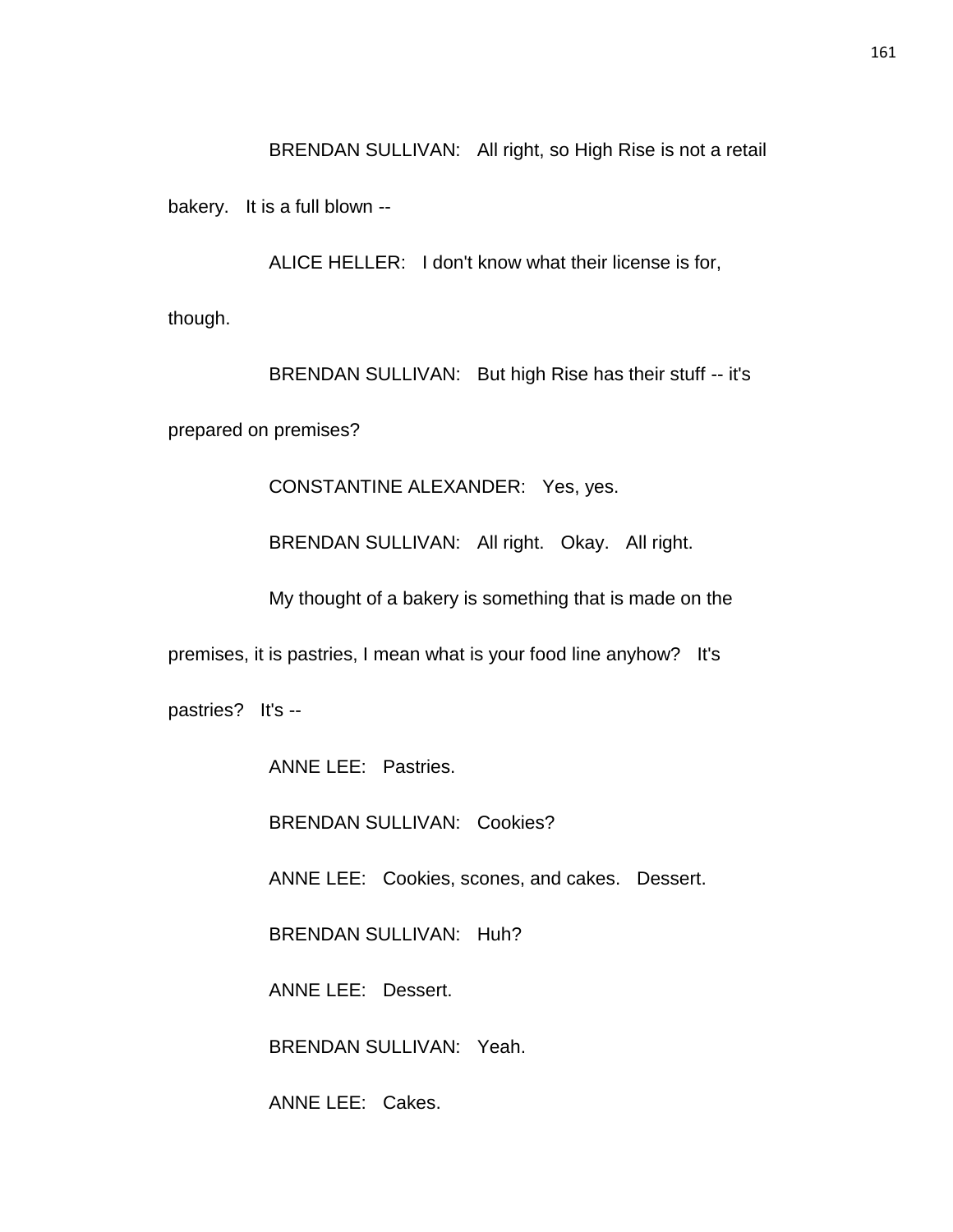BRENDAN SULLIVAN: Okay. And then you do cakes

obviously?

ANNE LEE: Right, right.

BRENDAN SULLIVAN: Okay, so that's your product line.

Okay. And then you do catering obviously.

ANNE LEE: Right, right.

BRENDAN SULLIVAN: And as part of that catering request would include sandwiches?

ANNE LEE: Sandwiches sometimes.

BRENDAN SULLIVAN: Okay. And those get all boxed up and then those go off, and so on and so forth. Yeah, I mean I would not preclude you from doing that.

CONSTANTINE ALEXANDER: No, neither would I.

BRENDAN SULLIVAN: And I think that just getting that on the record that if it were to expand and become a truck stop, which is I think is what maybe the fear of what we have here, is that, you know, the in and the out, and so on and so forth -- and do you have coffee there? Will you serve coffee?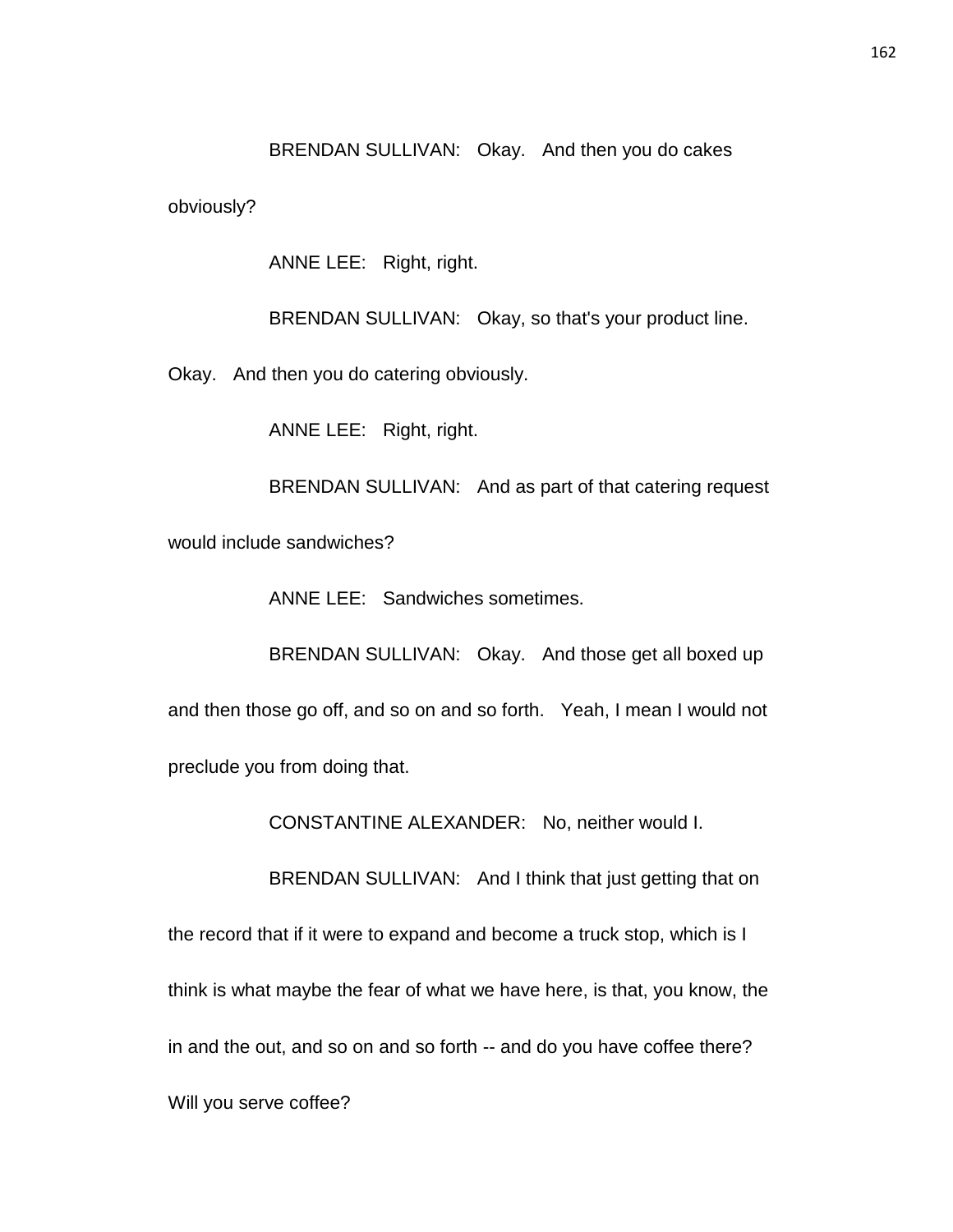ANNE LEE: We like to serve coffee.

BRENDAN SULLIVAN: So you do coffee, tea?

ANNE LEE: Tea.

BRENDAN SULLIVAN: Something like that, and soft

drinks --

ANNE LEE: Right.

BRENDAN SULLIVAN: -- and fruit juice and stuff like that.

ANNE LEE: Yeah.

BRENDAN SULLIVAN: Okay. To go along with the pastry.

ANNE LEE: With the pastry.

BRENDAN SULLIVAN: Okay. So it's not a Dunkin' Donuts which I think maybe what the fear is here, too. Dunkin' Donuts I don't think makes anything on premises anymore. All that stuff is shipped in. All right, so we got that on the record.

And so I think if it were to deviate and go beyond and somebody were to raise an issue as to what your product line is, then they go to Inspectional Services, they would make a ruling after listening, and you either agree with it or disagree with it. And then whoever disagrees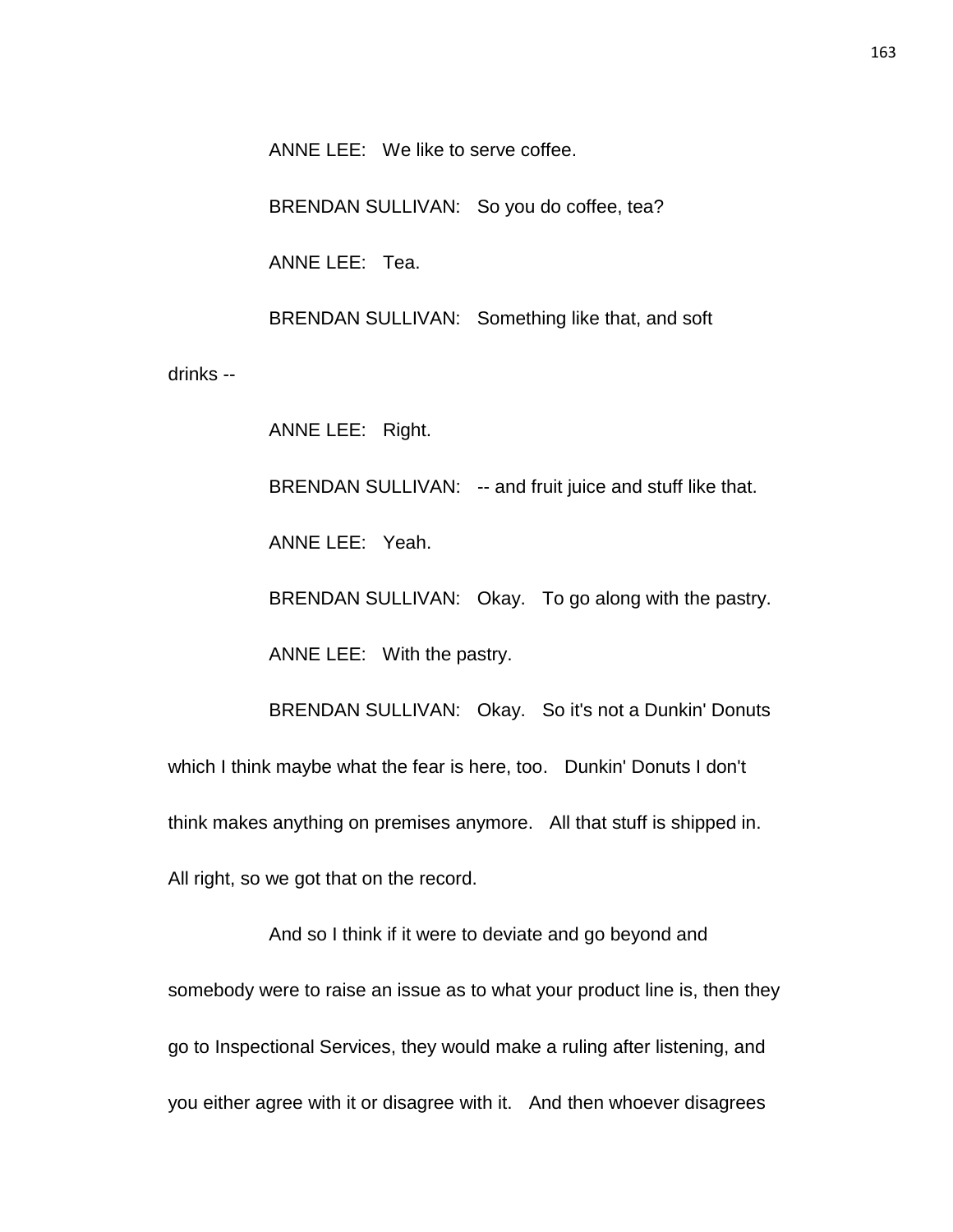with their ruling, then comes down before us. There's a transcript here of what we discussed, and then let this Board then be the arbiter of the discussion.

SLATER ANDERSON: Can I ask a question? I've never been in this building. And I see you guys are provided sort of rudimentary sketch here in your application, which doesn't seem to provide for any seating at all. This is people come in, there's a counter, they pick up whatever the baked goods are that they're getting, and they leave, right? So there's not tables like High Rise or anything like that.

ANNA CLARK: And the existent tenant has a small table on the inside about this big with two seats and two seats outside.

SLATER ANDERSON: But there's not going to be tons of people. I'm just trying to get a sense. I mean, it doesn't seem well suited to becoming a restaurant in any -- like could creep. It's just the practical layout of it.

CONSTANTINE ALEXANDER: But what I heard, I think the concern of the neighborhood is, they offer a wonderful line of sandwiches like maybe High Rise, and people would walk in, order the sandwich, and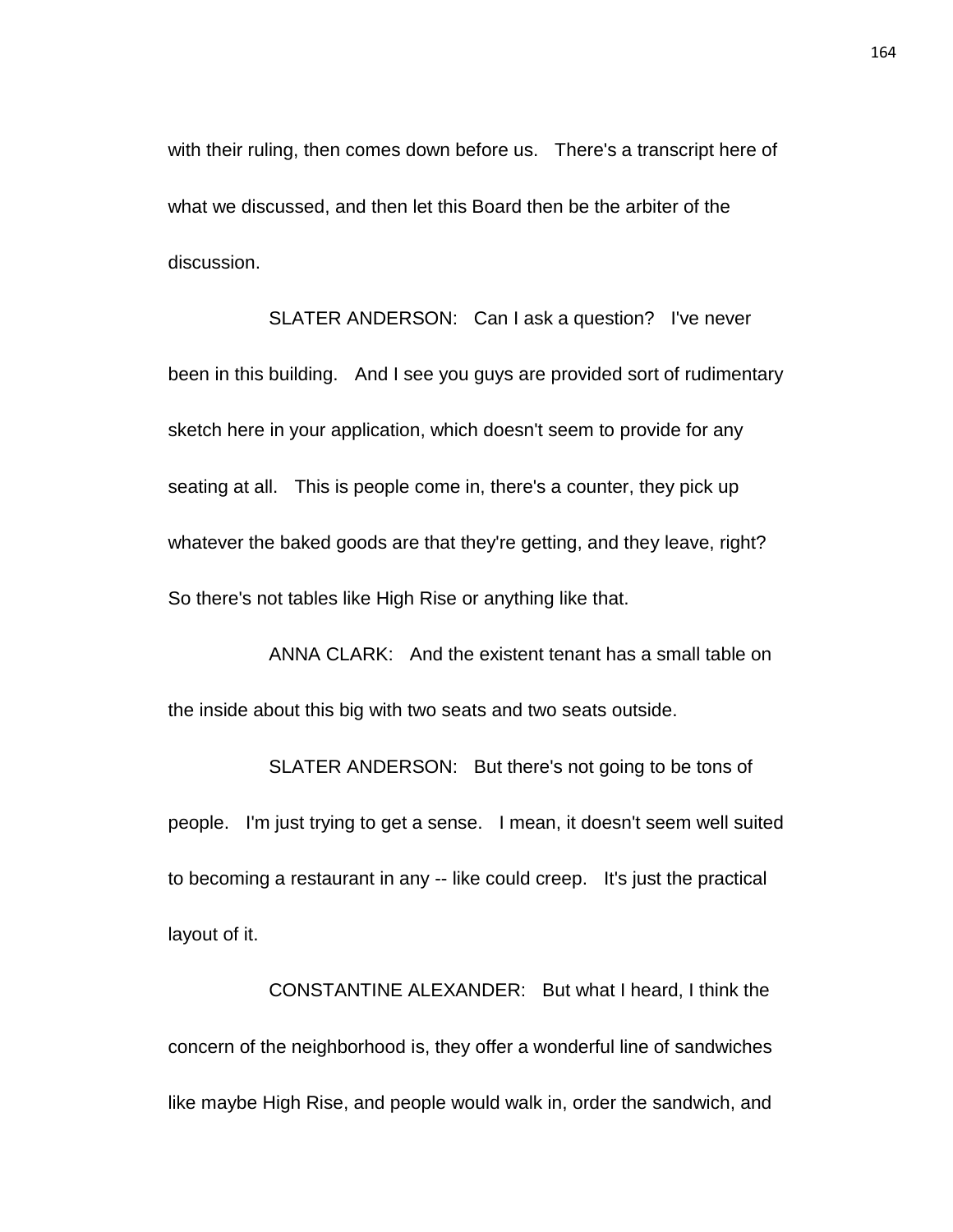take it out to their home or whatever and that would increase the amount

of traffic that impacts the neighborhood.

LAURA WERNICK: I'm not sure -- the concern I heard is that it would turn into a restaurant.

SLATER ANDERSON: Yeah, that's what I'm sensing.

LAURA WERNICK: What Slater is pointing out is there's not physical room --

ANDREA HICKEY: It's not possible.

LAURA WERNICK: -- for this to become a restaurant.

SLATER ANDERSON: My only other concern would be

outside seating in the warmer season. Is that something that we have

any purview over? Or is that a permit from the City to put seating

outside?

LISA CAMACHO: There was something else that came up

in --

CONSTANTINE ALEXANDER: Excuse me, Ma'am. One second.

Sean?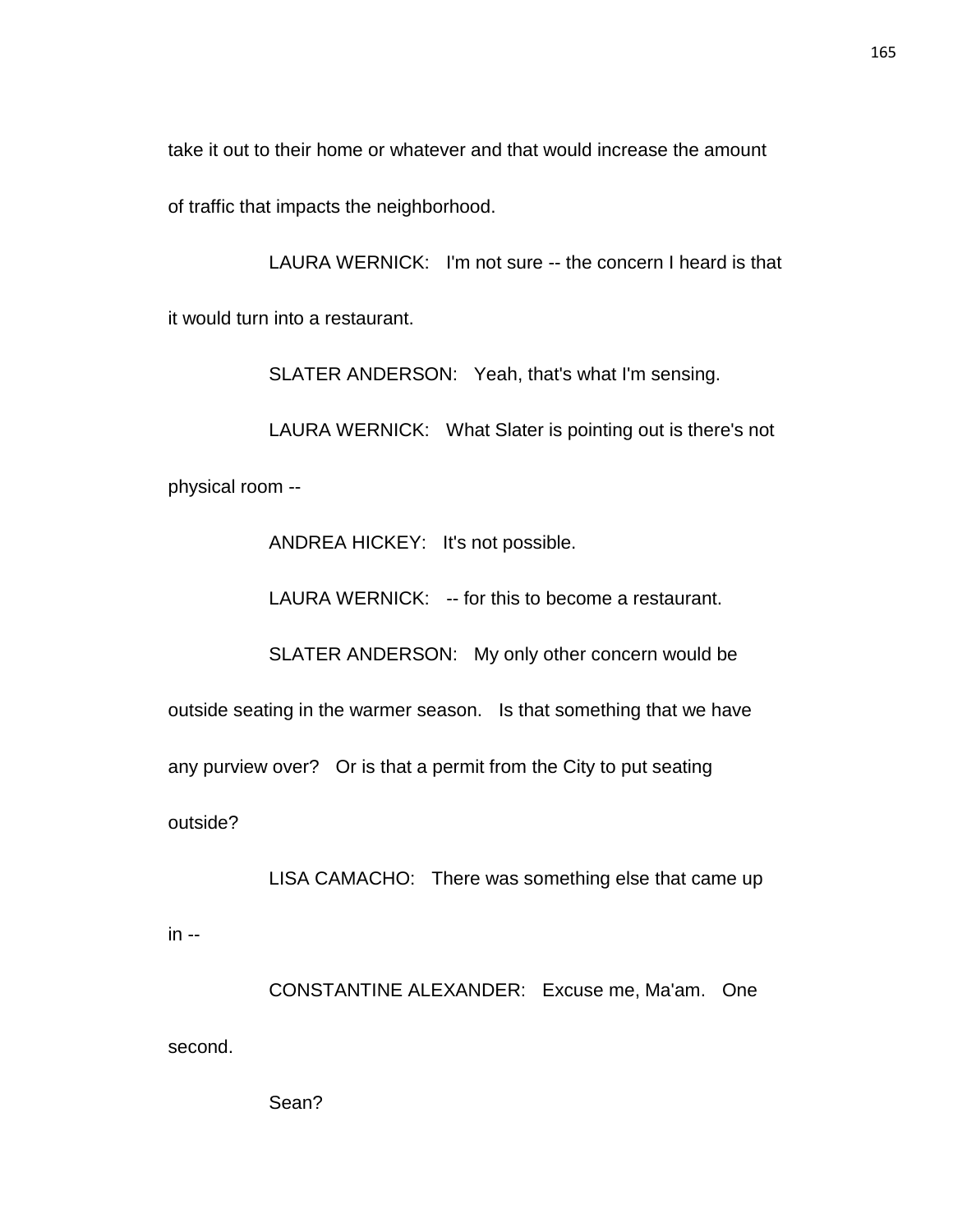SEAN O'GRADY: Yeah, if you want to limit seats, you just give me a number and we can....

ANDREA HICKEY: For outdoor seating you mean? SEAN O'GRADY: Yeah, you can limit any seating on the site that you like.

ANNA CLARK: So the current tenant does have two other small tables on the outside with two chairs each, so it's four chairs, two small tables, and it's perfect, it doesn't interfere with anything. People will sometimes sit there for 15 minutes or so and eat their pastry and then they go.

SLATER ANDERSON: Four seats? ANNA CLARK: Yes, she just has -- yeah. LAURA WERNICK: Two inside and four outside? ANNA CLARK: Correct. CONSTANTINE ALEXANDER: Today. If we restrict it, they could make it six outside or eight outside.

SLATER ANDERSON: Well, we can restrict it from what I hear.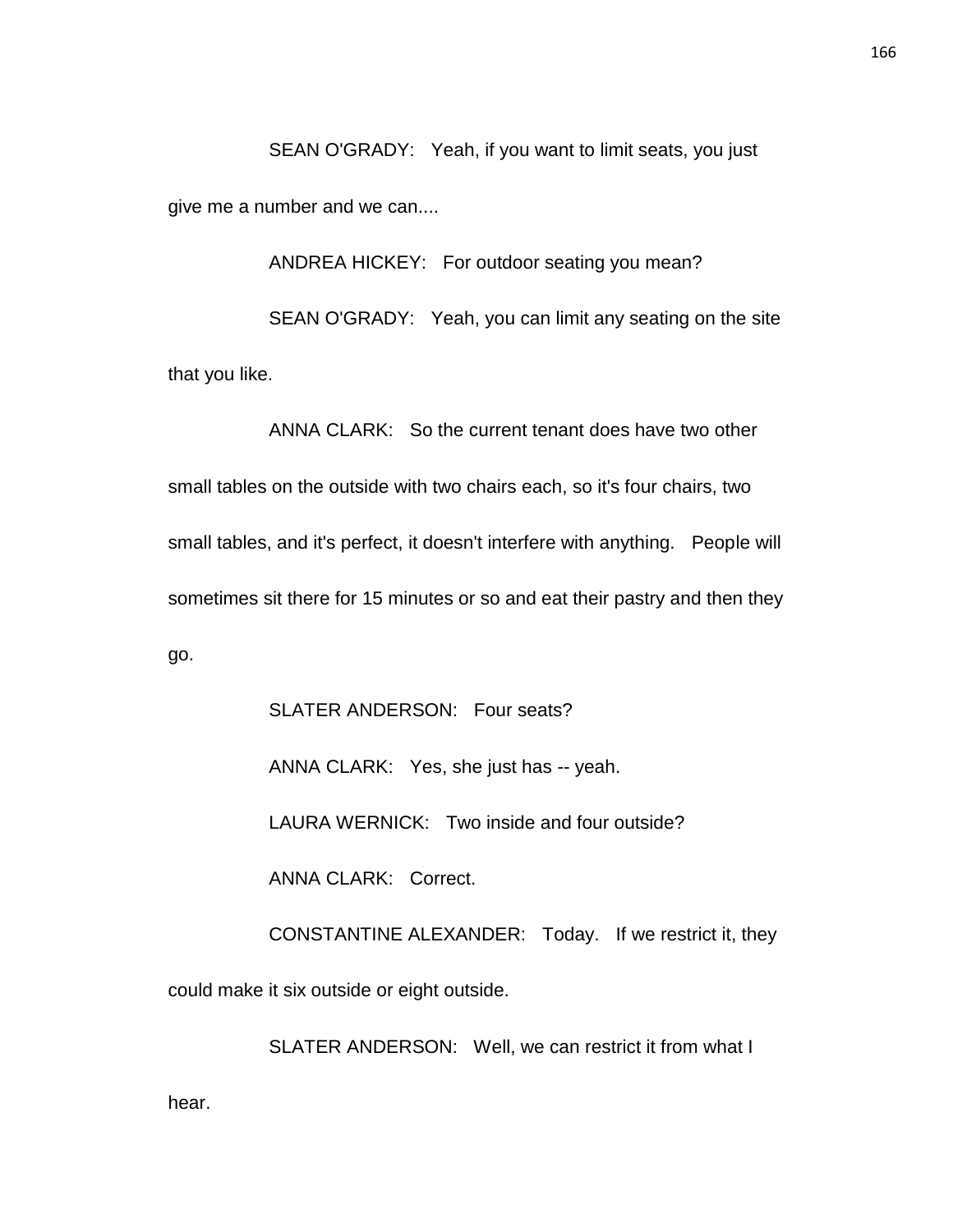ANNA CLARK: Yeah, you can restrict it.

CONSTANTINE ALEXANDER: Yes.

SLATER ANDERSON: Is that helpful to --

ANNA CLARK: It's not practical to have more than that.

CONSTANTINE ALEXANDER: Yes, Ma'am.

LISA CAMACHO: Yes. There was something that came up at the end, that in fact most of the neighbors didn't know about, is that the previous tenant in the bakery had been serving some food and did not have Victualler license?

ATTORNEY KATHLEEN MOORE: Common Victualler license.

LISA CAMACHO: So we now know -- we didn't realize before, but we now realize there are of two steps; one is the Variance for tonight. And then if there were to be any food served, there would need to be that other license which, Anne, you don't have at the moment, but we know that you can apply for, but would do so with, you know, notifying the abutters and all of this kind of thing which needs to be done. So that's allay at least for me. I can't speak for anybody else, but it allays my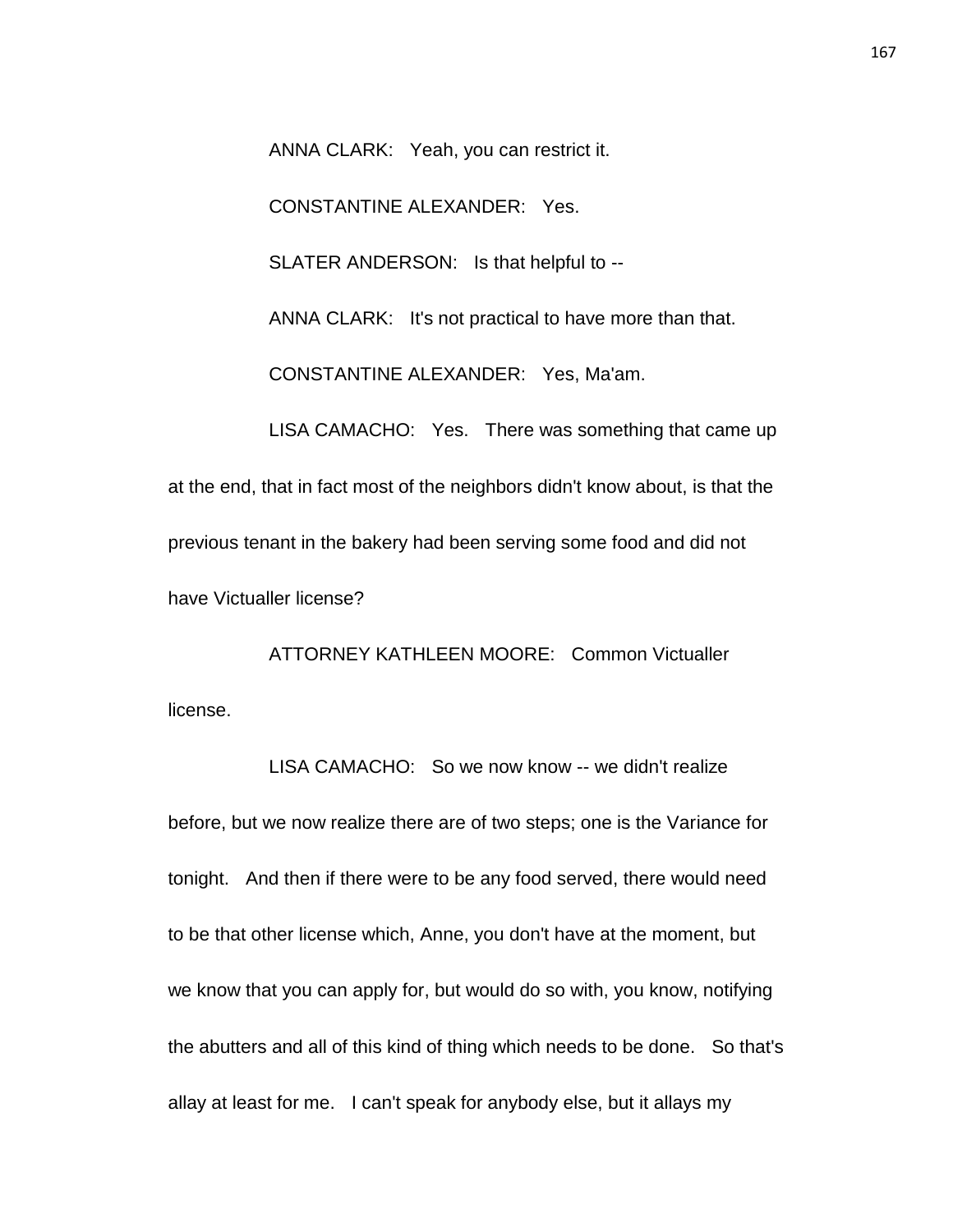concerns. But the fast food and restaurant creep could not happen without the tenant having a Victualler license and that would trigger the notice to the neighbors, having a hearing, and all of that kind of thing. So as far as I'm concerned, there's kind of a safeguard for that happening.

CONSTANTINE ALEXANDER: What about where we started about serving sandwiches?

LOIS SOLOMON: My name is Lois Solomon and I live on 12 Corporal Burns Road. What we found out was that coffee had been served and outside, inside, and, etcetera. And one of the people from the inspection office came and had it and said where's your license to do that? And she had to go get it. And supposedly the neighbors were supposed to know about this and we never -- we didn't know that until tonight at the end of the meeting. And what was agreed upon tonight was that there is in the ordinance exactly what a retail bakery means.

# CONSTANTINE ALEXANDER: There is?

LOIS SOLOMON: Yes, there is. And it IS exactly what she makes most of the time, the cakes and the pastries and all of the things and what we all agreed to was yes, we're fine with that. That is, that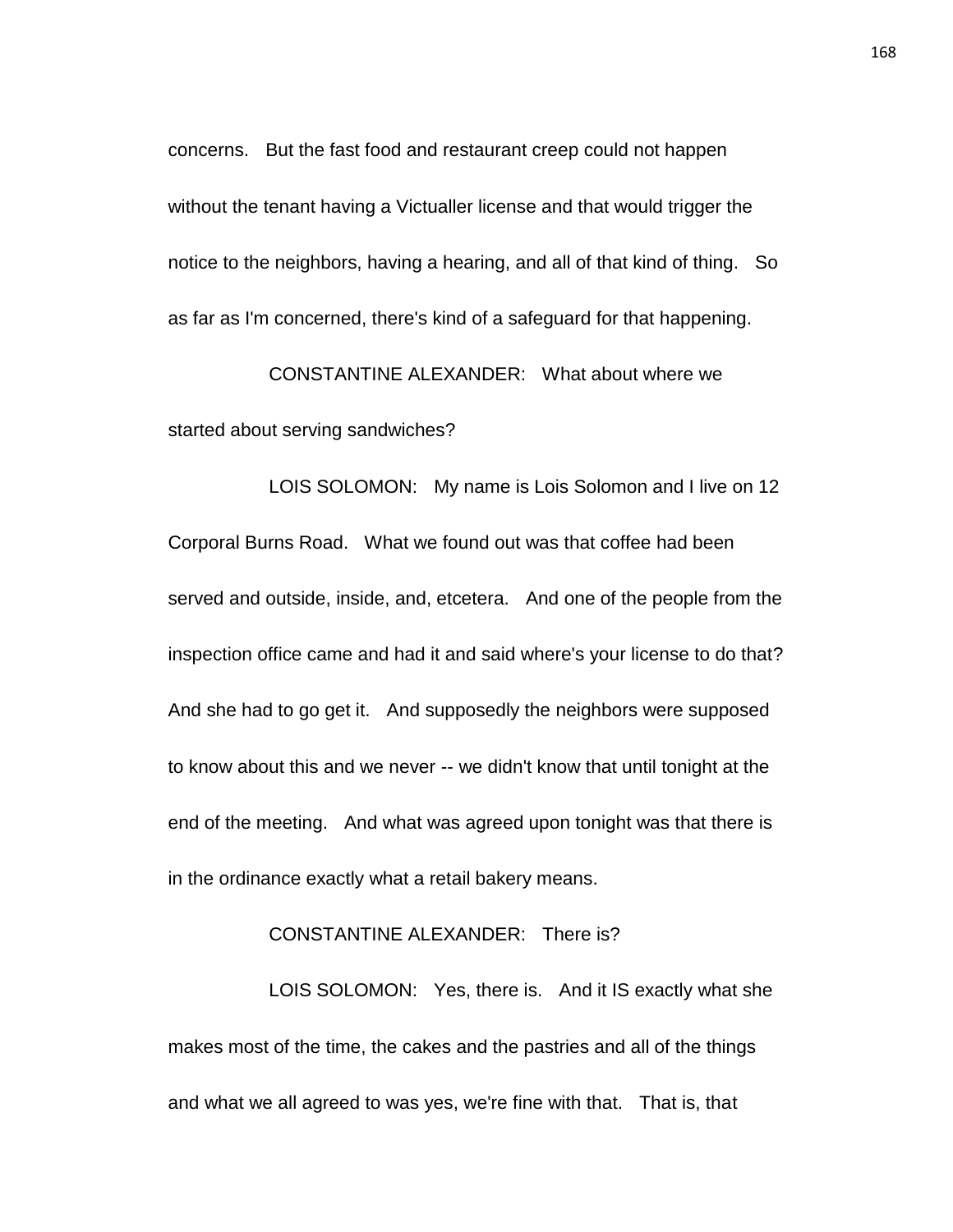is -- that's what it says, that's what we want you to do. Anything else, that you have to apply for a license and we have to know and then we'll see, we'll see what we think.

CONSTANTINE ALEXANDER: Right.

LOIS SOLOMON: So sticking to that what we agreed to and what was suggested that you agreed to, we agreed to, and that's fine. So she can open up her bakery and we can decide about sandwiches and coffee and whatever it is if that's what she wants to do. And she has to get a license to do that.

UNIDENTIFIED MEMBER FROM THE AUDIENCE: Not to serve, though.

LOIS SOLOMON: To serve it.

BRENDAN SULLIVAN: Or licensing may define, may give

them a Common Victualler license, Licensing Department issues that.

They may have their definition.

CONSTANTINE ALEXANDER: Yeah, but what is the notice requirements?

SEAN O'GRADY: The Licensing Commission? I don't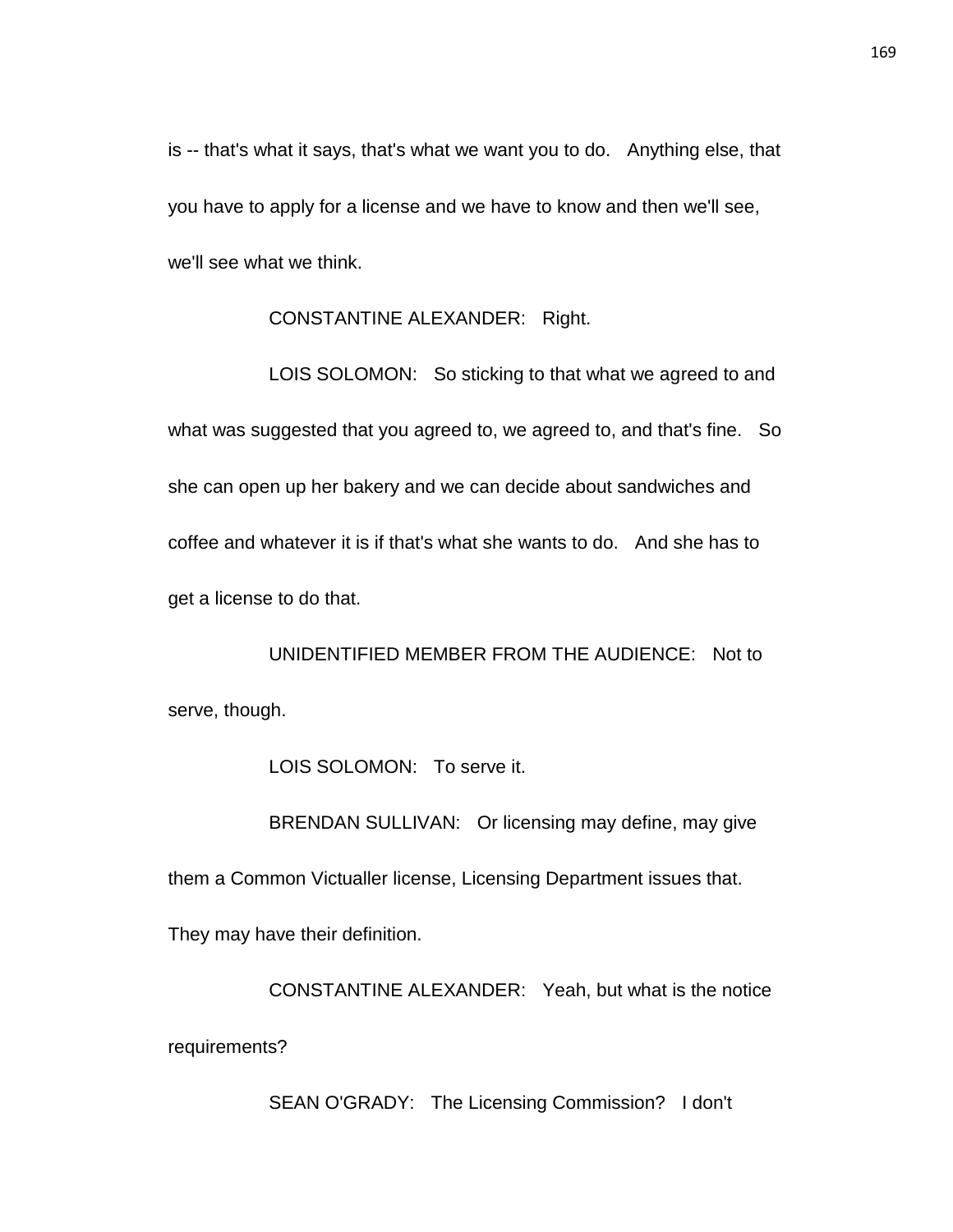know.

LOIS SOLOMON: Here's what the ordinance says for a retail bakery.

CONSTANTINE ALEXANDER: No, no. That's not the question. You're pointing out what I thought was a solution to this problem, is that if they're going to serve food, they'll need a Victualler's license, and you'll have an opportunity to deal with that. My questions is what kind of notice? You said you never got notice before. And my only concern is that if you're relying on the Victualler's license application but you're never notified of it --

LOIS SOLOMON: We didn't even know it existed until tonight.

CONSTANTINE ALEXANDER: So we're back where we started. We're sort of chasing our tail here.

LOIS SOLOMON: Well --

CONSTANTINE ALEXANDER: We don't, I know you, because I see it in the Cambridge Chronicle. If you want a Victualler's license, you have to put an advertisement in the newspapers saying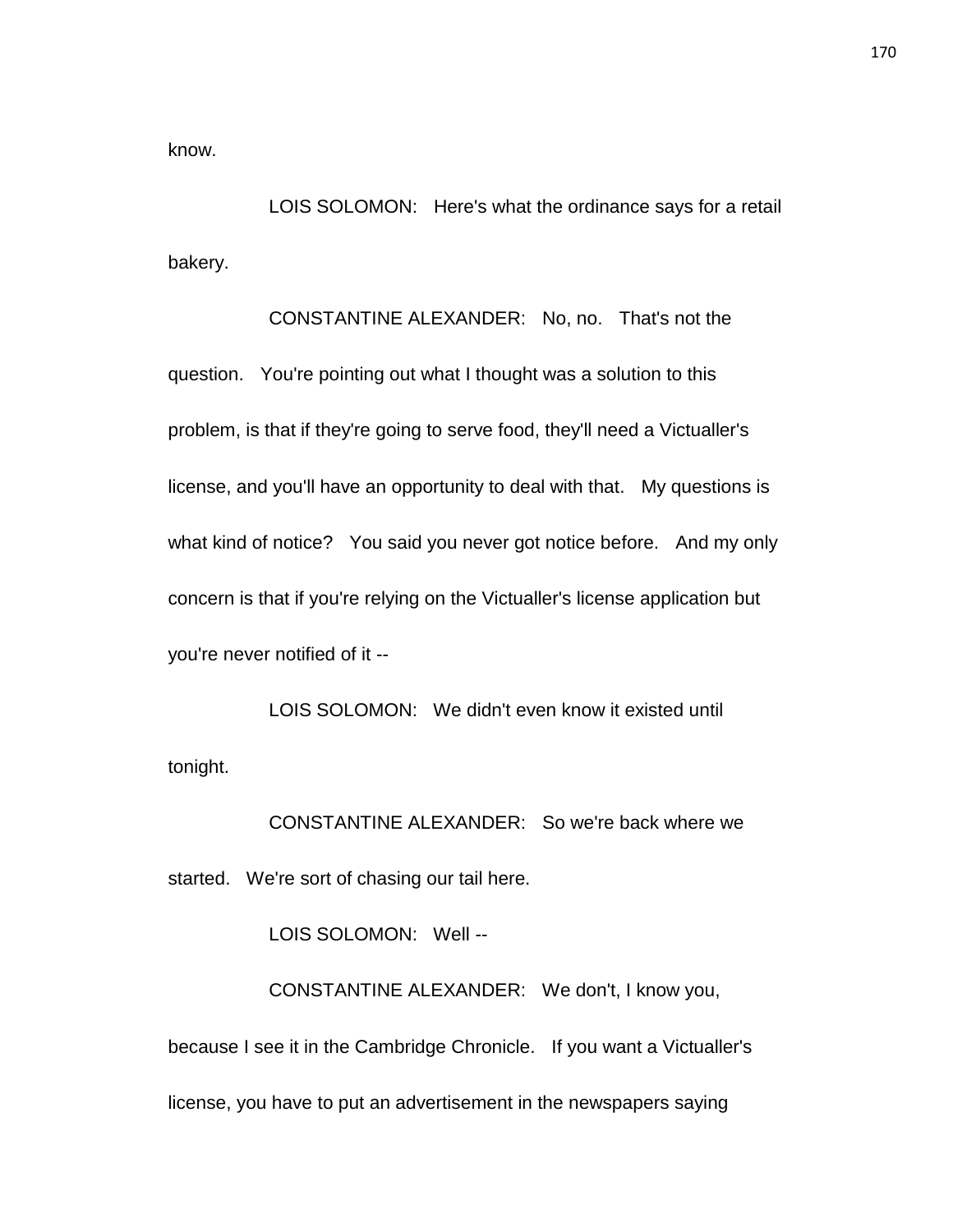so-and-so is going to apply for a Victualler's license. Not -- I would have assumed, I don't know the answer, I would have assumed that also with that is some sort of notice mailed to abutters and the like?

ATTORNEY KATHLEEN MOORE: That's right.

CONSTANTINE ALEXANDER: But maybe not, I don't know.

SEAN O'GRADY: I know that. I mean, the limited

understanding I have about them is that it's not so much whether you can serve food, it's if you are serving food then we have some things that we're going to control about your business. So it's really the agreement on what's going to happen there is really not what has to happen here.

LOIS SOLOMON: And if Tyler can just read to you what we agreed to in that meeting was what it says in the ordinance.

You want to say what it -- a retail bakery.

TYLER GIANNIANI: Well, what it says in the code as was e-mailed, I'm not reading directly from the code, but it's in quotes so: Bakery retail, the sale of breads, pastries, cakes, pies, and similar baked goods for consumption by the final customer at home whether or not final baking occurs on premises. This is the -- Robin's point about it being to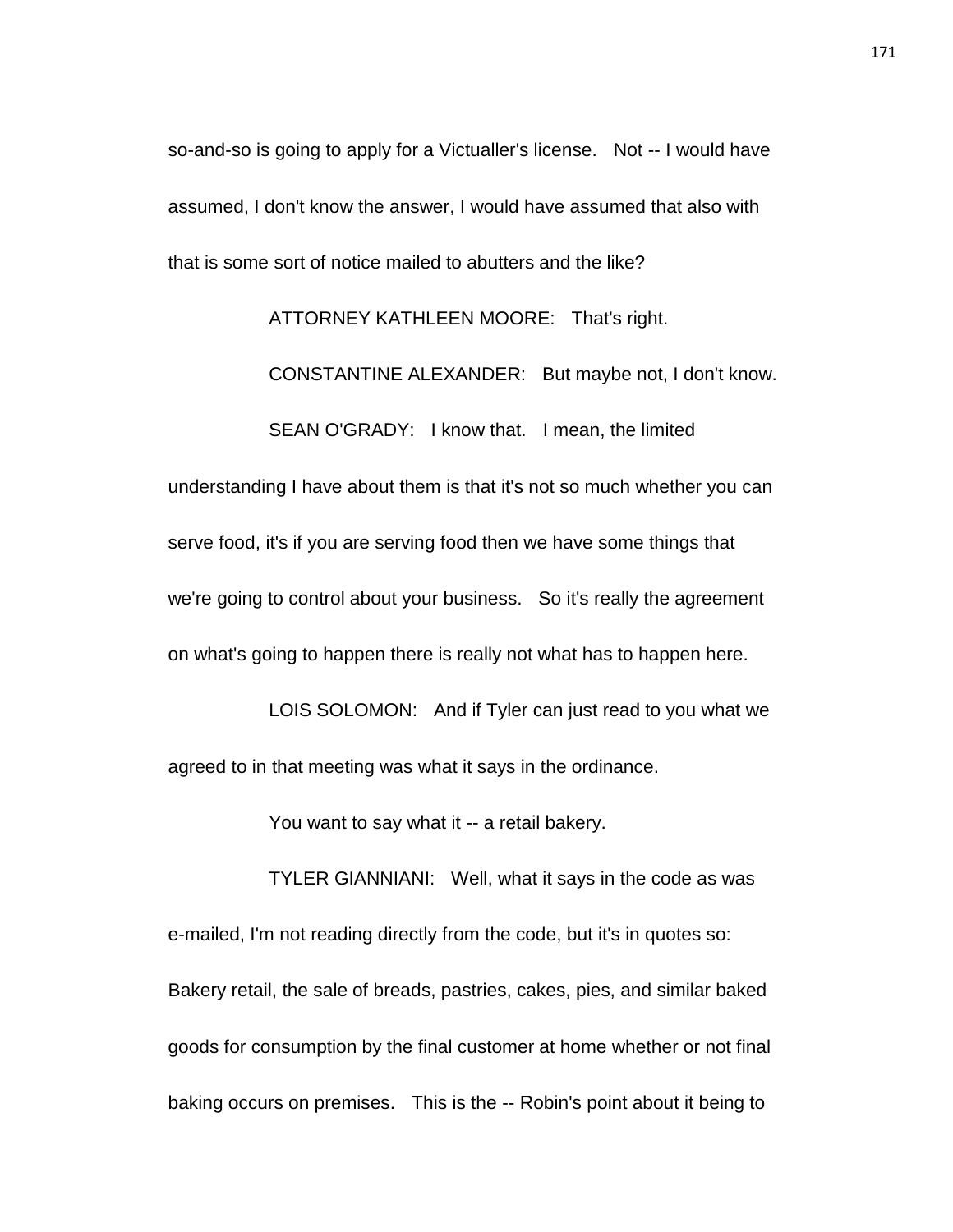be taken home. So I don't know how that interacts with the other license about serving food outside.

JOHN HAWKINSON: First page of Article 2.

TYLER GIANNIANI: And coffee. We don't know the answer to that. That's where we were left. We want to support the bakery coming in but we also want it to be compliant, and we don't have clarity on what compliance looks like.

LAURA WERNICK: It sounds like we're getting to if there's some part of it that -- part of what we're proposing that --

JOHN HAWKINSON: It's on the first page of Article 2.

LAURA WERNICK: That limits sale on-site, then I think

everyone is satisfied with that or not. You're not content with that?

ATTORNEY KATHLEEN MOORE: Again, I mean, I think that

the definition of retail bakery is what we're --

CONSTANTINE ALEXANDER: Well, if we grant you -- you

asked for relief to operate a retail bakery.

ATTORNEY KATHLEEN MOORE: Right.

CONSTANTINE ALEXANDER: If we grant that relief, retail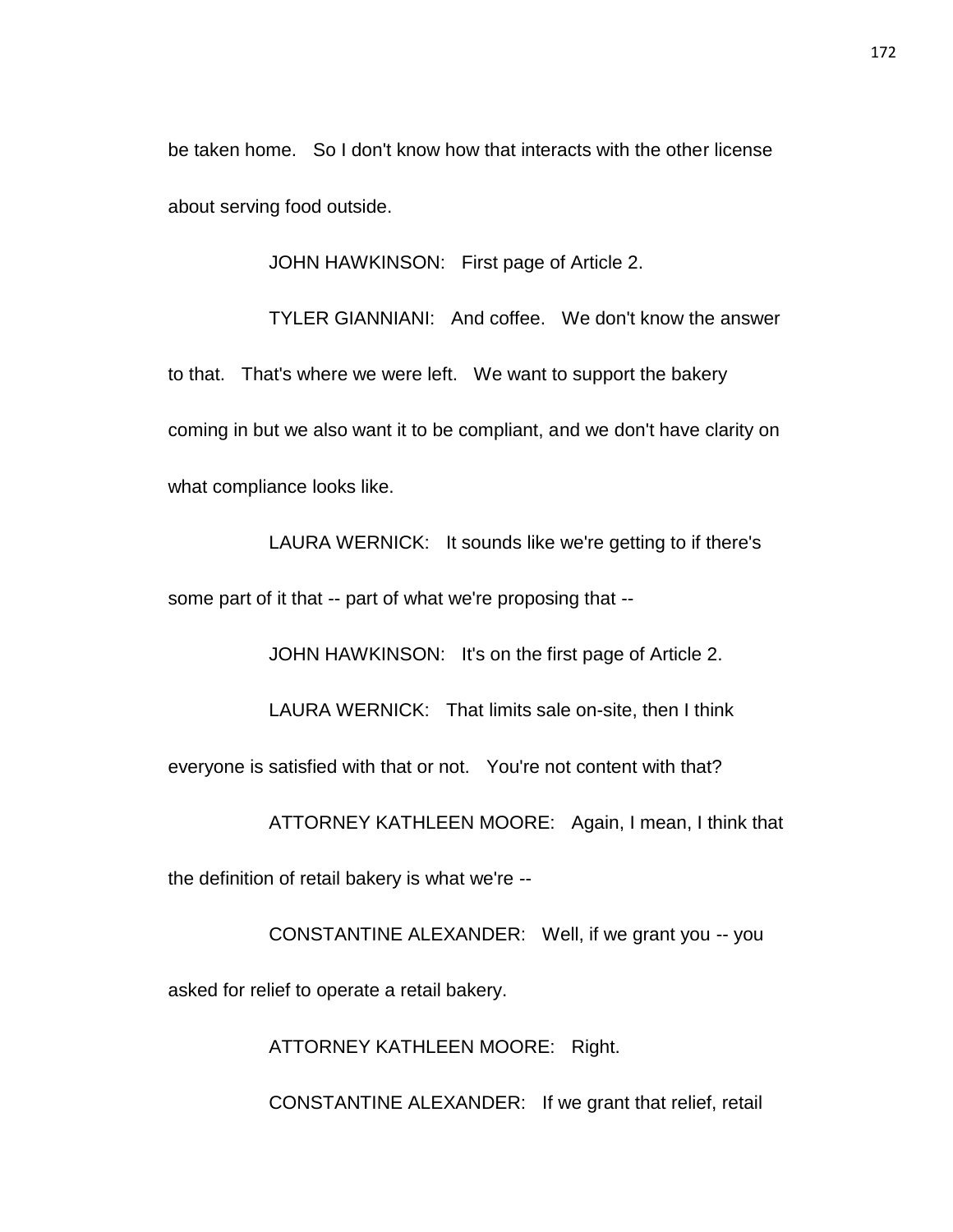bakery is already defined in the ordinance.

### ATTORNEY KATHLEEN MOORE: Yes, right.

CONSTANTINE ALEXANDER: The Zoning Ordinance. To

say, and just repeat it: The sale of breads, pastries, cakes, pies, and similar baked goods for consumption by the final customer at home, whether or not the final baking occurs on premises. That's what you're going to be able to do and nothing more. Okay? If we grant you relief tonight. And if we do this subject to the conditions like seven to seven your operating hours, trash containers, etcetera, etcetera. If you deviate from that, those folks, the neighbors can come in, go to Mr. O'Grady and say they're not operating as a retail bakery any longer. And then the chips will fall where they may after that.

ANDREA HICKEY: And to me included in that definition is the products are to be consumed off site. And that would exclude seating.

CONSTANTINE ALEXANDER: A restaurant. ANDREA HICKEY: It would exclude seating, customer seating, whether outdoors or indoors.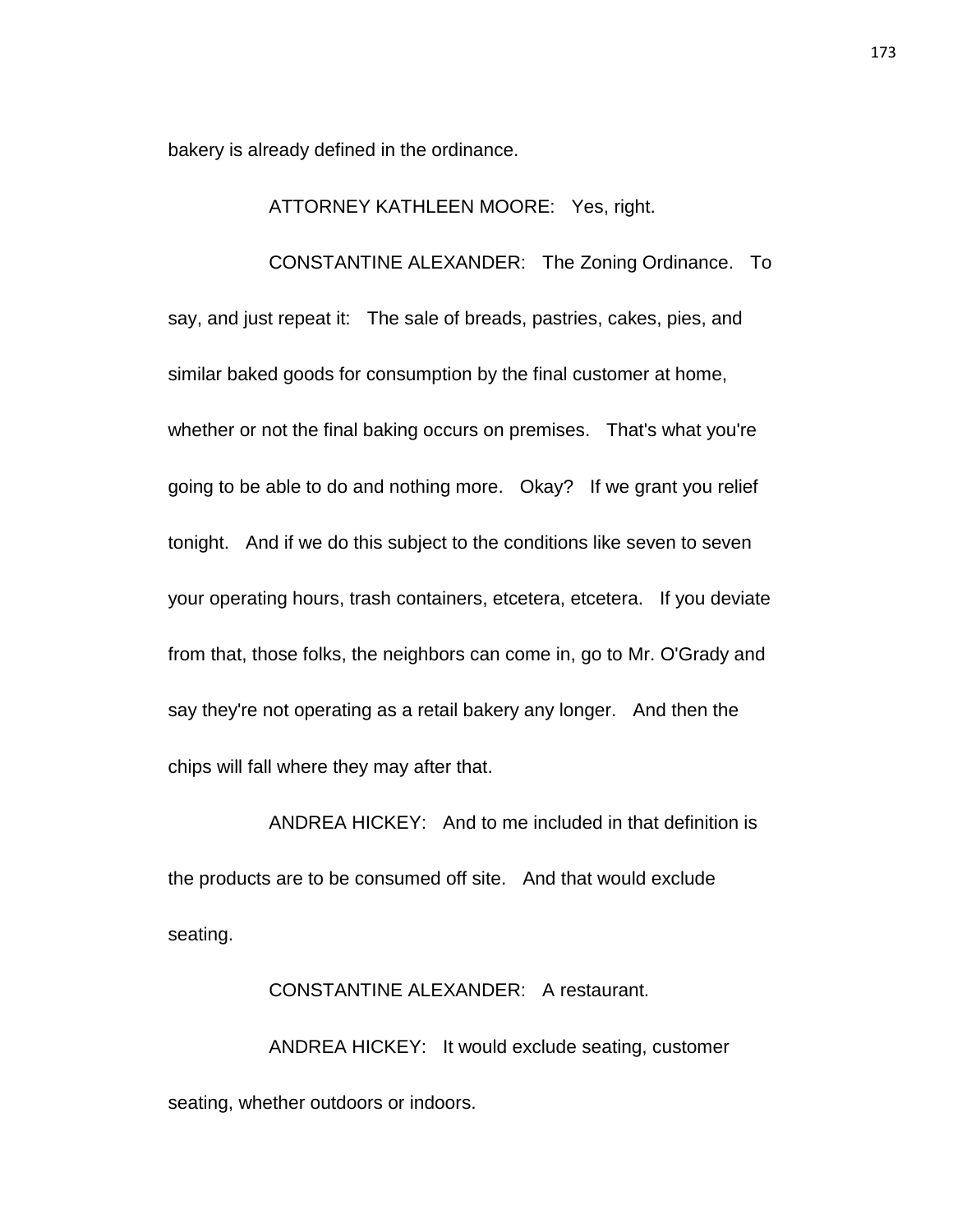CONSTANTINE ALEXANDER: I think we're ready for a vote.

ANNA CLARK: And so does that mean she would then have to get the Victualler's license in order to be able to --

ANDREA HICKEY: We're not the Licensing Board. I really can't --

CONSTANTINE ALEXANDER: Can't answer that, I'm sorry.

SEAN O'GRADY: Gus, I just want to, before we take a vote,

make sure we all agree on what --

CONSTANTINE ALEXANDER: What? SEAN O'GRADY: So we're saying no seating or seating? CONSTANTINE ALEXANDER: We don't have to get to seating, because consumption -- it says for consumption -- consumption by the final customer at home.

ATTORNEY KATHLEEN MOORE: I'm not sure we can

control that. I sometimes eat in my car.

CONSTANTINE ALEXANDER: Whether or not final baking occurs on premises. So basically it says not on the premises.

SEAN O'GRADY: Here's the issue, the line between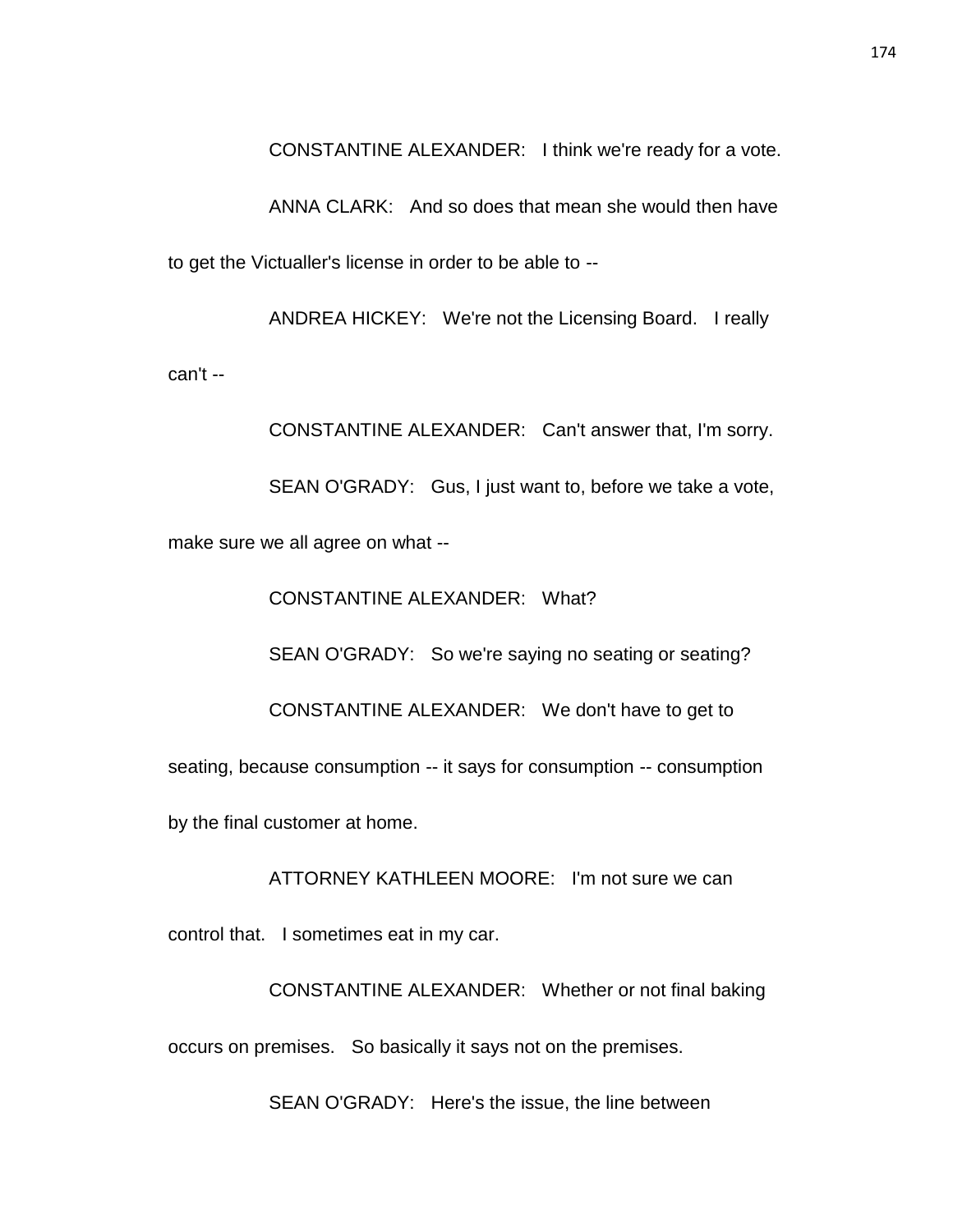restaurants, fast foods, bakeries, it's kind of blurry. And there's been a tolerance for accessory uses in all businesses. And so, given the level of concern, I think we really need to nail down, yes, coffee; no, coffee; yes, catering; no, catering.

CONSTANTINE ALEXANDER: I don't want to get into a -- SEAN O'GRADY: If we don't nail it here, it's just a big battle across the street. We really do need to come to an agreement of what we're talking about.

CONSTANTINE ALEXANDER: I'm speaking for myself, I would deal with that issue when it arises. I got a feeling that it worked before and it will work again. I think there's a lot of fears here about what's gonna happen, and I think if we say it's a retail bakery, we may have another fight, another case down here, I'll deal with it at the time. I can't -- I don't think we can try to dictate every possible problem or limit every problem tonight in trying to --

SEAN O'GRADY: You don't understand. She's going to open up, she's going to start serving coffee, and then we have an enforcement problem --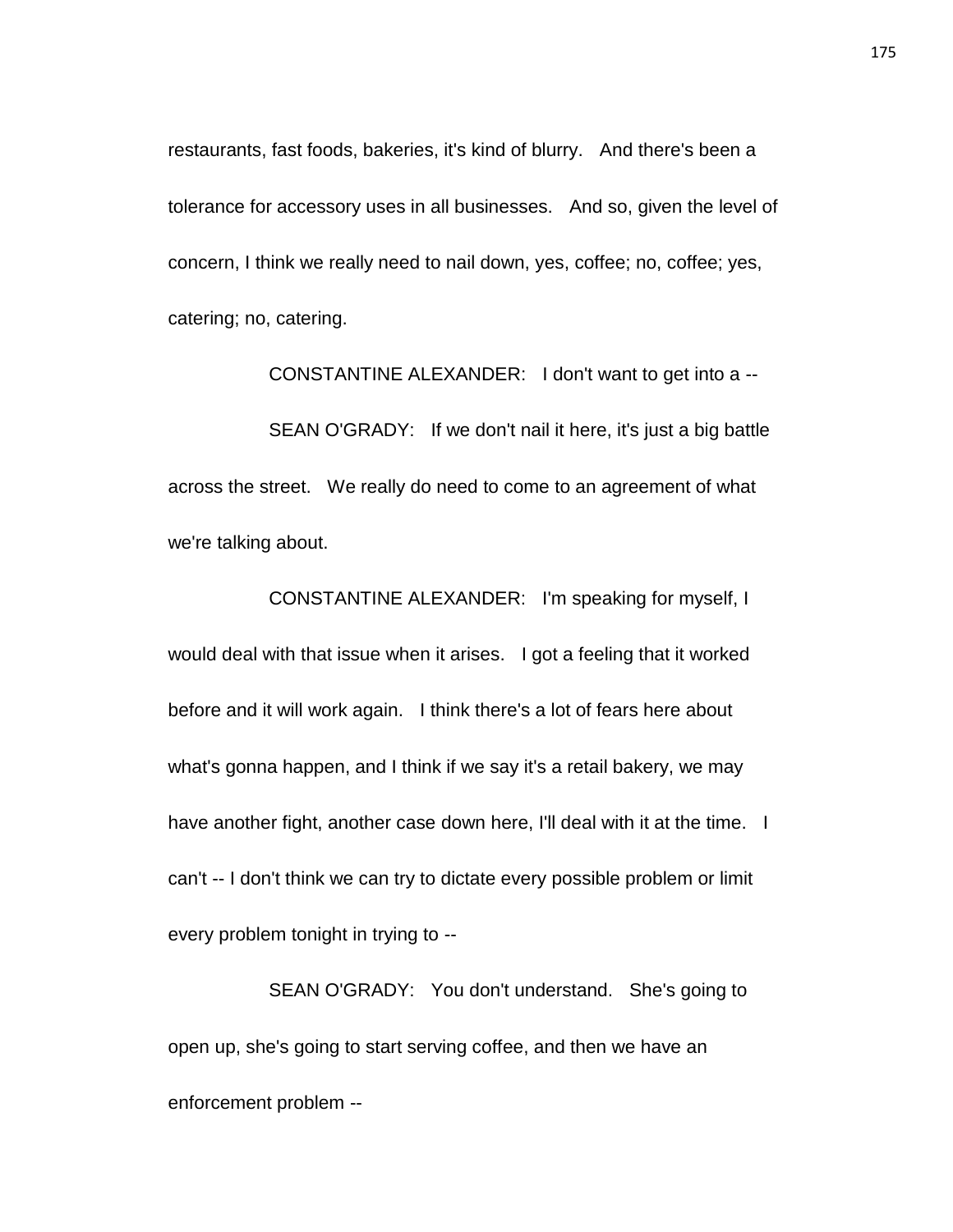ANNA CLARK: Can we have some clarification about that? SEAN O'GRADY: We've just got to get --

BRENDAN SULLIVAN: The way I envision this is that you're going to be a retail bakery that I would have absolutely no objection. In fact, I think it would be an added benefit for her to serve coffee, tea, fruit juices, soft drinks, so on and so forth. And that she be allowed to have a couple of tables outside with possibly four to six chairs where people can come sit. There's an awful lot of people who jog around Danehy, walk the streets, so on and so forth. They used to go to Violet. I used to see them, because I play in the park across the street, and it was a nice little ambiance to see people sitting there, and it adds I think to the neighborhood. That's what Violet used to do. And I think that you can continue, as far as I'm concerned, in that same vein.

### CONSTANTINE ALEXANDER: Exactly.

BRENDAN SULLIVAN: And not to just restrict it to just those words for retail bakery. I would expand upon it; coffee, tea, hot drinks, cocoa if you want. Again, soft drinks, fruit drinks. And that you be allowed to have -- how many tables are outside, two I think, wasn't there?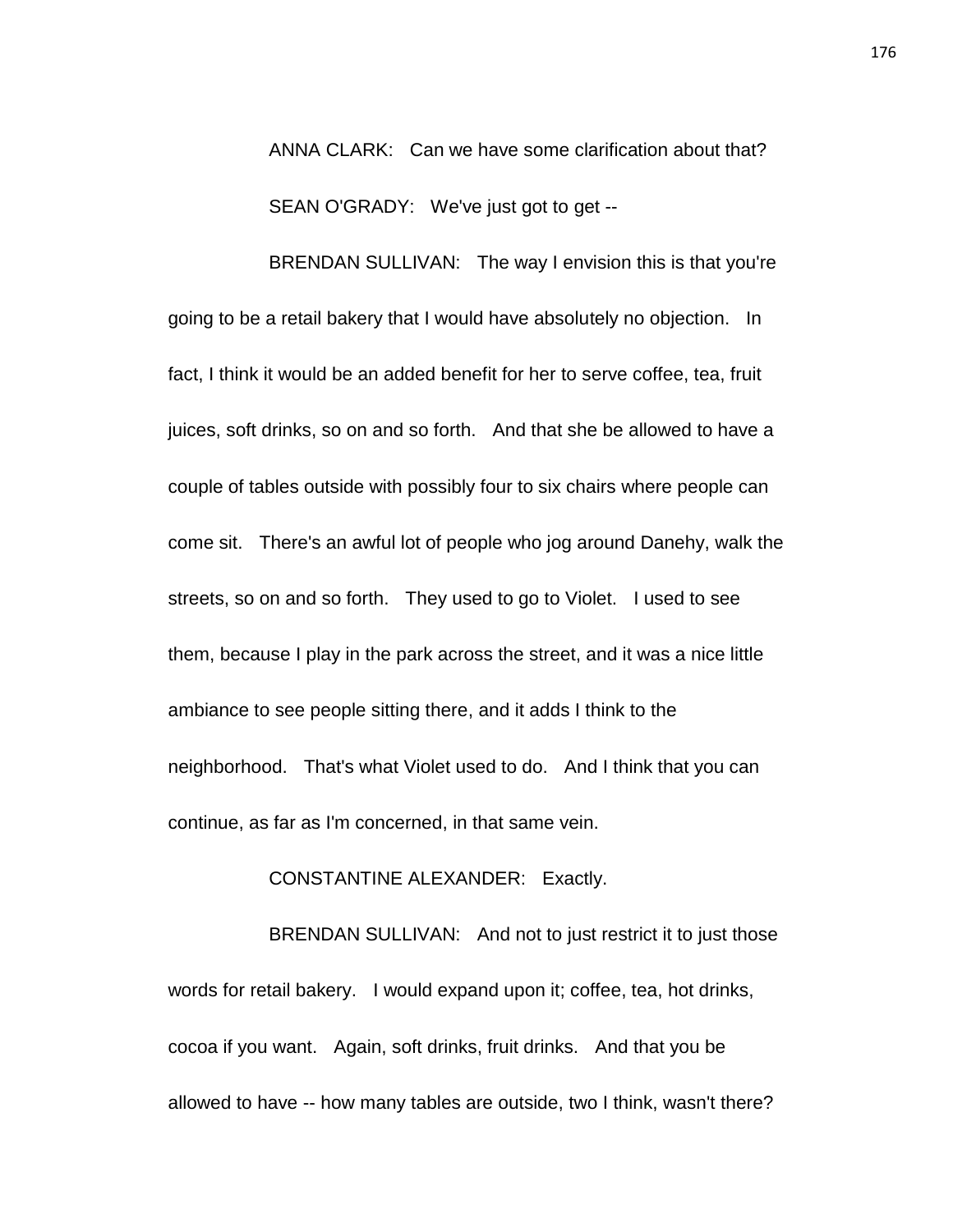ANNA CLARK: There were two tables on the outside --

BRENDAN SULLIVAN: Outside.

ANNA CLARK: -- and one on the inside.

BRENDAN SULLIVAN: And one on the inside, and that be

allowed to continue.

ANNA CLARK: And could she also --

BRENDAN SULLIVAN: Plain and simple. And then if you were all of a sudden to expand upon that and put in a fryer and all that other stuff, that the phones will ring and then you would make the judgment call on that.

CONSTANTINE ALEXANDER: Right.

BRENDAN SULLIVAN: And then if somebody was aggrieved by that, then we would decide on that.

ANNA CLARK: And what about her sandwiches to the -- on

the catering side? Could we add that in?

BRENDAN SULLIVAN: I would have no problem with that.

ANNA CLARK: Okay.

ANDREA HICKEY: What about sandwiches on the retail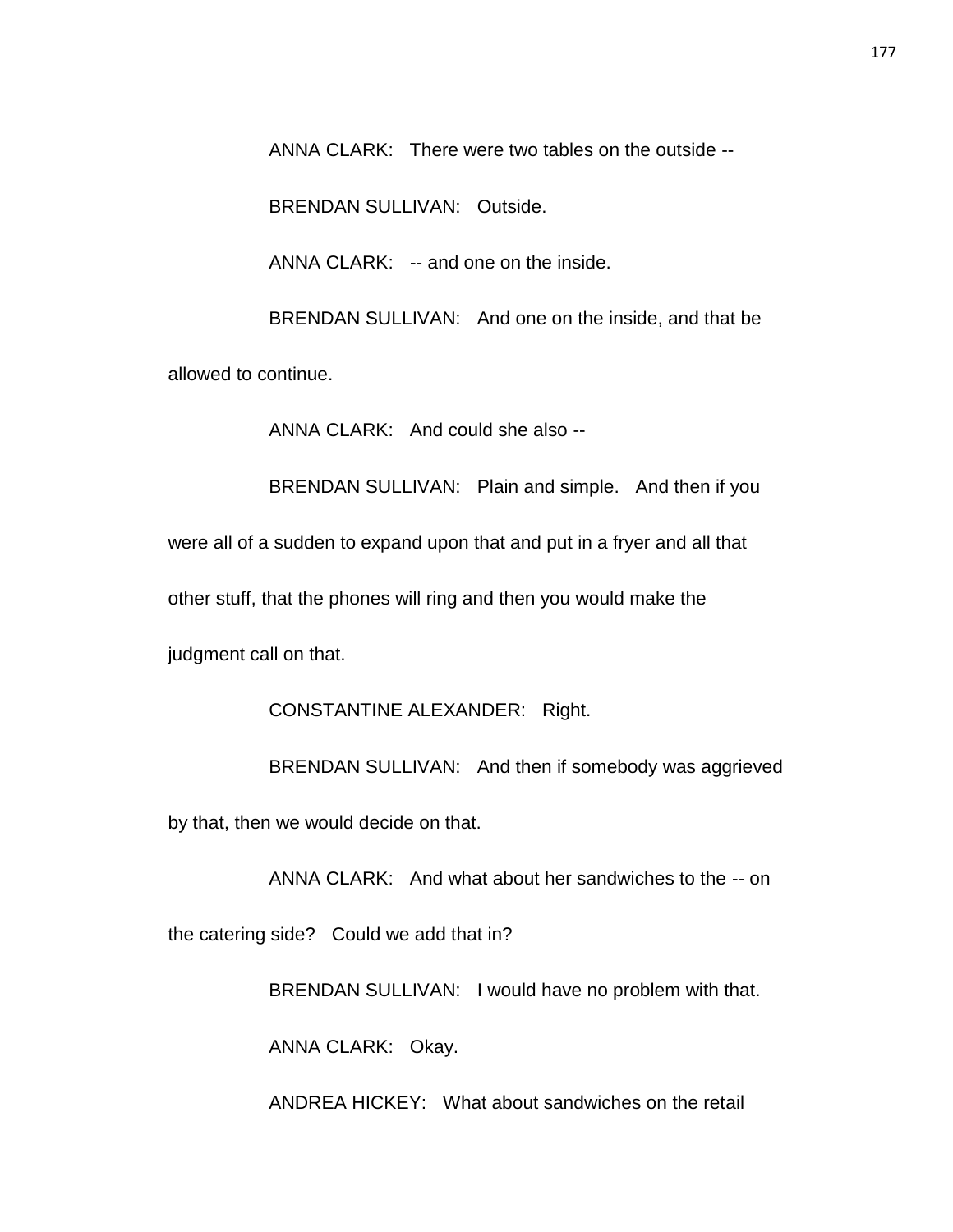side?

SLATER ANDERSON: We're limiting it to catering. Preparation for catering purposes.

LAURA WERNICK: Catering sandwiches.

CONSTANTINE ALEXANDER: Catering, yeah.

ANNA CLARK: And can I ask the neighbors, I mean, if she did sell two, three types of sandwiches -- like, if she baked bread and put a piece of ham and cheese inside, are you guys objecting to that as an incidental part of it?

ALICE HELLER: I can't speak for everybody, they're not all here, but that is crossing a line that we have to deal with. Everything else, the beverages, the catering is fine. After that there are other issues that have come up about that.

BRENDAN SULLIVAN: I mean, you can take a simple croissant and make a wonderful sandwich out of it.

CONSTANTINE ALEXANDER: Right.

BRENDAN SULLIVAN: But anyhow, but where do we stop on that? So I think --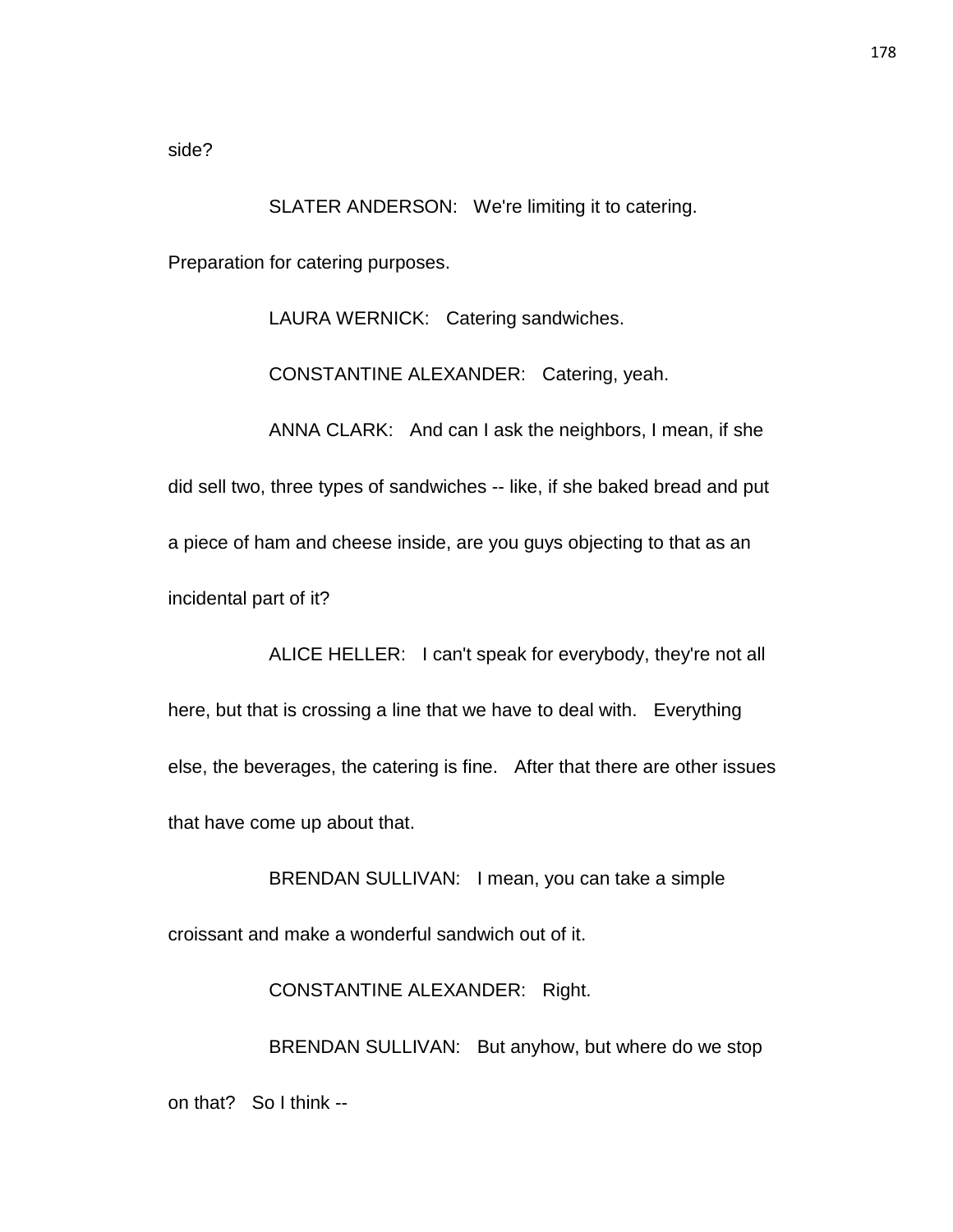LAURA WERNICK: Well, especially we're limiting it to six seats, and that would, I would think would alleviate some of the neighbor's concerns, that there's not going to be any more than six seats there. And four of them are going to be outside.

ANNA CLARK: I mean because French bakeries, I mean all the time they have those little -- I mean, they're just an incidental part of the bakery. It's not a sandwich shop, but you throw some mozzarella and tomato on it.

ALICE HELLER: Again, from what we researched is that's a slippery slope that is something -- that's reaching our threshold of the neighborhood comfort level. Everything else --

LAURA WERNICK: I think -- is it with the -- I keep getting --

ALICE HELLER: It's around meats. It's around -- it's a

whole different issue about serving, and that means those people eating there. And there are other issues.

LAURA WERNICK: We don't have room. This is a very tiny place.

ALICE HELLER: It's not just about room. I mean, the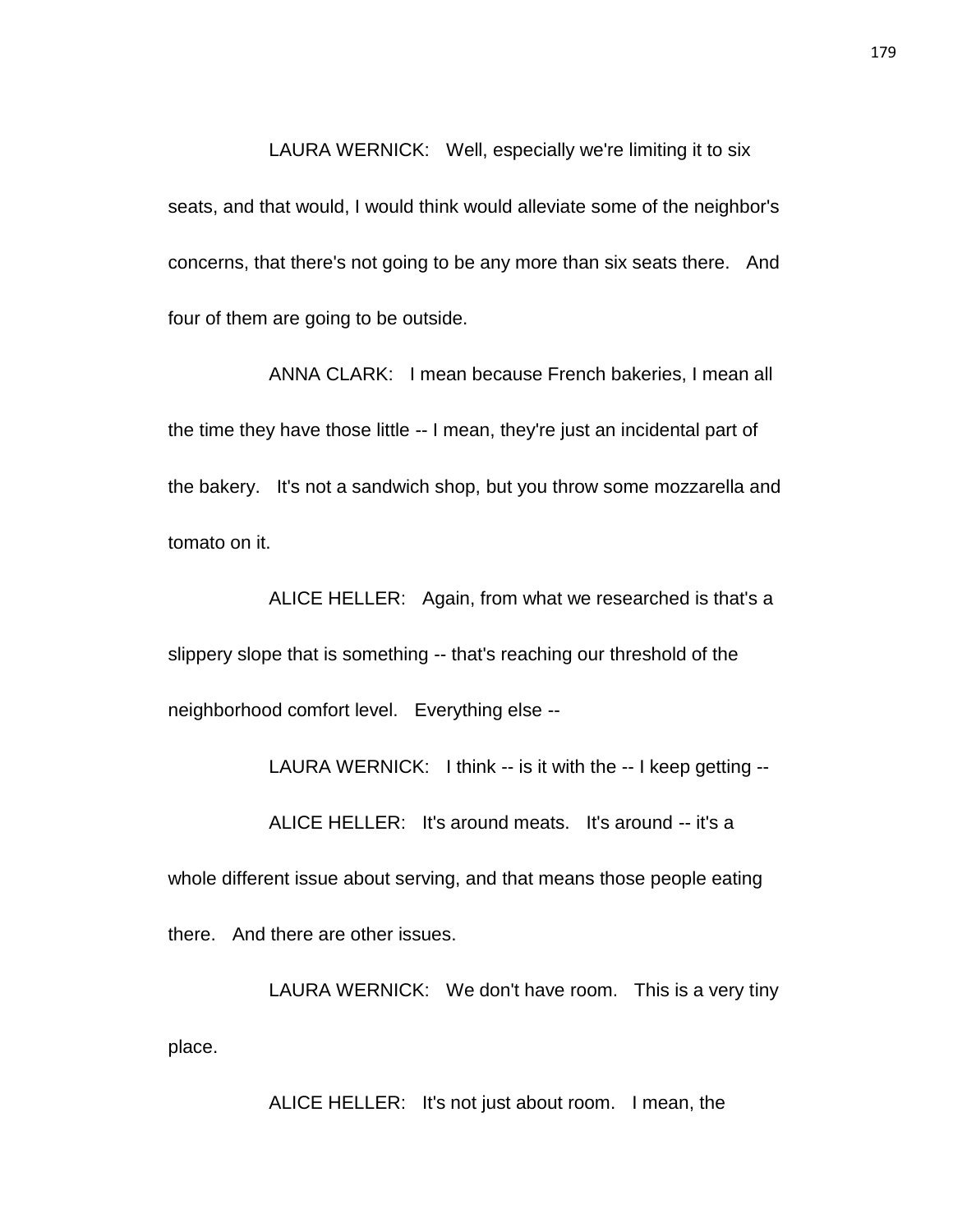neighbor that is the abutter went home, but she -- that would be something that would just be an added issue.

ANNA CLARK: If it was --

ALICE HELLER: So I can't speak for her on that.

Everything else up until that I know that we can agree to on that.

CONSTANTINE ALEXANDER: My suggestion is that we limit the table or the seating to no more than six. That we allow the preparation -- well, seating to no more than six. The definition of retail bakery covers just about everything else. It's got to be off the premises.

If there are sandwiches served, and you folks have a problem with these sandwiches, I assume if an occasional sandwich is served and it doesn't add to the traffic significantly, I don't know why you would have a problem with it. But if it becomes a Darwin's where you have sandwiches -- all they do is serve sandwiches and have a few cakes on the line, you can complain and say it's no longer a retail bakery and we'll decide it. That's what I'm going to try. I do not want to get into micromanaging the kind of business.

I know you have concerns, but we've got to -- this is -- we got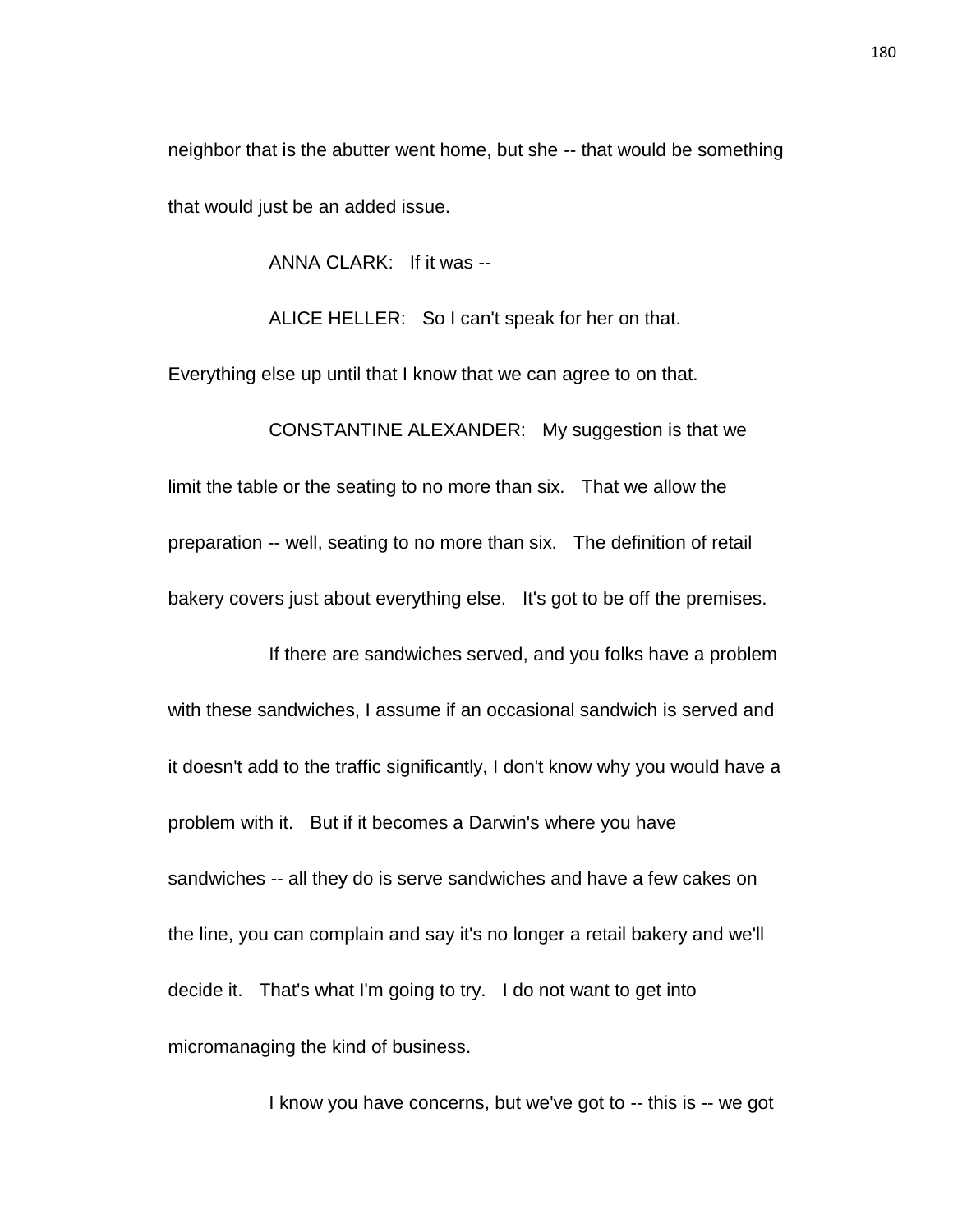to community here. This has never been a problem before with Violet. Why do you think these folks are going to do something that you have a -- I got a letter of commendation in my files saying, you know, Violet was a very good neighbor. Now all of a sudden you got a problem. I don't understand. I just don't understand.

LOIS SOLOMON: There's one thing that Violet had only that one half of the building. There is the other half of the building that could easily hold, if that was made a part of this, very easily because it's just --

CONSTANTINE ALEXANDER: Where is that -- what is the other part of the building being used for now?

ATTORNEY KATHLEEN MOORE: That's not -- no, that's not an issue.

ANNA CLARK: That's not part of this.

ATTORNEY KATHLEEN MOORE: It's not part of this lease.

LOIS SOLOMON: She's not leasing that. But let's say in six months it's off the table and they decide -- right now I don't know what is it used for. What are you all using it for?

LAURA WERNICK: They have to come back for an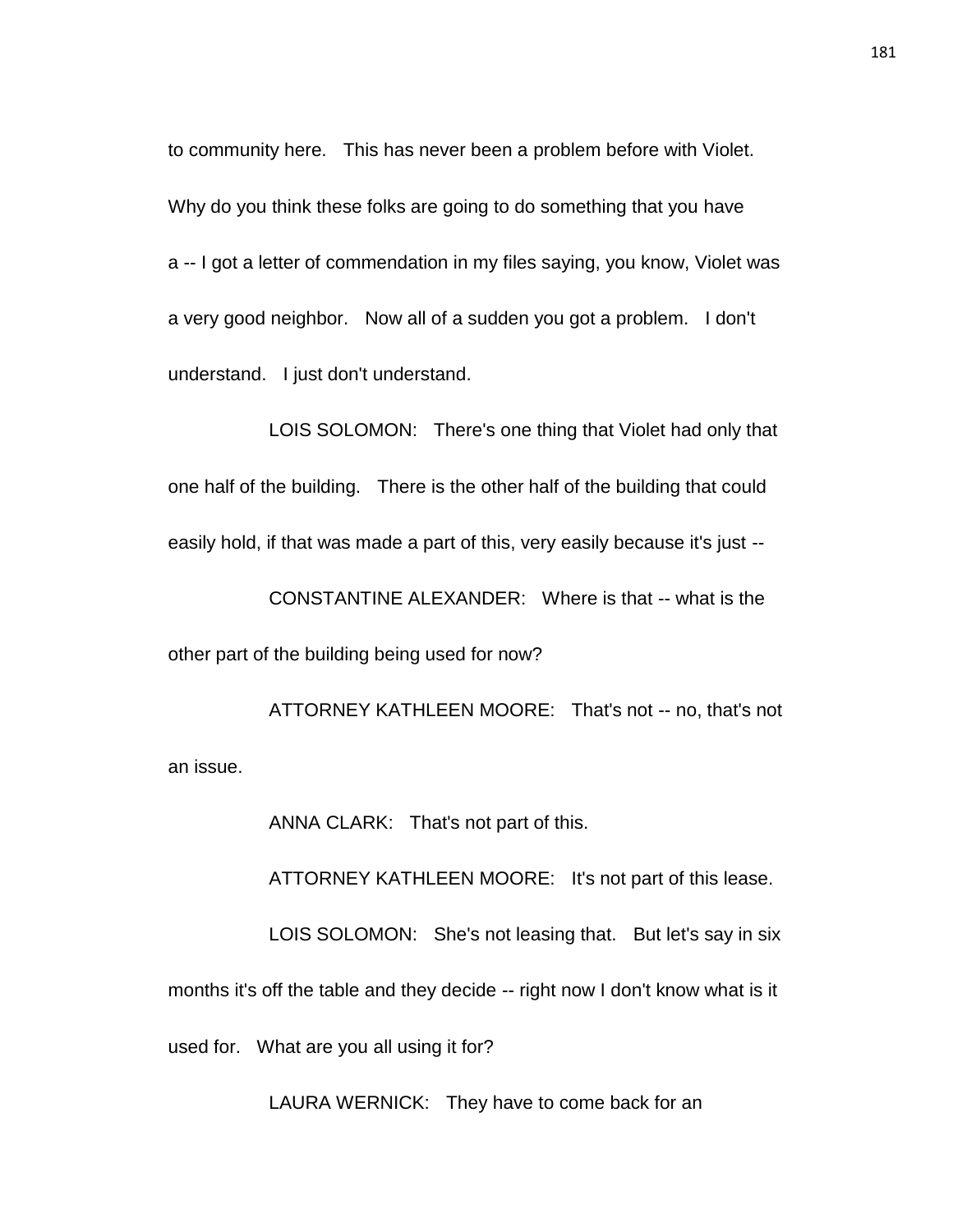additional Variance.

ANNA CLARK: I mean, it's actually zoned to do way more than what you guys are concerned about. And it hasn't been used that way.

LOIS SOLOMON: It hasn't been used so far. But y'all could sell tomorrow and we have a much bigger problem.

CONSTANTINE ALEXANDER: Okay, but, again, even if they take to the other half of the building, they still are going to be limited to six seats, six seats.

LOIS SOLOMON: That's what you're say.

CONSTANTINE ALEXANDER: And if that use of that part of the building has enormous foot traffic because of the sandwich offerings they're going to offer, you can come back before us and say it's no longer a retail bakery. How many times am I going to say this?

TYLER GIANNIANI: So I spoke to several of the people here, and I think we actually -- as long as the character doesn't change the sandwiches to being ancillary, six seats, coffee --

CONSTANTINE ALEXANDER: Yeah.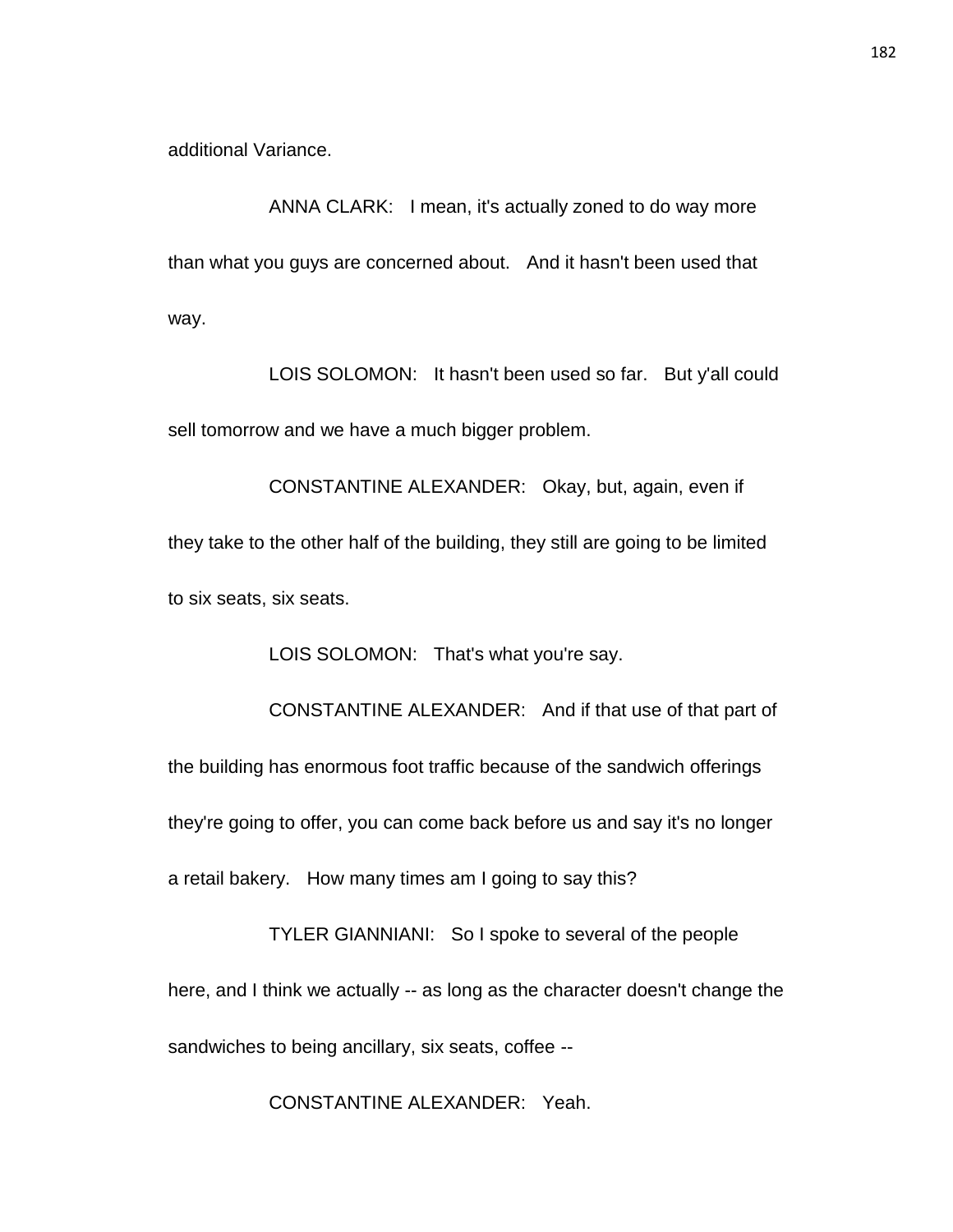TYLER GIANNIANI: -- the entity as a bakery primarily,

incidental or ancillary sandwiches, so it doesn't change the character, same footprint as now. You guys get your tenants, we get Anne as a tenant, you get the place you want, and we don't have an expanding restaurant that is any way resembling --

CONSTANTINE ALEXANDER: You're not going to have a restaurant because there are only going to be six tables.

LAURA WERNICK: Three tables.

SLATER ANDERSON: Three tables.

CONSTANTINE ALEXANDER: Three tables. That's right.

TYLER GIANNIANI: From the language of ancillary

sandwiches or it's an ancillary issue, it is not changing into a sandwich

shop like Darwin's then we're good.

SLATER ANDERSON: Okay. Let's do this.

CONSTANTINE ALEXANDER: Any other comments? I

shutter to ask that question but, yes.

LISA CAMACHO: This is what I originally came to say. In

general, I support a bakery continuing on the property. The owners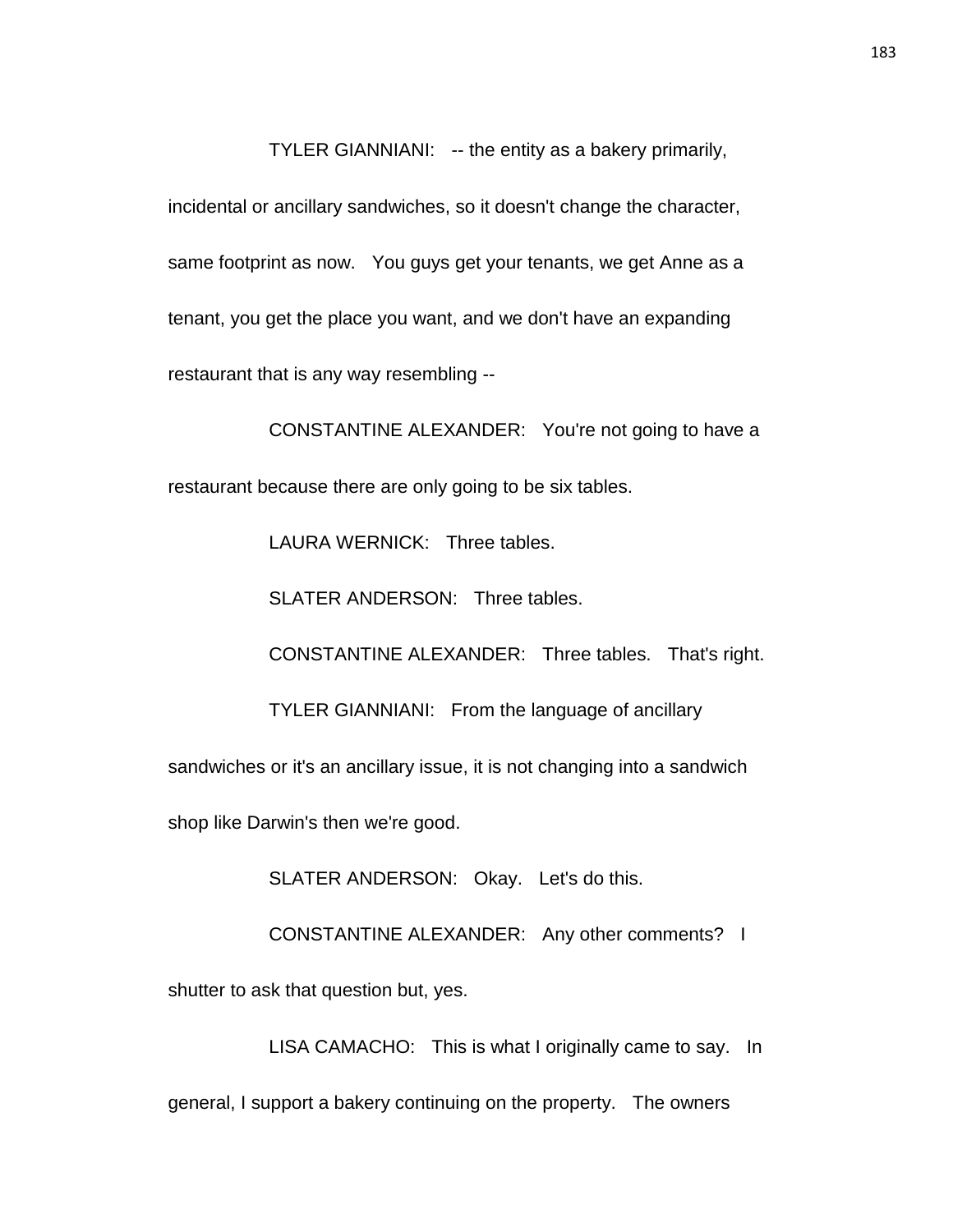Sanibel and Emory Clark have been longtime residents of the neighborhood and from what I've seen, care deeply for the area and its welfare. And in fact, they have contributed to its history when Emory opened the first African-American owned pharmacy in Cambridge. The City has recognized his accomplishments by naming the square there in his honor.

Sani has researched and contributed to the City's awareness of the African-American heritage here in Cambridge. I believe strongly that the Clarks have the community's well-being firmly in mind when they select a business to move into their commercial property.

And that's what I wanted to say when I first came.

CONSTANTINE ALEXANDER: Thank you.

ANDREA HICKEY: Thank you.

CONSTANTINE ALEXANDER: I'm going to try to frame a motion. I'll probably get it wrong so please listen carefully and correct me when I get there.

The Chair moves that we make the following findings with regard to the Variance being sought, this being a use Variance, to operate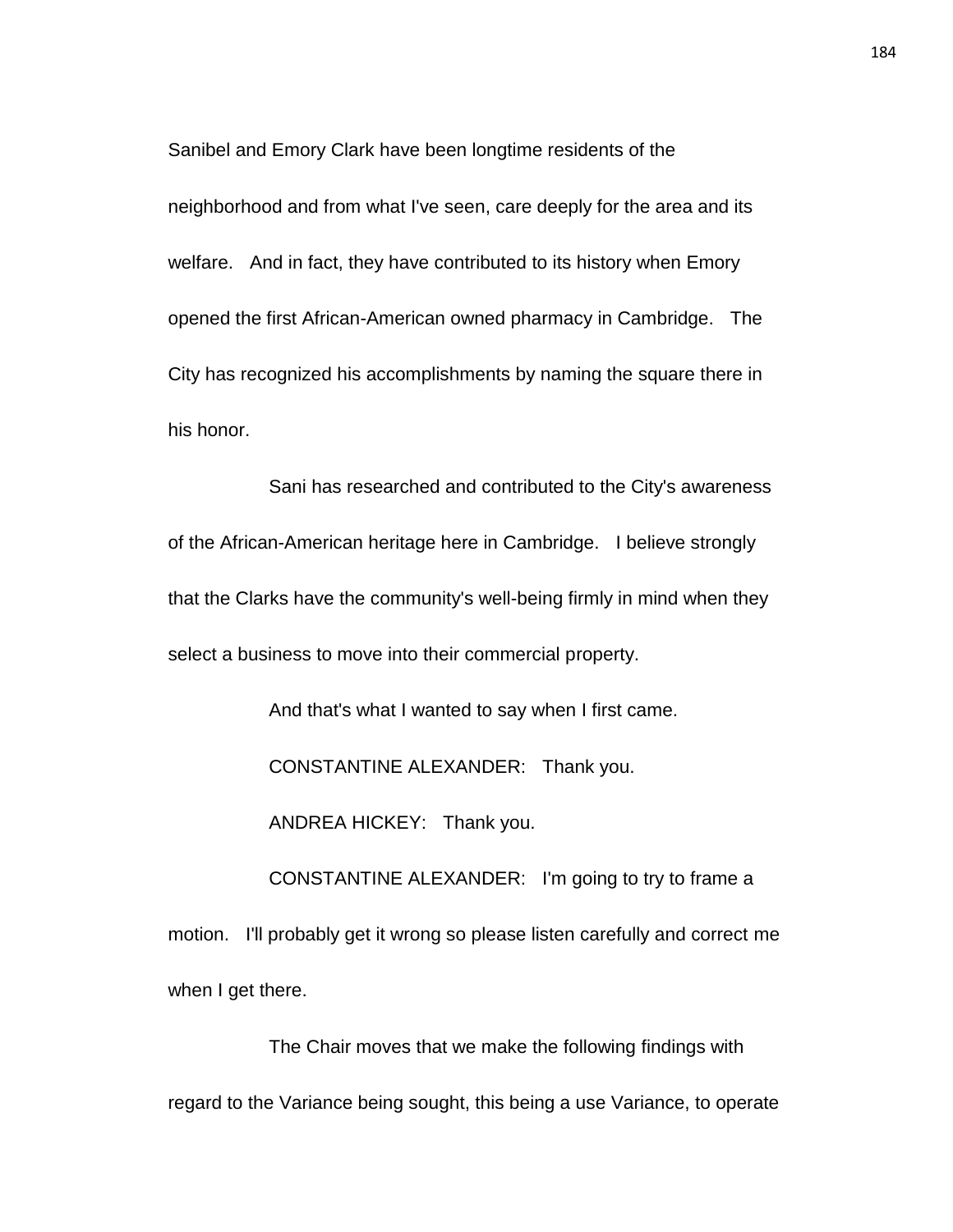a business in a commercially zoned area.

That a literal enforcement of the provisions would involve a substantial hardship --

SLATER ANDERSON: Isn't it a residentially zoned area? CONSTANTINE ALEXANDER: I'm sorry? SLATER ANDERSON: You said commercial. CONSTANTINE ALEXANDER: Oh, I'm sorry, residentially. In a residentially zoned area.

That a literal enforcement of the provisions of the ordinance would involve a substantial hardship. Such hardship being is that the nature of the structure is not conducive to residential use. And so -- and has been long term commercial use of this property. So that is the hardship that runs with this property.

The hardship is owing to the shape of the lot and the topography of the structure. Again, it's a structure now that is not going to be made into a residential property and, therefore, continuing the business use would not be offensive to our zoning laws.

And that relief may be granted without substantial detriment to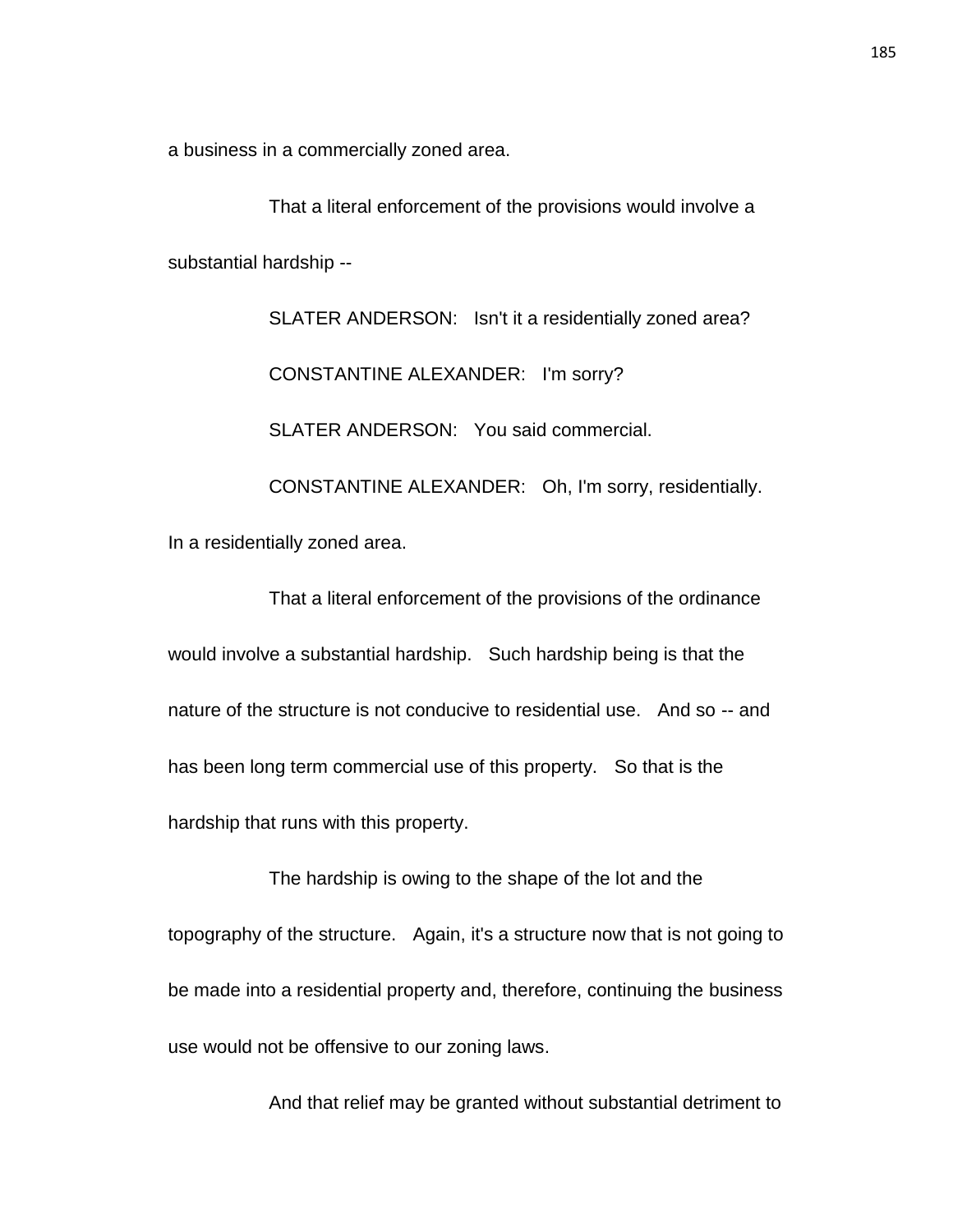the public good or nullifying or substantially derogating from the intent and purpose of this Ordinance. Again, what we're talking about is continuing a business use on this property that's been going on for decades, and most recently with regard to a retail bakery that seems to have no neighborhood problems to date.

So on the basis of all of these findings, the Chair moves that we grant the Use Variance requested subject to the following conditions:

That the business will be used only to operate a retail bakery as defined in our ordinance. Except that beverages such as coffee, tea, hot chocolate, soft drinks may be offered.

That there may be seating no more than seating for six tables?

SLATER ANDERSON: No. Three tables, six seats.

CONSTANTINE ALEXANDER: Six seats. Three tables, six seats on or about the premises.

And --

LAURA WERNICK: You have to have the original four conditions from the previous.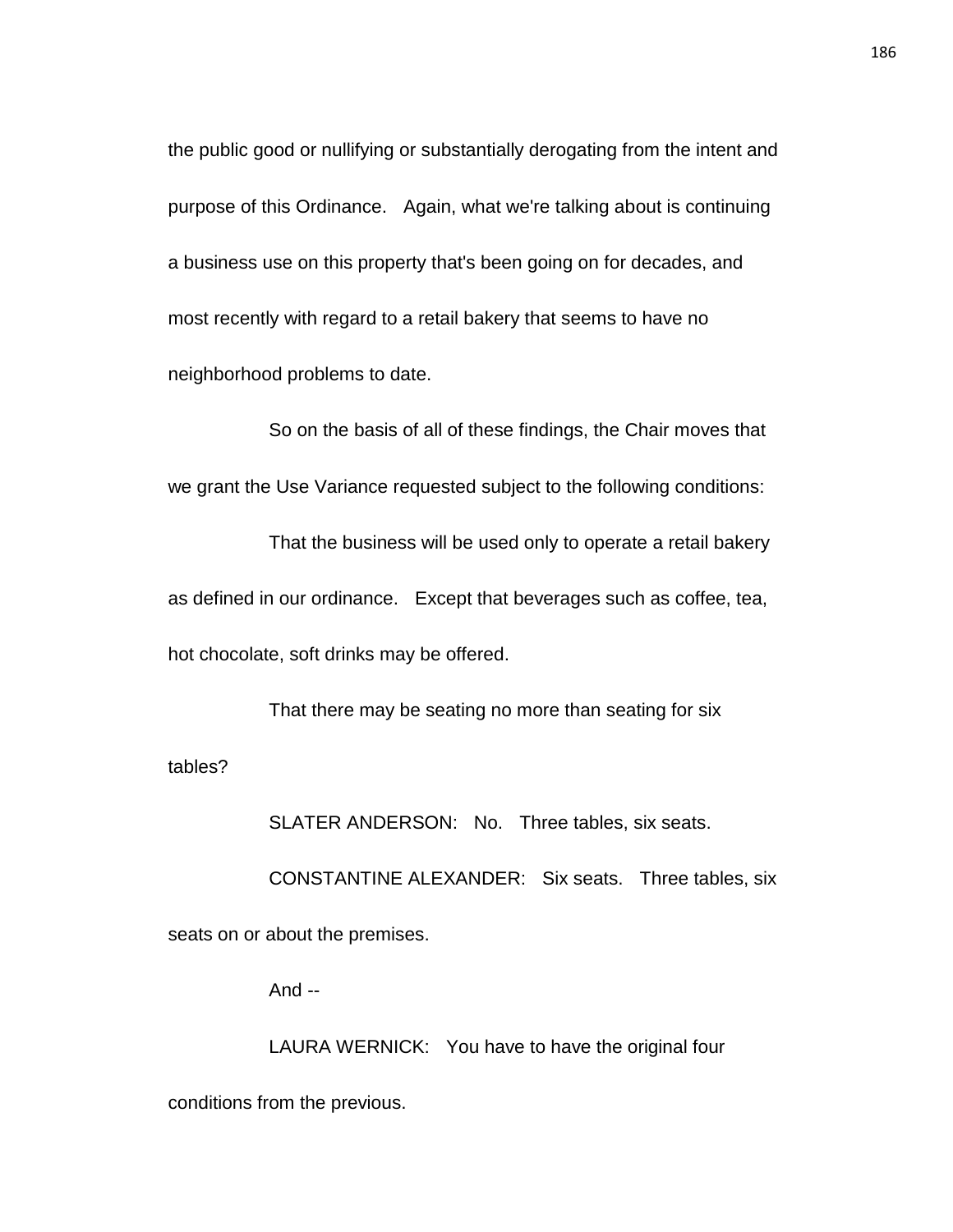SEAN O'GRADY: Is that accessory sandwiches?

CONSTANTINE ALEXANDER: Yeah, I'm going to get to that --

SEAN O'GRADY: Gus?

CONSTANTINE ALEXANDER: That the hours of operation be between seven a.m. and seven p.m.

That suitable waste containers be situated in and around the store.

That the petitioner regularly survey the property to be sure

that litter and debris are removed from time to time.

And that food waste and trash generally be maintained at the far end of the building and picked up as frequently as reasonable under the circumstances so that it does not accumulate and create health issues.

> ANNA CLARK: And the accessory sandwiches? SLATER ANDERSON: Sandwiches. SEAN O'GRADY: And catering.

ANNA CLARK: And the catering.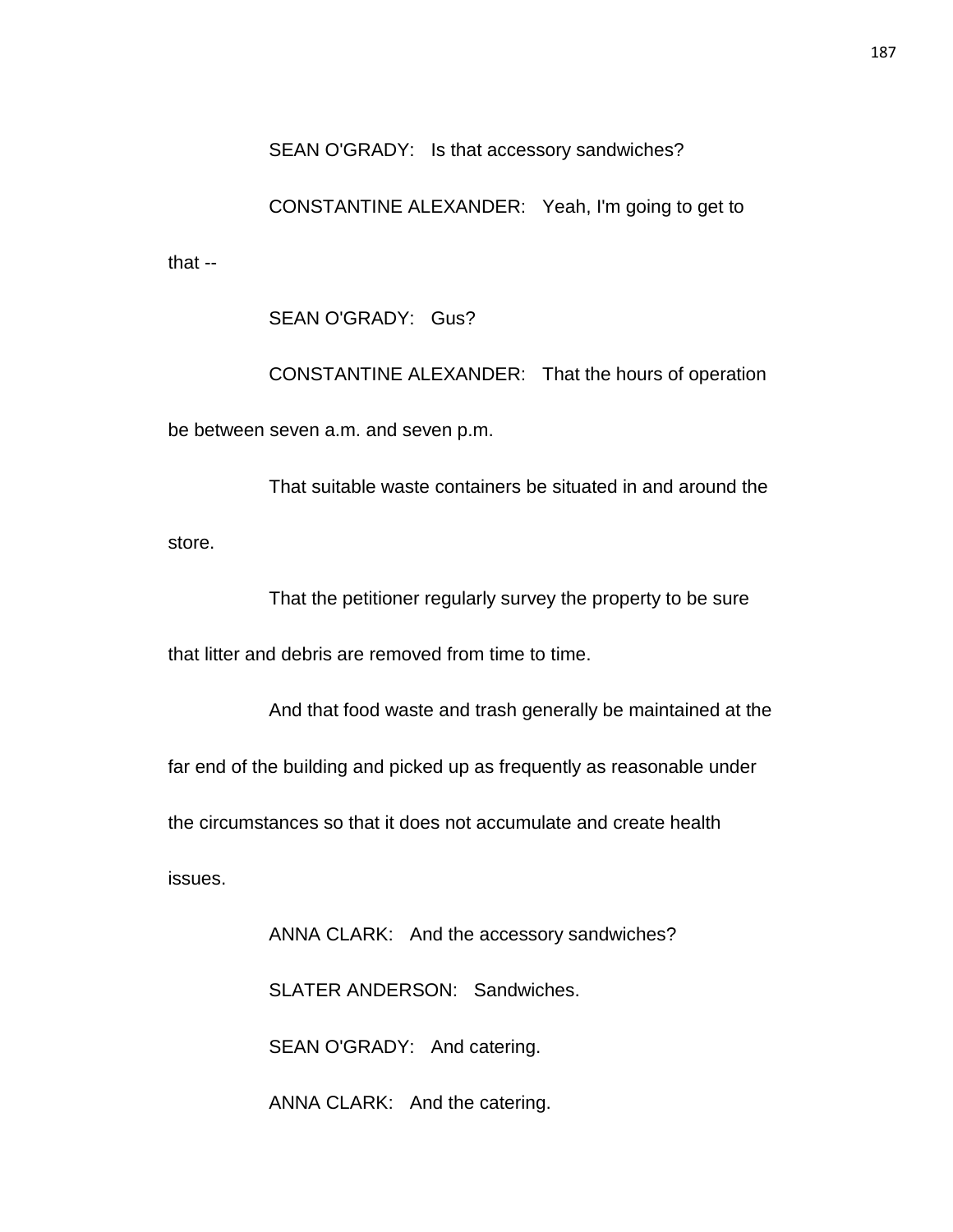CONSTANTINE ALEXANDER: Well, I think, you know, we're

going down a slippery slope here. I'm going to say just occasional sandwiches can be offered. I think we should leave sandwiches out and see how it plays out. And if there's a -- if you become a sandwich shop, you're going to get challenged by the neighborhood. You're no longer a retail bakery. I think retail bakery covers it, but I'll be happy if you want -- if the Board wants me to --

LAURA WERNICK: I agree with you. I think with the six, to my mind the six seats address the concern about it being a restaurant.

CONSTANTINE ALEXANDER: Right.

ANNA CLARK: So just for clarity.

CONSTANTINE ALEXANDER: Sure.

ANNA CLARK: Does that mean she can make and offer

sandwiches in some capacity?

CONSTANTINE ALEXANDER: I think you do it at your peril frankly. Because if you do that -- I'm not going to get into that. If you do that, the neighborhood's going to go to Inspectional Services if they don't like the idea --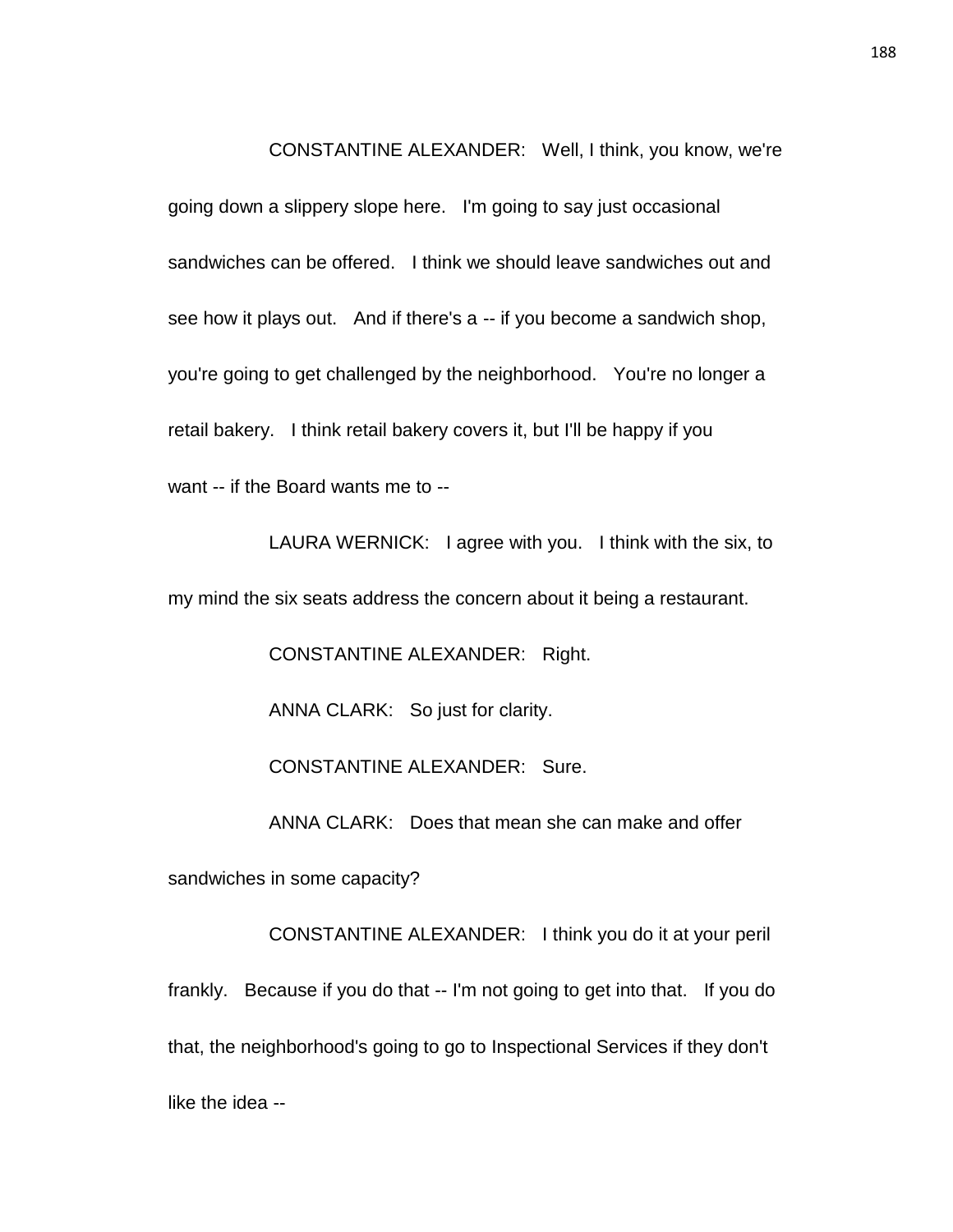LAURA WERNICK: I don't think -- I disagree with you on

that. I think what we heard from this gentleman was that it's the nature of the restaurant, that they don't want this to become a restaurant. And the six seats and the size of the space restricted enough that it will -- as long as it's in keeping with the current nature of the use, the former use, that it's not -- there's no intent that this become a restaurant. There's simply not enough room.

CONSTANTINE ALEXANDER: Well, six

seats --

LAURA WERNICK: There's not enough room.

CONSTANTINE ALEXANDER: There's not enough room.

That ends it I think.

BRENDAN SULLIVAN: I think you will win them over with

your their product.

CONSTANTINE ALEXANDER: Yeah.

BRENDAN SULLIVAN: And I think they are reasonable

people and I think you will work it out.

CONSTANTINE ALEXANDER: Right. I agree with that as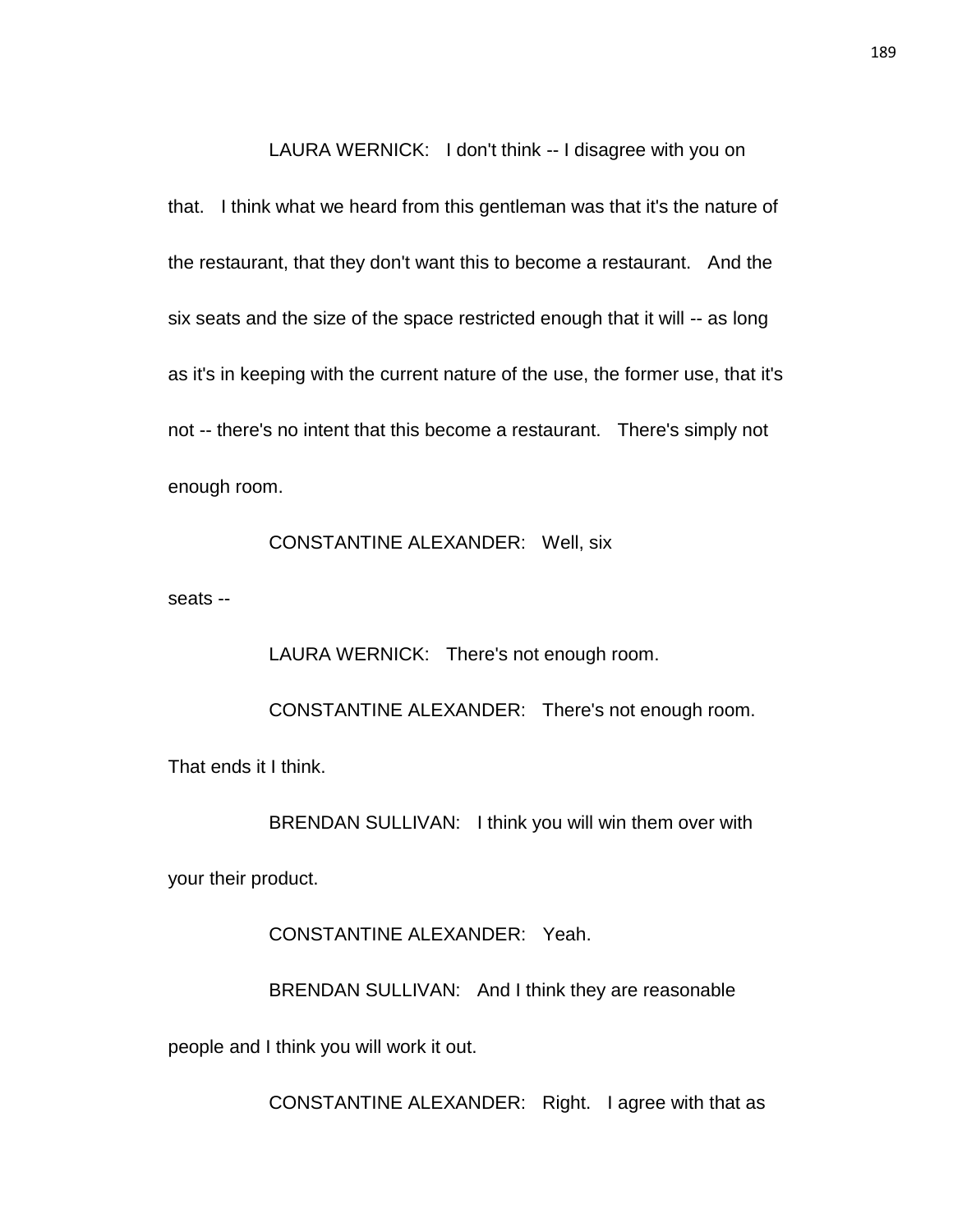well. That's why I don't want to get too specific in our conditions because that's just going to raise potential for problems and arguments down the road.

LAURA WERNICK: Can we go now?

CONSTANTINE ALEXANDER: All those in favor of granting

the Variance of this basis say "Aye."

(Show of hands.)

CONSTANTINE ALEXANDER: Five in favor. Variance

granted.

(Alexander, Sullivan, Hickey, Anderson, Wernick.)

CONSTANTINE ALEXANDER: Good luck.

(Whereupon, at 10:15 p.m., the

Zoning Board of Appeals Adjourned.)

\* \* \* \* \*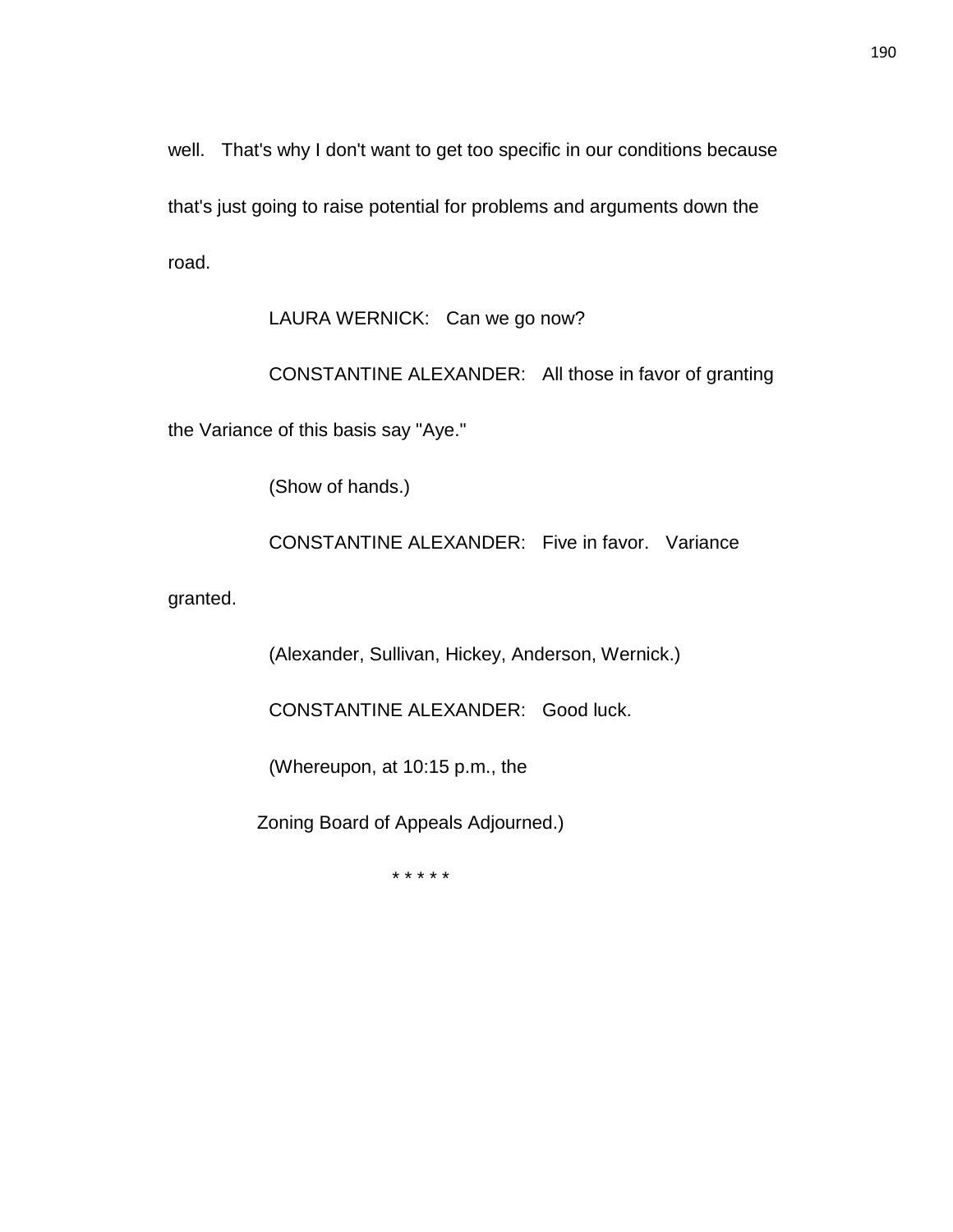## **ERRATA SHEET AND SIGNATURE INSTRUCTIONS**

The original transcript and Errata Sheet has been delivered to

Inspectional Services Department.

### **INSTRUCTIONS**

After reading this volume of the Zoning Board of Appeals

transcript, note any change or correction and the reason therefor on this

sheet. Sign and date this Errata Sheet.

| <b>PAGE</b> | <b>LINE</b> |                           |  |
|-------------|-------------|---------------------------|--|
|             |             | CHANGE: _______________   |  |
|             |             | REASON: _______________   |  |
|             |             | CHANGE: _______________   |  |
|             |             | REASON: _________________ |  |
|             |             | CHANGE: _______________   |  |
|             |             | REASON: ______________    |  |
|             |             | CHANGE: _______________   |  |
|             |             | REASON: ________________  |  |
|             |             | CHANGE: ______________    |  |
|             |             | REASON: _______________   |  |
|             |             | CHANGE: _______________   |  |
|             |             |                           |  |

I have read the foregoing transcript of the Zoning Board of Appeals, and except for any corrections or changes noted above, I hereby subscribe to the transcript as an accurate record of the statement(s) made by me.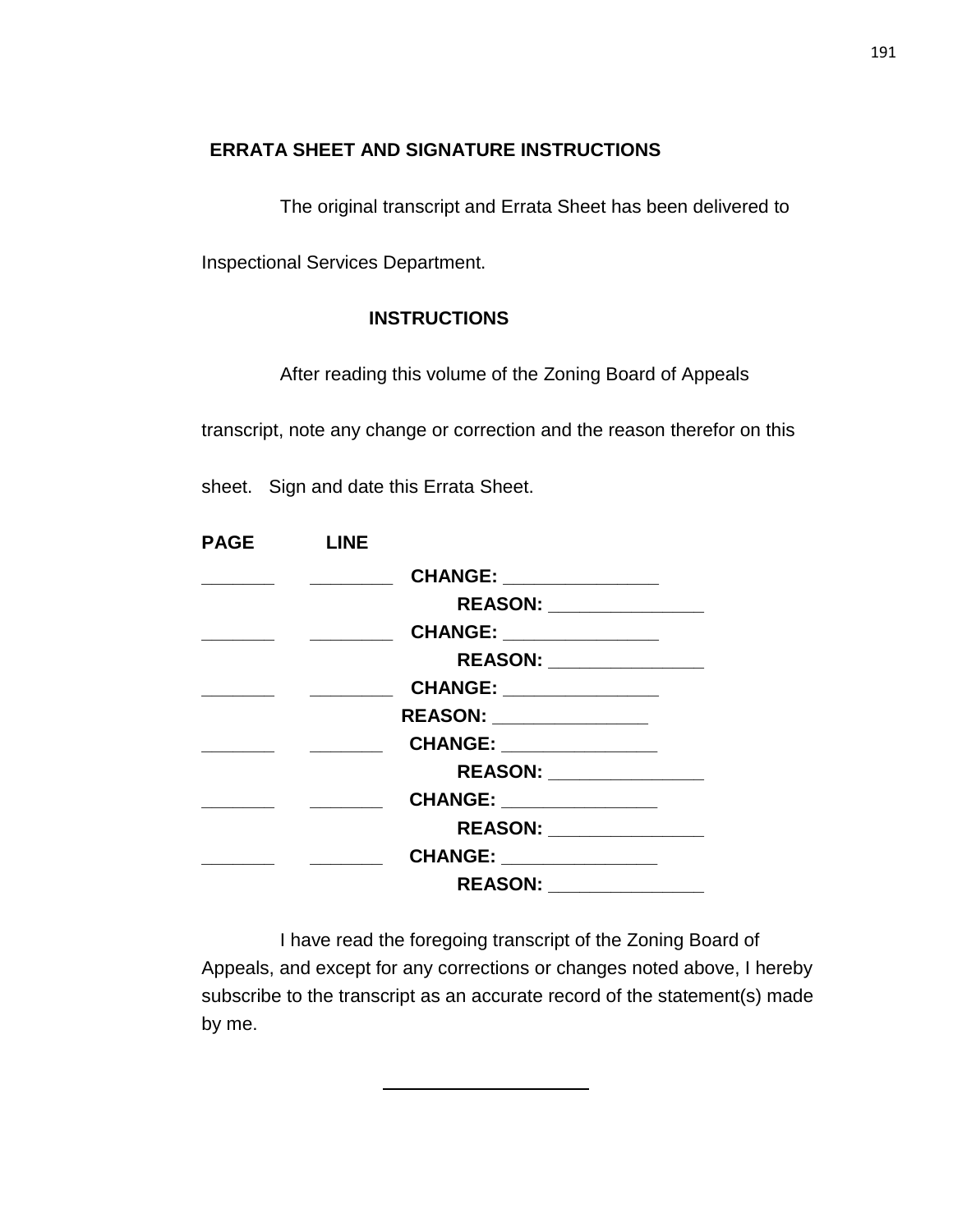### **C E R T I F I C A T E**

# **COMMONWEALTH OF MASSACHUSETTS BRISTOL, SS.**

I, Catherine Lawson Zelinski, a Certified Shorthand Reporter, the undersigned Notary Public, certify:

That the hearing herein before set forth is a true and accurate record of the proceedings.

**IN WITNESS WHEREOF**, I have hereunto set my hand this 26th day of October, 2018.

Catherine L. Zelinski Notary Public Certified Shorthand Reporter License No. 147703

\_\_\_\_\_\_\_\_\_\_\_\_\_\_\_\_\_\_\_\_\_\_

My Commission Expires: April 29, 2022

**THE FOREGOING CERTIFICATION OF THIS TRANSCRIPT DOES NOT APPLY TO ANY REPRODUCTION OF THE SAME IN ANY RESPECT UNLESS UNDER THE DIRECT CONTROL AND/OR DIRECTION OF THE CERTIFYING REPORTER.**

#### **0**

**0.75** [2] - 180:5, 181:13 **0.77** [3] - 180:5, 181:13, 181:14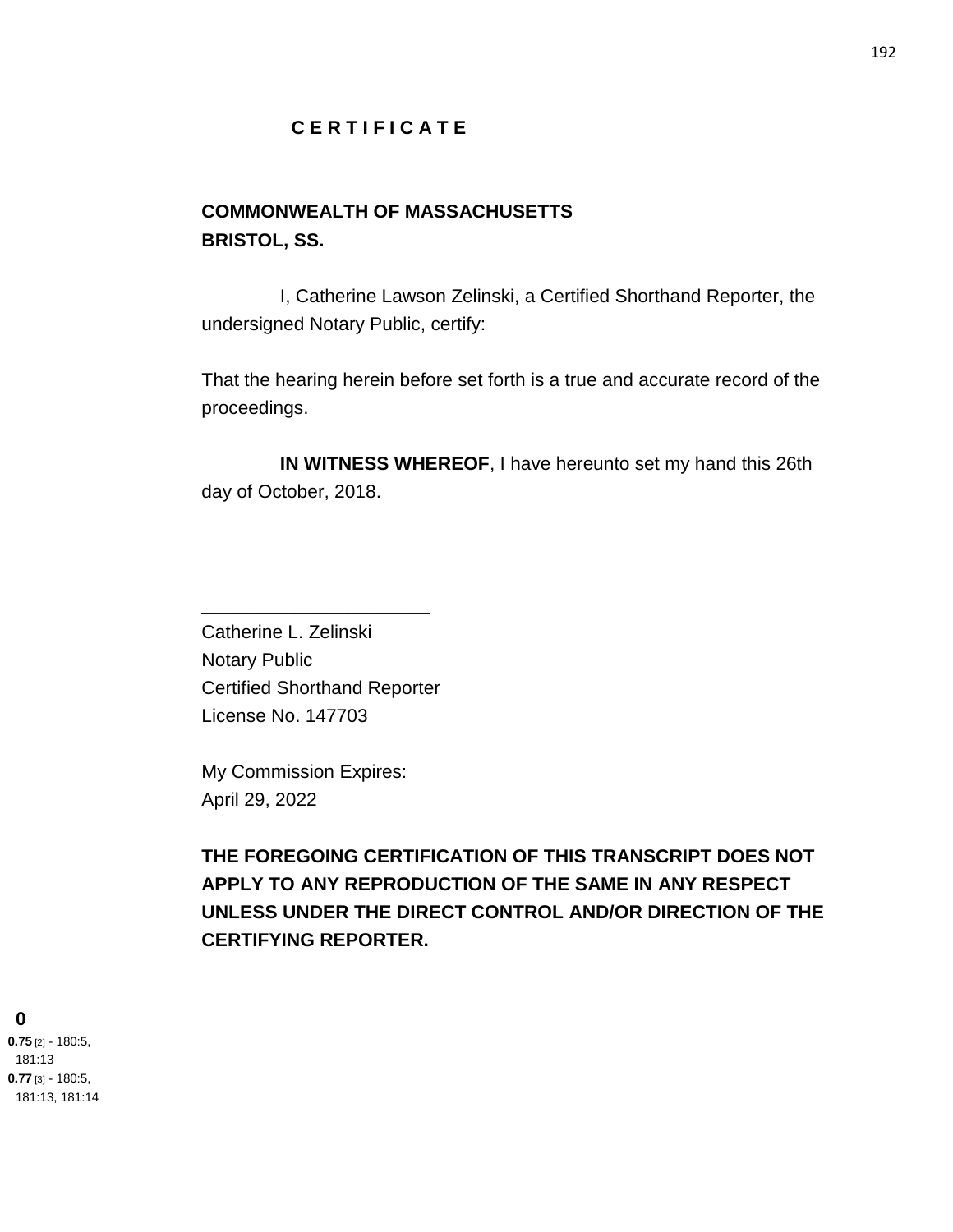### **1**

**09/27/18** [1] - 2:3

**1** [2] - 2:12, 175:6 **10** [1] - 74:16 **100** [3] - 121:15, 167:16, 173:6 **100 -years -old** [1] - 188:14 **1043 -1059** [3] - 2:7, 102:4, 103:2 **1059's** [4] - 103:4, 103:14, 103:16, 104:4 **10:15** [1] - 256:8 **11** [5] - 1:4, 3:4, 113:15, 136:5, 183:13 **110** [2] - 2:8, 167:16 **12** [2] - 18:2, 226:5 **120** [1] - 2:9 **13** [3] - 12:13, 18:2, 86:12 **14** [5] - 33:1, 34:12, 156:18, 164:1, 164:8 **147703** [1] - 258:12 **15** [22] - 2:8, 96:9, 110:6, 110:10, 110:12, 113:3, 113:18, 114:15, 114:17, 115:11, 115:14, 123:9, 126:17, 127:8, 136:5, 136:15, 137:10, 143:13, 151:12, 153:2, 211:18, 223:14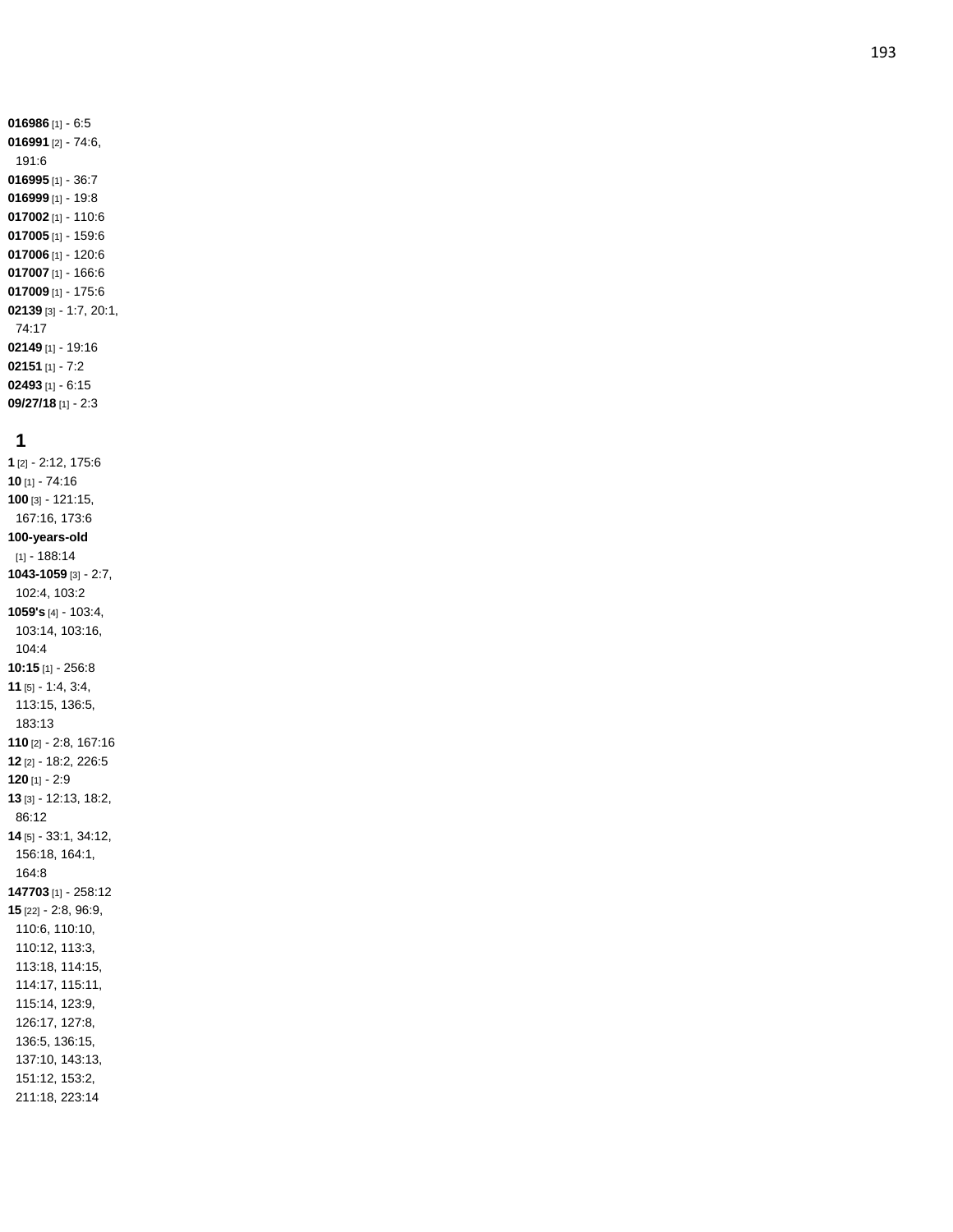**-foot** [1] - 137:14 [1] - 60:3 [1] - 2:10 [1] - 202:16 [4] - 2:4, 19:8, 19:18, 20:10 [1] - 2:11 [1] - 111:13 [1] - 113:1 [1] - 2:12 [10] - 85:18, 86:13, 96:7, 96:11, 99:4, 113:16, 141:13, 142:2, 152:16, 153:2 [2] - 57:4, 61:11 **1860s** [1] - 176:7 [2] - 2:2, 6:6 [5] - 2:4, 111:14, 114:12, 114:16, 170:8 **-21** [1] - 115:13 [2] - 168:1, 170:8 [1] - 168:4 [1] - 168:4 [1] - 139:14 [2] - 2:5, 36:7 [1] - 166:13 [1] - 101:6

## 

 [3] - 58:15, 231:8, 231:18 [8] - 38:18, 129:8, 137:6, 140:1, 141:13, 142:3, 183:12 **-foot** [4] - 103:3, 103:12, 128:16, 130:18 [9] - 38:5, 39:3, 41:10, 41:12, 45:7, 45:15, 52:15, 57:17, 68:13 [1] - 58:6 [1] - 191:17 [7] - 1:4, 3:4, 45:16, 69:4, 113:15, 190:3, 258:8 [1] - 258:13 [4] - 10:8, 56:17, 115:9, 183:12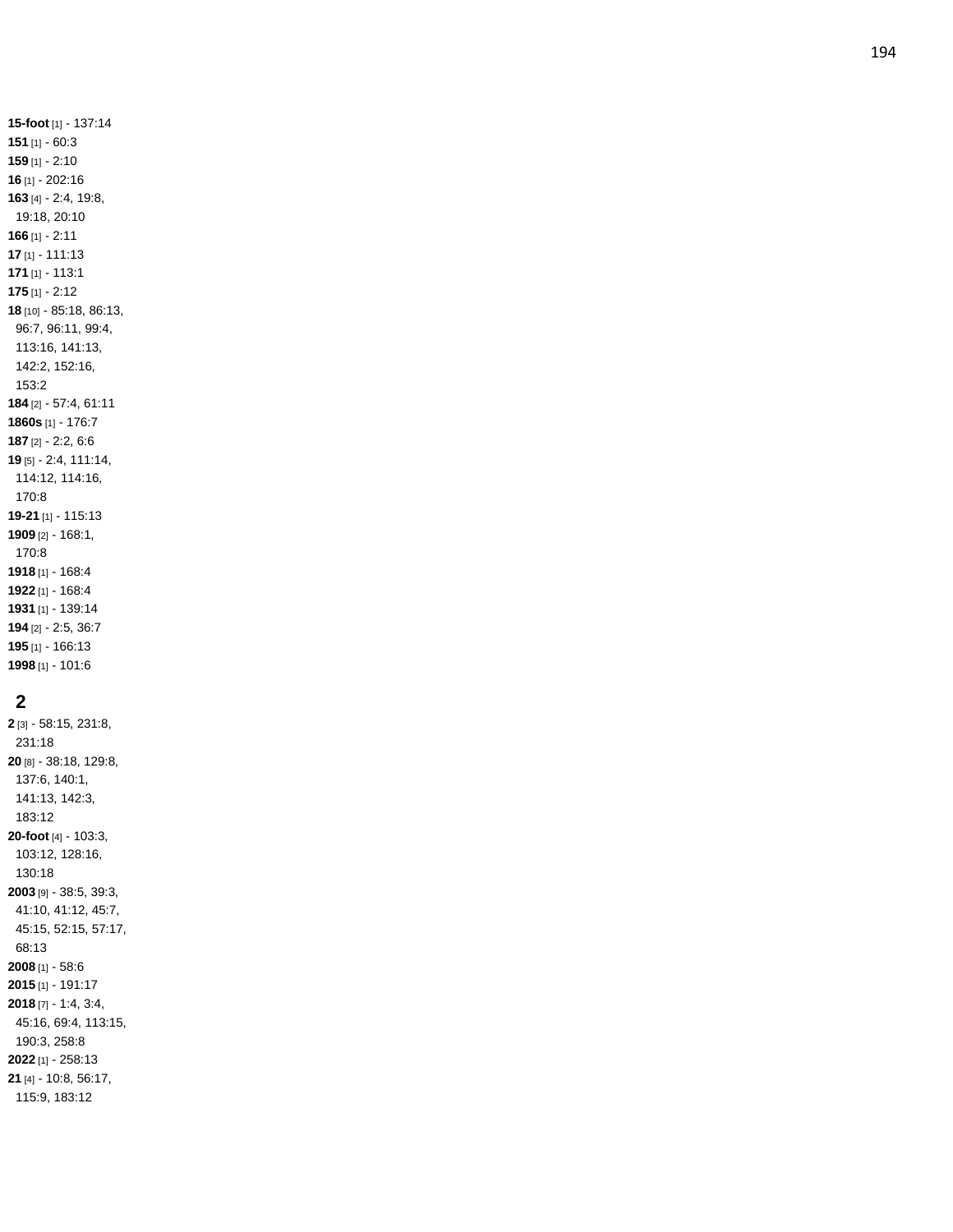### **3**

**2nd** [1] - 22:9

**3 - D** [1] - 187:5 **30** [3] - 26:8, 131:1, 138:18 **30 -foot** [2] - 136:11, 137:17 **300** [2] - 48:4, 64:1 **302** [3] - 103:8, 103:12, 103:16 **32** [3] - 127:17, 137:11, 143:17 **32 -and - a -half**  $[1] - 123:6$ **32 -foot** [2] - 132:17, 132:18 **36** [5] - 2:5, 75:2, 182:12, 182:14, 182:16 **36.7** [2] - 181:18, 182:1 **366** [1] - 19:15 **38** [1] - 53:18 **3rd** [3] - 20:13, 21:15, 22:9

#### **4**

 [3] - 39:12, 58:12, 190:3 [1] - 39:13 **-42** [3] - 2:11, 166:6, 166:14 [1] - 47:5 [3] - 2:6, 74:6, 191:6 [2] - 82:9, 105:2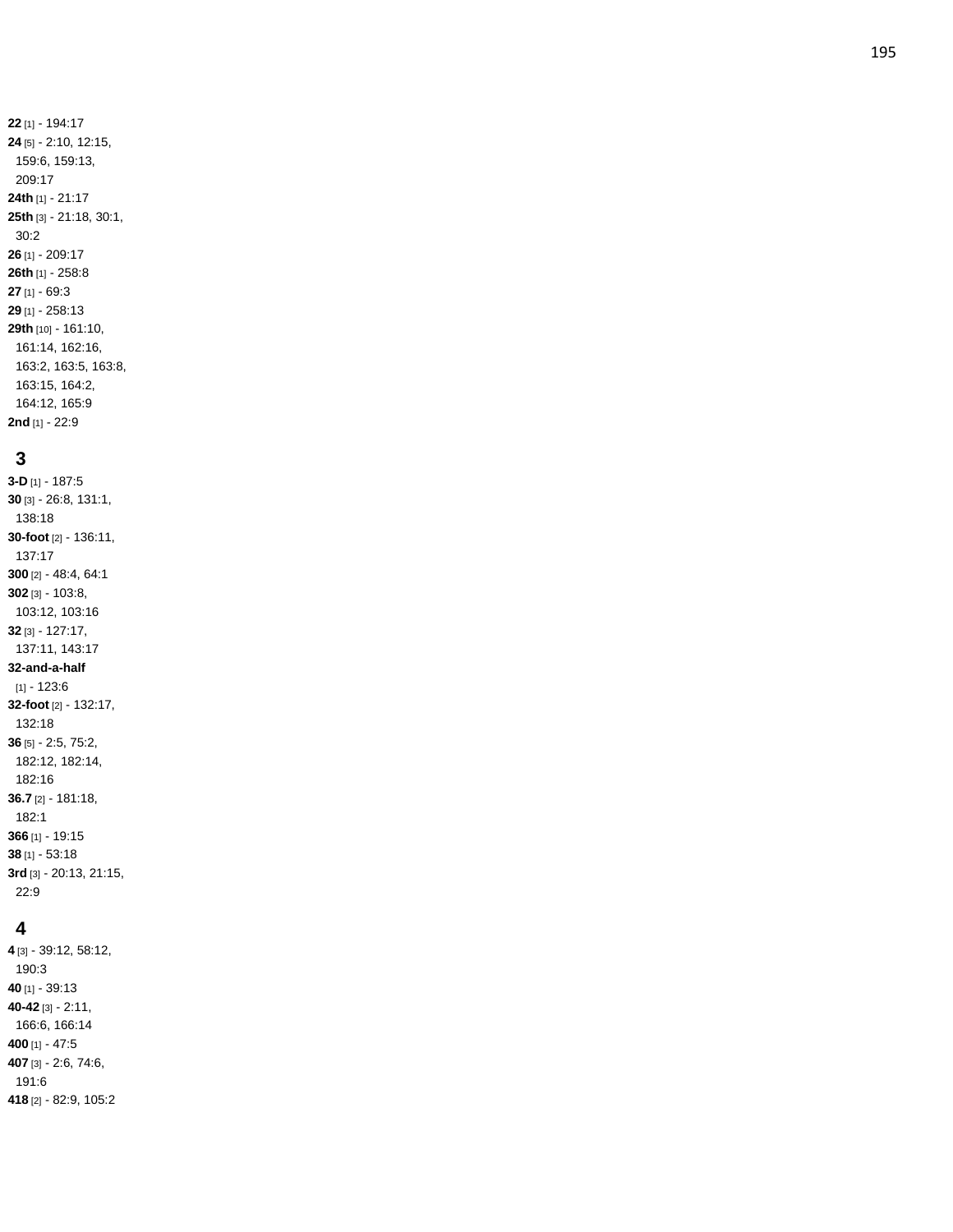[2] - 102:14, 103:8 [1] - 7:1 [1] - 180:6

### **5**

**5** [1] - 87:13 **5,000** [1] - 167:7 **5.31** [3] - 89:18, 90:1, 91:11 **50** [6] - 48:6, 48:8, 65:10, 67:14, 103:13, 143:15 **52** [2] - 182:3, 183:1

## **6**

**6** [1] - 2:3 **6.35.1** [1] - 72:1 **617.786.7783/617.63 9.0396** [1] - 1:16 **651** [1] - 100:12

## **7**

**74/191** [1] - 2:6 **7:00** [3] - 1:4, 3:3, 6:1 **7:15** [2] - 19:1, 33:5 **7:30** [1] - 36:1

### **8**

**80** [1] - 182:6 **806** [1] - 1:6 **82** [1] - 2:7 **839** [1] - 6:14 **8:00** [1] - 74:1 **8:05** [1] - 82:1 **8:30** [1] - 110:1 **8:40** [1] - 120:1 **8th** [17] - 30:3, 30:5, 30:8, 31:16, 31:17, 32:13, 33:4, 34:12, 34:15, 154:12, 154:13, 155:5, 155:8, 156:2, 161:9, 161:11, 161:14

## **9**

**9** [3] - 2:9, 120:6, 120:15 **955** [3] - 101:1, 101:13, 102:16 **9:05** [1] - 159:1 **9:10** [1] - 166:1 **9:20** [1] - 175:1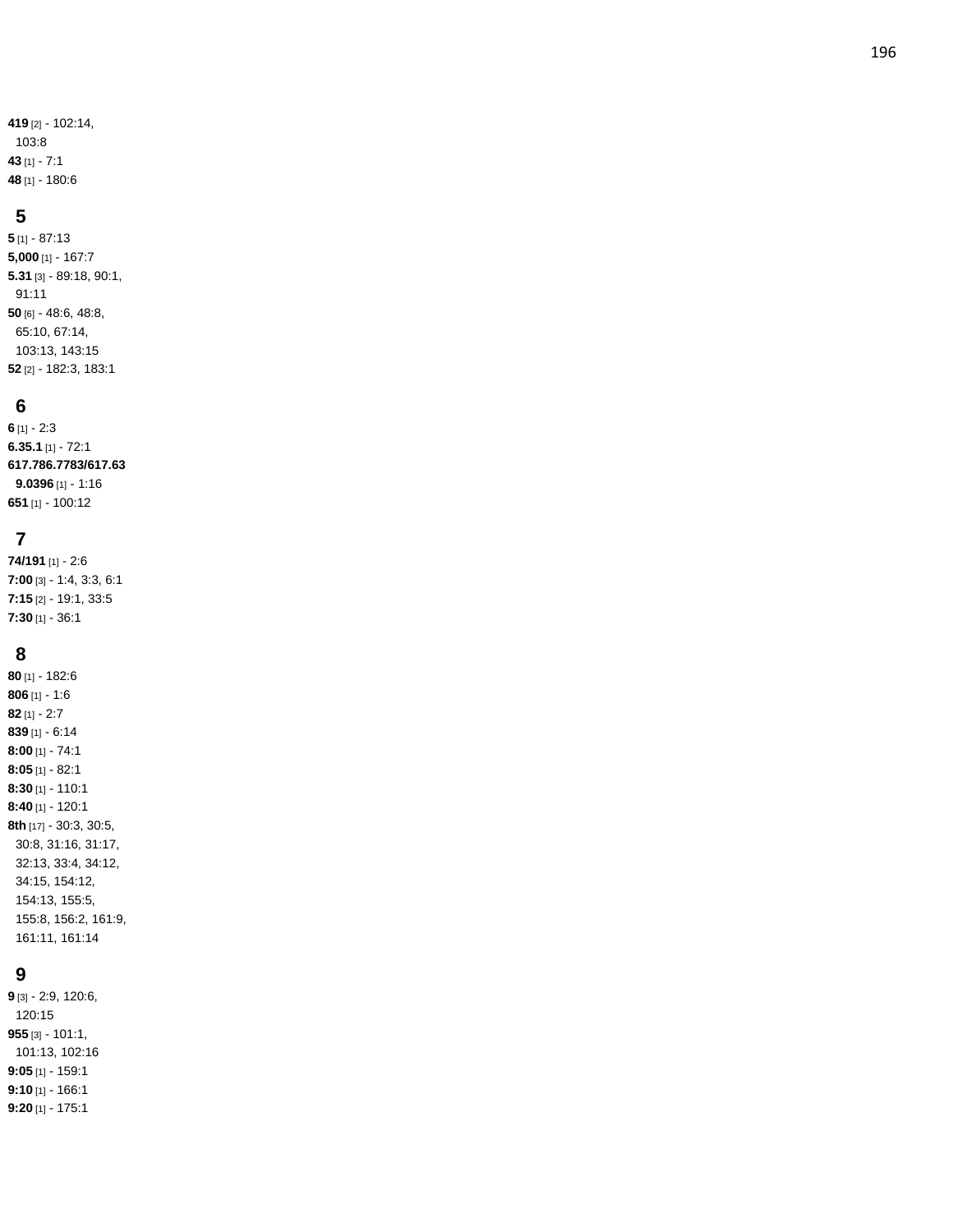**9:30** [1] - 191:1

#### **A**

**a.m** [8] - 9:6, 9:9, 10:4, 10:6, 10:12, 192:18, 252:5 **ability** [3] - 42:10, 54:14, 206:17 **able** [21] - 26:18, 41:7, 42:10, 44:7, 44:8, 47:16, 77:13, 89:1, 91:15, 93:16, 94:9, 122:8, 130:16, 133:17, 139:3, 154:1, 178:1, 178:4, 198:12, 233:2, 234:5 **absolutely** [2] - 143:13, 237:3 **abuts** [4] - 93:13, 100:18, 114:17, 115:14 **abutter** [6] - 100:15, 111:8, 112:1, 170:17, 185:2, 242:5 **abutters** [5] - 78:13, 112:3, 117:15, 225:10, 229:17 **abutting** [4] - 83:9, 101:8, 103:7, 111:13 **acceptable** [2] - 193:1, 193:3 **access** [6] - 15:16, 70:12, 93:10, 95:13, 103:4, 117:7 **accessory** [3] - 235:10, 251:17, 252:16 **accommodate** [2] - 138:11, 149:10 **accommodates**  $[1] - 136:1$ **accommodating**  $[1] - 162:6$ **accomplishing**  $[1] - 56:3$ **accomplishments** [1] - 248:4 **accordance** [6] - 69:2, 108:11, 118:17, 169:7,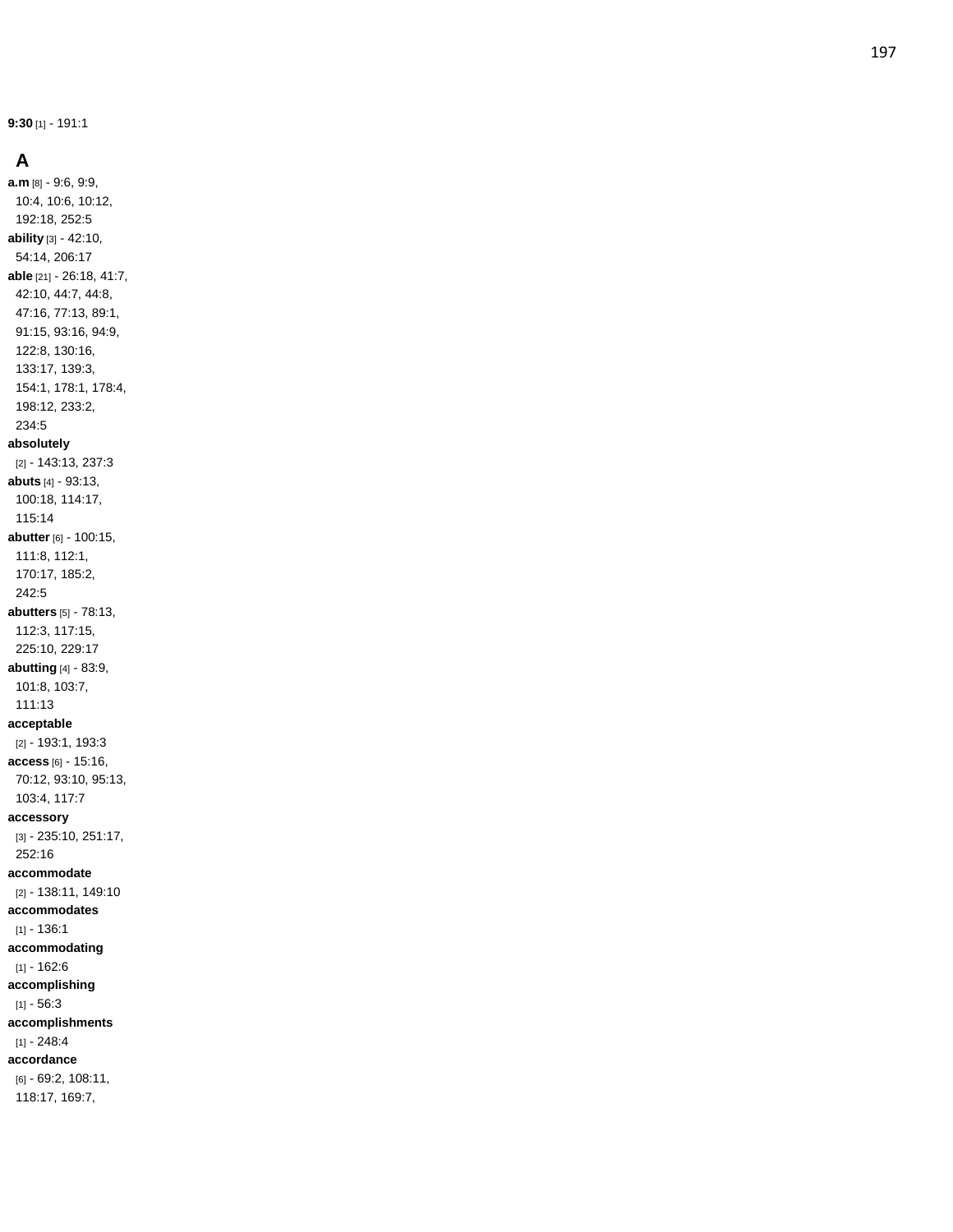174:5, 190:2 **account** [1] - 91:17 **accumulate** [2] - 194:3, 252:14 **accurate** [2] - 257:16, 258:6 **achieve** [7] - 87:7, 93:15, 124:7, 125:14, 126:2, 133:10, 152:16 **act** [2] - 74:9, 140:17 **acting** [1] - 92:7 **actual** [2] - 83:4, 88:11 **add** [10] - 13:2, 40:9, 89:15, 96:1, 121:14, 167:10, 200:5, 214:12, 239:8, 243:3 **added** [4] - 177:6, 210:14, 237:4, 242:7 **adding** [1] - 180:6 **addition** [7] - 108:6, 111:7, 131:11, 178:14, 178:15, 179:15, 180:4 **additional** [12] - 13:3, 13:9, 38:9, 40:14, 41:8, 105:17, 122:11, 124:7, 125:8, 128:7, 143:12, 245:3 **additionally** [1] - 111:12 **address** [14] - 6:11, 19:13, 27:14, 53:16, 74:13, 75:2, 75:6, 110:8, 159:10, 166:11, 194:15, 211:16, 253:15 **addressing** [1] - 107:14 **adds** [1] - 237:1 4 **adequate** [1] - 92:13 **adequately**  $[1] - 76.15$ **adhere** [4] - 51:17, 84:5, 87:13, 141:18 **adjacent** [8] - 16:8, 51:14, 70:18, 71:4, 87:9, 104:18, 117:17, 125:2 **adjoining** [4] - 17:5,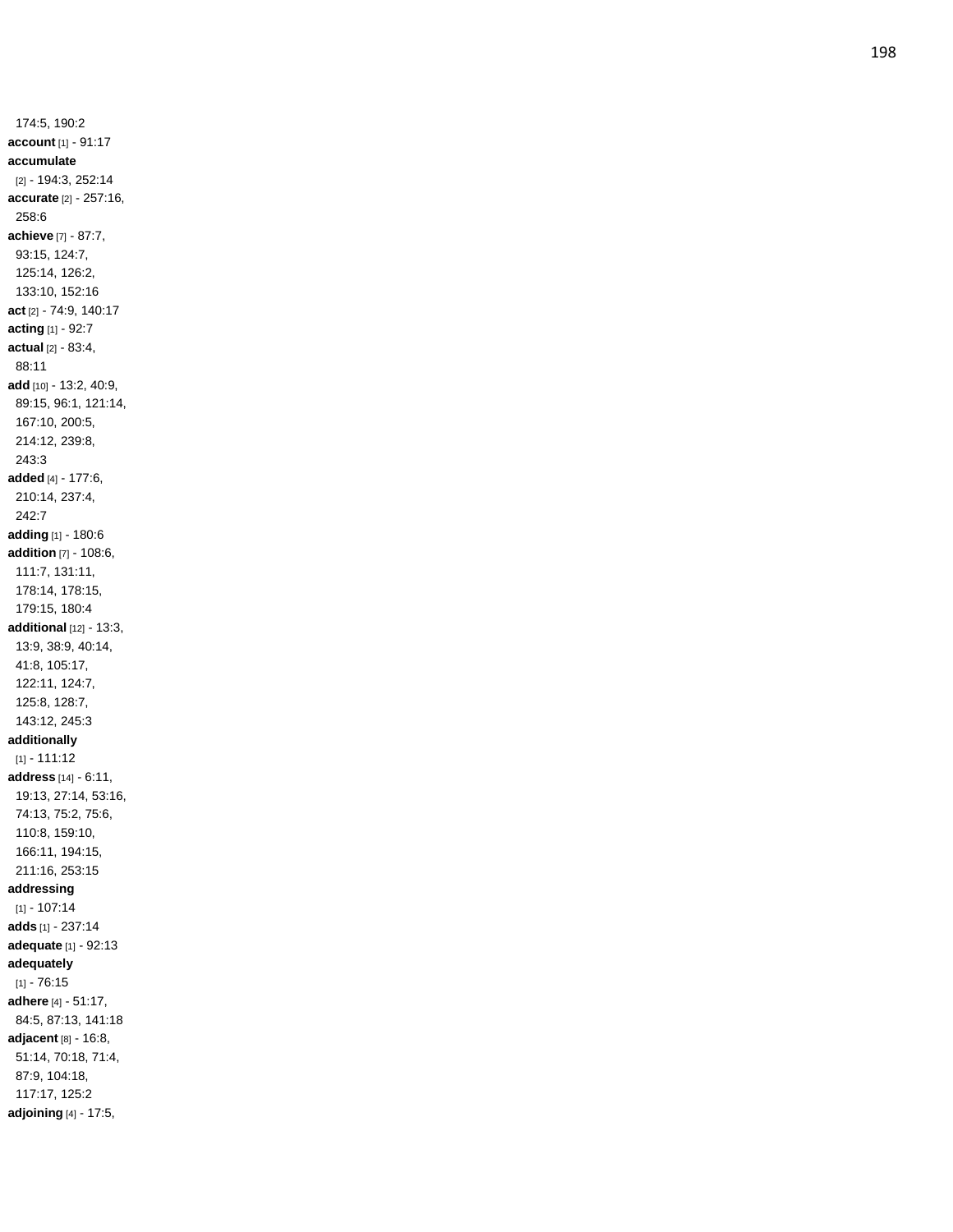71:16, 118:4, 118:11 **adjourn** [1] - 88:16 **Adjourned** [1] - 256:9 **adjustments** [1] - 44:4 **admitting** [1] - 127:13 **adverse** [2] - 143:10, 143:11 **adversely** [7] - 16:9, 71:1, 72:7, 76:5, 104:2, 117:18, 118:2 **advertise** [1] - 88:17 **advertised** [3] - 88:15, 89:8, 199:10 **advertisement** [6] - 87:17, 88:5, 88:11, 90:10, 96:2, 229:12 **advertising** [1] - 89:6 **advice** [1] - 67:4 **advisable** [1] - 79:6 **advise** [1] - 4:8 **advised** [4] - 22:5, 22:11, 76:15, 196:7 **advocating** [1] - 79:4 **aesthetic** [2] - 45:17, 152:13 **aesthetically** [10] - 125:10, 128:11, 129:11, 139:15, 140:13, 151:10, 151:17, 152:16, 153:8, 153:9 **aesthetics** [8] - 59:9, 131:14, 141:15, 143:17, 144:4, 151:8, 152:2, 152:6 **affect** [7] - 22:7, 71:3, 76:5, 113:9, 115:4, 177:6, 186:1 **affected** [8] - 16:9, 16:13, 71:2, 104:2, 117:15, 117:18, 118:2, 118:3 **afford** [1] - 44:3 **affordable** [10] - 84:4, 84:6, 96:9, 96:15, 97:11, 97:13, 98:1, 98:2, 105:17, 153:6 **African** [2] - 248:2,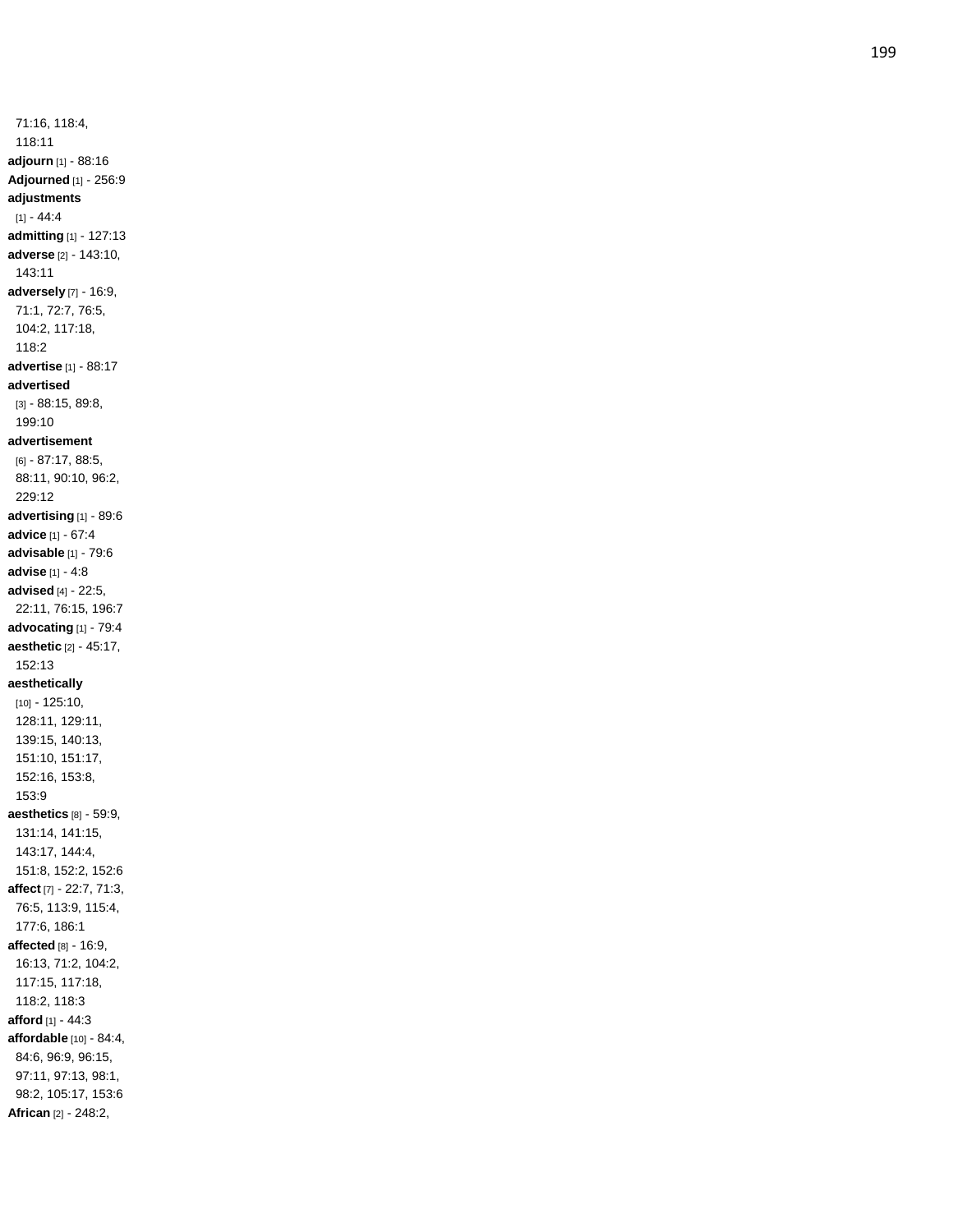248:7 **African -American** [2] - 248:2, 248:7 **age** [2] - 205:12, 212:8 **aggrieved** [1] - 239:4 **agnostic** [1] - 30:11 **ago** [11] - 20:14, 22:18, 38:18, 55:2, 55:8, 70:1, 78:12, 121:17, 121:18, 171:4, 173:6 **agree** [16] - 30:9, 46:9, 65:16, 67:15, 104:11, 192:13, 201:8, 204:10, 207:4, 207:11, 208:8, 220:7, 234:11, 242:11, 253:13, 255:11 **agreed** [9] - 140:13, 209:5, 215:9, 226:13, 227:2, 227:10, 227:11, 230:12 **agreement** [5] - 48:16, 65:4, 67:6, 230:8, 235:18 **ahead** [8] - 7:12, 27:10, 37:13, 63:12, 79:9, 90:17, 93:1, 212:3 **ain't** [1] - 195:16 **alerts** [1] - 26:8 **Alexander** [24] - 1:8, 3:5, 6:3, 17:16, 19:3, 34:2, 36:3, 69:10, 73:3, 74:3, 82:3, 109:3, 110:3, 119:5, 120:3, 157:18, 159:3, 165:12, 166:3, 174:12, 175:3, 190:9, 191:3, 256:5 **ALEXANDER** [365] - 3:7, 5:1, 6:5, 6:10, 7:5, 7:12, 7:18, 8:3, 8:6, 8:14, 8:16, 9:2, 9:8, 9:13, 10:1, 10:5, 10:7, 10:15, 11:2, 11:5, 11:8, 11:16, 12:7, 12:10, 12:17, 13:5, 13:11, 13:16, 14:9,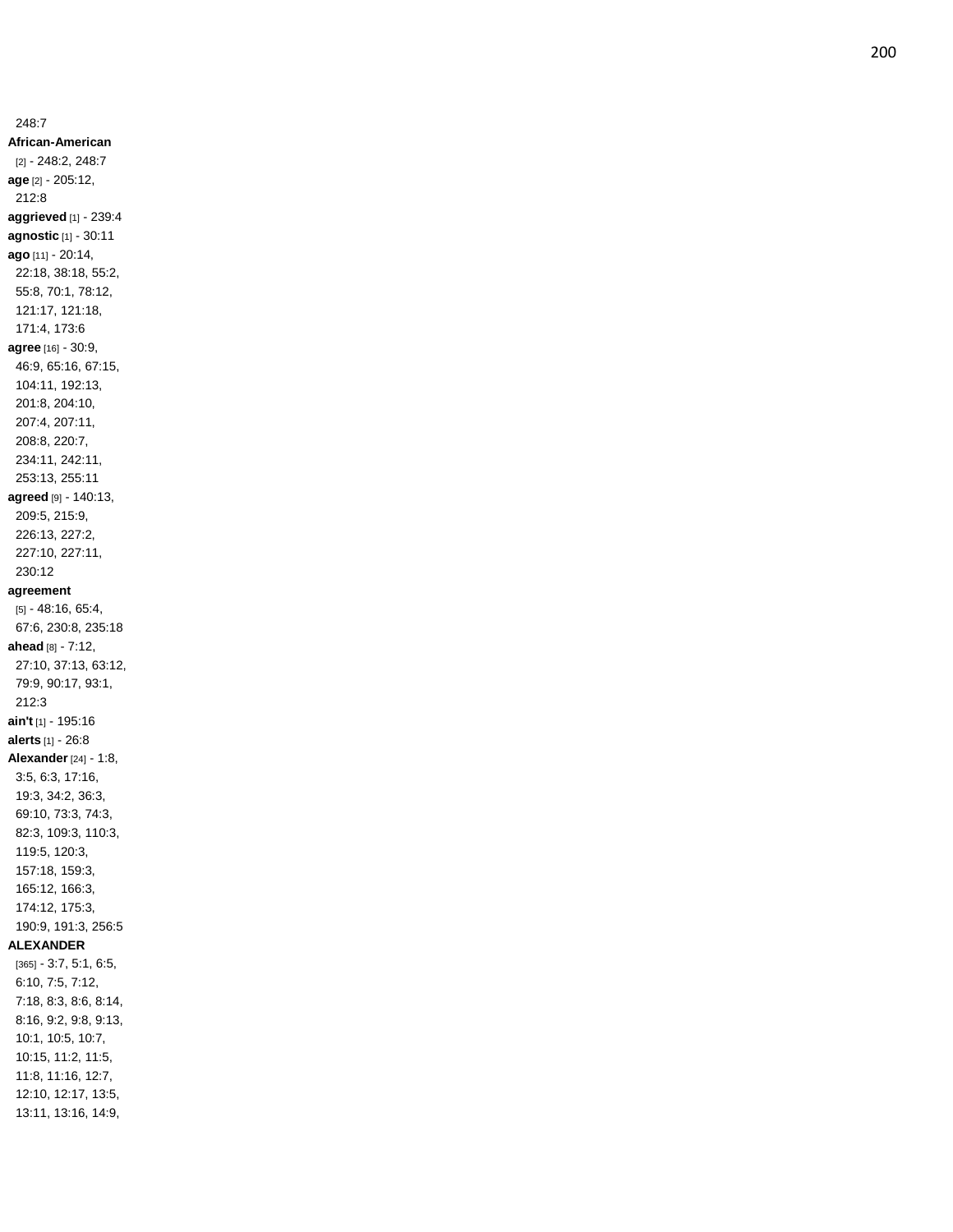14:12, 14:17, 15:4, 15:7, 17:3, 17:14, 18:8, 19:5, 19:12, 20:2, 20:7, 20:10, 21:1, 21:5, 21:14, 22:16, 23:5, 23:8, 23:13, 24:3, 24:15, 25:2, 27:7, 29:13, 30:4, 30:6, 30:13, 30:17, 31:14, 31:17, 32:3, 32:7, 32:11, 33:7, 33:15, 34:1, 34:10, 34:16, 36:6, 37:7, 43:5, 45:6, 45:13, 46:3, 47:2, 48:1, 48:18, 50:6, 50:14, 51:16, 52:5, 53:1, 53:4, 53:9, 53:11, 53:14, 56:8, 59:13, 61:3, 62:11, 62:16, 63:11, 66:1, 66:12, 67:1, 67:18, 68:4, 69:8, 69:12, 69:15, 70:5, 73:1, 74:5, 74:11, 75:4, 75:11, 75:14, 76:1, 76:8, 77:2, 77:12, 78:4, 78:8, 78:14, 79:3, 79:14, 79:18, 80:4, 80:8, 80:11, 80:16, 81:2, 85:16, 86:2, 86:4, 86:7, 87:16, 88:4, 88:12, 89:11, 89:16, 90:1, 90:9, 92:5, 92:11, 92:14, 92:18, 96:7, 96:14, 97:12, 98:6, 98:10, 98:15, 101:15, 102:3, 104:17, 105:7, 106:7, 106:13, 106:15, 109:1, 110:5, 110:14, 111:15, 112:5, 112:9, 116:9, 116:15, 119:3, 120:5, 121:7, 122:17, 123:2, 123:8, 123:15, 126:11, 129:13, 132:17, 133:5, 133:18, 135:12, 137:8, 138:16, 141:3, 143:3, 143:8,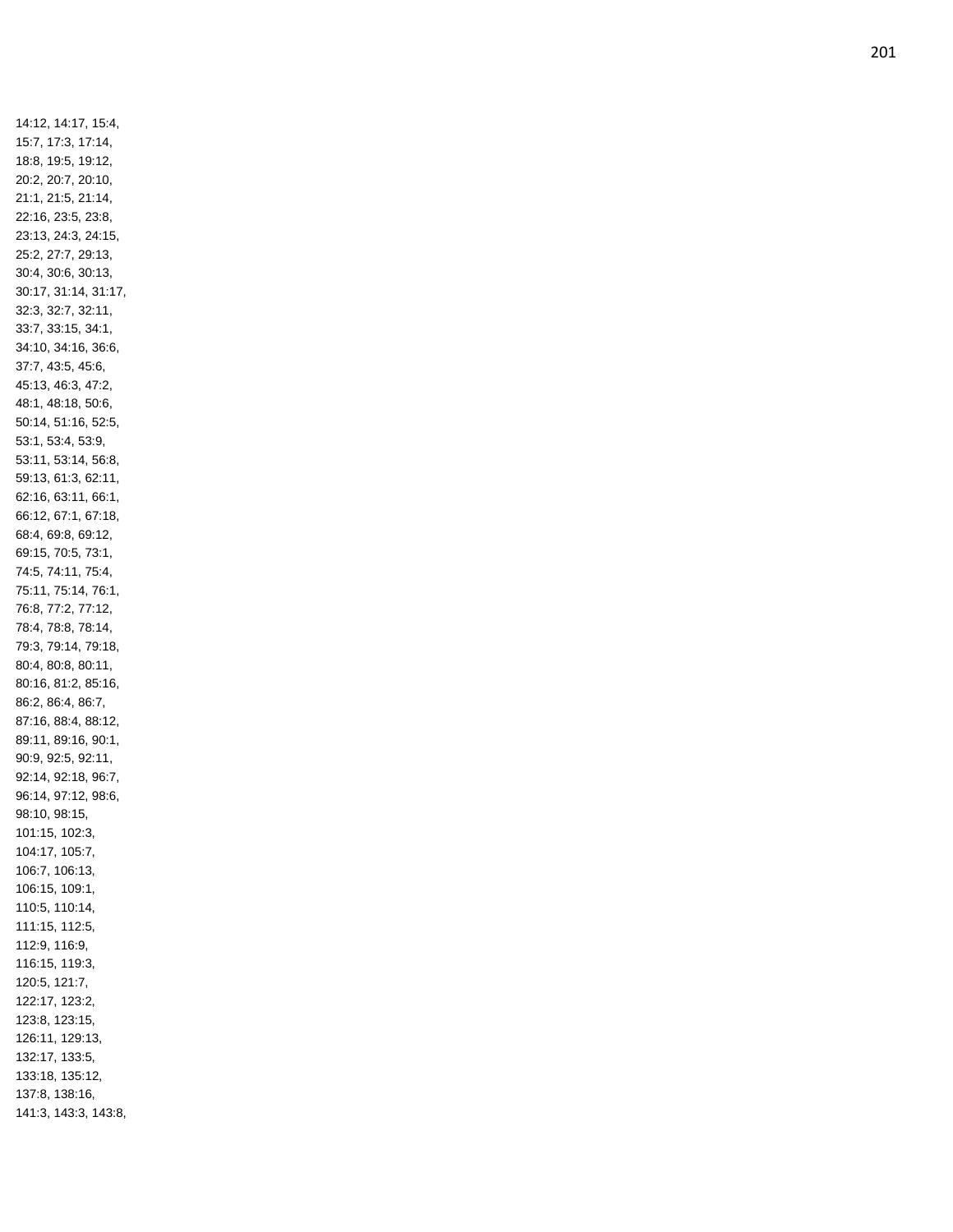144:12, 147:16, 148:5, 148:14, 150:12, 150:17, 151:7, 154:4, 154:8, 154:13, 154:17, 155:5, 155:7, 155:14, 155:18, 156:10, 156:14, 157:11, 157:14, 159:5, 159:10, 159:14, 160:2, 160:8, 160:11, 160:14, 160:16, 161:1, 161:8, 161:13, 161:18, 162:5, 162:8, 162:13, 163:1, 163:6, 164:5, 164:7, 164:17, 165:2, 165:8, 166:5, 166:10, 166:16, 167:2, 167:14, 167:17, 168:9, 168:13, 168:17, 169:4, 169:10, 169:13, 170:1, 170:6, 170:14, 171:2, 171:12, 172:2, 172:6, 172:12, 174:10, 175:5, 176:3, 179:1, 180:6, 180:9, 180:14, 181:6, 181:12, 184:5, 184:9, 184:12, 184:16, 186:9, 186:16, 187:6, 187:11, 187:16, 188:5, 190:7, 191:5, 191:9, 191:12, 192:2, 192:5, 192:8, 192:11, 192:15, 193:4, 193:8, 193:15, 194:5, 194:8, 195:10, 196:16, 197:5, 197:14, 198:5, 198:18, 199:4, 199:8, 199:16, 200:6, 201:1, 202:14, 203:11, 203:16, 204:16, 205:1, 205:4, 205:8, 205:16, 207:3,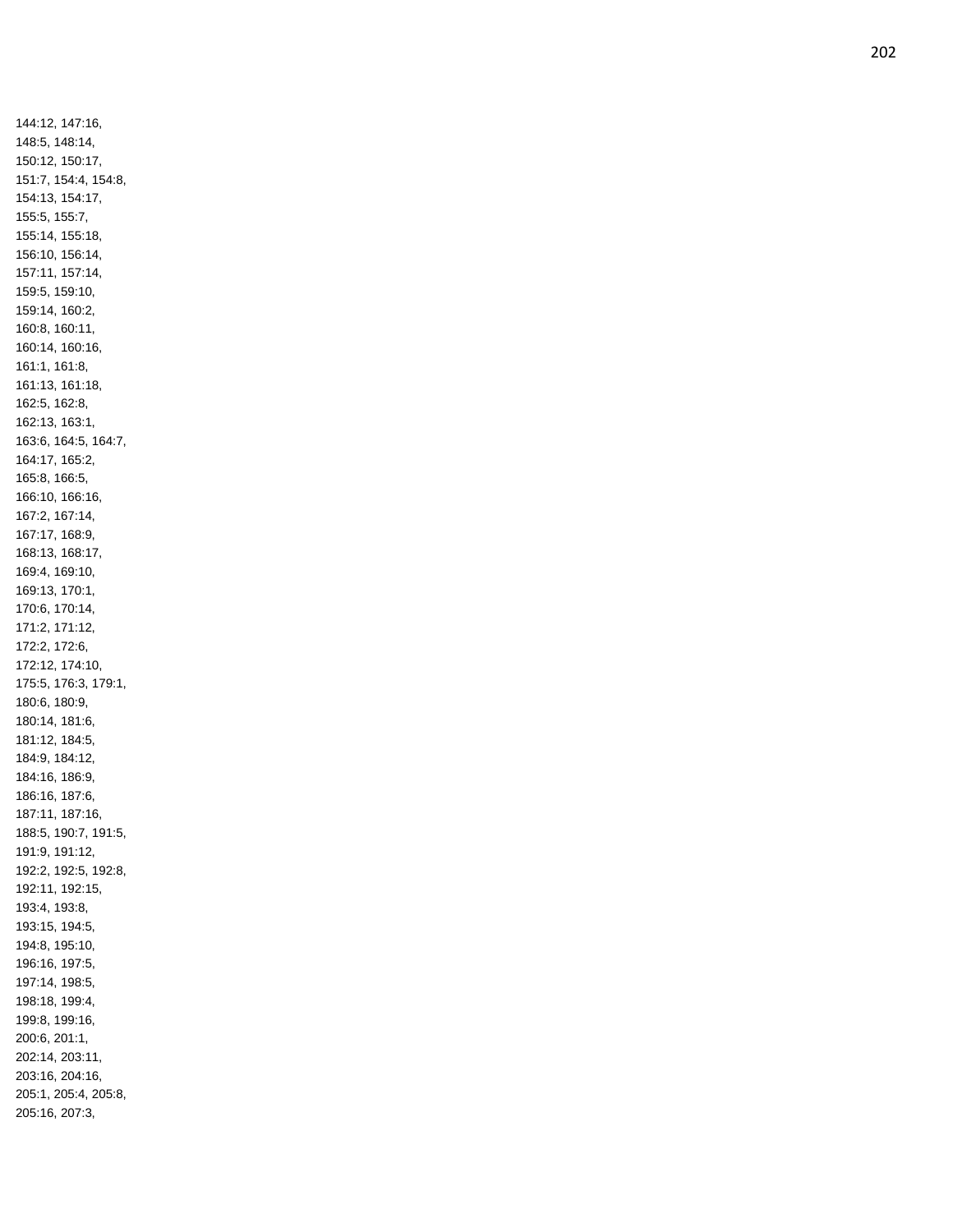207:9, 207:14, 207:16, 208:5, 208:13, 208:17, 209:2, 209:9, 209:14, 210:7, 210:12, 211:15, 213:6, 213:13, 213:16, 213:18, 214:7, 214:12, 215:3, 215:12, 217:1, 218:12, 221:12, 222:18, 224:3, 224:9, 224:13, 226:2, 226:16, 227:8, 228:5, 228:11, 229:5, 229:9, 230:1, 232:7, 232:11, 232:15, 233:16, 234:1, 234:8, 234:13, 234:16, 235:4, 235:14, 236:2, 237:18, 239:2, 239:17, 240:14, 242:12, 244:8, 245:10, 245:15, 246:8, 246:16, 247:3, 247:10, 248:14, 248:16, 249:11, 249:13, 251:12, 252:1, 252:4, 253:3, 253:16, 253:18, 254:3, 254:18, 255:3, 255:7, 255:11, 255:17, 256:3, 256:7 **ALFRED** [25] - 19:11, 19:14, 20:5, 20:8, 20:12, 21:2, 21:8, 21:16, 24:8, 24:18, 25:3, 25:17, 27:15, 28:8, 28:15, 29:8, 31:3, 31:6, 32:1, 32:4, 32:9, 33:6, 33:17, 34:7, 34:18 **ALICE** [21] - 194:16, 196:6, 197:1, 197:11, 197:15, 198:17, 199:1, 199:7, 199:15, 200:4, 200:8, 202:13, 205:15, 216:5, 216:8,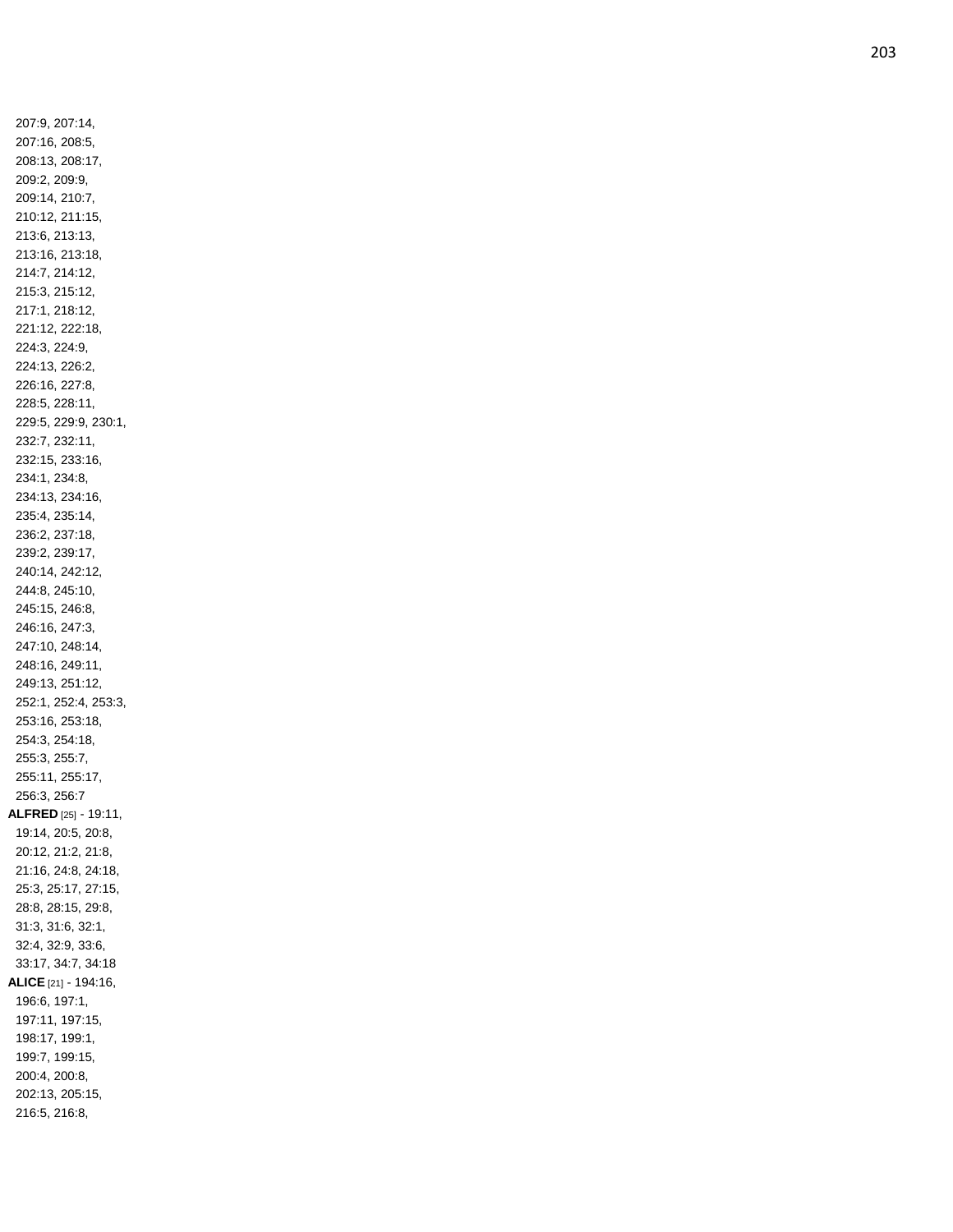216:15, 240:5, 241:10, 241:16, 242:4, 242:9 **Alice** [1] - 194:16 **allay** [1] - 225:12 **allays** [1] - 225:13 **alleviate** [1] - 241:1 **allocated** [1] - 97:7 **allow** [15] - 48:11, 49:14, 50:4, 76:2, 103:10, 122:8, 125:3, 127:12, 149:8, 149:9, 164:13, 170:2, 177:17, 242:14 **allowed** [6] - 42:8, 64:4, 99:18, 237:7, 238:5, 238:13 **allows** [2] - 164:14, 179:2 **almost** [4] - 38:3, 40:12, 125:17, 134:3 **alone** [1] - 103:12 **alter** [1] - 110:15 **altering** [1] - 111:16 **alternatives** [2] - 131:16, 136:13 **ambiance** [1] - 237:13 **amended** [1] - 69:17 **amenities** [1] - 91:14 **American** [2] - 248:2, 248:7 **amount** [8] - 72:12, 84:6, 84:8, 86:15, 87:6, 91:6, 173:7, 221:17 **ample** [1] - 45:2 **anchor** [1] - 145:14 **ancillary** [4] - 246:6, 246:10, 247:6 **AND** [1] - 257:1 **AND/OR** [1] - 258:15 **Anderson** [24] - 1:9, 3:6, 6:4, 17:16, 19:4, 34:2, 36:4, 69:10, 73:3, 74:4, 82:4, 109:3, 110:4, 119:5, 120:4, 157:18, 159:4, 165:12, 166:4, 174:12, 175:4, 190:9, 191:4, 256:5 **ANDERSON**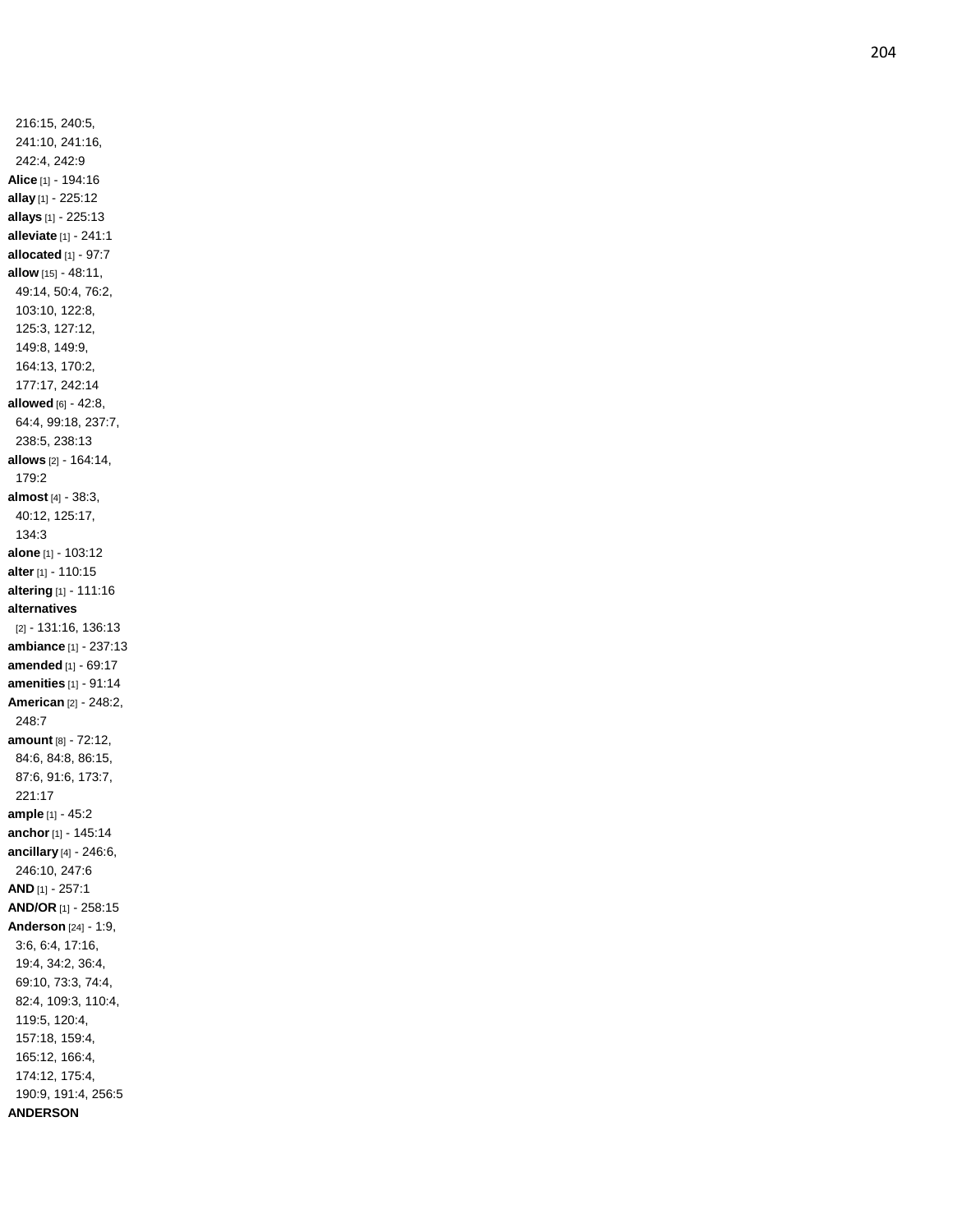[40] - 31:12, 34:14, 50:11, 67:12, 69:14, 69:16, 70:4, 92:17, 102:1, 105:2, 105:6, 116:8, 130:4, 134:9, 134:15, 135:6, 135:10, 135:14, 138:5, 138:9, 155:11, 155:17, 171:16, 188:2, 211:7, 211:11, 220:13, 221:7, 222:4, 222:11, 223:16, 224:6, 224:10, 239:14, 247:2, 247:9, 249:9, 249:12, 251:10, 252:18 **ANDREA** [33] - 7:3, 14:11, 15:3, 18:4, 25:14, 27:5, 30:9, 31:2, 31:4, 50:12, 63:9, 63:13, 63:17, 64:5, 64:9, 64:18, 66:5, 67:5, 92:10, 92:12, 112:8, 116:6, 135:13, 162:18, 171:15, 211:10, 222:8, 223:5, 233:12, 233:17, 234:6, 239:12, 248:15 **Andrea** [14] - 1:9, 3:5, 6:3, 19:3, 36:4, 67:3, 74:3, 82:3, 110:3, 120:3, 159:3, 166:3, 175:3, 191:3 **ANNA** [33] - 75:7, 75:13, 75:18, 76:7, 79:16, 80:2, 80:7, 80:10, 80:15, 81:1, 81:3, 221:4, 223:9, 223:17, 224:2, 224:8, 224:11, 234:3, 236:16, 238:8, 238:11, 238:14, 239:6, 239:11, 239:18, 241:5, 242:8, 244:13, 245:4, 252:16, 253:2, 253:17, 254:1 **Anna** [1] - 75:8 **ANNE** [21] - 75:1,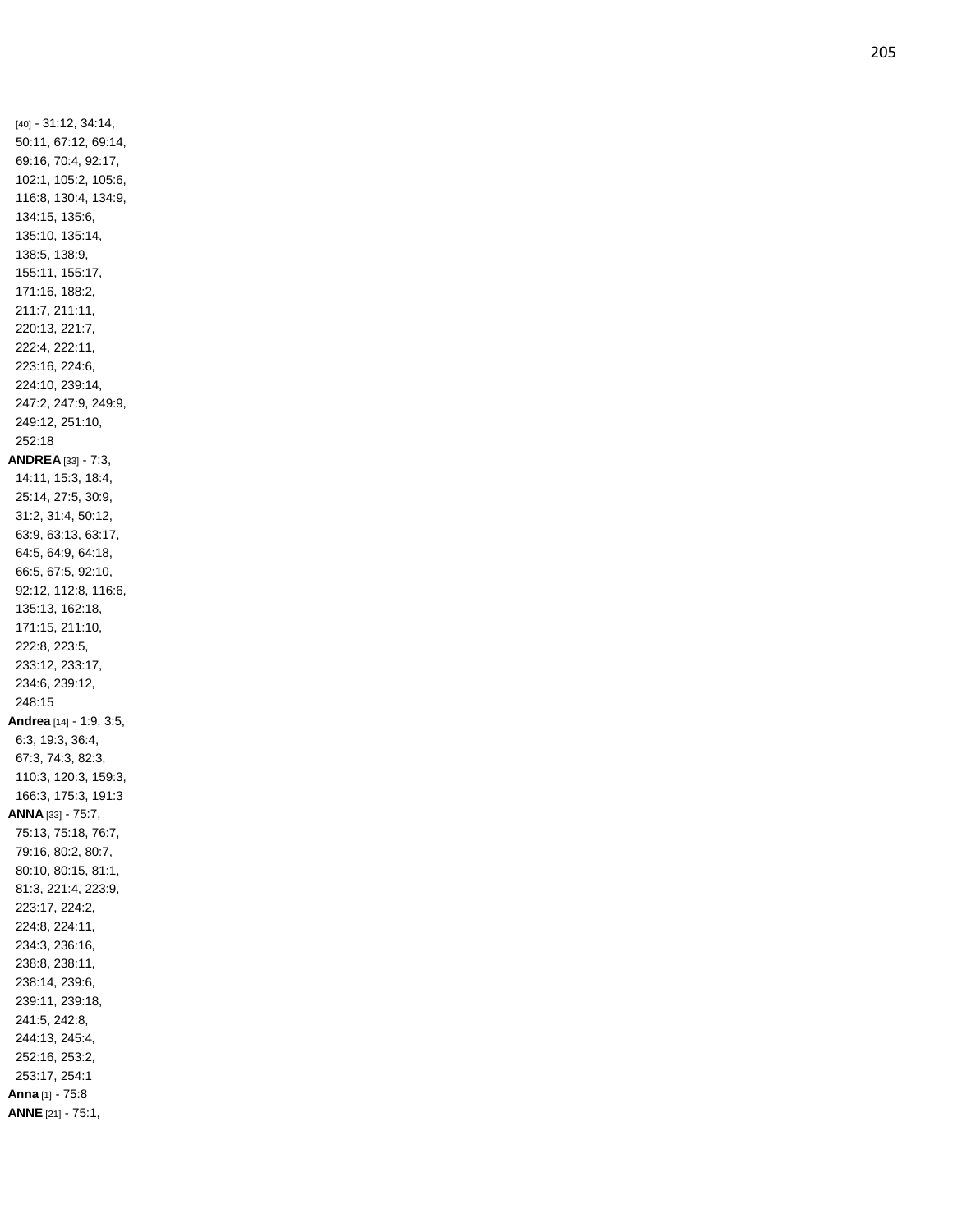77:1, 77:4, 77:16, 78:6, 78:9, 208:9, 208:14, 208:18, 217:8, 217:10, 217:13, 217:15, 217:18, 218:4, 218:7, 219:3, 219:5, 219:8, 219:11, 219:14 **Anne** [4] - 75:1, 210:2, 225:8, 246:13 **answer** [8] - 25:11, 25:12, 80:1, 80:3, 208:6, 229:15, 231:10, 234:8 **ANY** [2] - 258:15, 258:15 **anyhow** [4] - 29:7, 168:6, 217:6, 240:15 **anyway** [5] - 7:12, 51:5, 105:7, 112:14, 167:3 **anyways** [1] - 176:11 **apartment** [1] - 146:12 **apologize** [2] - 96:1, 154:9 **appeal** [1] - 201:13 **APPEAL** [1] - 1:1 **Appeals** [6] - 3:9, 45:14, 155:12, 256:9, 257:6, 257:15 **applicant** [1] - 121:18 **application** [10] - 33:10, 37:15, 83:1, 84:18, 100:8, 114:16, 115:13, 121:12, 220:16, 229:2 **APPLY** [1] - 258:15 **apply** [5] - 152:1, 173:9, 225:9, 227:5, 229:13 **appreciate** [6] - 17:18, 18:1, 56:10, 59:15, 146:3, 165:10 **approach** [1] - 134:2 **appropriate** [4] - 64:14, 71:11, 114:5, 194:10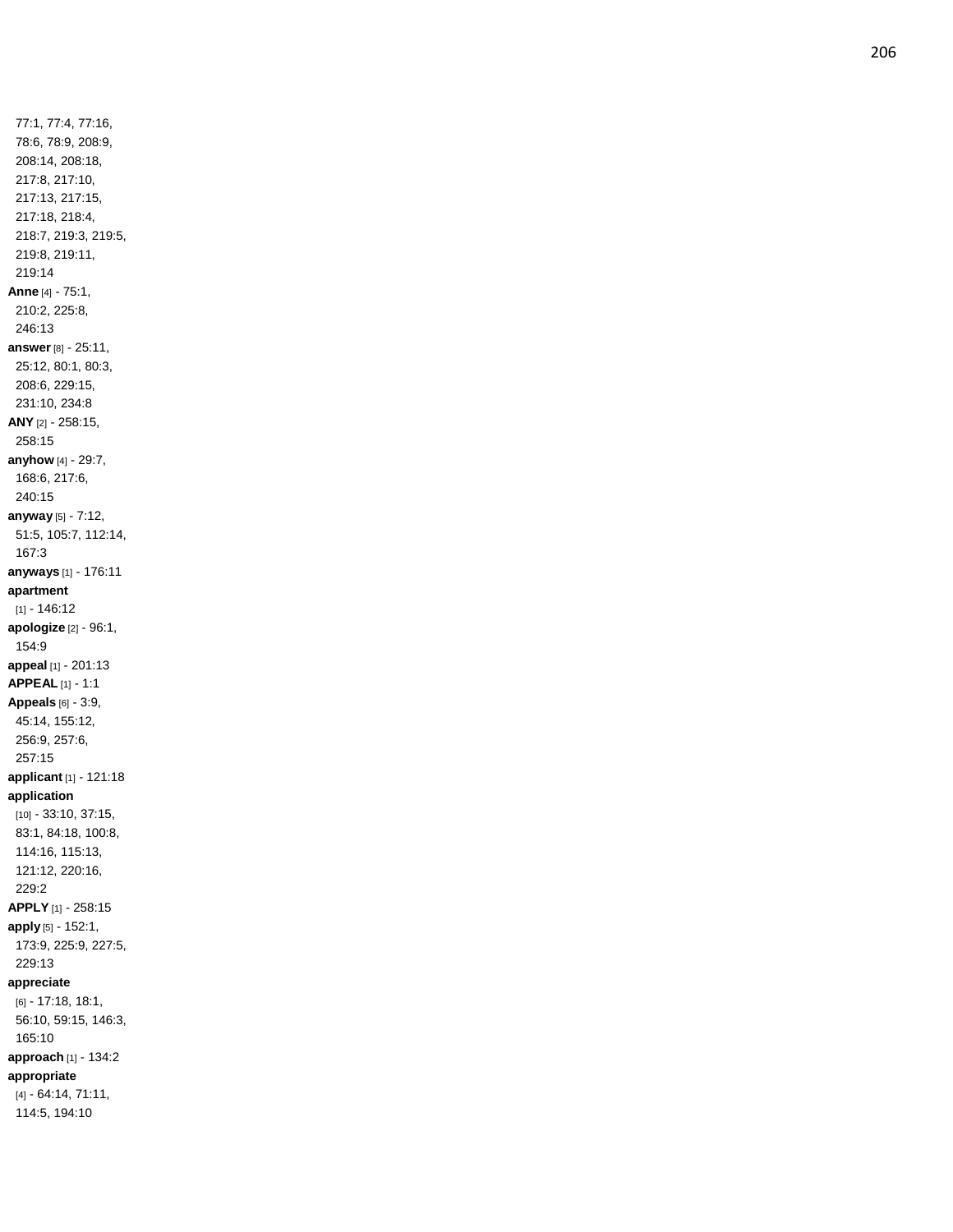**approval** [4] - 7:8, 108:2, 128:17, 160:5 **approve** [4] - 64:16, 152:6, 168:14 **approved** [12] - 29:16, 38:5, 38:7, 38:9, 42:9, 52:15, 52:17, 57:17, 88:7, 129:13, 142:6, 153:15 **april** [1] - 258:13 **arbiter** [1] - 220:11 **architect** [9] - 37:1, 82:10, 102:14, 133:9, 137:17, 139:3, 144:6, 153:14, 175:11 **Architects** [2] - 82:13, 82:17 **Architecture** [1] - 108:13 **archives** [2] - 24:11, 24:12 **Area** [2] - 39:12, 58:12 **area** [24] - 12:14, 60:9, 60:14, 72:9, 85:10, 87:7, 87:12, 91:16, 93:13, 94:3, 94:5, 94:6, 94:9, 97:5, 111:4, 111:6, 142:10, 179:12, 179:14, 208:10, 247:18, 249:5, 249:10, 249:14 **areas** [2] - 52:11, 87:8 **argu e** [1] - 103:11 **argues** [1] - 143:3 **argument** [1] - 136:17 **arguments** [3] - 138:1, 141:10, 255:15 **arises** [1] - 236:4 **Arnold** [1] - 163:2 **Article** [3] - 87:13, 231:8, 231:18 **articulate** [1] - 52:11 **aside** [1] - 97:11 **aspect** [2] - 150:6, 150:8 **aspects** [1] - 85:5 **Assembly** [1] - 84:15 **assist** [1] - 4:13 **assisting** [1] - 56:3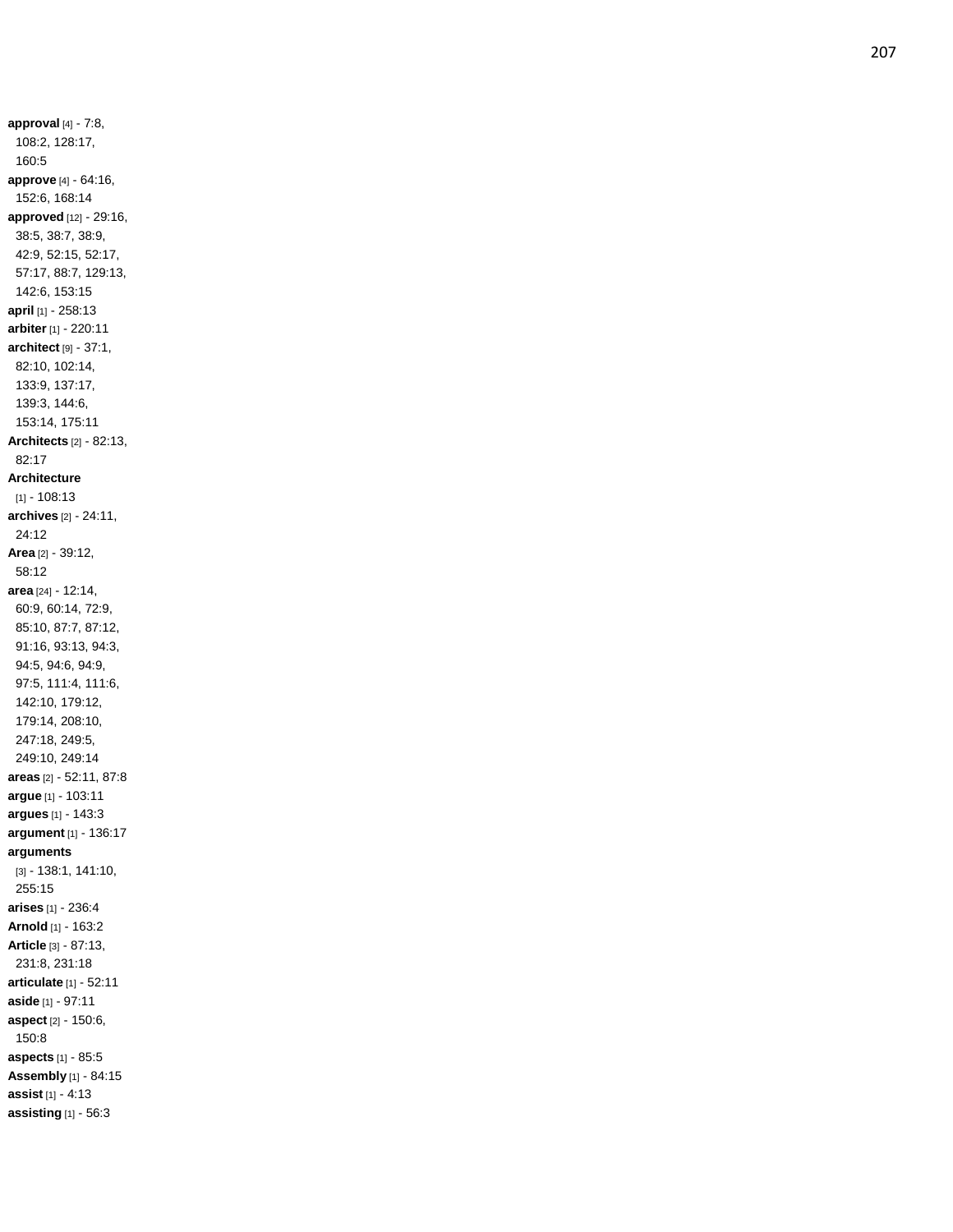**Associate** [2] - 1:9, 1:10 **Associates** [3] - 69:3, 174:6 **assume** [1] - 243:2 **assumed** [2] - 229:14, 229:15 **assuming** [1] - 41:4 **attached** [2] - 39:18, 187:12 **attendees** [1] - 4:6 **attention** [1] - 79:1 **ATTORNEY** [116] - 19:11, 19:14, 20:5, 20:8, 20:12, 21:2, 21:8, 21:16, 24:8, 24:18, 25:3, 25:17, 27:15, 28:8, 28:15, 29:8, 31:3, 31:6, 32:1, 32:4, 32:9, 33:6, 33:17, 34:7, 34:18, 36:10, 36:18, 37:4, 37:14, 43:8, 45:12, 46:1, 46:9, 47:3, 48:3, 48:8, 49:1, 50:9, 51:7, 52:4, 63:16, 63:18, 64:7, 64:10, 65:13, 66:10, 66:14, 74:9, 74:15, 78:11, 78:18, 79:12, 81:5, 82:5, 82:18, 85:18, 86:3, 86:5, 86:9, 87:18, 88:10, 89:4, 89:13, 90:3, 91:2, 93:2, 94:13, 95:15, 97:15, 97:17, 120:9, 121:3, 121:11, 123:1, 123:7, 123:11, 124:3, 130:6, 132:11, 133:1, 133:7, 134:11, 135:1, 137:2, 138:13, 144:1, 152:9, 191:8, 191:11, 191:14, 192:4, 192:7, 192:10, 192:14, 193:2, 193:7, 193:14, 194:4, 194:7, 203:4, 207:6, 207:15, 208:1, 208:7, 211:14, 214:15, 215:10,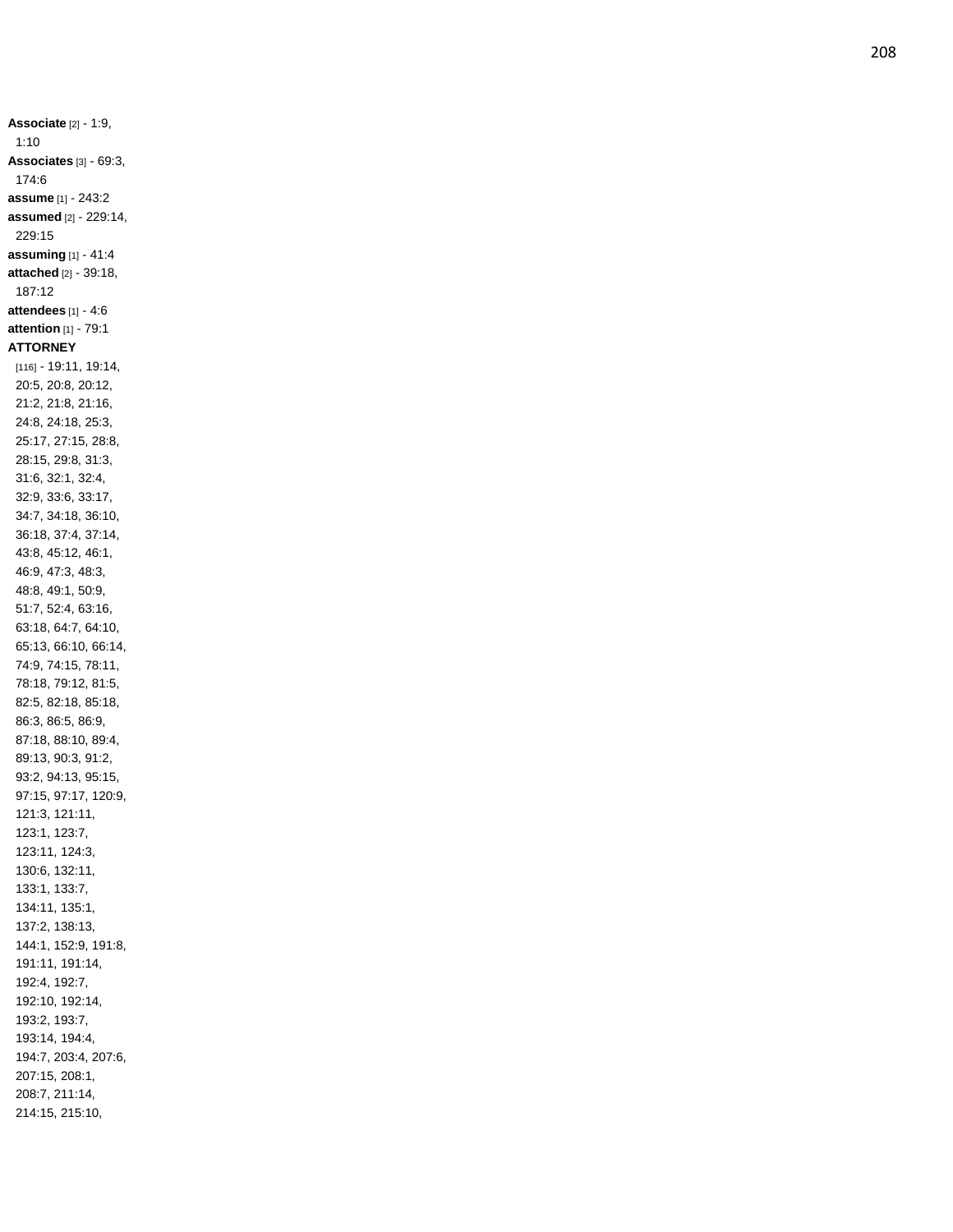216:10, 225:1, 229:18, 232:4, 232:10, 232:14, 235:2, 244:11, 244:14 **attorney** [6] - 19:14, 36:12, 52:14, 70:1, 82:7, 120:11 **audience** [3] - 4:9, 77:11, 194:9 **AUDIENCE** [6] - 161:16, 162:1, 207:12, 208:3, 209:7, 227:16 **audio** [1] - 3:17 **aunt** [3] - 54:4, 56:15, 57:8 **authorities** [1] - 16:6 **auto** [1] - 93:12 **Automatic** [1] - 83:8 **automatically** [2] - 25:5, 25:6 **availability** [1] - 72:6 **available** [3] - 30:3, 40:13, 49:4 **Ave** [5] - 100:16, 101:8, 101:13, 102:5, 166:13 **Ave.'s** [1] - 101:1 **Avenue** [6] - 1:6, 2:6, 7:1, 74:6, 99:3, 191:6 **aware** [6] - 16:6, 42:1, 105:4, 159:16, 159:18, 160:16 **awareness** [1] - 248:7 **awesome** [1] - 59:4 **awful** [1] - 237:9 **awkward** [11] - 92:2, 125:10, 127:9, 128:12, 129:11, 131:2, 131:11, 133:12, 134:6, 136:18, 145:18 **Aye** [16] - 17:12, 33:13, 33:14, 69:6, 69:7, 72:17, 108:17, 119:1, 119:2, 157:12, 157:13, 165:6, 165:7, 174:8, 190:5, 256:1

## **B**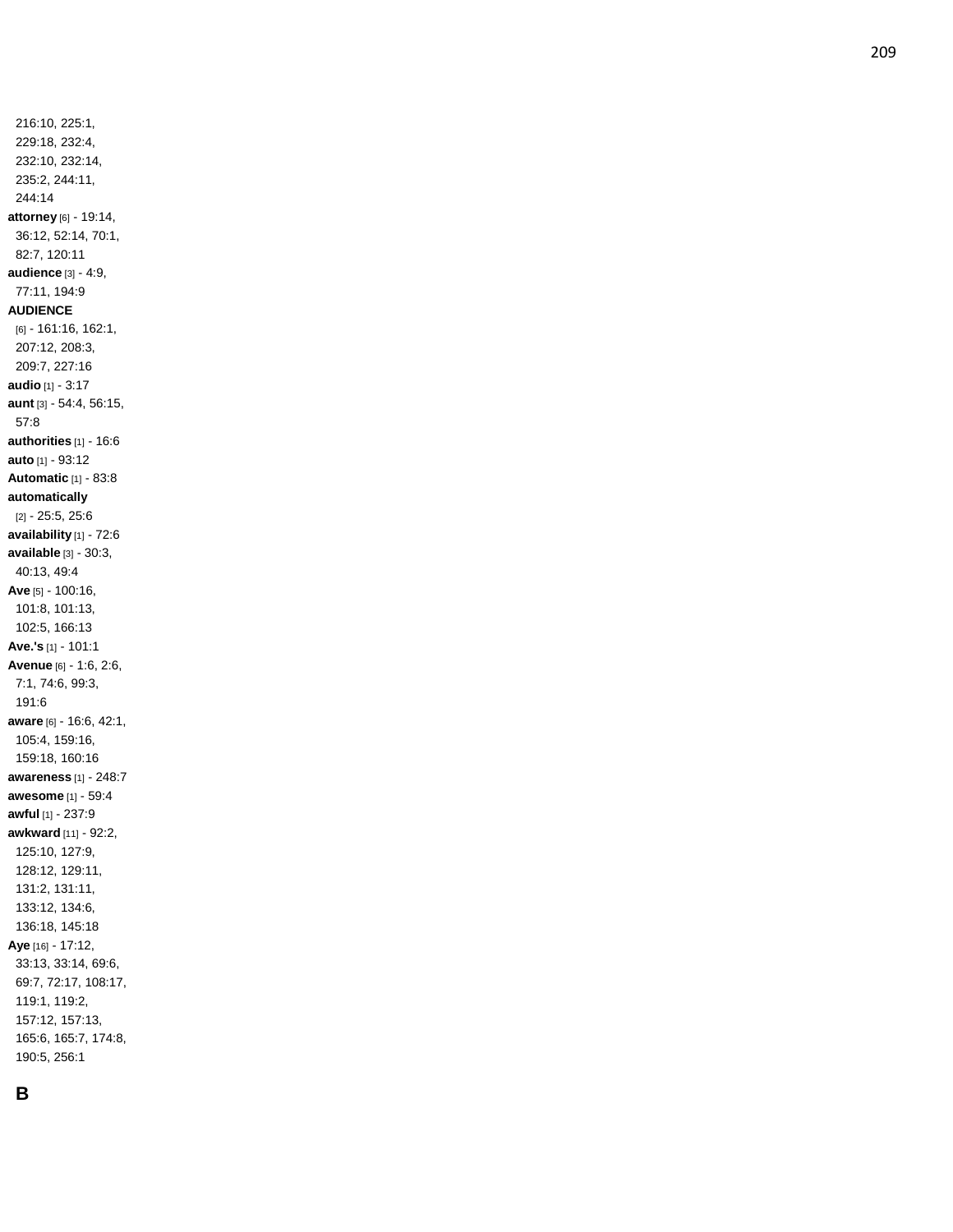**B - U - E - H - R - E - N - S**  $[1] - 82:17$ **BACK** [1] - 191:8 **background** [2] - 121:16, 175:18 **bad** [1] - 140:8 **bagels** [2] - 9:16, 9:17 **baked** [7] - 195:4, 210:8, 212:7, 221:1, 231:2, 232:18, 240:2 **bakeries** [4] - 205:12, 205:14, 235:8, 241:6 **Bakery** [7] - 38:17, 44:8, 54:5, 55:14, 77:17, 215:18 **bakery** [73] - 39:2, 54:8, 76:16, 77:7, 77:17, 77:18, 78:1, 78:3, 78:5, 78:7, 191:16, 195:2, 195:8, 195:15, 195:17, 196:3, 196:9, 196:13, 199:4, 199:6, 199:18, 200:1, 201:2, 201:7, 201:8, 201:12, 201:15, 202:1, 202:8, 203:6, 203:17, 204:6, 205:11, 206:18, 207:8, 207:10, 212:6, 213:1, 213:4, 213:7, 214:17, 215:1, 215:4, 215:16, 215:17, 216:4, 216:13, 217:4, 224:17, 226:15, 227:12, 228:10, 230:15, 231:1, 231:11, 232:5, 232:9, 232:12, 233:9, 236:7, 237:2, 238:3, 241:8, 242:16, 243:8, 246:1, 246:10, 247:14, 250:17, 251:5, 253:10 **baking** [3] - 231:4, 233:1, 235:5 **balance** [3] - 85:7, 127:15, 152:18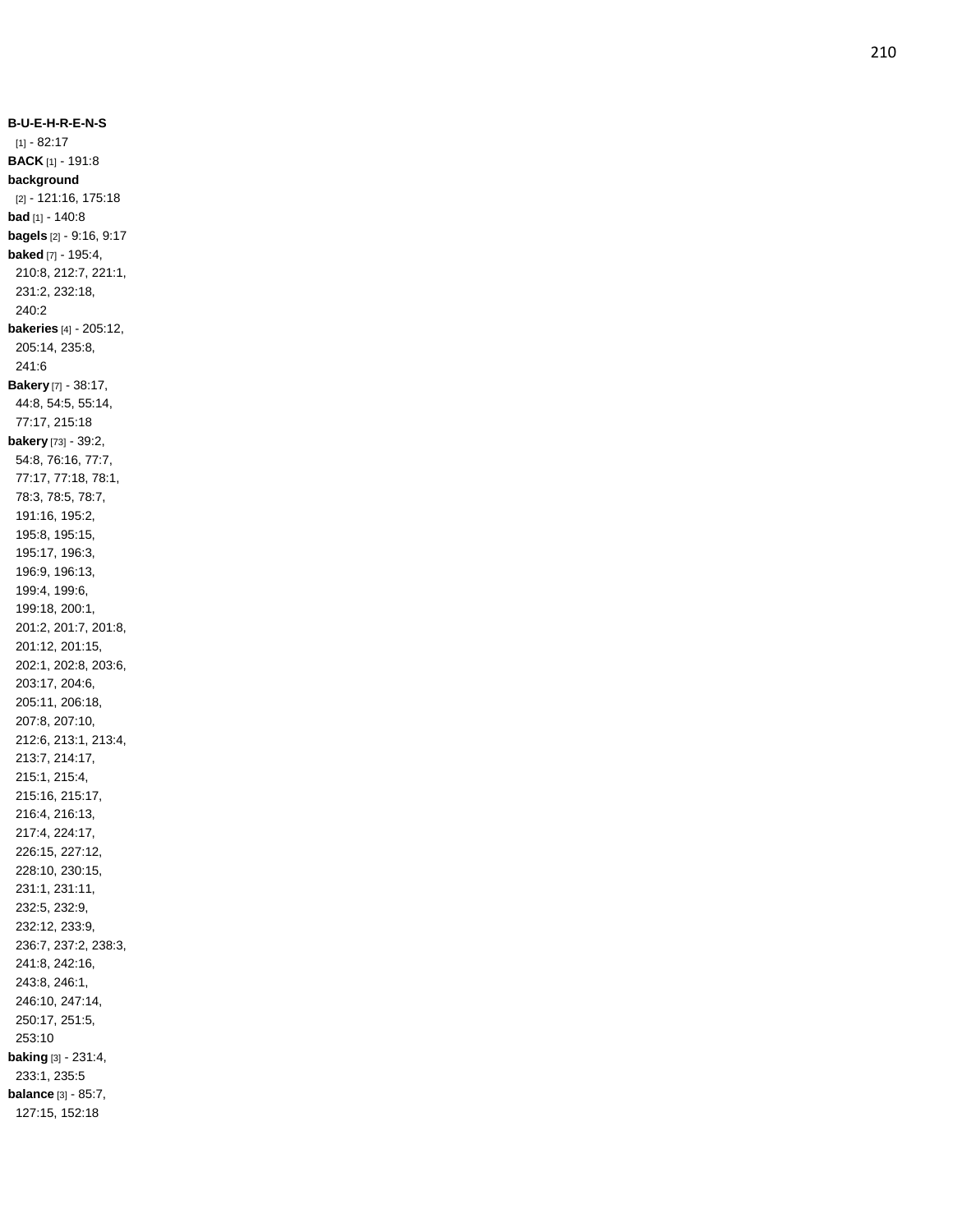**balancing** [2] - 140:17, 150:6 **based** [3] - 68:17, 91:6, 115:1 **basement** [1] - 101:10 **basic** [2] - 143:11, 198:3 **basis** [10] - 17:8, 33:13, 72:15, 108:8, 118:14, 174:2, 189:17, 198:13, 251:1, 255:18 **basketball** [1] - 58:12 **bath** [2] - 135:2, 136:4 **bathroom** [51] - 124:7, 124:13, 124:14, 124:16, 125:1, 125:2, 125:7, 125:15, 125:18, 126:2, 126:10, 126:15, 127:9, 127:13, 127:15, 128:4, 128:10, 128:18, 130:4, 130:5, 130:7, 130:8, 130:9, 130:13, 132:1, 132:4, 133:11, 134:16, 135:5, 136:8, 138:6, 138:7, 138:12, 139:7, 139:8, 139:10, 142:14, 144:7, 145:7, 145:8, 146:10, 146:12, 150:3, 167:9, 167:10, 170:3, 170:4, 170:9, 171:17, 173:11 **bathrooms** [9] - 128:9, 134:18, 136:1, 136:5, 136:9, 136:10, 136:11, 170:12, 173:8 **battle** [1] - 235:17 **Baxter** [2] - 114:12, 185:1 **BAXTER** [1] - 185:1 **bear** [1] - 100:13 **beautify** [1] - 114:4 **Beauty's** [1] - 6:16 **become** [5] - 218:16, 222:9, 253:8, 254:12, 254:16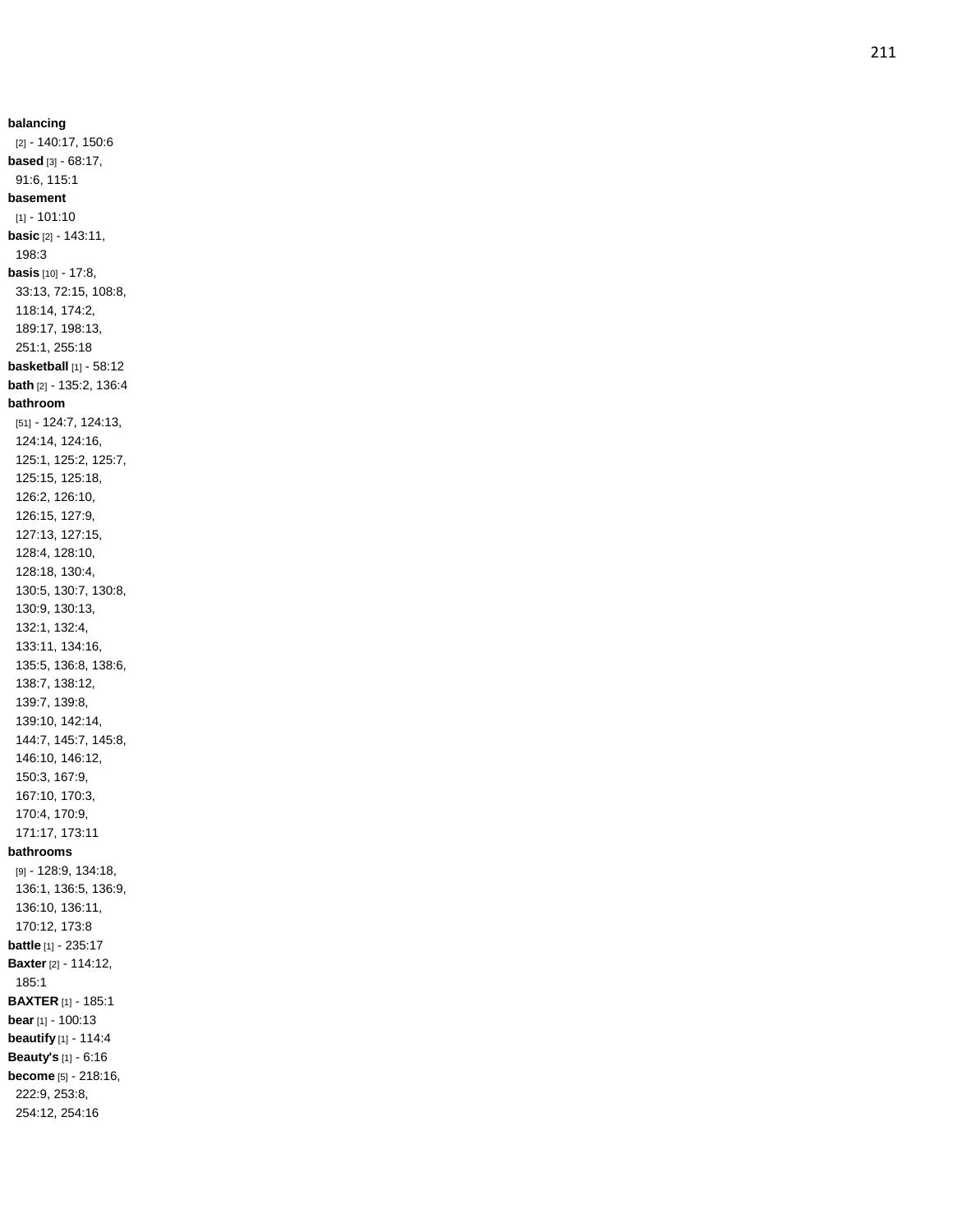**becomes** [1] - 243:5 **becoming** [1] - 221:10 **bed** [2] - 85:14, 129:4 **bedroom** [17] - 85:12, 96:10, 96:11, 96:13, 96:15, 97:9, 97:13, 98:4, 100:1, 127:1, 127:4, 127:12, 128:5, 129:4, 129:7, 146:12 **bedrooms** [8] - 85:7, 85:9, 96:13, 124:9, 124:10, 128:4, 135:4 **begin** [1] - 3:10 **beginning** [1] - 4:5 **behalf** [4] - 36:13, 54:4, 82:8, 120:12 **behind** [3] - 58:16, 123:14, 133:16 **beliefs** [1] - 170:9 **bell** [1] - 21:3 **below** [1] - 84:6 **beneficially**  $[1] - 118:3$ **benefit** [3] - 55:12, 107:10, 237:4 **benefits** [1] - 84:3 **beside** [1] - 210:13 **better** [8] - 43:1, 55:17, 65:3, 72:10, 90:7, 95:6, 143:16, 162:3 **between** [10] - 41:11, 65:1, 93:8, 93:9, 94:3, 164:8, 184:2, 192:18, 235:8, 252:5 **beverages** [4] - 195:6, 196:9, 240:8, 251:6 **beyond** [5] - 103:15, 136:15, 140:15, 211:1, 220:4 **bifurcate** [1] - 89:5 **big** [12] - 13:14, 123:10, 124:1, 131:18, 136:10, 151:11, 151:14, 154:2, 221:5, 235:17 **bigger** [6] - 55:17, 131:6, 137:14,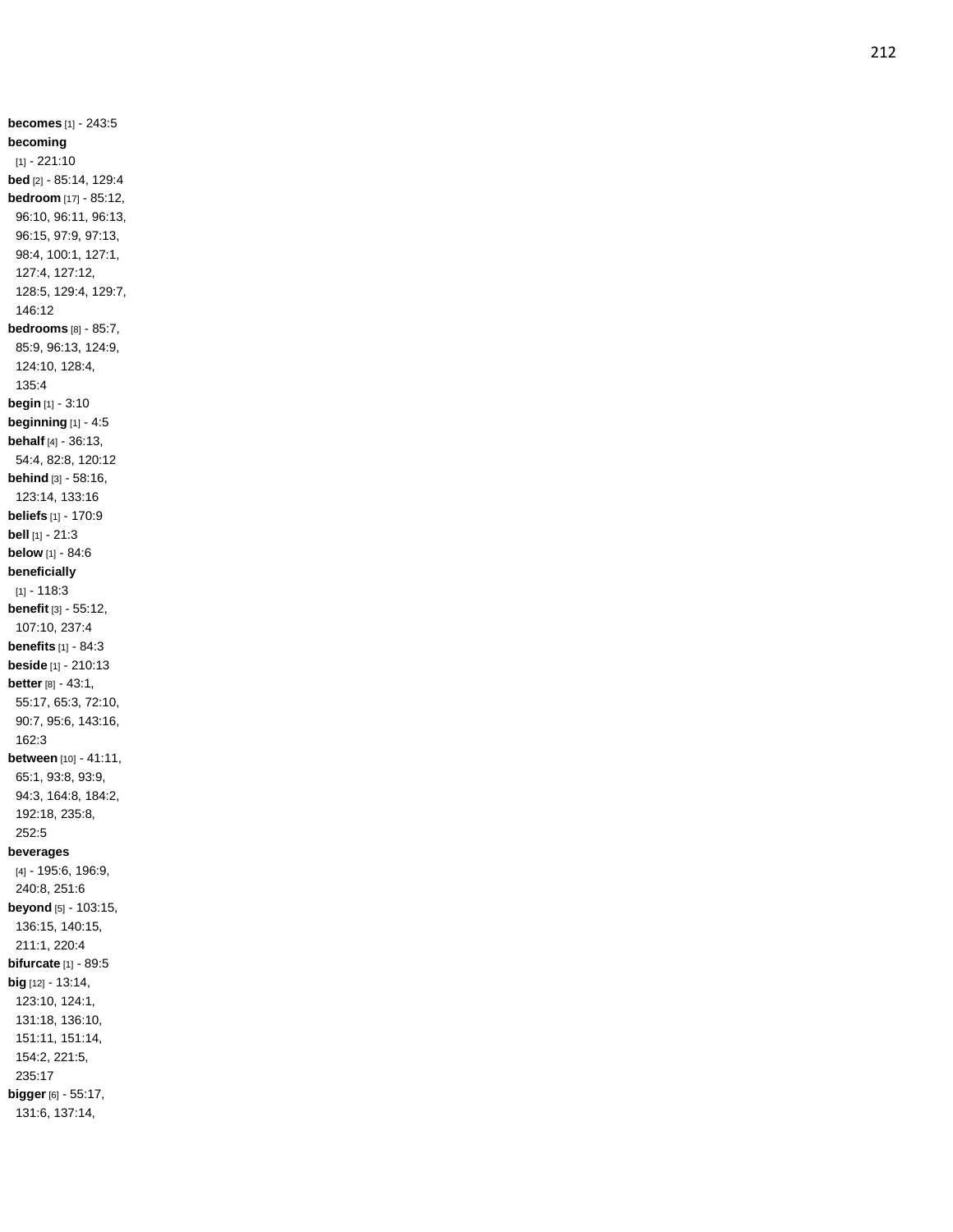138:18, 153:4, 245:9 **bikes** [2] - 94:4, 94:5 **bit** [9] - 57:3, 69:13, 76:10, 77:8, 97:3, 133:4, 142:5, 154:2, 175:18 **Black** [2] - 174:5, 174:6 **blah** [3] - 151:13 **block** [1] - 179:9 **blocking** [1] - 149:3 **blocks** [1] - 179:9 **blown** [1] - 216:14 **blurry** [1] - 235:9 **Board** [90] - 3:9, 8:7, 14:10, 22:13, 27:9, 30:7, 31:7, 36:11, 37:9, 38:1, 38:5, 38:6, 40:16, 41:13, 42:11, 42:12, 42:14, 42:17, 43:6, 43:9, 43:14, 45:8, 45:14, 46:6, 46:10, 48:14, 50:8, 51:3, 51:6, 52:1, 53:2, 54:3, 64:12, 64:16, 68:12, 70:2, 79:5, 82:6, 83:3, 84:18, 85:13, 86:11, 88:7, 89:7, 90:5, 90:16, 98:7, 98:17, 99:1, 99:8, 99:13, 100:2, 100:7, 108:2, 112:7, 120:10, 120:17, 122:1, 122:16, 131:3, 131:6, 132:15, 133:13, 133:16, 141:16, 145:5, 151:3, 152:11, 152:17, 155:8, 155:12, 164:13, 171:14, 176:1, 181:7, 184:13, 191:16, 192:1, 198:7, 198:11, 201:14, 204:12, 220:11, 234:7, 253:12, 256:9, 257:6, 257:15 **board** [4] - 24:4, 52:9, 92:7, 145:2 **BOARD** [1] - 1:1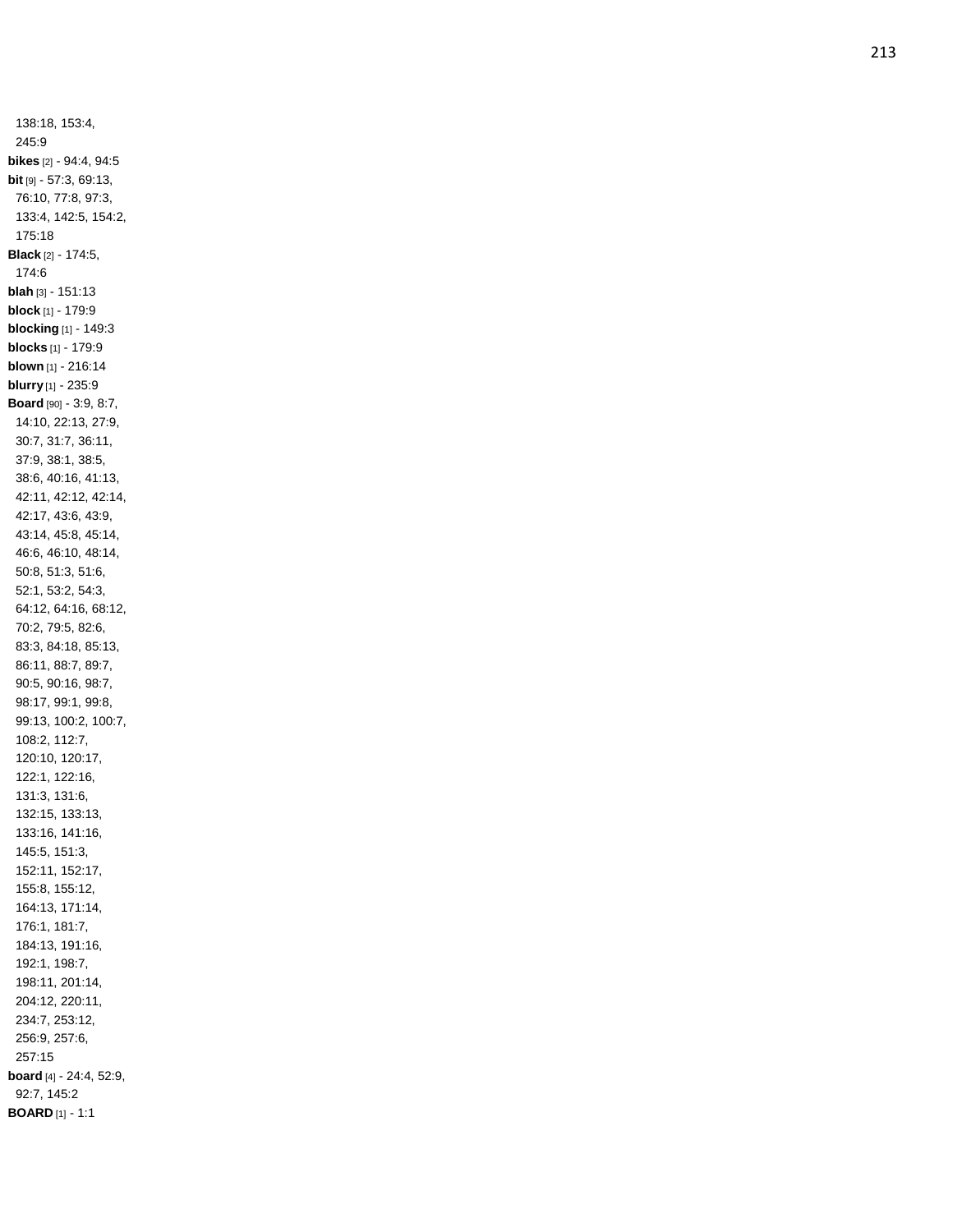**BONNER** [7] - 211:17, 213:12, 213:15, 213:17, 214:3, 214:9 **Bonner** [1] - 211:17 **Boston** [3] - 6:14, 82:13, 84:15 **bother** [1] - 10:11 **bound** [1] - 65:10 **bounds** [1] - 205:10 **Bourne** [1] - 186:2 **box** [1] - 14:4 **boxed** [1] - 218:9 **Boyes** [2] - 139:2, 144:13 **Boyes -Watson** [2] - 139:2, 144:13 **bread** [1] - 240:2 **breads** [3] - 216:6, 231:1, 232:17 **break** [2] - 133:5, 179:3 **breakfast** [3] - 9:11, 9:12, 9:14 **breaks** [1] - 133:3 **BRENDAN** [65] - 15:2, 28:6, 28:10, 29:5, 29:18, 30:10, 52:6, 53:10, 77:9, 77:14, 106:9, 106:14, 134:7, 134:16, 138:8, 141:5, 143:6, 155:16, 168:3, 168:6, 181:8, 181:11, 181:15, 181:18, 182:2, 182:8, 182:11, 182:15, 182:18, 183:4, 183:7, 183:10, 183:14, 183:17, 184:1, 215:15, 216:6, 216:12, 216:17, 217:2, 217:9, 217:12, 217:14, 217:16, 218:1, 218:5, 218:8, 218:14, 219:4, 219:6, 219:9, 219:12, 219:15, 228:1, 237:1, 238:1, 238:10, 238:12, 238:15, 239:3, 239:9, 240:11,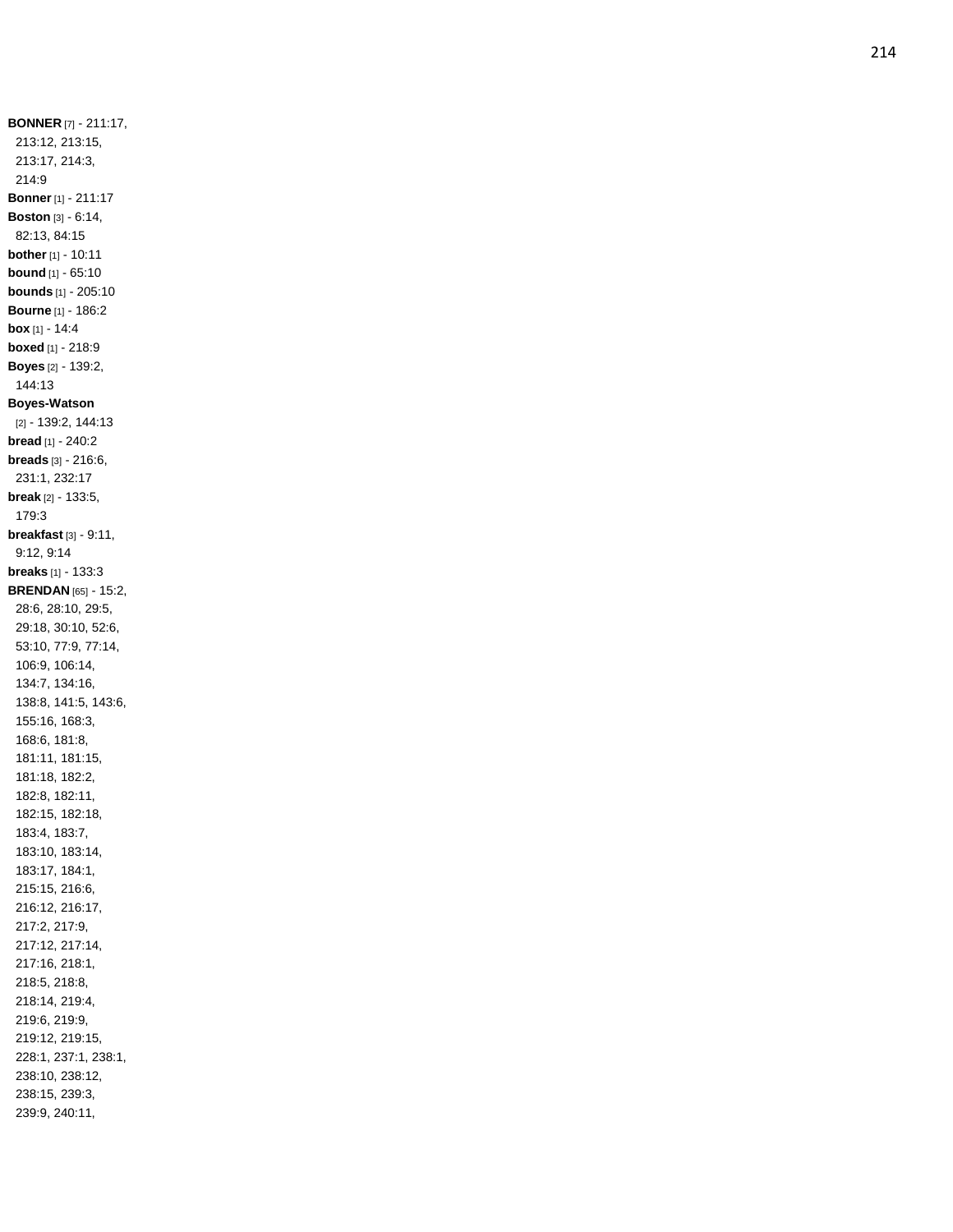240:15, 255:5, 255:8 **Brendan** [16] - 1:8, 3:5, 6:3, 19:3, 36:3, 74:3, 82:3, 110:3, 120:3, 138:5, 141:3, 155:15, 159:3, 166:3, 175:3, 191:3 **brick** [1] - 39:2 **brief** [2] - 67:16, 68:8 **briefly** [1] - 44:14 **bring** [4] - 7:7, 126:6, 177:3, 177:18 **bringing** [1] - 43:15 **brings** [2] - 180:4, 185:8 **BRISTOL** [1] - 258:3 **Broadway** [2] - 12:14, 19:15 **brother** [1] - 146:11 **brought** [1] - 90:8 **Buehrens** [2] - 82:15, 82:16 **BUEHRENS** [5] - 82:16, 96:12, 96:16, 97:14, 97:16 **build** [9] - 39:9, 42:8, 44:2, 54:14, 55:16, 60:15, 135:18, 136:8, 177:16 **builder** [1] - 138:6 **Building** [2] - 42:3, 83:9 **building** [45] - 38:11, 39:2, 42:4, 46:8, 49:7, 52:11, 56:1, 56:2, 59:6, 59:8, 71:11, 84:1, 91:17, 92:1, 93:16, 94:2, 94:18, 97:8, 99:2, 110:16, 170:7, 173:10, 173:11, 176:15, 176:16, 178:1, 182:3, 182:6, 182:10, 183:1, 183:12, 184:6, 188:13, 188:17, 189:7, 194:1, 206:7, 220:14, 244:4, 244:5, 244:9, 245:12, 245:16, 252:12 **buildings** [7] - 49:7, 51:14, 57:5, 83:9,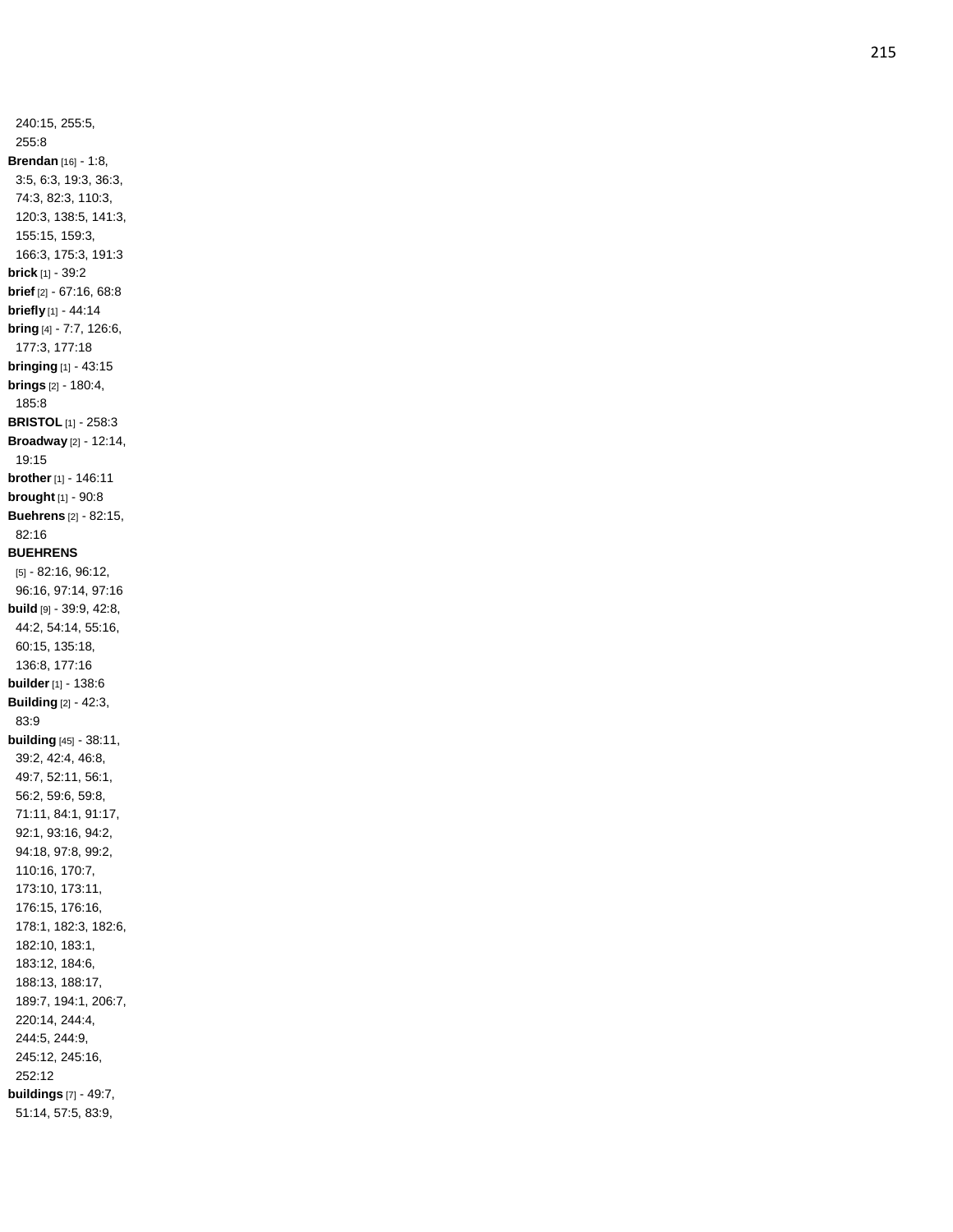93:8, 168:8, 179:6 **built** [8] - 44:17, 49:8, 139:13, 168:3, 170:8, 173:6, 176:7, 189:13 **bump** [1] - 178:18 **bunch** [2] - 15:8, 116:17 **buried** [1] - 50:17 **Burns** [5] - 194:17, 202:17, 209:17, 211:18, 226:5 **bus** [2] - 86:14, 100:6 **business** [32] - 15:16, 16:2, 17:11, 50:3, 54:13, 54:15, 55:10, 57:12, 57:13, 58:5, 58:7, 58:9, 61:18, 62:3, 62:5, 91:4, 195:12, 210:3, 211:1, 211:3, 211:4, 212:3, 212:13, 213:4, 213:9, 230:7, 243:11, 248:10, 249:5, 250:8, 250:14, 251:4 **Business** [3] - 87:2, 91:4, 102:11 **businesses** [4] - 16:12, 54:16, 195:13, 235:10 **button** [1] - 22:12 **buy** [3] - 31:7, 136:17, 212:15 **buying** [1] - 60:17 **BZA** [3] - 3:4, 43:9, 100:8 **BZA -016986 -2018** [2] - 2:2, 6:2 **BZA -016991 -2018** [3] - 2:6, 74:2, 191:2 **BZA -016995 -2018** [2] - 2:5, 36:2 **BZA -016999 -2018** [2] - 2:4, 19:2 **BZA -017002 -2018** [2] - 2:8, 110:2 **BZA -017003 -2018** [2] - 2:7, 82:2 **BZA -017005 -2018** [2] - 2:10, 159:2 **BZA -017006 -2018** [2] - 2:9, 120:2 **BZA -017007 -2018**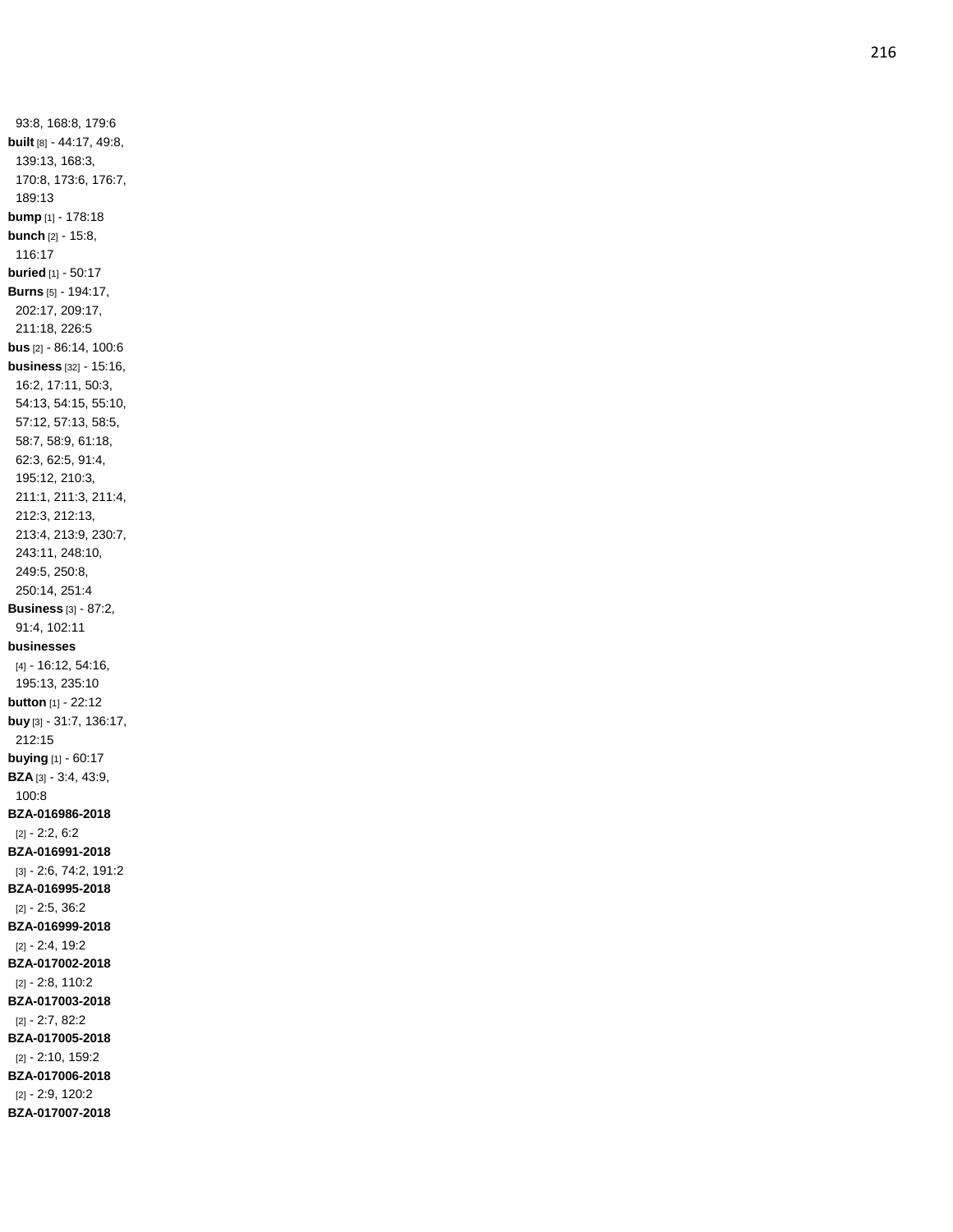[2] - 2:11, 166:2 **BZA -017009 -2018** [2] - 2:12, 175:2

## **C**

**C - 1** [1] - 49:17 **C -2B** [5] - 100:17, 101:7, 102:12, 102:18, 103:17 **cakes** [11] - 78:5, 204:2, 206:3, 210:4, 217:10, 217:15, 217:17, 227:1, 231:2, 232:17, 243:7 **calculation** [2] - 97:4, 98:2 **call -ahead** [1] - 212:3 **CAMACHO** [8] - 209:12, 209:16, 209:17, 210:9, 222:16, 224:14, 225:3, 247:13 **Camacho** [2] - 209:12, 209:16 **cambridge** [1] - 85:10 **CAMBRIDGE** [1] - 1:2 **Cambridge** [40] - 1:7, 2:7, 11:13, 12:13, 12:18, 13:1, 18:2, 18:6, 19:18, 36:13, 39:13, 55:2, 55:4, 57:4, 60:4, 60:8, 62:8, 74:17, 82:8, 83:8, 83:13, 84:12, 87:10, 96:18, 99:3, 102:4, 102:8, 102:10, 102:15, 106:1, 110:11, 110:13, 120:12, 151:11, 166:14, 166:15, 200:11, 229:10, 248:3, 248:8 **Cambridge's** [2] - 100:16, 101:12 **Camie** [1] - 61:7 **Camie's** [6] - 38:17, 44:7, 54:4, 55:14, 57:6, 58:8 **Campbell** [1] - 37:1 **CAMPBELL** [3] - 37:2, 52:8,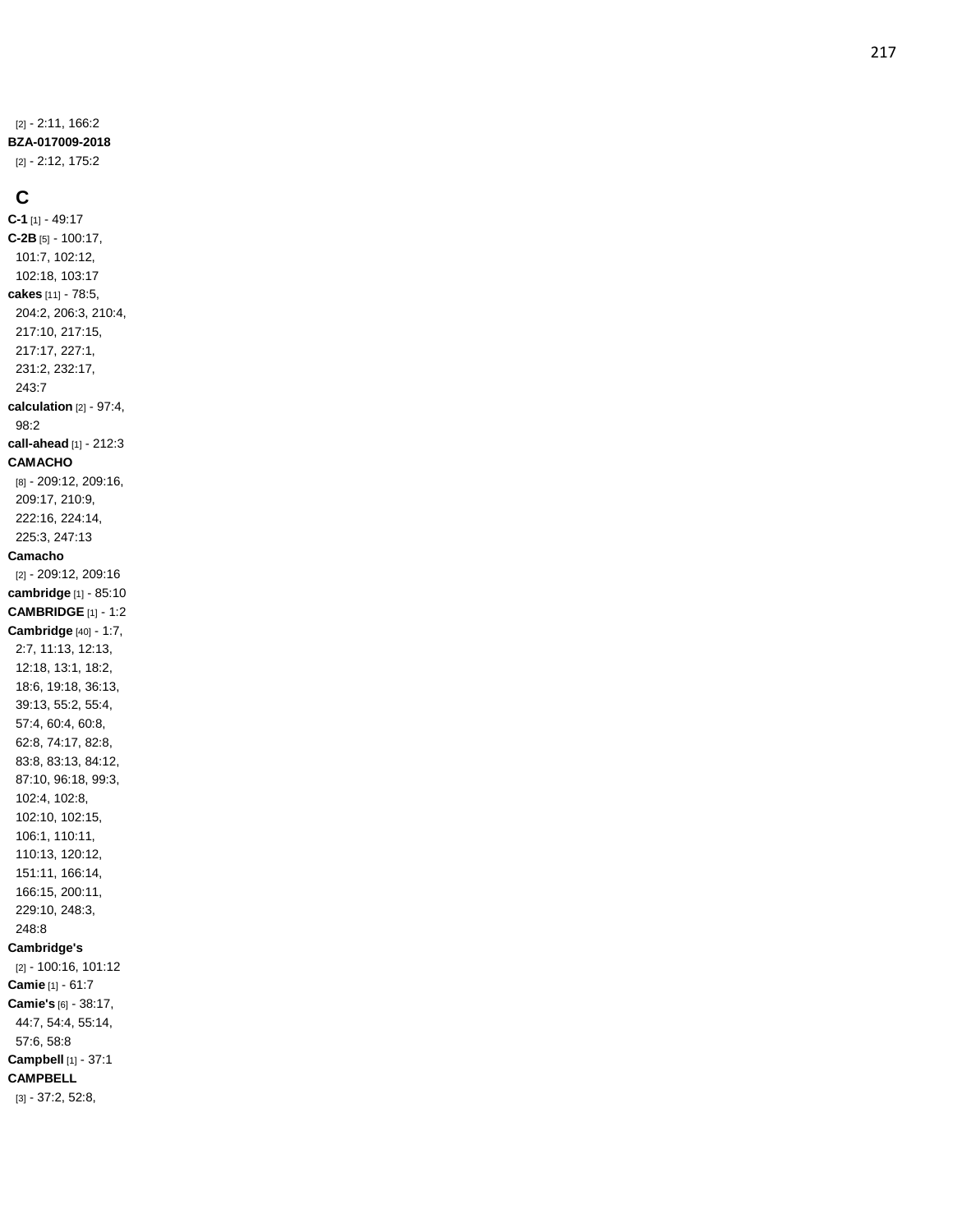69:18 **can...** [1] - 223:4 **candidly** [1] - 55:8 **cannot** [4] - 15:13, 70:9, 117:4, 144:16 **capacity** [1] - 254:2 **capital** [1] - 50:4 **capturing** [1] - 129:8 **CAPTURING** [1] - 1:16 **car** [2] - 213:11, 235:3 **care** [1] - 247:17 **carefully** [1] - 248:18 **Carrie** [1] - 186:2 **Case** [11] - 6:2, 19:2, 36:2, 74:2, 82:2, 110:2, 120:2, 159:2, 166:2, 175:2, 191:2 **CASE** [1] - 2:1 **case** [65] - 3:13, 5:3, 6:5, 7:13, 19:7, 24:5, 27:9, 31:18, 32:12, 33:12, 33:16, 36:7, 37:9, 37:18, 38:2, 41:8, 42:15, 43:9, 47:9, 63:14, 74:6, 76:13, 79:6, 80:12, 80:18, 81:6, 90:14, 101:17, 104:1, 110:6, 112:1, 113:16, 116:16, 120:6, 125:11, 137:16, 147:17, 154:5, 156:1, 157:8, 159:6, 159:15, 160:10, 160:17, 161:9, 162:14, 163:7, 166:6, 169:16, 175:6, 191:6, 199:10, 199:11, 202:12, 204:11, 214:8, 236:8 **Casella** [1] - 13:7 **cases** [6] - 3:10, 80:6, 111:16, 129:14, 172:3 **catch** [1] - 10:2 **category** [1] - 78: 7 **catered** [1] - 213:10 **catering** [24] - 9:11, 210:3, 210:5, 210:8, 210:9, 211:1, 211:2, 211:4, 211:12,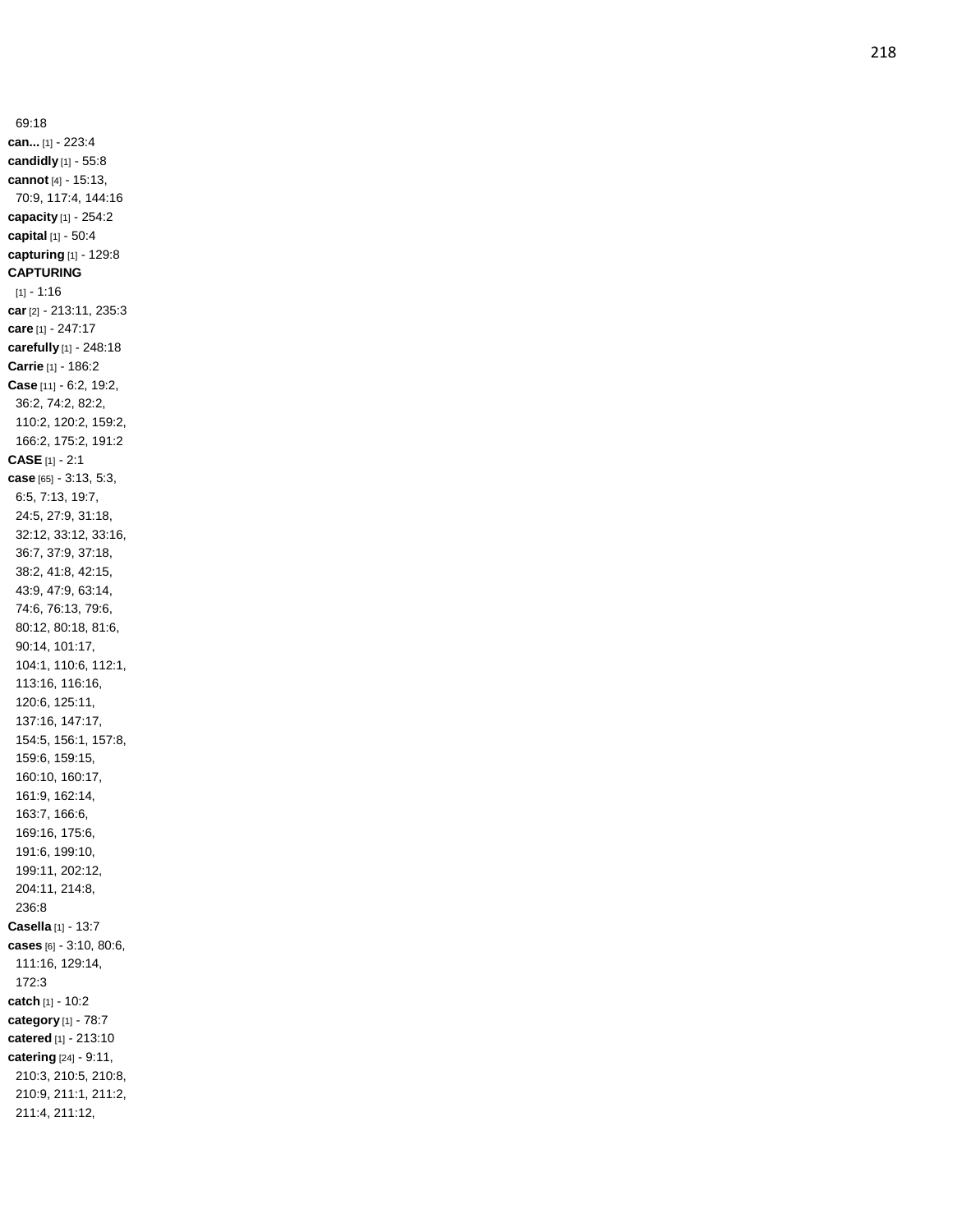212:4, 212:14, 213:9, 218:2, 218:6, 235:13, 239:7, 239:15, 239:16, 239:17, 240:8, 253:1, 253:2 **Catherine** [2] - 258:4, 258:10 **caused** [1] - 176:15 **causes** [1] - 107:13 **ceilings** [2] - 176:9 **cellphone** [2] - 25:9, 25:14 **Center** [1] - 1:5 **certain** [8] - 21:3, 48:12, 76:4, 76:13, 84:3, 85:1, 87:6, 114:6 **certainly** [6] - 65:3, 66:12, 67:9, 105:12, 107:11, 117:11 **CERTIFICATION** [1] - 258:14 **Certified** [2] - 258:4, 258:11 **certify** [1] - 258:5 **CERTIFYING** [1] - 258:16 **chair** [1] - 82:6 **Chair** [41] - 1:8, 1:8, 3:8, 3:16, 4:2, 4:6, 15:9, 17:9, 19:5, 31:18, 32:11, 36:6, 42:14, 68:9, 68:17, 69:5, 70:7, 72:16, 74:5, 106:18, 108:1, 108:9, 108:14, 110:5, 116:16, 116:18, 118:15, 120:5, 155:18, 159:5, 162:13, 166:5, 172:18, 174:3, 174:7, 175:5, 188:7, 189:18, 190:4, 249:2, 251:2 **Chair's** [2] - 46:18, 97:18 **Chairman** [2] - 36:11, 120:10 **chairs** [3] - 223:11, 237:8 **challenge** [2] - 92:4, 204:13 **challenged**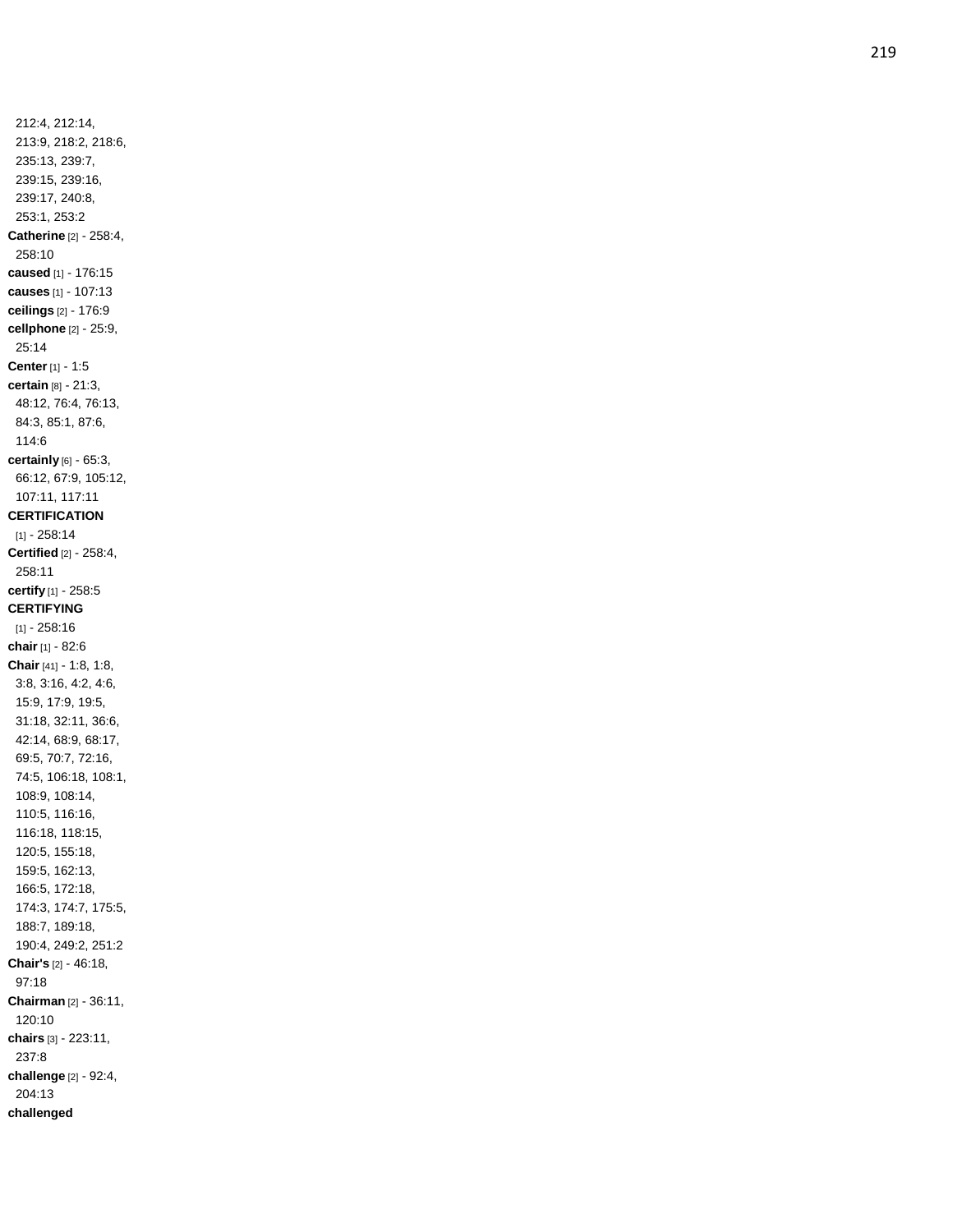[1] - 253:9 **challenges** [3] - 46:14, 47:10, 54:16 **challenging** [3] - 41:6, 45:4, 84:7 **chance** [4] - 62:5, 62:7, 195:18, 208:6 **change** [20] - 15:18, 16:5, 33:4, 34:8, 42:5, 65:1, 70:14, 85:2, 101:13, 108:15, 116:11, 117:9, 117:13, 189:14, 191:18, 195:13, 196:4, 246:5, 246:11, 257:6 **CHANGE** [6] - 257:8, 257:9, 257:10, 257:11, 257:12, 257:13 **changed** [6] - 33:2, 45:11, 45:12, 46:12, 64:12, 85:4 **changes** [10] - 45:17, 51:13, 51:17, 65:5, 67:9, 115:16, 122:7, 201:9, 257:16 **changing** [2] - 184:6, 247:7 **character** [9] - 15:18, 70:15, 117:10, 117:13, 212:3, 212:13, 213:3, 246:5, 246:11 **charm** [1] - 114:8 **chase** [1] - 83:14 **chasing** [1] - 229:6 **cheaper** [1] - 177:13 **check** [2] - 22:11, 27:1 **cheerleader**  $[1] - 58:15$ **cheese** [1] - 240:3 **child** [1] - 122:9 **children** [5] - 122:10, 124:11, 130:8, 142:13, 179:13 **Chilton** [1] - 113:1 **chimes** [1] - 25:9 **china** [1] - 14:5 **chips** [1] - 233:10 **chocolate** [1] - 251:7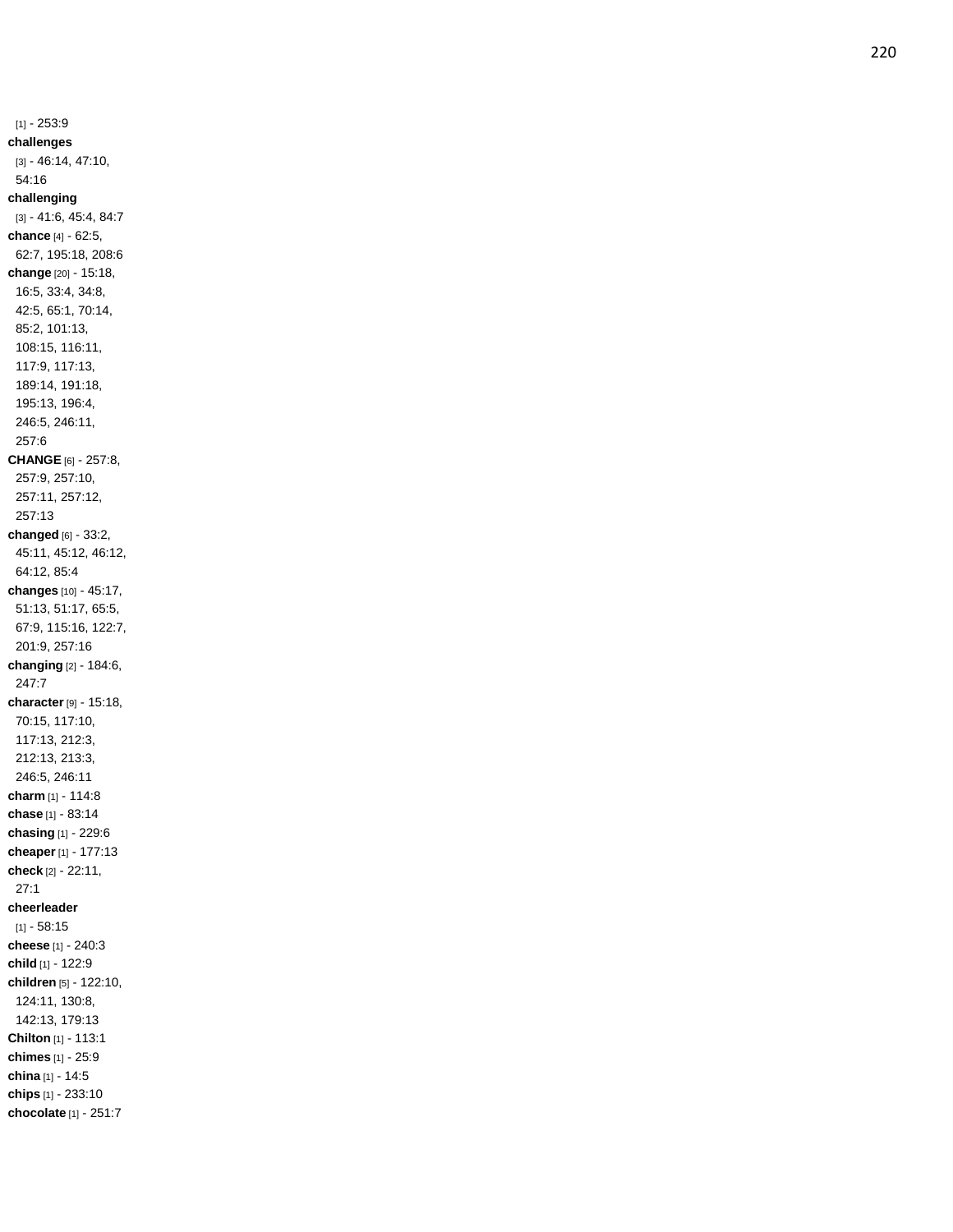**choice** [1] - 132:9 **choose** [1] - 64:16 **chose** [1] - 48:17 **Chris** [1] - 159:12 **CHRISTOPHER** [17] - 159:9, 159:12, 159:18, 160:7, 160:9, 160:12, 160:15, 160:18, 161:3, 162:4, 162:6, 162:11, 164:3, 164:6, 164:16, 165:1, 165:10 **Chronicle** [1] - 229:10 **Circle** [1] - 163:3 **circumstances** [5] - 107:12, 146:5, 191:18, 194:2, 252:14 **citations** [2] - 90:12, 90:13 **cited** [1] - 90:5 **citizen** [1] - 4:10 **citizens** [4] - 16:17, 71:8, 118:7, 164:15 **City** [6] - 63:4, 98:4, 103:1, 200:10, 222:14, 248:3 **CITY** [1] - 1:2 **city** [15] - 4:10, 16:17, 67:7, 71:8, 105:16, 108:7, 118:8, 149:8, 149:9, 149:10, 151:8, 151:17, 171:11, 200:17, 212:10 **City's** [2] - 102:17, 248:7 **cladding** [2] - 52:6, 52:8 **clarification** [4] - 200:11, 210:1, 213:3, 236:17 **clarified** [1] - 195:1 **clarify** [3] - 195:2, 195:7, 196:7 **clarifying** [1] - 199:2 **clarity** [4] - 90:7, 206:13, 231:13, 253:17 **CLARK** [33] - 75:7, 75:13, 75:18, 76:7, 79:16, 80:2, 80:7, 80:10, 80:15, 81:1,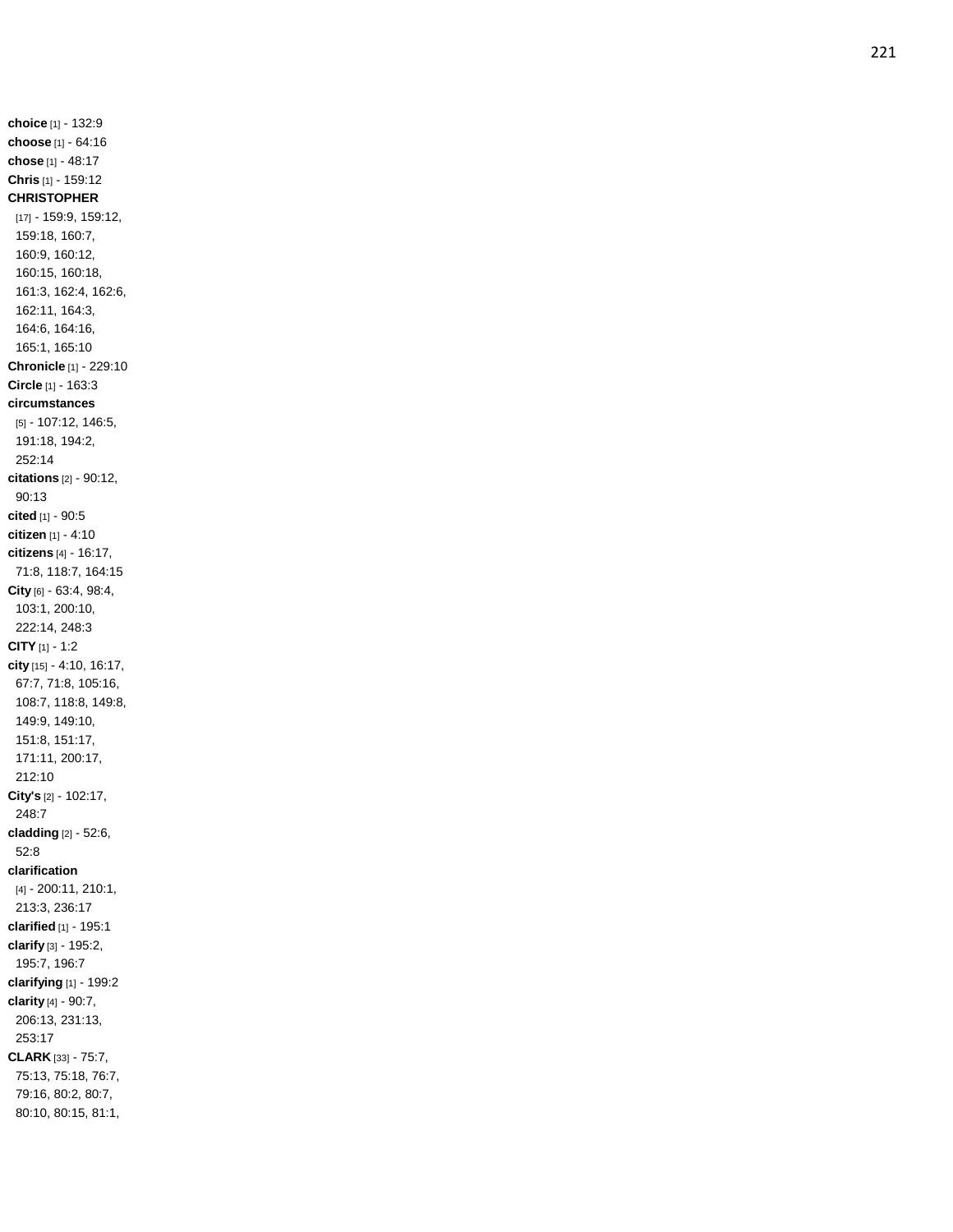81:3, 221:4, 223:9, 223:17, 224:2, 224:8, 224:11, 234:3, 236:16, 238:8, 238:11, 238:14, 239:6, 239:11, 239:18, 241:5, 242:8, 244:13, 245:4, 252:16, 253:2, 253:17, 254:1 **Clark** [4] - 75:8, 75:9, 247:16 **Clark's** [1] - 79:2 **Clarks** [1] - 248:9 **clean** [1] - 95:3 **cleanliness** [1] - 193:16 **clear** [7] - 96:2, 100:4, 103:5, 143:10, 186:5, 211:2 **clearly** [2] - 27:11, 113:3 **clever** [2] - 99:11, 99:16 **click** [1] - 26:15 **clients** [1] - 179:13 **close** [26] - 7:4, 10:3, 10:9, 10:14, 12:2, 39:13, 41:3, 56:16, 62:18, 63:1, 63:7, 77:15, 83:11, 105:9, 116:2, 121:18, 129:8, 137:6, 143:15, 144:14, 147:6, 172:13, 172:15, 179:7, 179:11, 187:16 **closely** [1] - 205:17 **closer** [3] - 49:3, 209:10 **closet** [6] - 138:10, 138:12, 145:8, 145:9, 150:2, 179:3 **closets** [3] - 132:3, 132:5, 132:7 **clothing** [1] - 41:2 **clunky** [1] - 106:10 **cocoa** [1] - 238:4 **code** [4] - 176:13, 195:4, 230:17, 230:18 **coffee** [14] - 219:1, 219:2, 219:3, 219:4,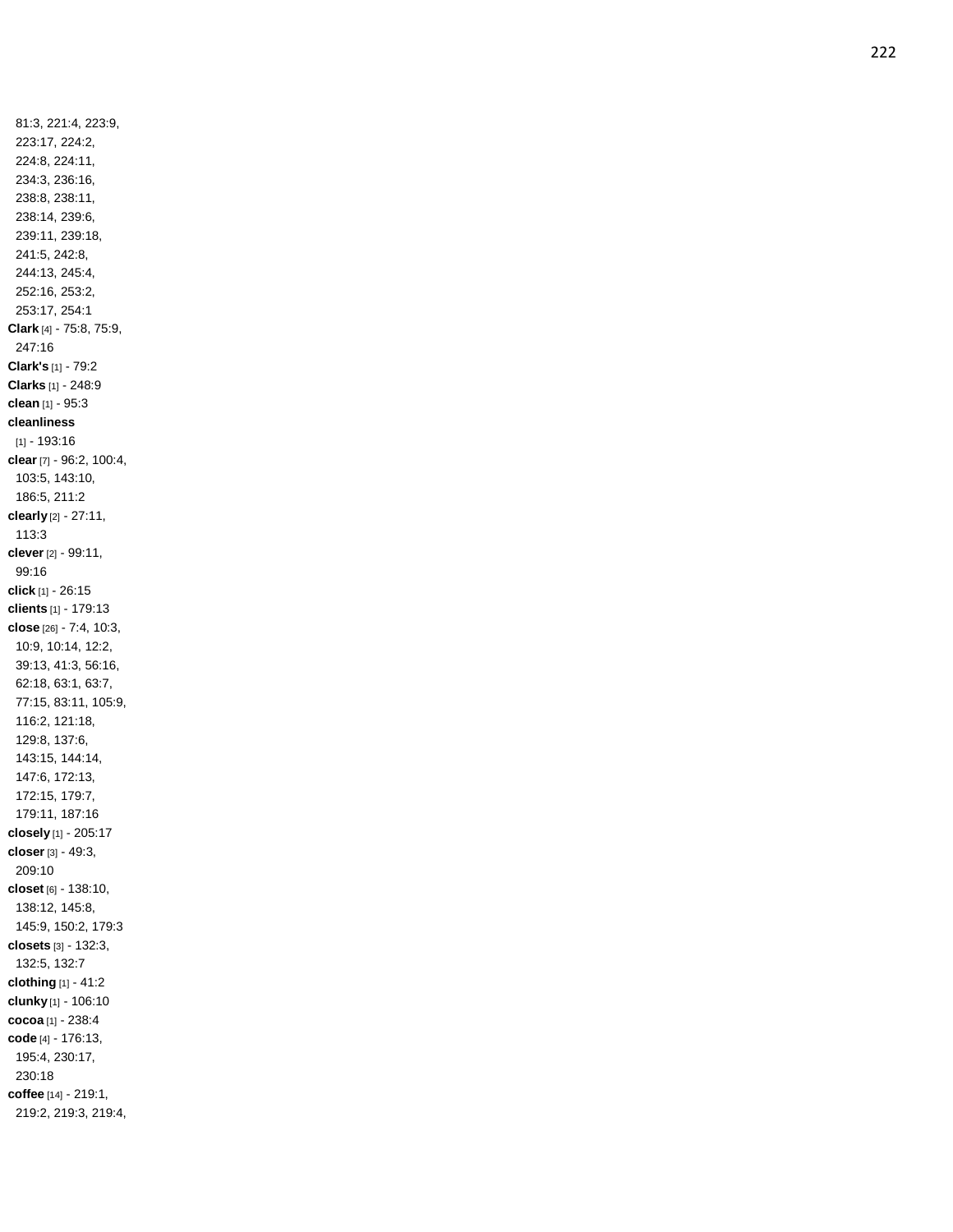226:6, 227:13, 231:9, 235:12, 236:14, 237:5, 238:3, 246:7, 251:6 **collaboratively**  $[1] - 185:5$ **colleagues** [1] - 130:1 **Columbia** [6] - 39:15, 40:5, 40:6, 40:17, 60:2, 60:4 **combination** [4] - 44:15, 52:9, 131:13, 144:3 **combined** [3] - 45:1, 83:10, 104:4 **comfort** [2] - 146:15, 241:13 **comfortable** [3] - 130:16, 150:1, 153:5 **coming** [11] - 61:4, 77:6, 141:8, 145:12, 146:4, 147:3, 160:4, 179:4, 179:5, 197:3, 231:11 **commendation** [1] - 243:17 **comment** [2] - 135:11, 150:13 **comments** [9] - 14:18, 63:8, 68:2, 105:10, 112:6, 154:11, 171:13, 187:1, 247:11 **commercial** [6] - 49:15, 56:1, 91:17, 248:11, 249:12, 250:2 **commercially** [1] - 249:5 **Commission** [3] - 181:1, 228:7, 258:13 **Commissioner** [2] - 42:3, 196:8 **commitment**  $[1] - 54:18$ **committed** [1] - 169:17 **Common** [1] - 228:2 **common** [2] - 173:8, 225:1 **commonly** [1] - 83:5 **commonplace**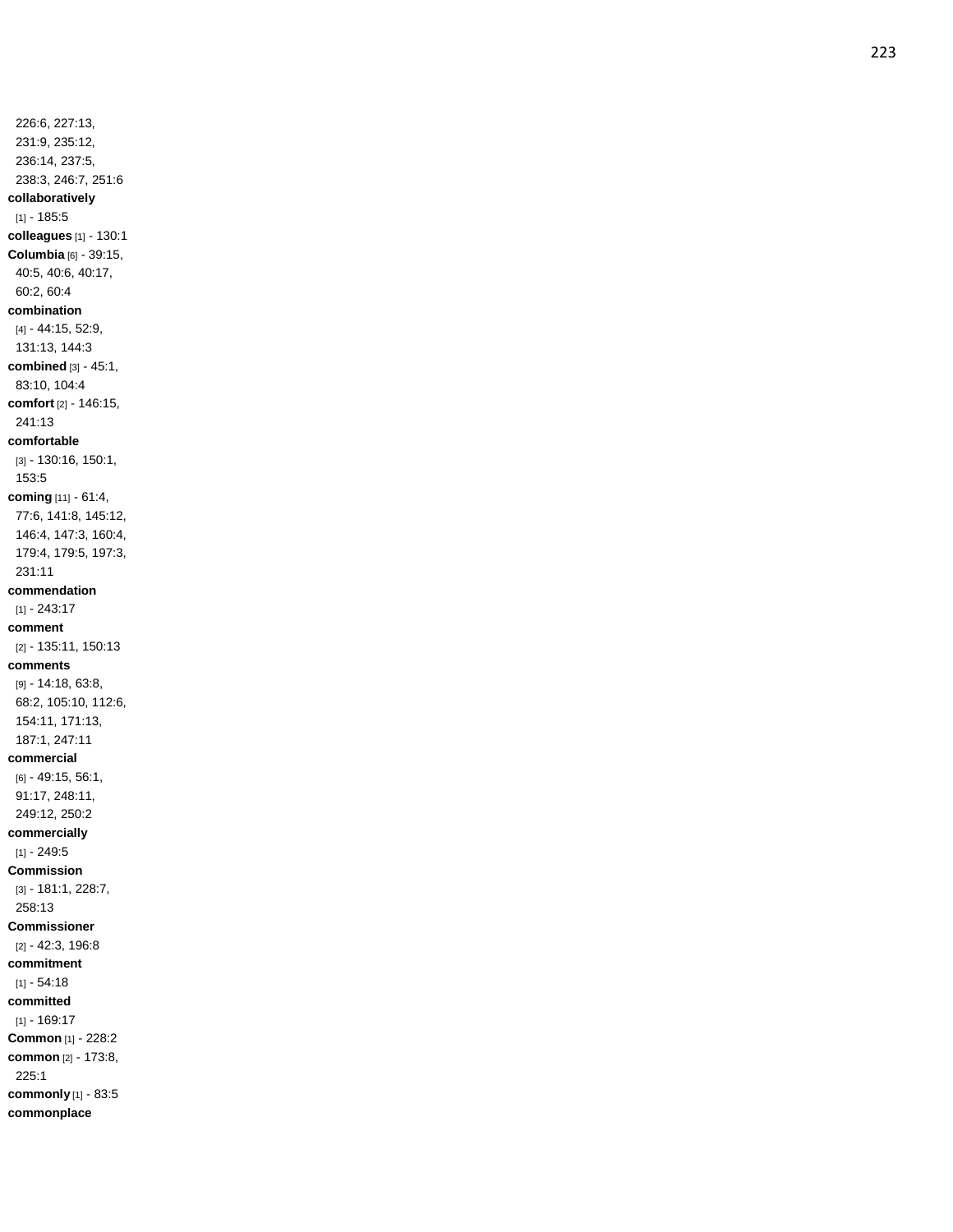$[1] - 40:1$ **COMMONWEALTH**  $[1] - 258:2$ **communications** [1] - 172:14 **Community** [2] - 151:9, 151:15 **community** [17] - 41:16, 55:1, 55:5, 56:5, 59:5, 59:9, 60:7, 60:8, 60:17, 62:8, 67:11, 89:10, 96:4, 114:9, 146:8, 150:6, 243:13 **community's** [2] - 58:13, 248:9 **company** [1] - 13:8 **compelled** [1] - 136:11 **compete** [1] - 208:11 **complain** [1] - 243:7 **complaining**  $[1] - 202:6$ **complaints** [1] - 16:5 **completely** [2] - 87:10, 139:10 **completeness**  $[1] - 48:12$ **compliance** [3] - 42:6, 206:17, 231:13 **compliant** [2] - 166:17, 231:12 **complicate d** [1] - 97:3 **comply** [1] - 140:3 **component** [3] - 40:3, 41:8, 84:5 **compromises** [2] - 145:5, 145:6 **concept** [2] - 42:1, 143:11 **concern** [13] - 24:9, 65:5, 66:5, 66:15, 196:17, 198:4, 213:2, 221:13, 222:2, 222:11, 228:18, 235:11, 253:15 **concerned** [8] - 37:12, 85:11, 111:17, 196:14,

200:18, 225:18,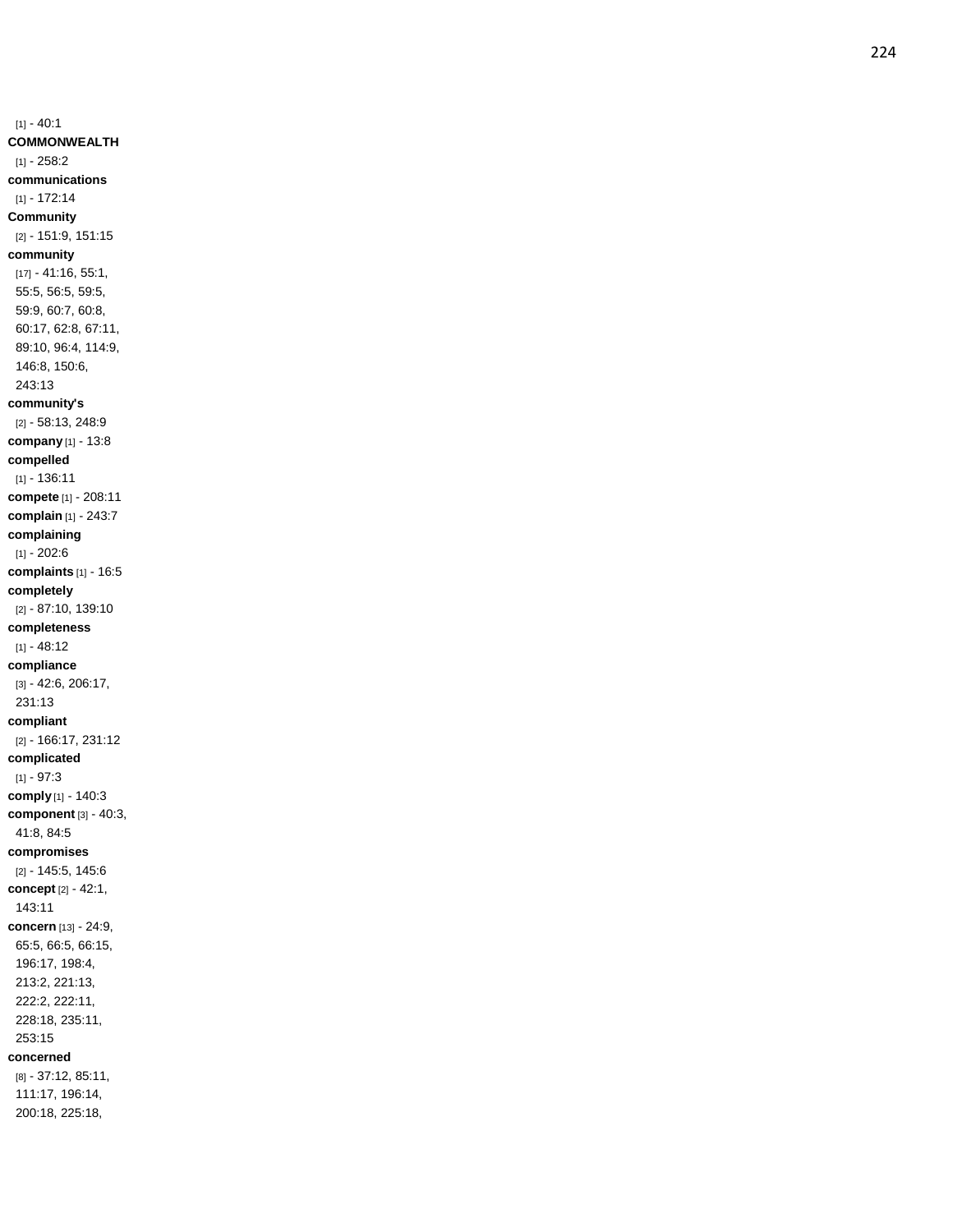237:17, 245:5 **concerns** [10] - 100:6, 185:3, 185:6, 185:15, 203:10, 203:13, 203:14, 225:13, 241:2, 243:12 **conclusion**  $[1] - 147:3$ **Concord** [3] - 2:6, 74:6, 191:6 **condition** [12] - 48:17, 108:10, 118:16, 169:6, 174:4, 176:8, 188:14, 190:1, 207:4, 209:3, 210:13, 214:13 **conditions** [14] - 32:14, 76:4, 156:3, 163:9, 164:18, 192:6, 192:17, 194:10, 202:2, 202:8, 233:5, 251:3, 251:16, 255:13 **condominium**  $[1] - 162:2$ **condos** [1] - 46:16 **conducive** [1] - 249:18 **conduct** [1] - 4: 4 **conducted** [2] - 99:8, 99:13 **Cone** [1] - 83:8 **confident** [1] - 29:11 **configured** [1] - 173:7 **confines** [1] - 203:6 **confirm** [1] - 97:9 **conflict** [1] - 155:13 **conforming** [5] - 40:8, 45:1, 173:14, 189:4 **confuse** [2] - 152:2, 187:14 **congestion** [7] - 15:17, 16:4, 70:14, 72:5, 86:16, 117:8, 117:12 **congratulate** [1] - 37:8 **connecting** [1] - 131:18 **connection**  $[1] - 146:7$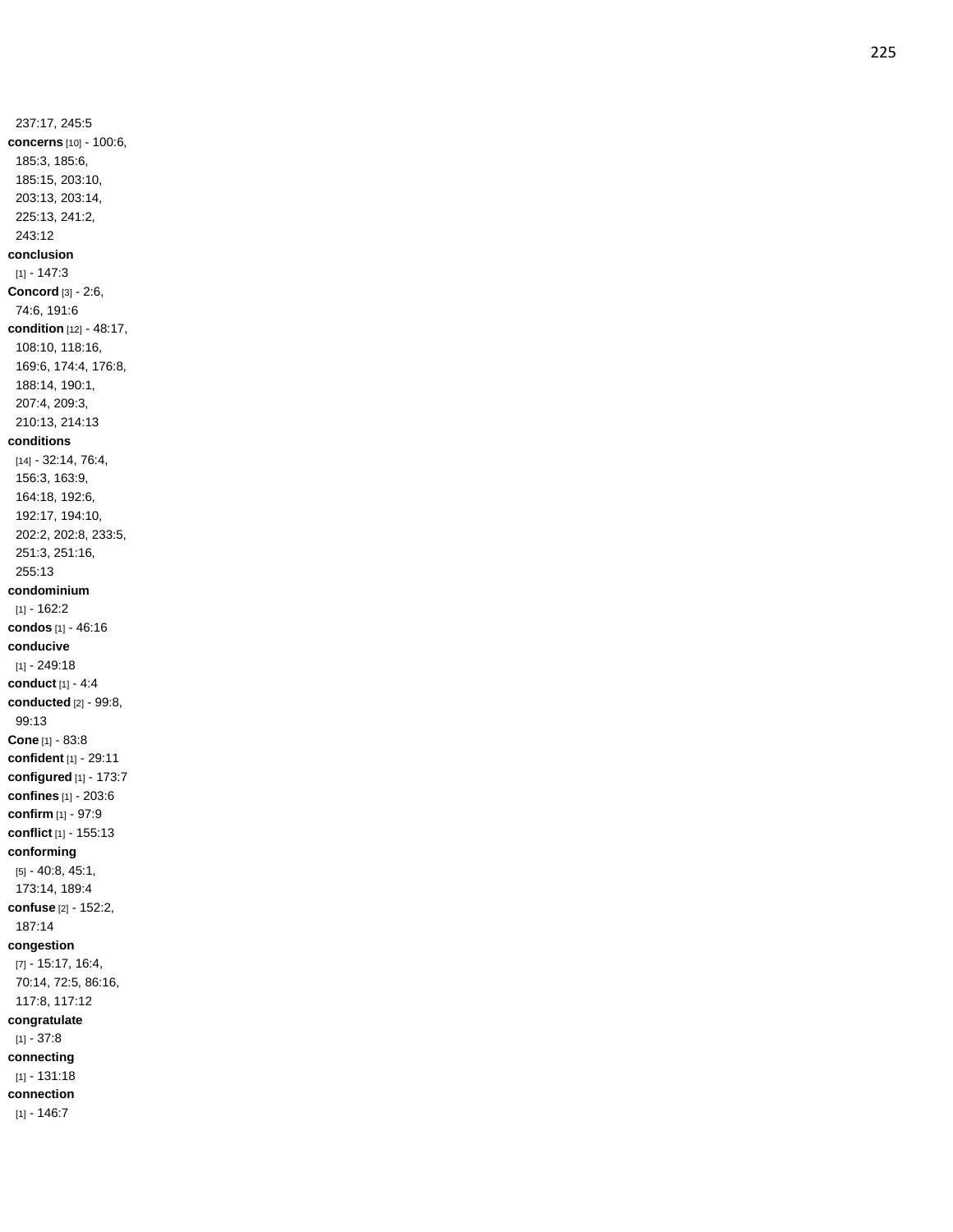**consented** [1] - 178:7 **consider** [3] - 104:7, 113:7, 210:10 **considerably** [1] - 177:12 **considerate**  $[1] - 114:6$ **consideration**  $[1] - 177:5$ **considered** [2] - 125:16, 216:4 **considering** [1] - 187:9 **consistent** [2] - 40:5, 202:7 **CONSTANTINE** [365] - 3:7, 5:1, 6:5, 6:10, 7:5, 7:12, 7:18, 8:3, 8:6, 8:14, 8:16, 9:2, 9:8, 9:13, 10:1, 10:5, 10:7, 10:15, 11:2, 11:5, 11:8, 11:16, 12:7, 12:10, 12:17, 13:5, 13:11, 13:16, 14:9, 14:12, 14:17, 15:4, 15:7, 17:3, 17:14, 18:8, 19:5, 19:12, 20:2, 20:7, 20:10, 21:1, 21:5, 21:14, 22:16, 23:5, 23:8, 23:13, 24:3, 24:15, 25:2, 27:7, 29:13, 30:4, 30:6, 30:13, 30:17, 31:14, 31:17, 32:3, 32:7, 32:11, 33:7, 33:15, 34:1, 34:10, 34:16, 36:6, 37:7, 43:5, 45:6, 45:13, 46:3, 47:2, 48:1, 48:18, 50:6, 50:14, 51:16, 52:5, 53:1, 53:4, 53:9, 53:11, 53:14, 56:8, 59:13, 61:3, 62:11, 62:16, 63:11, 66:1, 66:12, 67:1, 67:18, 68:4, 69:8, 69:12, 69:15, 70:5, 73:1, 74:5, 74:11, 75:4, 75:11, 75:14, 76:1, 76:8, 77:2, 77:12,

78:4, 78:8, 78:14,

**conscious** [1] - 78:1

226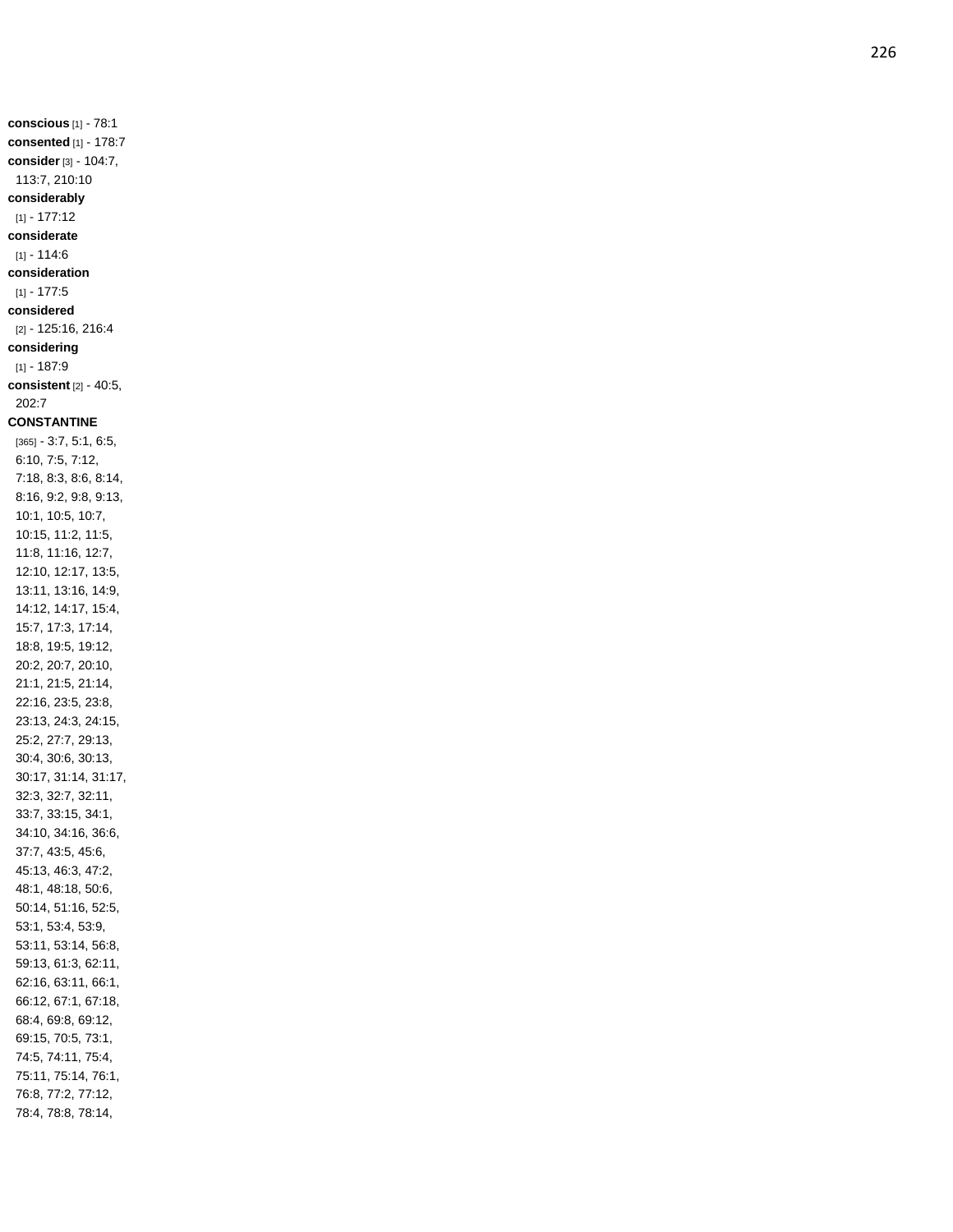79:3, 79:14, 79:18, 80:4, 80:8, 80:11, 80:16, 81:2, 85:16, 86:2, 86:4, 86:7, 87:16, 88:4, 88:12, 89:11, 89:16, 90:1, 90:9, 92:5, 92:11, 92:14, 92:18, 96:7, 96:14, 97:12, 98:6, 98:10, 98:15, 101:15, 102:3, 104:17, 105:7, 106:7, 106:13, 106:15, 109:1, 110:5, 110:14, 111:15, 112:5, 112:9, 116:9, 116:15, 119:3, 120:5, 121:7, 122:17, 123:2, 123:8, 123:15, 126:11, 129:13, 132:17, 133:5, 133:18, 135:12, 137:8, 138:16, 141:3, 143:3, 143:8, 144:12, 147:16, 148:5, 148:14, 150:12, 150:17, 151:7, 154:4, 154:8, 154:13, 154:17, 155:5, 155:7, 155:14, 155:18, 156:10, 156:14, 157:11, 157:14, 159:5, 159:10, 159:14, 160:2, 160:8, 160:11, 160:14, 160:16, 161:1, 161:8, 161:13, 161:18, 162:5, 162:8, 162:13, 163:1, 163:6, 164:5, 164:7, 164:17, 165:2, 165:8, 166:5, 166:10, 166:16, 167:2, 167:14, 167:17, 168:9, 168:13, 168:17, 169:4, 169:10, 169:13, 170:1, 170:6, 170:14, 171:2, 171:12,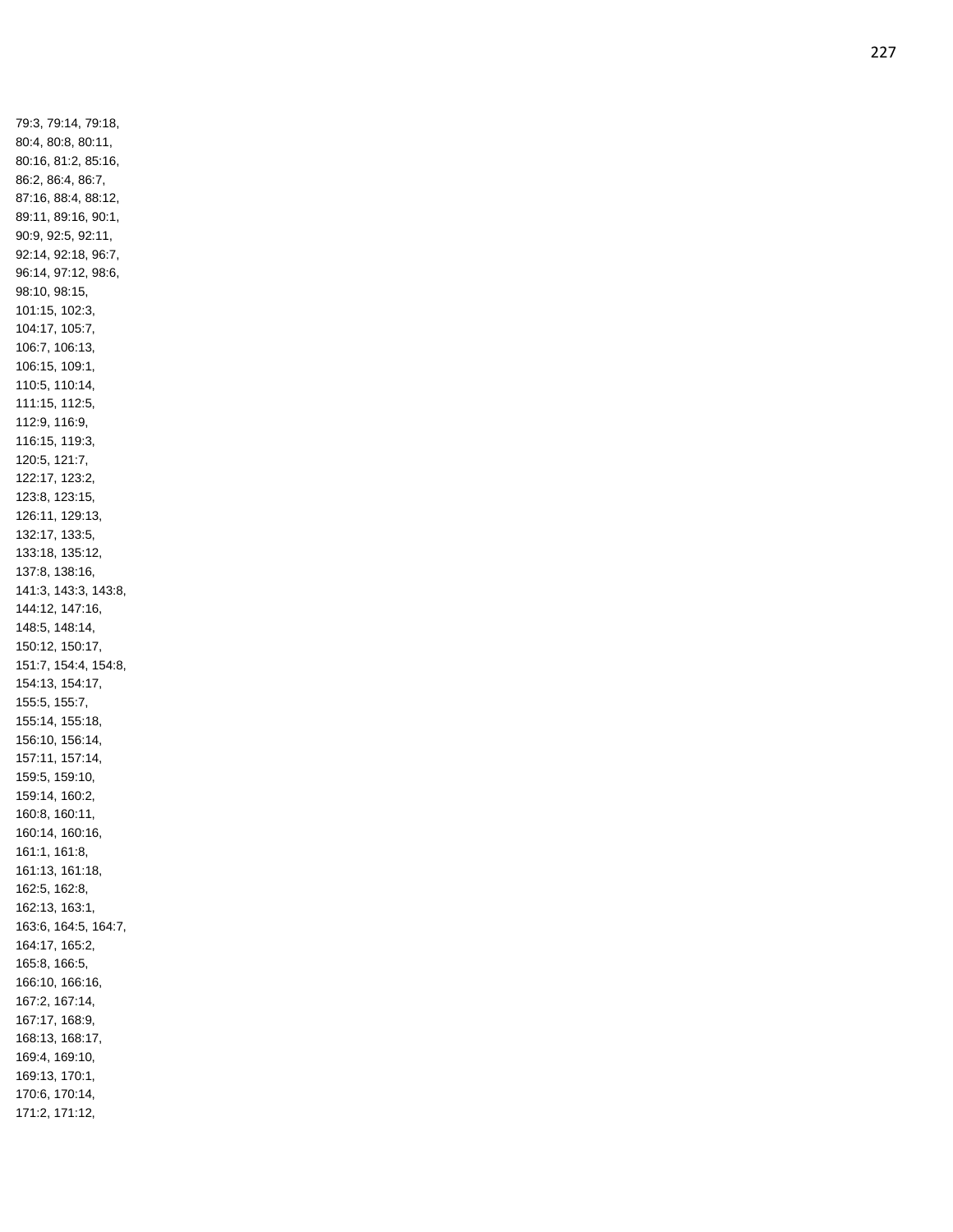172:2, 172:6, 172:12, 174:10, 175:5, 176:3, 179:1, 180:6, 180:9, 180:14, 181:6, 181:12, 184:5, 184:9, 184:12, 184:16, 186:9, 186:16, 187:6, 187:11, 187:16, 188:5, 190:7, 191:5, 191:9, 191:12, 192:2, 192:5, 192:8, 192:11, 192:15, 193:4, 193:8, 193:15, 194:5, 194:8, 195:10, 196:16, 197:5, 197:14, 198:5, 198:18, 199:4, 199:8, 199:16, 200:6, 201:1, 202:14, 203:11, 203:16, 204:16, 205:1, 205:4, 205:8, 205:16, 207:3, 207:9, 207:14, 207:16, 208:5, 208:13, 208:17, 209:2, 209:9, 209:14, 210:7, 210:12, 211:15, 213:6, 213:13, 213:16, 213:18, 214:7, 214:12, 215:3, 215:12, 217:1, 218:12, 221:12, 222:18, 224:3, 224:9, 224:13, 226:2, 226:16, 227:8, 228:5, 228:11, 229:5, 229:9, 230:1, 232:7, 232:11, 232:15, 233:16, 234:1, 234:8, 234:13, 234:16, 235:4, 235:14, 236:2, 237:18, 239:2, 239:17, 240:14, 242:12, 244:8, 245:10, 245:15, 246:8, 246:16, 247:3,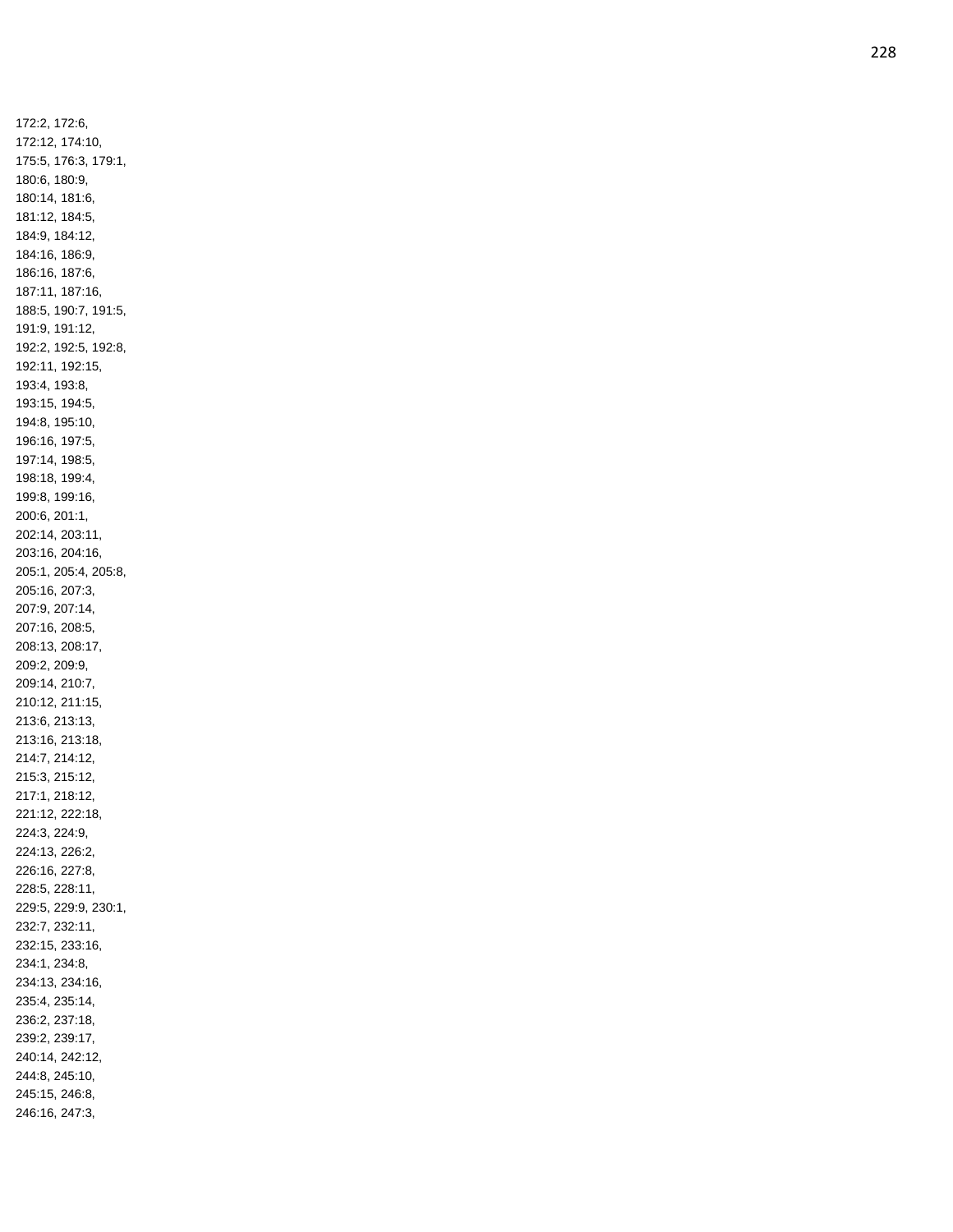247:10, 248:14, 248:16, 249:11, 249:13, 251:12, 252:1, 252:4, 253:3, 253:16, 253:18, 254:3, 254:18, 255:3, 255:7, 255:11, 255:17, 256:3, 256:7 **Constantine** [13] - 1:8, 3:5, 6:3, 19:3, 36:3, 74:3, 82:3, 110:3, 120:3, 159:3, 166:3, 175:3, 191:3 **constrained** [1] - 153:17 **construct** [1] - 37:16 **constructed**  $[1] - 72:12$ **construction** [4] - 101:9, 102:13, 124:15, 130:2 **consultant** [1] - 102:15 **consumed** [1] - 233:14 **consumer** [1] - 212:11 **consumption** [5] - 231:3, 232:18, 234:17, 234:18 **container** [1] - 13:15 **containers** [4] - 13:17, 193:5, 233:6, 252:6 **content** [1] - 232:3 **context** [1] - 126:3 **continuance** [1] - 177:15 **continuances**  $[1] - 104:5$ **continuation** [1] - 16:2 **continue** [14] - 30:7, 31:18, 32:12, 67:8, 70:17, 147:17, 153:13, 154:5, 157:8, 160:10, 160:17, 161:9, 237:16, 238:13 **continued** [12] - 3:10, 3:12, 3:13, 5:3, 16:7, 17:10, 33:16,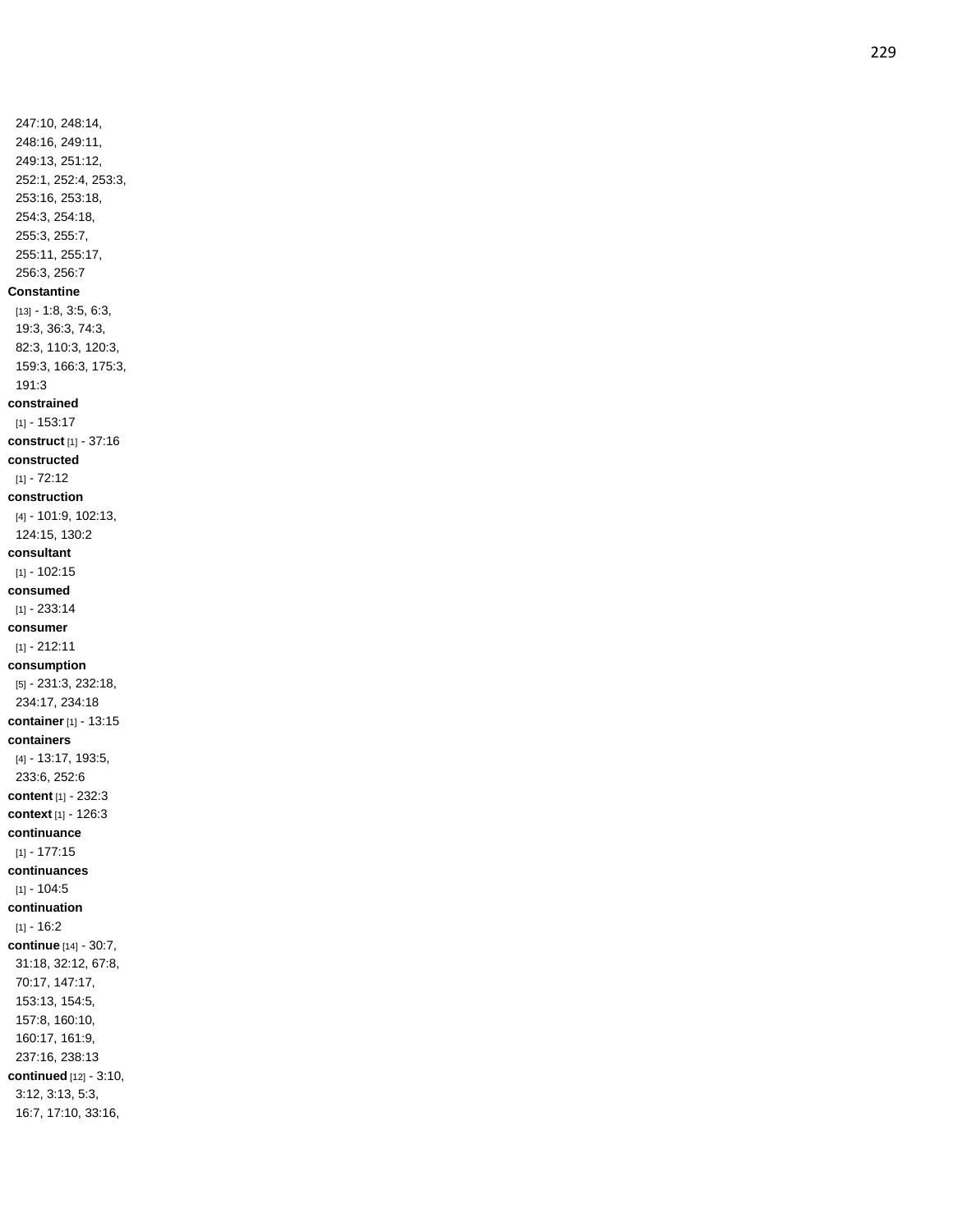70:17, 117:16, 156:1, 162:14, 163:7 **continues** [1] - 102:8 **continuing** [5] - 33:12, 178:10, 247:15, 250:8, 250:14 **continuous** [4] - 25:4, 131:17, 132:16, 144:16 **contractor** [4] - 38:11, 38:13, 41:17, 58:1 **contractors** [1] - 177:11 **contradict** [1] - 198:7 **contributed** [2] - 248:1, 248:6 **CONTROL** [1] - 258:15 **control** [2] - 230:7, 235:3 **convenient** [2] - 14:8, 161:4 **conversation** [3] - 42:5, 147:10, 203:3 **converted** [2] - 85:14, 101:11 **convinced** [1] - 153:7 **cookies** [5] - 78:5, 204:2, 206:4, 217:9, 217:10 **copies** [1] - 22:13 **copy** [2] - 50:10, 181:11 **core** [1] - 167:5 **corner** [15] - 40:12, 40:17, 44:13, 44:16, 50:1, 57:12, 83:7, 99:3, 99:10, 99:15, 107:13, 176:5, 178:9, 189:6, 216:3 **Corporal** [5] - 194:17, 202:17, 209:17, 211:18, 226:5 **correct** [9] - 90:15, 99:11, 99:16, 114:11, 138:8, 180:18, 206:11, 224:2, 248:18 **correction** [1] - 257:7 **corrections**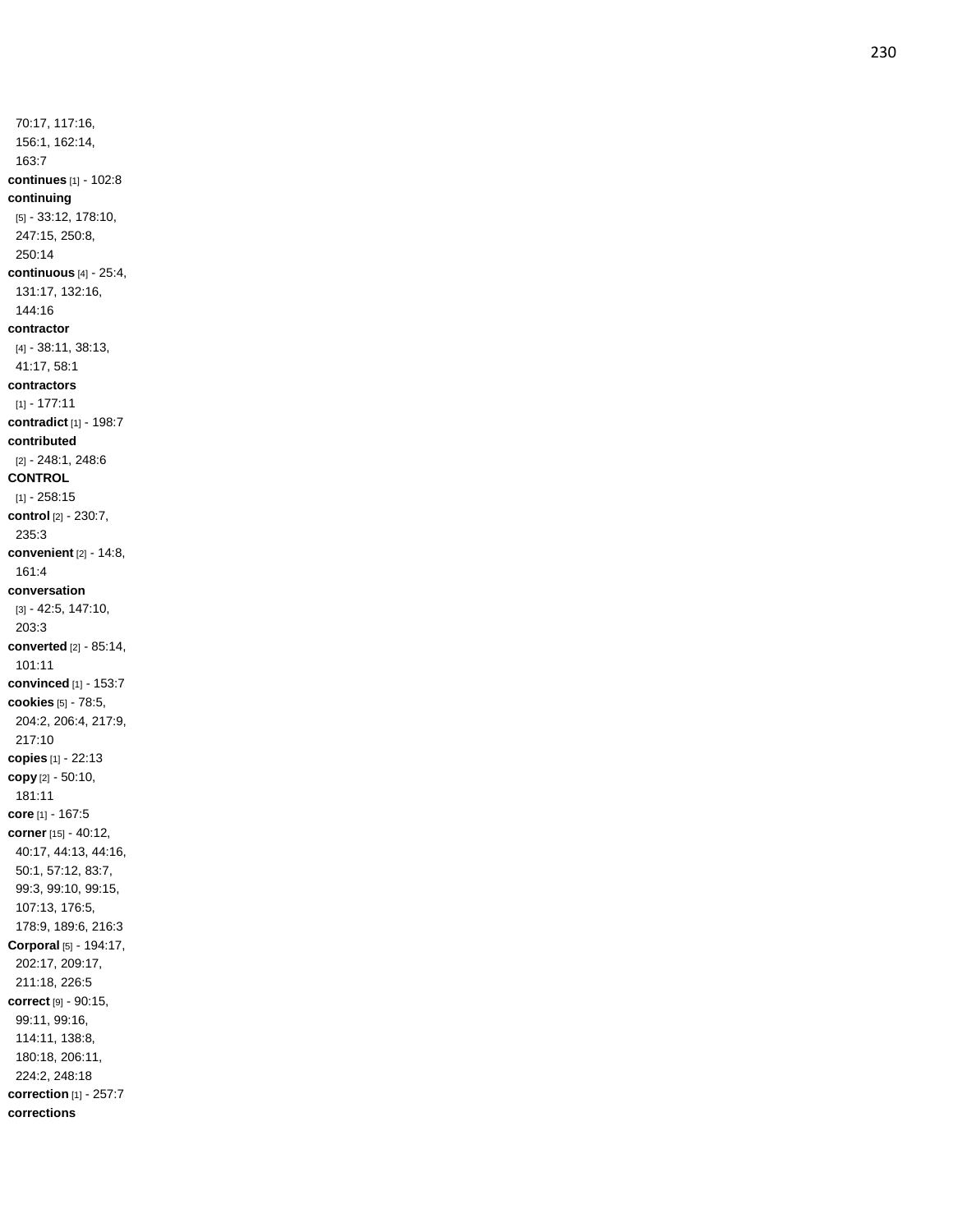[1] - 257:16 **correspondence** [1] - 186:18 **corresponding** [1] - 107:10 **corridor** [2] - 100:16, 102:10 **corridors** [1] - 102:18 **cost** [1] - 46:13 **COSTELLO** [18] - 19:17, 19:18, 20:17, 23:12, 23:15, 25:8, 26:1, 26:9, 26:14, 27:1, 27:4, 29:15, 30:15, 31:10, 31:13, 34:4, 34:9, 35:1 **Costello** [1] - 19:17 **Council** [1] - 103:1 **Councillor** [1] - 63:5 **count** [2] - 85:15, 85:17 **counter** [1] - 220:18 **country** [1] - 61:8 **countryside** [2] - 61:8, 61:13 **counts** [1] - 85:8 **couple** [11] - 23:11, 29:15, 41:12, 78:16, 124:12, 129:15, 135:10, 171:4, 172:3, 177:10, 237:7 **course** [1] - 150:3 **cousins** [2] - 54:9, 56:17 **covered** [4] - 86:10, 87:10, 88:1, 148:10 **covers** [3] - 40:13, 242:16, 253:11 **create** [16] - 39:4, 41:9, 95:6, 97:18, 105:17, 105:18, 117:12, 122:11, 125:2, 125:6, 125:18, 127:15, 128:7, 137:5, 194:3, 252:15 **created** [3] - 16:15, 71:6, 118:6 **creating** [3] - 39:2, 71:2, 72:9 **creatively** [2] - 93:15, 145:10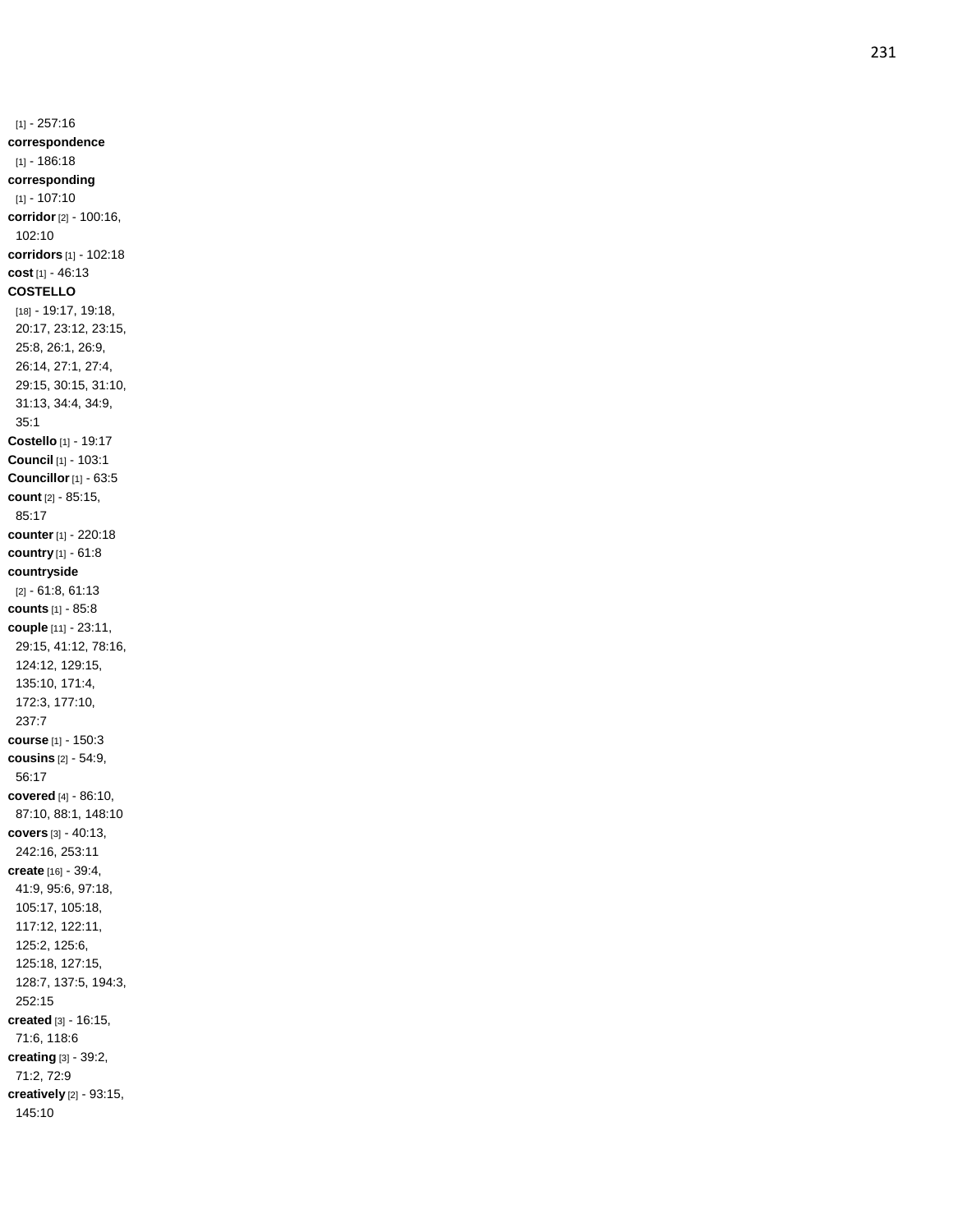**creep** [2] - 221:10, 225:14 **Crescent** [3] - 2:9, 120:6, 120:15 **crime** [2] - 11:17, 12:8 **critique** [1] - 133:8 **croissant** [1] - 240:12 **cross** [2] - 33:3, 34:5 **crossed** [1] - 200:13 **crossing** [1] - 240:7 **crutch** [1] - 135:16 **current** [12] - 8:1, 77:17, 103:18, 111:6, 126:4, 129:7, 147:8, 163:17, 176:16, 178:5, 223:9, 254:14 **custom** [1] - 3:9 **customer** [6] - 11:14, 14:8, 231:3, 232:18, 233:18, 235:1 **cut** [1] - 83:14 **cute** [2] - 207:17, 208:2 **cutting** [1] - 129:10

# **D**

**D - E - E - G - A - N** [1] - 121:2 **D - E - R - A - V - I - L - L - E** [2] - 36:17, 56:14 **D - O - O - L - E - Y** [1] - 110:13 **dally** [1] - 157:6 **damage** [1] - 142:16 **Danehy** [1] - 237:10 **dare** [1] - 144:7 **Darwin's** [2] - 243:5, 247:8 **date** [16] - 3:11, 30:4, 31:4, 31:15, 33:2, 33:3, 34:5, 34:6, 69:3, 154:5, 156:15, 157:4, 161:2, 163:15, 250:18, 257:7 **Date** [1] - 2:3 **dated** [1] - 190:3 **dates** [2] - 22:14, 25:18 **dating** [1] - 54:11 **daughter** [2] - 61:12, 75:8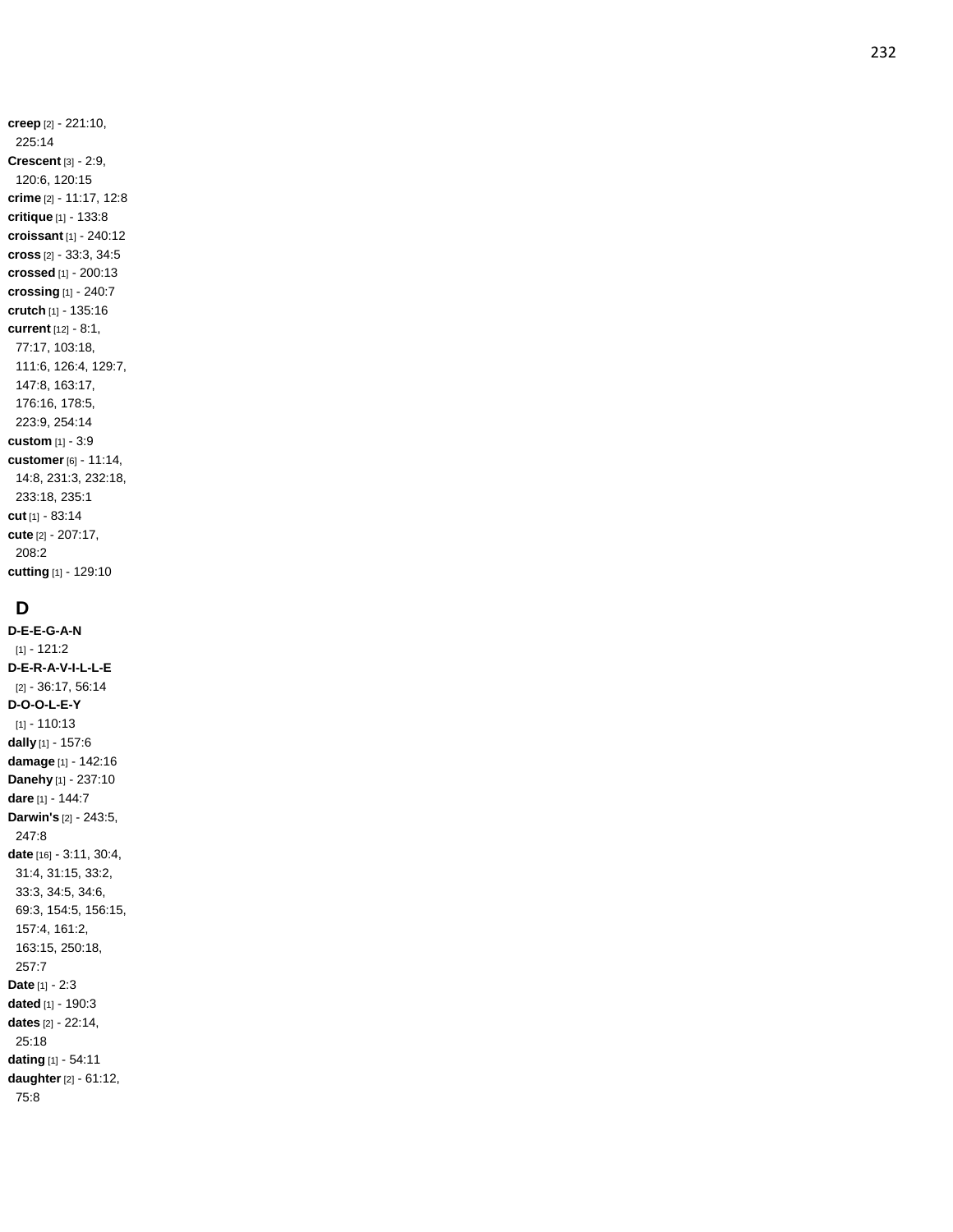**DAWN** [1] - 185:1 **Dawn** [1] - 185:1 **days** [16] - 20:14, 21:6, 21:10, 23:9, 24:6, 25:15, 27:11, 29:16, 33:1, 34:12, 78:16, 156:18, 164:1, 164:8, 171:4, 199:18 **DE** [1] - 120:18 **deal** [8] - 15:7, 99:6, 198:15, 206:4, 228:16, 236:3, 236:8, 240:7 **dealt** [1] - 38:1 **debris** [2] - 193:12, 252:9 **decades** [1] - 250:16 **Decatur** [3] - 2:10, 159:6, 159:13 **decent** [2] - 127:2, 129:3 **decide** [10] - 43:10, 104:8, 116:11, 169:1, 194:13, 199:12, 227:12, 239:4, 243:9, 244:18 **decided** [1] - 151:9 **decision** [8] - 32:16, 38:10, 51:2, 68:15, 156:5, 163:11, 201:13, 201:16 **deck** [1] - 122:6 **Deeds** [1] - 66:2 **Deegan** [2] - 120:13, 121:1 **DEEGAN** [9] - 120:18, 132:6, 148:10, 148:17, 150:14, 151:6, 152:8, 156:13, 157:10 **Deegan's** [2] - 122:2, 122:4 **deep** [3] - 103:14, 142:15, 182:16 **deeply** [1] - 247:18 **defer** [2] - 30:11, 130:1 **define** [3] - 205:17, 213:7, 228:2 **defined** [3] - 203:7, 232:12, 251:5 **definitely** [3] - 23:1,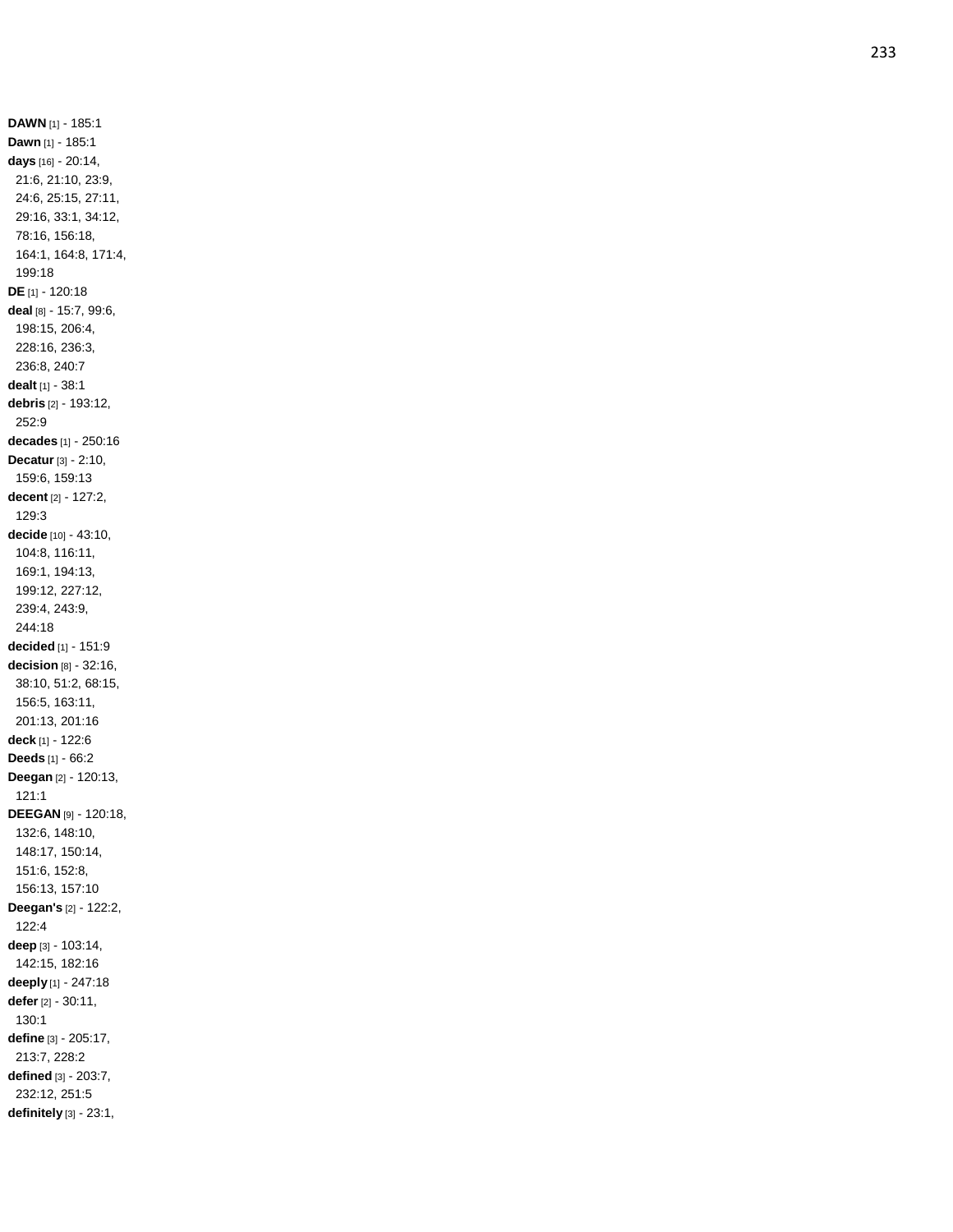137:3, 143:4 **definition** [8] - 97:6, 207:7, 212:10, 214:17, 228:4, 232:5, 233:13, 242:15 **Deidre** [5] - 120:13, 140:4, 146:1, 146:6, 146:13 **DEIDRE** [10] - 120:18, 121:1, 132:6, 148:10, 148:17, 150:14, 151:6, 152:8, 156:13, 157:10 **Deidre's** [2] - 139:13, 147:4 **Deli** [1] - 16:12 **deliver** [1] - 213:11 **delivered** [1] - 257:3 **deliveries** [1] - 11:12 **delivery** [2] - 11:10, 210:16 **demo** [3] - 139:10, 139:11, 148:13 **denied** [1] - 104:3 **Denis** [1] - 63:5 **denotes** [1] - 93:3 **density** [2] - 38:9, 85:11 **deny** [5] - 32:16, 104:6, 148:5, 148:6, 206:5 **depart** [2] - 134:1, 134:4 **departed** [2] - 137:10, 137:11 **Department** [4] - 151:10, 151:15, 228:3, 257:4 **department** [1] - 102:9 **deposit** [2] - 38:14, 41:17 **depth** [5] - 181:16, 182:9, 182:11, 183:3, 184:2 **Deraville** [6] - 36:14, 36:17, 38:16, 39:7, 44:10, 56:14 **DERAVILLE** [2] - 36:16, 56:13 **derogate** [3] - 17:6, 71:17, 118:12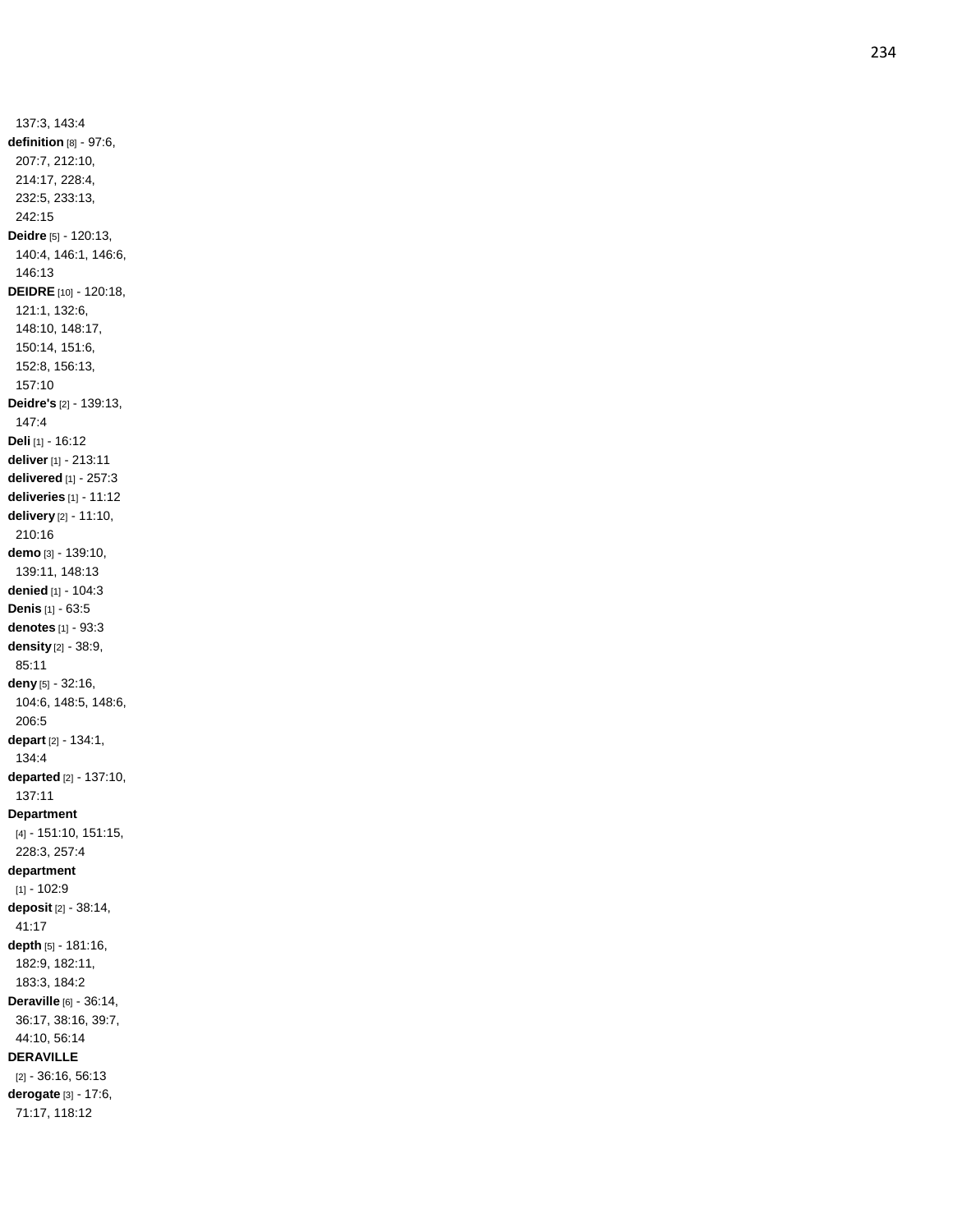**derogating** [4] - 107:17, 173:18, 189:10, 250:12 **design** [15] - 38:5, 46:7, 49:6, 51:13, 51:14, 96:5, 99:11, 99:16, 100:3, 131:10, 133:8, 139:5, 178:9, 185:7, 185:16 **Design** [2] - 175:11, 190:2 **designed** [2] - 106:12, 150:18 **desirable** [3] - 106:2, 151:11, 194:12 **desk** [1] - 4:11 **despite** [2] - 54:15, 90:15 **dessert** [2] - 217:11, 217:13 **detail** [3] - 42:18, 70:3, 134:11 **details** [2] - 38:6, 100:5 **determination** [2] - 38:12, 42:7 **detriment** [7] - 16:15, 71:6, 107:16, 118:6, 173:17, 189:9, 250:11 **devastated** [2] - 41:14, 58:2 **develop** [1] - 56:1 **developed** [1] - 41:4 **developers** [3] - 39:5, 39:6, 46:17 **development** [9] - 16:8, 70:18, 71:4, 83:3, 83:4, 83:11, 88:6, 102:9, 117:17 **Development** [2] - 151:9, 151:15 **deviate** [2] - 220:3, 233:7 **dialogue** [1] - 178:10 **dictate** [1] - 236:10 **dictating** [2] - 195:11, 196:2 **difference** [4] - 177:8, 184:2, 185:9, 187:9 **different** [18] - 11:5, 21:6, 21:10, 23:9,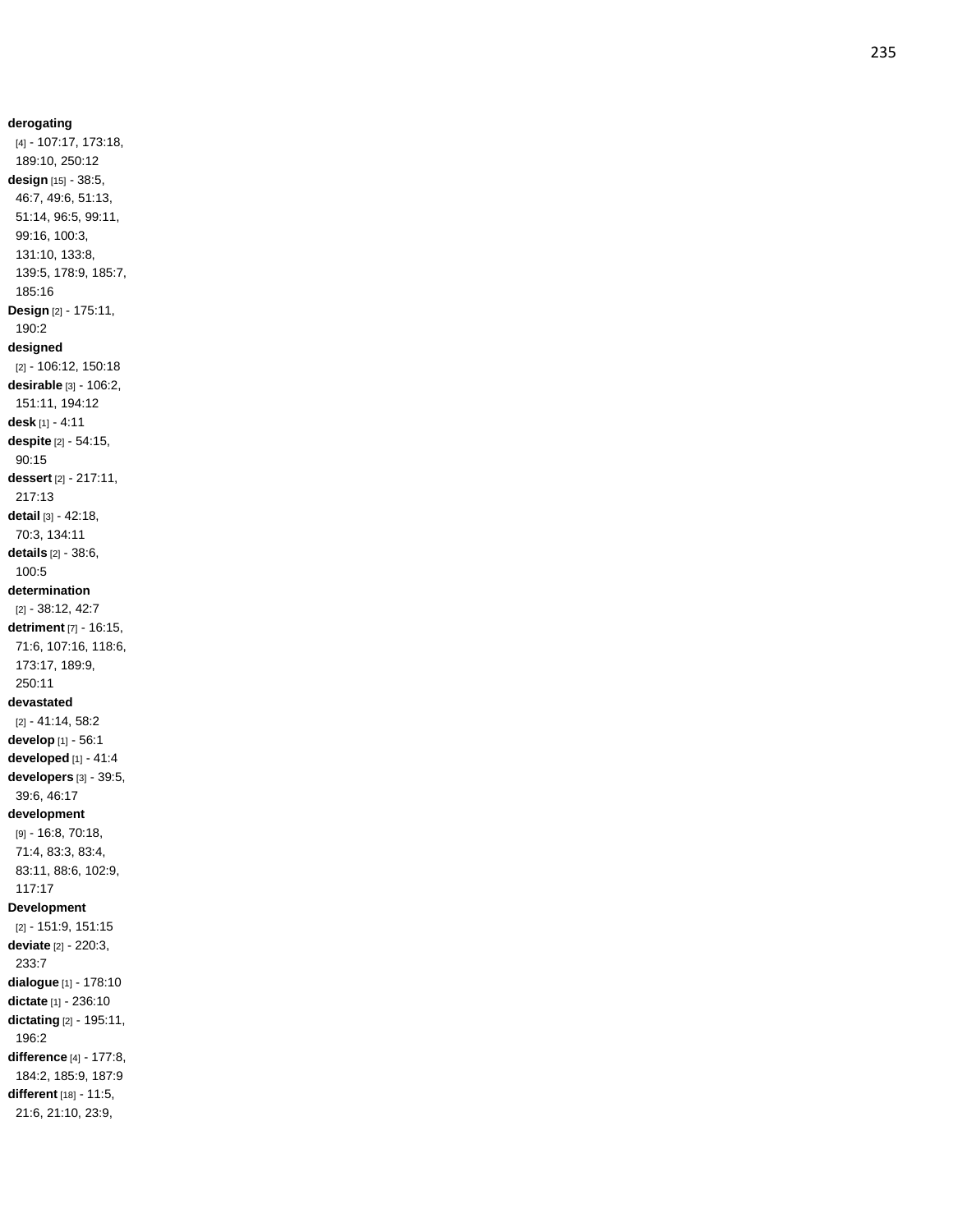24:6, 52:11, 77:8, 78:2, 83:12, 149:11, 152:15, 153:6, 187:5, 187:8, 187:10, 187:15, 199:2, 241:17 **difficult** [3] - 123:4, 123:16, 189:7 **difficulty** [2] - 22:3, 103:3 **dimension** [2] - 138:6, 182:14 **dimensional** [12] - 83:2, 87:12, 88:1, 91:10, 91:12, 95:16, 102:12, 121:12, 143:12, 151:1, 151:4, 181:9 **DIRECT** [1] - 258:15 **direct** [1] - 86:14 **direction** [4] - 183:3, 183:6, 212:18, 214:5 **DIRECTION** [1] - 258:16 **directly** [4] - 47:18, 111:9, 113:17, 230:18 **disagree** [4] - 201:10, 204:11, 220:8, 254:9 **disagrees** [1] - 220:8 **disappear** [2] - 65:8, 201:17 **discarding** [1] - 13:12 **discuss** [1] - 79:17 **discussed** [1] - 220:10 **discussion** [12] - 63:8, 76:10, 80:14, 102:5, 105:10, 116:5, 146:9, 146:16, 172:16, 187:18, 220:12 **discussions** [3] - 42:7, 191:10, 194:18 **displeasing**  $[1] - 131:2$ **distance** [3] - 21:3, 48:12, 64:4 **district** [8] - 17:5,

17:6, 40:7, 71:16,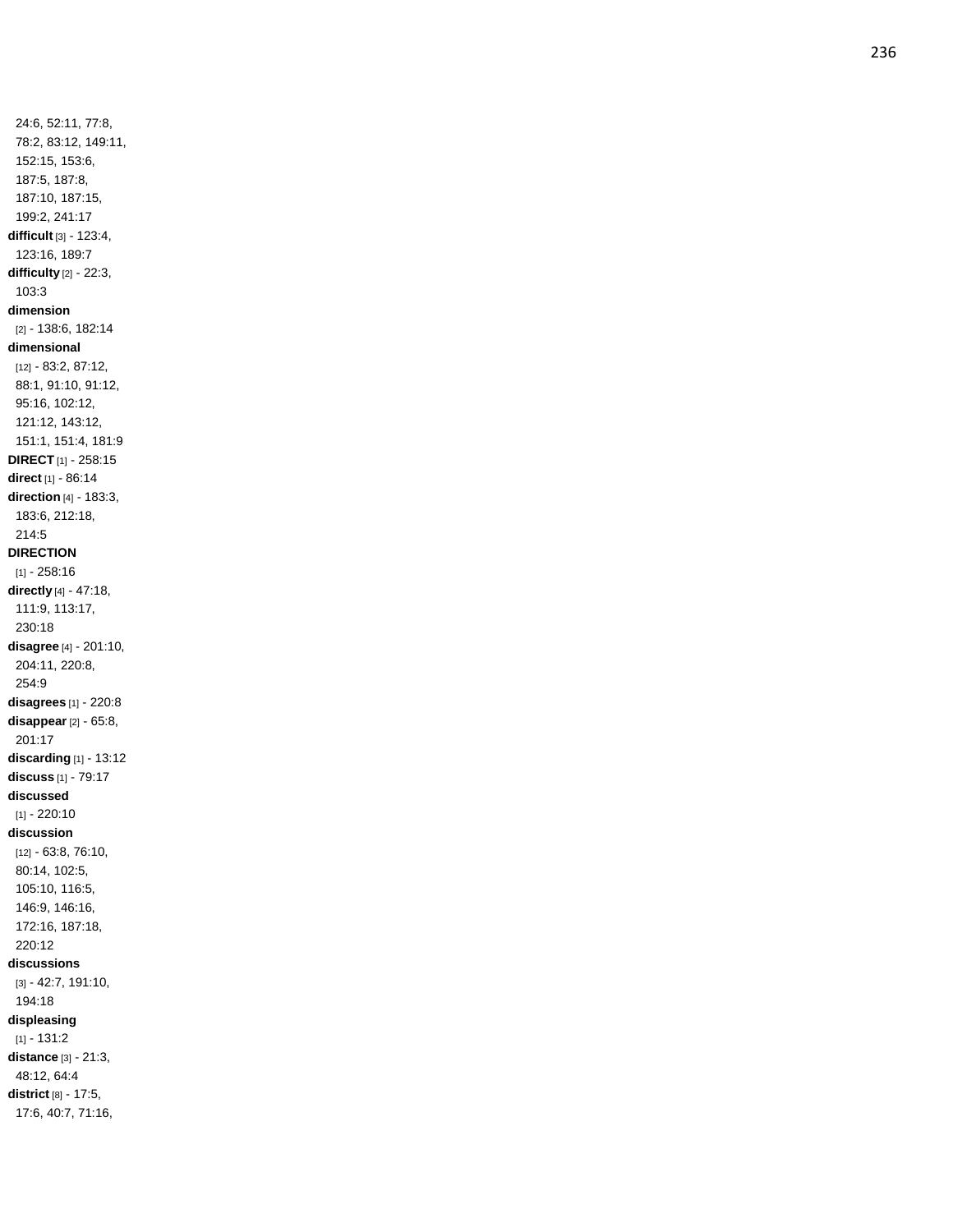91:5, 118:11 **district's** [1] - 101:3 **document** [1] - 66:7 **documents**  $[1] - 24:11$ **DOES** [1] - 258:15 **dog** [2] - 93:5, 142:7 **DOLLY** [17] - 19:17, 20:17, 23:12, 23:15, 25:8, 26:1, 26:9, 26:14, 27:1, 27:4, 29:15, 30:15, 31:10, 31:13, 34:4, 34:9, 35:1 **Dolly** [2] - 22:1, 28:2 **dolly** [2] - 19:17, 23:17 **done** [8] - 106:14, 122:15, 133:11, 156:5, 202:7, 204:13, 210:5, 225:11 **Donuts** [2] - 219:16, 219:1 7 **DOOLEY** [2] - 110:12, 116:14 **Dooley** [3] - 110:12, 114:14, 115:11 **door** [4] - 12:15, 67:14, 105:3, 129:6 **doorbell** [1] - 20:18 **dormer** [65] - 122:12, 123:6, 123:8, 123:9, 123:11, 123:18, 124:2, 124:18, 125:8, 125:9, 125:11, 125:15, 125:17, 126:1, 126:7, 126:9, 126:17, 127:6, 127:7, 127:10, 127:17, 128:3, 128:10, 128:17, 129:12, 129:14, 130:18, 131:6, 131:18, 132:13, 135:15, 135:18, 136:9, 136:12, 136:14, 137:6, 137:18, 139:11, 139:14, 139:16, 139:18, 140:2, 140:15, 142:6, 144:16, 145:15,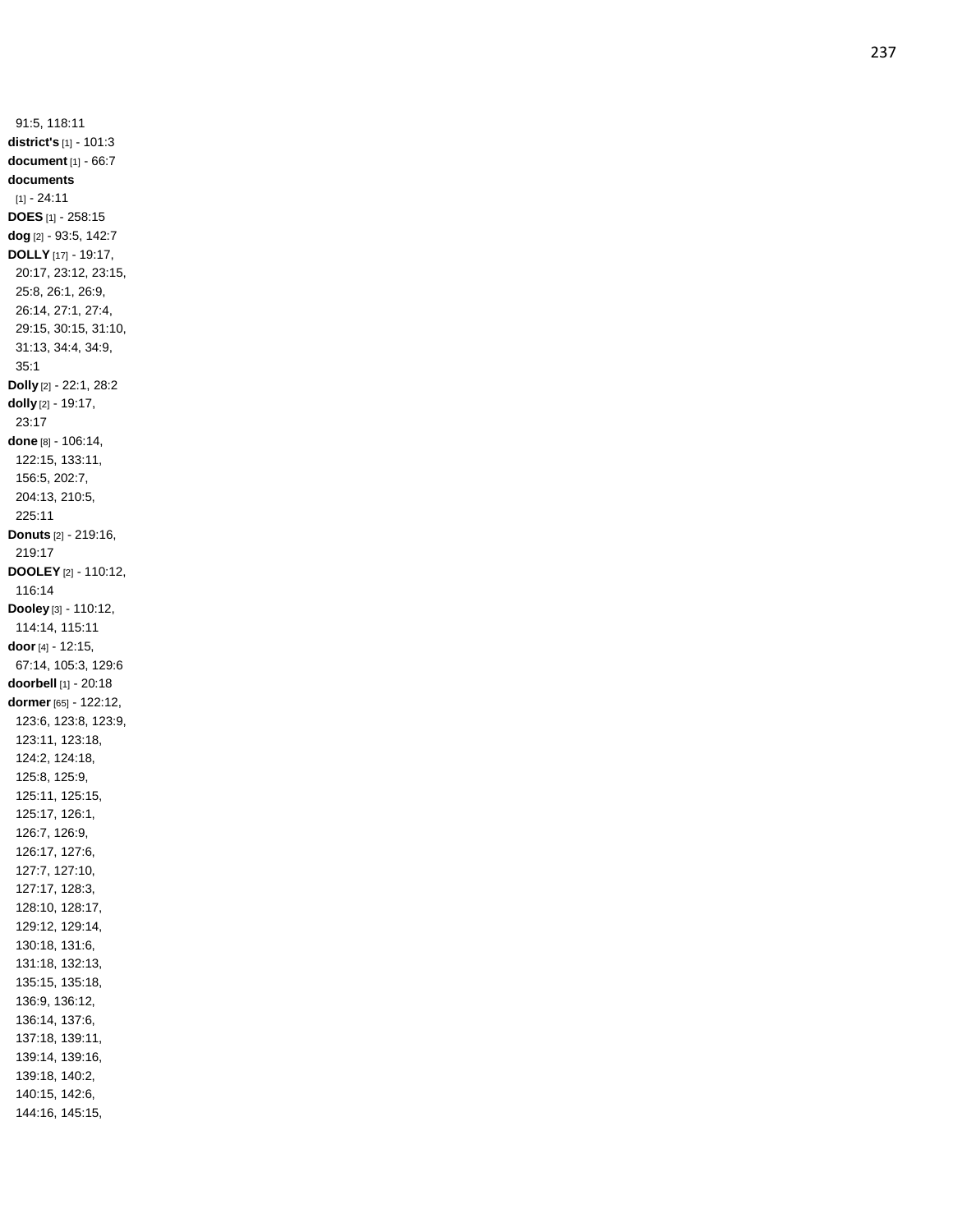148:15, 150:17, 151:7, 151:14, 152:7, 153:9, 154:1, 154:2, 166:17, 167:11, 168:12, 170:2, 171:9, 171:11, 173:12 **dormers** [8] - 124:4, 127:14, 131:18, 132:2, 137:15, 139:11, 142:2, 151:10 **doughnuts** [2] - 204:1, 206:3 **down** [30] - 7:7, 22:10, 26:6, 30:18, 34:11, 56:9, 59:14, 61:4, 62:12, 141:8, 156:13, 164:4, 164:6, 177:13, 177:16, 178:1, 178:2, 178:3, 178:4, 179:5, 181:5, 185:8, 204:10, 216:9, 220:9, 235:12, 236:8, 253:4, 255:15 **downstairs** [1] - 167:13 **dramatically**  $[1] - 152:5$ **drastically** [1] - 101:13 **drawing** [1] - 145:2 **drawings** [2] - 100:4, 187:4 **dream** [1] - 55:9 **dreams** [1] - 56:4 **drew** [2] - 139:4, 151:16 **drinks** [6] - 219:7, 237:6, 238:4, 238:5, 251:7 **Drive** [1] - 53:18 **drivers** [1] - 12:6 **driveway** [3] - 149:2, 149:14, 176:18 **drop** [1] - 125:12 **dropped** [1] - 99:17 **drove** [1] - 27:12 **due** [2] - 55:14, 84:10 **Dunkin'** [2] - 219:16, 219:17 **during** [2] - 11:11,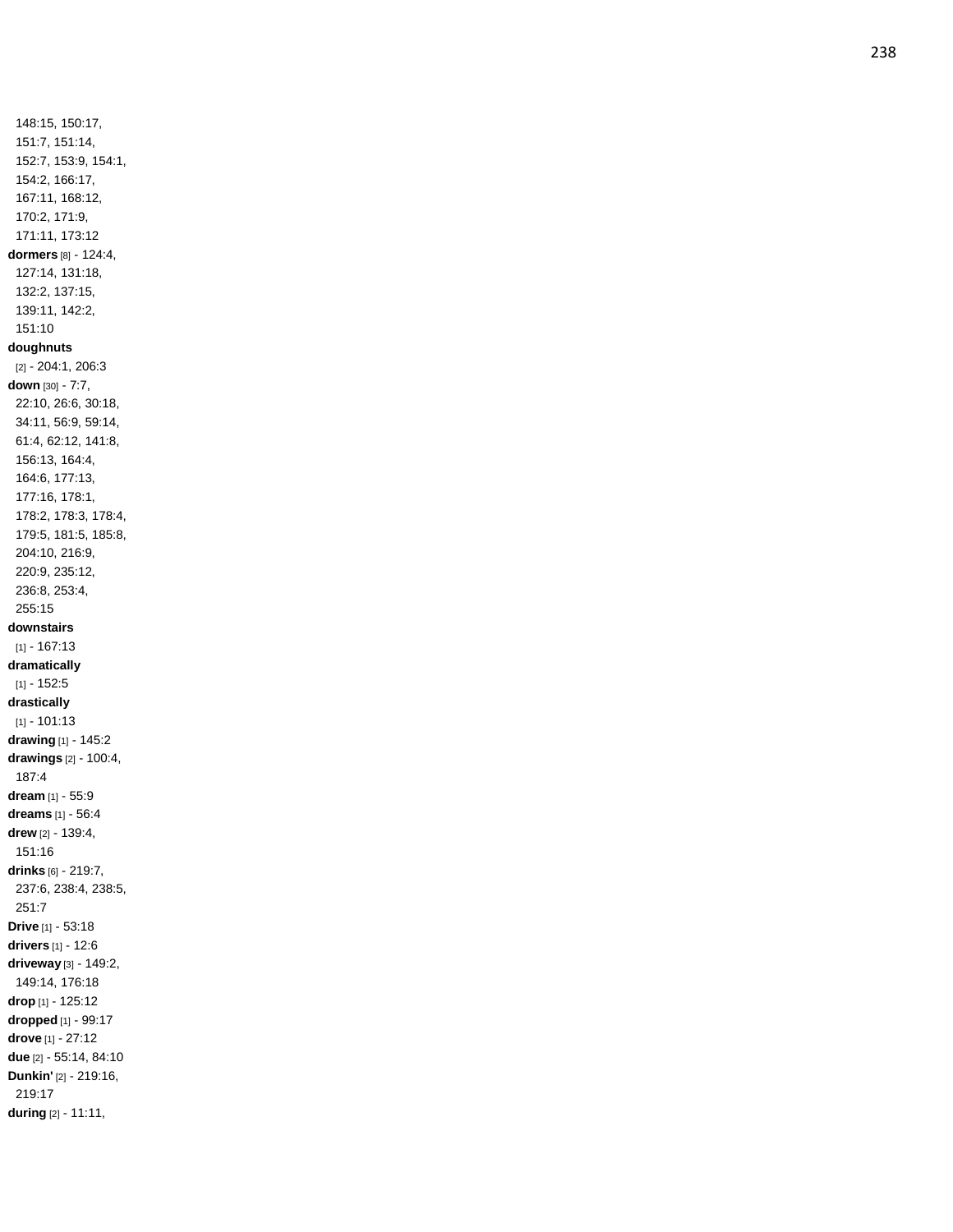18:2

**dwelling** [13] - 37:17, 39:5, 39:18, 72:11, 72:14, 86:2, 86:3, 87:2, 91:4, 96:8, 97:5, 99:4, 100:1

## **E**

**E - L - L - S - W - O - R - T - H** [1] - 37:3 **e -mail** [4] - 24:1, 24:2, 100:11, 113:12 **e -mailed** [1] - 230:17 **easier** [2] - 72:10, 105:1 **easily** [3] - 103:11, 244:6, 244:7 **easy** [3] - 104:9, 104:11, 104:12 **eat** [4] - 14:2, 212:11, 223:14, 235:3 **eating** [1] - 241:18 **ED's** [1] - 100:17 **EDRICK** [28] - 175:9, 175:17, 176:4, 179:2, 180:8, 180:12, 180:18, 181:10, 181:14, 181:17, 182:1, 182:5, 182:9, 182:13, 182:17, 183:2, 183:5, 183:9, 183:11, 183:15, 183:18, 184:4, 184:7, 184:11, 187:3, 187:8, 187:13, 188:4 **Edrick** [4] - 175:10, 181:9, 185:6, 187:2 **effect** [1] - 154:1 **efficiency** [1] - 124:16 **effort** [2] - 104:10, 113:6 **egg** [1] - 9:15 **egress** [3] - 15:16, 70:12, 117:7 **eight** [1] - 224:5 **either** [11] - 14:2, 22:17, 23:6, 23:7, 25:11, 26:14, 39:18, 88:16, 185:14, 204:9, 220:7 **element** [1] - 131:5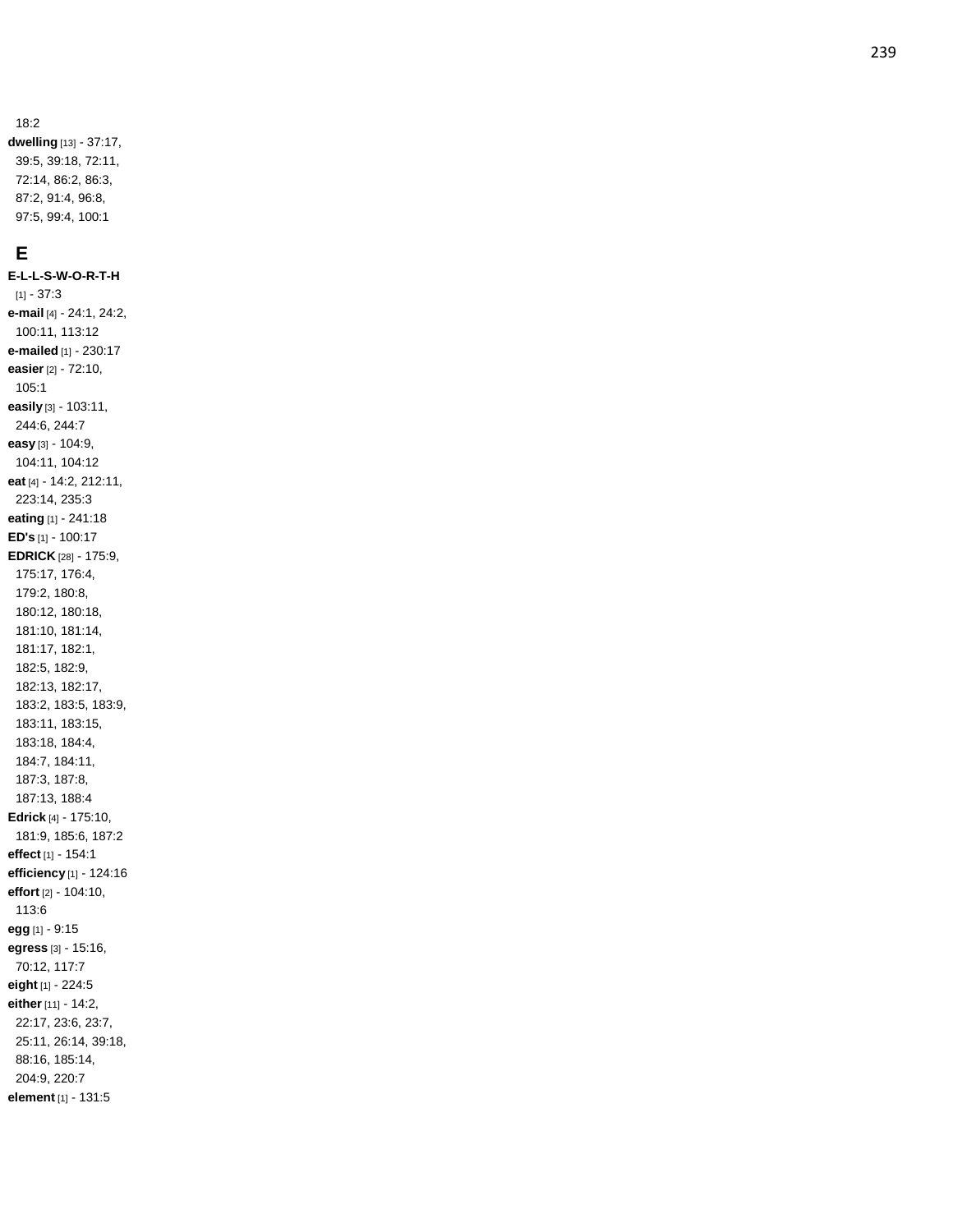**elements** [1] - 86:18 **eleven** [3] - 125:17, 126:16 **eliminate** [1] - 135:17 **Ellsworth** [4] - 37:1, 42:2, 49:6, 69:3 **ELLSWORTH** [3] - 37:2, 52:8, 69:18 **ellsworth** [1] - 37:2 **Elm** [10] - 83:14, 93:6, 93:10, 95:9, 95:13, 103:5, 103:8, 103:14, 103:18, 104:1 **Emanuel** [1] - 115:8 **Emor y** [3] - 75:9, 247:16, 248:2 **employees** [2] - 10:16, 10:18 **encompasses** [1] - 83:4 **encourage** [1] - 97:12 **encouraged** [2] - 64:14, 97:18 **encroach** [1] - 149:12 **end** [11] - 10:13, 43:18, 59:4, 127:7, 128:11, 193:18, 201:18, 202:10, 224:15, 226:13, 252:12 **endanger** [1] - 72:5 **ended** [1] - 38:14 **ends** [1] - 255:4 **enforce** [3] - 107:9, 151:18 **enforcement** [6] - 107:5, 173:3, 188:10, 236:14, 249:6, 249:15 **enhance** [1] - 114:3 **enormous** [1] - 245:16 **ensure** [1] - 76:5 **enterprise** [1] - 198:8 **entitled** [2] - 45:15, 45:16 **entity** [1] - 246:9 **entrance** [1] - 94:4 **entrepreneurship** [1] - 56:5 **entry** [1] - 184:10 **Envision** [4] - 100:15,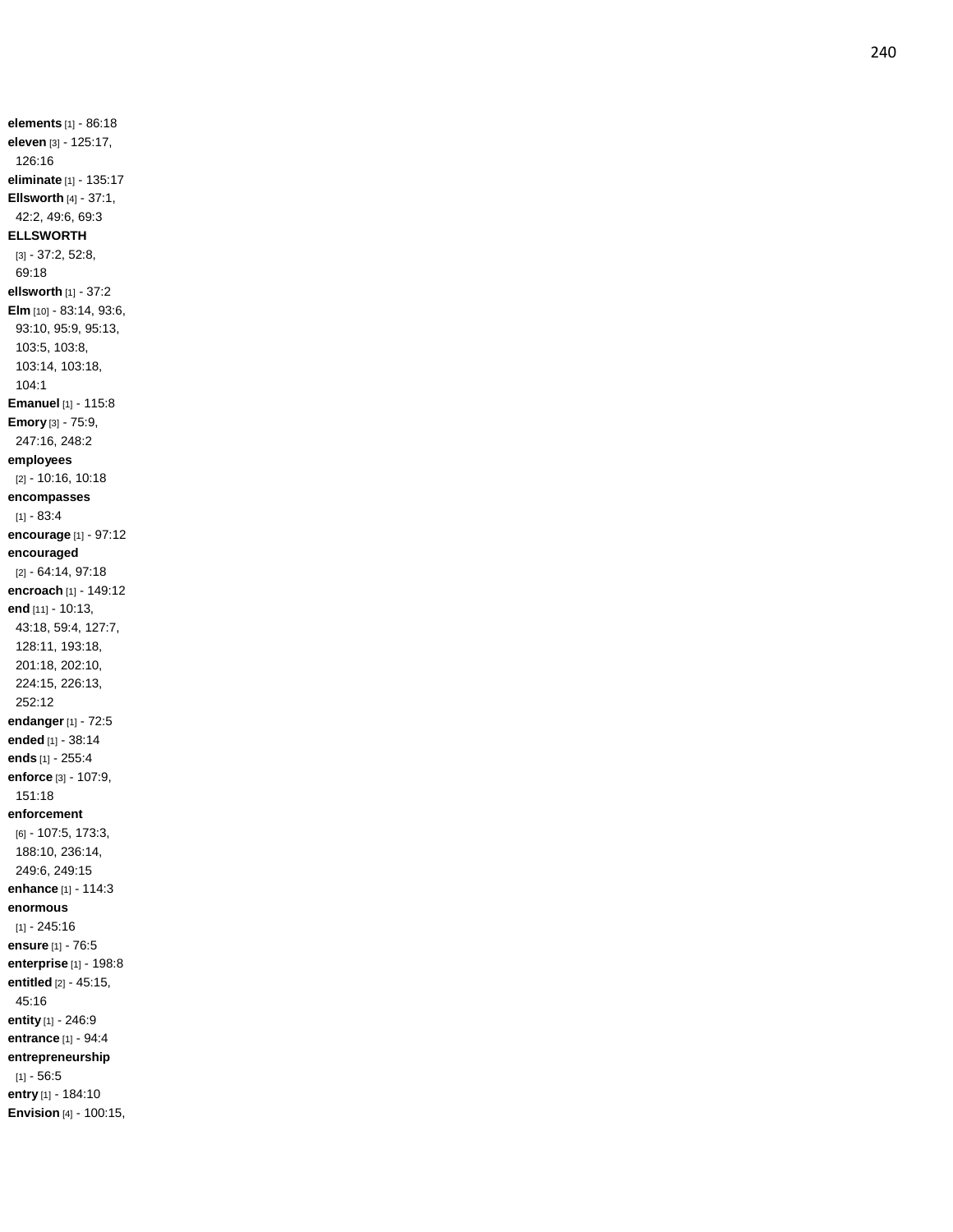101:12, 102:8, 102:15 **envision** [1] - 237:1 **envisioned**  $[1] - 58.17$ **equipment** [1] - 4:3 **era** [1] - 142:12 **ERIC** [20] - 166:9, 166:12, 167:1, 167:5, 167:16, 168:1, 168:5, 168:7, 168:10, 168:16, 169:2, 169:9, 169:12, 169:17, 170:5, 170:11, 170:16, 171:7, 171:18, 172:4 **Eric** [1] - 166:12 **ERRATA** [1] - 257:1 **Errata** [2] - 257:2, 257:7 **especially** [6] - 11:11, 46:15, 60:9, 61:13, 144:12, 240:17 **essence** [1] - 124:8 **established** [4] - 15:18, 70:15, 117:9, 117:13 **establishment** [1] - 44:12 **establishments** [2] - 39:17, 41:7 **Estate** [2] - 82:9, 105:3 **etcetera** [3] - 226:7, 233:6 **EVB** [2] - 175:10, 190:2 **evening** [11] - 3:7, 6:9, 6:10, 36:10, 54:2, 56:13, 82:5, 120:9, 166:9, 166:10, 175:9 **Everett** [1] - 19:15 **everyday** [3] - 22:11, 30:18, 31:4 **evidence** [1] - 45:2 **evident** [1] - 71:9 **exactly** [8] - 75:13, 76:15, 121:17, 137:10, 196:2, 226:15, 226:18, 237:18 **example** [3] - 40:16,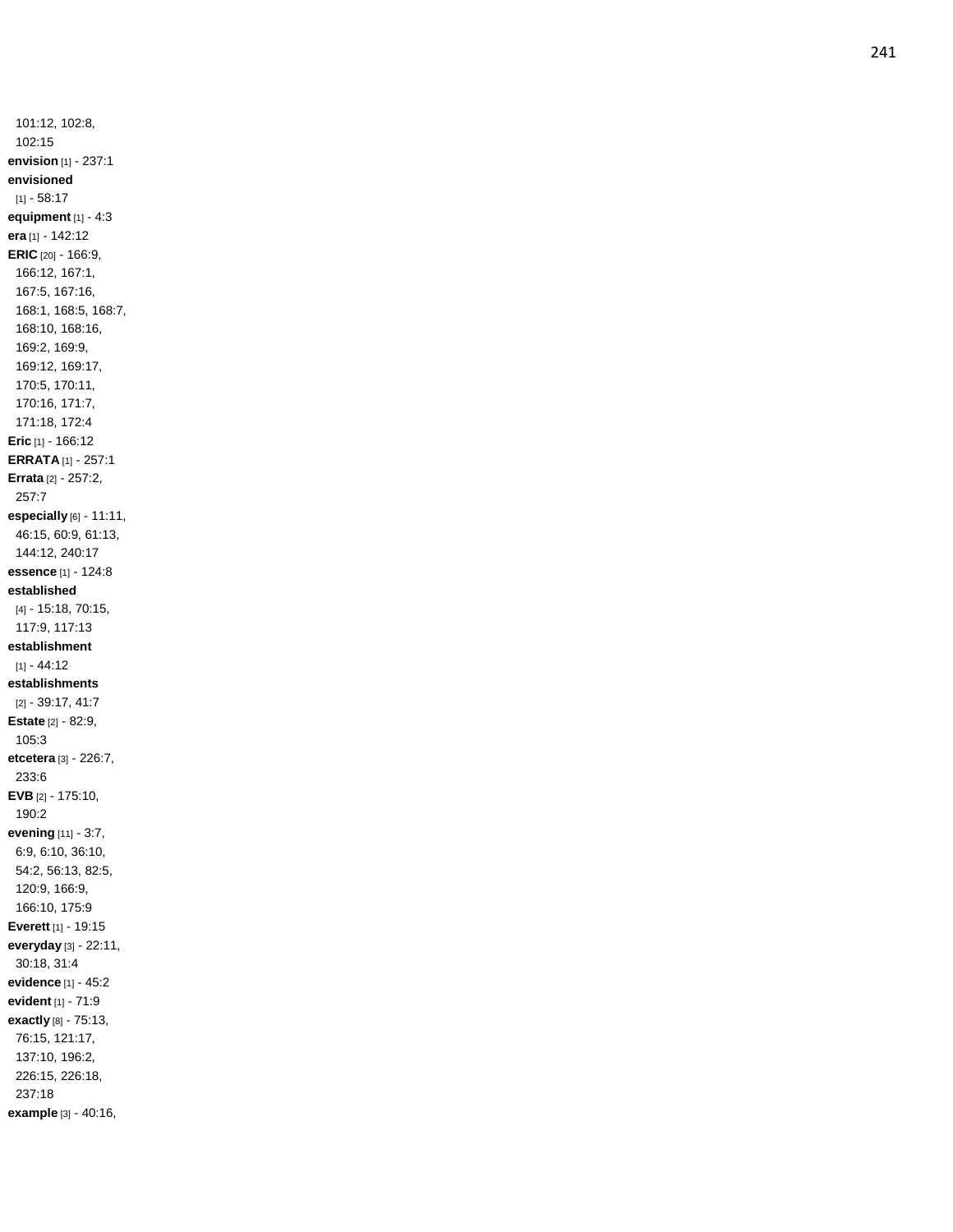56:16, 199:5 **exceeding** [1] - 180:3 **except** [9] - 21:9, 22:15, 27:16, 106:7, 117:14, 184:9, 215:5, 251:6, 257:15 **exceptions** [1] - 133:17 **excessive** [1] - 72:5 **exclude** [2] - 233:14, 233:17 **excuse** [2] - 77:9, 222:18 **exemption** [1] - 104:8 **exercise** [1] - 147:2 **exercised** [1] - 38:13 **existed** [1] - 229:4 **existence** [1] - 38:17 **existent** [1] - 221:4 **existing** [17] - 33:2, 37:17, 39:16, 40:8, 45:1, 111:3, 111:11, 121:15, 125:1, 125:17, 126:9, 128:3, 135:15, 139:7, 176:6, 180:1, 188:13 **expand** [6] - 178:13, 203:1, 203:9, 218:16, 238:3, 238:16 **expanded** [1] - 52:18 **expanding** [1] - 246:14 **expands** [1] - 201:3 **expensive** [2] - 148:12, 148:15 **expert** [1] - 150:14 **Expires** [1] - 258:13 **explain** [2] - 77:2, 124:6 **exploring** [1] - 187:14 **express** [1] - 171:6 **expressed** [1] - 108:5 **extend** [1] - 125:4 **extended** [1] - 64:15 **extent** [4] - 84:1, 117:14, 137:11, 164:9 **exterior** [10] - 43:2, 43:4, 51:12, 70:3, 94:6, 131:10, 131:14, 132:4,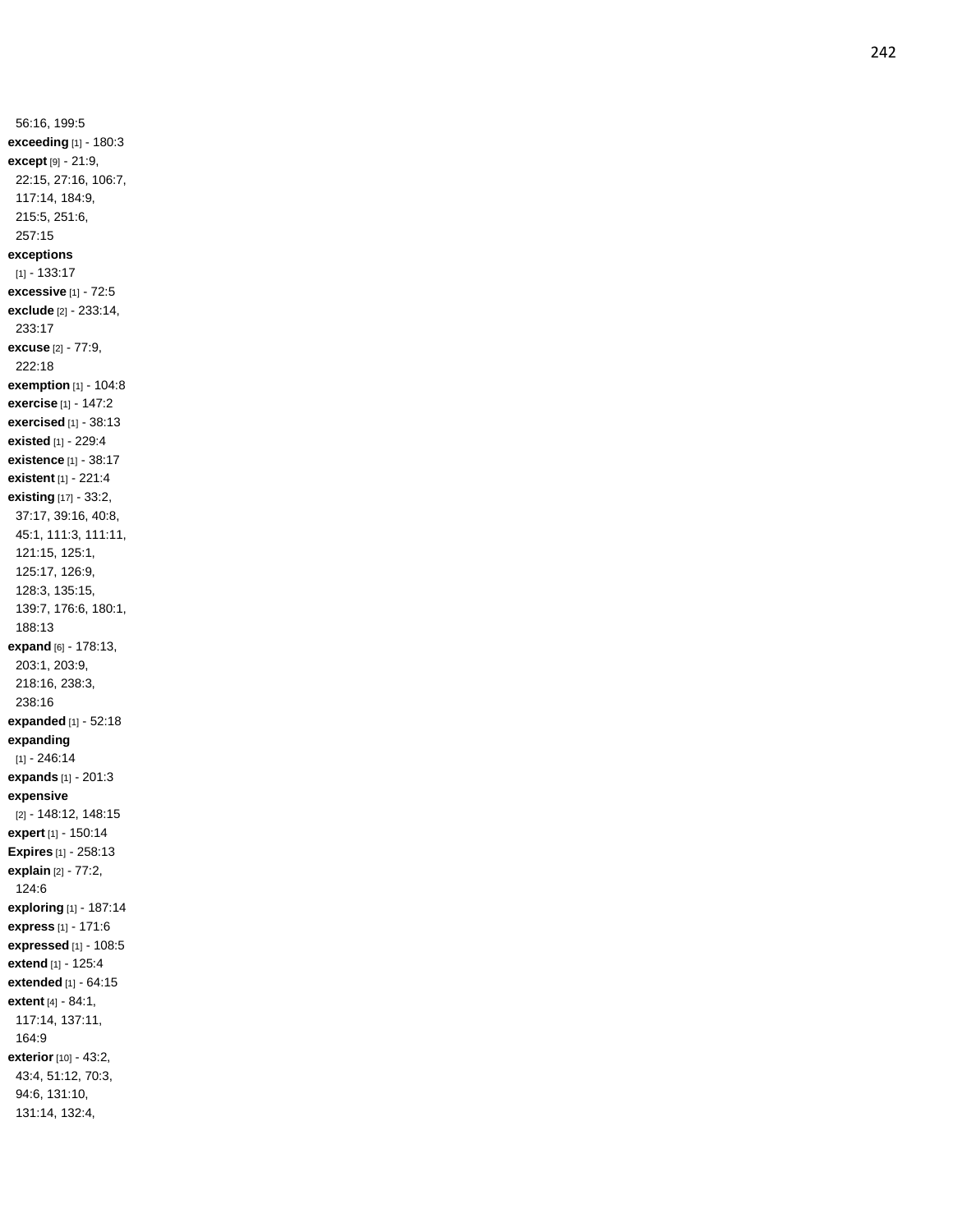133:2, 179:17 **extra** [3] - 127:11, 129:9, 136:15 **eyesore** [1] - 95:5

### **F**

**fabric** [1] - 198:2 **facade** [1] - 133:3 **face** [3] - 54:16, 111:9, 131:17 **fact** [7] - 71:9, 142:9, 170:7, 173:13, 224:15, 237:4, 248:1 **factors** [2] - 44:16, 144:4 **failure** [1] - 96:1 **Faith** [1] - 113:13 **faith** [1] - 113:13 **fall** [3] - 30:18, 84:6, 233:10 **falls** [1] - 201:11 **familiar** [2] - 42:15, 97:1 **families** [2] - 85:12, 149:9 **family** [36] - 39:1, 39:2, 39:11, 41:1, 41:9, 41:15, 44:1, 44:6, 44:9, 54:4, 54:13, 54:18, 55:3, 55:13, 56:6, 56:17, 58:2, 59:4, 60:9, 61:13, 62:9, 122:1, 122:2, 122:4, 122:8, 125:3, 126:4, 130:14, 130:15, 134:14, 139:13, 140:9, 146:1, 146:6, 176:7 **family's** [2] - 49:10, 56:16 **family-owned**  $[1] - 41:1$ **FAR** [3] - 121:13, 180:3, 180:4 **far** [12] - 37:12, 103:1, 106:11, 108:6, 143:17, 180:15, 193:18, 210:11, 225:18, 237:16, 245:8, 252:12 **FARESE** [26] - 19:11,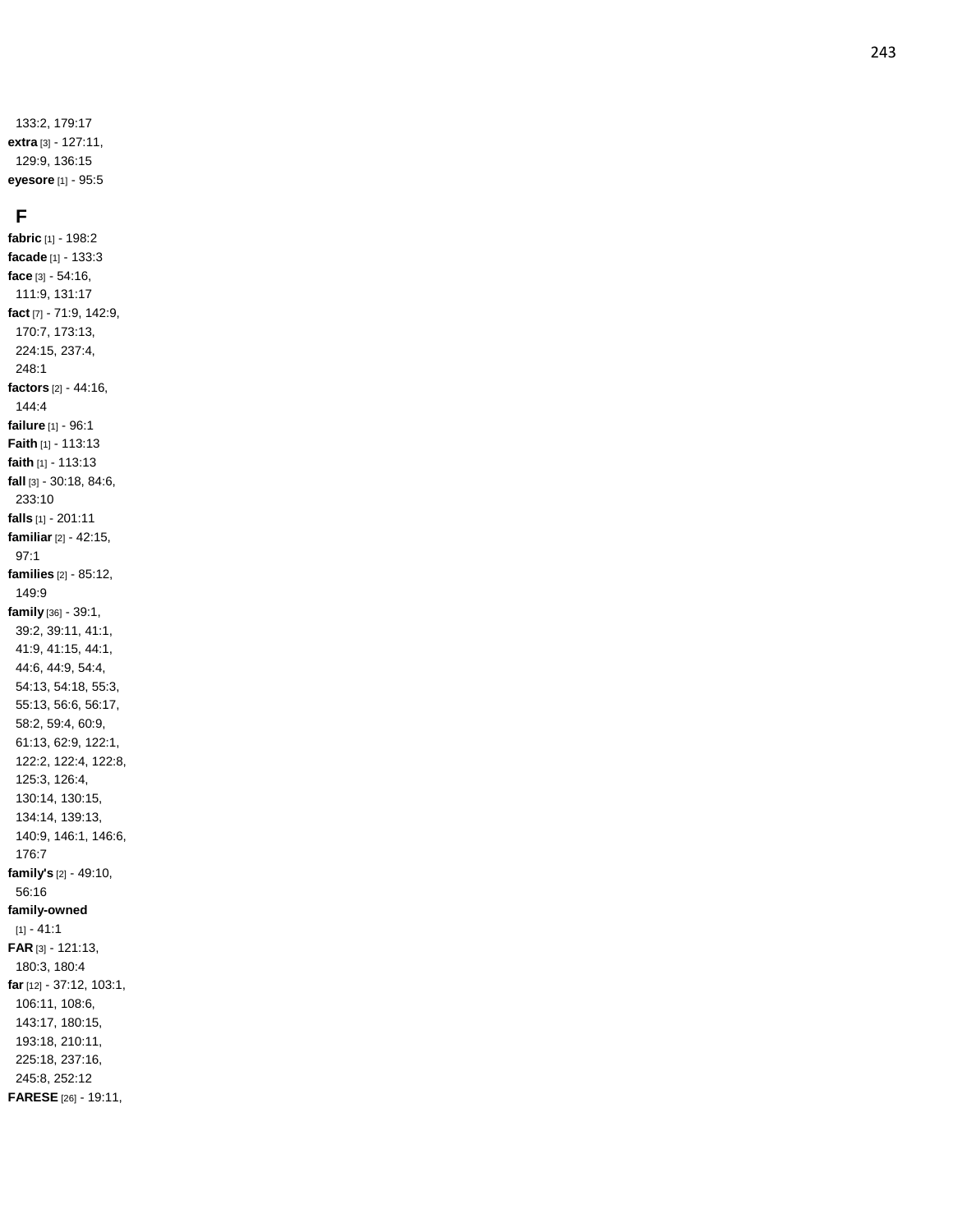19:14, 19:15, 20:5, 20:8, 20:12, 21:2, 21:8, 21:16, 24:8, 24:18, 25:3, 25:17, 27:15, 28:8, 28:15, 29:8, 31:3, 31:6, 32:1, 32:4, 32:9, 33:6, 33:17, 34:7, 34:18 **Farese** [1] - 19:15 **fast** [6] - 196:12, 197:16, 198:8, 200:14, 225:14, 235:8 **Father** [1] - 142:13 **favor** [23] - 17:12, 17:14, 33:12, 33:15, 58:14, 59:15, 69:6, 69:8, 72:17, 73:1, 108:17, 109:1, 119:1, 119:3, 157:12, 165:6, 165:8, 174:8, 174:10, 190:5, 190:7, 255:18, 256:3 **favorably** [1] - 55:18 **favoritism** [1] - 143:5 **Fax** [1] - 1:16 **fear** [2] - 218:17, 219:16 **fears** [1 ] - 236:6 **feedback** [1] - 152:10 **feet** [46] - 25:10, 26:7, 47:5, 48:4, 103:13, 121:15, 125:18, 126:1, 126:16, 126:17, 127:8, 129:1, 129:3, 129:8, 129:9, 129:15, 129:16, 131:1, 135:9, 136:15, 137:6, 137:10, 137:12, 138:7, 138:18, 140:1, 141:13, 142:3, 143:13, 143:18, 151:12, 152:16, 153:2, 167:7, 177:1, 180:7, 182:4, 182:7, 182:16, 183:1, 183:12 **fellow** [1] - 24:4 **felt** [6] - 54:12, 60:6,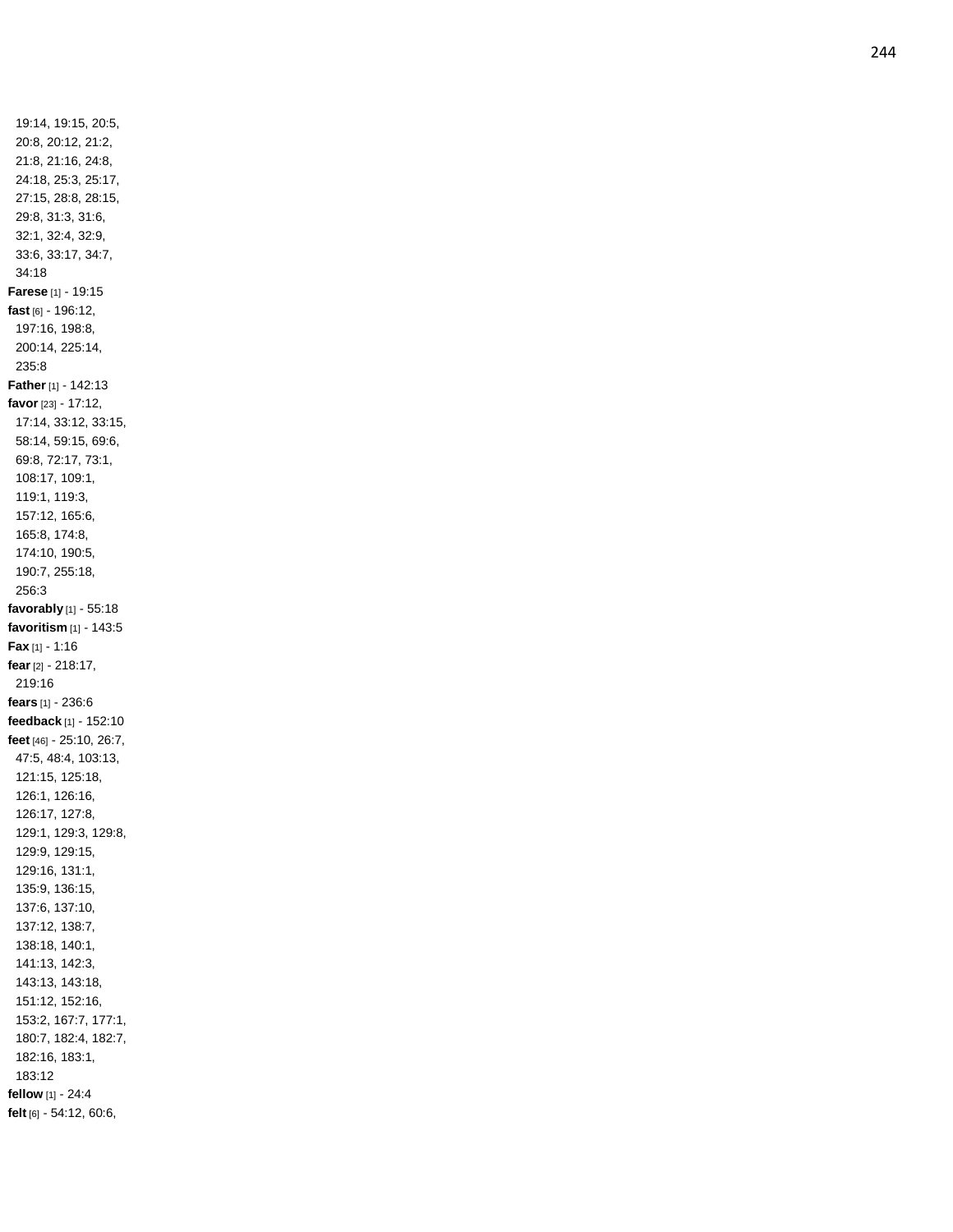133:13, 136:15, 179:14 **fence** [3] - 95:1, 178:8 **few** [6] - 20:15, 113:6, 136:15, 147:2, 204:2, 243:7 **Field** [16] - 2:8, 110:6, 110:10, 110:12, 111:14, 113:3, 113:16, 113:18, 114:13, 114:15, 114:16, 114:17, 115:9, 115:12, 115:13, 115:14 **fifteen** [1] - 46:3 **fifth** [1] - 210:13 **fight** [1] - 236:8 **figure** [4] - 141:1, 147:8, 152:11, 200:2 **file** [7] - 24:10, 44:5, 48:9, 48:16, 66:2, 66:8, 76:12 **filed** [3] - 38:11, 48:14, 200:16 **files** [9] - 50:7, 63:6, 78:16, 157:2, 164:11, 172:15, 180:10, 243:17 **filing** [2] - 47:12, 134:10 **filled** [1] - 154:18 **final** [8] - 116:13, 187:1, 231:3, 231:4, 232:18, 233:1, 234:18, 235:5 **finalize** [1] - 97:8 **findings** [23] - 15:10, 17:8, 45:9, 68:10, 68:11, 68:14, 68:17, 70:7, 70:13, 72:2, 72:15, 107:1, 108:8, 116:17, 117:1, 118:14, 173:1, 174:2, 188:8, 189:17, 249:3, 251:1 **fine** [11] - 15:2, 92:10, 92:17, 145:3, 181:5, 211:14, 213:15, 213:16, 227:2, 227:11, 240:9 **finish** [1] - 43:1 **finished** [1] - 80:17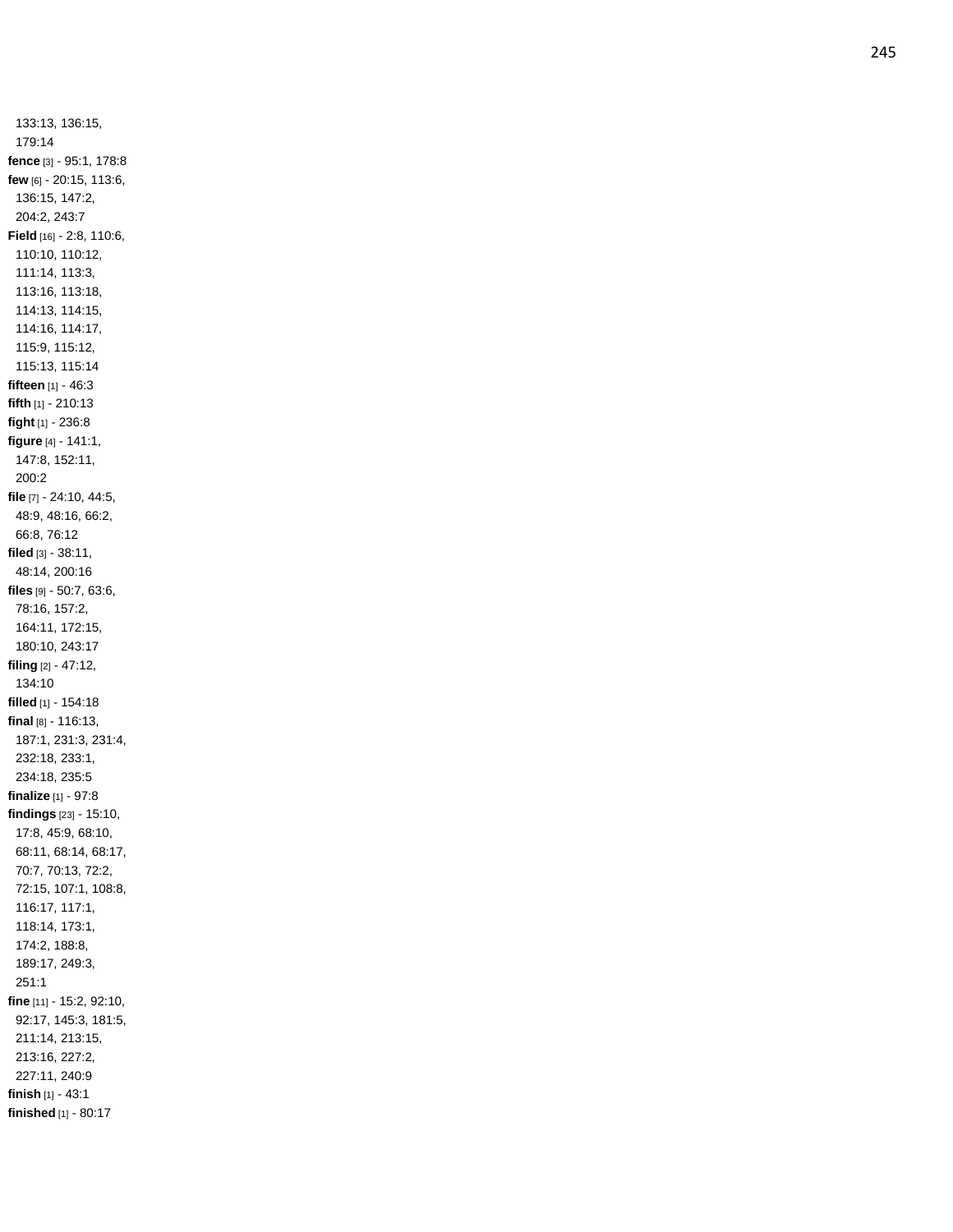**finishes** [1] - 43:4 **fire** [2] - 55:15, 61:18 **firm** [1] - 175:10 **firmly** [2] - 149:17, 248:10 **Firouzbakht** [2] - 120:14, 121:4 **FIROUZBAKHT** [16] - 121:5, 135:8, 138:14, 138:17, 144:18, 145:11, 148:4, 148:7, 154:7, 154:10, 154:15, 155:2, 155:6, 156:8, 156:11, 157:16 **first** [22] - 3:15, 19:7, 28:3, 41:12, 42:2, 56:17, 100:13, 108:13, 122:4, 128:2, 128:3, 128:17, 134:1, 147:4, 149:7, 163:10, 176:10, 190:3, 231:8, 231:17, 248:2, 248:13 **First** [2] - 1:6, 121:6 **fit** [2] - 59:8, 198:2 **fits** [1] - 139:15 **five** [27] - 10:14, 17:14, 25:10, 26:7, 33:15, 39:16, 45:8, 58:8, 64:13, 69:8, 73:1, 83:11, 83:16, 109:1, 119:3, 121:18, 124:11, 127:2, 129:3, 129:6, 157:3, 164:12, 165:8, 174:10, 190:7, 256:3 **five -foot** [2] - 127:2, 129:6 **five -year** [1] - 64:13 **fixe d** [1] - 142:8 **flat** [2] - 136:18, 177:2 **fleshing** [1] - 137:5 **flipping** [1] - 145:8 **Floor** [1] - 1:6 **floor** [50] - 37:18, 39:9, 39:17, 40:2, 40:4, 40:7, 40:12, 41:6, 45:3, 49:15, 49:18, 50:5, 51:10, 84:8, 84:13, 86:6,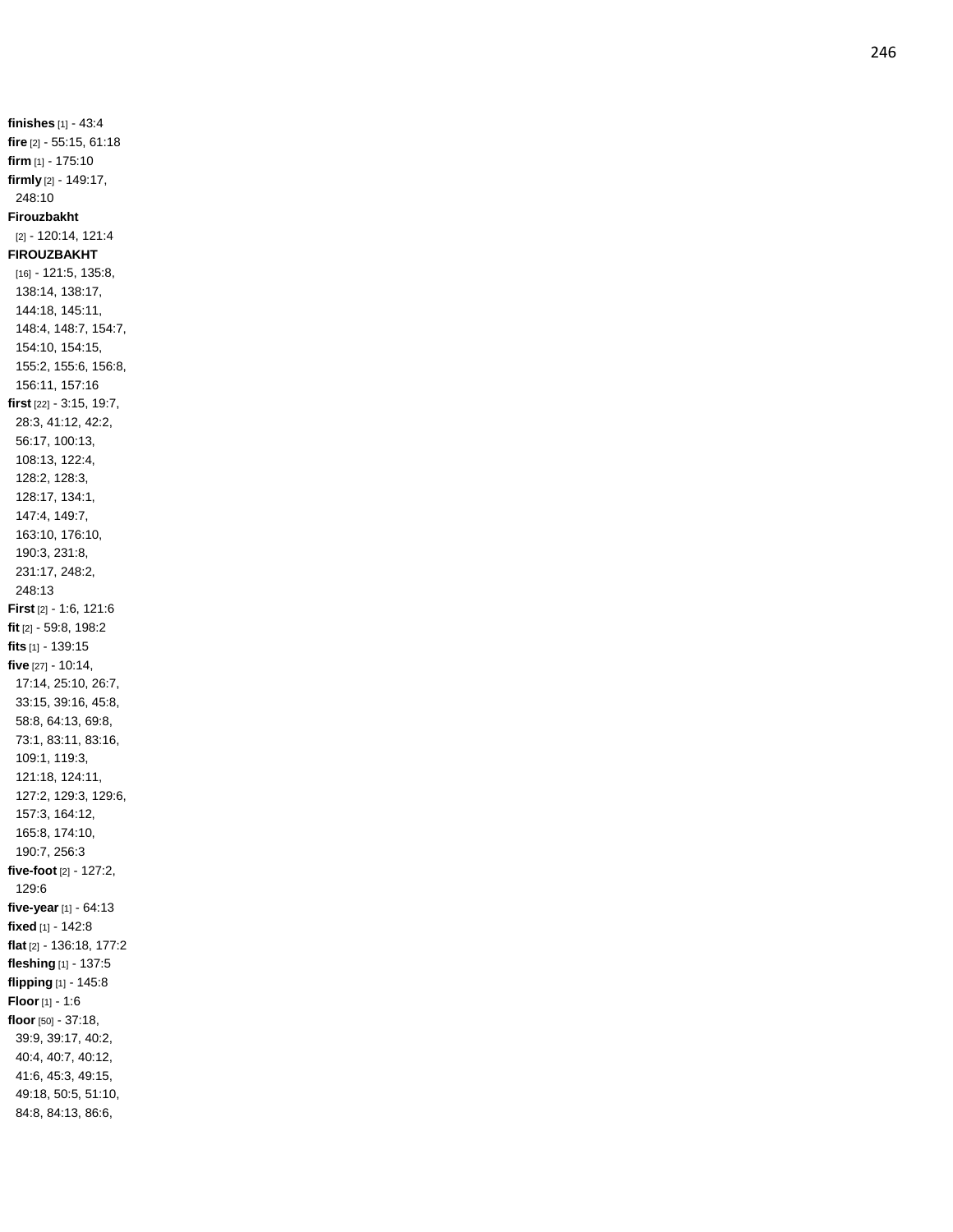91:15, 97:5, 99:4, 101:10, 121:15, 122:4, 122:7, 122:12, 123:14, 124:12, 126:13, 130:5, 130:6, 130:10, 134:7, 134:8, 134:17, 134:18, 135:2, 135:3, 135:4, 135:7, 136:6, 136:7, 147:5, 167:3, 167:8, 167:9, 170:6, 170:13, 171:17, 173:12, 176:10, 176:12 **floors** [3] - 124:9, 134:13, 135:3 **Flour** [1] - 205:13 **folks** [8] - 188:18, 192:9, 194:9, 198:14, 199:8, 233:7, 243:1, 243:15 **follow** [3] - 74:10, 102:10, 201:2 **following** [12] - 15:10, 32:14, 68:9, 70:7, 107:1, 116:18, 156:3, 163:9, 173:1, 188:8, 249:3, 251:3 **fondly** [1] - 54:9 **food** [19] - 12:5, 193:17, 196:12, 197:16, 198:8, 200:14, 203:2, 212:18, 216:9, 216:11, 217:6, 224:17, 225:6, 225:14, 228:14, 230:5, 230:6, 231:7, 252:11 **foods** [2] - 9:17, 235:8 **foot** [9] - 79:10, 93:5, 95:1, 123:6, 127:2, 129:6, 134:15, 176:9, 245:16 **footage** [5] - 40:15, 52:18, 97:4, 98:2, 135:7 **footnote** [10] - 87:1, 87:4, 87:6, 87:15, 88:11, 88:14, 89:17, 89:18, 90:2, 92:12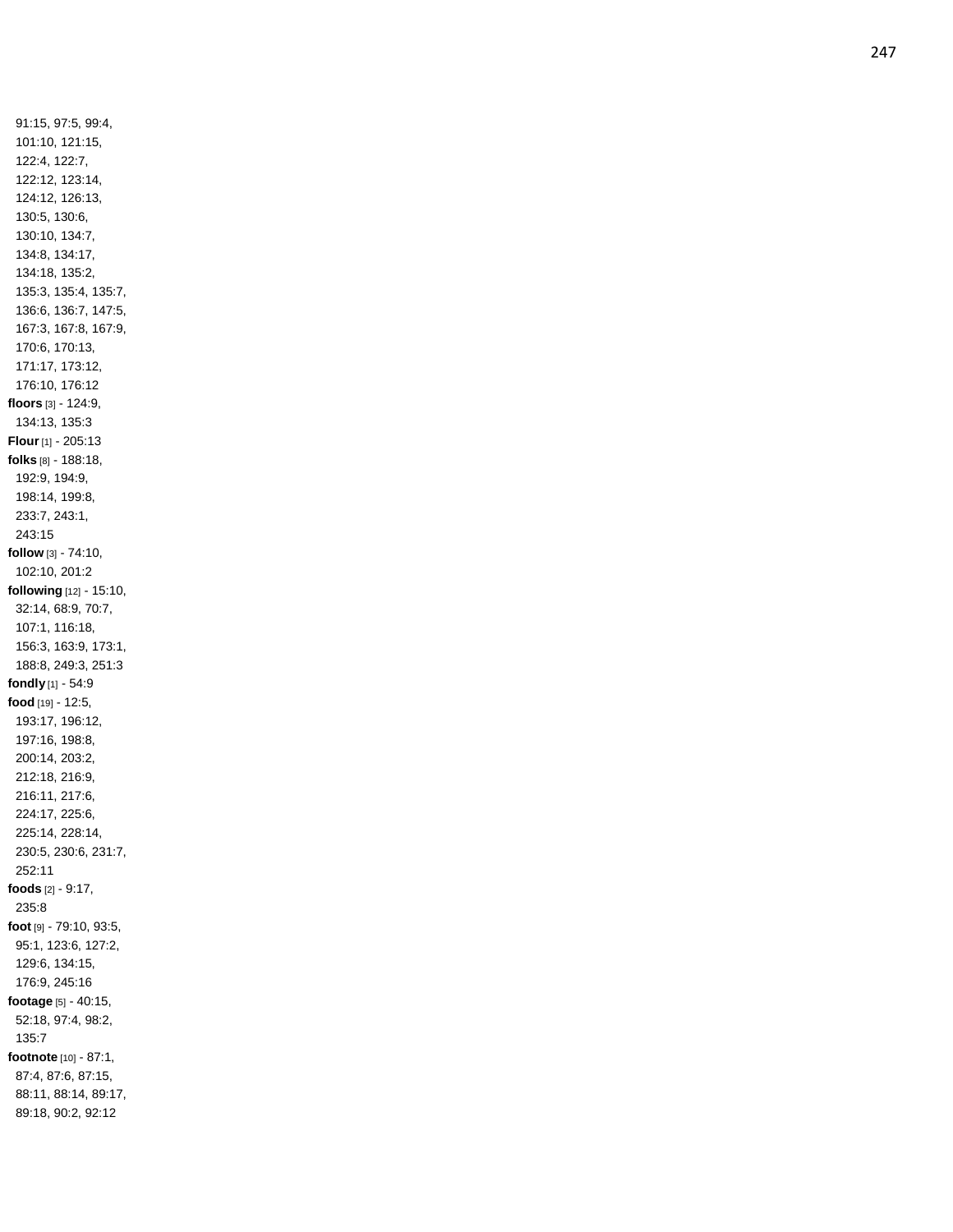**Footnote** [7] - 87:3, 89:3, 90:14, 91:2, 92:9, 107:4, 108:10 **footprint** [7] - 52:16, 177:17, 178:13, 178:14, 184:6, 184:8, 246:12 **FOR** [1] - 1:1 **forces** [1] - 85:1 **foregoing** [1] - 257:15 **FOREGOING** [1] - 258:14 **forever** [1] - 140:10 **form** [2] - 55:16, 181:9 **former** [2] - 87:11, 254:15 **formerly** [1] - 93:10 **formula** [1] - 83:18 **forth** [8] - 72:3, 141:16, 142:3, 218:10, 219:1, 237:6, 237:11, 258:6 **forward** [3 ] - 90:8, 106:2, 137:13 **foundation** [1] - 177:18 **four** [16] - 13:8, 28:3, 39:16, 55:2, 69:4, 185:13, 192:6, 194:5, 194:11, 210:14, 223:11, 223:16, 223:18, 237:8, 241:3, 251:16 **frame** [1] - 248:17 **franchisee** [1] - 198:10 **FRANCIS** [5] - 37:6, 48:7, 65:11, 65:17, 66:18 **Francis** [1] - 37:5 **frankly** [3] - 42:1, 125:9, 254:4 **free** [1] - 77:18 **French** [1] - 241:5 **frequently** [3] - 194:1, 197:8, 252:13 **FROM** [6] - 161:16, 162:1, 207:12, 208:3, 209:7, 227:16 **front** [7] - 4:11, 12:6,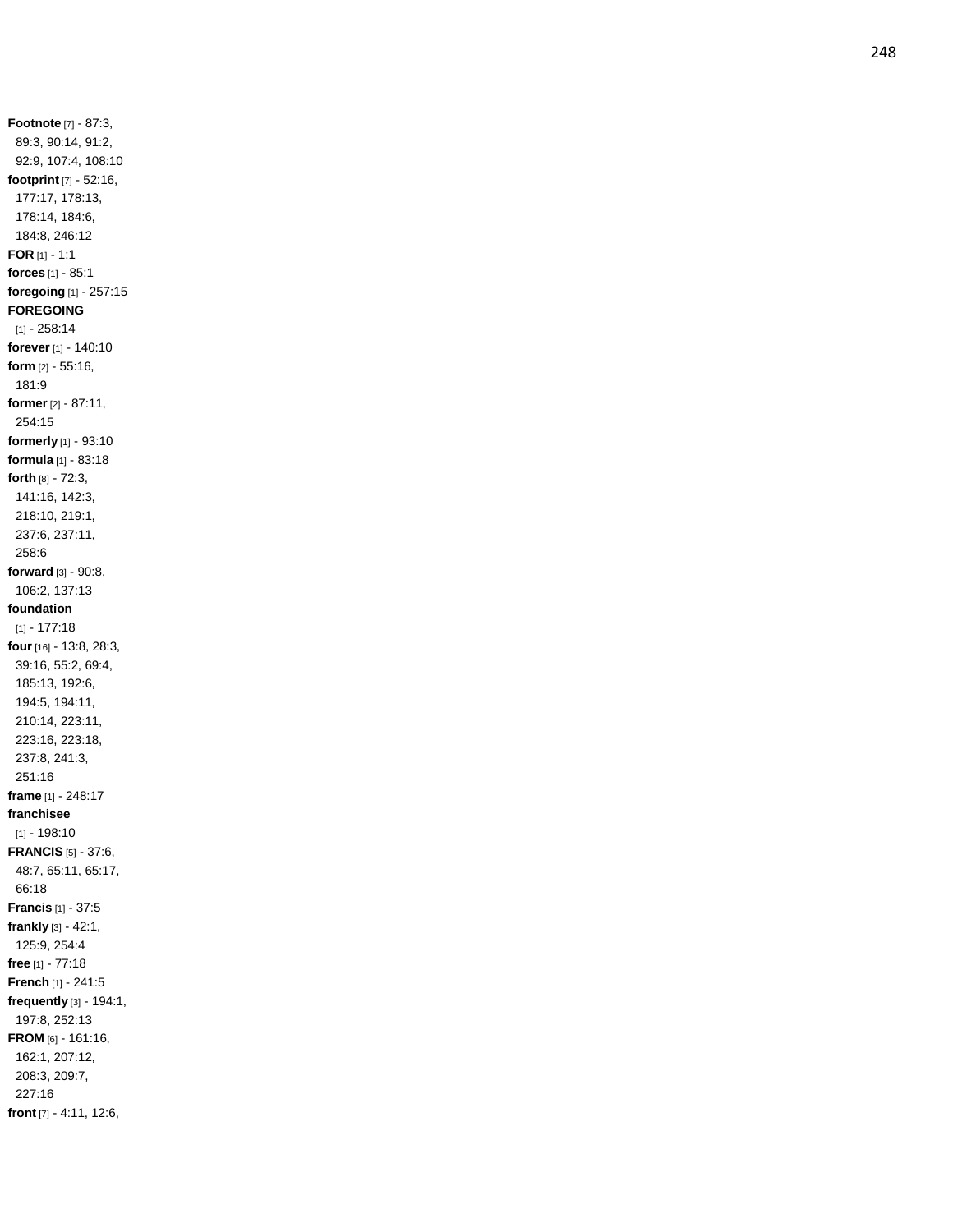#### [5] - 122:14, 129:9,

94:2

139:9, 145:17, 149:4 **functionality** [3] - 127:12, 141:15, 144:4 **functionally** [2] - 128:16, 140:7 **future** [2] - 55:10,

**G**

122:3

**G-I-A-N - N - I - A - N - I** [1] - 202:16 **G - U - E - R - R - E - R - O**  $[1] - 60:1$ **gable** [6] - 136:16, 136:18, 137:1, 139:14, 139:18, 168:12 **gabled** [2] - 124:18, 139:11 **Galluccio** [1] - 74:16 **garages** [1] - 93:12 **gate** [1] - 95:2 **gees** [1] - 146:16 **general** [2] - 113:10, 247:14 **GENERAL** [1] - 1:3 **generally** [6] - 17:4, 71:14, 118:9, 123:4, 193:18, 252:11 **generated** [3] - 15:15, 70:11, 117:6 **generation** [1] - 56:6 **gentleman** [3] - 24:9, 161:5, 254:10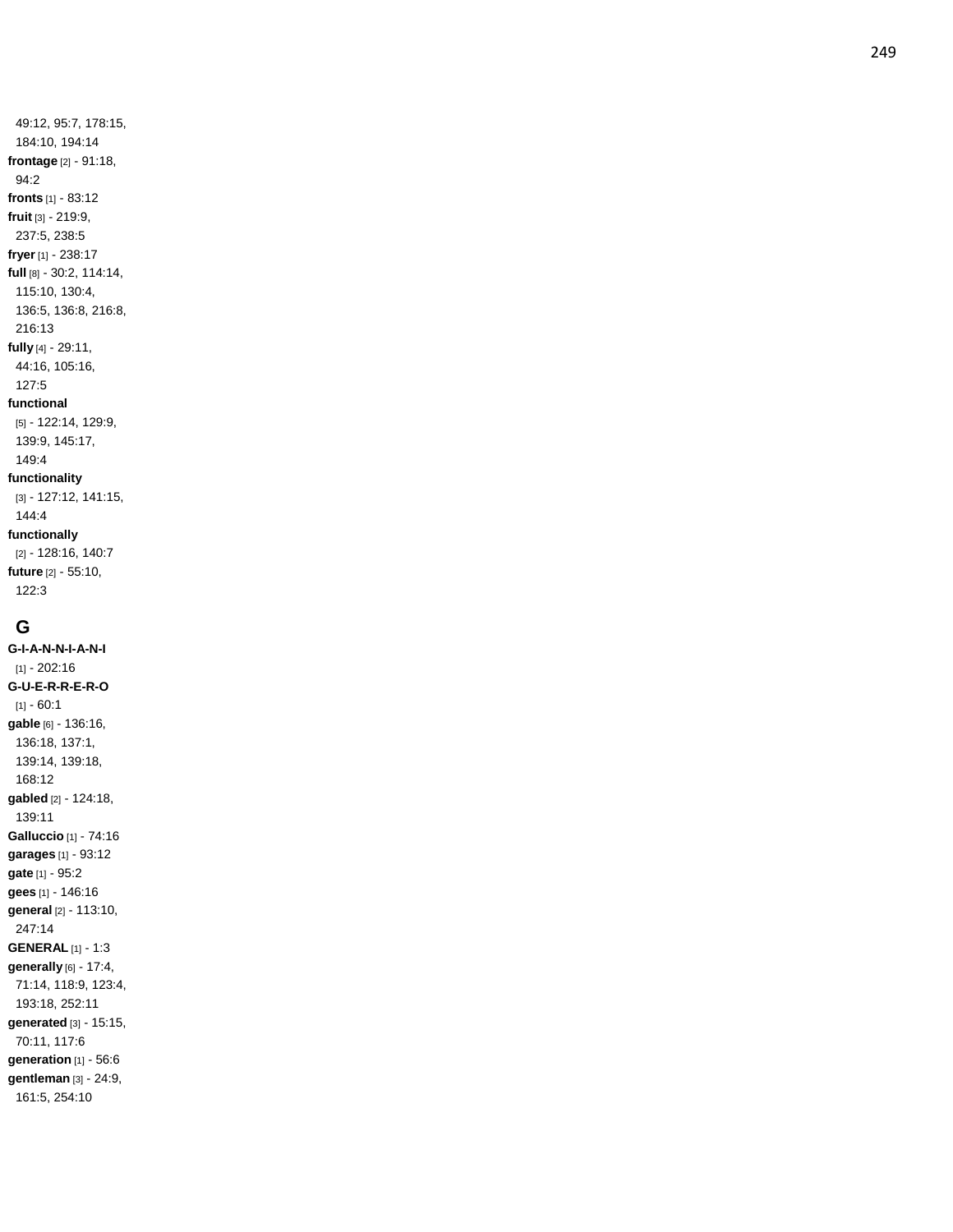**GIANNIANI** [13] - 202:15, 203:8, 203:13, 204:14, 204:17, 205:2, 205:6, 206:10, 230:16, 231:9, 246:3, 246:9, 247:5 **Gianniani** [1] - 202:16 **Girl** [1] - 40:18 **girls** [1] - 167:8 **given** [5] - 8:8, 101:12, 147:7, 181:3, 235:10 **glad** [1] - 12:18 **glasses** [1] - 23:11 **gluten** [1] - 77:18 **goal** [1] - 133:10 **God** [2] - 12:12, 12:16 **going...** [1] - 183:4 **gonna** [4] - 95:1, 152:12, 195:16, 236:6 **goods** [7] - 195:4, 210:8, 212:7, 212:15, 221:1, 231:2, 232:18 **grab** [1] - 52:18 **grandfather** [1] - 139:13 **granite** [1] - 43:17 **grant** [27] - 17:9, 48:15, 59:2, 68:18, 70:9, 72:16, 79:9, 104:8, 106:3, 108:9, 116:9, 117:4, 118:15, 139:1, 148:2, 167:4, 169:5, 174:3, 189:18, 198:13, 199:12, 201:18, 202:10, 232:7, 232:11, 233:3, 251:2 **granted** [22] - 17:15, 68:12, 69:9, 73:2, 75:15, 76:2, 86:11, 99:1, 107:15, 109:2, 122:12, 123:5, 123:9, 128:17, 138:4, 173:16, 189:8, 191:17, 192:3, 250:10, 256:4 **granting** [4] - 143:4, 143:11, 197:18,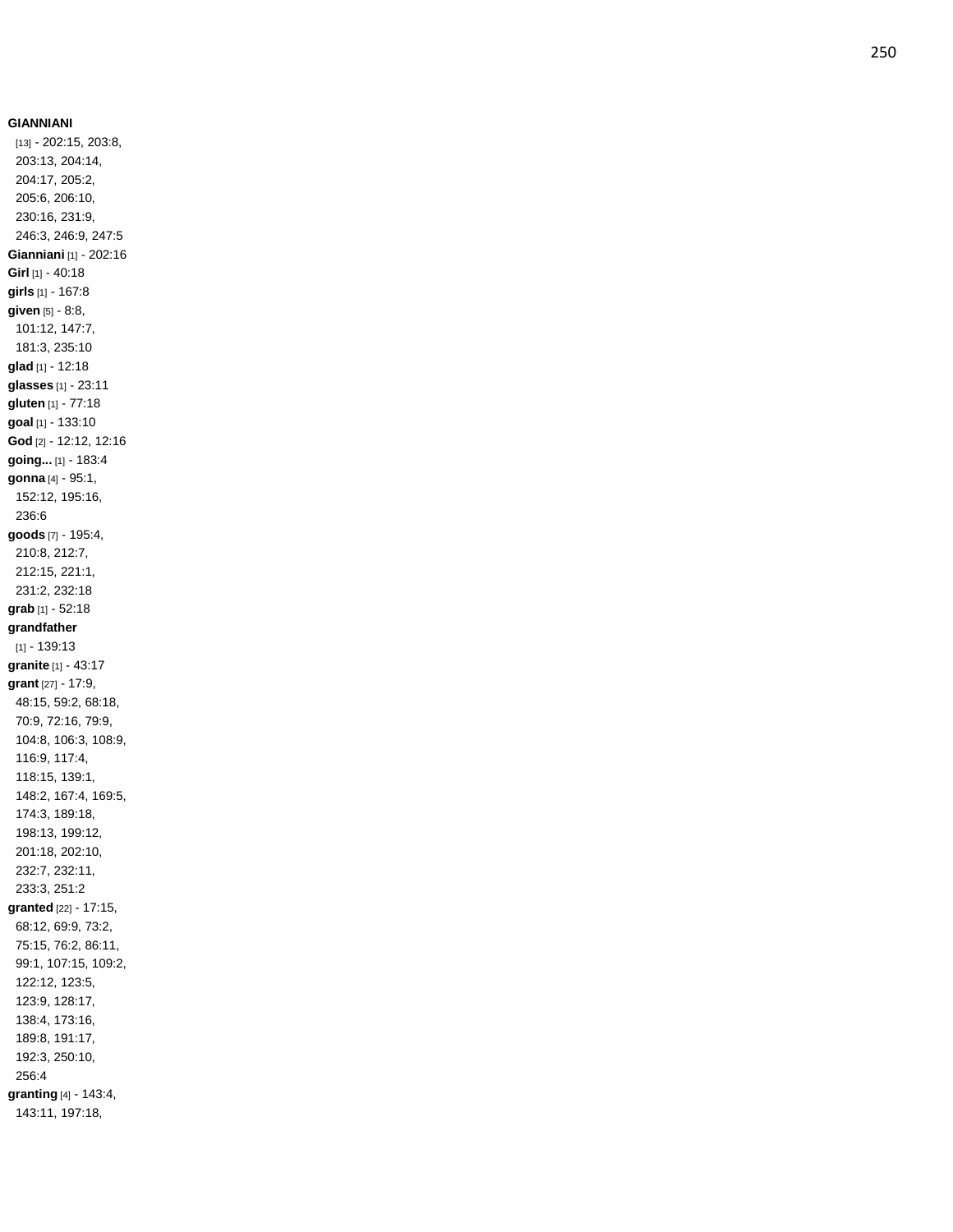255:18 **grants** [2] - 100:8, 131:7 **grass** [1] - 93:9 **gravestones** [1] - 83:7 **great** [4] - 57:16, 61:1, 123:17, 139:13 **great -grandfather** [1] - 139:13 **greater** [1] - 70:2 **greatest** [1] - 210:3 **Green** [2] - 100:12, 100:18 **green** [16] - 87:6, 87:9, 88:9, 91:3, 91:5, 91:7, 91:8, 91:9, 91:16, 93:9, 93:17, 93:18, 94:5, 94:9, 103:18 **grew** [4] - 57:4, 146:10, 150:2 **grocery** [1] - 41:2 **ground** [19] - 37:17, 39:9, 39:17, 40:2, 40:3, 40:7, 40:12, 41:6, 45:3, 49:14, 49:17, 50:5, 51:9, 84:8, 84:13, 86:5, 91:15, 99:4, 101:10 **grounds** [1] - 69:1 **grow** [4] - 50:3, 61:10, 93:9, 212:18 **growing** [2] - 59:5, 61:11 **grows** [1] - 214:4 **growth** [2] - 47:10, 149:8 **GUERRERO**  $[1] - 59:17$ **Guerrro** [1] - 59:18 **guess** [9] - 53:4, 62:16, 80:1, 127:6, 130:17, 140:10, 146:13, 150:9, 184:3 **guessing** [2] - 113:7, 162:3 **guideline** [1] - 123:12 **guideline's** [1] - 153:10 **guidelines** [26] - 123:8, 124:2,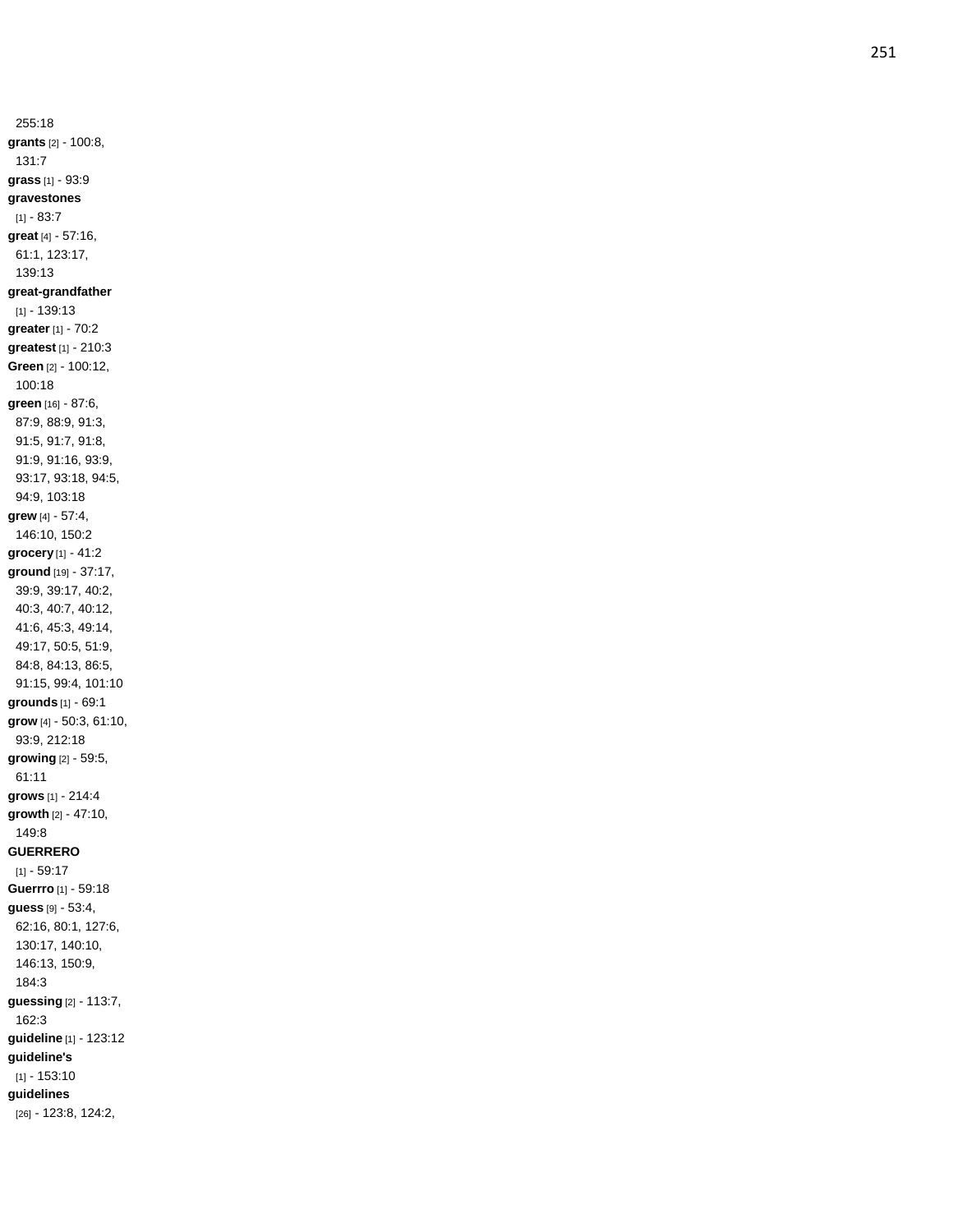## **H**

**habitable** [1] - 122:11 **hair** [1] - 121:8 **Haiti** [1] - 55:2 **half** [4] - 28:3, 244:4, 244:5, 245:11 **hallway** [1] - 138:11 **ham** [1] - 240:3 **Hampshire** [7] - 2:2, 2:4, 6:6, 19:8, 19:18, 20:10, 40:17 **Hancock** [6] - 2:12, 175:6, 175:12, 176:5, 179:5, 186:4 **hand** [1] - 258:8 **hands** [11] - 17:13, 53:10, 65:5, 67:9, 72:18, 80:1, 108:18, 174:9, 190:6, 206:7, 256:2 **happy** [8] - 62:6, 67:10, 116:13, 177:9, 185:4, 188:1, 214:5, 253:11 **hard** [6] - 55:11, 61:17, 62:2, 74:9, 146:14, 162:2 **hardship** [29] - 44:14, 44:15, 45:9, 46:11, 46:12, 46:18, 51:11,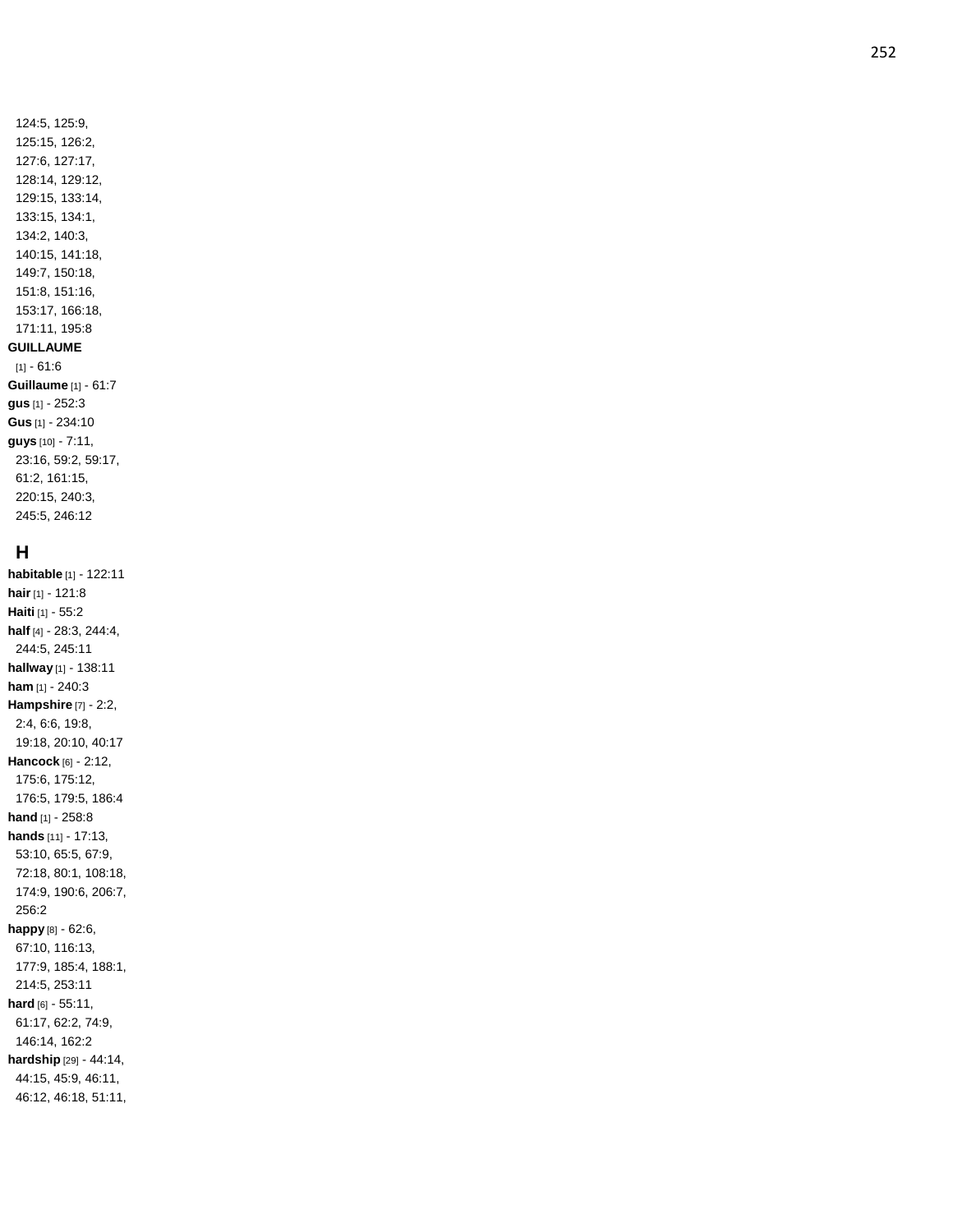58:4, 83:15, 103:6, 105:13, 107:6, 107:7, 107:11, 173:5, 173:13, 188:12, 188:16, 188:17, 189:2, 249:8, 249:17, 250:3, 250:4 **hardware** [1] - 195:15 **hardy** [1] - 52:9 **Harvard** [4] - 2:5, 36:7, 57:4, 61:11 **hate** [1] - 66:17 **HAWKINSON** [2] - 231:8, 231:17 **hazard** [9] - 15:17, 16:4, 16:14, 70:14, 71:5, 86:17, 117:8, 117:12, 118:5 **head** [1] - 128:7 **headroom** [2] - 129:17, 134:5 **health** [6] - 16:15, 71:6, 77:18, 118:6, 194:3, 252:15 **hear** [15] - 24:5, 27:8, 29:10, 46:10, 77:11, 77:13, 79:6, 80:17, 88:17, 88:18, 141:11, 148:4, 157:8, 199:11, 224:7 **heard** [32] - 6:7, 14:14, 19:9, 32:12, 36:8, 53:6, 56:11, 59:16, 61:5, 62:13, 74:7, 85:5, 98:12, 110:7, 112:11, 120:7, 143:16, 151:2, 151:3, 156:1, 159:7, 162:15, 163:7, 166:7, 172:10, 175:7, 184:18, 186:13, 199:10, 221:12, 222:2, 254:9 **hearing** [16] - 43:12, 67:13, 87:17, 88:15, 88:16, 90:14, 113:15, 152:4, 157:4, 164:1, 177:15, 207:10, 215:4, 215:7, 225:17, 258:6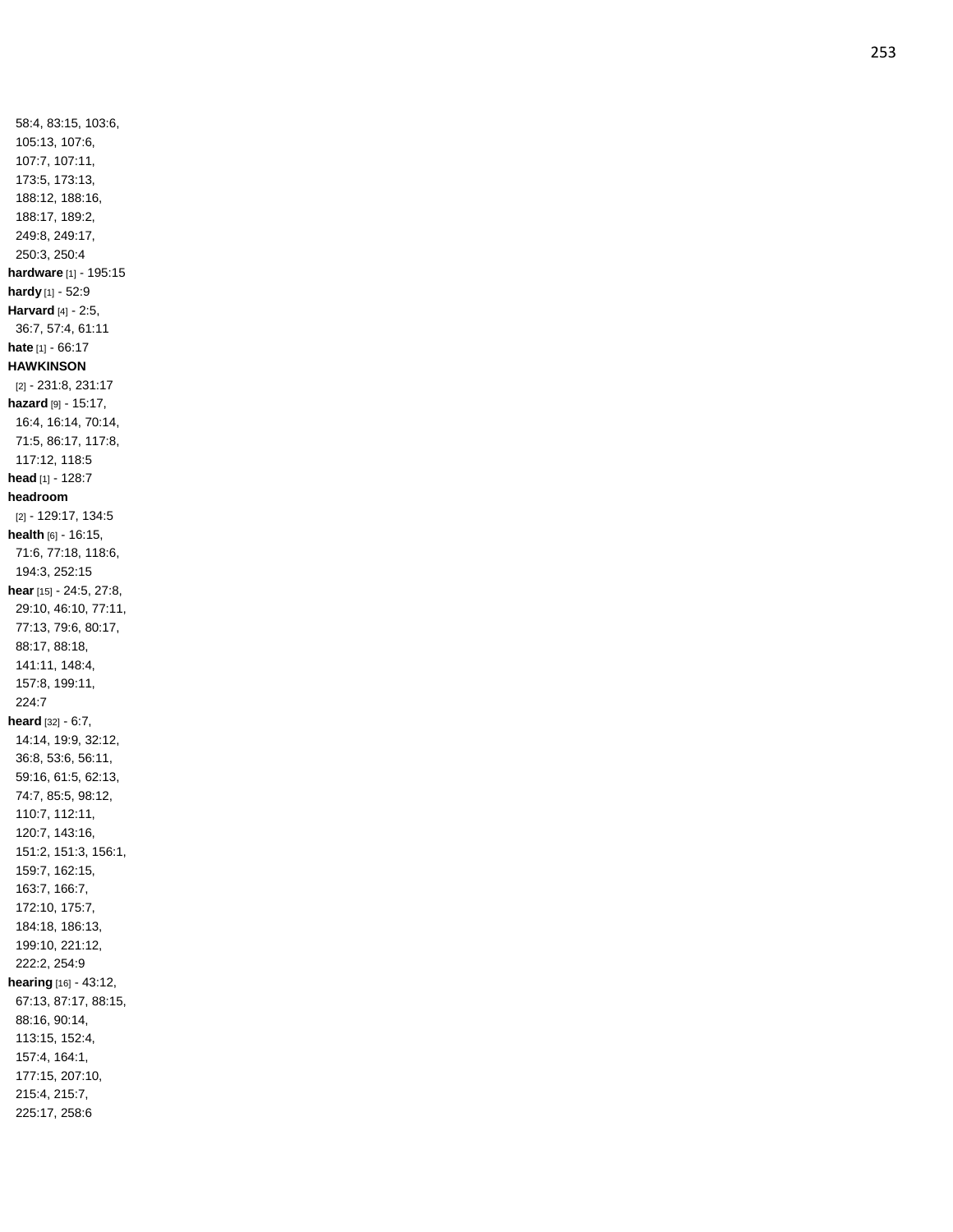**HEARING** [1] - 1:3 **Hearing** [2] - 2:3, 3:4 **hearings** [3] - 77:6, 89:5, 176:2 **heart** [1] - 214:4 **height** [8] - 128:7, 176:15, 177:4, 177:18, 178:2, 185:3, 185:8, 185:15 **heights** [1] - 176:13 **held** [1] - 113:15 **HELLER** [22] - 194:16, 196:6, 197:1, 197:11, 197:15, 198:17, 199:1, 199:7, 199:15, 200:4, 200:8, 202:13, 205:15, 216:5, 216:8, 216:15, 240:5, 241:10, 241:16, 242:4, 242:9 **Heller** [1] - 194:16 **help** [8] - 7:13, 13:3, 40:3, 54:15, 60:16, 92:4, 147:5, 147:15 **helped** [3] - 57:8, 57:10, 58:7 **helpful** [4] - 65:18, 122:16, 149:1, 224:10 **helping** [1] - 186:8 **hereby** [1] - 257:16 **herein** [1] - 258:6 **hereunto** [1] - 258:7 **heritage** [1] - 248:8 **HERMAN** [1] - 175:14 **Herman** [2] - 175:14, 185:6 **herself** [1] - 55:12 **hi** [4] - 59:17, 120:18, 159:9, 185:1 **Hickey** [23] - 3:6, 6:4, 17:16, 19:4, 34:2, 36:4, 69:10, 73:3, 74:4, 82:4, 109:3, 110:4, 119:5, 120:4, 157:18, 159:4, 165:12, 166:4, 174:12, 175:4, 190:9, 191:4, 256:5 **hickey** [1] - 1:9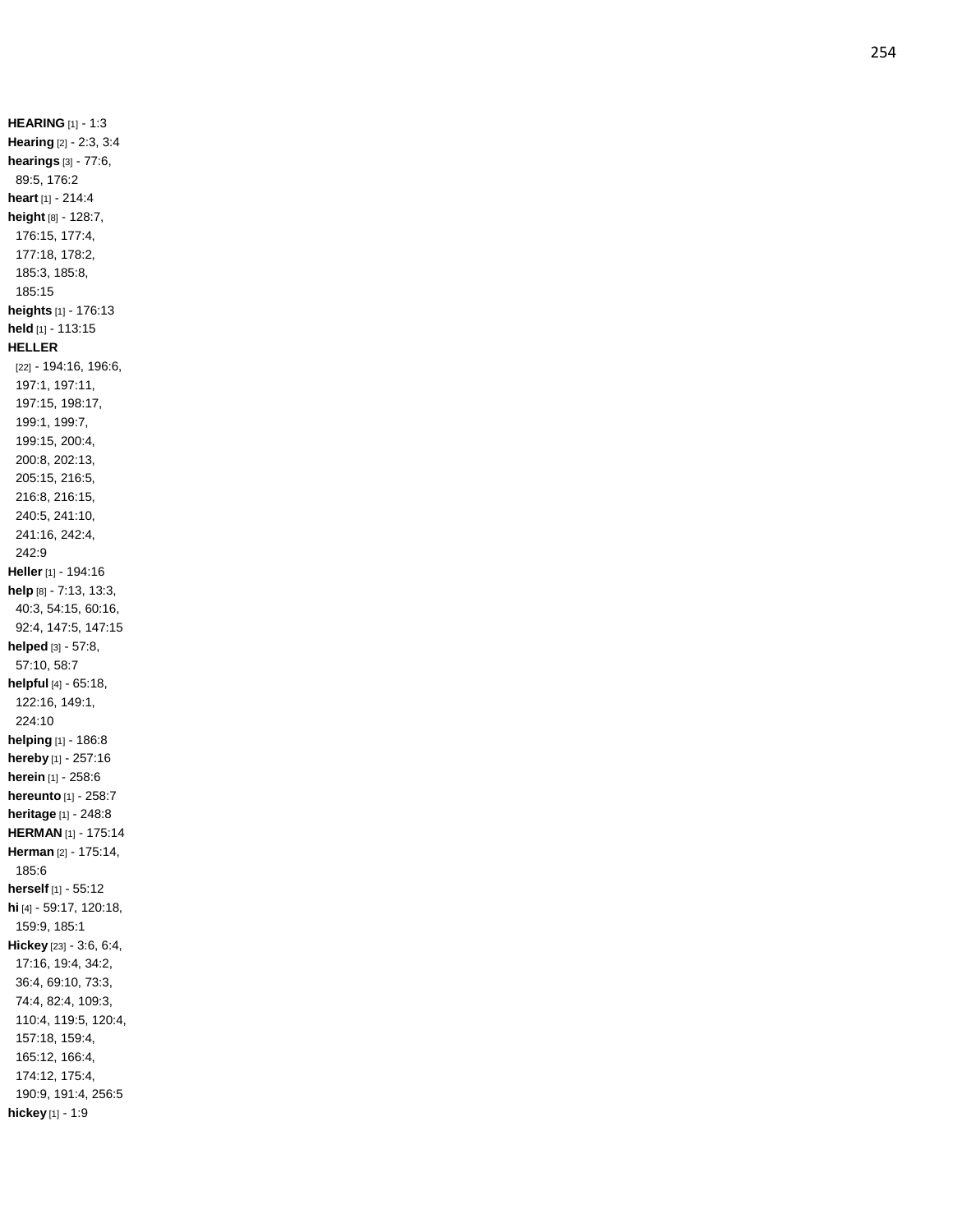**HICKEY** [33] - 7:3, 14:11, 15:3, 18:4, 25:14, 27:5, 30:9, 31:2, 31:4, 50:12, 63:9, 63:13, 63:17, 64:5, 64:9, 64:18, 66:5, 67:5, 92:10, 92:12, 112:8, 116:6, 135:13, 162:18, 171:15, 211:10, 222:8, 223:5, 233:12, 233:17, 234:6, 239:12, 248:15 **High** [6] - 215:18, 216:3, 216:12, 221:3, 221:15 **high** [2] - 43:18, 216:17 **higher** [1 ] - 177:1 **Hill** [1] - 137:16 **Historic** [1] - 181:1 **historic** [1] - 181:2 **history** [3] - 16:11, 146:2, 248:1 **HOAG** [1] - 166:13 **HOAGLAND** [20] - 166:9, 166:12, 167:1, 167:5, 167:16, 168:1, 168:5, 168:7, 168:10, 168:16, 169:2, 169:9, 169:12, 169:17, 170:5, 170:11, 170:16, 171:7, 171:18, 172:4 **Hoagland** [1] - 166:12 **hold** [3] - 12:11, 167:14, 244:6 **holiday** [1] - 57:2 **home** [15] - 55:4, 75:2, 114:4, 140:9, 140:11, 146:5, 146:6, 150:1, 212:11, 221:16, 231:3, 231:6, 233:1, 235:1, 242:6 **homes** [1] - 206:1 **HON** [3] - 110:10, 110:17, 112:4 **Hon** [4] - 110:10, 113:3, 114:15, 115:11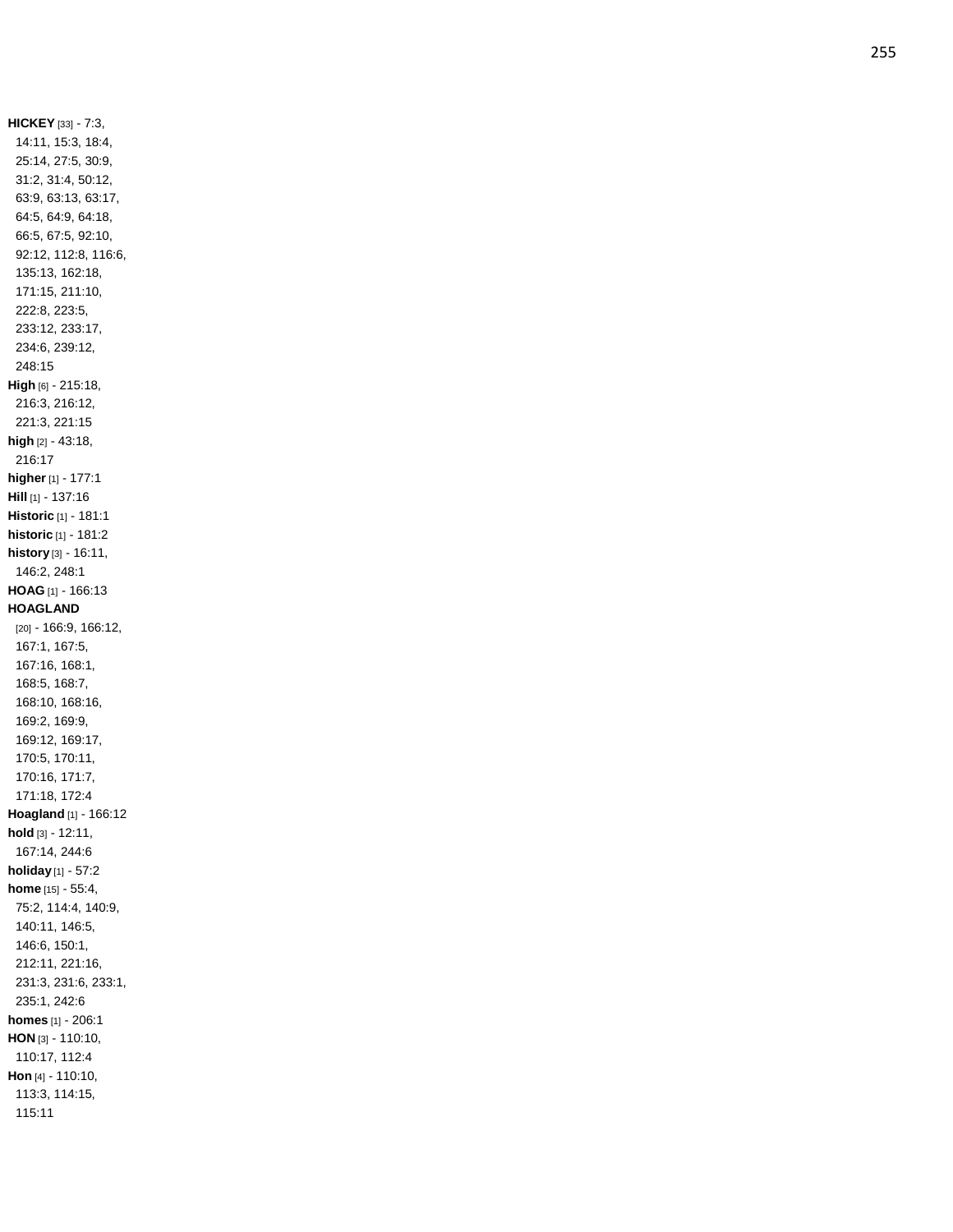**honest** [1] - 216:1 **honor** [1] - 248:5 **hope** [4] - 55:17, 98:18, 145:1, 193:8 **HOPE** [57 ] - 36:10, 36:18, 37:4, 37:14, 43:8, 45:12, 46:1, 46:9, 47:3, 48:3, 48:8, 49:1, 50:9, 51:7, 52:4, 63:16, 63:18, 64:7, 64:10, 65:13, 66:10, 66:14, 82:5, 82:18, 85:18, 86:3, 86:5, 86:9, 87:18, 88:10, 89:4, 89:13, 90:3, 91:2, 93:2, 94:13, 95:15, 97:15, 97:17, 120:9, 121:3, 121:11, 123:1, 123:7, 123:11, 124:3, 126:12, 130:6, 132:11, 133:1, 133:7, 134:11, 135:1, 137:2, 138:13, 144:1, 152:9 **Hope** [8] - 36:12, 52:14, 70:1, 82:7, 120:11 **hopefully** [3] - 18:5, 29:17, 97:10 **hopes** [1] - 100:8 **horrible** [1] - 137:13 **hosts** [1] - 125:1 **hot** [2] - 238:3, 251:7 **hour** [1] - 9:5 **hours** [11] - 8:10, 8:17, 10:8, 11:17, 11:18, 12:1, 192:17, 233:6, 252:4 **house** [21] - 25:7, 111:2, 111:10, 111:13, 122:1, 124:17, 136:3, 139:12, 147:7, 148:18, 176:6, 176:12, 178:2, 178:15, 179:4, 179:8, 179:11, 179:18, 180:2, 181:2 **household** [1] - 146:16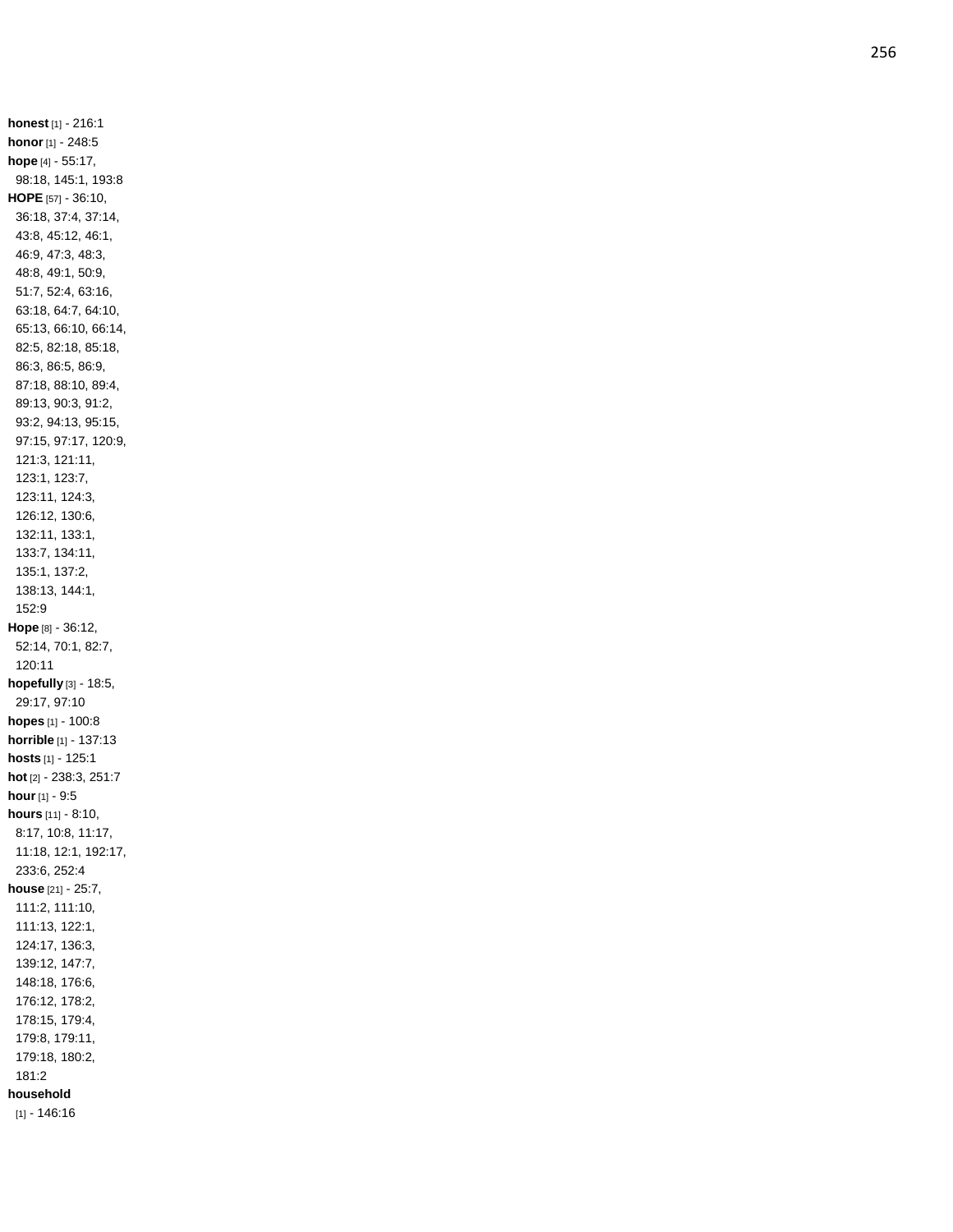**houses** [1] - 126:10 **housing** [13] - 39:7, 39:10, 43:16, 43:18, 44:2, 101:8, 101:9, 101:11, 101:13, 102:12, 105:17, 105:18, 108:6 **Housing** [1] - 96:18 **huge** [1] - 56:17

## **I**

**idea** [13] - 39:8, 40:1, 41:9, 48:10, 61:1, 66:11, 81:4, 85:3, 94:16, 95:3, 176:3, 177:14, 254:7 **ideally** [2] - 139:8, 139:9 **identical** [1] - 168:7 **identified** [1] - 202:3 **illustrate** [1] - 92:4 **immediate** [1] - 185:2 **immigrating** [1] - 55:1 **impact** [6] - 72:7, 115:3, 189:15, 197:9, 206:2, 213:13 **impacts** [2] - 83:17, 221:18 **impair** [3] - 17:4, 71:15, 118:10 **impinges** [1] - 83:18 **implications** [1] - 185:11 **important** [3] - 50:1, 58:14, 65:1 **impose** [3] - 4:2, 192:9, 194:6 **imposed** [4] - 76:4, 192:5, 192:17, 202:8 **impressed** [2] - 54:14, 57:15 **impromptu**  $[1] - 43:12$ **improve** [1] - 114:3 **improved** [1] - 49:5 **improvements** [1] - 50:5 **improving** [1] - 112:3 **IN** [2] - 258:7, 258:15 **INC** [1] - 1:15

**incentive** [1] - 84:12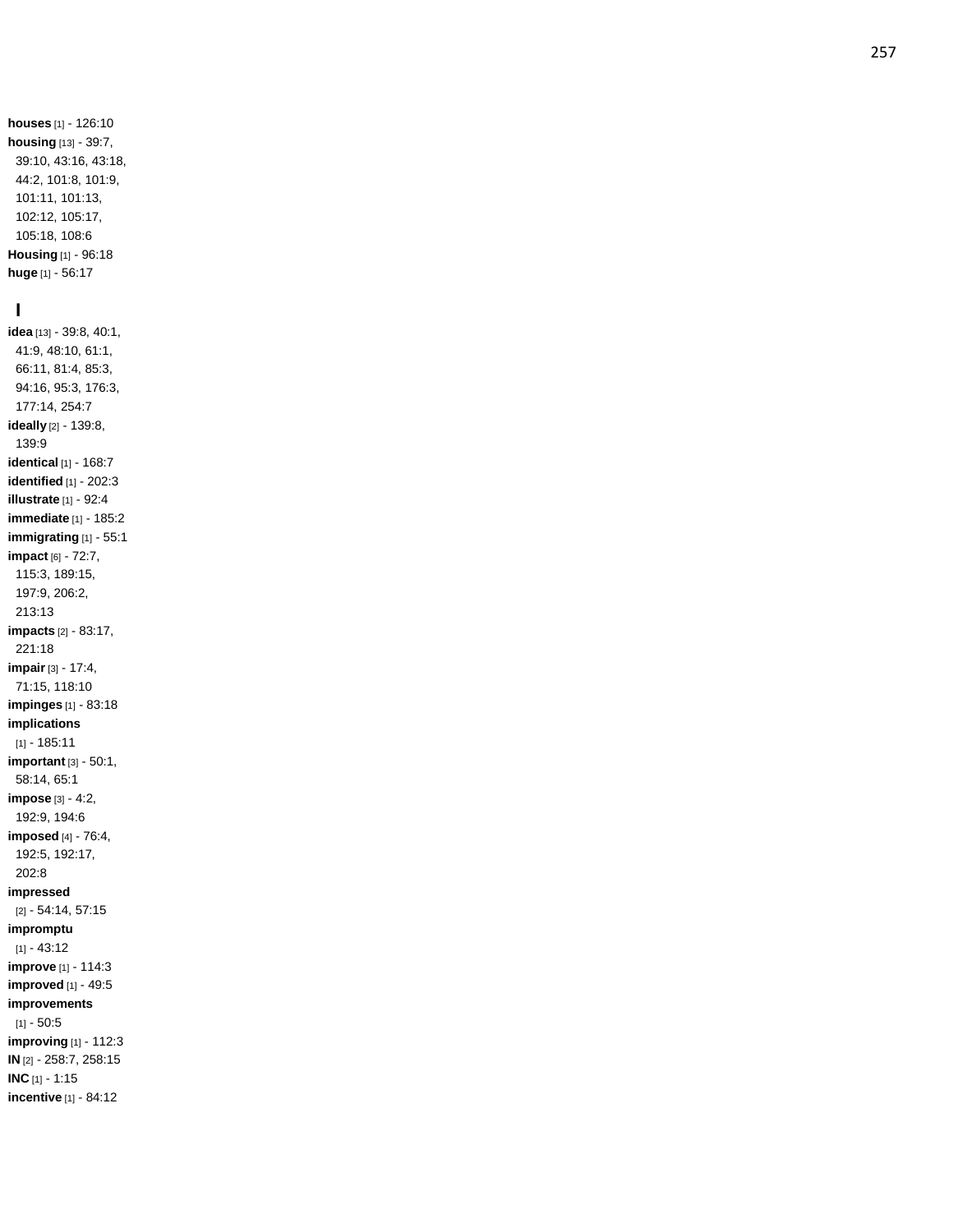**inches** [1] - 178:5 **incidental** [3] - 240:4, 241:7, 246:10 **include** [3] - 48:16, 196:9, 218:6 **included** [2] - 206:16, 233:12 **includes** [1] - 197:3 **including** [5] - 63:4, 108:10, 113:4, 122:5, 197:2 **inclusionary** [1] - 97:2 **income** [1] - 101:7 **incoming** [3] - 202:18, 205:2, 206:14 **inconceivable** [2] - 28:5, 31:9 **incorporate** [2] - 68:14, 194:13 **incorporates** [1] - 99:18 **incorporating** [1] - 192:1 **increase** [3] - 111:7, 152:5, 221:17 **increased** [1] - 46:14 **increasing** [2] - 117:14, 118:3 **indicated** [1] - 186:17 **indoors** [1] - 233:18 **industrial** [2] - 87:11, 93:13 **inform** [1] - 4:6 **information**  $[1] - 48:13$ **ingredients** [1] - 78:1 **inhabit** [2] - 44:3, 44:9 **inhabited** [1] - 85:12 **initialed** [2] - 118:18, 190:4 **initialled** [3] - 69:5, 108:14, 174:7 **initiatives** [1] - 55:7 **Inman** [1] - 11:13 **inside** [13] - 28:13, 28:18, 30:14, 32:6, 34:14, 123:17, 140:7, 221:5, 223:18, 226:7, 238:11, 238:12, 240:3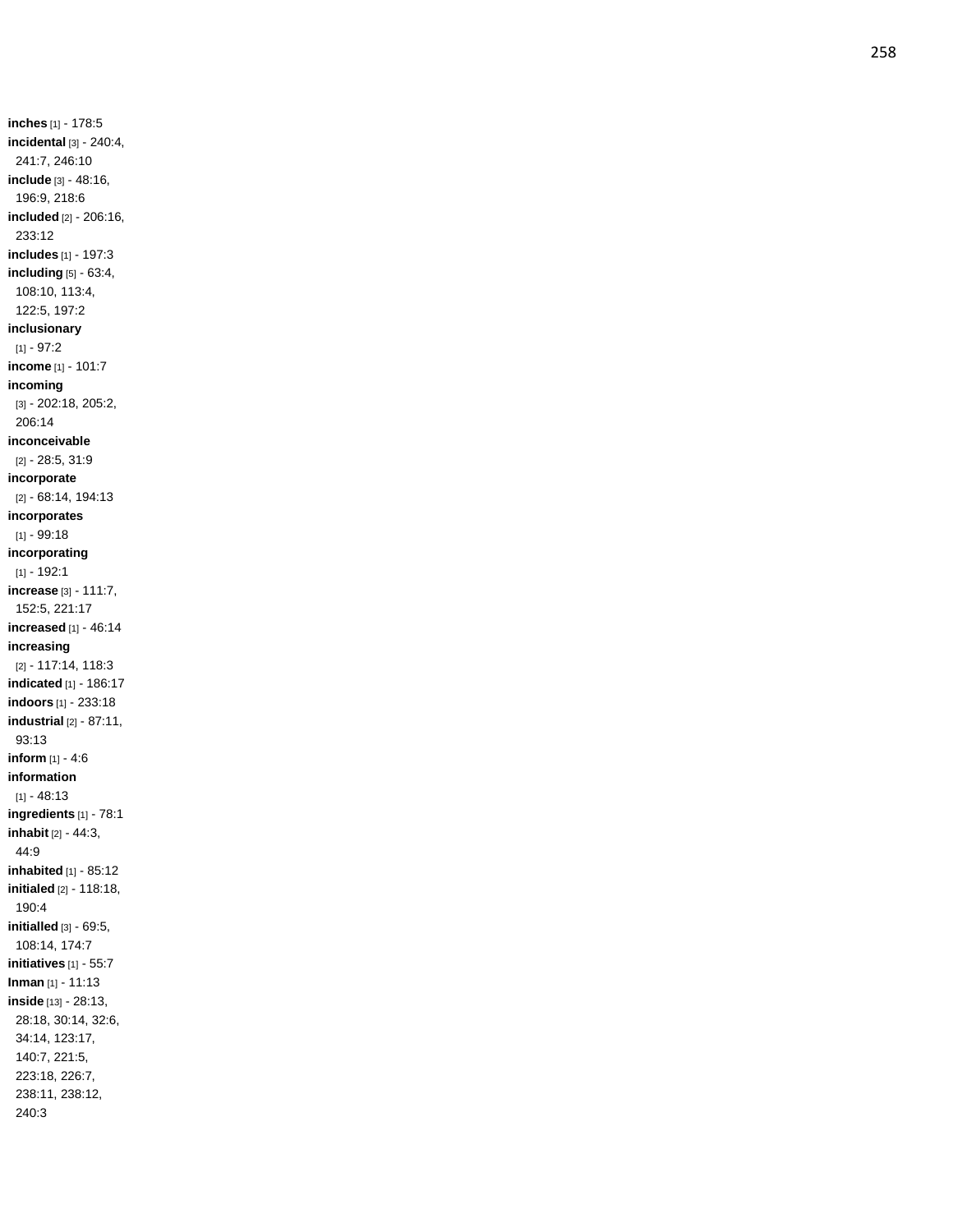**inspection** [1] - 226:8 **Inspectional** [11] - 196:8, 200:12, 201:4, 201:8, 202:5, 204:7, 204:9, 214:6, 220:6, 254:6, 257:3 **instance** [1] - 131:16 **instantly** [1] - 25:11 **instead** [1] - 131:16 **INSTRUCTIONS** [2] - 257:1, 257:5 **integrity** [3] - 17:5, 71:15, 118:10 **intent** [12] - 17:6, 39:14, 71:17, 97:7, 97:15, 97:16, 107:18, 118:12, 174:1, 189:11, 250:13, 254:16 **intention** [1] - 212:17 **interacts** [1] - 231:6 **interest** [1] - 179:1 7 **interested** [1] - 164:14 **interesting** [1] - 111:15 **interests** [2] - 66:13, 186:8 **interfere** [2] - 4:4, 223:12 **interior** [8] - 122:14, 123:14, 123:17, 127:18, 131:7, 131:13, 137:7, 142:5 **introduce** [1] - 82:11 **introduced** [1] - 78:9 **introducing**  $[1] - 93.14$ **intrude** [1] - 179:15 **invade** [1] - 111:18 **invades** [1] - 111:18 **inventory** [1] - 96:10 **investment**  $[1] - 114:8$ **involve** [5] - 107:6, 173:4, 188:11, 249:7, 249:16 **IS** [1] - 226:17 **ISD** [1] - 38:12 **issue** [13] - 57:18, 113:8, 123:3, 167:5, 171:10, 176:14, 220:4, 235:7, 236:3,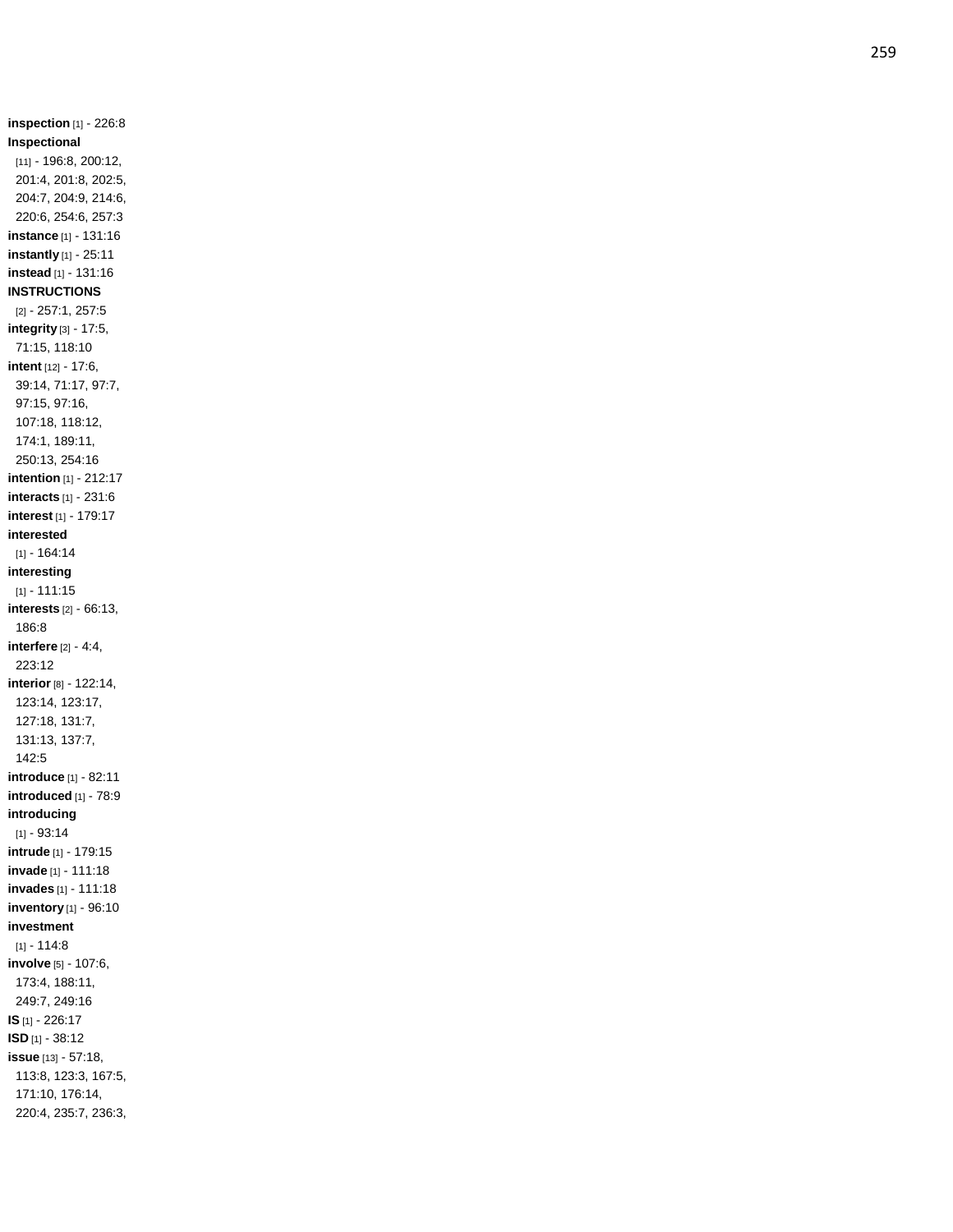#### **J**

**JEFF** [1] - 56:13 **Jeff** [1] - 56:13 **Jeff's** [1] - 61:10 **JEFFREY** [2] - 59:17, 60:1 **Jeffrey** [1] - 59:18 **Jersey** [1] - 57:7 **Jim** [1] - 186:3 **Joe** [1] - 186:2 **jog** [1] - 237:9 **JOHN** [2] - 231:8, 231:17 **join** [2] - 103:10, 103:16 **joint** [1] - 7:16 **journey** [1] - 95:12 **JOYCE** [2] - 53:13, 53:17 **Joyce** [2] - 53:17, 54:5 **Jr** [1] - 19:15 **judgment** [1] - 239:1 **juice** [1] - 219:9 **juices** [1] - 237:5 **justice** [1] - 140:11 **justify** [1] - 123:18

## **K**

**KATHLEEN** [35] - 74:9, 74:15, 78:11, 78:18, 79:12, 81:5, 191:8, 191:11, 191:14, 192:4, 192:7, 192:10, 192:14, 193:2, 193:7, 193:14, 194:4, 194:7, 203:4, 207:6, 207:15, 208:1, 208:7, 211:14, 214:15, 215:10, 216:10,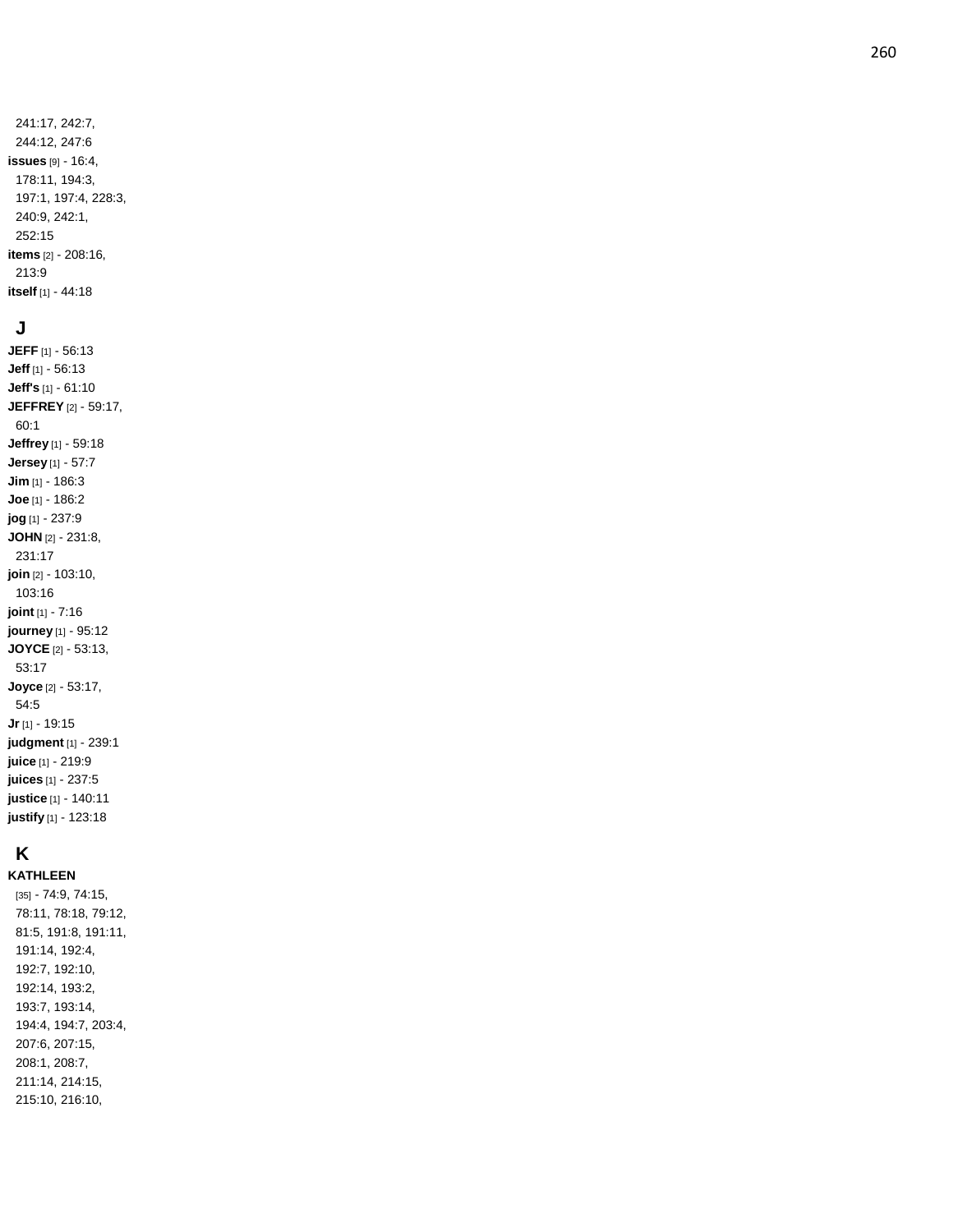225:1, 229:18, 232:4, 232:10, 232:14, 235:2, 244:11, 244:1 4 **Kathleen** [1] - 74:16 **KATIE** [1] - 175:16 **Katie** [2] - 175:16, 185:5 **keep** [11] - 49:13, 49:16, 102:6, 137:1, 139:7, 140:9, 142:1, 146:17, 147:3, 156:14, 241:15 **keeping** [4] - 128:14, 150:9, 205:11, 254:14 **Kelly** [2] - 139:4, 140:5 **kept** [2] - 85:14, 153:1 **key** [1] - 54:17 **KeyWordIndex** [1] - 2:13 **kid** [1] - 57:14 **kids** [3] - 136:5, 139:9, 147:6 **kind** [21] - 57:3, 58:2, 58:10, 59:6, 87:3, 95:3, 111:12, 137:18, 148:13, 149:17, 150:15, 167:11, 170:9, 189:7, 196:2, 225:11, 225:17, 226:1, 228:17, 235:9, 243:10 **kinds** [1] - 149:11 **Kinnaird** [2] - 176:5, 186:3 **knee** [2] - 127:1, 129:2 **knowing** [1] - 54:12 **knowledge** [1] - 113:2 **known** [3] - 56:15, 83:5, 141:7 **knows** [4] - 108:16, 156:7, 157:5, 157:6

## **L**

**L - e - B - L - A - N - C**  $[1] - 82:14$ **L -shaped** [1] - 131:11 **lack** [3] - 42:18, 43:1, 89:9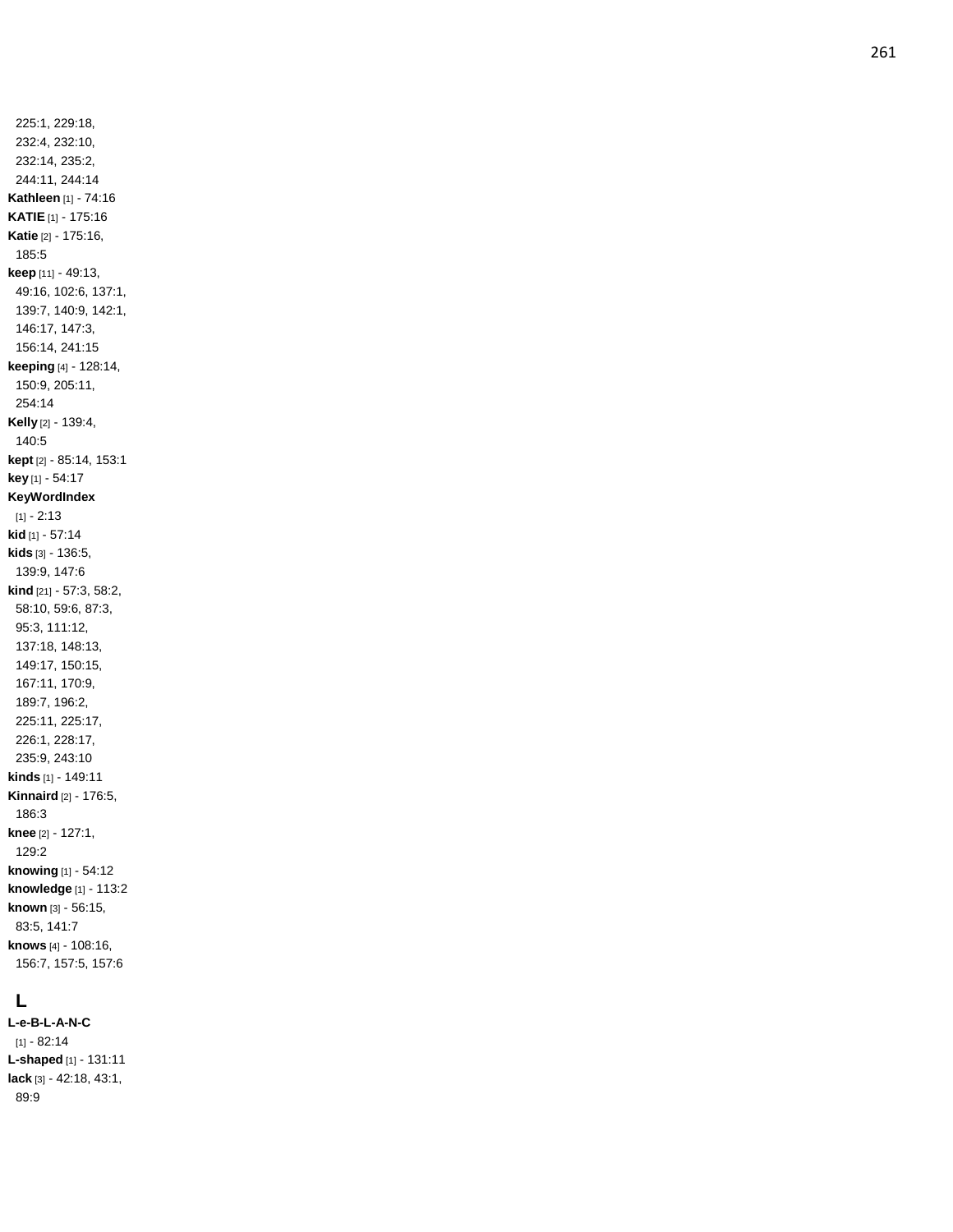**land** [3] - 40:13, 94:11, 166:13 **LAND** [1] - 166:13 **language** [1] - 247:5 **lapse** [1] - 42:1 **lapsed** [2] - 38:1, 63:14 **large** [1] - 39:11 **larger** [1] - 97:10 **last** [15] - 6:18, 21:17, 22:2, 23:4, 42:12, 43:15, 56:14, 60:1, 77:4, 78:16, 79:1, 121:1, 160:15, 177:14, 185:3 **Last** [1] - 82:14 **lastly** [3] - 33:7, 157:1, 164:9 **late** [2] - 9:7, 186:11 **latest** [1] - 187:7 **latter** [2] - 160:7, 160:9 **LAURA** [44] - 26:12, 26:17, 27:3, 29:9, 90:18, 92:16, 94:10, 95:8, 101:14, 104:15, 104:18, 106:5, 116:7, 131:15, 132:8, 132:14, 132:18, 133:3, 144:9, 144:14, 145:3, 153:16, 155:10, 155:12, 210:18, 211:9, 211:13, 222:1, 222:6, 222:9, 223:18, 231:14, 232:1, 239:16, 240:17, 241:14, 242:2, 245:2, 247:1, 251:15, 253:13, 254:8, 255:2, 255:16 **Laura** [13] - 1:10, 3:6, 6:4, 19:4, 36:4, 74:4, 82:4, 110:4, 120:4, 159:4, 166:4, 175:4, 191:4 **law** [1] - 104:8 **Law** [3] - 36:12, 82:7, 120:11 **laws** [1] - 250:9 **Lawson** [1] - 258:4 **lawyer** [1] - 79:2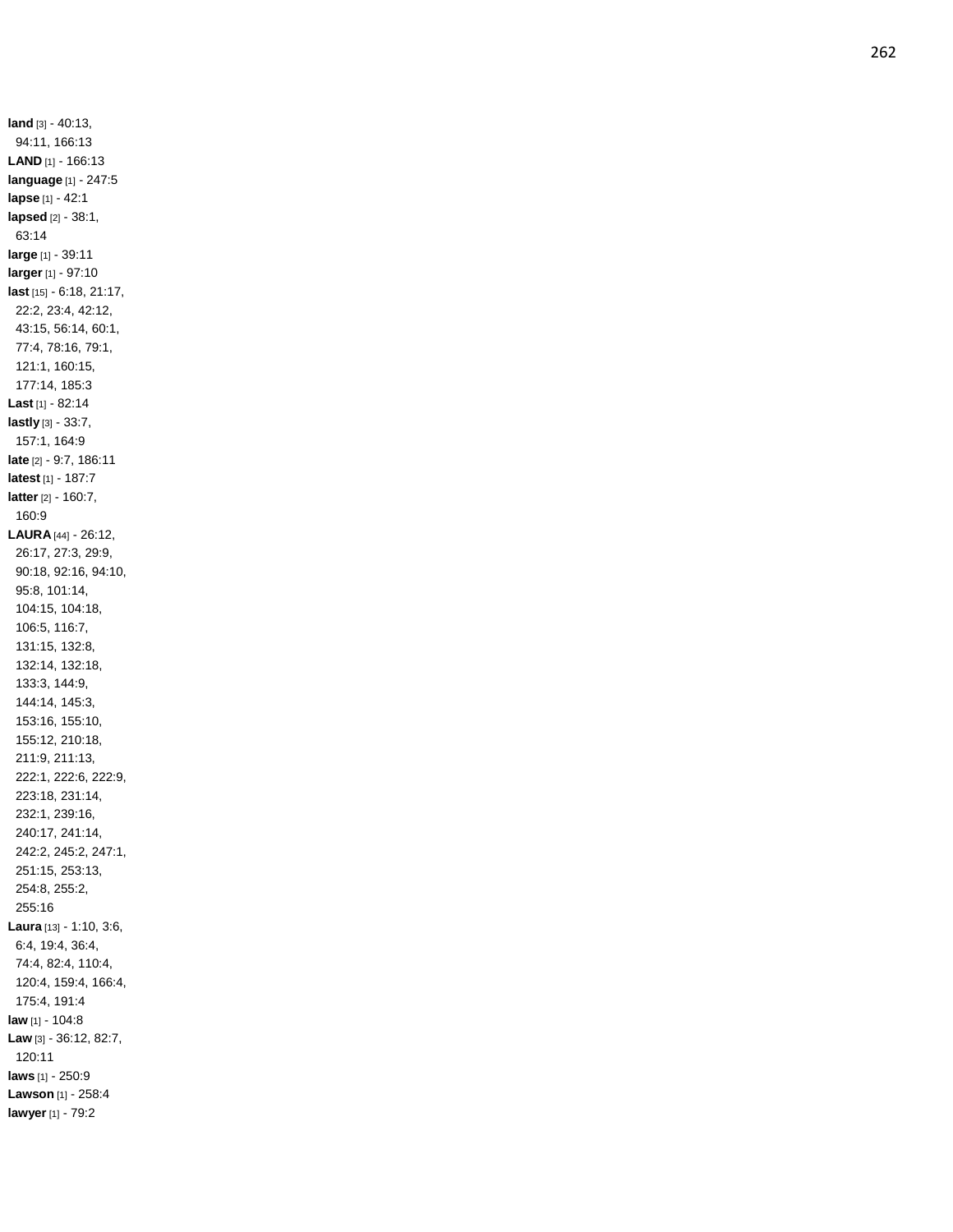**layout** [5] - 122:14, 123:18, 127:18, 131:13, 221:11 **layouts** [1] - 49:8 **layperson's** [1] - 150:15 **learned** [1] - 60:5 **lease** [12] - 48:5, 48:16, 64:8, 64:13, 64:15, 65:7, 65:9, 65:10, 66:3, 67:14, 244:15 **leased** [2] - 47:17, 64:5 **leasing** [1] - 244:16 **least** [6] - 27:12, 132:15, 147:2, 151:2, 212:17, 225:12 **leave** [4] - 34:5, 41:17, 221:2, 253:6 **leaving** [2] - 38:14, 56:4 **LeBlanc** [6] - 82:10, 82:12, 94:15, 95:11, 105:4 **LEE** [21] - 75:1, 77:1, 77:4, 77:16, 78:6, 78:9, 208:9, 208:14, 208:18, 217:8, 217:10, 217:13, 217:15, 217:18, 218:4, 218:7, 219:3, 219:5, 219:8, 219:11, 219:14 **Lee** [2] - 75:1, 214:16 **left** [7] - 4:11, 111:1, 111:5, 114:17, 115:14, 170:18, 231:11 **leg** [1] - 93:6 **legacy** [1] - 56:4 **Legal** [3] - 36:12, 82:7, 120:11 **legal** [2] - 43:7, 67:4 **legalese** [1] - 195:4 **legally** [1] - 200:9 **length** [5] - 65:3, 182:3, 182:5, 182:18, 183:2 **less** [4] - 78:2, 129:2, 131:1, 132:13 **lesse r** [2] - 72:4, 86:15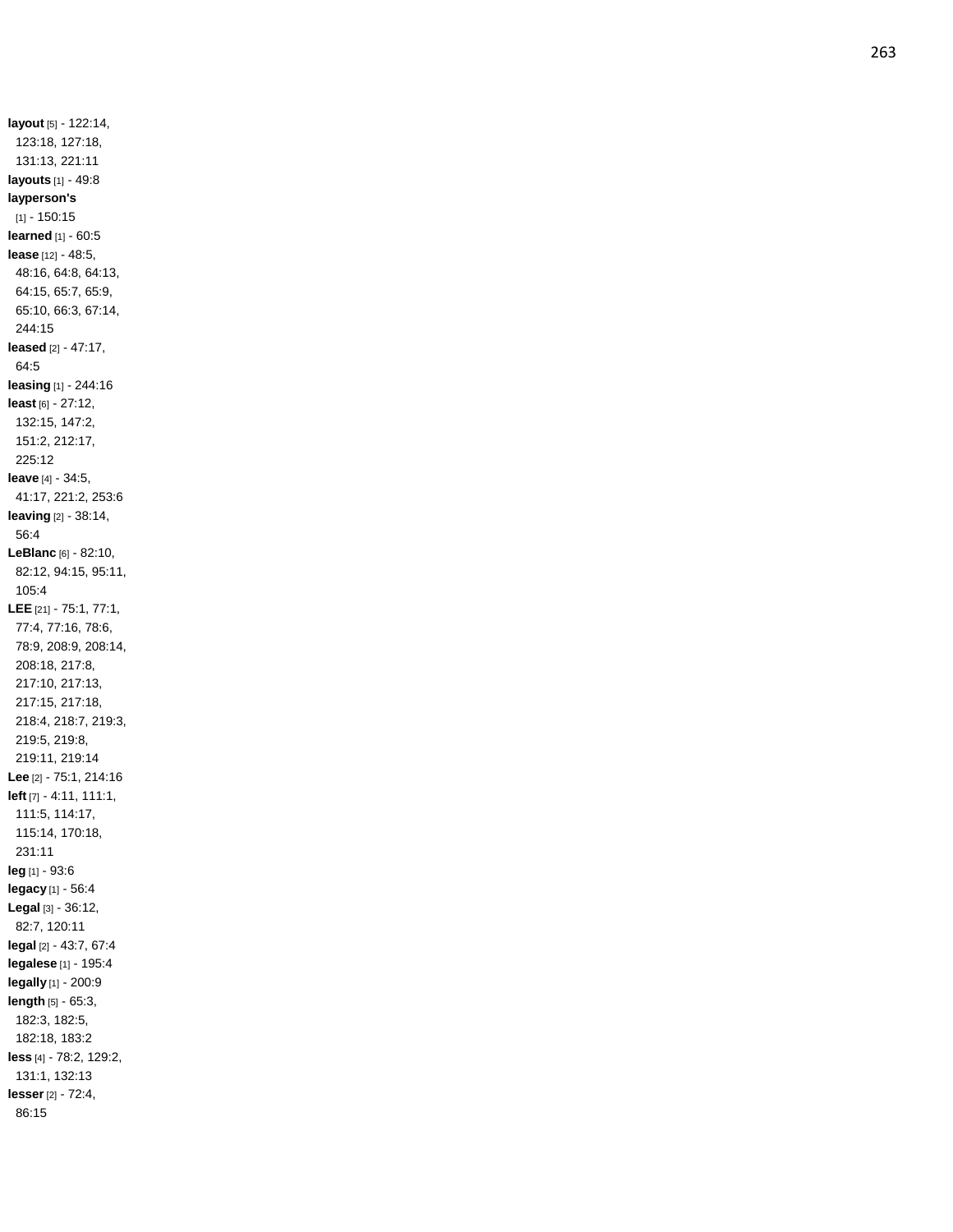**letter** [14] - 43:12, 50:7, 50:15, 51:3, 51:7, 63:3, 100:10, 104:12, 112:17, 114:10, 115:7, 171:3, 187:12, 243:16 **letters** [15] - 37:10, 50:1, 50:18, 63:2, 63:4, 63:6, 76:11, 78:12, 78:13, 78:15, 111:13, 112:15, 131:8, 172:14, 180:10 **leve l** [4] - 103:6, 195:11, 235:11, 241:13 **Lexington** [2] - 75:3, 166:13 **License** [1] - 258:12 **license** [15] - 216:16, 224:18, 225:2, 225:7, 225:15, 226:9, 227:5, 227:15, 228:3, 228:15, 229:1, 229:11, 229:14, 231:7, 234:4 **licensing** [1] - 228:1 **Licensing** [3] - 228:3, 228:7, 234:6 **life** [5] - 41:14, 72:10, 113:7, 146:15, 216:2 **life's** [1] - 56:4 **light** [1] - 203:2 **lightly** [1] - 124:6 **likelihood** [1] - 98:3 **likely** [3] - 144:5, 144:6, 162:9 **limb** [1] - 143:14 **limit** [5] - 180:3, 223:3, 223:7, 236:11, 242:13 **limited** [2] - 230:4, 245:12 **limiting** [2] - 239:14, 240:18 **limits** [1] - 232:1 **LINE** [1] - 257:8 **line** [20] - 49:10, 86:15, 92:1, 93:3, 103:15, 125:6, 127:2, 129:7,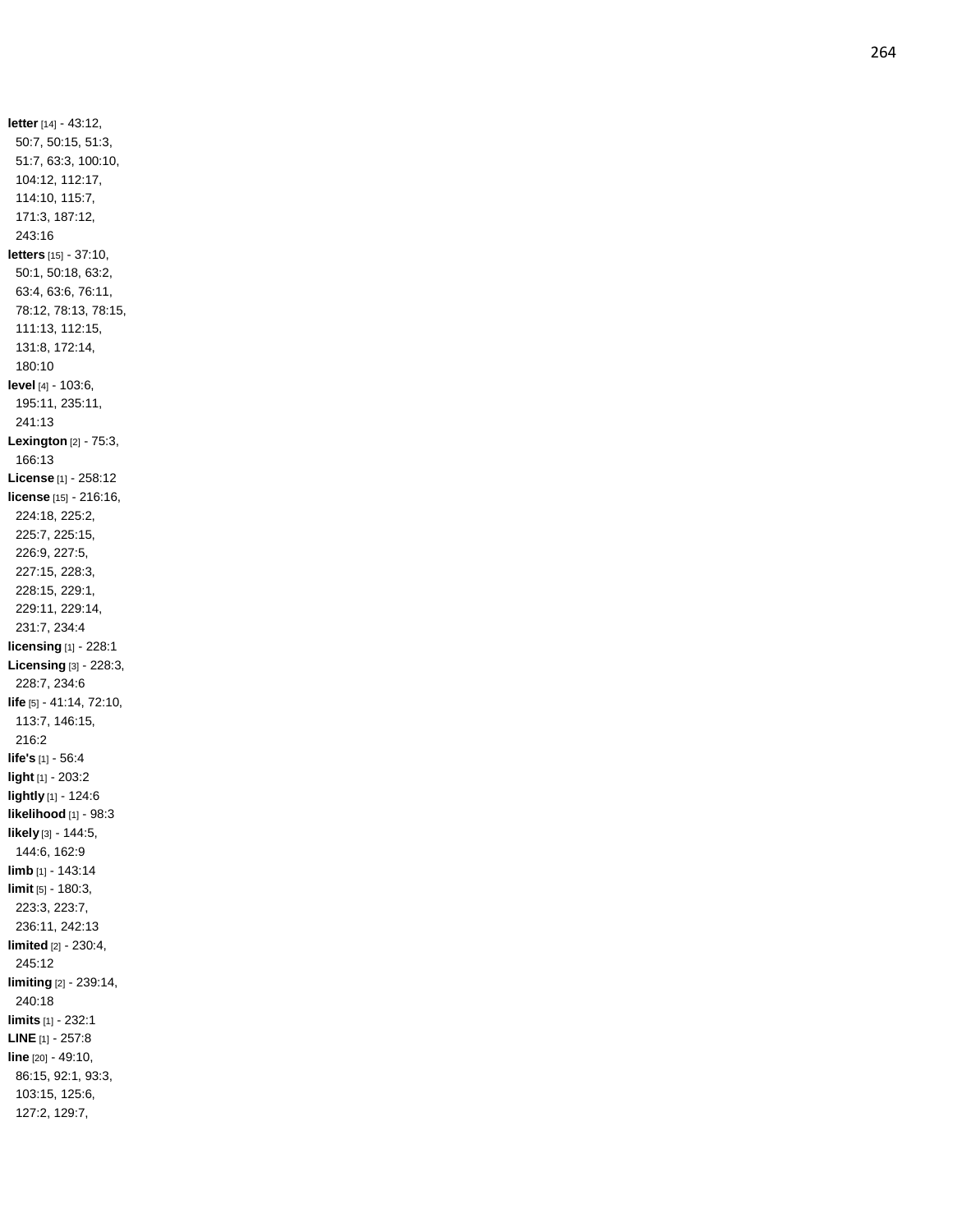151:13, 196:3, 200:13, 201:3, 203:10, 217:6, 218:2, 220:5, 221:14, 235:7, 240:7, 243:7 **lines** [1] - 203:2 **LISA** [7] - 209:12, 209:16, 210:9, 222:16, 224:14, 225:3, 247:13 **Lisa** [2] - 209:12, 209:16 **listen** [1] - 248:18 **listening** [2] - 61:2, 220:7 **literal** [5] - 107:5, 173:3, 188:10, 249:6, 249:15 **litter** [2] - 193:12, 252:9 **live** [12] - 26:15, 44:3, 44:11, 61:11, 61:12, 62:9, 100:18, 124:12, 136:3, 149:11, 216:2, 226:5 **liveability** [4] - 150:8, 151:1, 152:2, 152:3 **lived** [1] - 122:2 **living** [8] - 39:7, 44:10, 124:9, 126:4, 167:8, 176:14, 196:4, 204:8 **Liza** [1] - 50:10 **LLC** [2] - 82:9, 105:2 **LLC's** [2] - 102:14, 103:9 **local** [3] - 55:1, 55:7, 60:18 **locate** [1] - 88:5 **located** [3] - 47:5, 60:3, 113:17 **location** [7] - 31:5, 84:17, 100:5, 114:18, 115:15, 115:17, 208:10 **locations** [3] - 115:2, 115:6, 116:1 **LOIS** [12] - 226:4, 226:17, 227:9, 227:18, 228:9, 229:3, 229:8, 230:11, 244:3,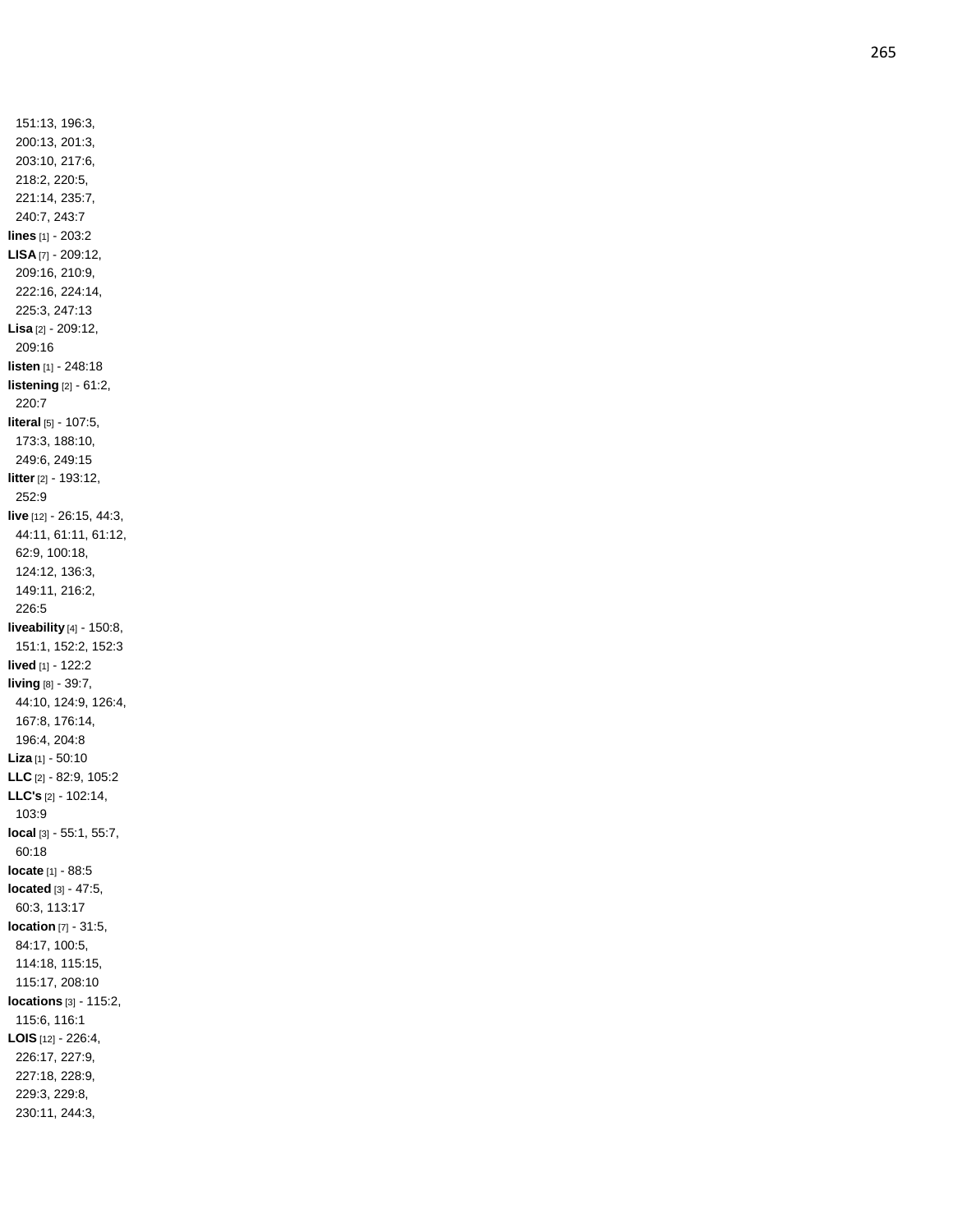244:16, 245:7, 245:14 **Lois** [1] - 226:4 **longevity** [1] - 54:17 **longtime** [1] - 247:16 **look** [23] - 20:15, 26:2, 39:15, 55:18, 60:10, 94:12, 95:6, 125:5, 125:10, 126:7, 126:14, 127:3, 127:9, 128:12, 136:18, 140:12, 144:10, 145:16, 152:14, 153:1, 153:4, 153:9, 177:11 **looked** [14] - 123:12, 125:16, 129:10, 129:11, 130:17, 131:2, 133:12, 139:2, 139:17, 140:4, 140:5, 145:18 **looking** [12] - 7:14, 23:18, 39:4, 46:16, 50:2, 50:6, 50:13, 95:6, 126:7, 134:17, 176:11, 179:18 **looks** [10] - 101:16, 106:5, 127:2, 132:1, 132:2, 139:15, 140:8, 140:14, 152:16, 231:13 **loop** [1] - 25:4 **loss** [1] - 55:14 **lost** [1] - 42:9 **love** [2] - 55:5, 59:10 **low** [2] - 101:7, 176:9 **lower** [1] - 177:18 **luck** [6] - 17:15, 73:2, 119:4, 174:11, 190:8, 256:7 **lunch** [1] - 11:11 **lunchtime** [1] - 11:11 **Lyndell's** [1] - 215:17

## **M**

**M-I-C - H - A - E - L**  $[1] - 6:14$ **Ma'am** [6] - 53:11, 75:4, 195:18, 211:15, 222:18, 224:13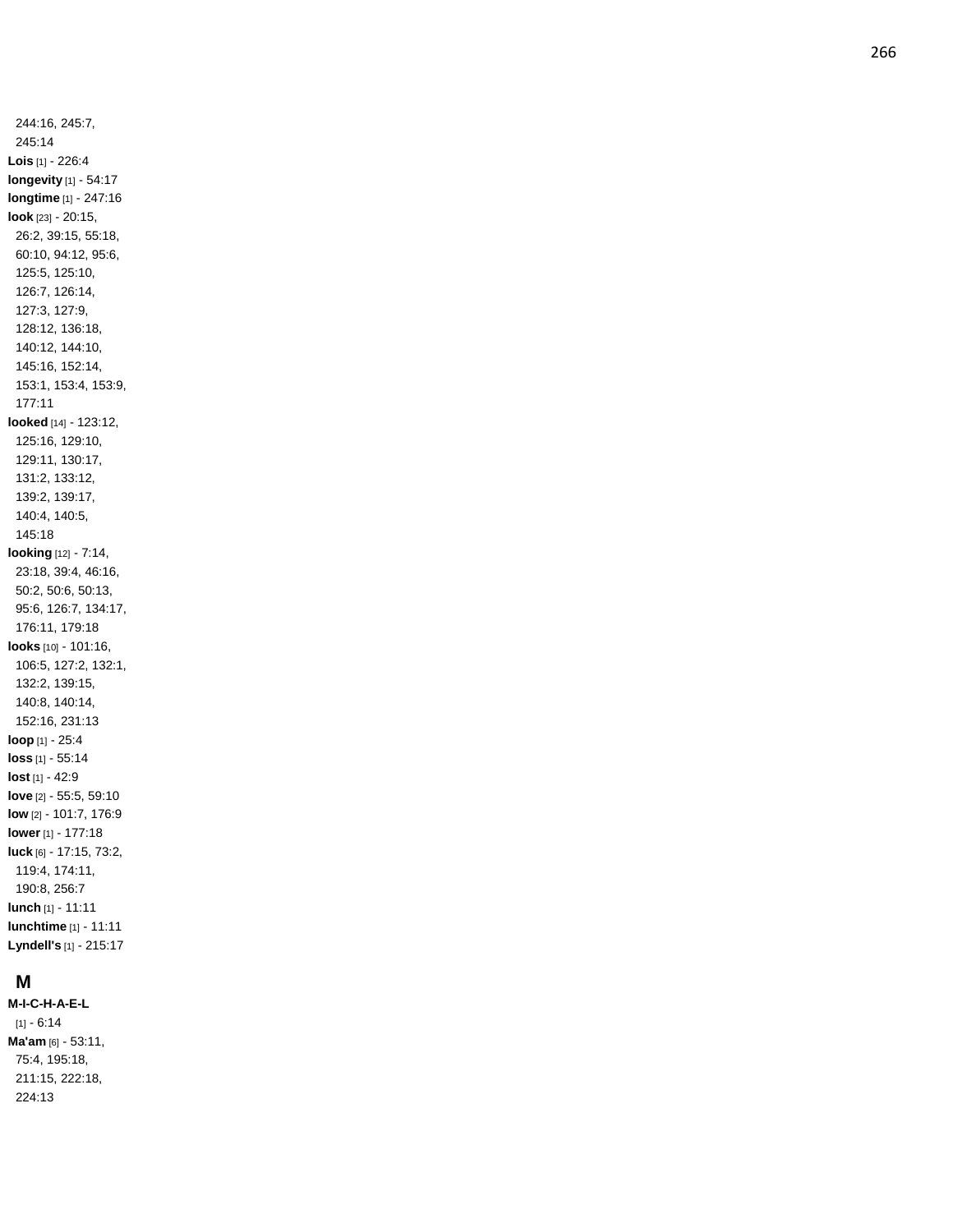**magic** [2] - 33:3, 163:16 **Mahmood** [6] - 120:14, 121:6, 126:5, 150:2, 156:7, 157:5 **MAHMOOD** [16] - 121:5, 135:8, 138:14, 138:17, 144:18, 145:11, 148:4, 148:7, 154:7, 154:10, 154:15, 155:2, 155:6, 156:8, 156:11, 157:16 **mail** [4] - 24:1, 24:2, 100:11, 113:12 **mailed** [2] - 229:16, 230:17 **main** [4] - 135:3, 148:11, 148:12, 208:16 **maintain** [6] - 39:9, 50:3, 126:4, 156:17, 188:17, 193:16 **maintained** [4] - 163:18, 193:18, 197:6, 252:12 **MAK** [2] - 175:14, 175:16 **Mak** [2] - 175:14, 175:16 **Mallard** [1] - 53:18 **man** [1] - 57:14 **maps** [1] - 103:2 **March** [1] - 69:3 **Maria** [1] - 160:13 **Marie** [8] - 36:14, 36:16, 54:4, 55:5, 55:8, 55:16, 56:3, 57:8 **MARIE** [2] - 36:16 **Marie's** [4] - 54:6, 54:14, 55:18, 56:15 **Marilyn** [1] - 100:11 **MARITANE** [1] - 61:6 **Maritane** [1] - 61:6 **Mark** [1] - 144:12 **marker** [2] - 33:3, 163:16 **market** [3] - 46:17, 85:1, 85:5 **Market** [1] - 60:2 **marking** [1] - 163:16 **Mass** [10] - 6:15, 7:2,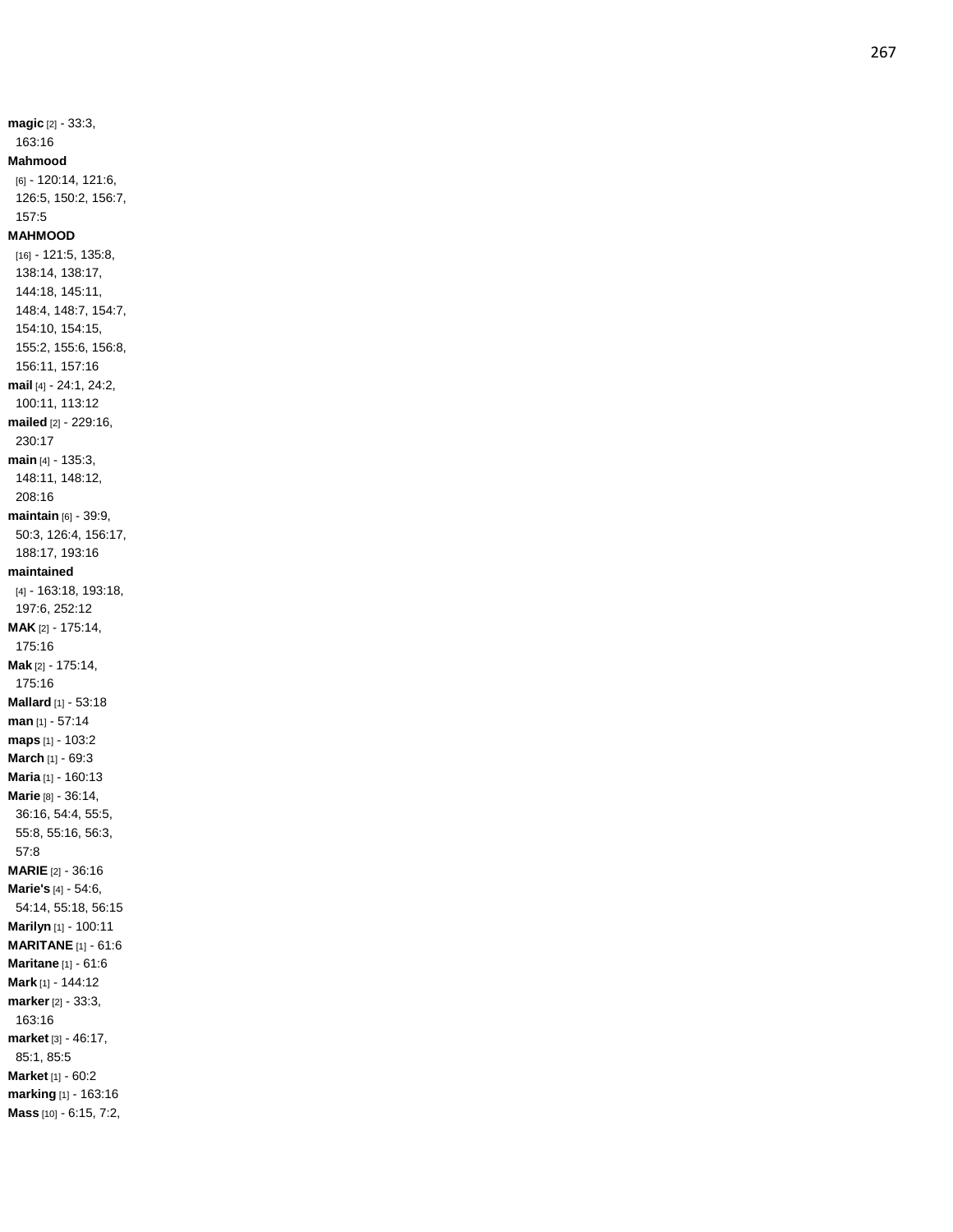19:16, 20:1, 100:16, 101:1, 101:8, 101:13, 102:5, 102:16 **Massachusetts** [4] - 1:6, 1:7, 54:1, 74:17 **MASSACHUSETTS**  $[1] - 258:2$ **materials** [1] - 46:13 **math** [1] - 57:15 **MATT** [2] - 110:12, 116:14 **Matt** [1] - 110:12 **matter** [25] - 6:8, 14:13, 14:15, 19:10, 36:9, 53:5, 53:7, 62:14, 74:8, 98:11, 98:13, 110:8, 112:10, 112:12, 116:4, 120:8, 159:8, 166:8, 172:8, 172:10, 175:8, 184:17, 186:14, 206:1, 214:1 **matters** [2] - 130:2, 202:5 **Matthew** [3] - 114:2, 114:14, 115:11 **maximum** [1] - 99:18 **McDonald** [3] - 113:12, 113:13 **McDonald's** [7] - 198:8, 198:10, 199:5, 199:6, 199:9, 199:13 **mean** [45] - 26:6, 27:10, 30:10, 30:11, 45:7, 79:9, 89:6, 90:9, 123:3, 123:16, 126:5, 128:9, 130:17, 130:18, 131:3, 131:4, 133:7, 138:13, 142:12, 145:14, 145:18, 146:2, 146:9, 148:11, 187:3, 197:8, 197:15, 200:6, 215:5, 215:12, 217:5, 218:10, 221:9, 223:6, 230:3, 232:4, 234:3, 240:1, 240:11, 241:5,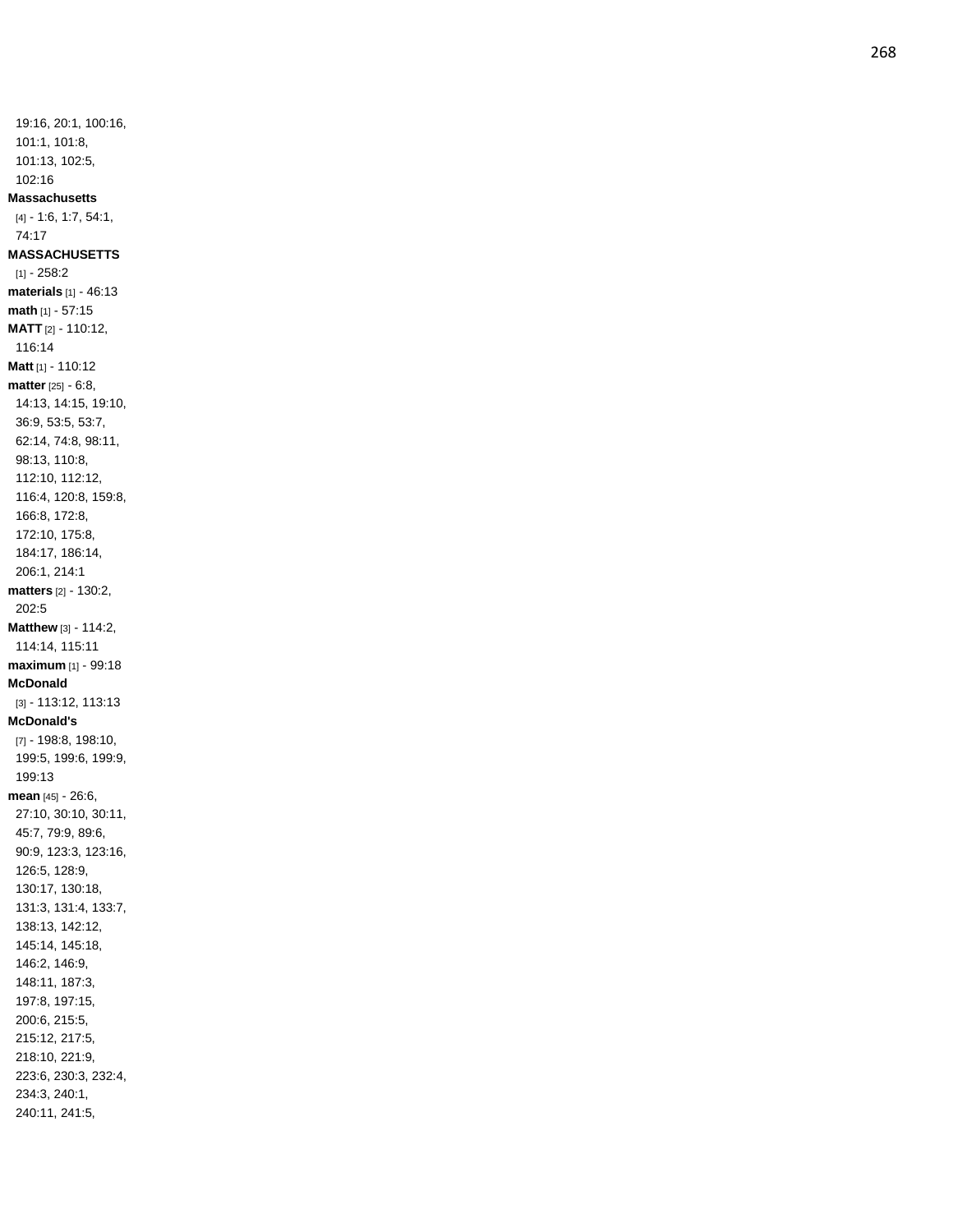241:6, 241:7, 242:5, 245:4, 254:1 **meaning** [2] - 196:4, 201:11 **means** [9] - 135:12, 145:7, 146:6, 196:3, 215:2, 215:5, 215:7, 226:15, 241:18 **meantime** [1] - 177:10 **meats** [1] - 241:16 **Media** [3] - 82:9, 102:14, 105:2 **Media's** [1] - 103:9 **medium** [1] - 4:1 **meet** [8] - 87:5, 88:3, 91:9, 93:17, 94:9, 129:12, 129:14, 206:14 **meeting** [16] - 3:8, 4:1, 4:5, 4:7, 4:12, 4:14, 4:16, 19:6, 79:7, 185:3, 208:4, 209:13, 210:1, 226:13, 230:12 **meets** [1] - 7:8 **Member** [3] - 1:9, 1:9, 1:10 **member** [1] - 37:5 **MEMBER** [6] - 161:16, 162:1, 207:12, 208:3, 209:7, 227:16 **members** [22] - 14:10, 24:4, 27:9, 36:11, 39:1, 53:2, 55:3, 79:5, 82:6, 90:16, 92:7, 98:7, 100:2, 112:6, 120:10, 155:7, 164:13, 171:13, 176:1, 181:7, 184:13, 198:7 **Members** [13] - 3:4, 6:2, 19:2, 36:2, 54:2, 74:2, 82:2, 110:2, 120:2, 159:2, 166:2, 175:2, 191:2 **memo** [1] - 98:17 **memorialized**  $[1] - 67:15$ **memories** [1] - 54:8 **memory** [1] - 114:11 **mention** [1] - 44:13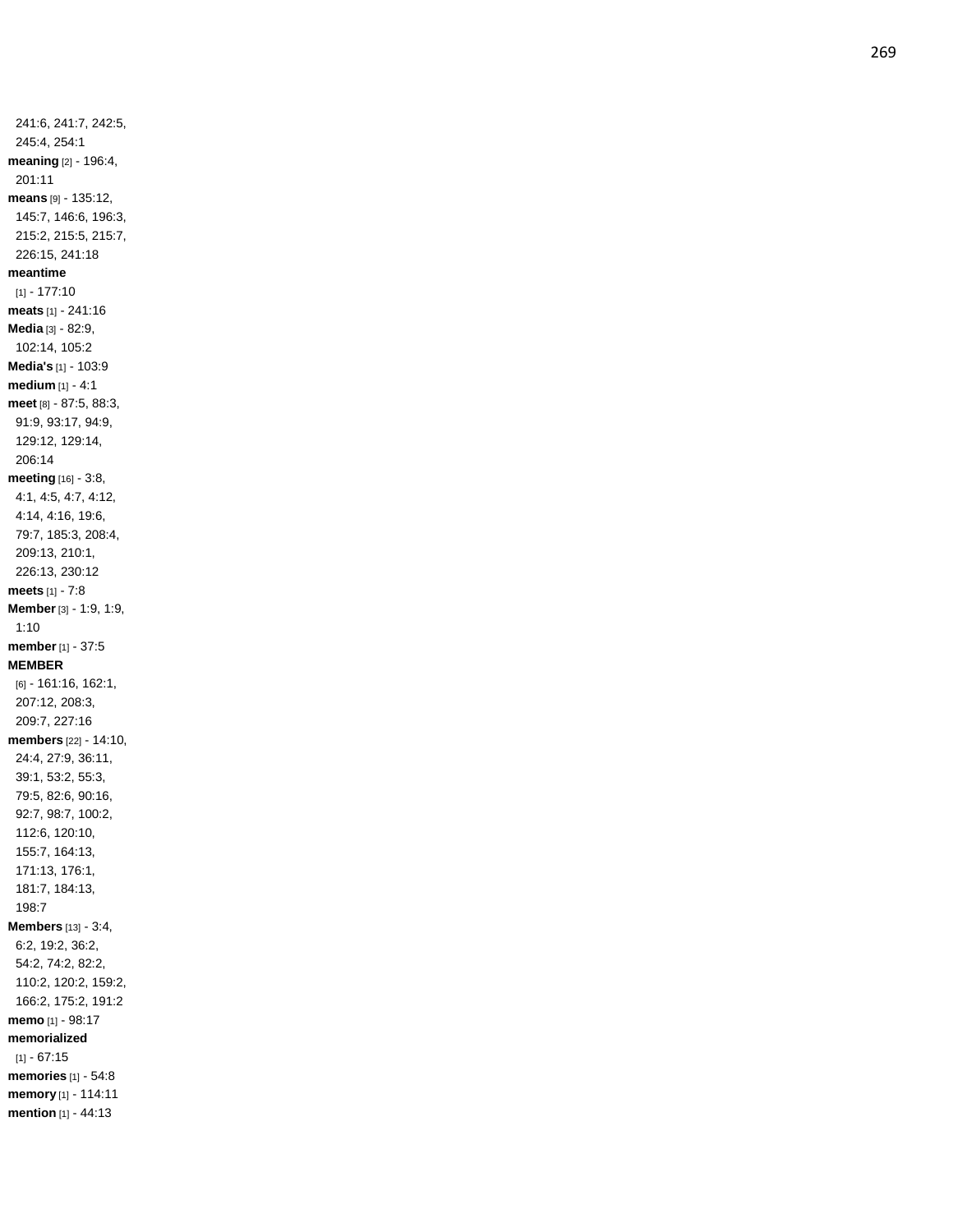**menu** [2] - 195:12, 204:1 **messed** [2] - 156:8, 156:11 **met** [5] - 15:13, 45:10, 70:9, 113:3, 117:4 **metal** [2] - 52:9, 52:10 **MICHAEL** [30] - 6:9, 6:13, 7:10, 7:17, 8:2, 9:5, 9:10, 9:15, 10:4, 10:6, 10:9, 10:17, 11:4, 11:7, 11:10, 11:18, 12:9, 12:12, 12:18, 13:7, 13:14, 14:1, 15:6, 17:1, 17:18, 18:5, 82:12, 94:15, 95:11, 105:4 **Michael** [4] - 6:13, 6:14, 82:10, 82:12 **micromanaging** [1] - 243:10 **microphone** [3] - 7:4, 77:10, 138:15 **middle** [3] - 54:11, 127:15, 128:5 **might** [17] - 32:1, 32:4, 65:7, 79:5, 79:6, 79:10, 85:12, 92:4, 122:15, 133:17, 145:9, 153:15, 154:3, 168:11, 198:13, 212:9 **mind** [6] - 27:2, 114:7, 161:2, 205:11, 248:10, 253:14 **minds** [1] - 151:14 **mindset** [1] - 27:8 **minimal** [1] - 185:9 **minute** [1] - 160:15 **minutes** [2] - 4:13, 223:14 **misfiled** [1] - 101:16 **Miss** [1] - 61:7 **missed** [2] - 53:12, 123:12 **misunderstood**  $[1] - 63.17$ **mixed** [4] - 40:3, 83:2, 88:6, 99:2 **model** [1] - 215:17 **moderate** [1] - 101:7 **modern** [1] - 49:7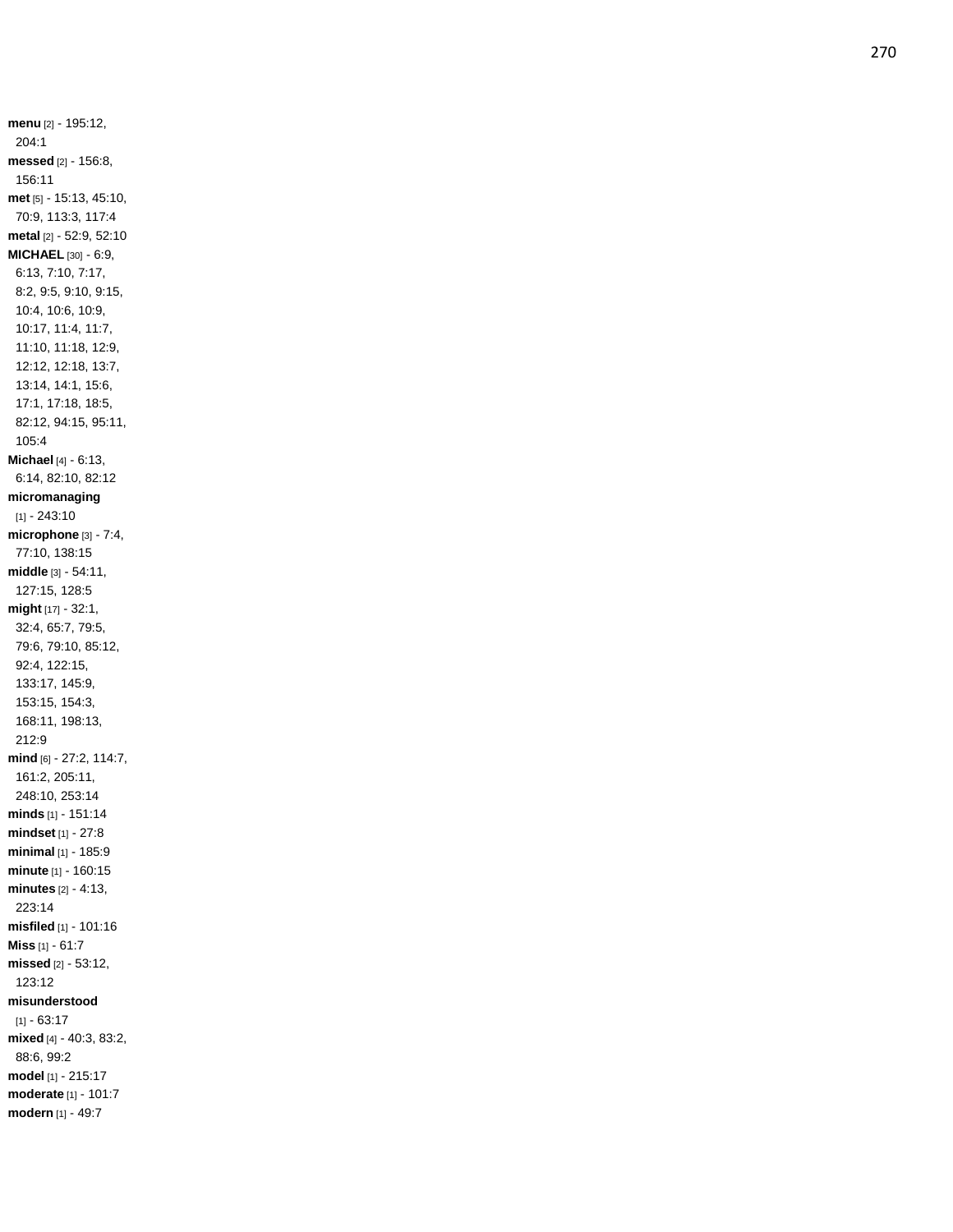**modest** [3] - 44:4, 100:9, 105:12 **modification** [3] - 38:4, 173:15, 189:7 **modified** [2] - 163:14, 164:10 **modify** [2] - 156:15, 169:11 **mom** [1] - 57:7 **moment** [2] - 104:4, 225:8 **momentarily**  $[1] - 3:14$ **Monday** [2] - 157:3, 164:12 **money** [2] - 58:1, 113:6 **monitor** [2] - 205:5, 205:9 **month** [2] - 164:4, 181:4 **months** [2] - 28:3, 244:17 **Monument** [1] - 83:6 **MOORE** [35] - 74:9, 74:15, 78:11, 78:18, 79:12, 81:5, 191:8, 191:11, 191:14, 192:4, 192:7, 192:10, 192:14, 193:2, 193:7, 193:14, 194:4, 194:7, 203:4, 207:6, 207:15, 208:1, 208:7, 211:14, 214:15, 215:10, 216:10, 225:1, 229:18, 232:4, 232:10, 232:14, 235:2, 244:11, 244:14 **Moore** [1] - 74:16 **moratorium**  $[1] - 181:4$ **morning** [4] - 9:3, 10:2, 10:13, 130:11 **Morris** [1] - 186:3 **most** [5] - 95:13, 179:6, 224:15, 226:18, 250:16 **mostly** [3] - 11:10, 84:11, 85:9 **mother** [5] - 56:15,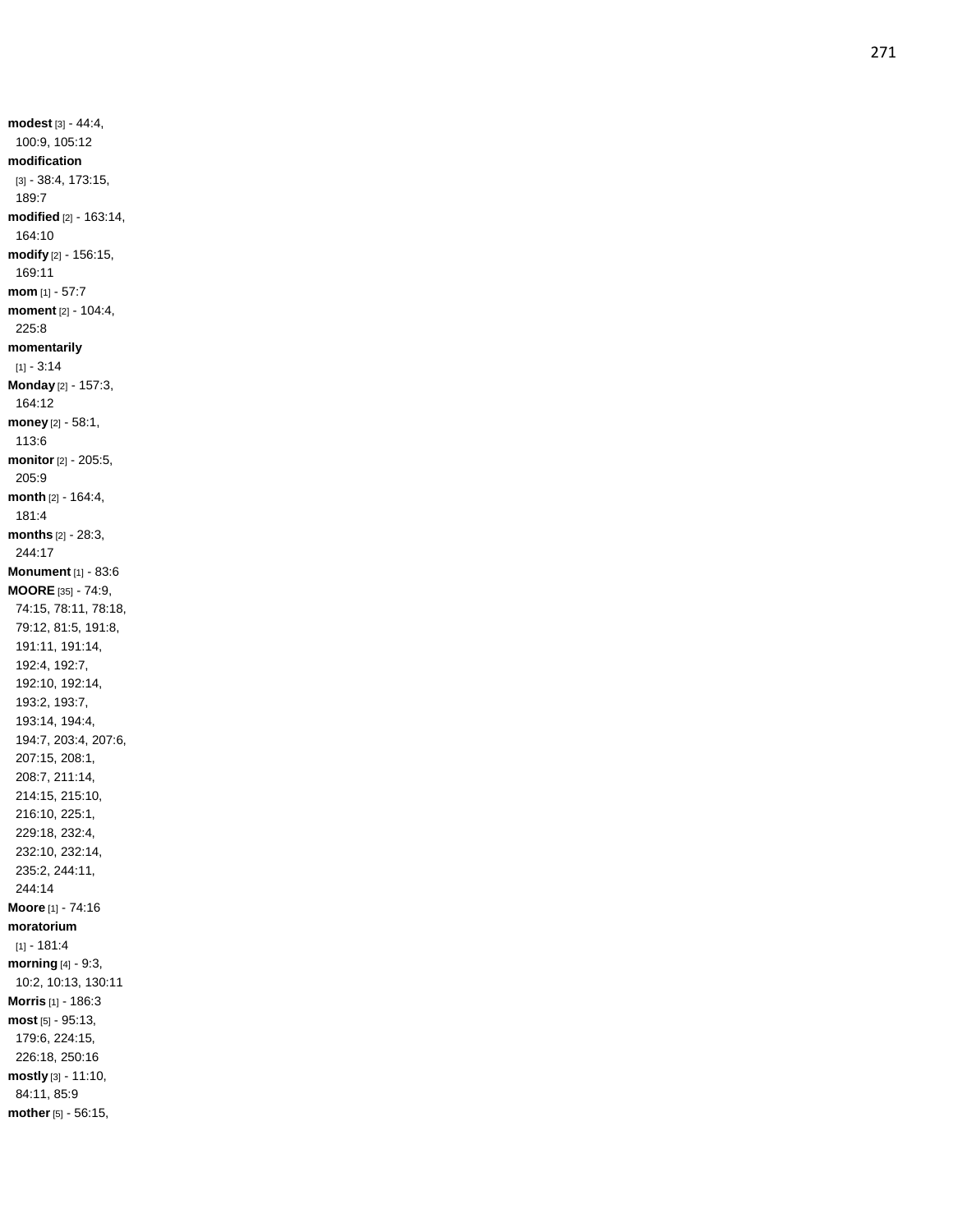57:10, 61:14 **motion** [2] - 106:17, 248:17 **Mountain** [1] - 7:1 **move** [6] - 90:17, 113:6, 179:11, 198:9, 248:11 **moved** [2] - 57:7, 122:4 **moves** [19] - 15:9, 17:9, 31:18, 32:11, 68:9, 68:18, 70:7, 72:16, 106:18, 108:9, 116:18, 118:15, 156:1, 162:14, 172:18, 174:3, 189:18, 249:2, 251:2 **mozzarella** [1] - 241:9 **mudroom** [3] - 178:15, 179:15, 180:4 **muffins** [1] - 78:5 **multi** [1] - 108:12 **multiple** [1] - 93:18 **must** [4] - 26:8, 101:9, 163:14, 164:11

## **N**

**mystified** [1] - 213:8

**N - A - G - E - R** [1] - 6:13 **Nadim** [2] - 6:17, 6:18 **NADIM** [8] - 6:17, 6:18, 8:5, 8:12, 8:15, 8:18, 9:4, 17:2 **NAGER** [26] - 6:9, 6:13, 7:10, 7:17, 8:2, 9:5, 9:10, 9:15, 10:4, 10:6, 10:9, 10:17, 11:4, 11:7, 11:10, 11:18, 12:9, 12:12, 12:18, 13:7, 13:14, 14:1, 15:6, 17:1, 17:18, 18:5 **Nager** [1] - 6:13 **nail** [2] - 235:12, 235:16 **name** [31] - 6:11, 6:18, 19:12, 36:15, 53:16, 53:17, 54:5, 54:8, 56:14, 59:18, 60:1, 61:6, 74:13, 75:1, 75:6, 75:7,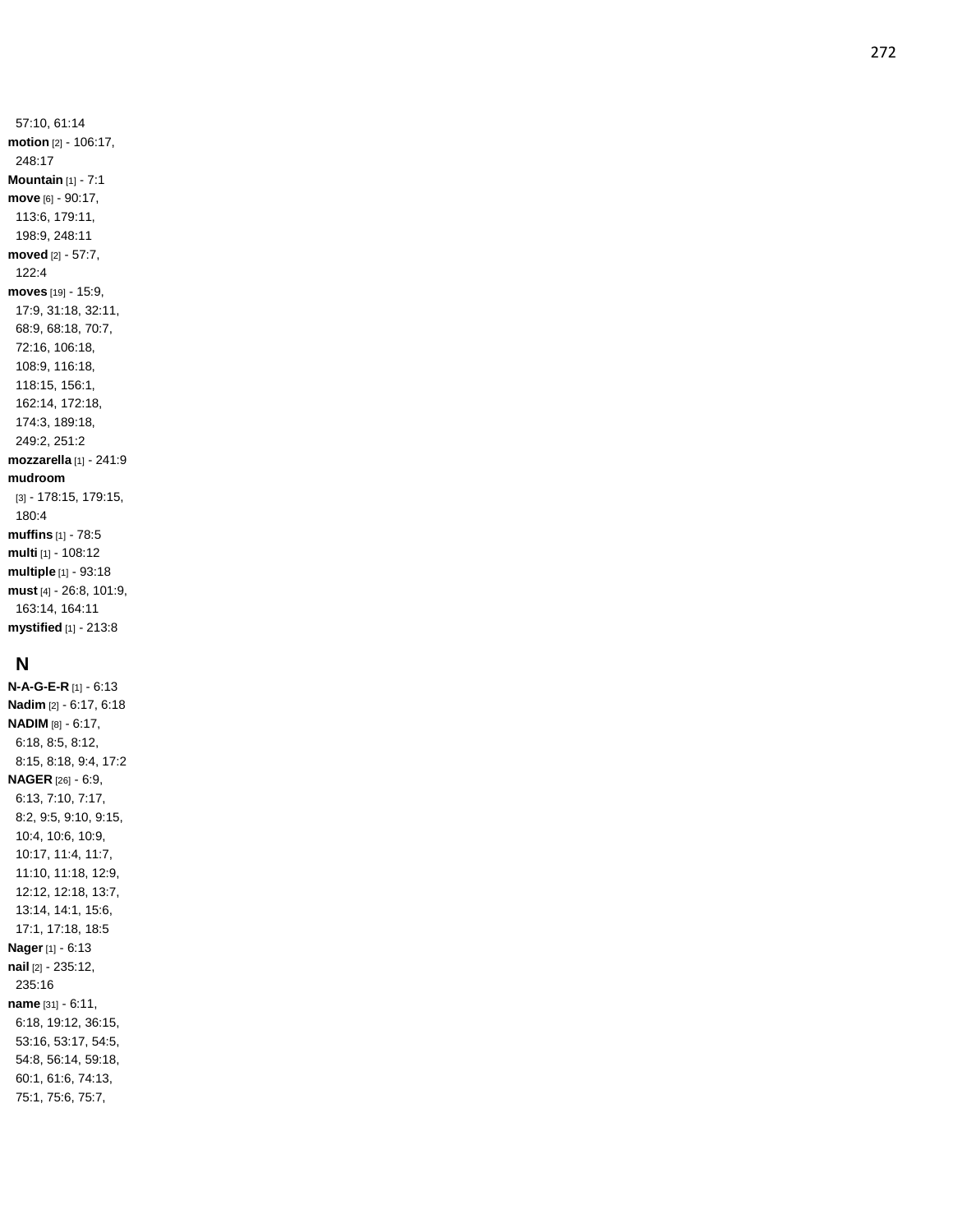82:14, 110:8, 120:16, 121:1, 121:6, 159:10, 166:11, 166:12, 175:10, 194:15, 202:15, 209:10, 211:15, 226:4 **name's** [1] - 175:14 **naming** [1] - 248:4 **napkins** [2] - 13:13, 13:18 **nature** [14] - 16:10, 24:13, 64:12, 83:2, 83:15, 87:12, 95:16, 105:12, 118:1, 151:4, 173:8, 249:18, 254:10, 254:15 **nay** [1] - 161:6 **near** [2] - 25:10, 137:16 **necessarily** [3] - 86:13, 88:2, 153:3 **necessity** [2] - 130:15 **need** [20] - 13:9, 46:6, 82:13, 128:8, 129:16, 136:7, 137:1, 138:7, 138:15, 143:9, 152:3, 170:2, 171:16, 173:11, 181:4, 188:15, 225:7, 228:14, 235:11, 235:18 **needed** [3] - 40:10, 47:7, 136:15 **needs** [4] - 49:11, 138:3, 147:8, 225:11 **negative** [2] - 185:11, 186:1 **negatively** [1] - 115:3 **neighbor** [7] - 47:16, 170:17, 177:6, 186:12, 201:5, 242:5, 243:18 **neighbor's** [1] - 241:1 **neighborhood** [43] - 15:18, 47:11, 51:15, 58:11, 70:15, 72:8, 74:12, 76:14, 76:18, 84:11, 85:6, 101:1, 101:6, 108:3,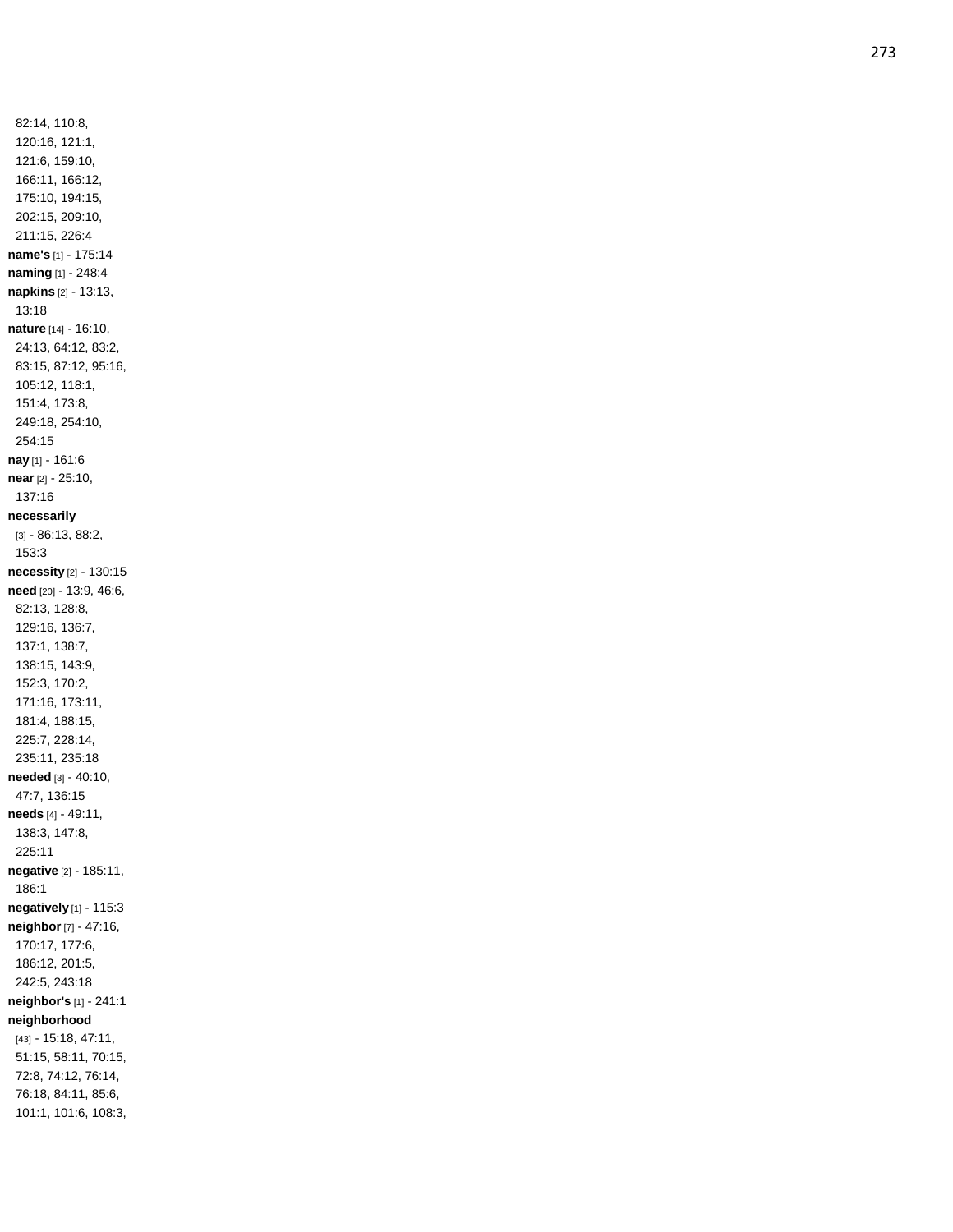117:9, 117:13, 159:16, 180:16, 188:6, 189:16, 194:18, 197:9, 198:3, 200:3, 201:5, 201:12, 204:11, 204:15, 205:18, 206:8, 206:13, 206:15, 209:5, 211:5, 213:14, 214:14, 221:13, 221:18, 237:15, 241:13, 247:17, 250:17, 253:9 **neighborhood's** [2] - 196:17, 254:6 **neighborhoods**  $[1] - 101.9$ **neighbors** [30] - 76:6, 77:5, 79:7, 79:11, 79:16, 80:13, 114:2, 114:14, 115:11, 149:17, 160:4, 164:14, 170:15, 178:7, 180:13, 185:13, 188:5, 192:12, 192:16, 196:6, 196:13, 197:18, 203:3, 215:8, 215:11, 224:16, 225:17, 226:11, 233:7, 239:18 **nephews** [1] - 55:9 **net** [1] - 97:5 **never** [12] - 37:9, 60:6, 113:2, 123:9, 129:18, 137:11, 195:11, 220:14, 226:12, 228:17, 229:2, 243:14 **new** [28] - 8:4, 33:1, 66:8, 68:16, 72:11, 97:1, 101:9, 115:6, 116:1, 135:18, 136:8, 137:5, 156:15, 157:1, 157:7, 163:14, 163:15, 163:17, 163:18, 164:10, 165:5, 170:3, 178:12, 185:7, 185:16, 189:13, 201:9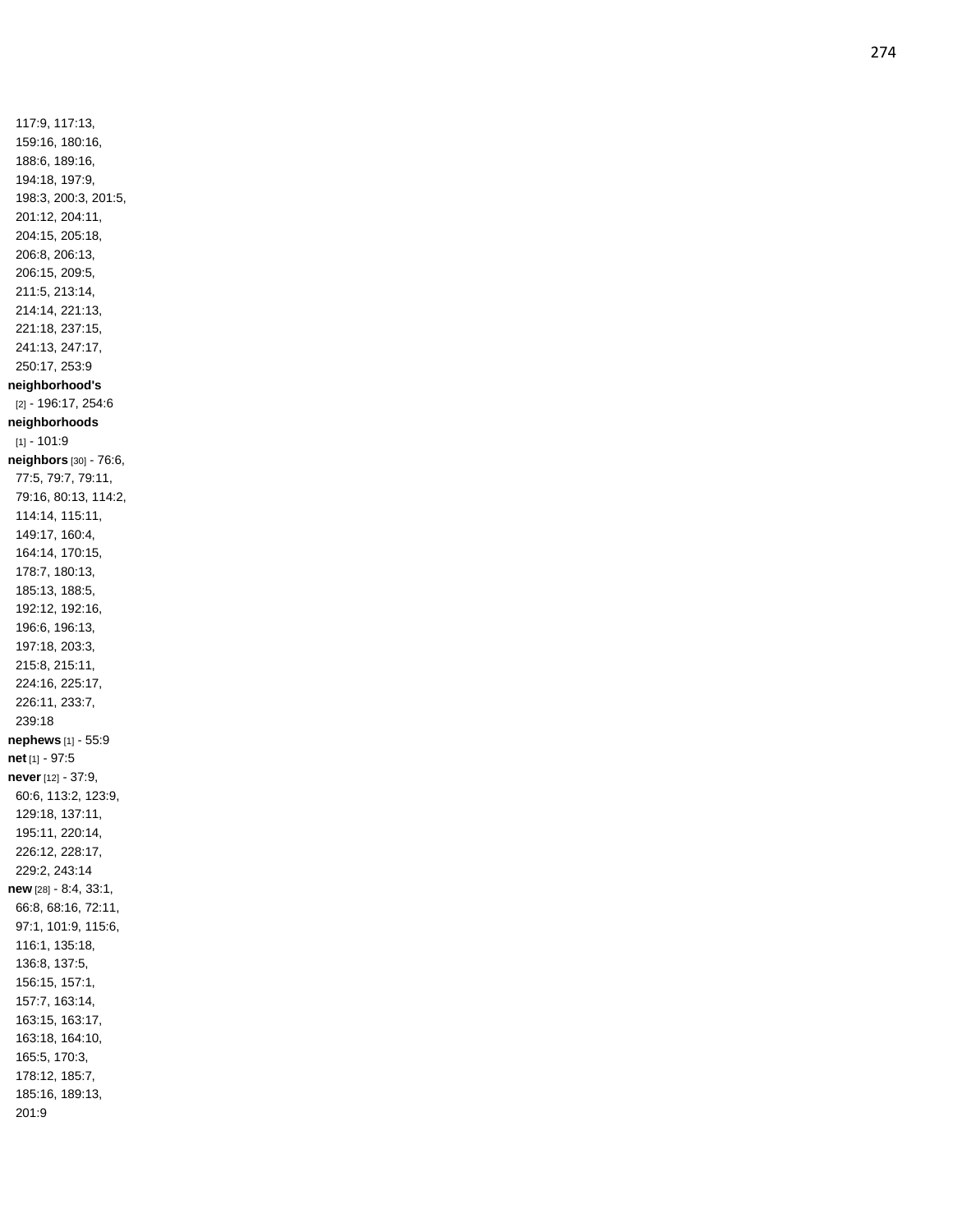**New** [1] - 57:7 **newspaper** [1] - 31:7 **newspapers** [1] - 229:12 **next** [7 ] - 12:15, 33:11, 34:5, 56:6, 67:14, 105:3, 148:18 **next -door** [2] - 67:14, 105:3 **NG** [1] - 175:16 **Ng** [1] - 175:16 **nice** [10] - 106:5, 106:12, 114:10, 139:8, 140:12, 144:10, 144:15, 145:16, 157:17, 237:13 **nicely** [1] - 106:11 **nicer** [1] - 140:14 **NICHOLAS** [5] - 82:16, 96:12, 96:16, 97:14, 97:16 **Nick** [2] - 82:15, 82:16 **nieces** [2] - 54:7, 55:9 **night** [5] - 9:4, 77:6, 142:1, 157:6 **nighttime** [1] - 11:12 **nine** [2] - 39:10, 96:13 **nobody** [1] - 149:15 **nobody's** [1] - 208:1 **non** [6] - 40:8, 45:1, 173:14, 189:3, 189:4 **non -conforming** [5] - 40:8, 45:1, 173:14, 189:4 **none** [4] - 5:1, 53:4, 98:10, 112:9 **nonstarter** [2] - 141:9, 143:2 **NOT** [1] - 258:15 **notarized** [1] - 65:12 **Notary** [2] - 258:4, 258:11 **note** [5] - 16:1, 103:15, 105:11, 108:1, 257:6 **noted** [2] - 202:18, 257:16 **notes** [6] - 171:4, 207:13, 208:4, 209:6, 209:8, 210:2 **noteworthy**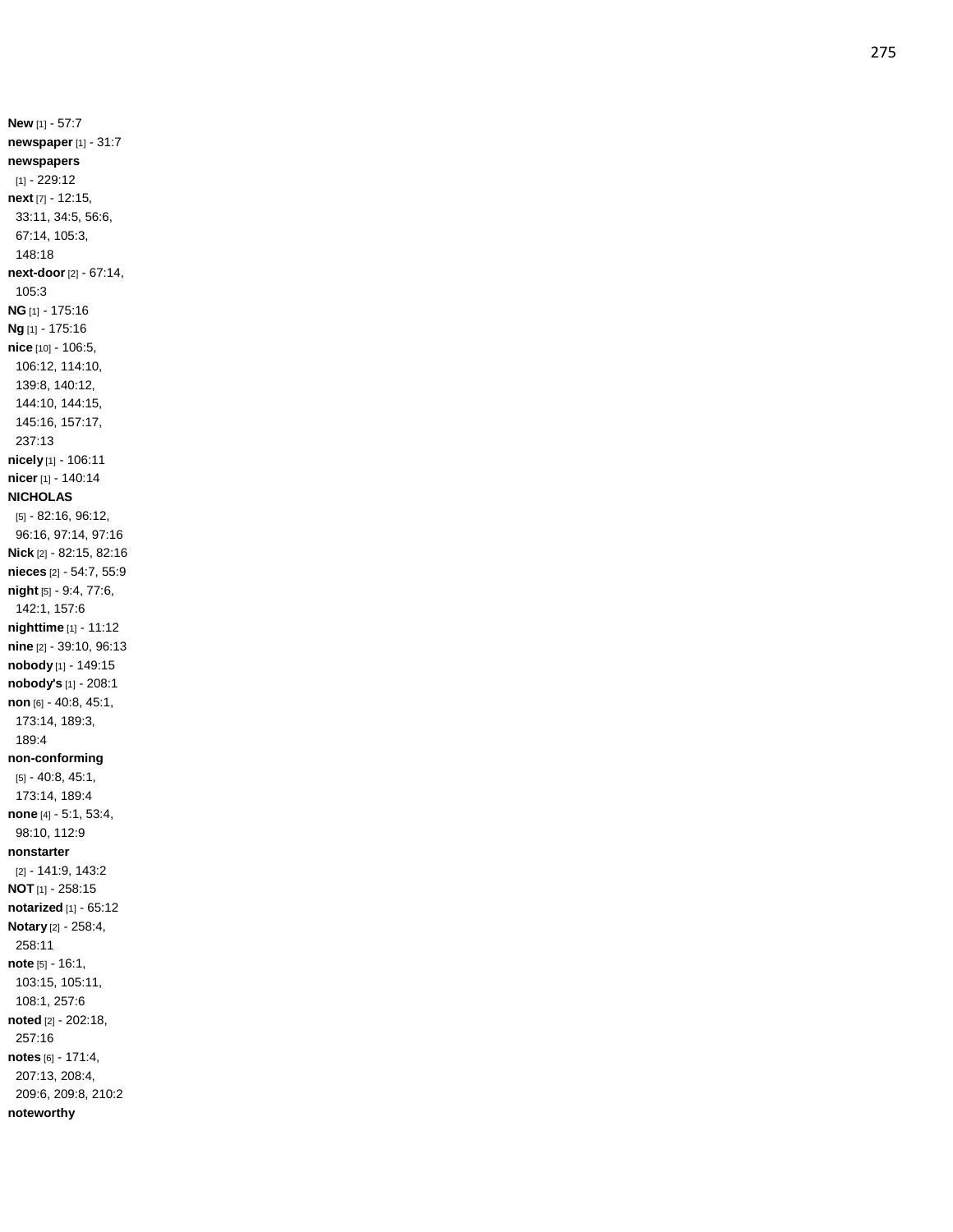[1] - 102:13 **nothing** [4] - 45:10, 45:12, 213:15, 233:3 **nothing's** [1] - 133:6 **notice** [16] - 28:16, 65:6, 65:8, 66:3, 67:6, 67:16, 89:9, 92:10, 92:13, 96:3, 113:14, 225:16, 228:6, 228:17, 228:18, 229:16 **noticed** [1] - 43:2 **notified** [2] - 66:8, 229:2 **notifying** [2] - 3:16, 225:10 **notion** [1] - 154:1 **November** [29] - 30:3, 30:5, 30:8, 31:16, 32:13, 33:4, 34:8, 34:12, 34:15, 154:12, 154:13, 155:5, 155:8, 156:2, 157:15, 161:8, 161:10, 161:11, 161:14, 162:15, 163:2, 163:4, 163:8, 163:15, 164:1, 164:12, 165:9 **november**[1] - 31:17 **nuisance** [3] - 16:14, 71:5, 118:5 **nullifying** [4] - 107:17, 173:18, 189:10, 250:12 **number** [9] - 4:3, 16:3, 49:15, 76:11, 79:18, 107:7, 111:6, 197:1, 223:4 **numbers** [2] - 182:4, 183:15

### **O**

**o'clock** [5] - 9:6, 10:4, 10:6, 10:10, 10:12 **O'GRADY** [26] - 23:3, 23:7, 23:10, 26:5, 26:10, 30:2, 30:5, 31:16, 89:14, 89:17, 154:12, 161:11, 163:4, 223:3, 223:7, 228:7, 230:3,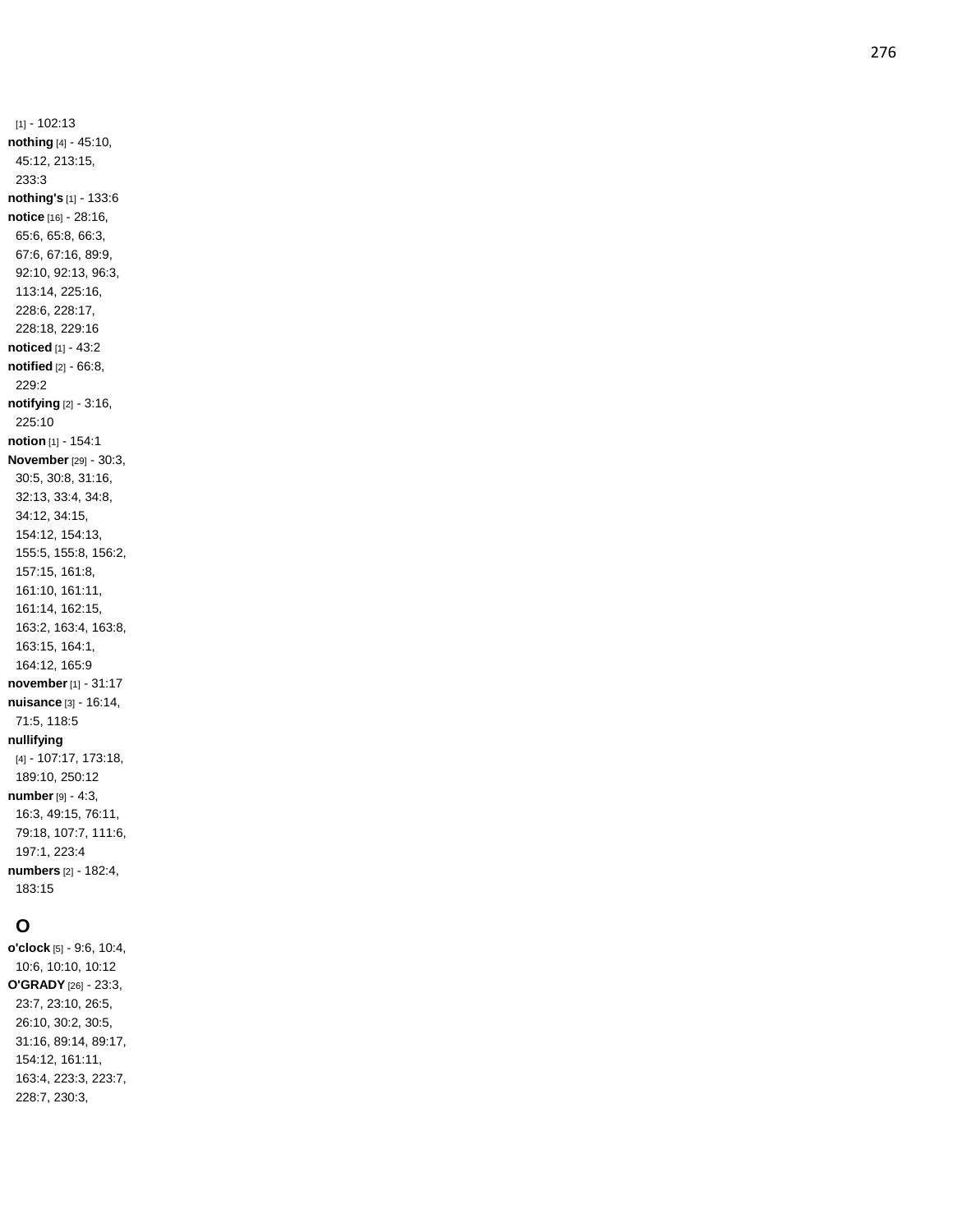234:10, 234:14, 235:7, 235:16, 236:12, 236:18, 251:17, 252:3, 253:1 **O'Grady** [3] - 1:11, 163:11, 233:8 **object** [1] - 161:5 **objecting** [2] - 185:18, 240:4 **objection** [2] - 185:17, 237:3 **objections** [1] - 79:8 **obscure** [1] - 87:3 **observation**  $[1] - 172:5$ **obviously** [6] - 153:3, 153:16, 161:3, 216:7, 217:17, 218:3 **occasional** [2] - 243:2, 253:5 **occupant** [3] - 16:16, 71:7, 118:7 **occupants** [1] - 94:17 **occupy** [2] - 72:11, 122:8 **occurred** [1] - 55:15 **occurs** [3] - 231:4, 233:1, 235:5 **October** [7] - 3:4, 20:13, 21:15, 22:10, 113:15, 190:3, 258:8 **OCTOBER** [1] - 1:4 **odd** [3] - 83:16, 105:15, 107:13 **odd -shaped** [2] - 83:16, 105:15 **oddly** [1] - 103:3 **OF** [6] - 1:1, 1:2, 258:2, 258:14, 258:15, 258:16 **off -site** [3] - 48:11, 64:1, 64:4 **off -street** [1] - 72:13 **offensive** [1] - 250:9 **offer** [8] - 203:18, 205:12, 209:1, 210:1, 215:6, 221:14, 245:18, 254:2 **offered** [6] - 206:3, 207:5, 209:4,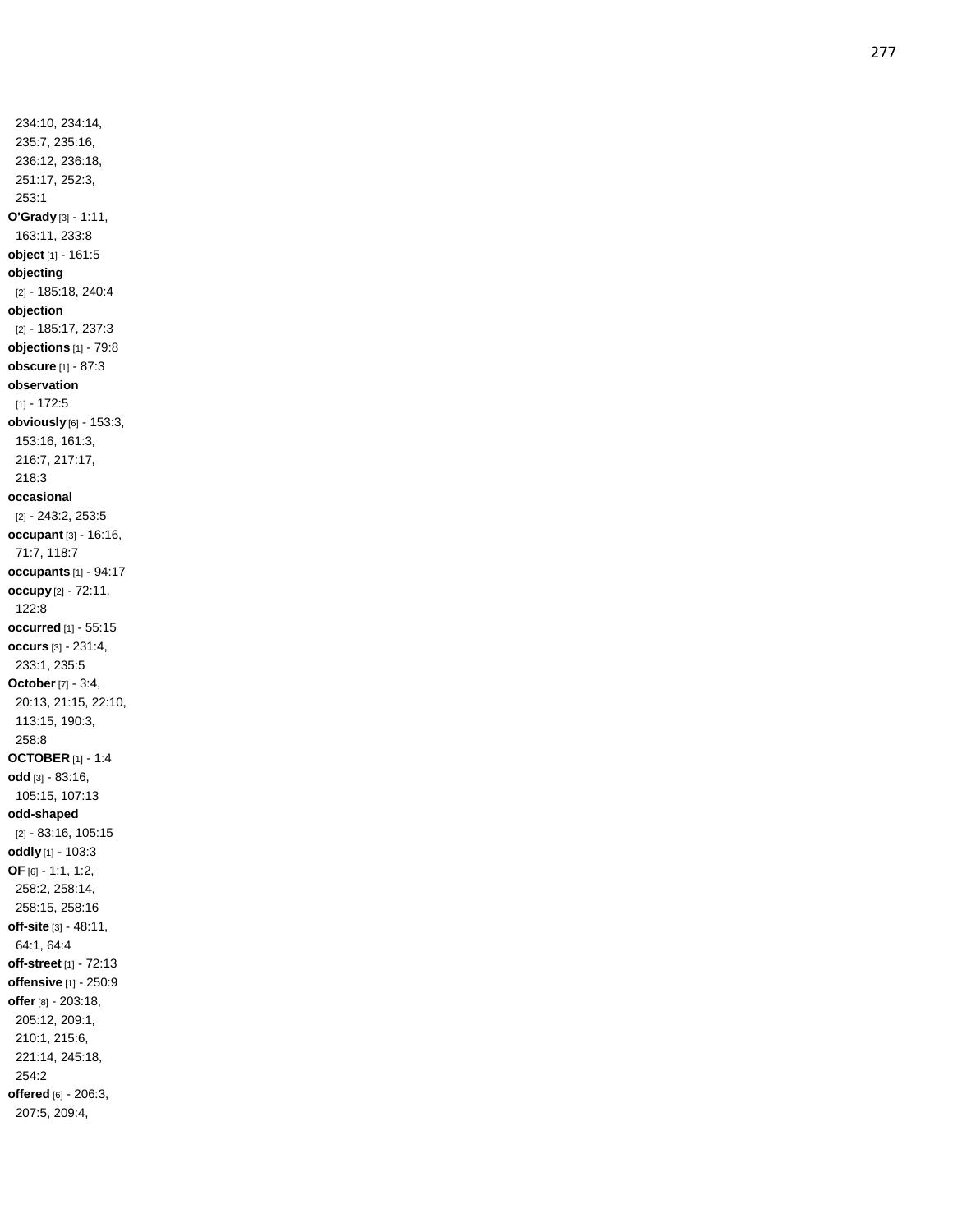210:15, 251:7, 253:6 **offering** [2] - 195:12, 212:14 **offerings** [1] - 245:17 **offers** [1] - 200:1 **office** [3] - 23:15, 101:11, 226:8 **Offices** [3] - 36:13, 82:7, 120:12 **OFFICIAL** [1] - 1:16 **officials** [1] - 55:7 **often** [2] - 129:16, 205:12 **old** [4] - 16:11, 51:2, 52:14, 178:14 **older** [1] - 147:5 **on -site** [4] - 63:15, 86:8, 211:10, 232:1 **on -street** [1] - 72:13 **once** [5] - 62:14, 68:11, 200:16, 201:18, 216:2 **one** [94] - 3:11, 3:12, 4:10, 10:10, 10:13, 12:2, 12:4, 12:5, 20:7, 20:13, 20:14, 20:16, 39:1, 39:15, 40:16, 41:4, 41:10, 47:9, 48:1, 48:12, 51:7, 52:12, 54:6, 56:1, 56:3, 59:6, 63:4, 65:14, 68:5, 69:16, 76:11, 83:5, 83:17, 84:2, 85:5, 85:9, 86:18, 87:7, 88:18, 93:11, 96:10, 96:12, 105:1, 114:10, 115:7, 118:17, 121:13, 122:9, 124:11, 124:13, 124:14, 127:4, 132:16, 134:9, 135:5, 136:1, 136:4, 138:10, 139:5, 142:5, 142:14, 146:10, 146:12, 149:12, 149:16, 154:2, 161:5, 161:12, 171:16, 171:18, 172:4, 175:15, 179:15, 180:12, 181:8, 187:7,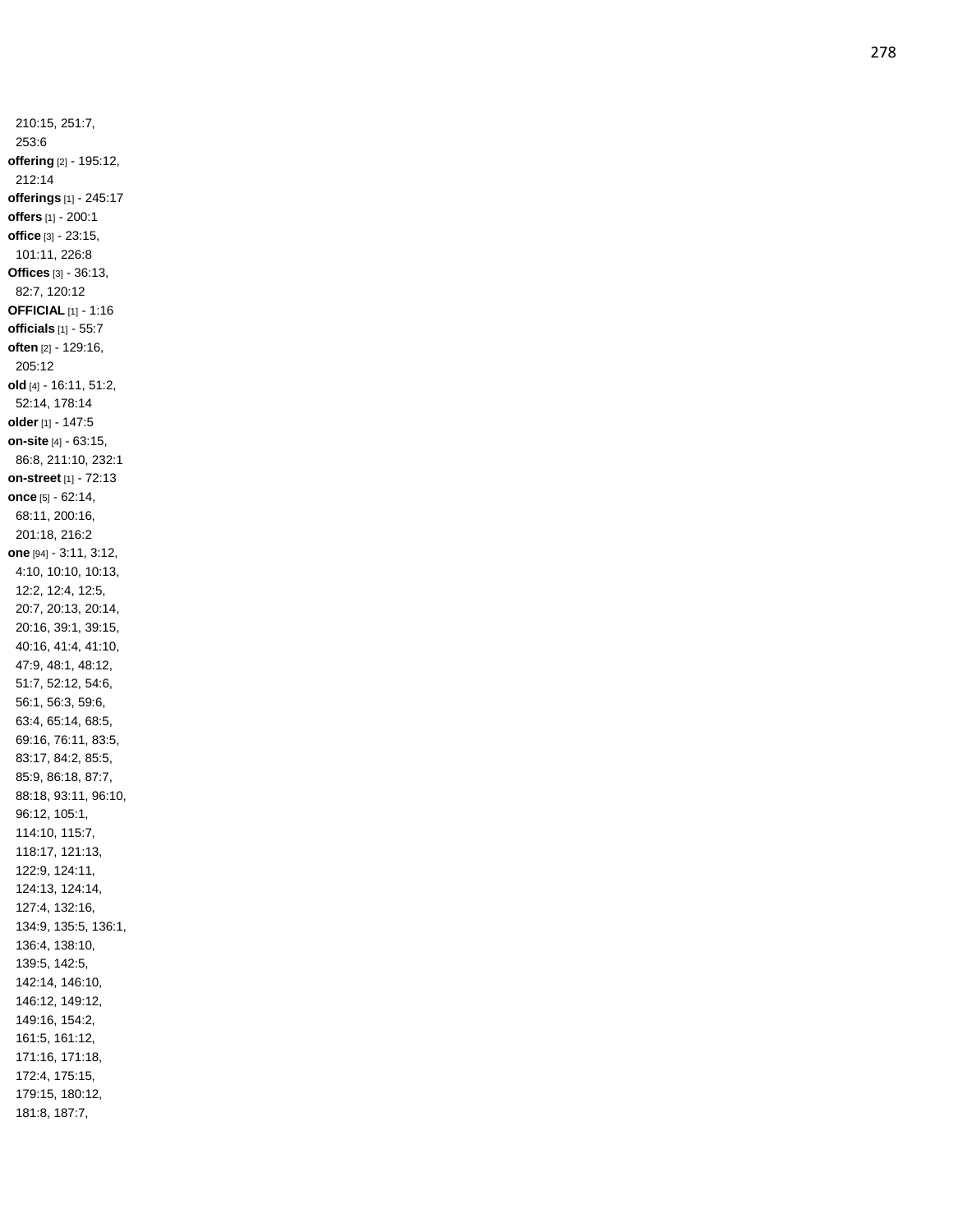195:18, 198:16, 199:5, 212:5, 212:14, 212:16, 215:13, 223:1, 225:5, 226:7, 238:11, 238:12, 244:3, 244:4 **one's** [2] - 136:6 **one -story** [4] - 39:1, 56:1, 59:6, 179:15 **one -thirty** [1] - 10:10 **ones** [4] - 38:3, 68:16, 141:11, 192:12 **ongoing** [1] - 84:9 **open** [28] - 3:8, 3:17, 10:8, 12:2, 12:15, 14:12, 40:14, 53:5, 87:4, 87:5, 87:13, 88:2, 88:3, 91:8, 91:13, 93:15, 94:7, 98:11, 99:10, 99:14, 112:10, 116:4, 129:6, 161:9, 172:8, 184:16, 227:12, 236:13 **opened** [2] - 61:16, 248:2 **operable** [1] - 95:2 **operate** [10] - 7:15, 17:10, 76:3, 198:12, 215:1, 215:4, 232:8, 249:5, 251:5 **operated** [1] - 54:13 **operating** [3] - 39:3, 233:5, 233:9 **operation** [11] - 4:3, 8:11, 8:17, 16:7, 16:13, 70:18, 71:4, 117:16, 192:18, 204:5, 252:5 **opportunity** [5] - 54:3, 94:8, 152:18, 198:14, 228:16 **opposed** [2] - 90:6, 101:1 **opposition** [6] - 63:6, 108:4, 159:17, 160:1, 171:6, 186:6 **option** [3] - 64:8, 127:5, 139:17 **options** [4] - 152:15, 153:6, 187:10, 187:15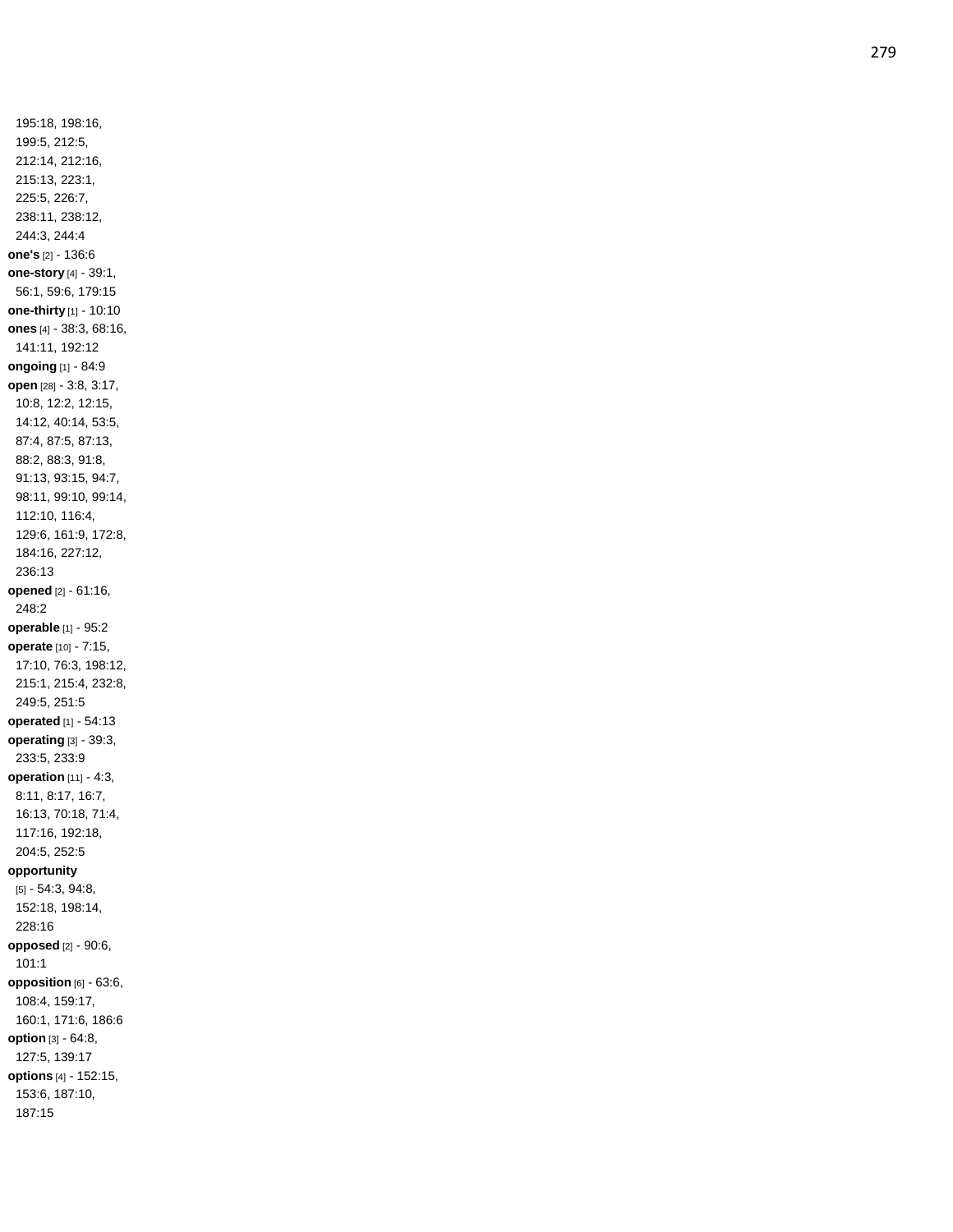**order** [10] - 9:16, 14:7, 19:6, 40:9, 122:10, 145:5, 176:13, 212:4, 221:15, 234:5 **orders** [1] - 210:5 **Ordinance** [19] - 15:12, 16:9, 17:7, 70:8, 71:1, 71:18, 72:3, 107:10, 107:18, 117:3, 117:18, 118:13, 156:18, 173:4, 174:1, 188:11, 189:11, 232:16, 250:13 **ordinance** [6] - 226:14, 228:9, 230:13, 232:13, 249:16, 251:6 **organic** [1] - 78:1 **oriented** [1] - 129:5 **original** [6] - 63:13, 150:7, 177:3, 180:2, 251:16, 257:2 **Original** [1] - 2:3 **originally** [1] - 247:13 **otherwise** [6] - 17:6, 33:5, 71:16, 72:7, 118:11, 156:16 **outcome** [1] - 188:3 **outdoor** [1] - 223:5 **outdoors** [1] - 233:18 **outreach** [2] - 84:11, 96:4 **outset** [3] - 7:6, 20:3, 37:8 **outside** [22] - 13:3, 21:11, 22:6, 28:7, 28:9, 28:14, 29:2, 210:16, 221:6, 222:12, 222:15, 223:10, 224:1, 224:4, 224:5, 226:7, 231:7, 237:7, 238:6, 238:9, 238:10, 241:4 **overall** [1] - 111:4 **overshadows**  $[1] - 204:5$ **overstepping** [1] - 205:10 **owing** [4] - 107:11, 173:13, 189:2,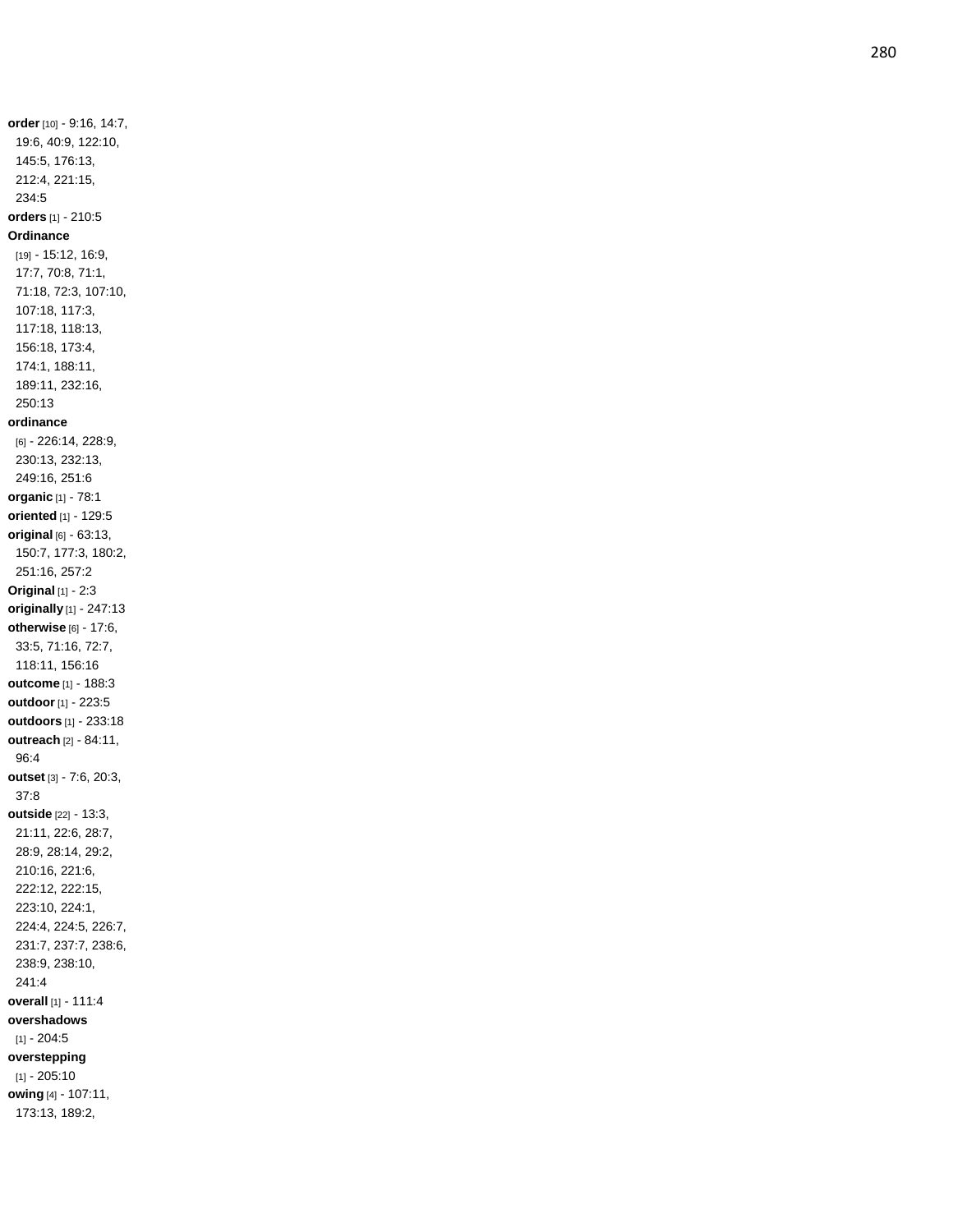#### 250:4 **own** [5] - 45:3, 54:13, 60:7, 105:3, 173:10 **owned** [3] - 41:1, 54:13, 248:2 **owner** [12] - 6:15, 8:1, 8:4, 38:16, 60:2, 65:9, 65:15, 66:8, 66:15, 75:12, 193:10, 193:11 **owners** [7] - 75:8, 84:13, 120:14, 175:12, 175:15, 206:11, 247:15 **ownerships** [1] - 8:9 **owns** [1] - 173:10

# **P**

**P - I - E - R - R - E** [1] - 37:6 **p.m** [26] - 1:4, 3:3, 6:1, 19:1, 32:13, 33:5, 34:15, 36:1, 74:1, 82:1, 110:1, 120:1, 156:2, 156:16, 157:3, 159:1, 162:15, 163:8, 163:15, 164:12, 166:1, 175:1, 191:1, 192:18, 252:5, 256:8 **Pacheco** [1] - 160:13 **PAGE** [2] - 2:1, 257:8 **page** [6] - 69:4, 108:13, 118:17, 190:3, 231:8, 231:17 **pages** [2] - 69:4, 108:12 **PANWALA** [8] - 6:17, 7:1, 8:5, 8:12, 8:15, 8:18, 9:4, 17:2 **Panwala** [2] - 6:17, 6:18 **paper** [3] - 14:6, 66:1 **parameters** [2] - 147:12, 195:3 **parapet** [2] - 176:17, 177:1 **parcel** [3] - 67:8, 83:11, 103:10 **parcels** [1] - 103:2 **parents** [6] - 61:9,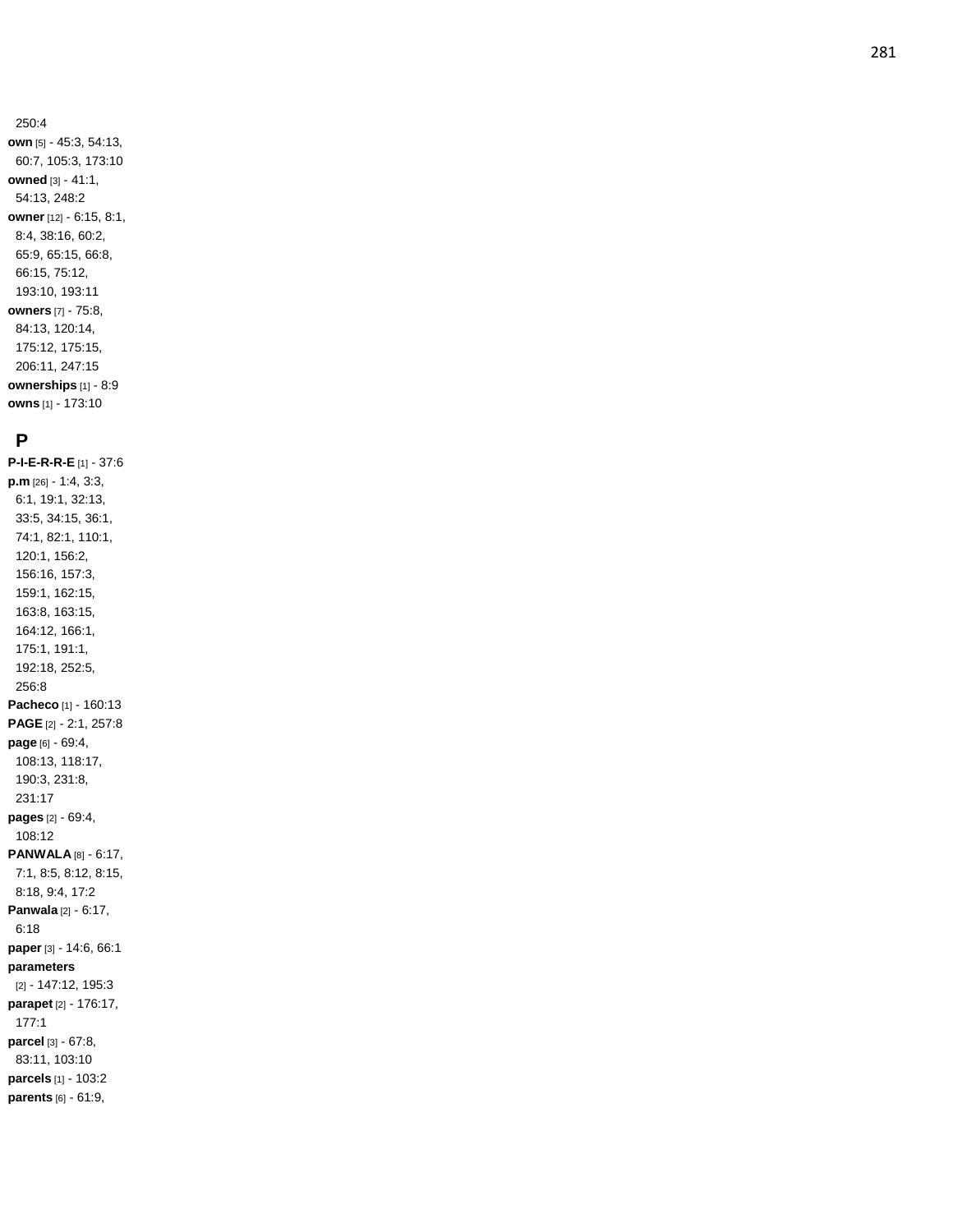61:10, 61:14, 75:10, 146:11, 147:4 **parents'** [1] - 128:5 **park** [1] - 237:12 **parking** [46] - 38:8, 46:4, 47:4, 47:6, 47:8, 47:12, 47:14, 47:17, 48:1, 48:3, 48:10, 48:11, 48:15, 49:3, 63:10, 63:14, 64:3, 64:4, 64:6, 64:18, 65:2, 65:6, 66:16, 67:8, 67:14, 68:7, 70:6, 70:16, 71:3, 71:10, 71:13, 71:15, 72:3, 72:4, 72:6, 72:9, 72:13, 72:14, 86:8, 86:9, 86:10, 86:12, 86:16, 87:11, 93:11, 94:6 **part** [41] - 28:15, 33:9, 39:3, 42:11, 44:1, 47:6, 48:16, 49:2, 50:1, 50:3, 67:2, 83:10, 84:4, 84:17, 86:10, 87:1, 88:18, 89:1, 95:16, 98:4, 122:3, 122:13, 123:13, 128:5, 128:13, 134:12, 195:17, 209:13, 210:3, 212:9, 218:5, 231:15, 231:16, 240:4, 241:7, 244:6, 244:9, 244:13, 244:14, 245:16 **partially** [1] - 84:10 **particular** [3] - 40:11, 47:16, 209:18 **particularly** [2] - 105:14, 107:8 **partly** [1] - 140:11 **party** [2] - 103:8, 125:4 **passageway** [2] - 93:7 **past** [1] - 55:15 **pastries** [6] - 217:5, 217:6, 217:8, 227:1, 231:1, 232:17 **pastry** [3] - 219:13, 219:14, 223:14 **patio** [2] - 91:13, 94:7 **patterns** [3] - 15:15,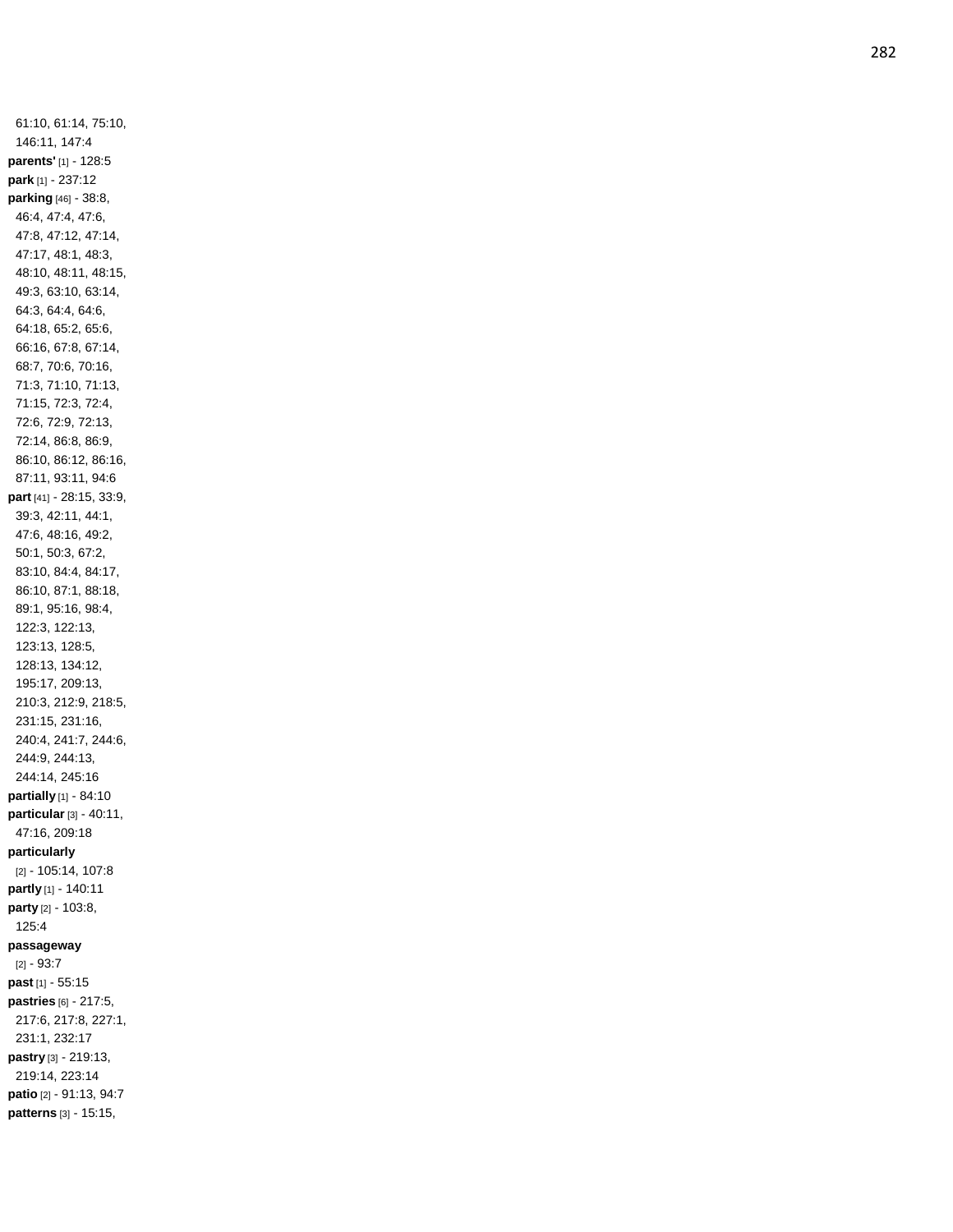70:11, 117:6 **Paul** [2] - 19:14, 113:12 **paved** [1] - 103:4 **people** [42] - 9:16, 10:18, 12:3, 13:12, 13:17, 14:6, 22:2, 26:6, 28:1, 29:6, 57:14, 60:17, 77:11, 77:12, 95:13, 112:14, 124:14, 129:14, 137:14, 142:4, 149:11, 150:4, 150:9, 151:15, 161:5, 170:8, 170:12, 172:5, 180:11, 186:2, 207:17, 220:17, 221:8, 221:15, 223:13, 226:8, 237:8, 237:9, 237:14, 241:18, 246:4, 255:9 **perfect** [4] - 60:15, 133:6, 155:6, 223:12 **perfectly** [1] - 185:10 **perhaps** [1] - 177:16 **peril** [1] - 254:4 **period** [2] - 21:7, 24:6 **permanency**  $[1] - 64:16$ **permanent** [1] - 64:11 **permeable** [1] - 91:7 **permission**  $[1] - 181:3$ **Permit** [32] - 7:14, 15:5, 15:11, 15:14, 17:10, 17:15, 37:16, 47:8, 47:13, 48:11, 48:15, 68:6, 69:13, 70:6, 70:10, 72:16, 73:2, 75:15, 86:11, 99:2, 110:15, 111:1, 111:14, 114:16, 115:5, 115:12, 115:18, 116:16, 117:1, 117:5, 118:15, 196:11 **permit** [5] - 38:11, 42:4, 97:9, 124:2, 222:14 **Permits** [1] - 8:8 **permitted** [3] - 16:8,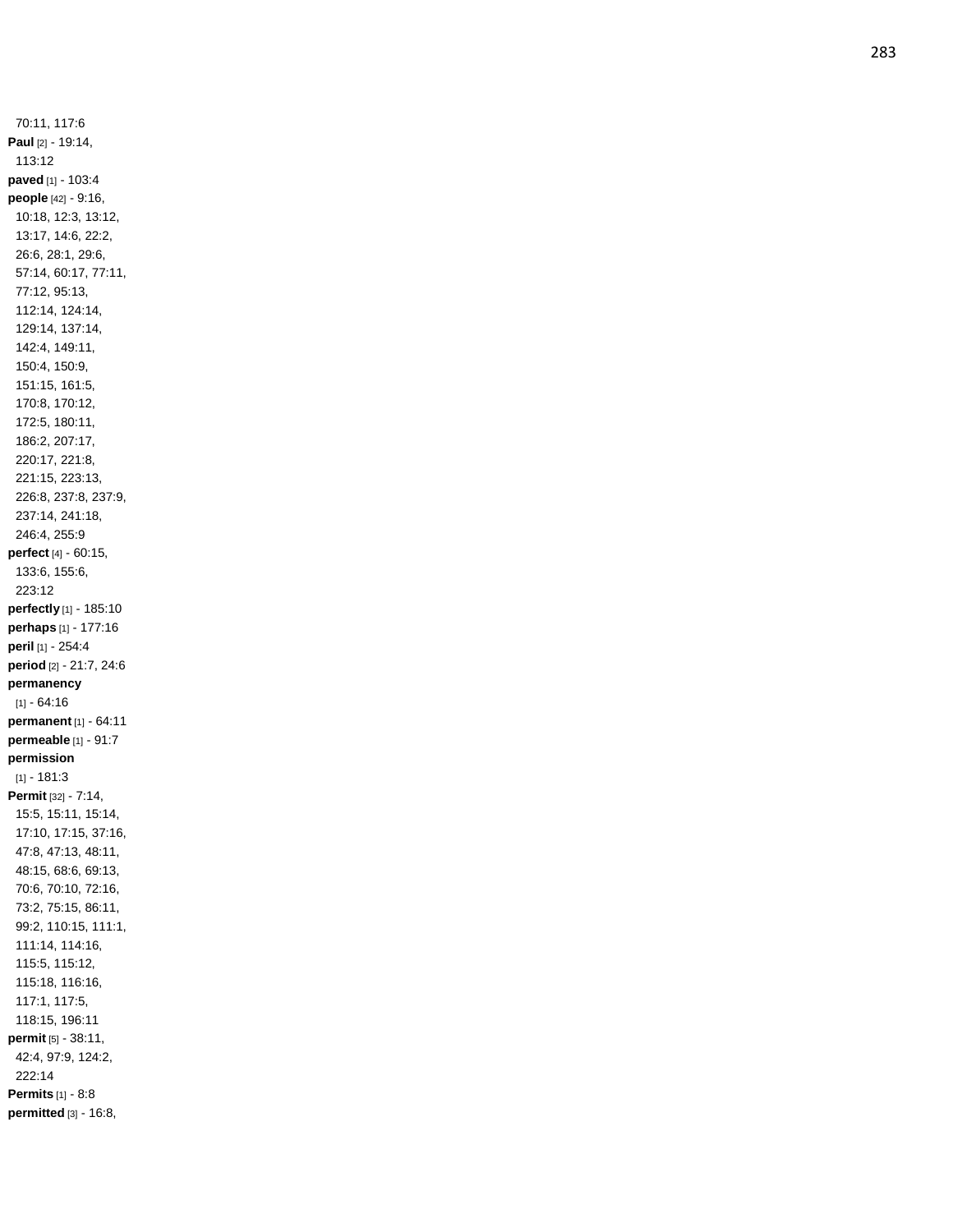71:1, 117:17 **permutations** [1] - 145:12 **person** [3] - 3:16, 12:2, 185:2 **personalities** [3] - 141:7, 143:1, 146:3 **personally** [3] - 130:3, 153:7, 196:1 **perspective** [2] - 66:6, 150:10 **petition** [4] - 38:3, 55:18, 63:3, 67:10 **petitioner** [10] - 36:14, 37:5, 69:1, 74:18, 82:8, 115:2, 156:4, 172:3, 193:11, 252:8 **petitioner's** [3] - 113:18, 114:18, 115:15 **petitioners** [7] - 38:9, 47:11, 47:15, 120:13, 131:4, 153:7, 161:7 **pharmacy** [2] - 75:12, 248:3 **phones** [1] - 238:18 **photo** [1] - 20:14 **photograph** [1] - 22:8 **photographs** [2] - 20:6, 21:10 **physical** [1] - 222:7 **physically** [1] - 95:10 **pick** [5] - 13:8, 13:9, 13:10, 197:7, 220:18 **picked** [2] - 194:1, 252:13 **picture** [4] - 26:3, 26:13, 31:2, 34:7 **pictures** [1] - 115:1 **piece** [9] - 7:7, 26:18, 27:2, 66:1, 98:1, 127:11, 148:13, 149:5, 240:3 **Pierre** [1] - 37:5 **PIERRE** [5] - 37:6, 48:7, 65:11, 65:17, 66:18 **pies** [2] - 231:2, 232:17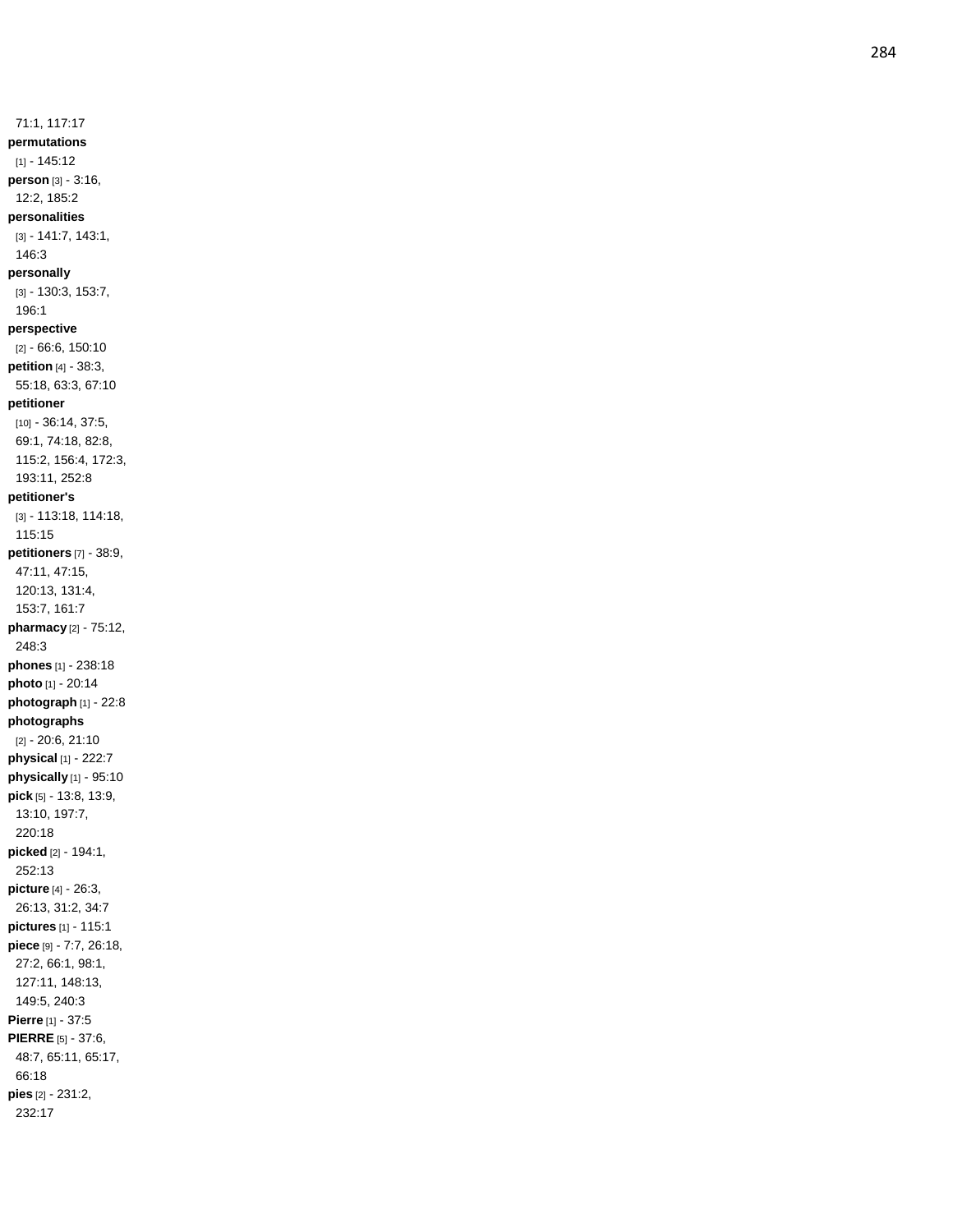**pinch** [2] - 92:2, 93:5 **pink** [1] - 93:3 **pizza** [9] - 7:7, 7:9, 7:16, 9:9, 11:15, 12:5, 16:13, 16:18, 17:11 **Pizza** [1] - 6:16 **place** [7] - 11:1, 20:9, 125:4, 149:8, 179:3, 242:3, 246:14 **placement** [1] - 4:3 **plain** [3] - 43:3, 106:10, 238:15 **plan** [7] - 44:4, 65:8, 65:11, 92:3, 134:8, 134:10, 178:17 **planning** [1] - 122:3 **Planning** [24] - 42:12, 42:13, 42:16, 43:6, 43:9, 43:14, 46:6, 50:8, 51:3, 51:6, 52:1, 70:2, 83:3, 84:18, 85:13, 86:10, 88:7, 98:17, 99:1, 99:8, 99:12, 100:7, 108:2, 108:13 **plans** [19] - 33:9, 52:13, 52:14, 69:2, 108:12, 112:2, 116:10, 118:17, 126:13, 127:3, 157:2, 157:7, 164:10, 165:5, 168:15, 169:7, 174:5, 190:2 **plastic** [2] - 22:6, 29:1 **plates** [2] - 14:5, 14:6 **play** [2] - 154:1, 237:12 **played** [1] - 58:12 **plays** [1] - 253:7 **Pleasant** [1] - 74:17 **pleasing** [1] - 139:16 **pleasure** [2] - 30:7, 188:1 **pockets** [1] - 93:16 **point** [27] - 38:15, 41:4, 41:5, 43:15, 46:11, 46:18, 51:18, 52:1, 52:12, 52:15, 58:6, 90:4, 92:3, 93:5, 97:18, 98:8, 127:16, 132:12, 146:14, 152:10,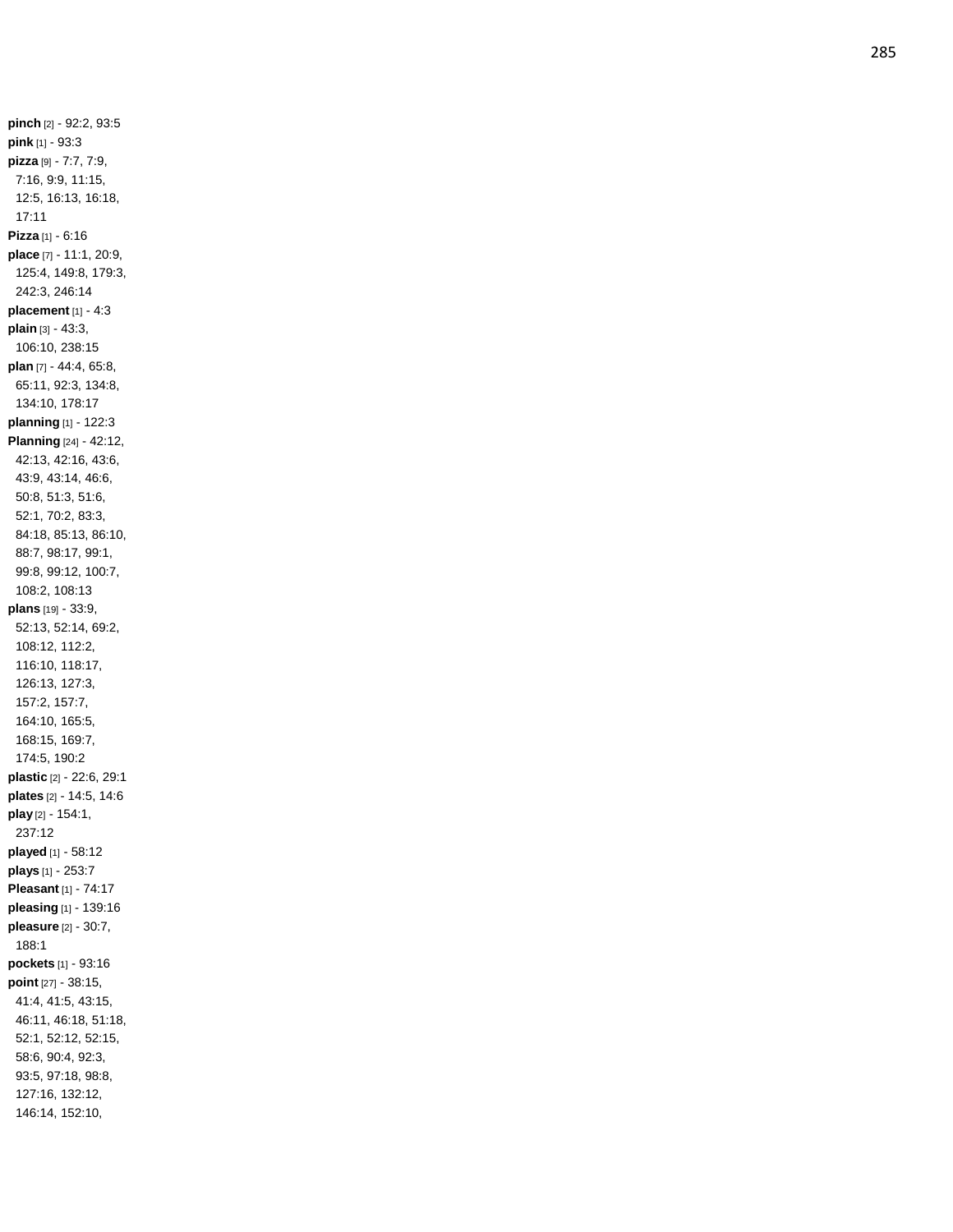177:5, 184:14, 201:12, 204:4, 212:8, 214:4, 231:5 **pointing** [4] - 26:1, 112:2, 222:6, 228:12 **points** [2] - 90:15, 212:7 **police** [1] - 202:4 **poor** [2] - 125:16, 152:17 **Poor** [1] - 40:18 **portion** [6] - 83:13, 88:6, 103:4, 121:14, 127:10, 178:4 **position** [1] - 111:8 **positive** [3] - 43:14, 84:11, 96:5 **possibilities**  $[1] - 104:7$ **possible** [6] - 80:2, 125:5, 143:15, 160:10, 222:8, 236:10 **possibly** [2] - 212:18, 237:8 **Post** [1] - 6:14 **post** [3] - 21:11, 22:7, 33:1 **posted** [6] - 20:4, 21:7, 21:9, 21:15, 28:12, 29:12 **posting** [3] - 156:6, 163:13, 165:4 **postpone** [2] - 76:13, 169:15 **potential** [2] - 79:8, 255:14 **practical** [3] - 133:16, 221:11, 224:11 **pre** [4] - 40:8, 45:1, 168:5, 180:1 **pre -existing** [3] - 40:8, 45:1, 180:1 **pre -world** [1] - 168:5 **precedent** [1] - 137:13 **precisely** [1] - 52:17 **preclude** [1] - 218:10 **predates** [1] - 167:18 **predecessor** [1] - 192:3 **prefer** [1] - 153:10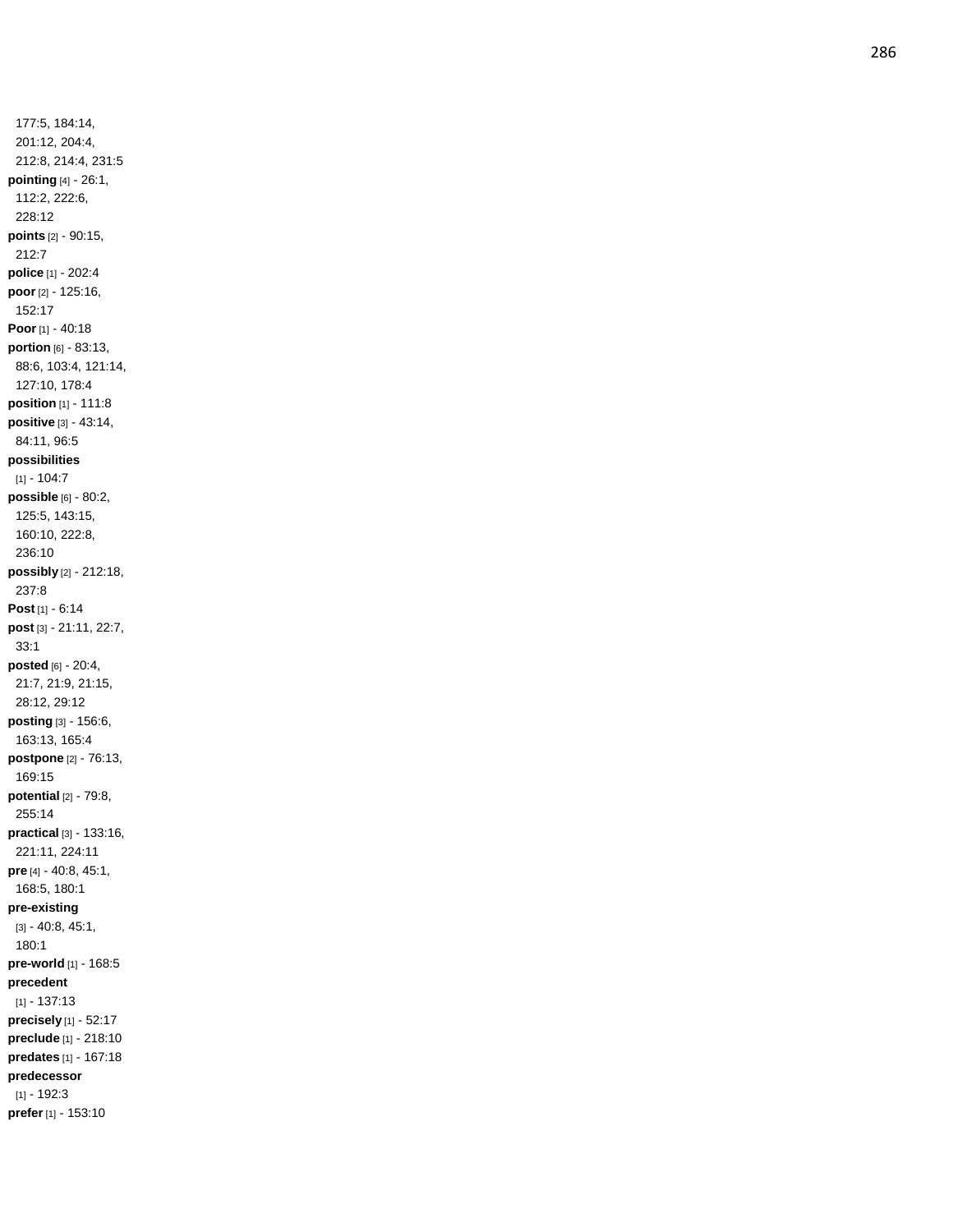**premises** [14] - 209:4, 210:16, 210:17, 213:10, 215:6, 216:18, 217:5, 219:18, 231:4, 233:2, 235:5, 235:6, 242:17, 251:13 **preparation** [3] - 211:11, 239:15, 242:14 **prepare** [1] - 213:9 **prepared** [7] - 69:2, 108:12, 174:5, 190:2, 210:15, 210:16, 216:18 **prepares** [1] - 4:13 **preparing** [1] - 211:3 **present** [2] - 141:1, 153:14 **presently** [1] - 143:4 **preserve** [2] - 44:7, 179:14 **preserving** [1] - 114:8 **presumably** [2] - 138:3, 157:2 **presuming** [1] - 139:6 **pretty** [9 ] - 57:1, 57:15, 93:13, 95:5, 147:13, 147:14, 148:11, 152:17, 176:8 **previous** [5] - 47:4, 49:2, 176:2, 224:16, 251:16 **previously** [2] - 28:1, 51:12 **pride** [2] - 54:12, 61:17 **primarily** [2] - 87:8, 246:10 **primary** [1] - 212:6 **privacy** [8] - 111:8, 111:18, 112:1, 112:3, 115:4, 117:14, 118:3, 167:12 **privilege** [1] - 114:1 **problem** [24] - 7:6, 20:3, 22:1, 24:12, 27:18, 28:16, 31:5, 33:6, 113:8, 137:12, 193:9, 200:2, 200:7, 203:12, 228:13, 236:10, 236:11,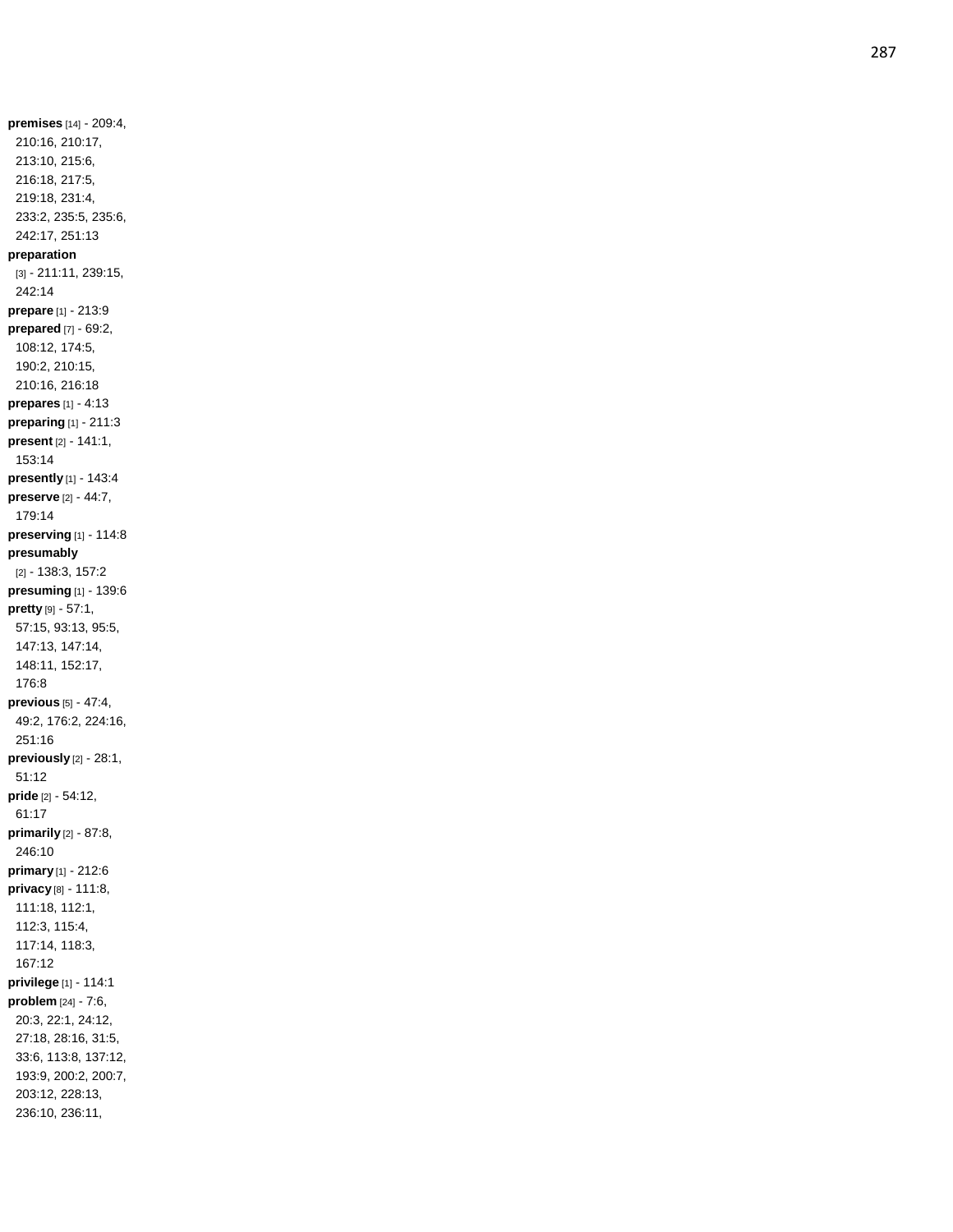236:15, 239:10, 243:1, 243:4, 243:14, 244:1, 245:9 **problems** [7] - 11:9, 11:17, 12:8, 31:13, 107:14, 250:18, 255:14 **procedure** [1] - 28:4 **proceed** [7] - 69:1, 108:11, 118:16, 160:3, 169:7, 174:4, 190:1 **proceedings**  $[1] - 258:6$ **process** [3] - 28:2, 42:11, 96:6 **producing** [1] - 43:16 **product** [6] - 195:12, 196:3, 201:3, 218:2, 220:5, 255:6 **products** [2] - 197:3, 233:13 **prohibit** [1] - 214:1 **prohibiting** [1] - 149:5 **project** [17] - 36:18, 45:18, 46:1, 46:15, 60:12, 82:10, 84:2, 84:9, 102:14, 105:16, 106:2, 106:6, 108:2, 175:11, 175:18, 176:4, 177:16 **projected** [1] - 132:13 **promoted** [1] - 51:9 **prompted** [1] - 43:3 **pronounce** [1] - 75:17 **properties** [1] - 118:4 **property** [42] - 8:9, 10:11, 41:1, 44:11, 65:5, 65:9, 65:15, 66:4, 66:7, 66:15, 75:9, 103:8, 104:4, 104:18, 105:1, 105:3, 113:5, 113:16, 114:16, 115:13, 175:13, 176:5, 177:7, 177:11, 178:9, 188:16, 189:1, 189:14, 193:10, 193:12, 196:15, 200:17, 201:2,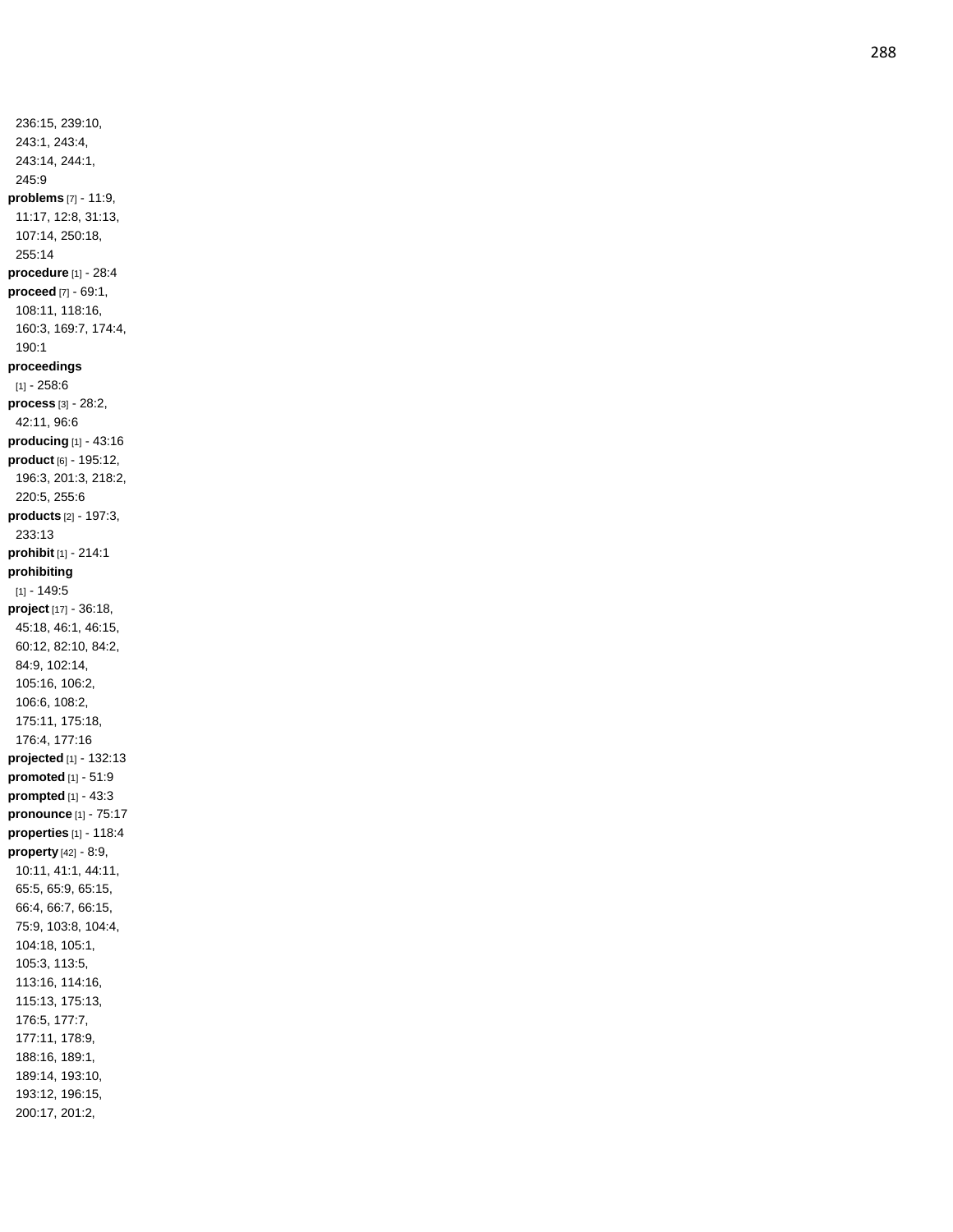202:11, 206:6, 247:15, 248:11, 250:2, 250:3, 250:7, 250:15, 252:9 **PROPHET** [2] - 53:13, 53:17 **Prophet** [2] - 53:17, 54:5 **proposal** [16] - 42:17, 43:2, 44:1, 44:6, 47:4, 49:2, 49:5, 49:10, 51:9, 84:16, 99:9, 99:14, 115:1, 115:15, 122:14, 177:3 **proposals** [2] - 100:17, 102:10 **propose** [4] - 16:10, 68:13, 114:3, 192:9 **proposed** [13] - 8:4, 16:2, 16:16, 71:2, 71:7, 100:16, 102:18, 115:2, 115:16, 118:1, 118:10, 143:5, 189:16 **proposes** [1] - 188:7 **proposing** [10] - 17:4, 52:16, 64:11, 65:2, 72:4, 123:5, 151:5, 159:17, 178:12, 231:16 **proprietor** [2] - 38:16, 44:12 **protect** [3] - 67:7, 101:7, 186:8 **protective** [1] - 66:13 **proves** [1] - 26:11 **provide** [4] - 39:7, 104:6, 140:16, 220:17 **provided** [3] - 63:15, 115:1, 220:15 **provides** [3] - 99:10, 99:14, 100:1 **providing** [1] - 103:3 **provisions** [7] - 103:18, 107:6, 173:4, 188:11, 195:1, 249:7, 249:16 **Prudence** [1] - 114:12 **psychological** [1] - 142:16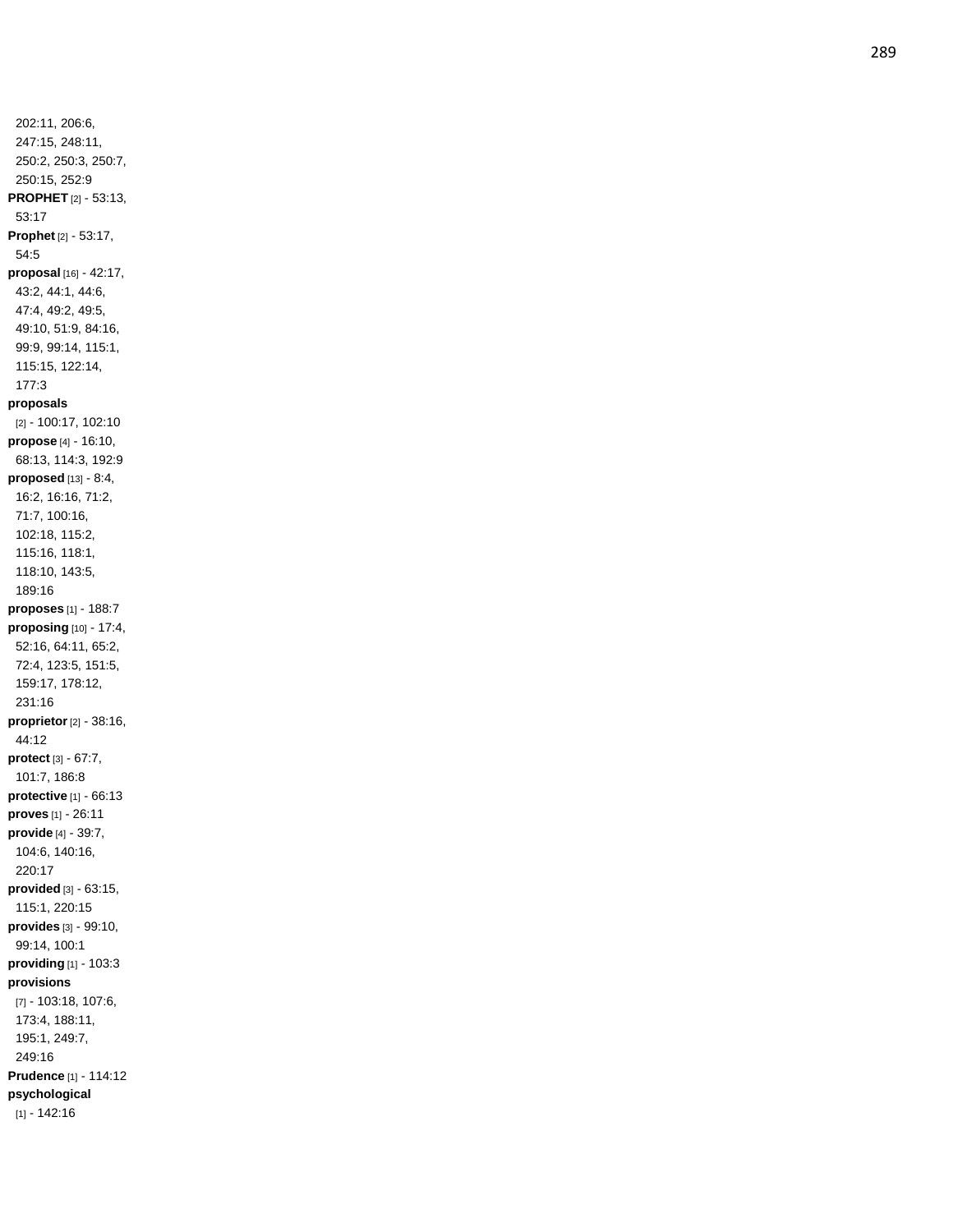**public** [22] - 14:13, 16:6, 53:5, 62:18, 63:7, 72:5, 98:11, 105:9, 107:16, 112:10, 113:10, 113:14, 116:2, 172:8, 172:13, 172:15, 173:17, 184:17, 187:16, 189:9, 209:13, 250:11 **Public** [2] - 258:4, 258:11 **pull** [3] - 7:3, 46:14, 77:10 **pulled** [2] - 24:11, 43:10 **purchased** [1] - 39:1 **pure** [1] - 151:8 **purpose** [11] - 17:7, 39:14, 71:17, 107:18, 118:12, 149:7, 149:13, 150:7, 174:1, 189:11, 250:13 **purposes** [2] - 124:15, 239:15 **purview** [2] - 43:9, 222:13 **push** [1] - 22:12 **pushed** [2] - 47:11, 141:16 **pushing** [1] - 142:2 **put** [27] - 8:12, 14:4, 22:5, 28:17, 29:1, 29:2, 30:13, 31:8, 31:10, 33:4, 34:4, 34:14, 48:9, 66:3, 124:16, 134:18, 195:15, 209:2, 210:13, 213:10, 222:14, 229:12, 238:17, 240:2 **putting** [1] - 139:17 **puzzled** [1] - 78:15

### **Q**

**quality** [3] - 51:14, 113:7, 188:15 **quarter** [3] - 130:5, 130:7, 135:2 **questions** [14] - 14:10, 14:18,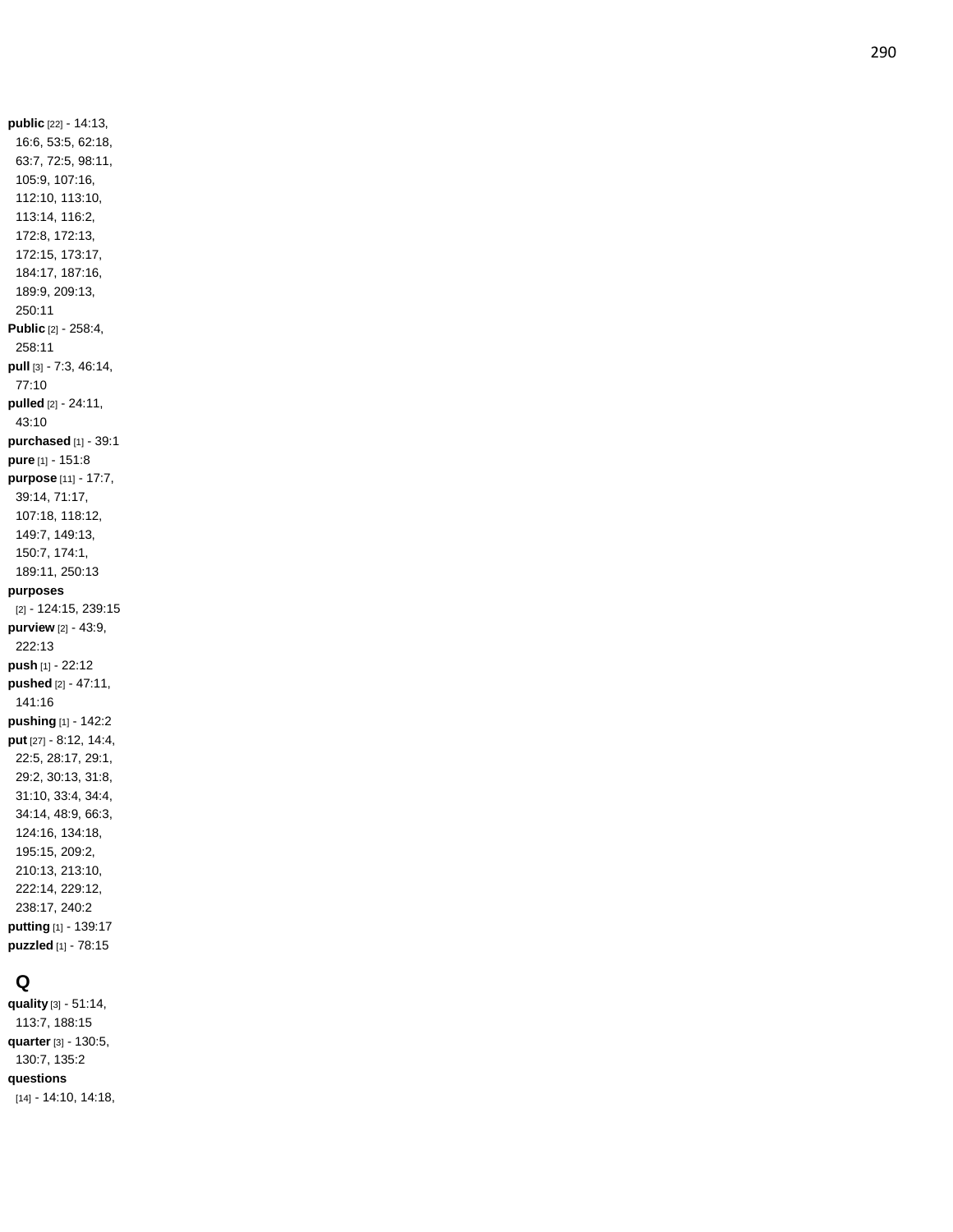41:11, 43:11, 53:2, 80:3, 98:7, 112:6, 113:11, 171:13, 181:7, 184:13, 195:6, 228:16 **quite** [1] - 114:2 **quote/unquote** [1] - 205:10 **quotes** [1] - 230:18

# **R**

**rain** [1] - 22:7 **raise** [6] - 57:9, 57:11, 103:7, 176:12, 220:4, 255:14 **range** [2] - 152:14, 153:5 **rather** [3] - 28:13, 111:10, 213:1 **rationale** [9] - 39:4, 47:1, 122:13, 123:14, 123:17, 128:1, 131:8, 134:13, 153:12 **Re** [1] - 102:3 **re** [2] - 88:17, 89:6 **re -advertise** [1] - 88:17 **re -advertising** [1] - 89:6 **reach** [3 ] - 28:4, 47:15, 76:17 **reaching** [1] - 241:12 **read** [11] - 3:15, 64:2, 98:18, 99:12, 104:13, 112:16, 154:2, 194:11, 208:4, 230:11, 257:15 **Reading** [5] - 99:1, 100:15, 113:14, 114:13, 115:9 **reading** [6] - 70:12, 100:13, 102:7, 113:2, 230:17, 257:6 **ready** [10] - 68:4, 105:10, 116:5, 116:6, 116:7, 148:2, 172:16, 187:18, 234:2 **real** [3] - 20:3, 77:14, 103:14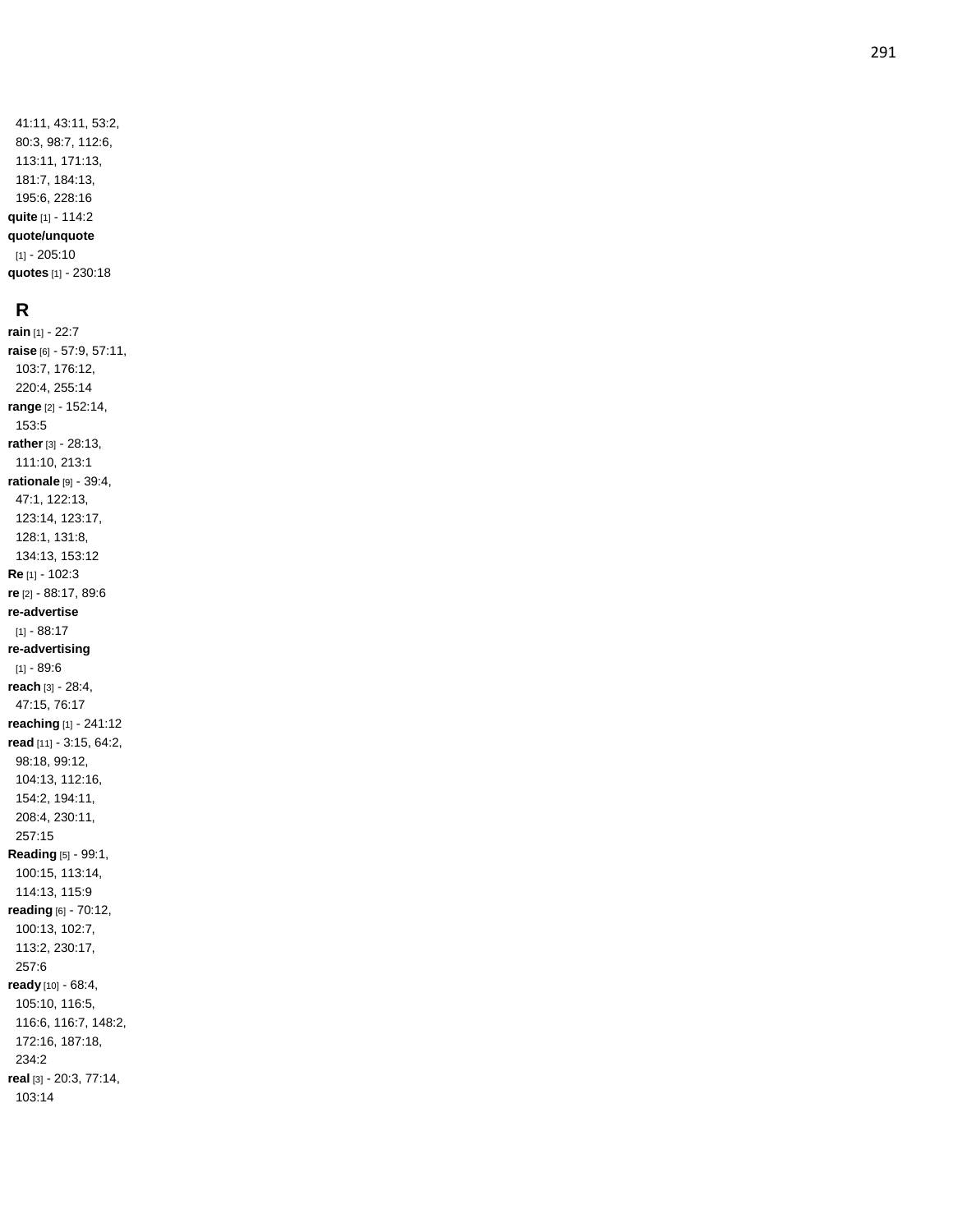**Real** [2] - 82:9, 105:3 **realize** [2] - 225:4 **realized** [1] - 42:8 **really** [45] - 17:11, 17:18, 29:3, 30:11, 40:3, 44:1, 44:6, 50:2, 56:16, 58:2, 58:9, 58:13, 58:14, 59:1, 83:15, 83:18, 93:8, 125:3, 126:15, 126:18, 127:3, 127:4, 128:18, 129:1, 130:15, 131:2, 133:9, 141:18, 142:6, 147:3, 147:13, 147:14, 149:18, 150:5, 177:4, 179:9, 185:5, 185:7, 214:10, 230:8, 230:9, 234:7, 235:11, 235:18 **rear** [3] - 103:12, 103:17, 122:5 **reason** [7] - 3:11, 28:18, 47:6, 60:12, 104:6, 133:16, 257:7 **REASON** [6] - 257:9, 257:10, 257:11, 257:12, 257:13, 257:14 **reasonable** [6] - 4:1, 126:3, 176:14, 194:2, 252:13, 255:9 **reasonably** [1] - 195:17 **reasons** [6] - 134:4, 141:10, 141:14, 143:16, 201:15 **receipt** [3] - 98:16, 186:17 **received** [2] - 28:16, 111:12 **recently** [2] - 100:18, 250:16 **recess** [2] - 80:12, 132:1 **recessed** [1] - 81:6 **recognize** [4] - 100:2, 121:8, 131:5, 140:14 **recognized** [2] - 50:2,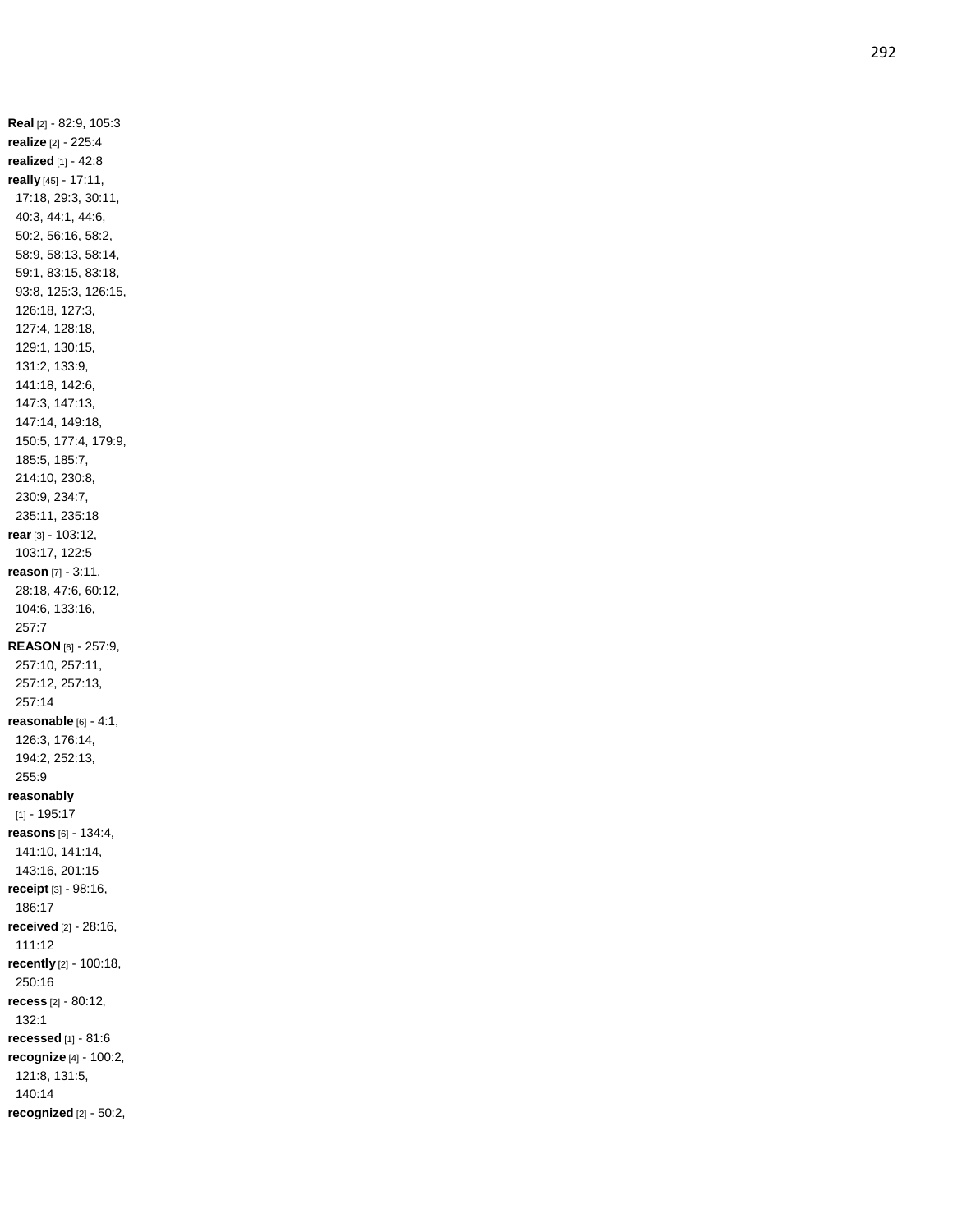248:3 **recommend** [2] - 34:13, 51:12 **recommendation** [2] - 43:13, 67:2 **reconfigure**  $[1] - 111:1$ **reconvene** [1] - 191:6 **RECORD** [1] - 1:16 **record** [21] - 36:12, 36:15, 37:11, 65:7, 65:8, 65:12, 67:13, 82:6, 98:18, 105:8, 110:8, 112:16, 120:11, 185:13, 202:18, 207:2, 209:15, 218:15, 220:2, 257:16, 258:6 **recorded** [2] - 38:10, 67:17 **recorder** [2] - 4:11, 4:15 **recording** [4] - 3:17, 4:7, 4:16, 25:12 **recordings** [1] - 4:9 **records** [2] - 4:12, 25:6 **rectangle** [1] - 94:11 **redesigned**  $[1] - 138:1$ **redesigning** [1] - 168:18 **redo** [1] - 142:10 **redone** [1] - 143:7 **reduce** [4] - 72:2, 72:6, 72:12, 86:12 **reduced** [2] - 107:8, 111:5 **reducing** [1] - 48:10 **reduction** [2] - 47:13, 64:17 **redundant** [1] - 129:18 **refamiliarized**  $[1] - 58.11$ **reference** [4] - 68:14, 87:17, 88:8, 88:10 **referenced** [1] - 51:10 **refers** [1] - 91:1 **reflect** [4] - 51:13, 67:13, 114:7, 163:14 **regard** [16] - 15:10,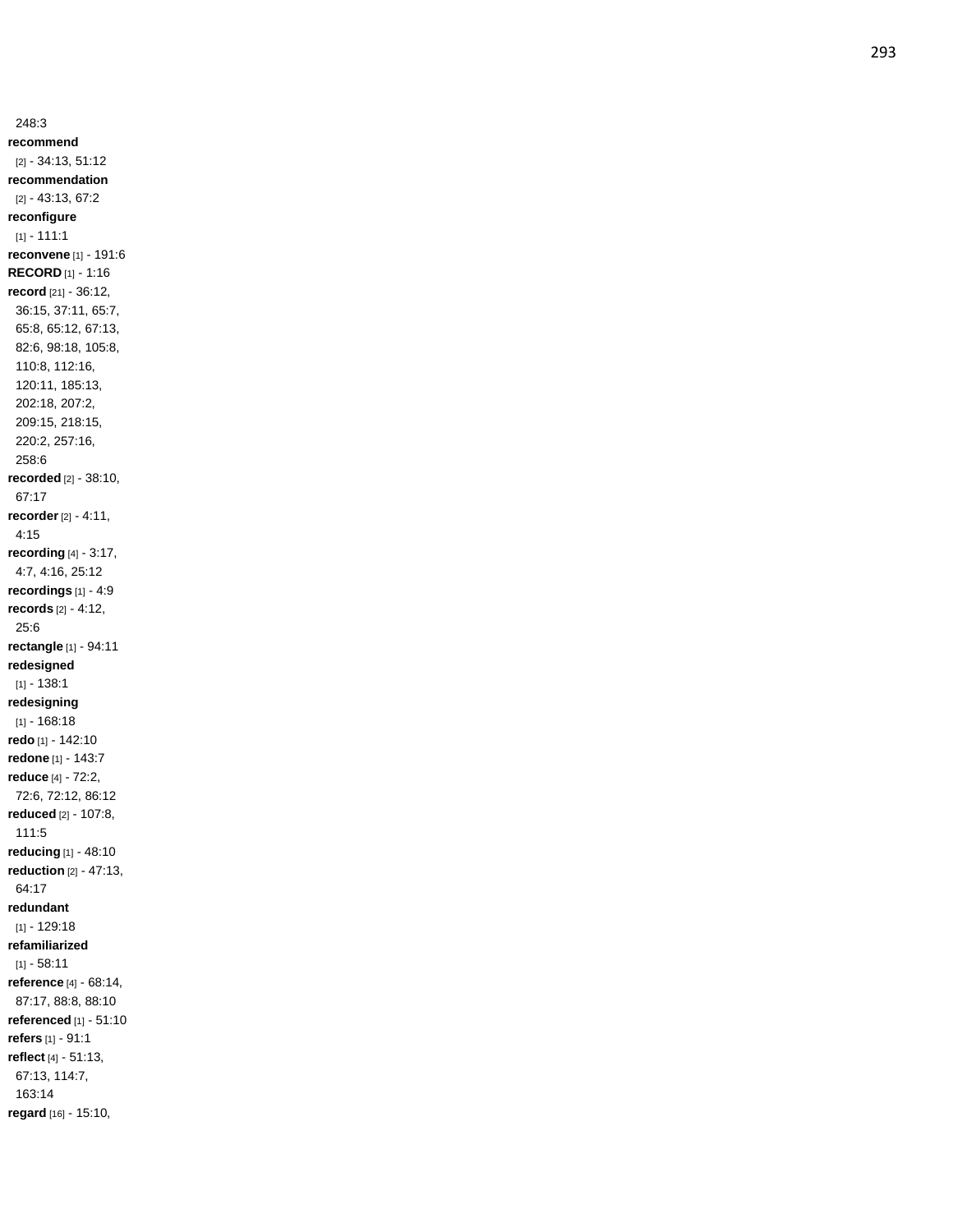16:1, 46:7, 70:6, 72:1, 89:2, 92:8, 105:14, 107:1, 108:1, 117:1, 117:11, 173:1, 188:8, 249:3, 250:16 **regarding** [1] - 113:15 **regards** [1] - 166:14 **register** [1] - 57:14 **Registry** [1] - 66:2 **regular** [1] - 19:6 **regularly** [2] - 193:11, 252:8 **relating** [1] - 107:12 **relevant** [5] - 32:8, 33:8, 51:18, 69:17, 86:14 **relief** [41] - 15:4, 32:17, 37:11, 40:15, 41:15, 67:3, 79:9, 83:1, 88:1, 88:13, 88:14, 90:11, 91:12, 92:9, 95:16, 100:9, 101:2, 107:15, 116:10, 121:13, 122:6, 122:10, 123:5, 138:3, 143:4, 148:2, 148:5, 151:4, 167:4, 169:6, 173:15, 173:16, 179:18, 189:8, 189:12, 201:18, 202:10, 232:8, 232:12, 233:4, 250:10 **relocate** [3] - 115:5, 115:18, 179:11 **relocation** [1] - 117:7 **relocations** [1] - 117:15 **relying** [1] - 229:1 **remain** [1] - 125:3 **remember** [7] - 54:11, 54:12, 75:11, 75:14, 121:5, 121:16, 149:2 **removed** [2] - 193:13, 252:10 **render** [1] - 103:13 **renew** [1] - 64:8 **renovate** [1] - 176:12 **renovation** [1] - 177:16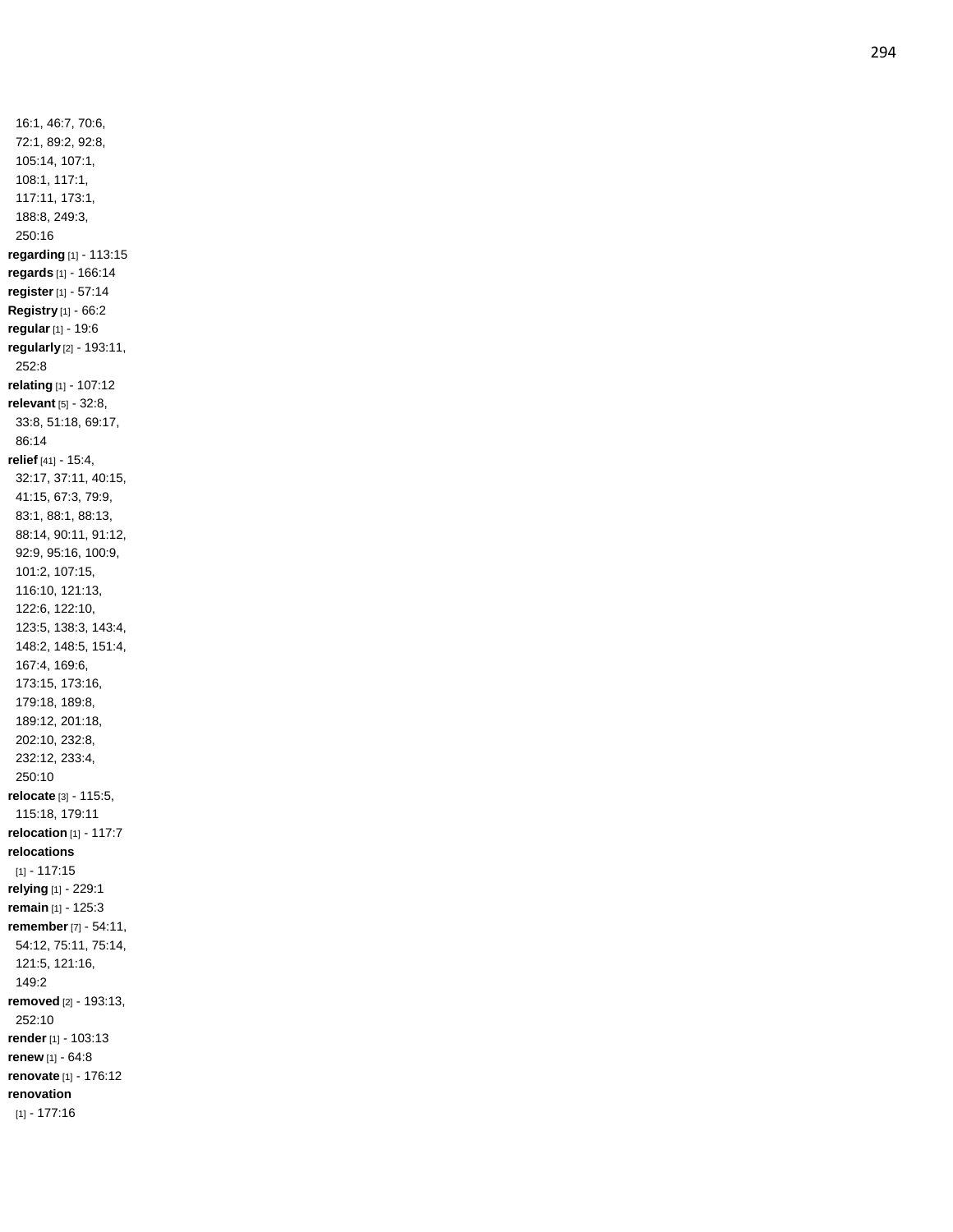**renovations** [1] - 122:5 **rental** [3] - 65:4, 67:6, 85:3 **rented** [1] - 93:11 **repeat** [2] - 12:8, 232:16 **report** [5] - 63:1, 171:5, 185:4, 191:13, 191:15 **Reporter** [2] - 258:4, 258:11 **REPORTER** [1] - 258:16 **REPORTERS** [1] - 1:15 **represent** [2] - 203:1, 205:6 **representation** [3] - 66:17, 144:2, 171:1 **representations** [1] - 206:15 **represented** [3] - 180:15, 203:8, 207:1 **REPRODUCTION** [1] - 258:15 **request** [10] - 13:2, 50:4, 86:11, 101:1, 103:9, 104:5, 110:18, 115:4, 115:18, 218:6 **requested** [9] - 68:18, 70:2, 72:17, 99:5, 100:9, 105:12, 118:16, 174:4, 251:3 **requesting** [3] - 37:15, 83:1, 121:12 **require** [2] - 33:18, 40:15 **required** [6] - 64:3, 68:10, 122:6, 134:3, 156:18, 196:11 **requirement** [6] - 43:7, 87:5, 88:3, 91:5, 91:9, 91:10 **requirements** [14] - 4:2, 15:12,

45:10, 70:8, 71:10, 91:11, 93:17, 101:3, 102:12, 107:9,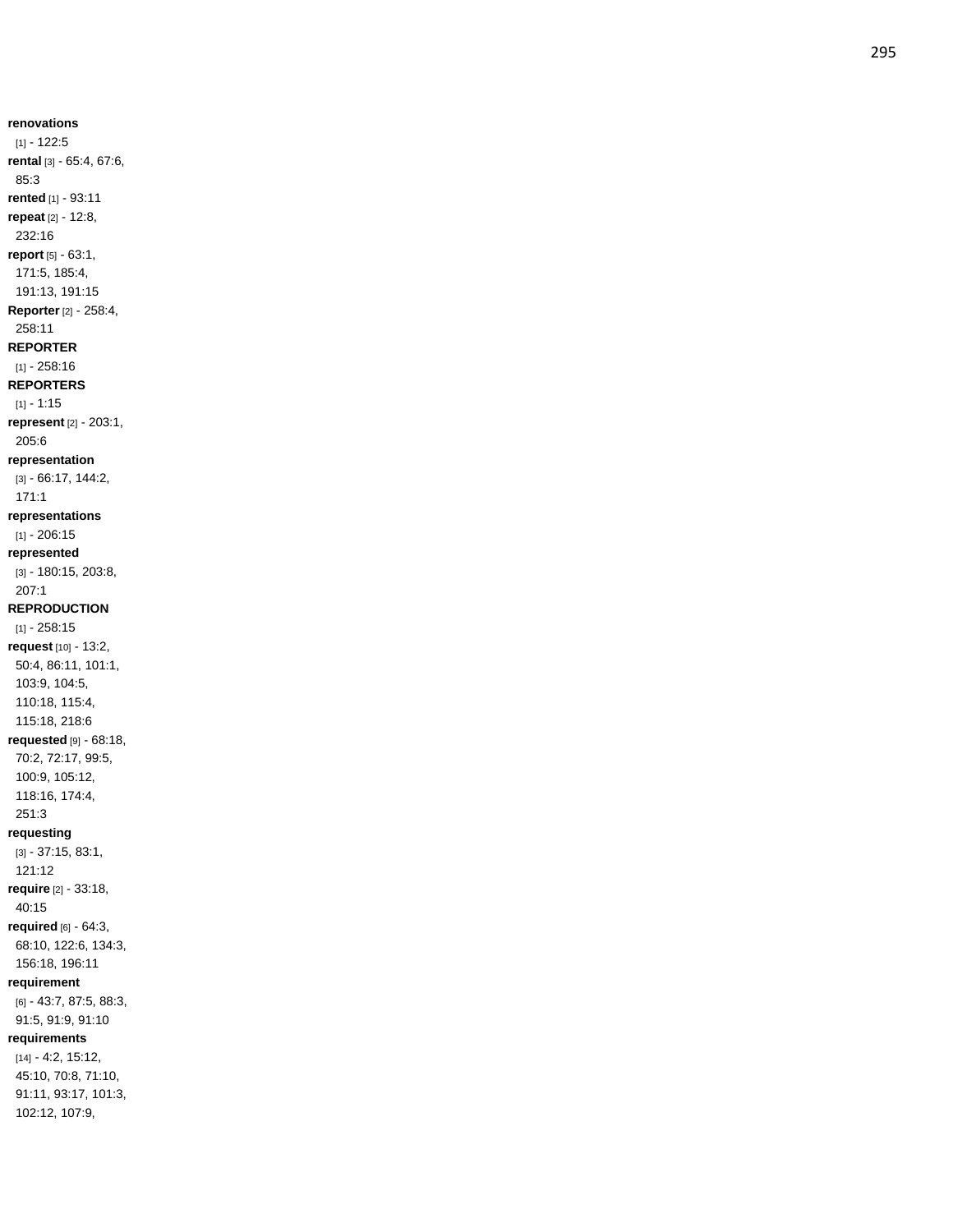117:3, 151:2, 170:9, 228:6 **requires** [6] - 22:13, 72:2, 87:6, 93:18, 173:12, 173:15 **Res** [6] - 100:17, 101:6, 102:11, 102:18, 103:17, 197:17 **researched** [2] - 241:11, 248:6 **resemble** [1] - 203:14 **resembling** [1] - 246:15 **reside** [1] - 53:18 **residence** [2] - 113:18, 197:18 **resident** [1] - 138:6 **residential** [13] - 40:7, 40:9, 45:4, 76:9, 85:2, 87:2, 88:6, 91:4, 93:14, 107:8, 208:10, 250:1, 250:7 **residentially** [3] - 249:10, 249:14 **residents** [3] - 104:1, 208:12, 247:16 **resides** [2] - 100:12, 113:1 **resolve** [1] - 102:17 **resolved** [1] - 100:4 **RESPECT** [1] - 258:15 **respect** [2] - 49:12, 127:5 **respectfully** [1] - 89:7 **responding** [1] - 113:14 **Response** [12] - 4:18, 14:16, 53:3, 53:8, 62:15, 68:3, 98:9, 98:14, 112:13, 172:11, 184:15, 186:15 **Restaurant**  $[1] - 55.14$ **restaurant** [22] - 12:4, 54:5, 54:9, 55:6, 84:17, 85:1, 91:15, 203:15, 211:4, 216:5, 216:8, 221:10, 222:3, 222:10, 225:14,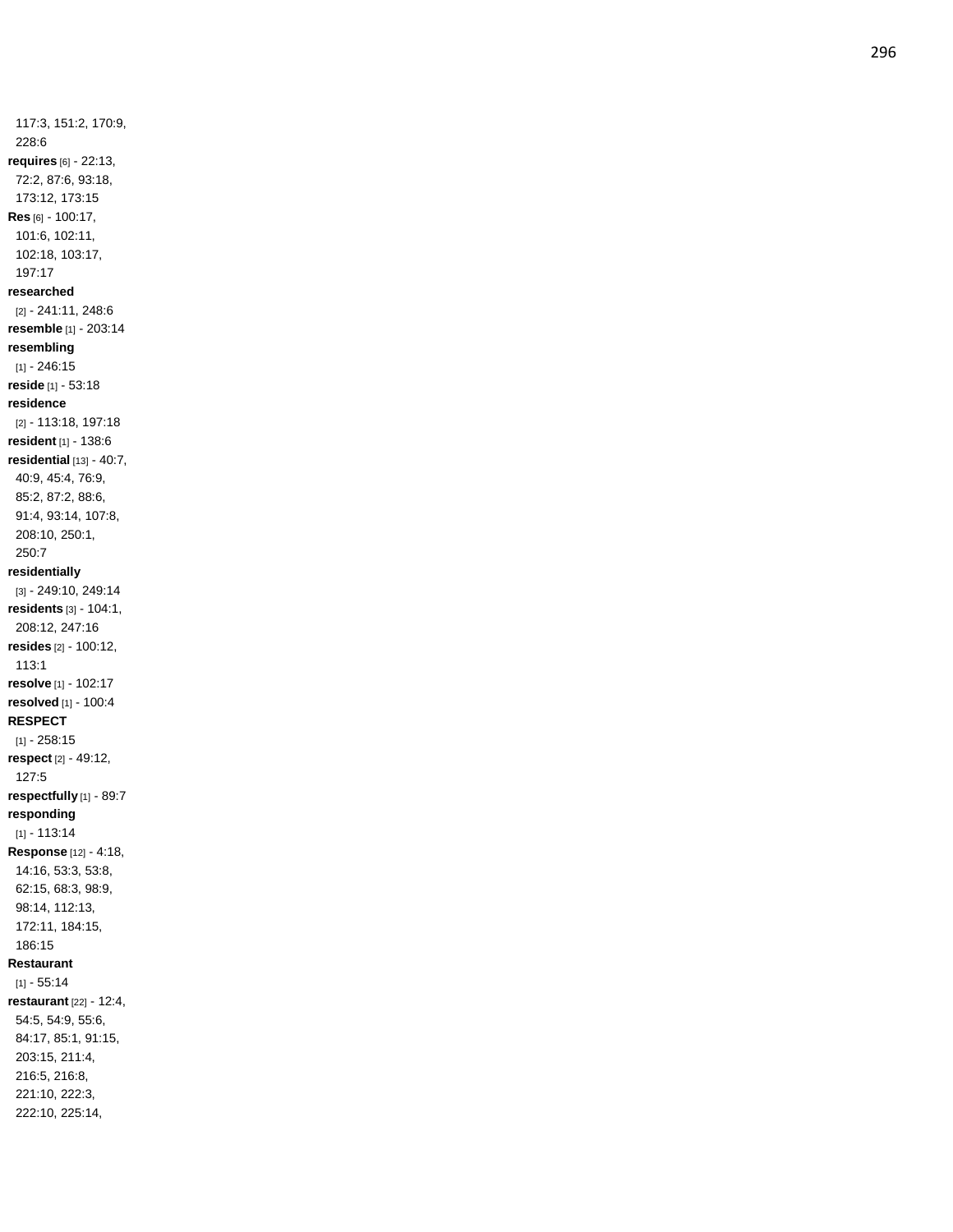233:16, 246:15, 246:17, 253:15, 254:11, 254:12, 254:17 **restauranteurs**  $[1] - 84:14$ **restaurants** [4] - 84:15, 197:16, 205:15, 235:8 **restrict** [4] - 224:4, 224:6, 224:8, 238:2 **restricted** [1] - 254:13 **restriction** [1] - 211:6 **result** [2] - 85:13, 189:12 **resulting** [2] - 15:16, 117:7 **retail** [78] - 37:18, 39:9, 39:17, 40:2, 40:4, 40:8, 40:12, 41:6, 45:3, 49:18, 50:5, 51:10, 84:8, 84:13, 86:6, 99:4, 101:11, 105:18, 108:7, 191:16, 195:2, 195:7, 195:14, 195:17, 196:3, 196:13, 199:4, 199:6, 199:18, 201:2, 201:6, 201:7, 201:11, 201:15, 202:1, 202:7, 203:6, 203:17, 204:6, 205:11, 205:12, 207:8, 207:10, 211:8, 211:9, 212:6, 213:1, 213:4, 213:7, 214:1, 214:17, 215:1, 215:4, 215:16, 215:17, 216:4, 216:13, 226:15, 228:10, 230:14, 231:1, 232:5, 232:8, 232:12, 233:9, 236:7, 237:2, 238:2, 239:13, 242:16, 243:8, 246:1, 250:17, 251:5, 253:10 **retained** [2] - 38:10, 42:2 **rethink** [2] - 143:9,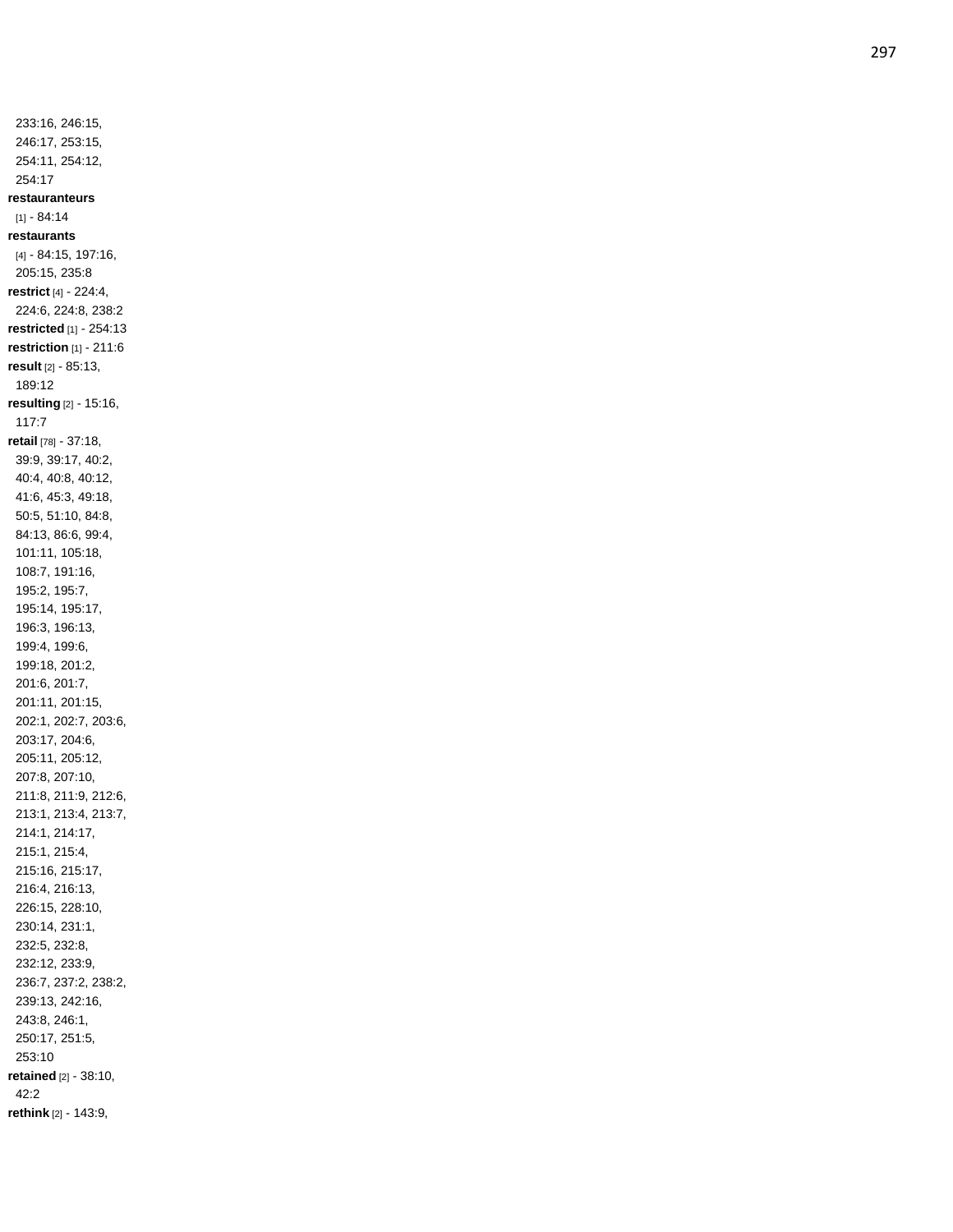169:15 **Revere** [1] - 7:1 **review** [2] - 99:9, 99:13 **reviewed** [1] - 115:16 **rework** [1] - 142:4 **Rich** [1] - 40:18 **rid** [3] - 79:8, 136:16, 148:15 **ridge** [2] - 125:5, 151:13 **Ring** [1] - 20:17 **ring** [1] - 238:18 **rings** [1] - 25:8 **ripping** [1] - 29:7 **Rise** [7] - 215:18, 216:3, 216:13, 216:17, 221:3, 221:15 **rises** [1] - 103:6 **River** [2] - 174:6 **road** [1] - 255:15 **Road** [6] - 6:14, 194:17, 202:17, 209:17, 211:18, 226:5 **ROBIN** [6] - 211:17, 213:12, 213:15, 213:17, 214:3, 214:9 **robin** [1] - 211:17 **Robin's** [1] - 231:5 **roof** [6] - 137:1, 177:2, 178:2, 178:4, 178:5, 185:15 **room** [12] - 80:9, 129:9, 141:15, 163:2, 212:1, 215:9, 222:7, 242:2, 242:4, 254:17, 255:2, 255:4 **rooms** [1] - 167:13 **roughly** [2] - 121:14, 167:15 **Row** [1] - 84:16 **rudimentary** [1] - 220:15 **ruling** [2] - 220:6, 220:9 **run** [1] - 58:7 **running** [1] - 58:10 **runs** [2] - 188:18, 250:3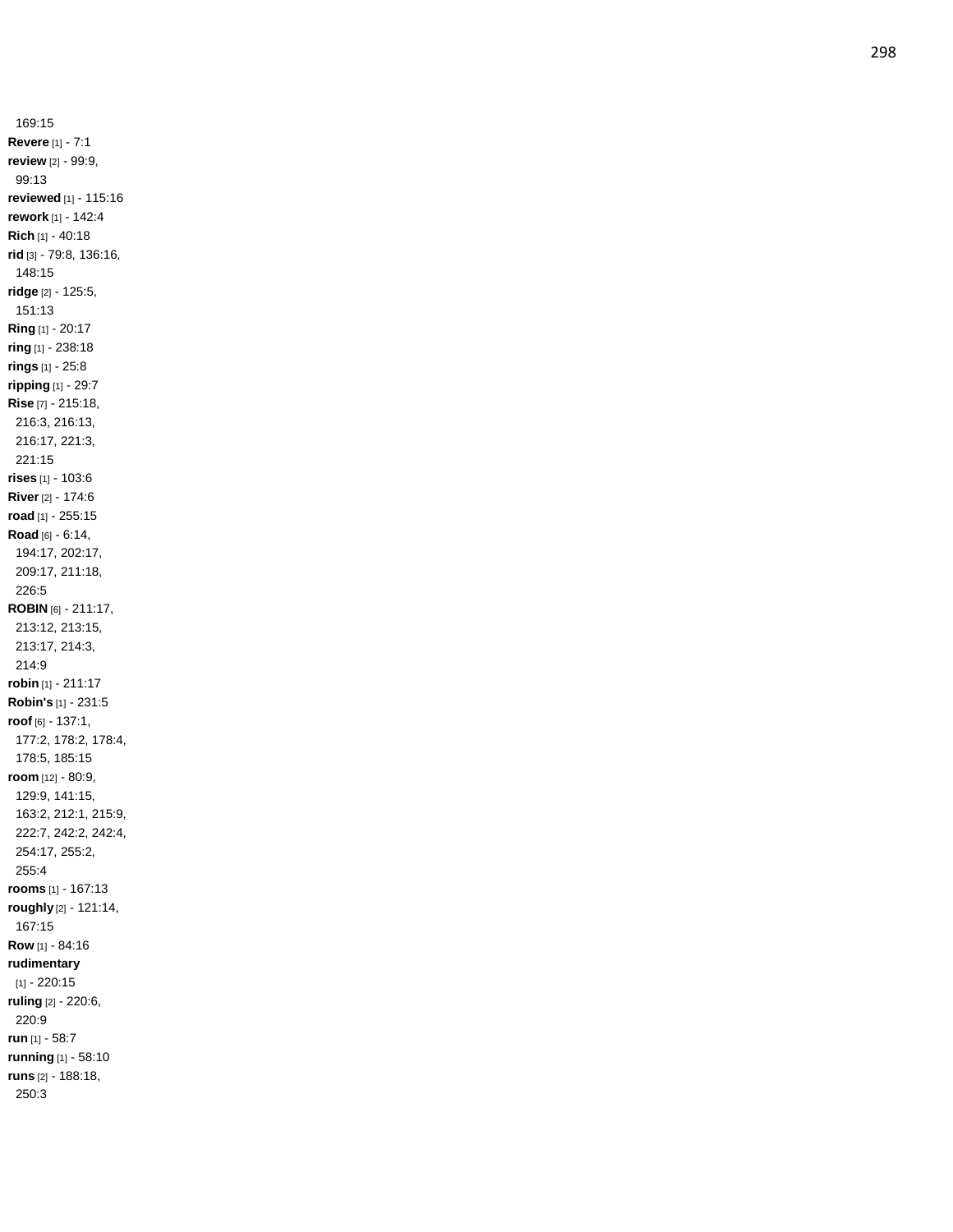## **S**

**S&S** [1] - 16:12 **sad** [2] - 62:1, 62:4 **safeguard** [1] - 226:1 **safety** [4] - 16:15, 71:6, 72:6, 118:6 **sale** [7] - 210:15, 211:8, 214:14, 215:6, 231:1, 232:1, 232:16 **SAME** [1] - 258:15 **sandwich** [15] - 204:5, 208:15, 211:11, 212:1, 212:2, 212:12, 212:13, 221:16, 240:12, 241:8, 243:2, 245:17, 247:7, 253:8 **sandwiches** [59] - 9:16, 195:6, 196:10, 199:16, 199:17, 200:1, 200:14, 203:2, 203:9, 204:1, 204:2, 205:12, 206:2, 206:16, 207:4, 207:11, 207:18, 208:8, 209:3, 210:5, 210:10, 210:11, 210:14, 211:3, 211:7, 211:9, 212:4, 212:9, 214:2, 214:10, 214:11, 214:14, 214:16, 214:18, 215:6, 218:6, 218:7, 221:14, 226:3, 227:13, 239:7, 239:12, 239:16, 240:2, 242:18, 243:1, 243:6, 246:6, 246:11, 247:6, 251:18, 252:17, 252:18, 253:5, 253:6, 254:2 **Sani** [1] - 248:6 **Sanibel** [2] - 75:9, 247:15 **satisfactory**  $[1] - 154:3$ **satisfied** [4] - 92:7, 138:2, 185:16,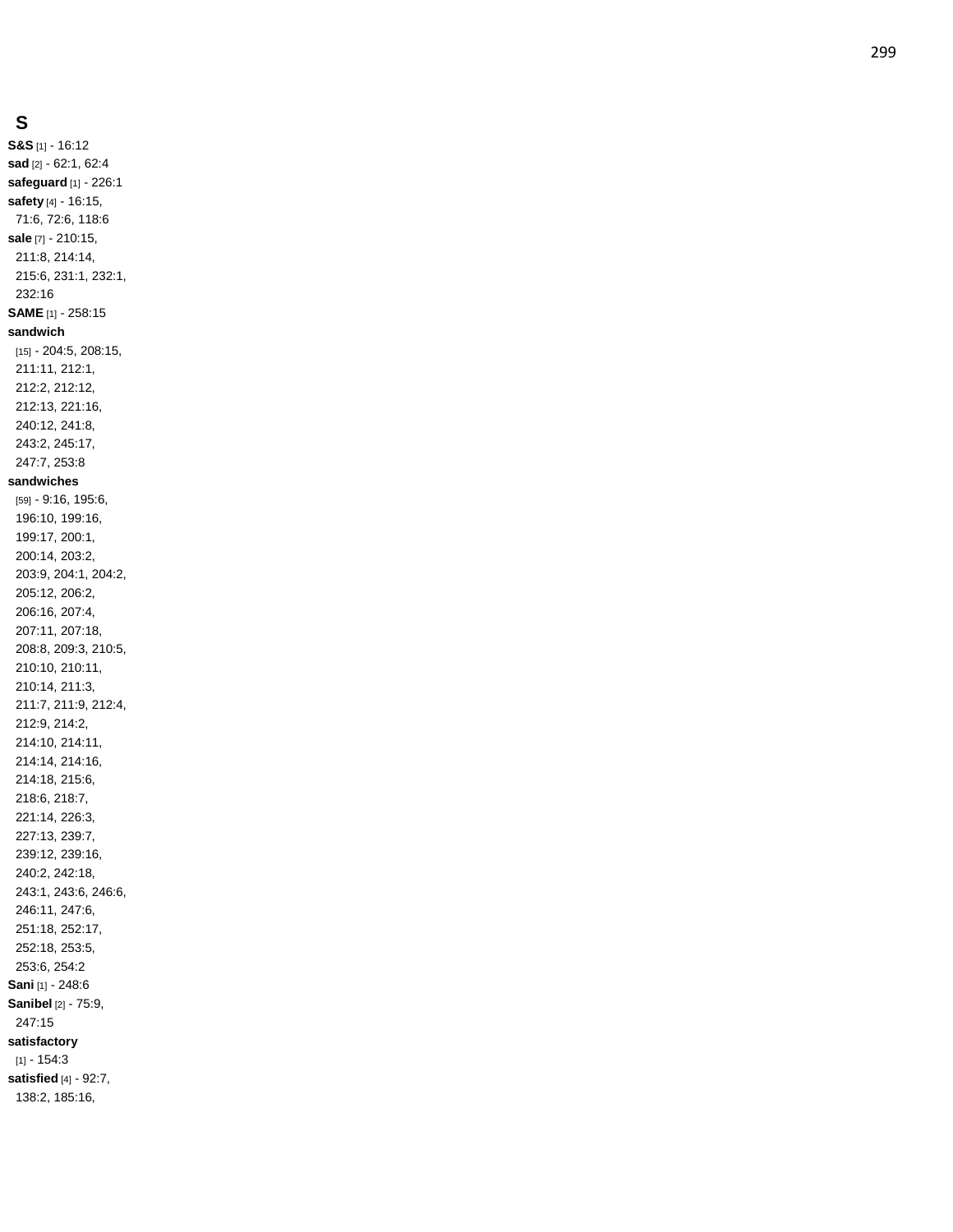232:2 **satisfy** [2] - 91:13, 91:16 **Saturday** [1] - 77:4 **Saunders** [1] - 186:2 **saved** [1] - 41:14 **savings** [1] - 41:15 **saw** [2] - 28:11, 63:6 **scales** [1] - 99:17 **scenarios** [1] - 101:12 **school** [4] - 54:11, 57:13, 130:12, 155:3 **scones** [1] - 217:10 **scrap** [1] - 153:3 **screen** [1] - 95:6 **screening** [1] - 100:6 **seam** [1] - 52:10 **Sean** [16] - 1:11, 29:18, 36:12, 37:13, 52:3, 82:7, 89:12, 90:15, 108:16, 120:11, 156:7, 157:5, 160:16, 161:8, 162:17, 162:18 **SEAN** [83] - 23:3, 23:7, 23:10, 26:5, 26:10, 30:2, 30:5, 31:16, 36:10, 36:18, 37:4, 37:14, 43:8, 45:12, 46:1, 46:9, 47:3, 48:3, 48:8, 49:1, 50:9, 51:7, 52:4, 63:16, 63:18, 64:7, 64:10, 65:13, 66:10, 66:14, 82:5, 82:18, 85:18, 86:3, 86:5, 86:9, 87:18, 88:10, 89:4, 89:13, 89:14, 89:17, 90:3, 91:2, 93:2, 94:13, 95:15, 97:15, 97:17, 120:9, 121:3, 121:11, 123:1, 123:7, 123:11, 124:3, 126:12, 130:6, 132:11, 133:1, 133:7, 134:11, 135:1, 137:2, 138:13, 144:1, 152:9, 154:12, 161:11,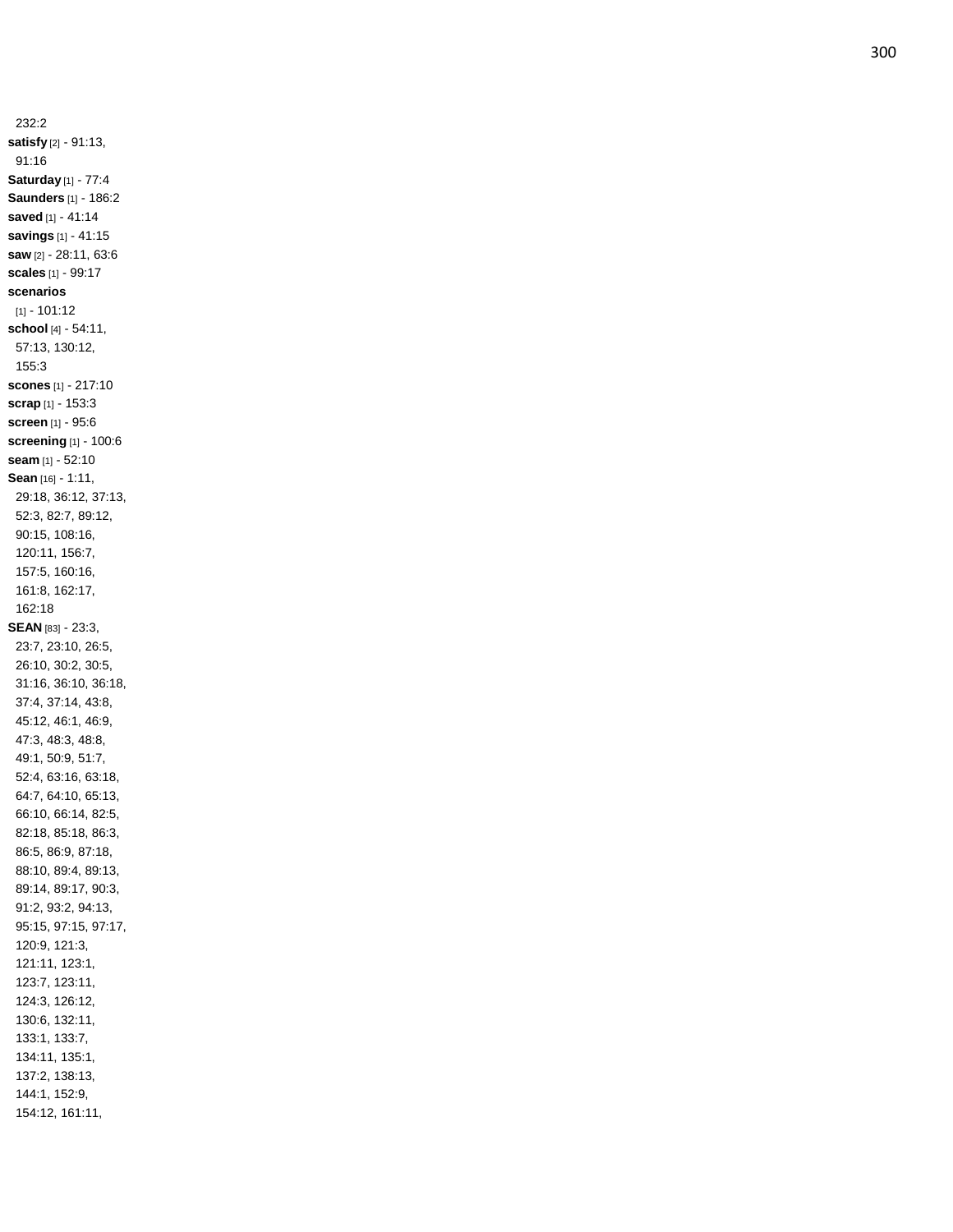163:4, 223:3, 223:7, 228:7, 230:3, 234:10, 234:14, 235:7, 235:16, 236:12, 236:18, 251:17, 252:3, 253:1 **sean** [2] - 163:1, 223:2 **season** [1] - 222:12 **seating** [16] - 13:3, 220:17, 222:12, 222:14, 223:5, 223:8, 233:15, 233:17, 233:18, 234:14, 234:15, 234:17, 242:13, 242:15, 251:8, 251:9 **seats** [15] - 221:6, 223:4, 223:16, 240:18, 241:3, 245:13, 246:6, 251:11, 251:12, 251:13, 253:14, 254:12, 255:1 **second** [26] - 4:12, 10:14, 46:5, 50:14, 68:6, 125:6, 125:14, 126:2, 126:7, 126:15, 127:8, 128:18, 130:5, 130:6, 133:10, 134:8, 134:17, 135:2, 135:7, 136:6, 144:6, 156:6, 163:13, 195:18, 212:9, 223:1 **seconds** [1] - 26:8 **section** [7] - 90:5, 90:6, 91:12, 97:2, 100:17, 113:4, 126:14 **Section** [1] - 72:1 **see** [40] - 7:8, 7:9, 25:13, 26:15, 26:18, 27:2, 34:16, 42:3, 43:18, 50:7, 50:13, 50:15, 50:17, 60:10, 79:18, 84:2, 87:16, 92:3, 93:3, 93:4, 93:12, 113:3, 113:9, 140:18, 152:18, 154:8, 157:14,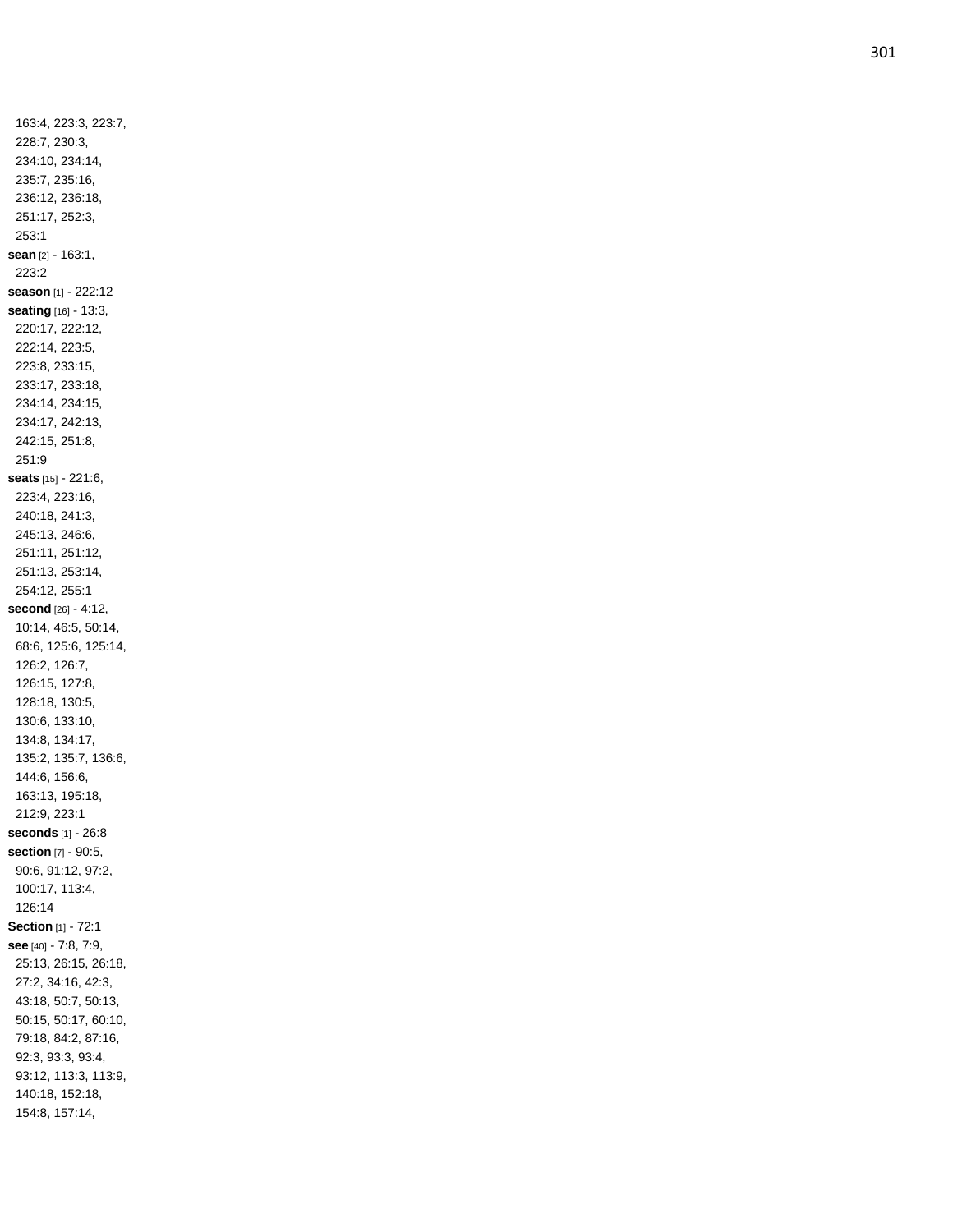157:17, 165:9, 171:8, 178:16, 197:9, 220:14, 227:6, 229:10, 237:11, 237:13, 253:7 **seek** [1] - 64:14 **seeking** [7] - 15:5, 15:11, 37:11, 70:10, 110:15, 173:2, 191:15 **seem** [5] - 29:9, 131:11, 215:8, 220:16, 221:9 **select** [2] - 98:4, 248:10 **self** [1] - 71:9 **self -evident** [1] - 71:9 **sell** [4] - 46:16, 216:1, 240:1, 245:8 **selling** [1] - 208:16 **send** [4] - 14:6, 14:7, 22:8, 208:15 **Senior** [1] - 1:5 **sense** [16] - 29:10, 56:5, 60:15, 67:16, 89:5, 101:18, 124:15, 126:6, 131:12, 141:15, 146:17, 149:4, 150:16, 167:12, 214:13, 221:9 **sensing** [1] - 222:5 **sent** [5] - 22:8, 24:1, 50:10, 78:12, 78:13 **separate** [4] - 63:4, 88:15, 90:6, 196:12 **September**[1] - 21:17 **series** [3] - 41:1, 84:14, 125:7 **serious** [2] - 7:6, 123:3 **seriously** [1] - 185:7 **serve** [15] - 9:9, 9:13, 14:4, 14:5, 199:17, 216:9, 216:11, 219:2, 219:3, 227:17, 227:18, 228:14, 230:5, 237:5, 243:6 **served** [4] - 225:7, 226:6, 242:18, 243:2 **service** [2] - 94:3,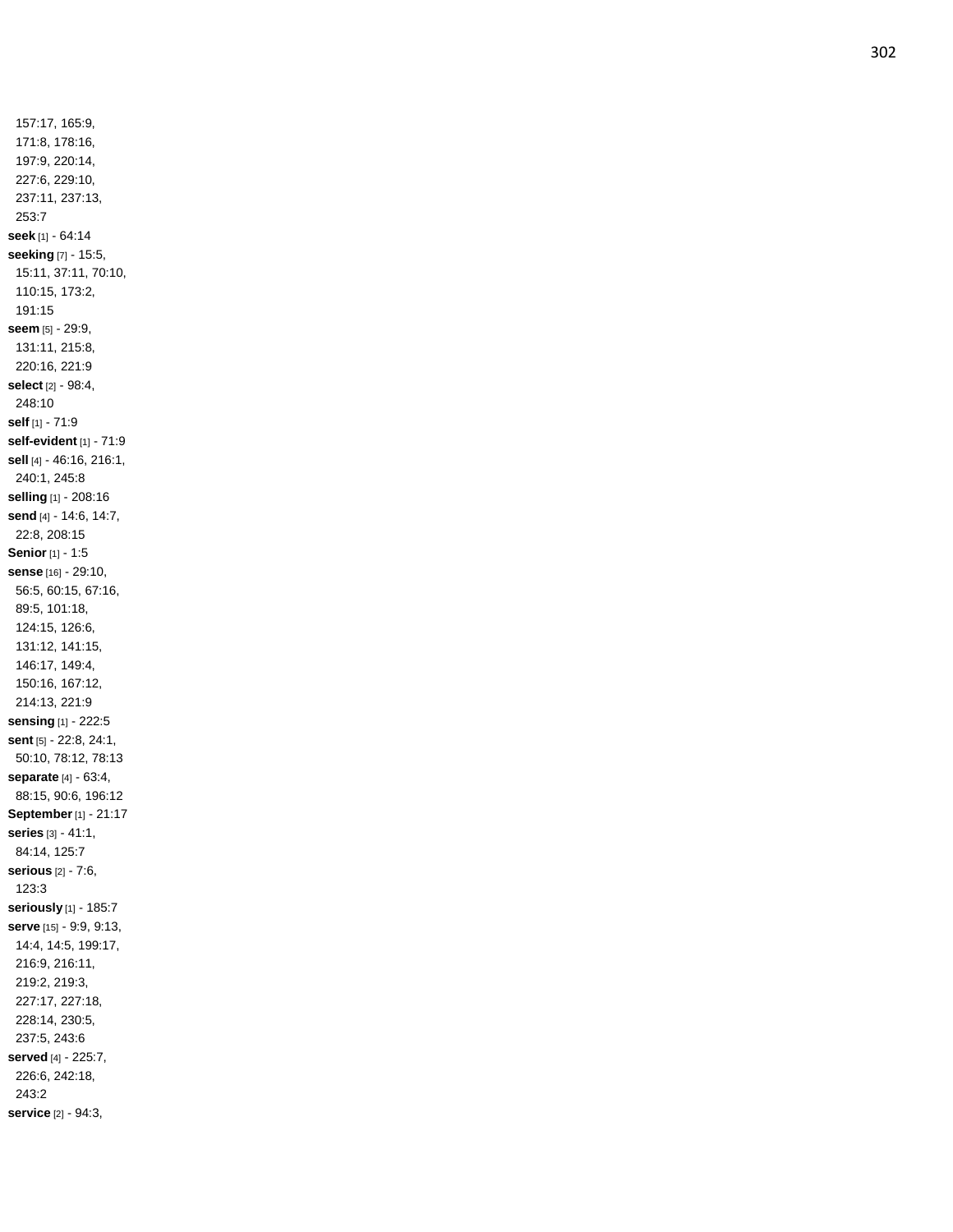213:1 **Services** [11] - 196:8, 200:12, 201:5, 201:8, 202:5, 204:7, 204:9, 214:6, 220:6, 254:7, 257:3 **serving** [6] - 224:17, 226:3, 230:6, 231:7, 236:14, 241:18 **sessions** [1] - 3:18 **set** [7] - 37:11, 72:3, 97:11, 151:13, 178:6, 258:6, 258:7 **setback** [8] - 99:5, 101:2, 103:4, 103:12, 107:3, 111:17, 121:14 **setbacks** [9] - 49:11, 49:12, 49:13, 49:16, 83:18, 87:14, 88:8, 103:17, 180:2 **sets** [1] - 137:12 **setting** [1] - 10:11 **seven** [15] - 32:13, 33:4, 34:15, 156:2, 156:16, 162:15, 163:8, 163:15, 176:9, 192:18, 233:5, 252:5 **seven -foot** [1] - 176:9 **several** [3] - 54:7, 96:4, 246:3 **shadow** [2] - 177:7, 178:6 **shadows** [2] - 177:6, 185:4 **shame** [1] - 99:6 **shape** [7] - 44:17, 44:18, 95:17, 105:14, 107:12, 189:5, 250:4 **shaped** [7] - 83:16, 92:2, 100:3, 103:3, 105:15, 107:13, 131:11 **share** [2] - 54:7, 58:18 **shared** [4] - 55:8, 55:10, 114:8, 178:6 **Sharon** [1] - 53:18 **shed** [4] - 136:14, 136:17, 139:16, 168:12 **SHEET** [1] - 257:1 **Sheet** [2] - 257:2,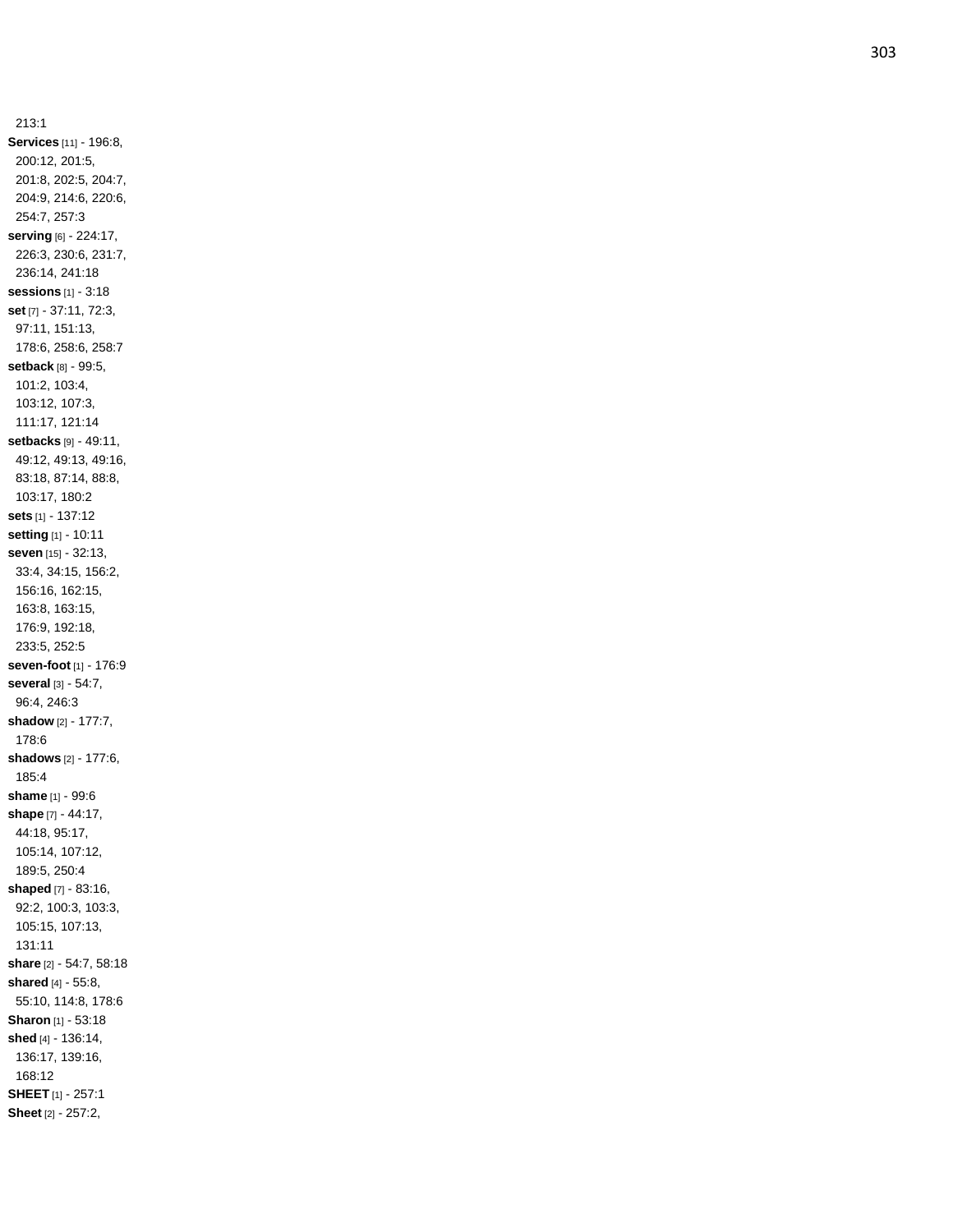257:7 **sheet** [1] - 257:7 **shift** [2] - 10:14, 132:3 **shifting** [1] - 145:7 **shifts** [2] - 10:13, 11:6 **shipped** [1] - 220:1 **shoe** [1] - 141:9 **shoes** [1] - 179:4 **shop** [3] - 241:8, 247:7, 253:8 **short** [2] - 149:15, 176:18 **Shorthand** [2] - 258:4, 258:11 **show** [9] - 20:12, 22:14, 25:15, 25:16, 53:10, 129:5, 143:5, 177:8, 178:17 **Show** [6] - 17:13, 72:18, 108:18, 174:9, 190:6, 256:2 **shrunken** [1] - 153:8 **shut** [1] - 204:10 **shutter** [1] - 247:11 **siblings** [2] - 39:11, 54:15 **sic** [1] - 55:2 **side** [21] - 26:4, 88:7, 93:6, 95:14, 103:15, 103:17, 107:3, 110:16, 111:2, 111:5, 111:11, 114:17, 124:16, 124:17, 127:14, 176:18, 177:1, 178:3, 239:7, 239:13 **sides** [6] - 83:12, 83:16, 91:6, 93:18, 176:17, 176:18 **sidewalk** [4] - 21:13, 26:5, 26:7, 29:6 **siding** [3] - 52:9, 52:10, 111:10 **Sieniewicz** [1] - 42:13 **Sign** [1] - 257:7 **sign** [34] - 20:4, 21:7, 21:15, 23:1, 23:5, 23:7, 23:9, 23:18, 24:7, 24:17, 26:2, 26:3, 26:18, 27:2, 27:13, 29:11, 30:14, 32:15, 32:18, 33:1, 33:2, 34:4, 156:4,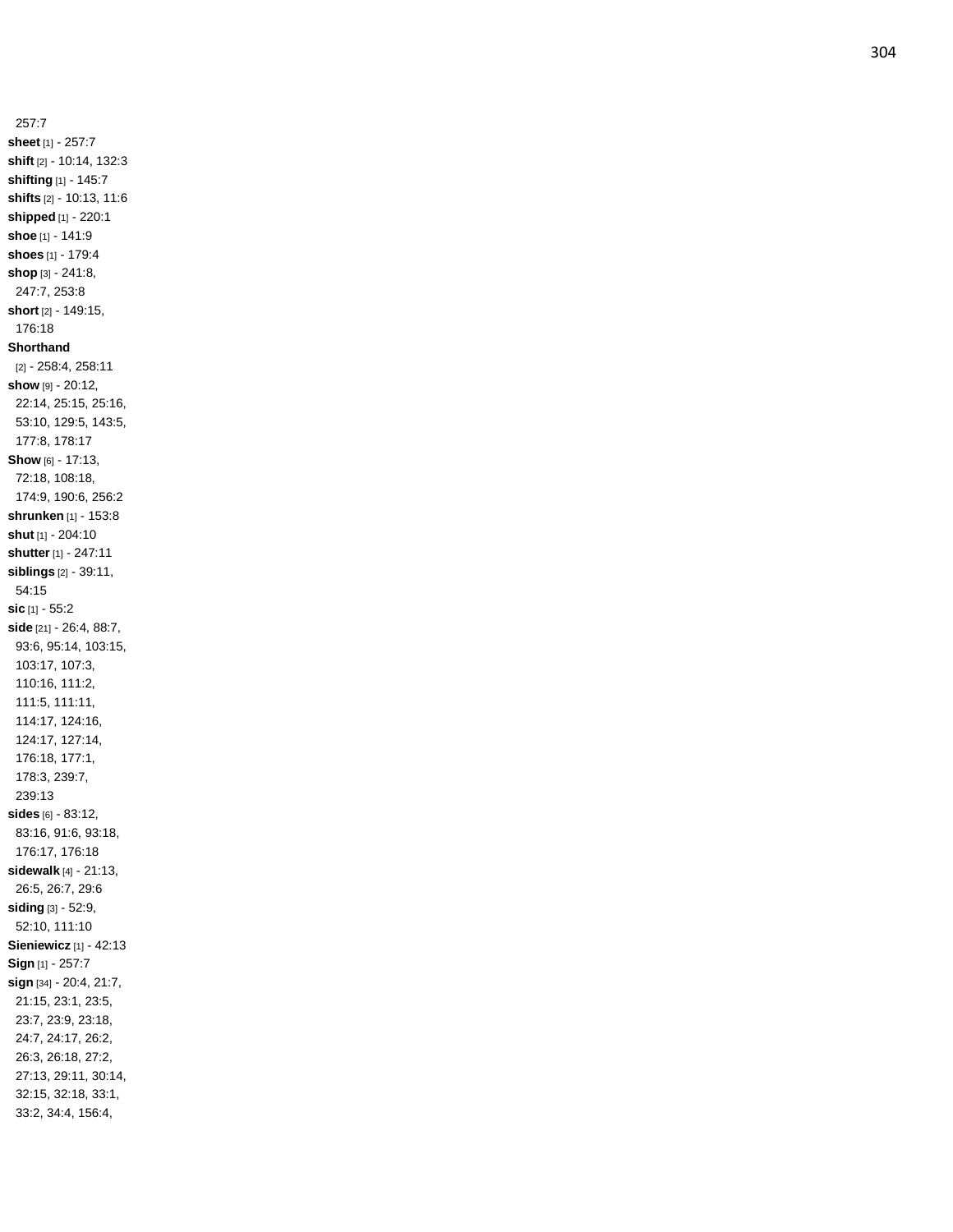156:6, 156:15, 163:10, 163:13, 163:17, 163:18, 165:2, 165:4 **signal** [1] - 26:13 **signalled** [1] - 160:12 **signals** [1] - 26:9 **SIGNATURE**  $[1] - 257:1$ **signed** [1] - 186:7 **significant** [2] - 76:4, 104:7 **significantly** [1] - 243:3 **signs** [3] - 24:14, 66:2, 115:2 **sill** [1] - 127:8 **similar** [9] - 38:3, 51:11, 84:16, 111:3, 136:3, 191:17, 231:2, 232:17 **similarly** [1] - 48:14 **Simmons** [1] - 63:5 **simple** [2] - 238:15, 240:12 **simply** [3] - 45:14, 71:2, 254:17 **sister** [2] - 39:8, 57:11 **sit** [5] - 11:14, 204:3, 216:9, 223:13, 237:9 **site** [17] - 47:5, 48:11, 49:14, 63:15, 64:1, 64:4, 83:6, 86:8, 92:3, 100:2, 100:4, 106:9, 178:17, 211:10, 223:8, 232:1, 233:14 **sites** [1] - 83:4 **siting** [1] - 187:9 **sitting** [4] - 75:10, 156:16, 206:7, 237:14 **Sitting** [12] - 3:4, 6:2, 19:2, 36:2, 74:2, 82:2, 110:2, 120:2, 159:2, 166:2, 175:2, 191:2 **situated** [2] - 193:5, 252:7 **situation** [4] - 126:5, 149:14, 205:5, 205:9 **six** [27] - 9:6, 9:9,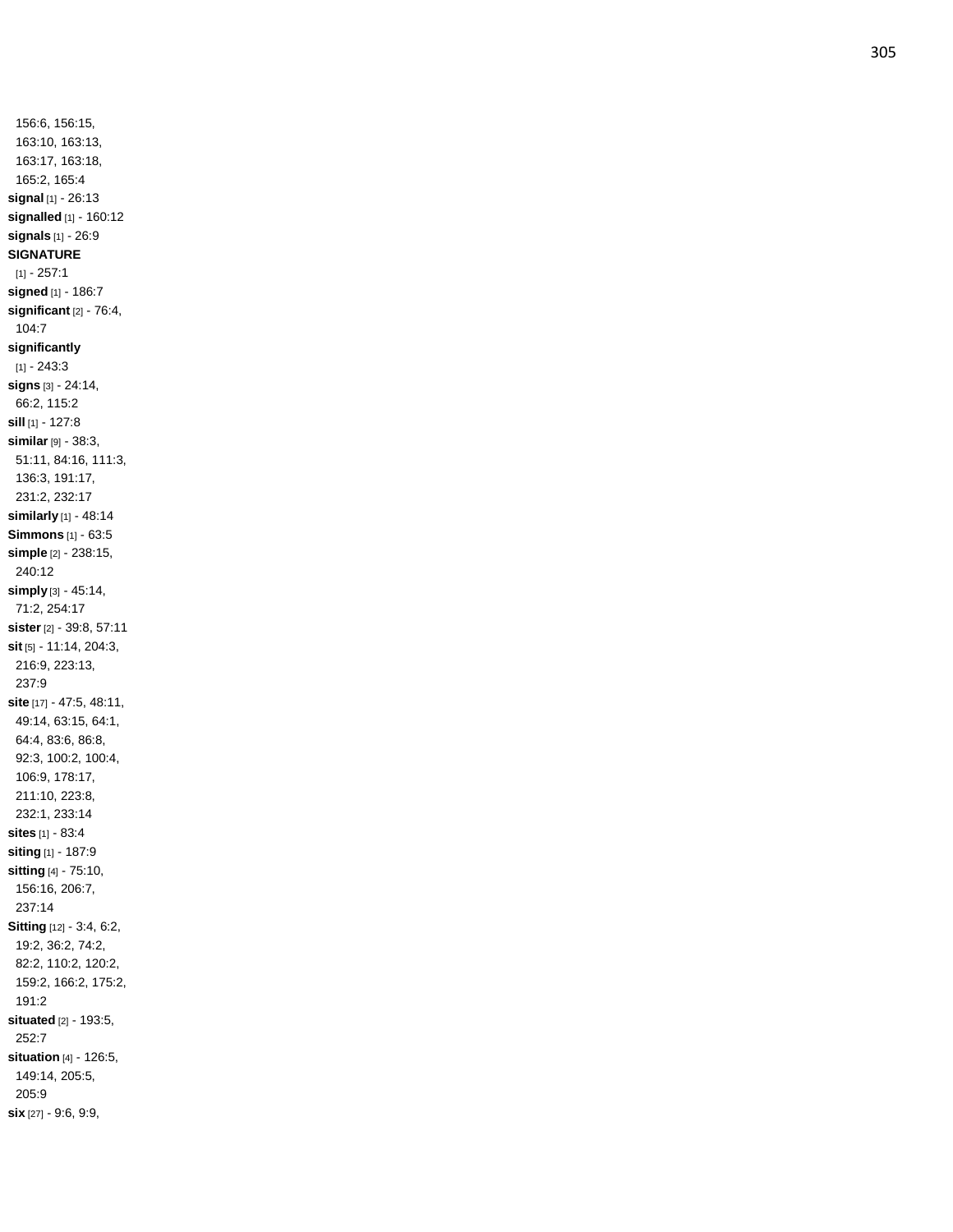10:1, 25:10, 95:1, 162:11, 178:5, 181:4, 224:4, 237:8, 240:18, 241:3, 242:14, 242:15, 244:17, 245:13, 246:6, 246:18, 251:9, 251:10, 251:12, 251:13, 253:14, 254:12, 254:18 **six -foot** [1] - 95:1 **six -month** [1] - 181:4 **size** [11] - 84:3, 111:2, 115:16, 127:2, 129:4, 132:12, 133:13, 136:4, 181:15, 182:2, 254:13 **sketch** [1] - 220:15 **Slater** [17] - 1:9, 3:6, 6:4, 19:4, 36:4, 74:4, 82:4, 110:4, 120:4, 137:9, 142:7, 159:4, 166:4, 175:4, 191:4, 214:2, 222:6 **SLATER** [40] - 31:12, 34:14, 50:11, 67:12, 69:14, 69:16, 70:4, 92:17, 102:1, 105:2, 105:6, 116:8, 130:4, 134:9, 134:15, 135:6, 135:10, 135:14, 138:5, 138:9, 155:11, 155:17, 171:16, 188:2, 211:7, 211:11, 220:13, 221:7, 222:4, 222:11, 223:16, 224:6, 224:10, 239:14, 247:2, 247:9, 249:9, 249:12, 251:10, 252:18 **slices** [1] - 14:3 **slippery** [3] - 198:1, 241:11, 253:4 **slope** [3] - 198:1, 241:11, 253:4 **small** [7] - 54:16, 83:13, 145:4, 146:11, 221:5, 223:10, 223:11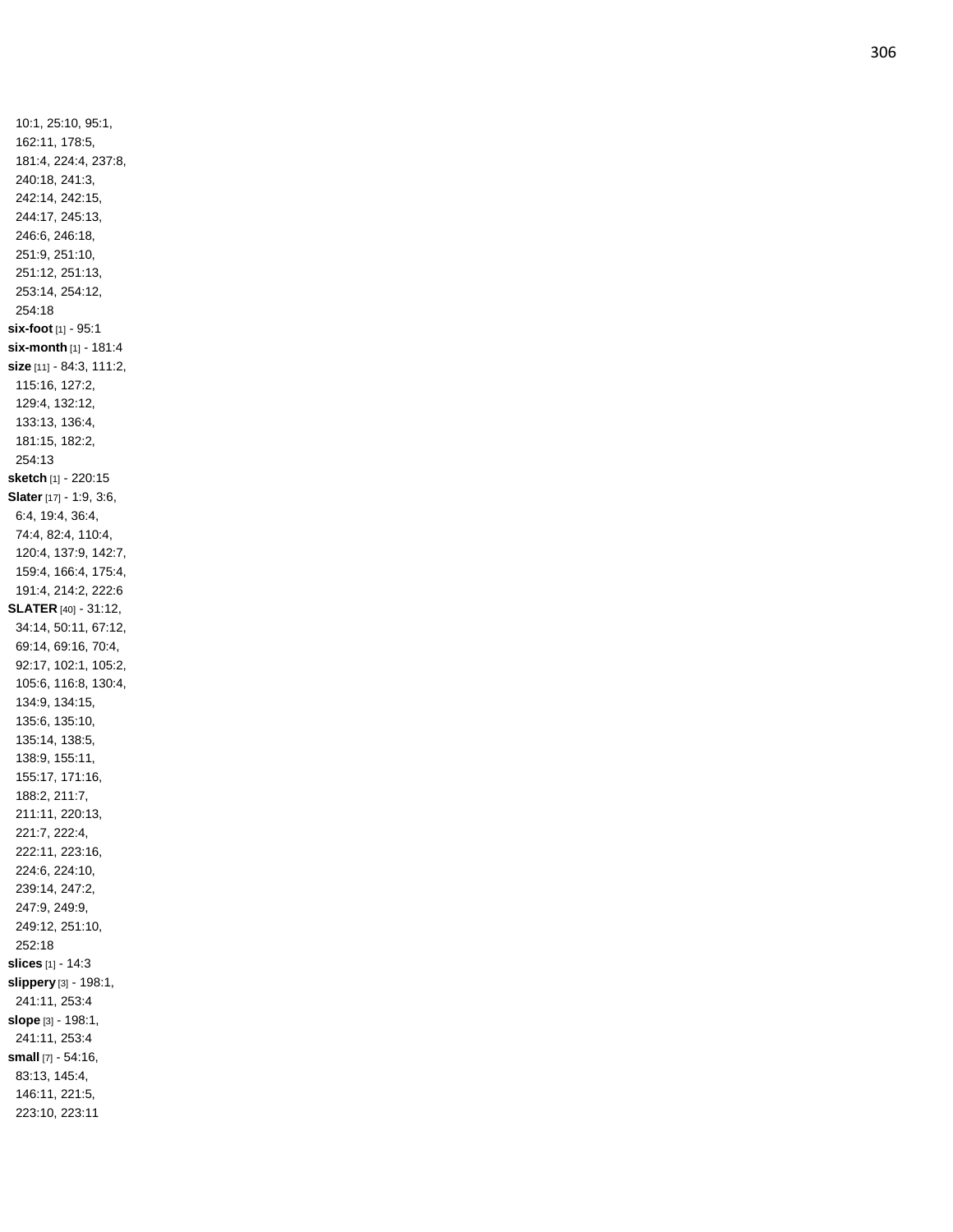**smaller** [4] - 111:3, 145:8, 145:9, 145:13 **so -and -so** [1] - 229:13 **so -called** [1] - 107:4 **so...** [1] - 186:8 **society** [1] - 173:9 **soft** [4] - 219:7, 237:5, 238:4, 251:7 **sold** [1] - 66:7 **sole** [1] - 5:2 **SOLOMON** [12] - 226:4, 226:17, 227:9, 227:18, 228:9, 229:3, 229:8, 230:11, 244:3, 244:16, 245:7, 245:14 **Solomon** [1] - 226:4 **solution** [3] - 136:13, 188:6, 228:13 **solutions** [2] - 147:18, 162:10 **someone** [6] - 7:15, 10:10, 14:1, 14:3, 24:16, 149:5 **someplace** [1] - 66:8 **sometime** [3] - 9:10, 9:11, 78:12 **sometimes** [6] - 9:16, 46:10, 152:10, 218:7, 223:13, 235:3 **somewhat** [5] - 30:11, 37:18, 42:15, 42:16, 43:3 **somewhere**  $[1] - 67:15$ **soon** [1] - 18:6 **sophisticated** [2] - 49:8, 130:2 **sore** [1] - 113:13 **sorry** [29] - 7:13, 10:2, 26:12, 32:3, 33:16, 51:2, 53:11, 63:11, 89:14, 89:16, 99:12, 102:7, 115:7, 129:18, 148:8, 154:6, 156:10, 160:8, 162:16, 164:5, 182:8, 182:13, 199:1, 203:11, 207:14,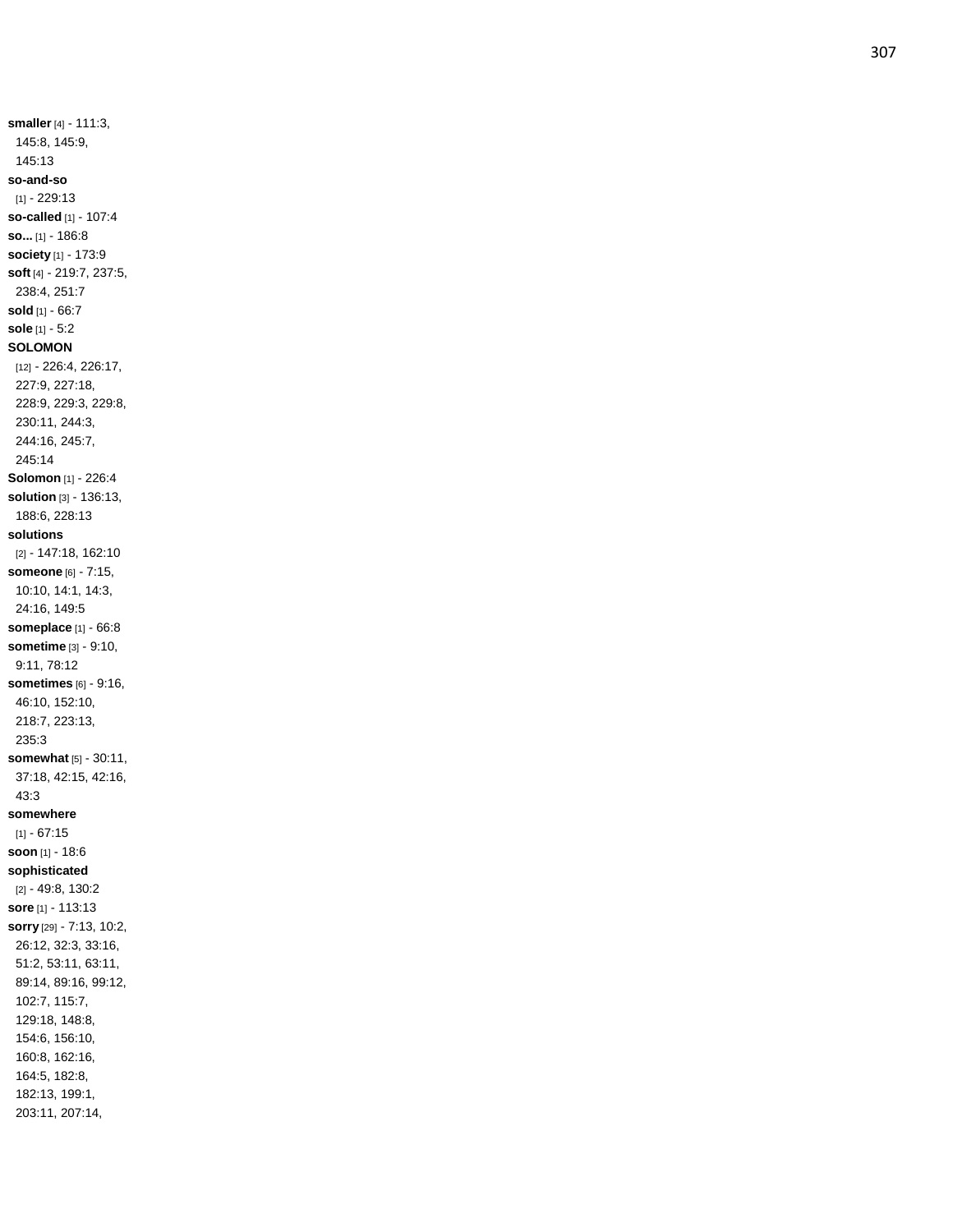213:7, 234:9, 249:11, 249:13 **sort** [14] - 27:6, 52:10, 65:1, 65:7, 65:10, 134:6, 135:15, 135:16, 145:15, 179:8, 186:5, 220:15, 229:6, 229:16 **sought** [9] - 90:11, 107:2, 108:10, 117:2, 138:3, 188:9, 189:12, 190:1, 249:4 **sound** [1] - 128:2 **sounds** [2] - 81:3, 231:14 **space** [23] - 40:14, 47:17, 48:2, 87:4, 87:5, 87:13, 88:2, 88:3, 88:9, 91:8, 91:13, 93:15, 94:7, 99:10, 99:14, 122:11, 129:8, 135:17, 140:2, 147:1, 152:3, 176:14, 254:13 **spaces** [4] - 48:3, 71:3, 72:9, 86:13 **spacious** [1] - 136:10 **speaking** [4] - 194:17, 198:6, 211:18, 236:2 **Special** [34] - 7:14, 8:8, 15:5, 15:10, 15:13, 17:9, 17:15, 37:16, 47:8, 47:13, 48:11, 48:15, 68:6, 69:13, 70:6, 70:9, 72:16, 73:2, 75:15, 76:2, 86:11, 99:2, 110:15, 110:18, 111:14, 114:15, 115:5, 115:12, 115:18, 116:16, 117:1, 117:4, 118:15, 196:11 **Specialist** [1] - 1:11 **specialty** [1] - 212:15 **specific** [3] - 27:17, 91:8, 255:13 **specifically** [3] - 22:4, 44:9, 91:1 **specify** [1] - 84:18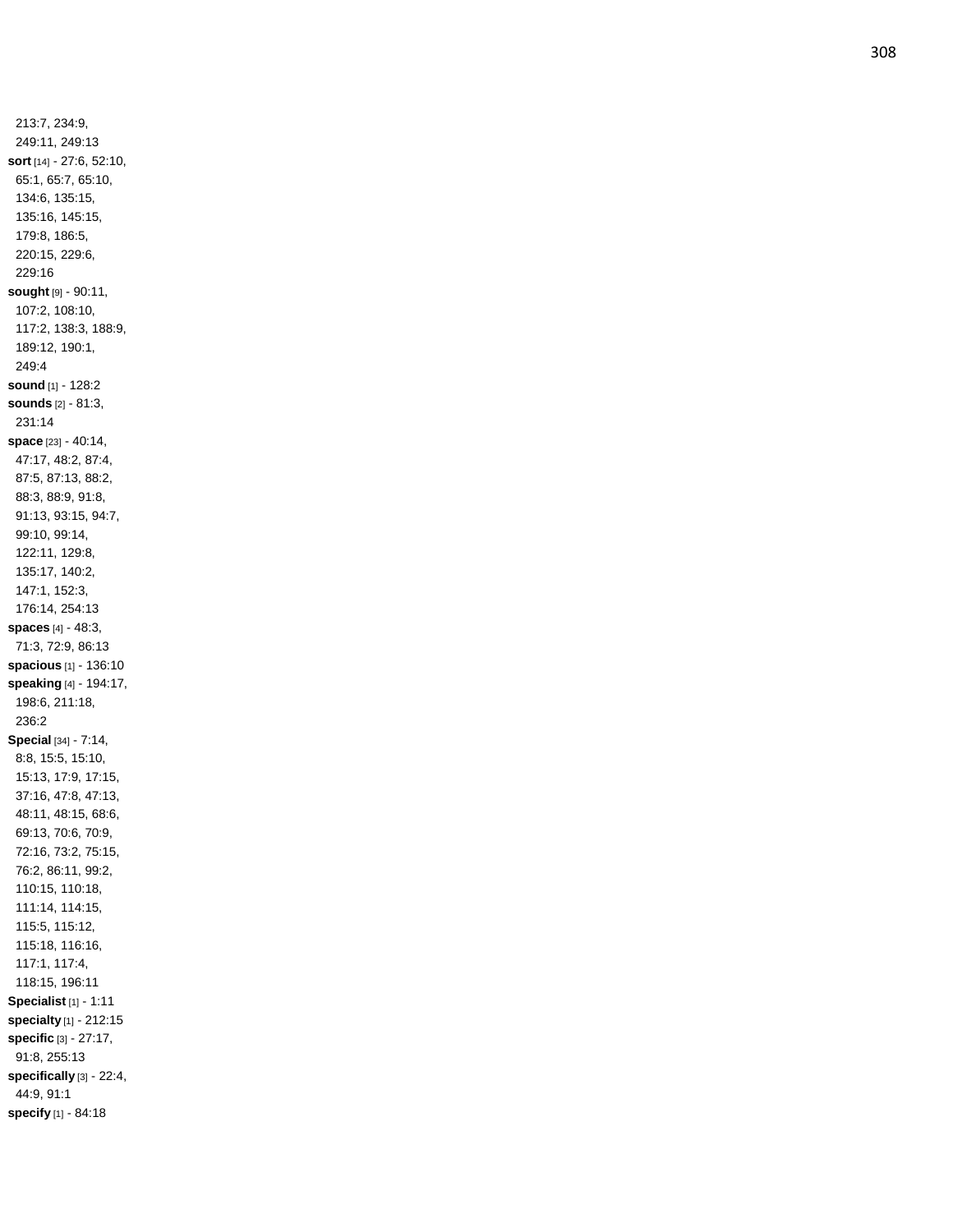**spectrum** [1] - 150:5 **spell** [3] - 36:15, 82:14, 120:16 **Spencer** [1] - 186:3 **spend** [4] - 57:1, 68:15, 113:5, 160:3 **spending** [1] - 57:1 **spirit** [3] - 49:13, 49:16, 96:3 **split** [2] - 12:1, 12:3 **spoken** [3] - 170:14, 170:16, 185:14 **spot** [1] - 106:12 **square** [10] - 40:15, 52:18, 97:3, 98:2, 121:15, 134:15, 135:6, 135:9, 167:7, 248:4 **Square** [1] - 11:13 **squeeze** [1] - 95:10 **SS** [1] - 258:3 **stab** [1] - 168:2 **stabilize** [1] - 58:9 **staircase** [2] - 129:17, 134:5 **stamp** [1] - 31:5 **standing** [1] - 52:10 **stands** [1] - 196:14 **start** [4] - 79:10, 159:15, 177:13, 236:13 **started** [7] - 3:11, 28:4, 44:7, 101:15, 172:1, 226:3, 229:6 **starting** [1] - 203:14 **state** [2] - 38:14, 90:18 **statement** [2] - 3:15, 90:18 **statement(s** [1] - 257:17 **station** [1] - 12:15 **staunch** [1] - 55:6 **stay** [7] - 9:7, 125:15, 130:16, 147:4, 147:11, 169:3, 203:5 **staying** [2] - 146:17, 186:10 **stays** [4] - 195:14, 196:15, 200:17, 201:1 **steadfast** [1] - 55:16 **Stefanakis** [1] - 115:8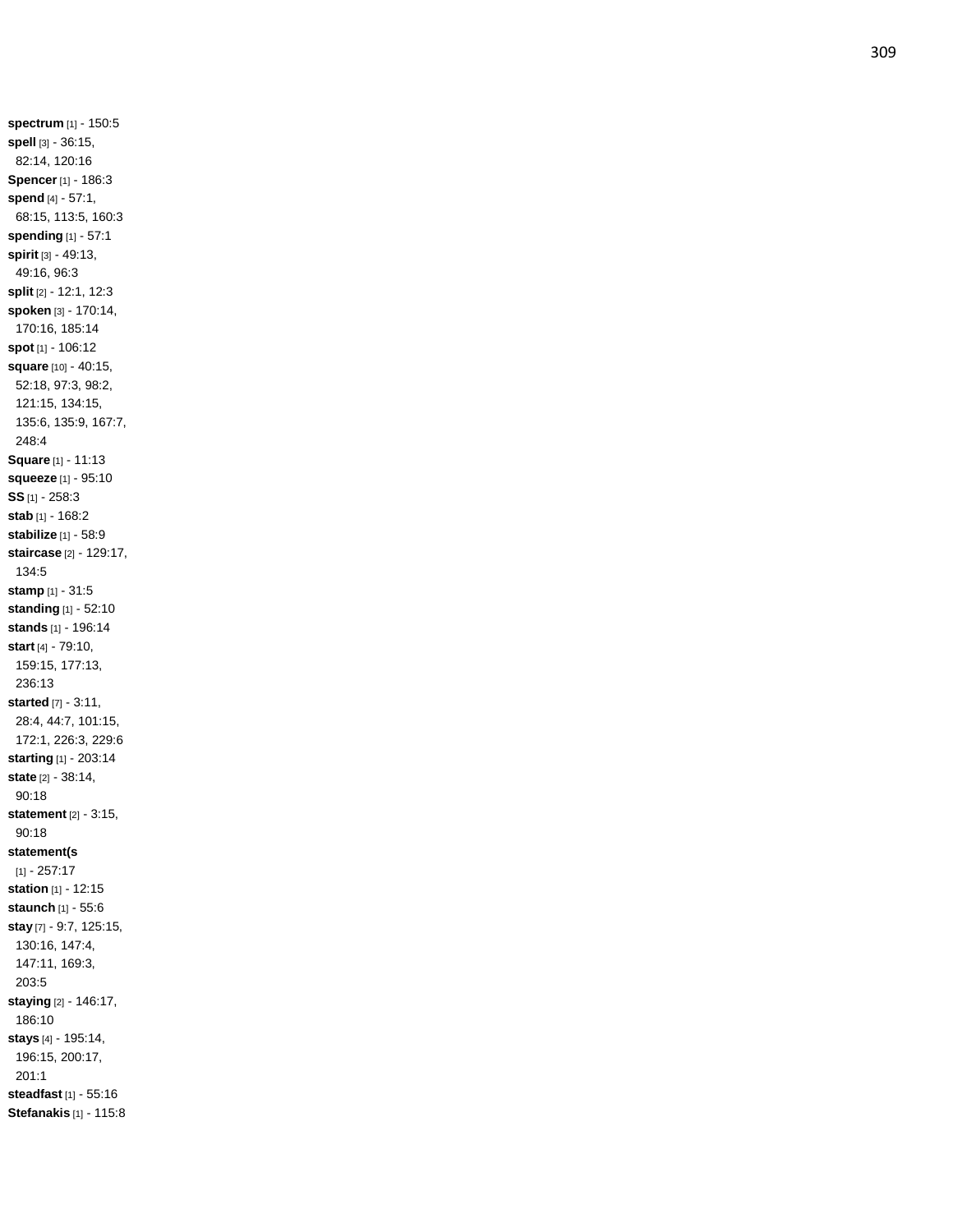**STEFANAKIS**  $[1] - 115.9$ **stenographer** [8] - 4:12, 6:11, 19:13, 53:15, 74:13, 159:11, 166:11, 209:11 **STENOGRAPHER**  $[1] - 121:9$ **step** [1] - 92:6 **stepped** [1] - 58:7 **steps** [3] - 178:3, 179:10, 225:5 **stick** [1] - 207:7 **sticking** [2] - 184:8, 227:9 **sticks** [1] - 197:11 **still** [15] - 10:10, 16:11, 42:6, 62:4, 94:7, 115:7, 121:9, 125:8, 127:7, 129:12, 132:12, 137:6, 140:3, 201:11, 245:12 **stock** [1] - 108:7 **stop** [5] - 100:6, 122:17, 207:16, 218:16, 240:16 **stopped** [2] - 127:10, 201:9 **store** [7] - 11:14, 14:5, 61:16, 149:15, 193:6, 195:15, 252:7 **storefront** [1] - 23:10 **stores** [4] - 41:2, 60:14, 60:18 **story** [7] - 39:1, 56:1, 56:2, 57:3, 59:6, 176:6, 179:15 **straight** [1] - 47:13 **Strawberry** [1] - 137:16 **Street** [72] - 2:2, 2:4, 2:5, 2:7, 2:8, 2:9, 2:10, 2:11, 2:12, 6:6, 19:8, 19:18, 20:11, 36:7, 39:16, 40:5, 40:6, 40:17, 57:5, 60:4, 61:11, 74:17, 75:2, 83:8, 83:14, 84:13, 85:10, 87:10, 93:6, 93:10, 95:9, 95:14, 99:3,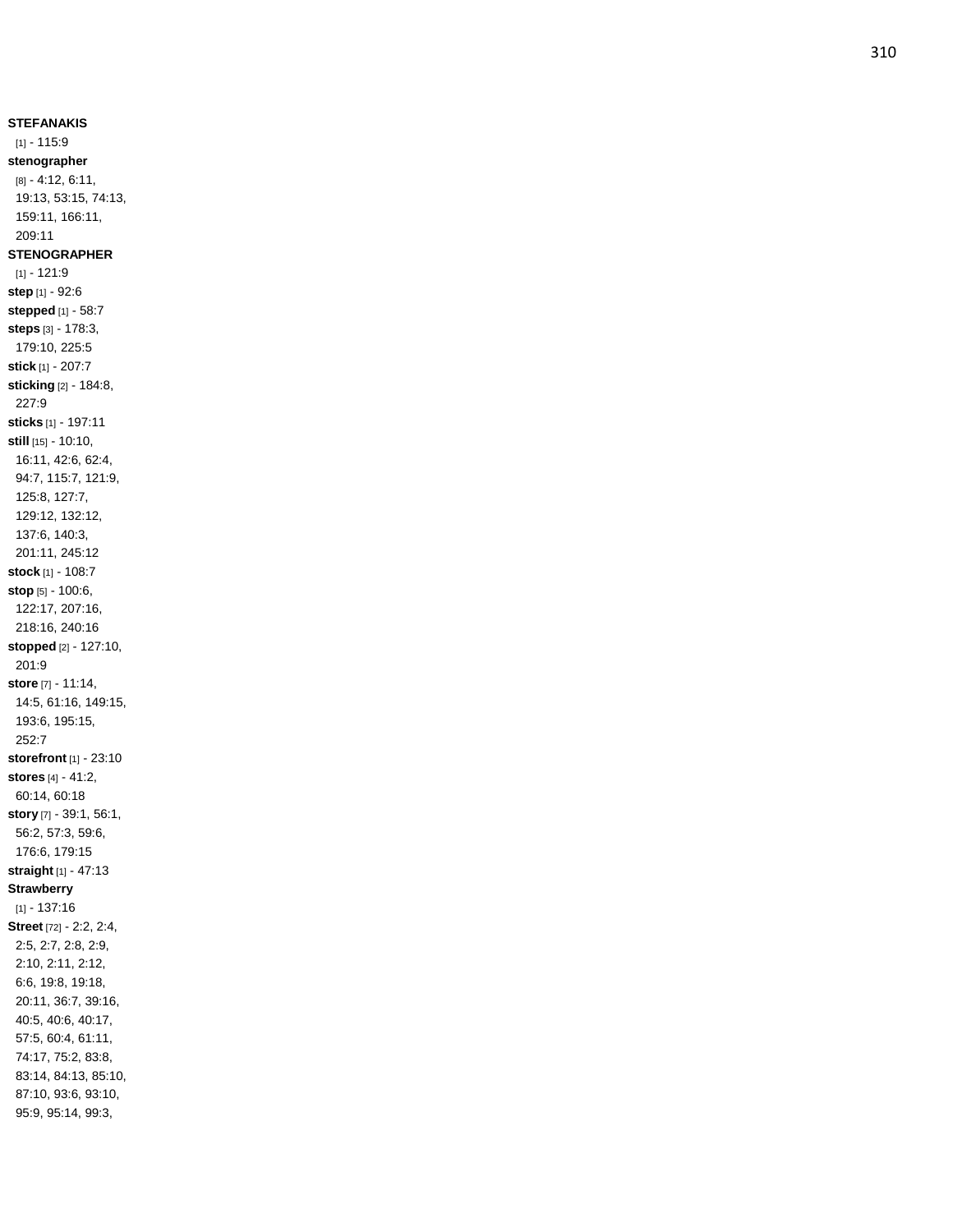100:12, 100:18, 102:4, 102:10, 103:5, 103:8, 103:14, 103:18, 104:2, 106:1, 110:6, 110:11, 110:13, 111:14, 113:2, 113:4, 113:16, 113:18, 114:13, 114:15, 114:17, 114:18, 115:9, 115:12, 115:13, 115:14, 120:6, 120:15, 159:6, 159:13, 166:6, 166:14, 175:6, 175:12, 176:6, 179:5, 186:3, 186:4 **street** [16] - 47:18, 60:3, 72:13, 94:2, 94:6, 113:17, 171:8, 176:17, 179:6, 179:7, 179:10, 179:12, 235:17, 237:13 **street's** [1] - 106:8 **streets** [1] - 237:10 **streetscape** [1] - 179:16 **strikes** [2] - 106:1, 106:3 **strong** [3] - 54:18, 84:12, 98:3 **strongly** [2] - 133:13, 248:8 **structural** [1] - 134:4 **structure** [14] - 40:11, 71:12, 131:12, 167:15, 173:6, 173:14, 176:7, 178:13, 189:5, 189:13, 249:18, 250:5, 250:6 **struggles** [1] - 58:4 **studies** [2] - 177:8, 178:6 **studio** [1] - 85:14 **studios** [1] - 96:10 **study** [2] - 153:14, 164:14 **stuff** [8] - 13:12, 13:13, 29:16, 60:18, 216:18, 219:10, 219:18, 238:17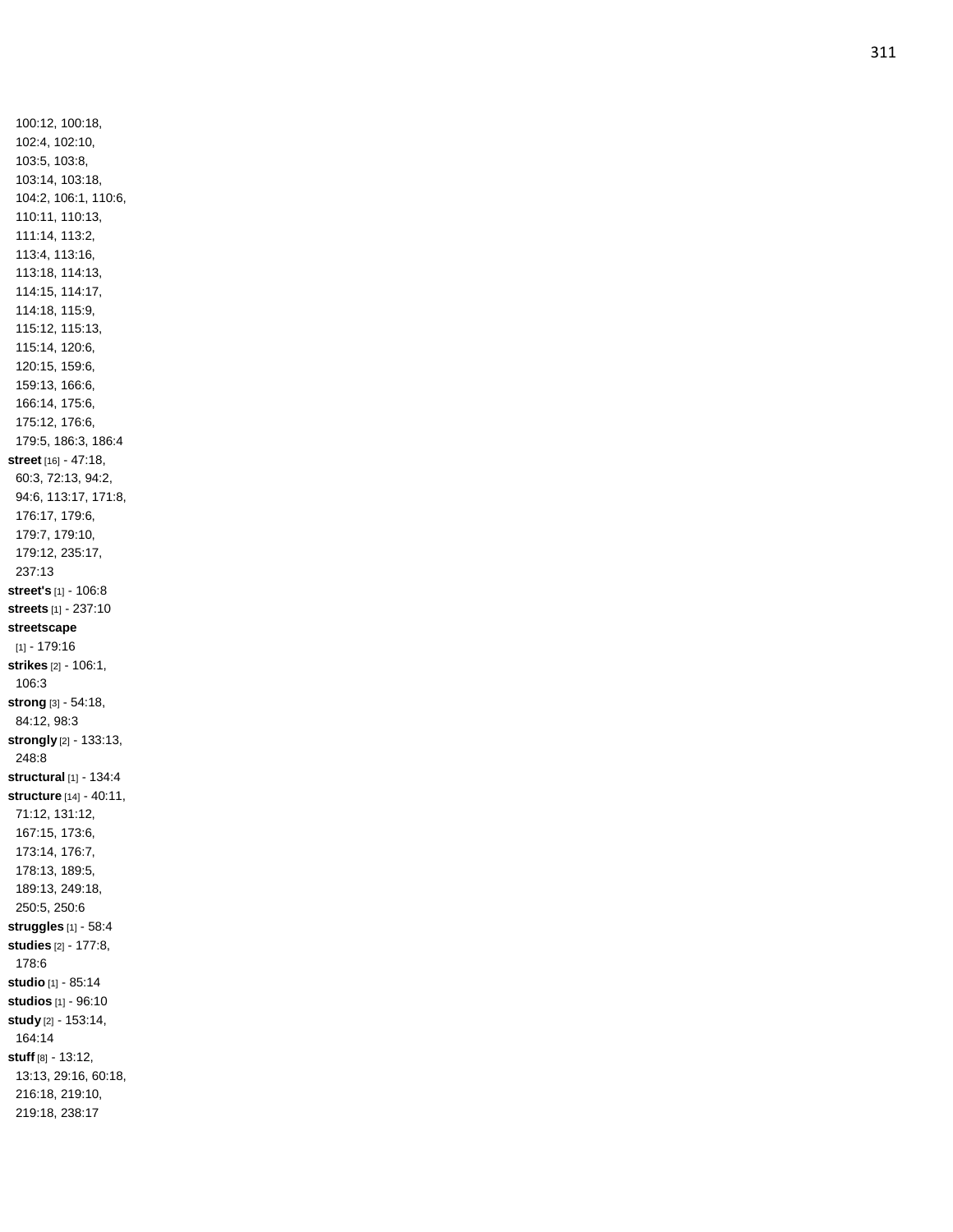**style** [1] - 139:14 **subject** [7] - 4:1, 29:6, 32:13, 156:2, 163:8, 233:4, 251:3 **submission**  $[1] - 103:1$ **submitted** [3] - 44:5, 116:11, 187:4 **subscribe** [1] - 257:16 **subsequent** [2] - 47:14, 65:9 **substantial** [16] - 15:17, 16:5, 70:14, 107:6, 107:16, 117:9, 117:12, 173:5, 173:17, 188:12, 188:16, 189:9, 189:14, 249:7, 249:17, 250:11 **substantially** [6] - 38:3, 72:6, 107:17, 173:18, 189:10, 250:12 **succeeded** [1] - 189:1 **success** [1] - 54:17 **successful** [1] - 191:10 **successfully** [2] - 99:9, 99:14 **sudden** [2] - 238:16, 243:18 **suffered** [2] - 55:14, 142:15 **sugar** [1] - 78:2 **suggest** [2] - 198:16, 199:6 **suggested** [1] - 227:10 **suggesting** [1] - 168:11 **suggestion** [4] - 80:5, 137:4, 152:10, 242:12 **suitable** [2] - 193:4, 252:6 **suited** [1] - 221:9 **Suk** [4] - 113:3, 114:1, 114:15, 115:11 **SUK** [3] - 110:10, 110:17, 112:4 **suk** [1] - 110:10 **Suk -Yee** [4] - 113:3,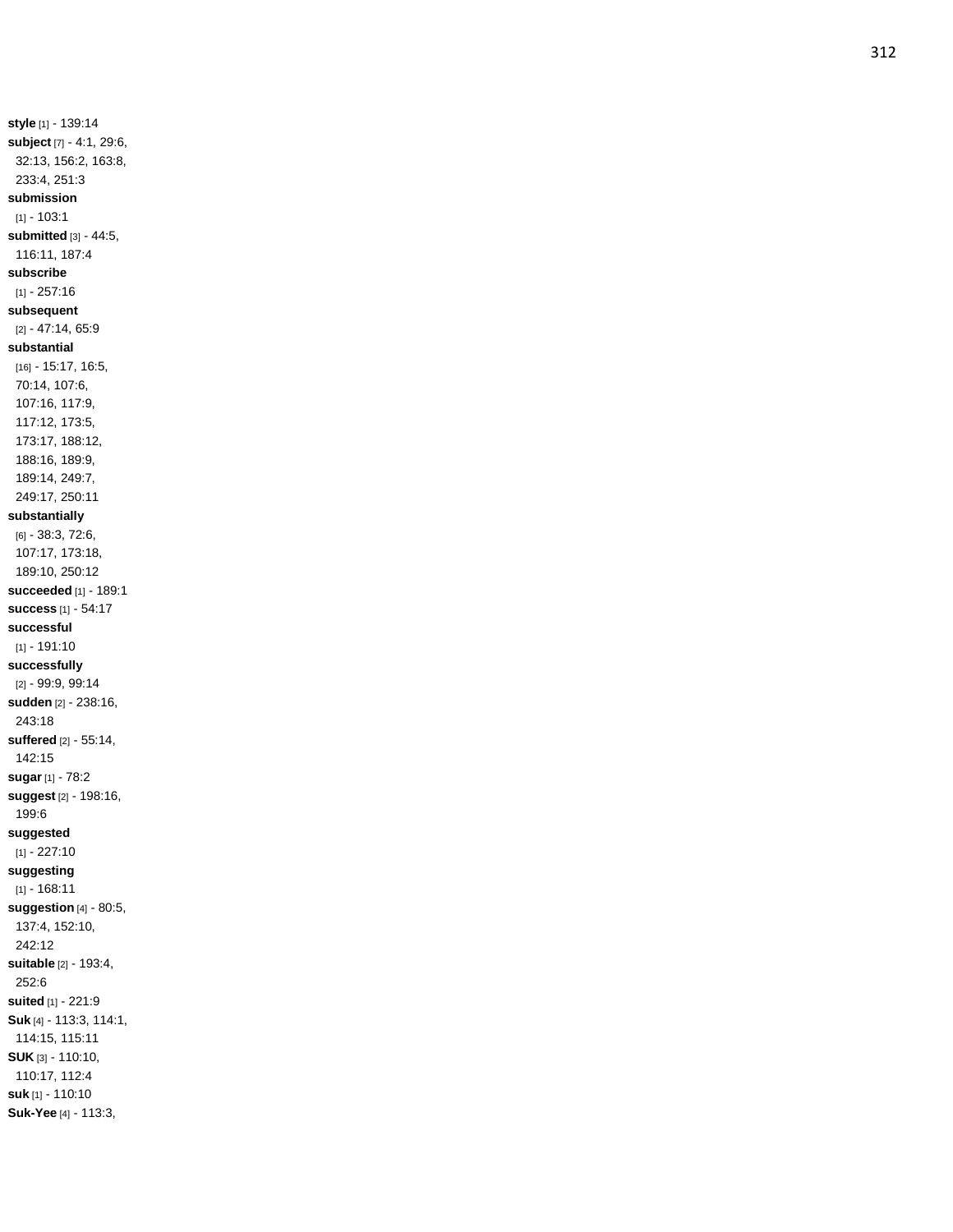114:1, 114:15, 115:11 **SUK -YEE** [3] - 110:10, 110:17, 112:4 **suk -Yee** [1] - 110:10 **Sullivan** [25] - 1:8, 3:5, 6:3, 17:16, 19:3, 34:2, 36:3, 69:10, 73:3, 74:3, 75:2, 82:3, 109:3, 110:3, 119:5, 120:3, 157:18, 159:3, 165:12, 166:3, 174:12, 175:3, 190:9, 191:3, 256:5 **SULLIVAN** [65] - 15:2, 28:6, 28:10, 29:5, 29:18, 30:10, 52:6, 53:10, 77:9, 77:14, 106:9, 106:14, 134:7, 134:16, 138:8, 141:5, 143:6, 155:16, 168:3, 168:6, 181:8, 181:11, 181:15, 181:18, 182:2, 182:8, 182:11, 182:15, 182:18, 183:4, 183:7, 183:10, 183:14, 183:17, 184:1, 215:15, 216:6, 216:12, 216:17, 217:2, 217:9, 217:12, 217:14, 217:16, 218:1, 218:5, 218:8, 218:14, 219:4, 219:6, 219:9, 219:12, 219:15, 228:1, 237:1, 238:1, 238:10, 238:12, 238:15, 239:3, 239:9, 240:11, 240:15, 255:5, 255:8 **summarize** [2] - 51:5, 90:10 **summer** [1] - 55:15 **summertime** [2] - 9:7, 13:4 **Sunday** [2] - 22:18 **supplants** [1] - 204:5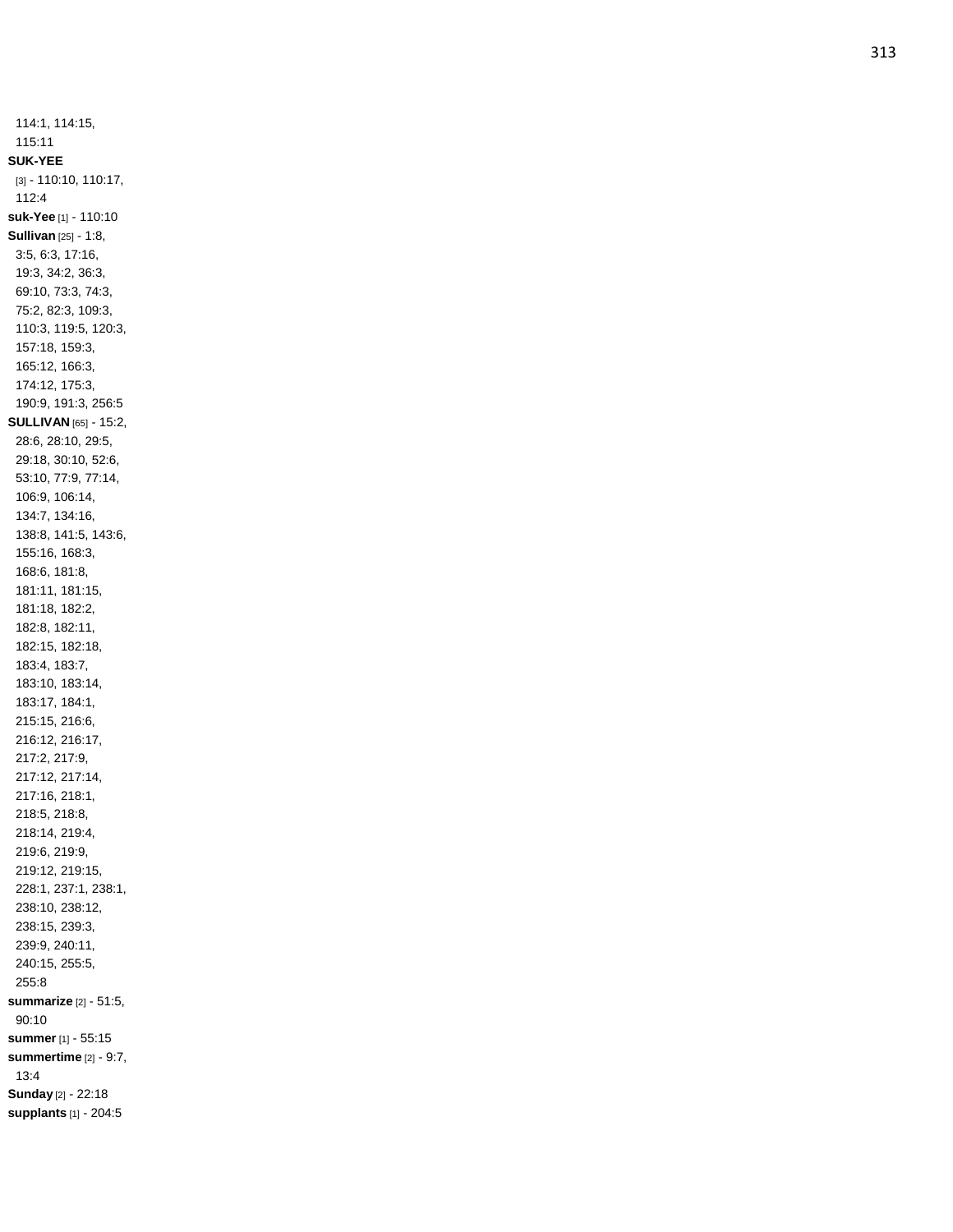41:16, 48:9, 50:2, 50:18, 51:8, 59:3, 63:2, 67:10, 67:11, 74:12, 96:5, 111:13, 112:2, 114:14, 115:4, 115:10, 115:17, 123:4, 131:8, 131:10, 160:6, 180:16, 185:14, 186:6, 189:16, 206:11, 206:12, 231:11, 247:14 **supported** [1] - 51: 8 **supporter** [1] - 55:6 **supportive** [1] - 185:10 **supports** [2] - 99:5, 100:7 **supposed** [2] - 7:7, 226:11 **supposedly** [1] - 226:10 **surgery** [1] - 18:6 **surprised** [2] - 42:16, 42:18 **survey** [2] - 193:11, 252:8 **survivability**  $[1] - 150.5$ **survive** [5] - 40:4, 41:7, 45:5, 150:3, 150:4 **sweet** [1] - 212:7 **sweets** [1] - 210:4 **symmetry** [1] - 125:13 **sympathetic** [2] - 151:3, 153:17

**support** [30] - 37:10,

# **T**

**table** [3] - 221:5, 242:13, 244:17 **tables** [13] - 221:2, 223:10, 223:12, 237:7, 238:6, 238:8, 246:18, 247:1, 247:2, 247:3, 251:9, 251:10, 251:13 **tail** [2] - 142:7, 229:6 **talks** [1] - 195:4 **tandem** [7] - 47:6,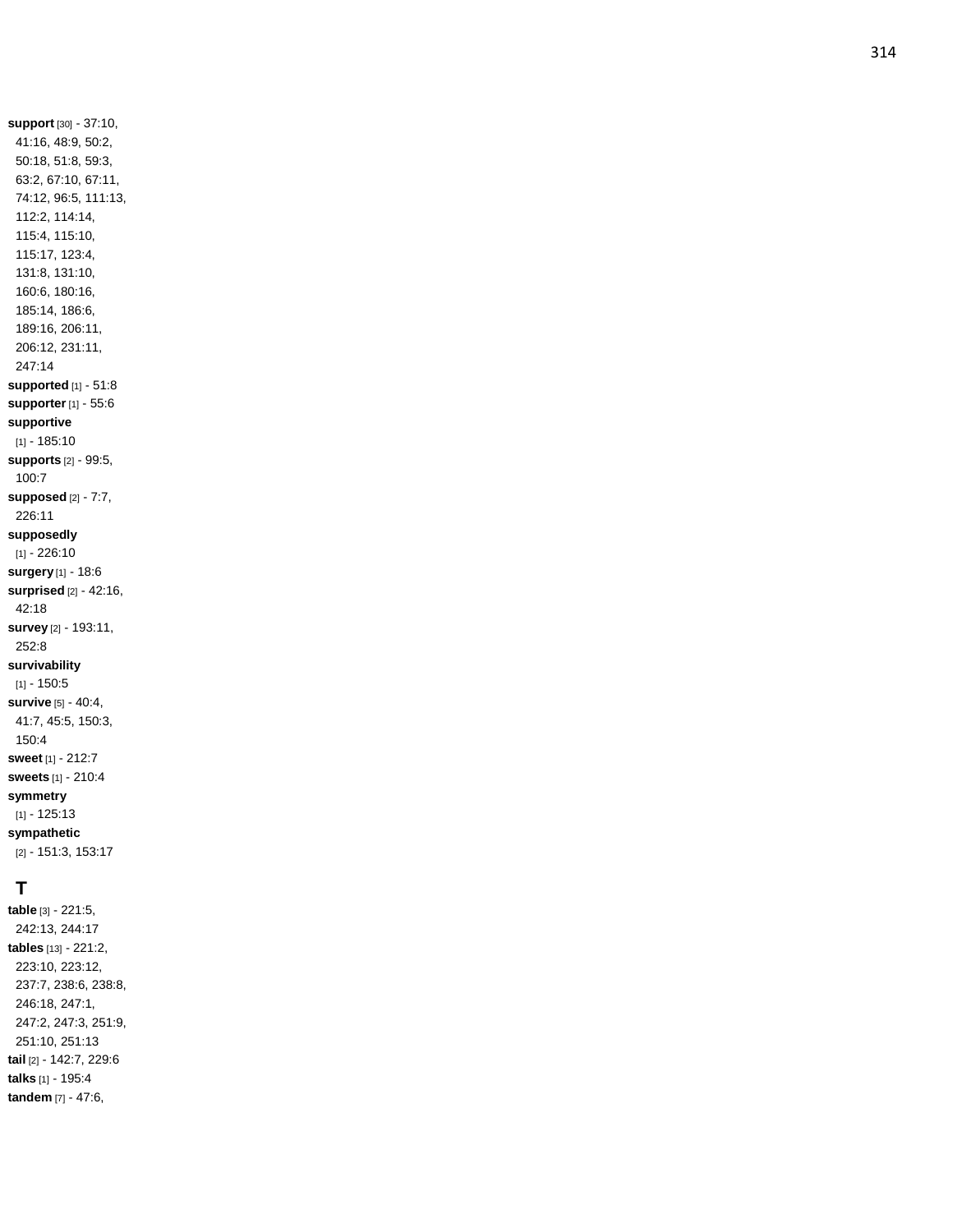47:7, 49:4, 63:15, 64:2, 64:3, 65:2 **tape** [2] - 4:11, 29:2 **tarts** [1] - 210:4 **taste** [1] - 7:8 **tasteful** [1] - 114:4 **Tatte's** [1] - 205:13 **tea** [5] - 219:4, 219:5, 237:5, 238:3, 251:7 **tear** [2] - 177:13, 177:16 **tearing** [1] - 181:5 **technical** [2] - 90:12, 90:13 **telephone** [1] - 77:15 **televising** [1] - 4:16 **ten** [11] - 8:18, 9:1, 9:2, 9:4, 10:18, 41:3, 64:8, 124:11, 126:1, 129:1, 138:7 **tenant** [9] - 203:1, 205:3, 206:12, 206:14, 221:4, 223:9, 224:17, 225:15, 246:13 **tenants** [1] - 246:13 **tents** [1] - 150:4 **term** [2] - 130:16, 250:2 **terms** [8] - 49:17, 76:16, 89:9, 96:3, 105:13, 121:13, 137:7, 204:8 **terrible** [1] - 176:8 **test** [1] - 102:17 **testify** [1] - 180:11 **testimony** [14] - 14:13, 53:5, 53:16, 62:18, 63:7, 98:11, 105:9, 112:11, 116:3, 172:9, 172:13, 172:15, 184:17, 187:17 **text** [1] - 90:9 **THE** [13] - 1:1, 1:16, 121:9, 161:16, 162:1, 207:12, 208:3, 209:7, 227:16, 258:14, 258:15, 258:15, 258:16 **themselves**  $[1] - 171:9$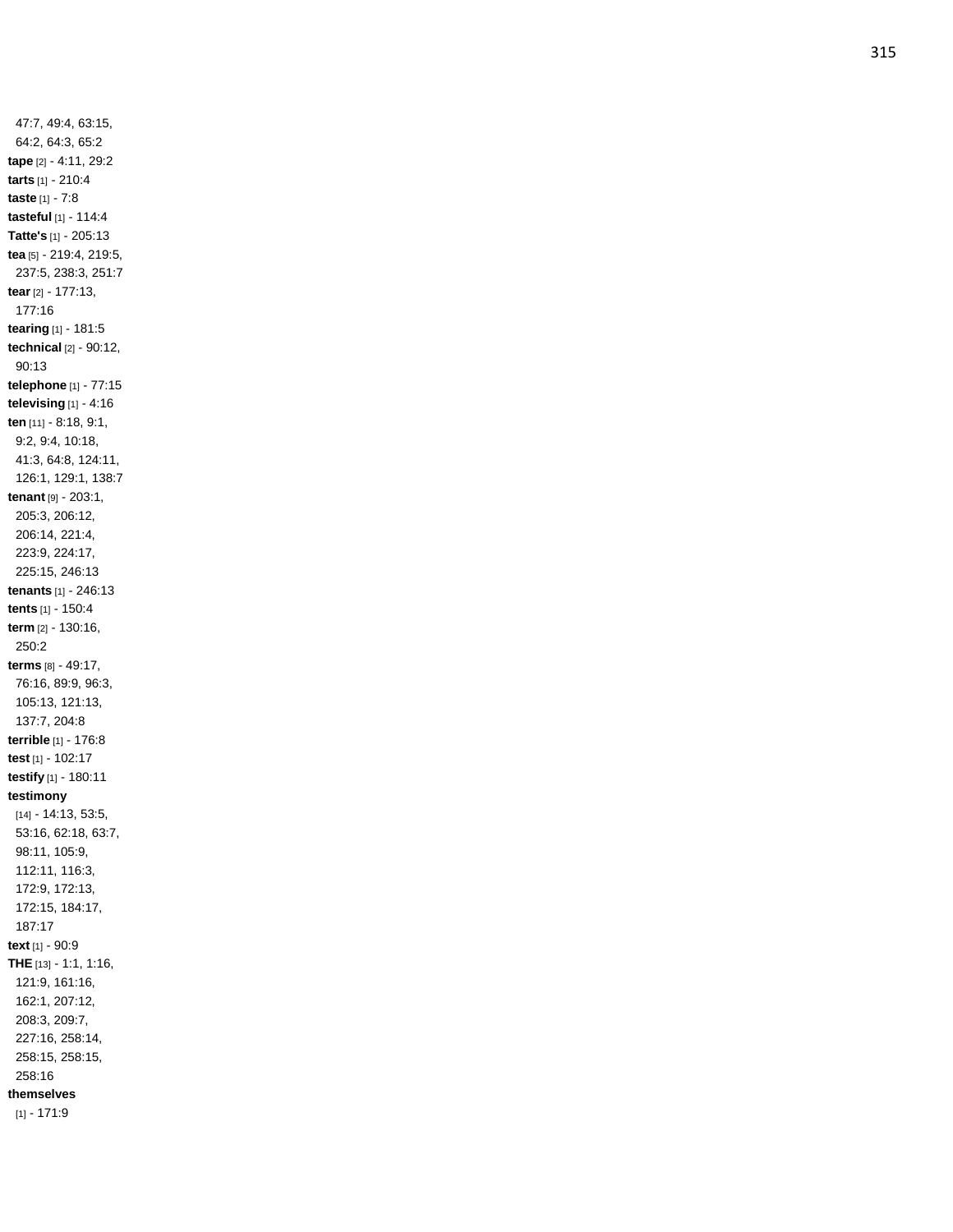**therefor** [1 ] - 257:7 **therefore** [1] - 250:7 **they've** [3] - 178:7, 181:3, 186:5 **thinking** [3] - 141:6, 148:18, 168:18 **third** [11] - 121:15, 122:7, 122:12, 123:14, 124:12, 130:10, 134:18, 136:6, 136:8, 171:17, 173:12 **thirty** [1] - 10:10 **THIS** [1] - 258:14 **Thomas** [1] - 112:17 **thorough** [2] - 99:8, 99:13 **thoroughfare** [1] - 40:6 **thoughtful** [1] - 114:5 **thoughts** [1] - 141:4 **thousand** [1] - 135:9 **Three** [1] - 251:10 **three** [44] - 9:6, 10:4, 10:6, 10:7, 10:12, 23:8, 24:5, 27:11, 56:2, 59:7, 84:9, 85:8, 85:12, 96:8, 96:11, 96:12, 96:14, 97:9, 97:13, 98:1, 98:4, 100:1, 111:1, 124:10, 124:14, 125:7, 125:12, 128:4, 128:5, 129:16, 130:5, 130:7, 135:2, 142:13, 164:18, 167:7, 168:7, 176:17, 204:1, 240:1, 247:1, 247:2, 247:3, 251:12 **three -bedroom** [4] - 85:12, 97:13, 98:4, 100:1 **three -quarter** [3] - 130:5, 130:7, 135:2 **three -story** [1] - 56:2 **threshold** [1] - 241:12 **thrilled** [1] - 90:13 **throughout** [2] - 40:5, 96:6 **throw** [3] - 13:17, 128:15, 241:9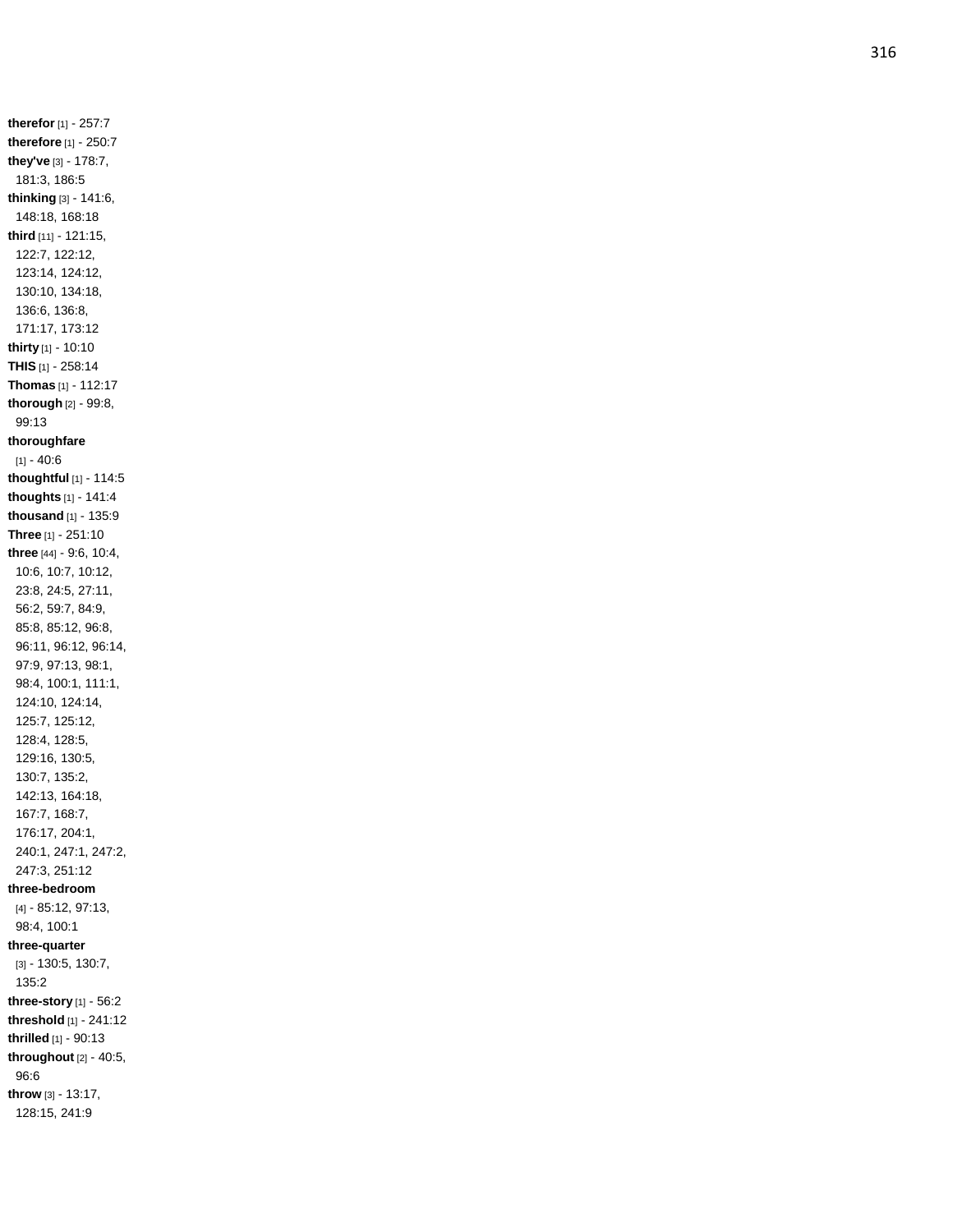**Thursday** [4] - 77:6, 142:1, 155:3 **THURSDAY** [1] - 1:4 **tidy** [1] - 95:4 **tie** [2] - 116:10, 168:15 **tiny** [1] - 242:3 **TO** [1] - 258:15 **today** [11] - 28:4, 28:6, 28:11, 55:17, 59:18, 62:4, 67:11, 84:2, 160:13, 168:11, 224:3 **today's** [2] - 33:3, 173:9 **together** [5] - 57:1, 57:2, 88:18, 105:1, 134:13 **tolerance** [1] - 235:9 **Tom** [1] - 42:13 **tomato** [1] - 241:9 **tomorrow** [1] - 245:8 **tonight** [32] - 3:13, 4:10, 27:9, 29:10, 32:17, 36:13, 38:4, 79:7, 80:6, 88:18, 89:3, 90:14, 92:8, 104:9, 107:14, 116:12, 120:12, 123:10, 139:4, 143:16, 148:3, 169:1, 170:18, 199:14, 207:10, 215:8, 225:6, 226:12, 226:14, 229:4, 233:4, 236:11 **tons** [1] - 221:8 **took** [4] - 38:13, 58:1, 124:5, 185:6 **top** [3] - 135:4, 167:8, 167:9 **topography**  $[1] - 250:5$ **total** [3] - 85:18, 111:4, 140:2 **totally** [1] - 169:12 **touch** [1] - 44:14 **touched** [1] - 55:13 **touching** [2] - 61:16, 62:1 **tough** [2] - 106:9, 140:16 **townhouse**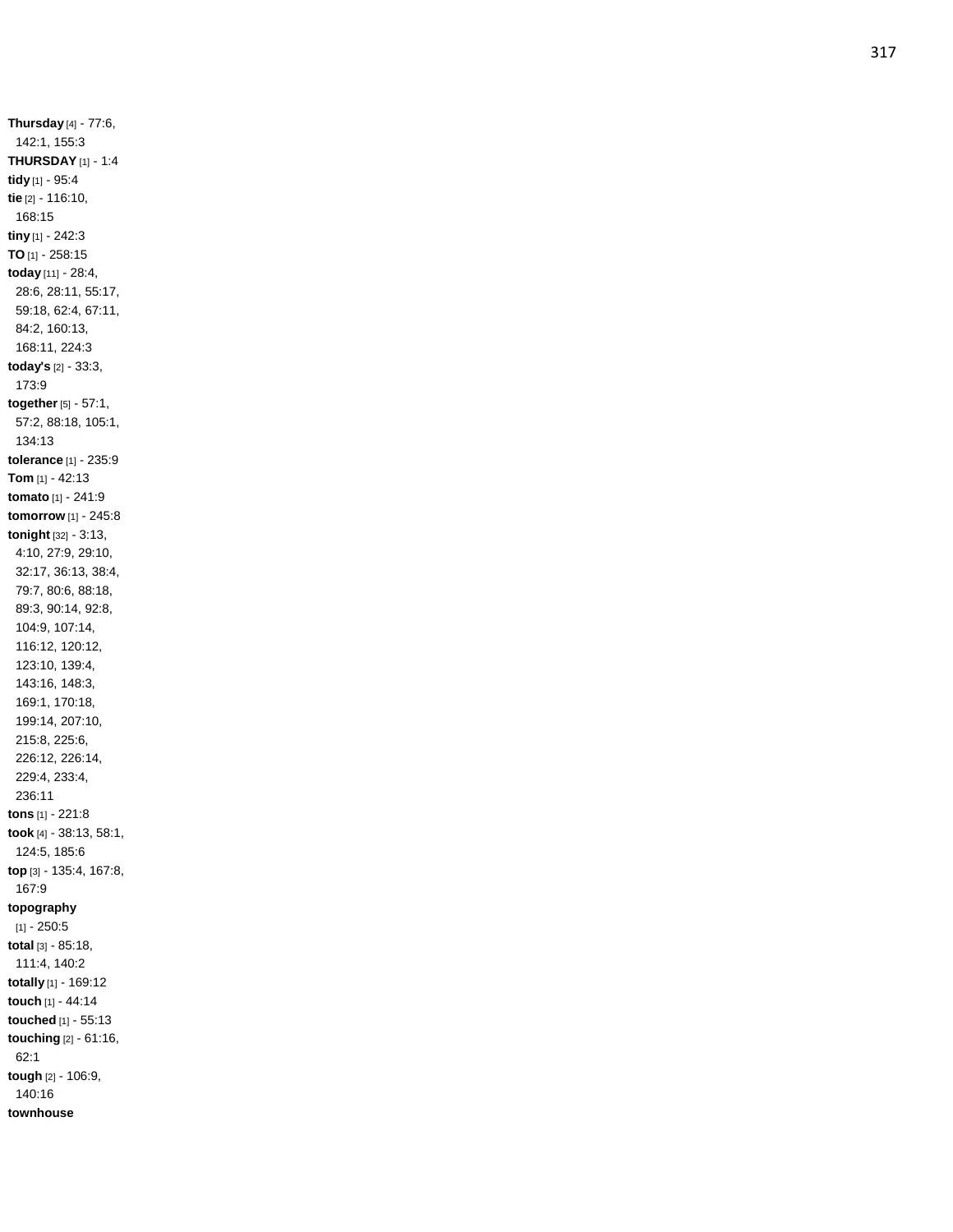$[1] - 37:17$ **traffic** [8] - 15:15, 28:11, 70:11, 117:6, 196:18, 221:18, 243:3, 245:17 **TRANSCRIPT** [1] - 258:14 **transcript** [5] - 220:10, 257:2, 257:6, 257:15, 257:16 **transfer** [1] - 8:8 **transformer**  $[1] - 100:5$ **transmit** [1] - 3:18 **trash** [10] - 13:6, 13:8, 193:17, 197:4, 197:5, 197:7, 197:10, 233:6, 252:11 **trays** [1] - 9:17 **tried** [4] - 49:11, 49:13, 49:16, 102:9 **trigger** [1] - 225:16 **truck** [2] - 213:11, 218:16 **true** [2] - 55:16, 258:6 **truncates** [1] - 127:4 **trust** [3] - 11:3, 16:18, 159:16 **try** [12] - 12:10, 121:4, 127:5, 138:11, 139:7, 141:18, 147:12, 151:18, 152:11, 236:10, 243:9, 248:16 **trying** [7] - 41:5, 126:4, 133:10, 147:8, 200:2, 221:8, 236:11 **tub** [3] - 124:13, 126:10, 130:9 **Tuesdays** [1] - 70:1 **turn** [4] - 5:2, 128:1, 138:10, 222:2 **turning** [1] - 69:12 **turns** [1] - 198:1 **twice** [8] - 8:7, 23:3, 62:14, 124:1, 127:17, 129:17, 153:11 **two** [72] - 4:9, 10:10, 10:13, 11:5, 12:6, 20:14, 21:6, 21:7,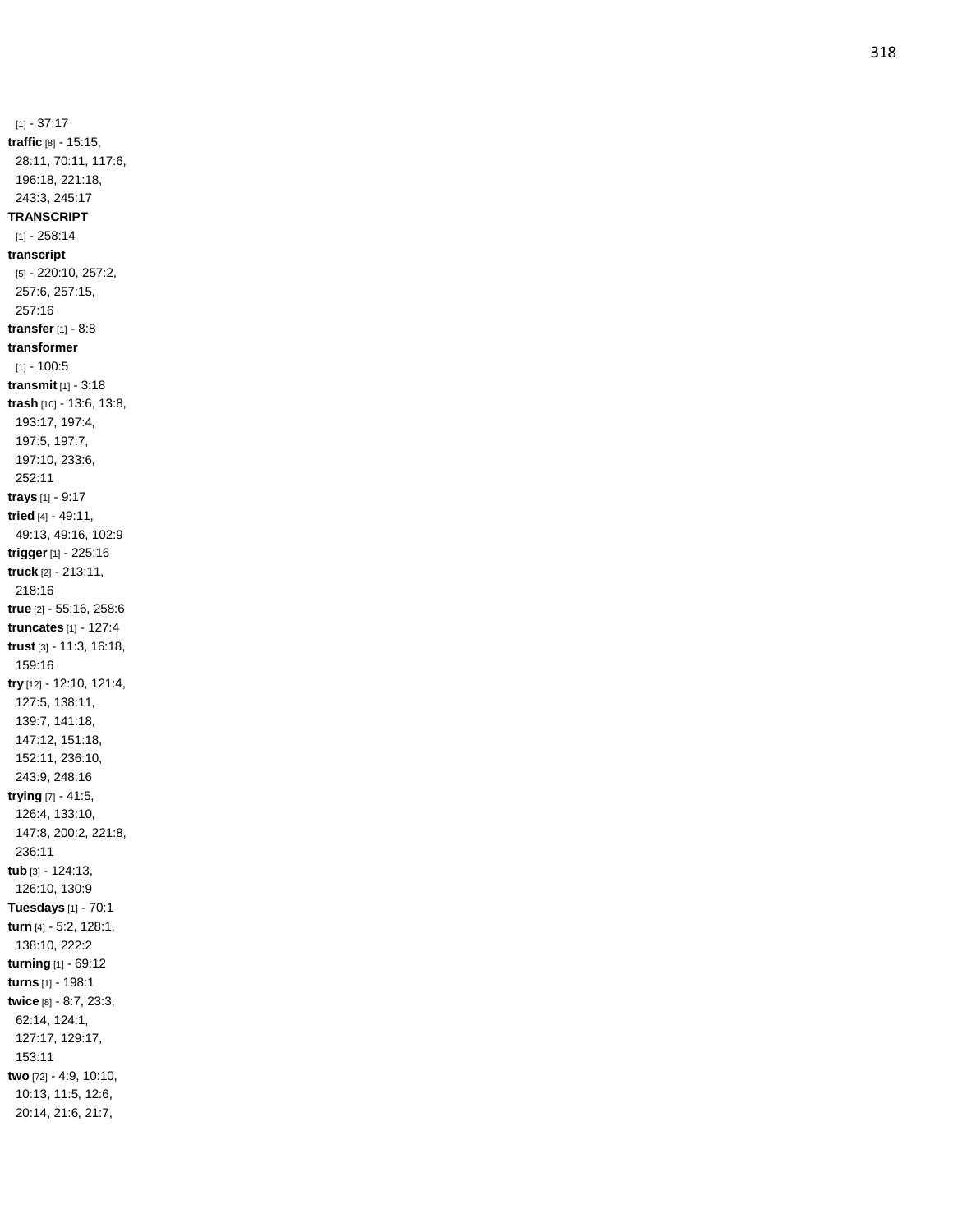21:10, 23:14, 24:6, 32:18, 33:11, 37:16, 48:3, 49:12, 57:5, 59:7, 60:5, 60:14, 68:5, 70:1, 71:2, 72:9, 83:4, 83:10, 85:9, 85:14, 93:5, 96:10, 96:13, 103:2, 122:1, 122:9, 124:9, 124:10, 127:14, 129:15, 129:16, 131:17, 132:2, 134:3, 134:13, 134:18, 135:3, 136:1, 136:5, 136:9, 136:10, 142:14, 146:12, 176:6, 176:7, 176:17, 177:1, 179:9, 187:4, 187:15, 203:18, 210:5, 221:6, 223:10, 223:11, 223:18, 225:5, 238:6, 238:8, 240:1 **two -bedroom** [1] - 146:12 **two -family** [2] - 122:1, 176:7 **two -foot** [1] - 93:5 **two -story** [1] - 176:6 **two -week** [2] - 21:7, 24:6 **TYLER** [14] - 202:15, 202:16, 203:8, 203:13, 204:14, 204:17, 205:2, 205:6, 206:10, 230:16, 231:9, 246:3, 246:9, 247:5 **Tyler** [3] - 186:3, 202:15, 230:11 **type** [4] - 32:5, 46:14, 136:3, 173:7 **types** [2] - 105:18, 240:1 **typical** [2] - 43:17, 153:2 **typically** [2] - 131:6, 139:1 **typing** [1] - 99:17

### **U**

**under** [13] - 10:18,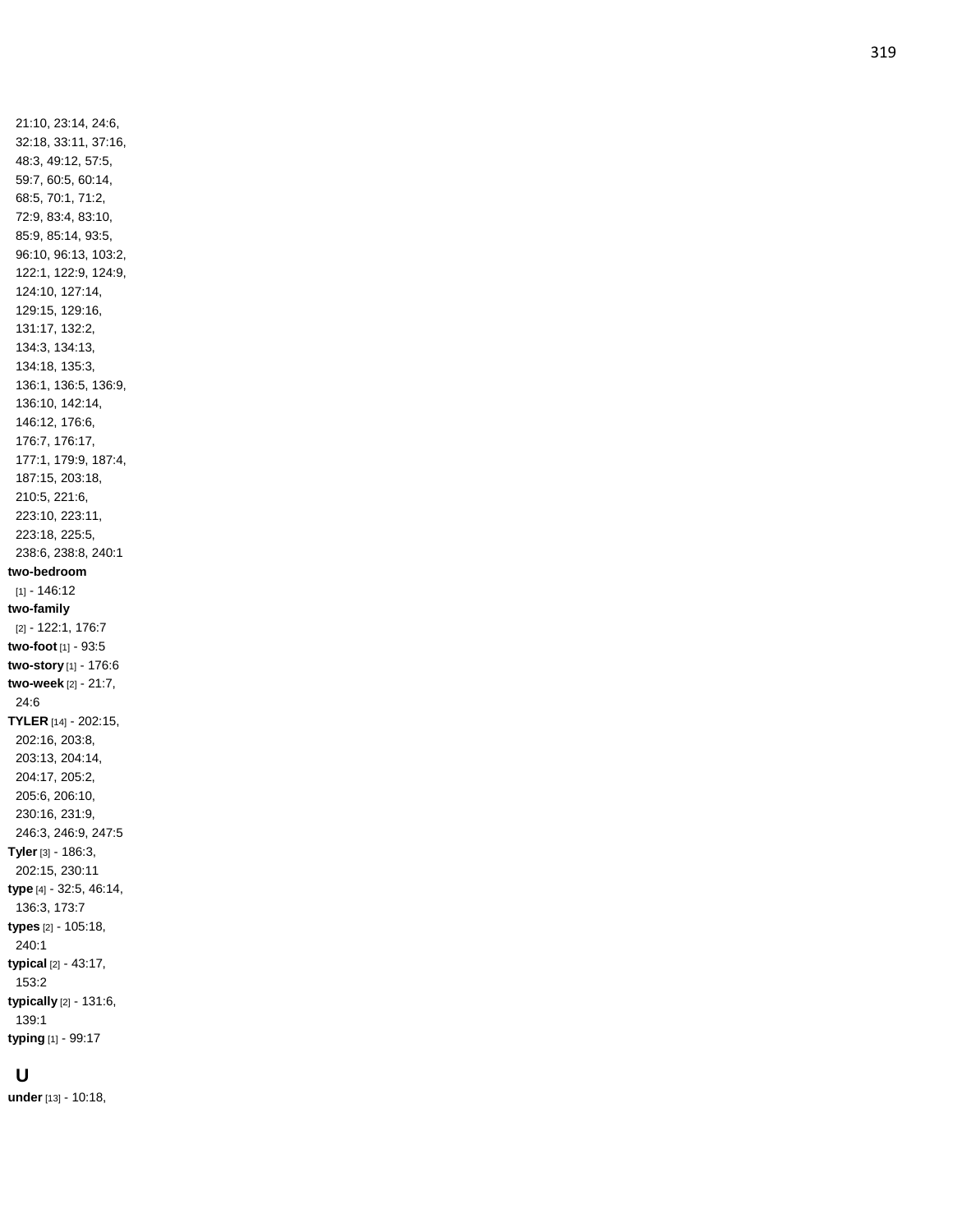50:18, 87:12, 88:1, 91:10, 91:11, 91:12, 167:6, 167:7, 194:2, 195:1, 195:8, 252:13 **UNDER** [1] - 258:15 **undersigned**  $[1] - 258:4$ **understandably** [1] - 177:9 **understood** [5] - 102:17, 123:7, 165:1, 171:10, 200:9 **undevelopable** [1] - 103:13 **unfortunately**  $[1] - 139:3$ **UNIDENTIFIED** [6] - 161:16, 162:1, 207:12, 208:3, 209:7, 227:16 **unique** [3] - 8:9, 83:10, 146:4 **uniquely** [1] - 83:16 **unit** [12] - 21:12, 85:15, 85:16, 87:2, 97:5, 97:13, 98:4, 99:11, 99:15, 100:2, 170:3, 170:12 **units** [20] - 37:17, 39:5, 39:18, 49:15, 72:11, 72:14, 84:4, 84:7, 85:2, 85:4, 86:1, 86:2, 86:3, 86:13, 96:8, 97:10, 99:4, 101:10, 107:7, 107:8 **University** [1] - 83:6 **unknown** [1] - 143:1 **unless** [5] - 15:13, 70:9, 117:4, 148:6, 152:4 **UNLESS** [1] - 258:15 **unrelated** [1] - 102:16 **unusual** [1] - 37:18 **unusually** [1] - 100:3 **up** [72] - 12:11, 13:8, 13:9, 13:10, 14:13, 22:5, 26:6, 28:6, 31:8, 34:11, 38:14, 38:16, 43:15, 47:17, 53:5, 53:14, 57:4, 58:10, 59:5, 59:8,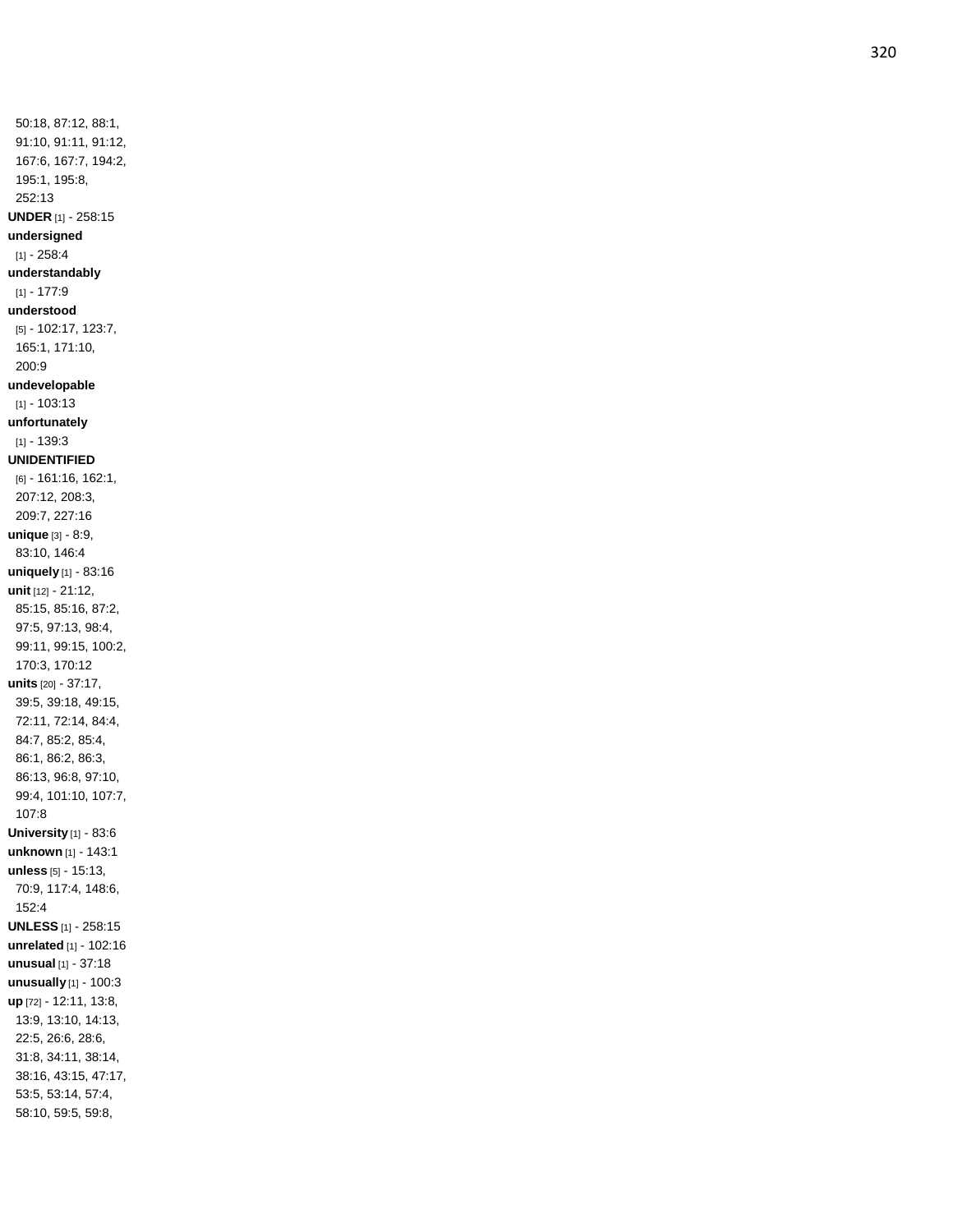61:10, 61:11, 68:16, 79:14, 80:1, 95:3, 95:4, 98:11, 112:10, 116:4, 126:6, 130:11, 133:3, 133:6, 136:1, 139:4, 145:17, 146:10, 147:13, 147:17, 150:2, 151:16, 152:12, 154:18, 156:8, 156:12, 160:4, 163:14, 163:16, 169:4, 172:8, 176:13, 176:15, 176:16, 177:3, 177:14, 180:5, 184:17, 194:1, 197:7, 201:3, 204:8, 218:9, 220:18, 222:17, 224:15, 227:12, 236:13, 240:10, 242:10, 252:13 **updated** [1] - 97:2 **updates** [1] - 114:7 **upgrade** [2] - 43:4, 188:15 **upside** [1] - 156:13 **upstairs** [1] - 167:12 **useful** [1] - 108:6 **users** [1] - 72:7 **uses** [8] - 16:8, 40:8, 40:9, 70:18, 71:4, 100:1, 117:17, 235:10 **Utile** [4] - 82:13, 82:17, 102:14, 108:12

### **V**

**vacant** [2] - 41:3, 206:6 **vacation** [1] - 21:18 **value** [1] - 181:2 **VANBEUZEKOM** [28] - 175:9, 175:17, 176:4, 179:2, 180:8, 180:12, 180:18, 181:10, 181:14, 181:17, 182:1, 182:5, 182:9, 182:13, 182:17, 183:2, 183:5, 183:9,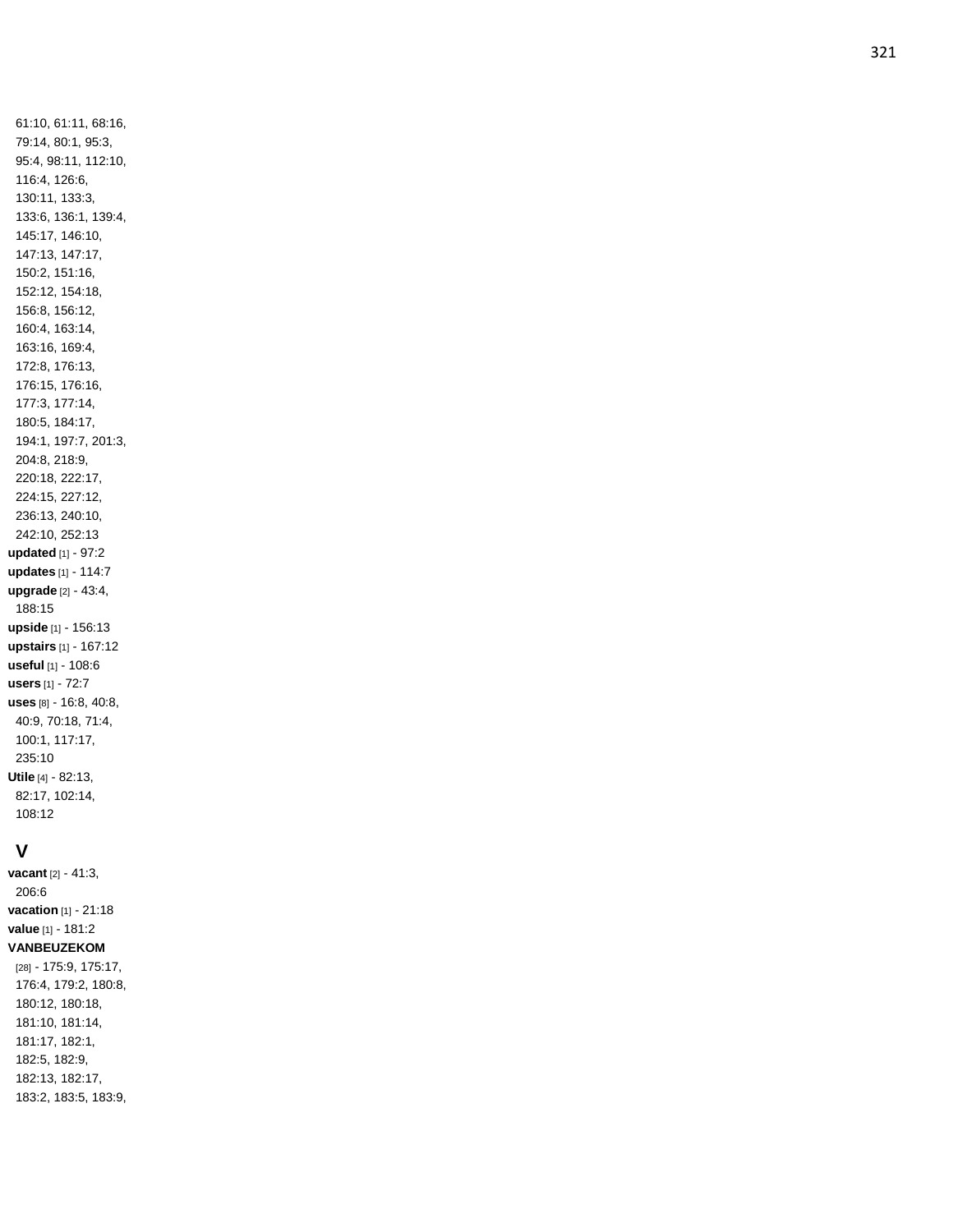183:11, 183:15, 183:18, 184:4, 184:7, 184:11, 187:3, 187:8, 187:13, 188:4 **Vanbeuzekom** [1] - 175:10 **Variance** [64] - 22:3, 37:16, 38:7, 38:8, 38:13, 40:10, 42:6, 45:7, 45:10, 45:15, 45:16, 47:7, 47:9, 51:8, 57:17, 64:3, 68:6, 68:8, 68:10, 68:12, 68:13, 68:18, 69:9, 75:15, 76:2, 83:1, 103:10, 103:11, 103:16, 104:3, 104:5, 105:11, 106:4, 107:3, 109:2, 121:12, 122:6, 122:10, 173:1, 173:2, 174:3, 188:8, 189:18, 191:16, 191:17, 192:3, 195:1, 196:14, 197:11, 198:12, 198:13, 199:3, 199:12, 200:16, 201:6, 204:8, 225:5, 245:3, 249:3, 249:4, 251:2, 255:18, 256:4 **Variances** [2] - 107:1, 108:9 **variances** [2] - 99:6, 143:12 **vein** [1] - 237:17 **venues** [1] - 97:11 **version** [1] - 63:14 **versions** [1] - 187:5 **versus** [3] - 167:13, 168:12, 200:9 **vetted** [1] - 105:16 **Vice** [1] - 1:8 **Victualler** [4] - 224:18, 225:2, 225:15, 228:2 **Victualler's** [5] - 228:15, 229:1, 229:11, 229:13, 234:4 **video** [7] - 3:17, 21:4,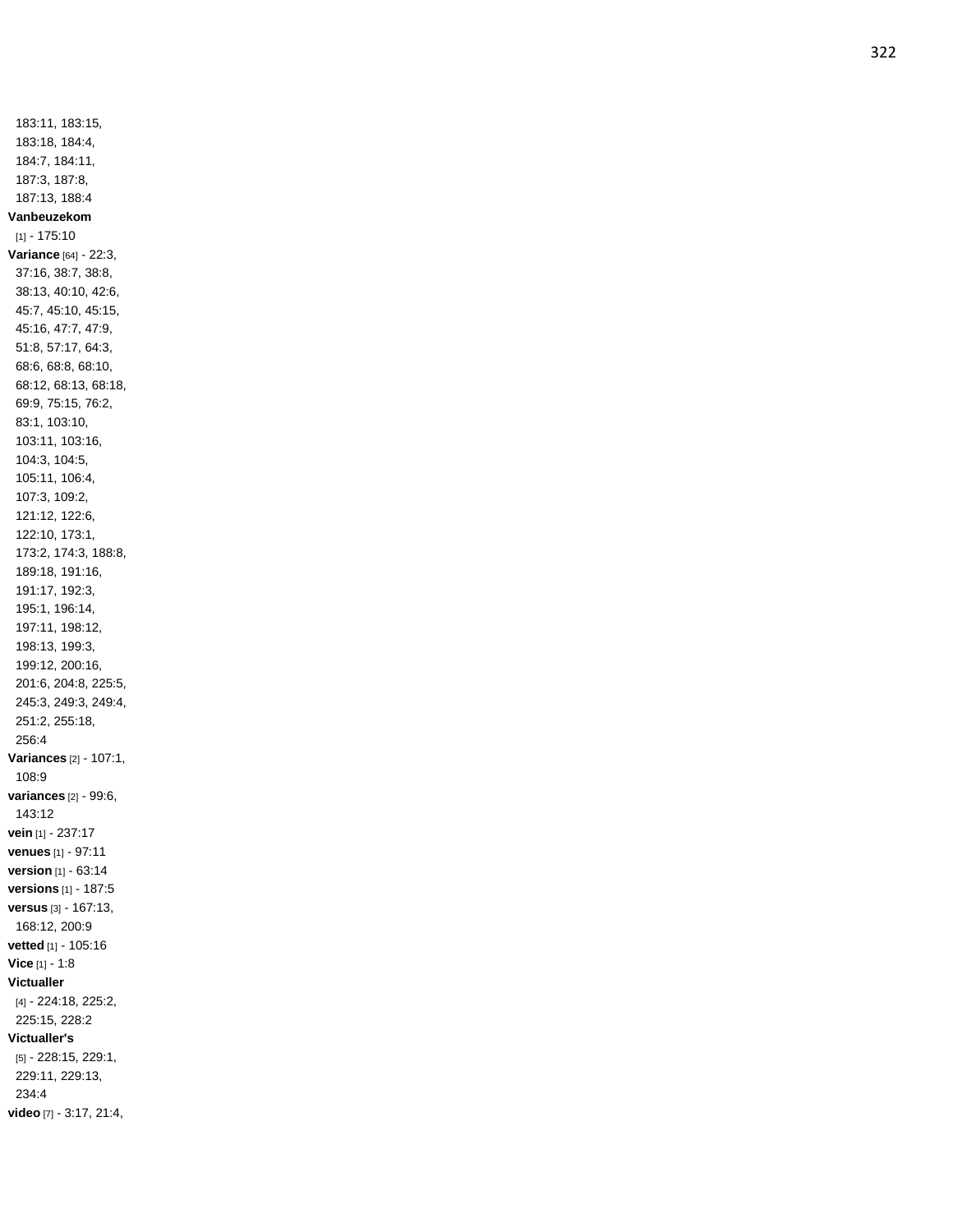25:1, 26:14, 26:17, 27:4, 27:6 **view** [4] - 52:1, 52:2, 149:3, 178:16 **views** [1] - 187:5 **vigorously** [1] - 107:9 **Violet** [8] - 75:16, 76:3, 77:17, 237:11, 237:15, 243:14, 243:17, 244:4 **violet** [2] - 75:18, 76:1 **Violette** [1] - 75:16 **vision** [1] - 58:18 **visit** [1] - 18:6 **visiting** [1] - 56:18 **vocalize** [1] - 141:6 **volume** [1] - 257:6 **vote** [13] - 15:1, 30:7, 68:5, 105:10, 116:5, 116:8, 148:1, 172:16, 172:17, 187:18, 234:2, 234:11 **votes** [1] - 68:5 **vowed** [1] - 55:16

## **W**

**W-E-S - T - O - N** [1] - 6:15 **wagging** [1] - 142:7 **wait** [1] - 33:5 **waiver** [3] - 32:15, 156:4, 163:10 **Walden** [3] - 2:11, 166:6, 166:14 **walk** [6] - 13:12, 26:6, 89:2, 212:15, 221:15, 237:10 **walks** [1] - 25:5 **wall** [4] - 113:4, 125:4, 127:1, 129:2 **WALSH** [17] - 159:9, 159:12, 159:18, 160:7, 160:9, 160:12, 160:15, 160:18, 161:3, 162:4, 162:6, 162:11, 164:3, 164:6, 164:16, 165:1, 165:10 **Walsh** [1] - 159:12 **wants** [3] - 31:7, 227:14, 253:12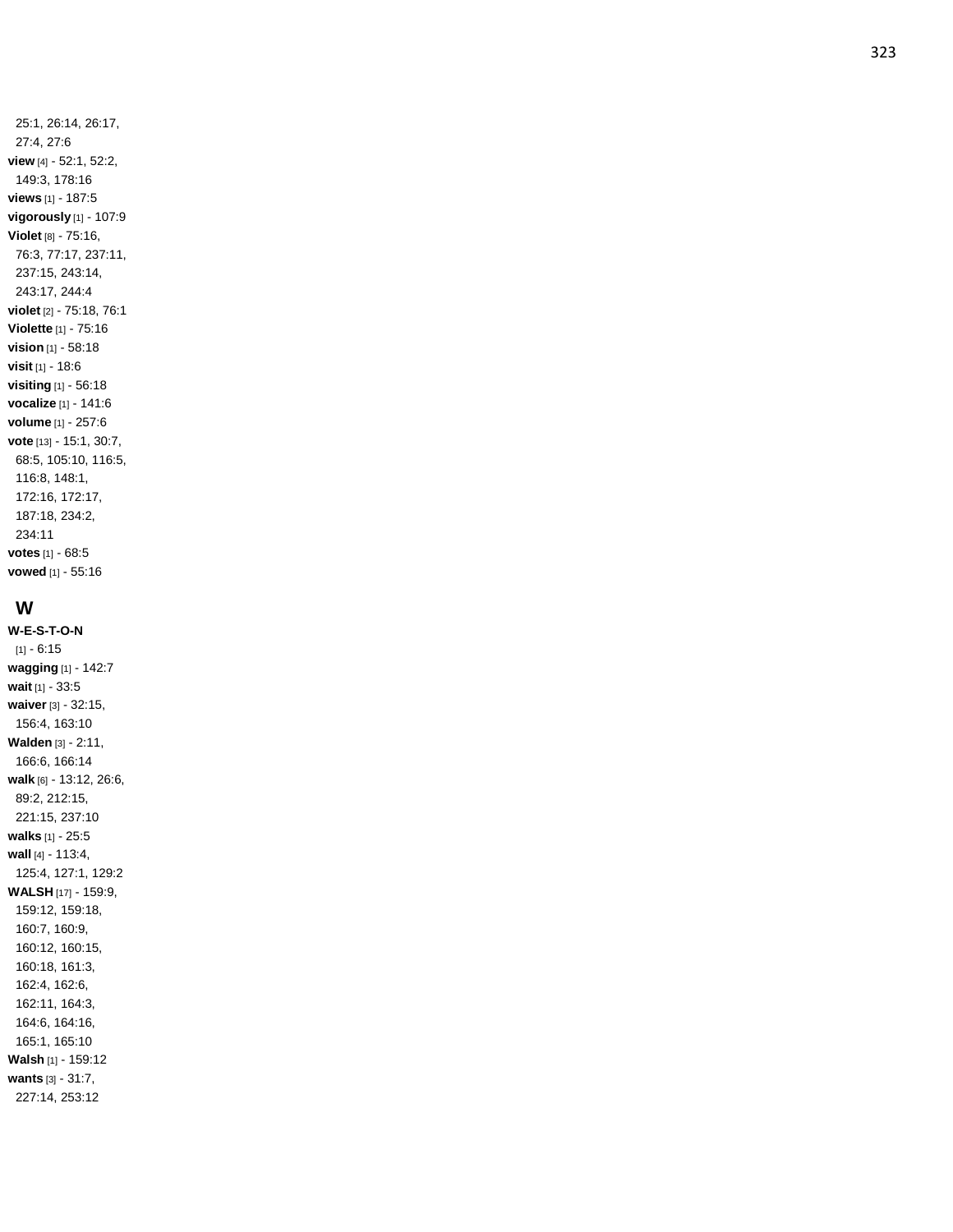**war** [1] - 168:5 **warmer** [1] - 222:12 **waste** [4] - 193:5, 193:17, 252:6, 252:11 **watched** [1] - 100:17 **waterproof** [1] - 29:2 **Watson** [3] - 74:16, 139:2, 144:13 **ways** [4] - 49:5, 132:9, 144:9, 153:18 **weather** [1] - 179:3 **Webster** [3] - 83:7, 83:13, 99:3 **wedded** [2] - 137:9, 143:13 **wedding** [1] - 210:4 **week** [10] - 13:8, 21:7, 21:17, 22:18, 23:4, 24:6, 42:12, 43:15, 79:1 **weeks** [2] - 23:14, 162:11 **weight** [1] - 27:6 **weird** [2] - 140:4, 145:18 **welcome** [1] - 120:8 **welfare** [4] - 16:16, 71:7, 118:7, 247:18 **well -being** [1] - 248:9 **well...** [1] - 79:13 **Wellons** [1] - 100:11 **WELLONS** [1] - 100:12 **Wenderlich** [1] - 112:18 **WENDERLICH**  $[1] - 113:1$ **Wernick** [24] - 1:10, 3:6, 6:4, 17:17, 19:4, 34:3, 36:5, 69:11, 73:4, 74:4, 82:4, 109:4, 110:4, 119:6, 120:4, 158:1, 159:4, 165:13, 166:4, 174:13, 175:4, 190:10, 191:4, 256:6 **WERNICK** [44] - 26:12, 26:17, 27:3, 29:9, 90:18, 92:16, 94:10, 95:8, 101:14, 104:15,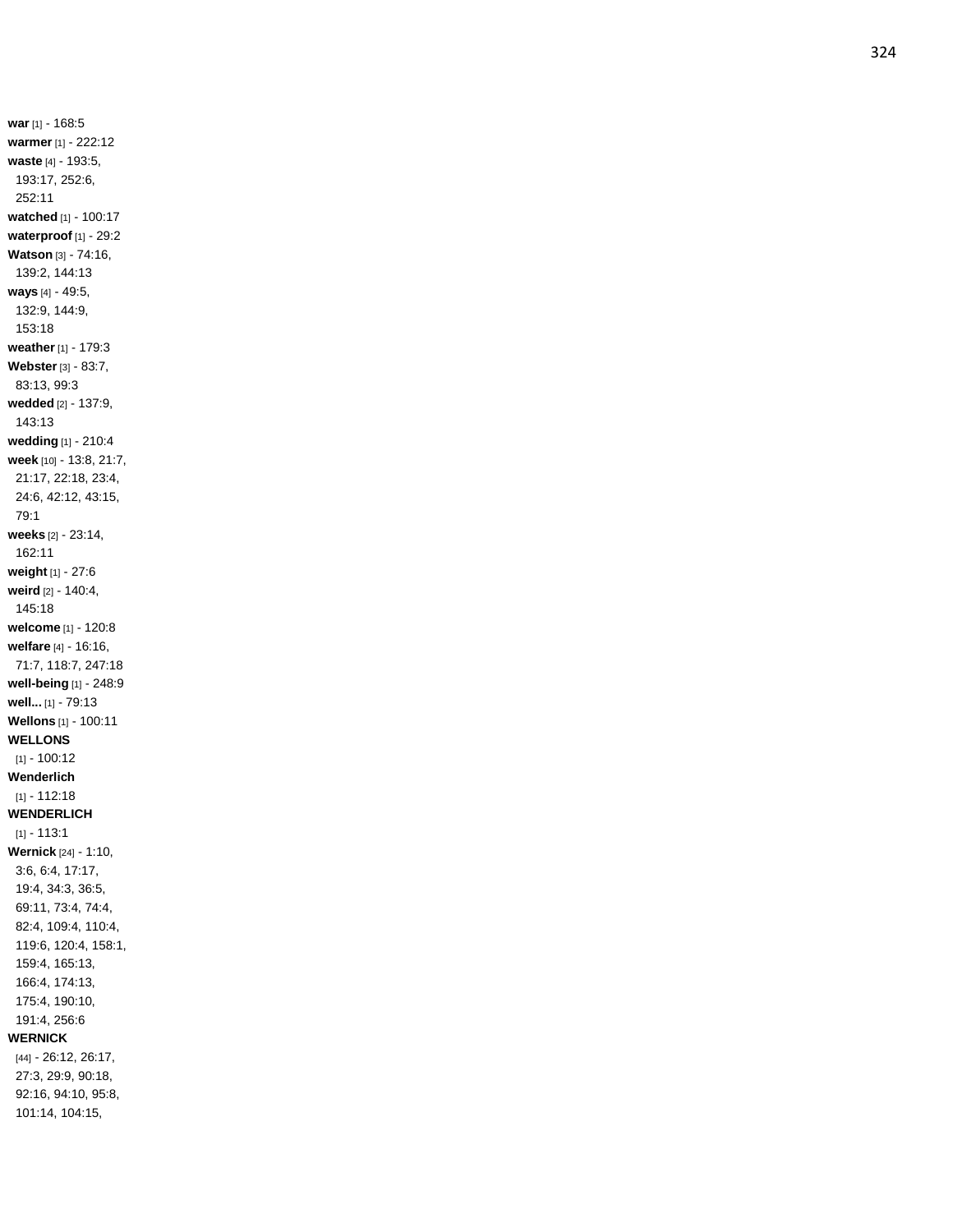104:18, 106:5, 116:7, 131:15, 132:8, 132:14, 132:18, 133:3, 144:9, 144:14, 145:3, 153:16, 155:10, 155:12, 210:18, 211:9, 211:13, 222:1, 222:6, 222:9, 223:18, 231:14, 232:1, 239:16, 240:17, 241:14, 242:2, 245:2, 247:1, 251:15, 253:13, 254:8, 255:2, 255:16 **Weston** [1] - 6:15 **whack** [1] - 176:10 **WHEREOF** [1] - 258:7 **whole** [5] - 134:13, 139:10, 142:10, 216:2, 241:17 **wide** [2] - 23:11, 106:8 **width** [4] - 138:7, 182:6, 183:11, 184:2 **wife** [1] - 136:4 **willing** [2] - 65:14, 90:16 **win** [1] - 255:5 **window** [14] - 21:12, 22:6, 22:8, 28:7, 28:9, 28:13, 28:18, 30:14, 31:11, 34:5, 34:15, 111:11, 117:15, 128:15 **windows** [16] - 110:15, 111:1, 111:2, 111:4, 111:6, 111:9, 111:17, 113:6, 115:3, 115:5, 115:17, 116:1, 117:8, 125:7, 125:12, 128:6 **wise** [1] - 139:15 **wish** [2] - 4:8, 51:17 **wishes** [5] - 41:14, 59:16, 61:5, 62:13, 186:13 **wishing** [16] - 6:7, 14:14, 19:9, 36:8, 53:6, 56:11, 74:7,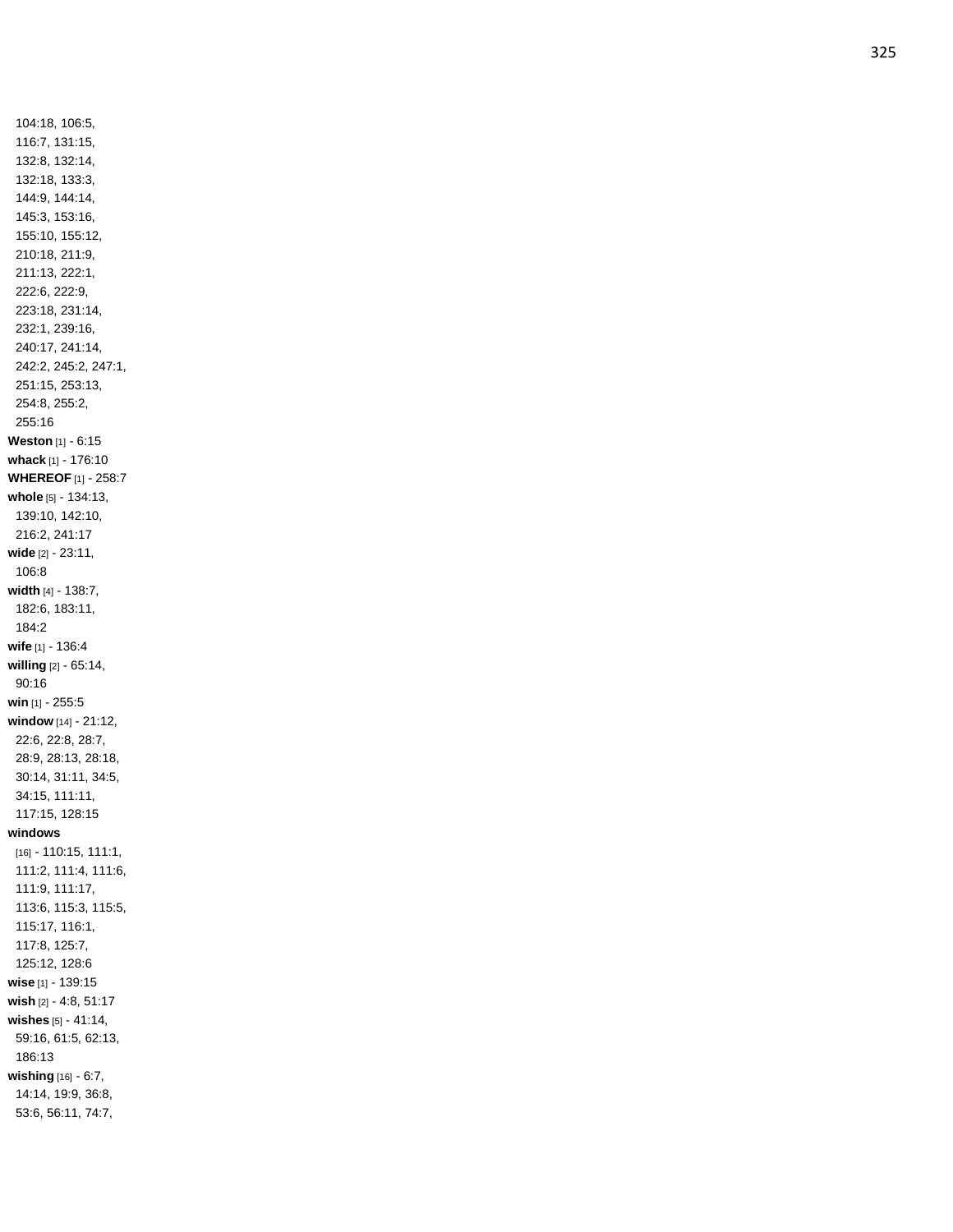98:12, 110:7, 112:11, 120:7, 159:7, 166:7, 172:9, 175:7, 184:18 **withdrawn** [1] - 186: 6 **WITNESS** [1] - 258:7 **wonder** [2] - 101:17, 102:15 **wonderful** [2] - 221:14, 240:12 **word** [2] - 43:1, 152:1 **words** [1] - 238:2 **works** [3] - 140:6, 161:15, 185:8 **world** [2] - 66:3, 168:5 **world's** [1] - 37:11 **worried** [2] - 7:10, 198:1 **worries** [1] - 154:7 **worry** [1] - 33:10 **worst** [1] - 206:8 **writing** [2] - 114:13, 115:10 **written** [4] - 185:14, 195:3, 195:8, 197:2 **wrote** [1] - 171:3 **www.reportersinc.c om** [1] - 1:17

## **Y**

**y'all** [1] - 245:8 **yard** [18] - 49:13, 87:7, 88:8, 91:5, 91:8, 91:9, 91:16, 93:9, 93:17, 94:9, 94:17, 99:5, 103:12, 107:3, 122:6, 147:1, 179:12, 179:14 **yards** [4] - 64:1, 91:3, 91:7, 93:18 **year** [6] - 64:8, 64:13, 65:10, 67:14, 103:4, 147:2 **years** [29] - 12:13, 13:1, 16:3, 18:2, 37:9, 38:18, 39:13, 41:3, 41:12, 46:3, 48:6, 48:9, 54:10, 54:11, 55:2, 55:11, 57:16, 58:8, 59:1, 60:5, 84:9, 96:4, 121:17, 121:18, 122:3, 167:16,